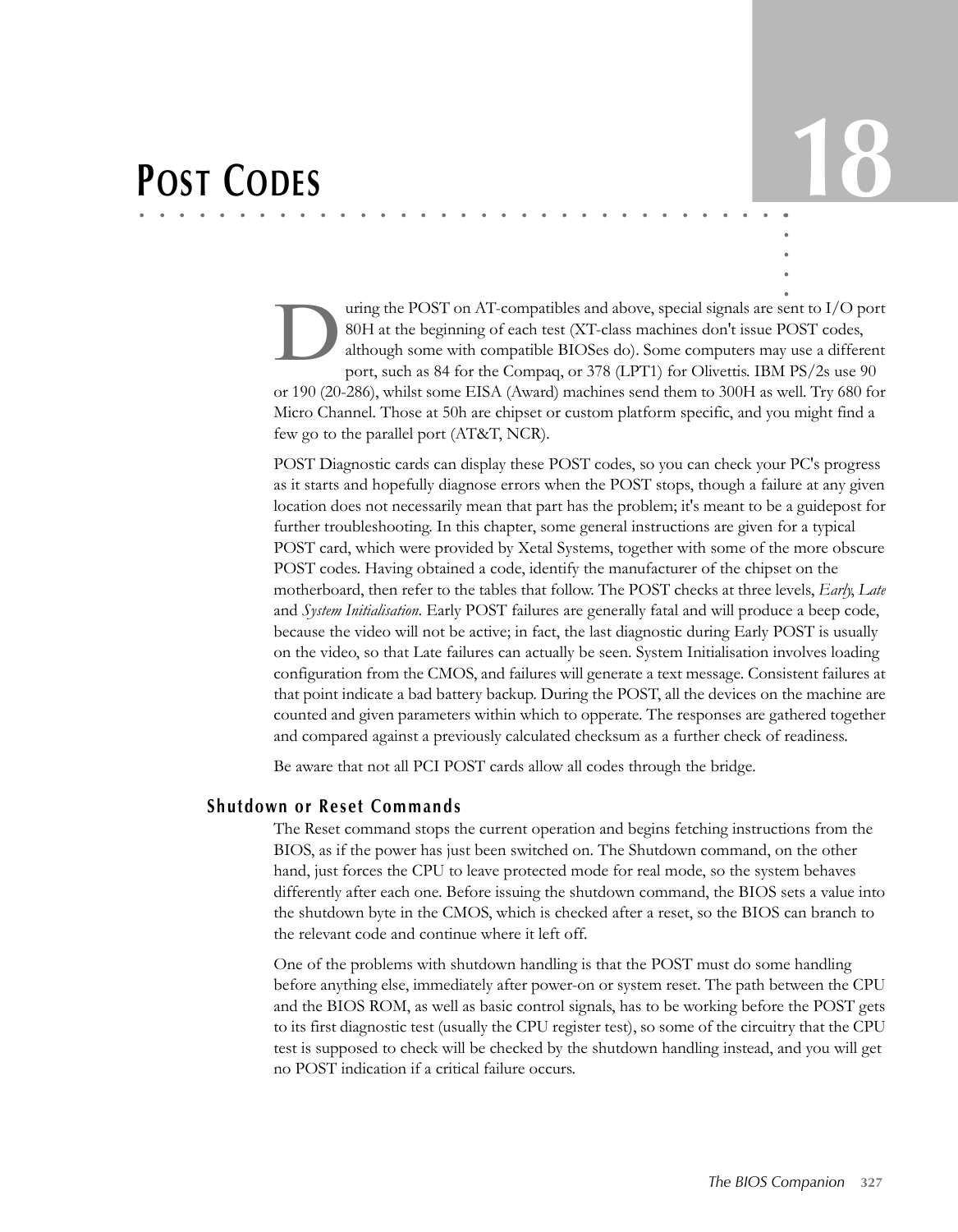#### **Manufacturing Loop Jumper**

The phrase *Check for Manufacturing Jumper* refers to one on the motherboard that makes the POST run in a continuous loop, so you can burn in a system, or use repetitive cycling to monitor a failing area with an oscilloscope or logic analyzer. It usually forces a reset, so the POST has to start from the beginning every time. Compaq used the shorted jumper to make the POST to jump to another ROM at E000 just after power-on, which could have diagnostic code in it. IBM and NCR used a germanium or silicon diode to short together the keyboard connector pins 1 (cathode, bar) and 2 (5-pin DIN) or 1 (anode, arrow) and 5 (6-pin mini-DIN), so the POST checks the keyboard controller to see if the jumper is there.

# **. . . . . . . . . . . . . . . . . . . . . . . . . . . . . . . . . . . . . . . . . . . . . . . . . . . . . . . . . WHAT IS A POST DIAGNOSTIC CARD?**

**Note**: Under no circumstances shall the publisher, author, any manufacturer of POST diagnostic cards, or their agents or distributors be held liable in any way for damages, including lost profits, lost savings, or other incidental or consequential damages arising out of the use of, or inability to use, any product designed to make POST diagnostic codes visible on your system.

A POST card is an operating system independent expansion card for use with any x86-based computer with a suitable expansion bus (although older cards are usually 8-bit, XT class machines do not generally issue POST codes). There may be conversion products for purely Micro Channel and PCI systems, depending on the manufacturer, but PCI versions suffer from some shortcomings. When you install a PCI and an ISA POST card into a system, the ISA card will report all the faults. The PCI one, on the other hand, reports only some or the later codes, that is, those issued after ISA initialisation. In some cases, they do not provide any codes at all (the culprits are actually the bridge circuits in the various motherboard chipsets rather than the design of the card, and is one reason why some motherboard vendors suggest that their boards be tested with an ISA video card, especially with corrupted CMOS settings or when flashing the BIOS).

In bus master mode, PCI slots can be addressed individually by North Bridge logic, so the North Bridge acts like a filter, allowing information only to certain PCI slots. The same applies to IRQ lines in PCI designs; the IRQ lines are not bussed or are only bussed between selected PCI slots. The backwards compatibility to the legacy PC architecture is established through a routing table (a lookup table) via the BIOS, chipset and PCI Steering logic. This table differs for each particular design and/or chipset. According to the PCI standard, the 4 PCI interrupts can hardwired in various ways. The preferred/ideal way would be to have the 4 Interrupt lines from every PCI slot go to an Interrupt router.

Also allowed by the PCI bus specification is a more low end approach where the IRQ lines are bussed (all INTA# pins on every slot are bussed to an INTA# input on the Interrupt Router etc.). The resulting 4 lines would be routed to the classical IRQs #9 through #12.

Unfortunately, the ISA slots, together with the BIOS that generates the POST codes, connect to the South Bridge in the chipset, so a defective motherboard or system with corrupted CMOS settings may be unable to send information to the PCI bus anyway. In addition, with no ISA bus there is no universal diagnostic port. For example, some high end motherboards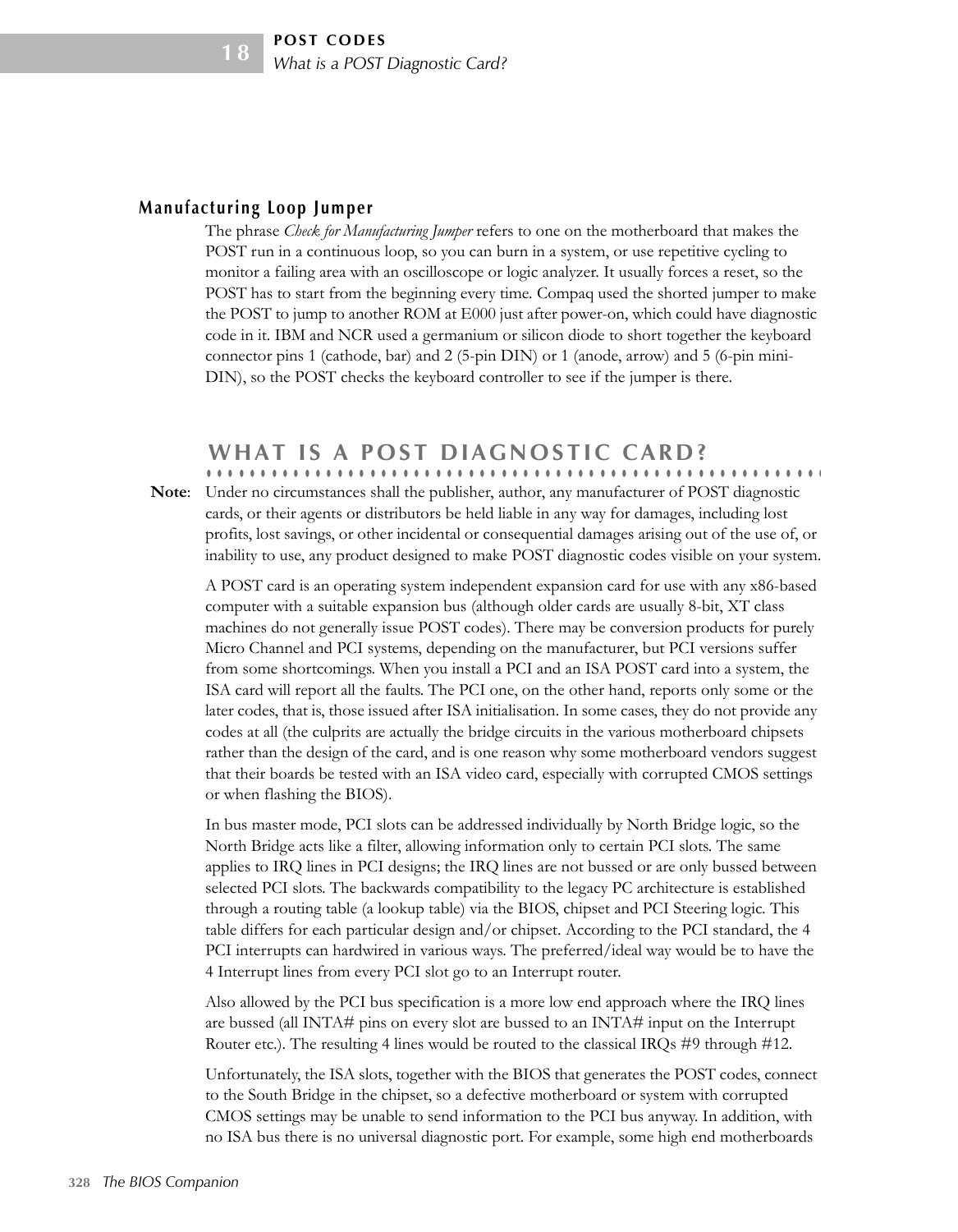. . . . .

by Epox and ASUS come with built in POST code displays or have a proprietary ports which need a special display unit.

### **Obtaining Information About Your Computer**

At least the BIOS ROM's manufacturer and firmware revision number should be known, so you can check the codes in the following pages (see the front of the book for BIOS IDs). The manufacturing port or POST port should also be known.

**. . . . . . . . . . . . . . . . . . . . . . . . . . . . . . . . . . . . . . . . . . . . . . . . . . . . . . . . . ACER** Based on Award BIOS 3.03, but not exactly the same. Port 80h.

| Code | Meaning                                       | Code | Meaning                          |
|------|-----------------------------------------------|------|----------------------------------|
| 04   | Start                                         | 4C   | Shutdown 3                       |
| 08   | Shutdown                                      | 50   | Shutdown 2                       |
| 0C   | Test BIOS ROM checksum                        | 54   | Shutdown 7                       |
| 10   | Test CMOS shutdown byte                       | 55   | Shutdown 6                       |
| 14   | <b>Test DMA controller</b>                    | 5C   | Test keyboard and auxiliarv I/O  |
| 18   | Initialise system timer                       | 60   | Set up BIOS interrupt routines   |
| 1C   | Test memory refresh                           | 64   | Test real time clock             |
| 1E   | Determine memory type                         | 68   | Test diskette                    |
| 20   | Test 128K memory                              | 6C   | Test hard disk                   |
| 24   | Test 8042 keyboard controller                 | 70   | Test parallel port               |
| 28   | Test CPU descriptor instruction               | 74   | Test serial port                 |
| 2C   | Set up and test 8259 controller               | 78   | Set time of day                  |
| 30   | Set up memory interrupts                      | 7C   | Scan for and invoke option ROMs  |
| 34   | Set interrupt vectors and routines            | 80   | Determine presence of math copro |
| 38   | <b>Test CMOS RAM</b>                          | 84   | initialize keyboard              |
| 3C   | Determine memory size                         | 88   | Initialise system 1              |
| XX   | Shut down 8 (system halt C0h +<br>checkpoint) | 8C   | Initialize system 2              |
| 40   | Shutdown 1                                    | 90   | Invoke INT 19 to boot OS         |
| 44   | Initialise Video BIOS ROM                     | 94   | Shutdown 5                       |
| 45   | Set up and test RAM BIOS                      | 98   | Shutdown A                       |
| 46   | Test cache and controller                     | 9C   | Shutdown B                       |
| 48   | <b>Test memory</b>                            |      |                                  |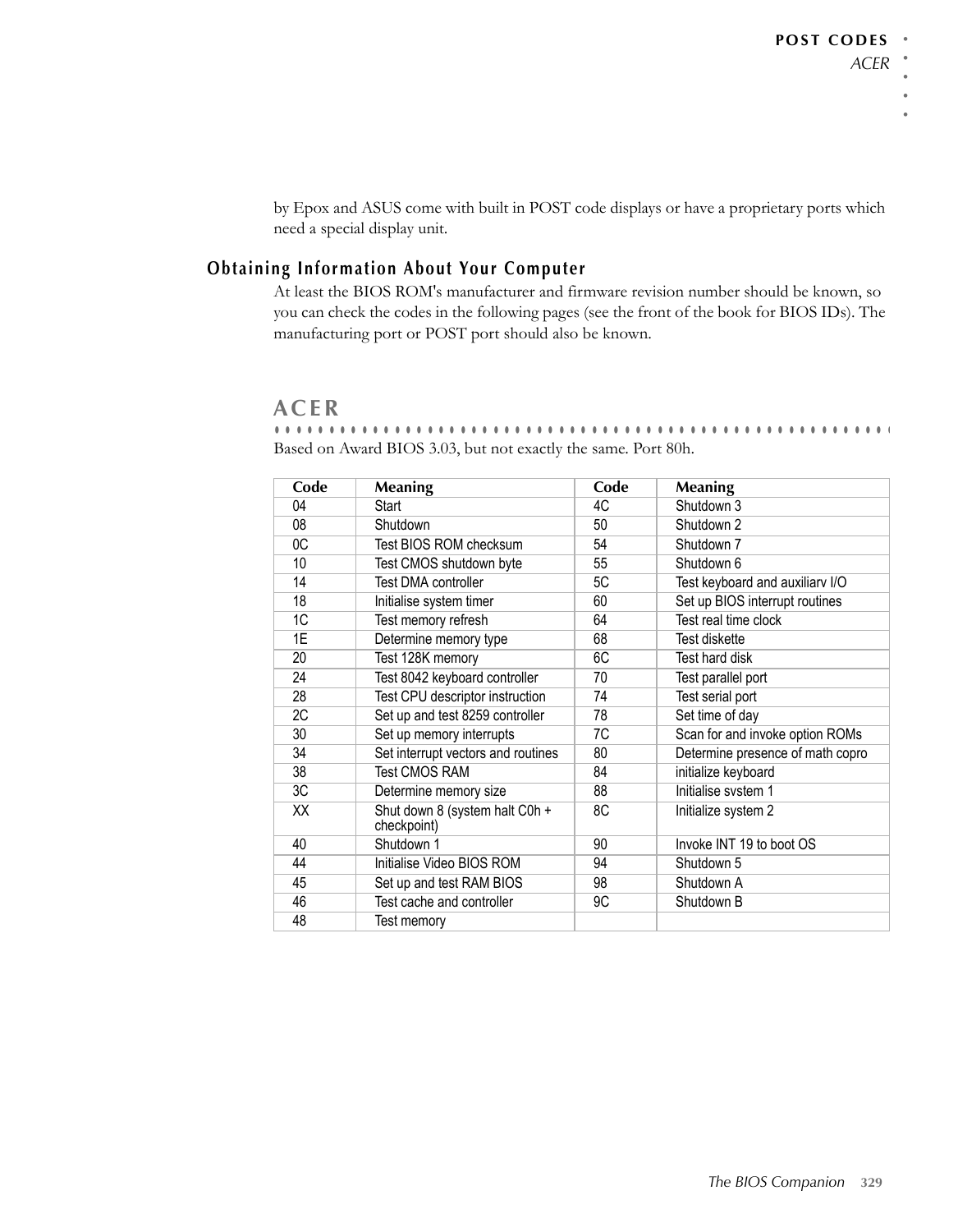**1 8**

**. . . . . . . . . . . . . . . . . . . . . . . . . . . . . . . . . . . . . . . . . . . . . . . . . . . . . . . . . ALR**

See also *Phoenix*.

| Code            | Meaning                                                            |
|-----------------|--------------------------------------------------------------------|
| 01              | 80[3,4]86 register test in progress                                |
| $\overline{02}$ | Real-time clock write/read failure                                 |
| 03              | <b>ROM BIOS Checksum failure</b>                                   |
| 04              | Programmable Internal Timer Failure (or no video card)             |
| 0 <sub>5</sub>  | DMA initialization failure                                         |
| 06              | DMA page register write/read failure                               |
| 08              | RAM refresh verification failure                                   |
| 09              | 1st 64-KB RAM test in progress                                     |
| 0A              | 1st 64-KB RAM chip or data line multi-bit                          |
| 0B              | 1st 64-KB RAM odd/even logic failure                               |
| 0 <sup>C</sup>  | Address line failure 1st 64 KB RAM                                 |
| 0D              | Parity failure 1st 64-KB RAM                                       |
| 10              | Bit 01st 64-KB RAM failure                                         |
| 11              | Bit 11st 64-KB RAM failure                                         |
| 12              | Bit 2 1st 64-KB RAM failure                                        |
| $\overline{13}$ | Bit 3 1st 64-KB RAM failure                                        |
| 14              | Bit 4 1st 64-KB RAM failure                                        |
| 15              | Bit 5 1st 64-KB RAM failure                                        |
| 16              | Bit 6 1st 64-KB RAM failure                                        |
| 17              | Bit 7 1st 64-KB RAM failure                                        |
| 18              | Bit 8 1st 64-KB RAM failure                                        |
| 19              | Bit 9 1st 64-KB RAM failure                                        |
| 1A              | Bit A 1st 64-KB RAM failure                                        |
| 1B              | Bit B 1st 64-KB RAM failure                                        |
| 1C              | Bit C 1st 64-KB RAM failure                                        |
| 1D              | Bit D 1st 64-KB RAM failure                                        |
| 1E              | Bit E 1st 64-KB RAM failure                                        |
| 1F              | Bit F 1st 64-KB RAM failure                                        |
| 20              | Slave DMA register failure                                         |
| 21              | Master DMA register failure                                        |
| $\overline{22}$ | Master interrupt mask register failure                             |
| 23              | Slave interrupt mask register failure                              |
| 25              | Interrupt vector loading in progress                               |
| $\overline{27}$ | Keyboard controller test failure                                   |
| 28              | Real-time clock power failure and checksum calculation in progress |
| 29              | Real-time clock configuration validation in progress               |
| 2B              | Screen memory test failure                                         |
| 2C              | Screen initialization failure                                      |
| 2D              | Screen retrace test failure                                        |
| 2E              | Search for video ROM in Progress                                   |
| 30              | Screen believed operational-screen believed running with video ROM |
| 31              | Mono display believed operable                                     |
| 32              | Colour display (40 column) believed operable                       |
| 33              | Colour display (80 column) believed operable                       |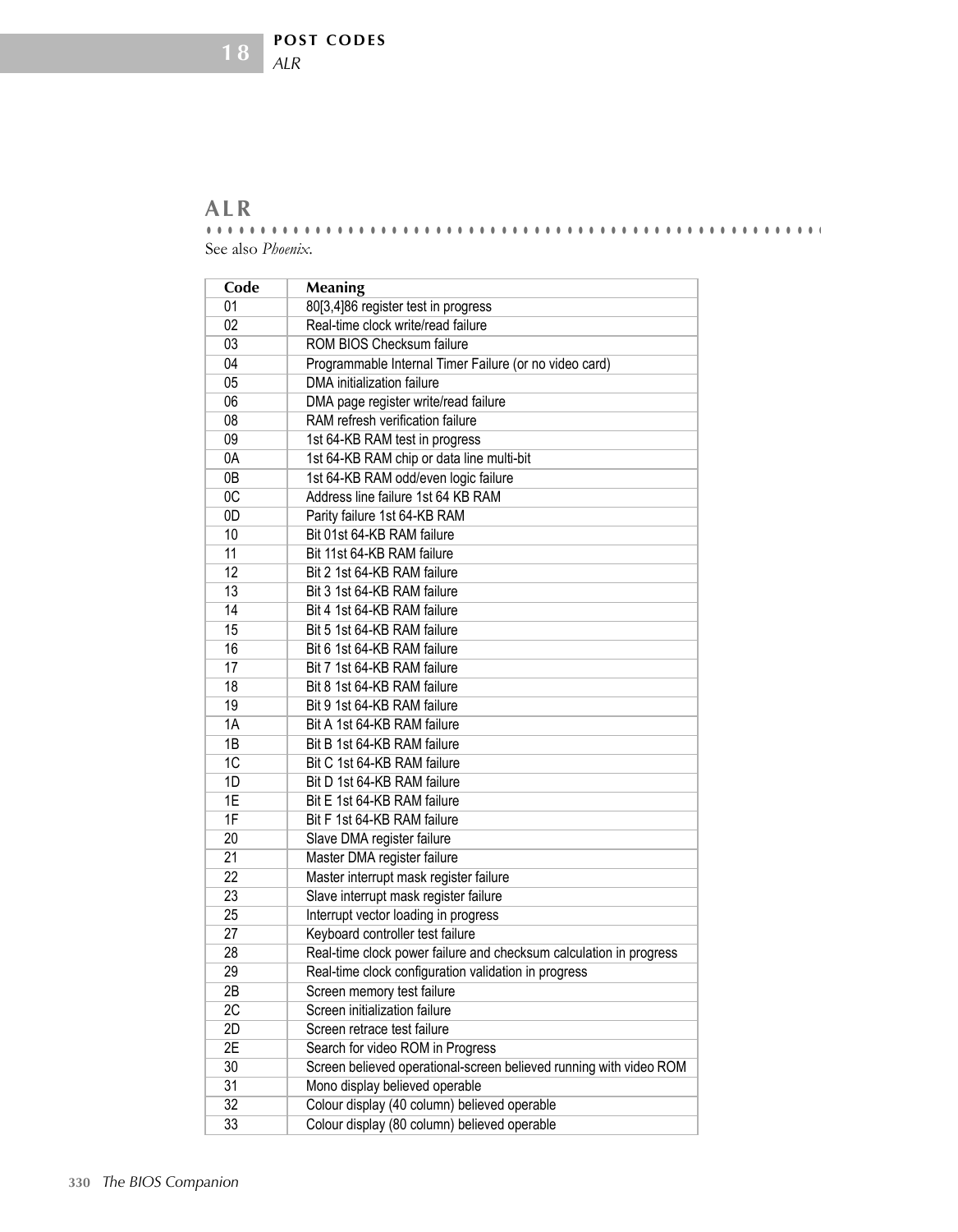. . . . .  $\bullet$ 

| AMBRA        |  |  |
|--------------|--|--|
|              |  |  |
| See Phoenix. |  |  |

```
. . . . . . . . . . . . . . . . . . . . . . . . . . . . . . . . . . . . . . . . . . . . . . . . . . . . . . . . . AMI
Not all tests are performed by all AMI BIOSes. These refer to 2 Feb 91 BIOS.
```
## **POST Procedures**

| <b>Procedure</b>                      | <b>Explanation</b>                                                                                                                                                                                                                                                                                                              |
|---------------------------------------|---------------------------------------------------------------------------------------------------------------------------------------------------------------------------------------------------------------------------------------------------------------------------------------------------------------------------------|
| <b>NMI Disable</b>                    | NMI interrupt line to the CPU is disabled by setting bit 7 I/O port 70h (CMOS).                                                                                                                                                                                                                                                 |
| Power On Delav                        | Once keyboard controller gets power, it sets hard and soft reset bits. Check keyboard<br>controller or clock generator.                                                                                                                                                                                                         |
| Initialise Chipsets                   | Check the BIOS, CLOCK or chipsets.                                                                                                                                                                                                                                                                                              |
| <b>Reset Determination</b>            | The BIOS reads bits in the keyboard controller to see if hard or soft reset is required<br>(soft will not test mem above 64K). Failure could be BIOS or keyboard controller.                                                                                                                                                    |
| <b>ROM BIOS Checksum</b>              | BIOS performs a checksum on itself and adds a preset factory value to make it equal<br>00. Failure is due to the BIOS chips.                                                                                                                                                                                                    |
| <b>Keyboard Test</b>                  | A command is sent to the 8042 (keyboard controller) which performs a test and sets a<br>buffer space for commands. After the buffer is defined the BIOS sends a command<br>byte, writes data to the buffer, checks the high order bits (Pin 23) of the internal<br>keyboard controller and issues a No Operation (NOP) command. |
| <b>CMOS</b>                           | Shutdown byte in CMOS RAM offset 0F is tested, the BIOS checksum calculated and<br>diagnostic byte (0E) updated before the CMOS RAM area is initialised and updated for<br>date and time. Check RTC/CMOS chip or battery.                                                                                                       |
| 8237/8259 Disable                     | DMA and PIC are disabled before POST proceeds. Check the 8237 or 8259 chips.                                                                                                                                                                                                                                                    |
| Video Disable                         | Vvideo controller is disabled and Port B initialised. Check adapter if problems here.                                                                                                                                                                                                                                           |
| Chipset Init/<br><b>Memory Detect</b> | Memory addressed in 64K blocks; failure would be in chipset. If all memory is not seen,<br>failure could be in a chip in the block after the last one seen.                                                                                                                                                                     |
| PIT test                              | The timing functions of the 8254 interrupt timer are tested. The PIT or RTC chips<br>normally cause problems here.                                                                                                                                                                                                              |
| Memory Refresh                        | PIT's ability to refresh memory tested (if an XT, DMA controller #1 handles this).<br>Failure is normally the PIT (8254) in ATs or the 8237 (DMA #1) in XTs.                                                                                                                                                                    |
| Address Lines                         | Test the address lines to the first 64K of RAM. An address line failure.                                                                                                                                                                                                                                                        |
| Base 64K                              | Data patterns are written to the first 64K, unless there is a bad RAM chip in which case<br>you will get a failure.                                                                                                                                                                                                             |
| Chipset Init                          | The PIT. PIC and DMA controllers are enabled.                                                                                                                                                                                                                                                                                   |
| Set Interrupt Table                   | Interrupt vector table used by PIC is installed in low memory, the first 2K.                                                                                                                                                                                                                                                    |
| 8042 check                            | The BIOS reads the buffer area of the keyboard controller I/O port 60.                                                                                                                                                                                                                                                          |
| Video Tests                           | Ttype of video adapter is checked for then tests are done on adapter and monitor.                                                                                                                                                                                                                                               |
| <b>BIOS Data Area</b>                 | The vector table is checked for proper operation and video memory verified before<br>protected mode tests are entered into. This is done so that any errors found are<br>displayed on the monitor.                                                                                                                              |
| <b>Protected Mode Tests</b>           | Do reads and writes to mem below 1 Mb. Failures are bad RAM, 8042 or data line.                                                                                                                                                                                                                                                 |
| <b>DMA Chips</b>                      | The DMA registers are tested using a data pattern.                                                                                                                                                                                                                                                                              |
| <b>Final Initialisation</b>           | These differ with each version. Typically, floppy and hard drives are tested and<br>initialised, and a check made for serial and parallel devices. Information is compared<br>against the CMOS, and you will see the results of any failures on the monitor.                                                                    |
| Boot                                  | The BIOS hands over control to the Int 19 bootloader; this is where you would see error<br>messages such as non-system disk.                                                                                                                                                                                                    |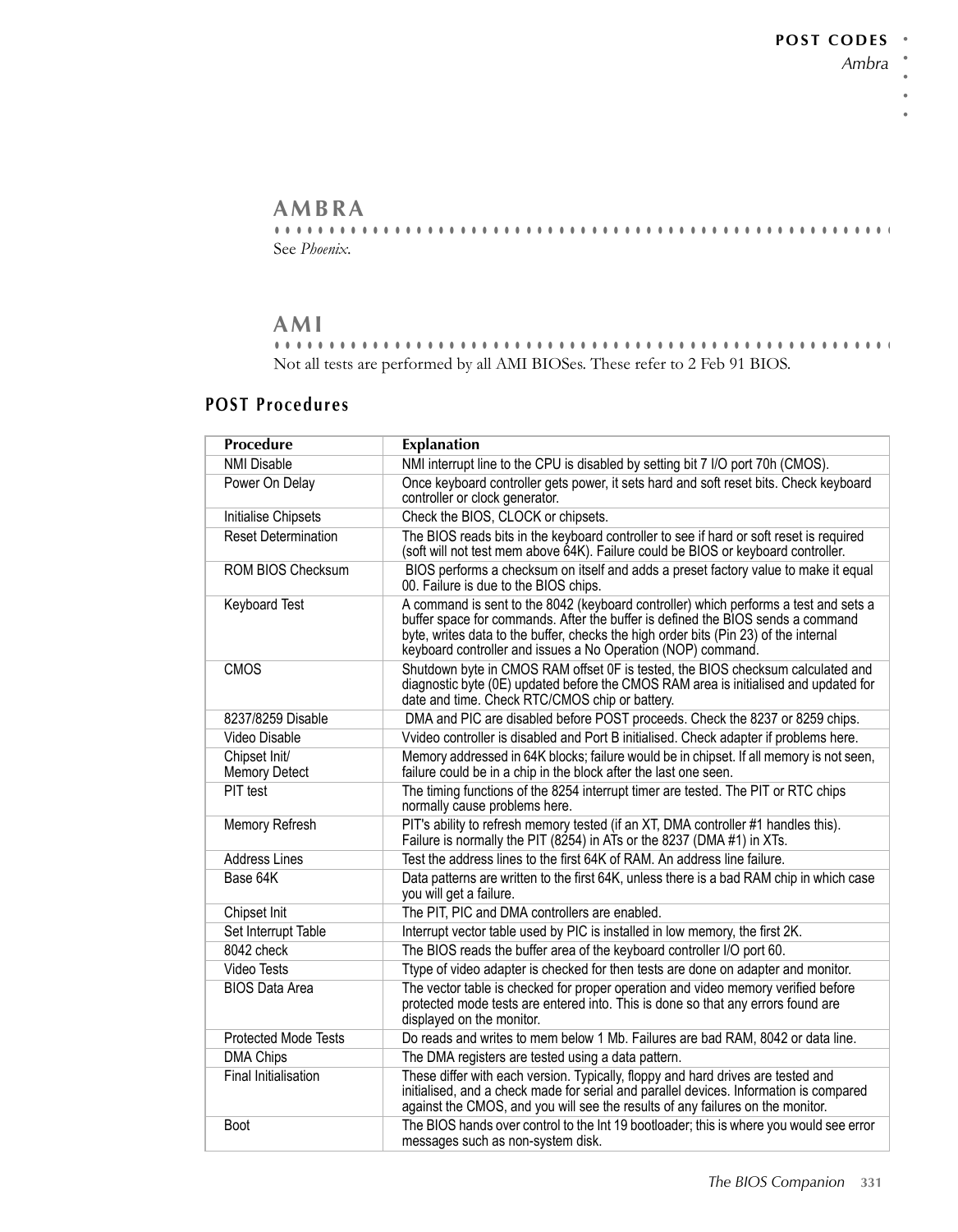# **AMI BIOS 2.2x**

| Code | Meaning                                  | Code           | Meaning                              |
|------|------------------------------------------|----------------|--------------------------------------|
| 00   | Flag test                                | <b>5A</b>      | Verify LAR instruction               |
| 03   | Register test                            | 5D             | Verify VERR instruction              |
| 06   | System hardware initialisation           | 60             | Address line 20 test                 |
| 09   | <b>BIOS ROM checksum</b>                 | 63             | Unexpected exception test            |
| 0C   | Page register test                       | 66             | Start third protected mode test      |
| 0F   | 8254 timer test                          | 69             | Address line test                    |
| 12   | Memory refresh initialisation            | 6C             | System memory test                   |
| 15   | 8237 DMA controller test                 | 6F             | Shadow memory test                   |
| 18   | 8237 DMA initialisation                  | 72             | Extended memory test                 |
| 1B   | 8259 interrupt controller initialisation | 75             | Verify memory configuration          |
| 1E   | 8259 interrupt controller test           | 78             | Display configuration error messages |
| 21   | Memory refresh test                      | 7B             | Copy system BIOS to shadow memory    |
| 24   | Base 64K address test                    | 7E             | 8254 clock test                      |
| 27   | Base 64K memory test                     | 81             | MC 146818 real time clock test       |
| 2A   | 8742 keyboard self test                  | 84             | Keyboard test                        |
| 2D   | MC 146818 CMOS test                      | 87             | Determine keyboard type              |
| 30   | Start first protected mode test          | 8A             | Stuck key test                       |
| 33   | Memory sizing test                       | 8D             | Initialise hardware interrupt vector |
| 36   | First protected mode test                | 90             | Math coprocessor test                |
| 39   | First protected mode test failed         | 93             | Determine COM ports available        |
| 3C   | CPU speed calculation                    | 96             | Determine LPT ports available        |
| 3F   | Read 8742 hardware switches              | 99             | Initialise BIOS data area            |
| 42   | Initialise interrupt vector area         | 9C             | Fixed/Floppy controller test         |
| 45   | Verify CMOS configuration                | 9F             | Floppy disk test                     |
| 48   | Test and initialise video system         | A2             | Fixed disk test                      |
| 4B   | Unexpected interrupt test                | A <sub>5</sub> | External ROM scan                    |
| 4E   | Start second protected mode test         | A8             | System key lock test                 |
| 51   | Verify LDT instruction                   | <b>AE</b>      | F1 error message test                |
| 54   | Verify TR instruction                    | AF             | System boot initialisation           |
| 57   | Verify LSL instruction                   | B <sub>1</sub> | Interrupt 19 boot loader             |

# **AMI Colour BIOS**

| Code | <b>Meaning</b>                  | Code | <b>Meaning</b>                  |
|------|---------------------------------|------|---------------------------------|
| 00   | Control to Int 19 boot loader   | 4C   | Clear extended memory locations |
| 01   | CPU flag test                   | 4D   | Update CMOS memory size         |
| 02   | Power-on delay                  | 4E   | Base RAM size displayed         |
| 03   | Chipset initialization          | 4F   | Memory Read/Write test on 640K  |
| 04   | Soft/hard reset                 | 50   | Update CMOS on RAM size         |
| 05   | ROM enable                      | 51   | Extended memory tested          |
| 06   | <b>BIOS ROM checksum</b>        | 52   | Re-size extended memory         |
| 07   | 8042 keyboard controller tested | 53   | Return CPU to real mode         |
| 08   | 8042 keyboard controller tested | 54   | Restore CPU registers           |
| 09   | 8042 keyboard controller tested | 55   | A-20 gate disabled              |
| 0A   | 8042 keyboard controller tested | 56   | <b>BIOS</b> vector recheck      |
| 0B   | 8042 keyboard controller tested | 57   | BIOS vector check complete      |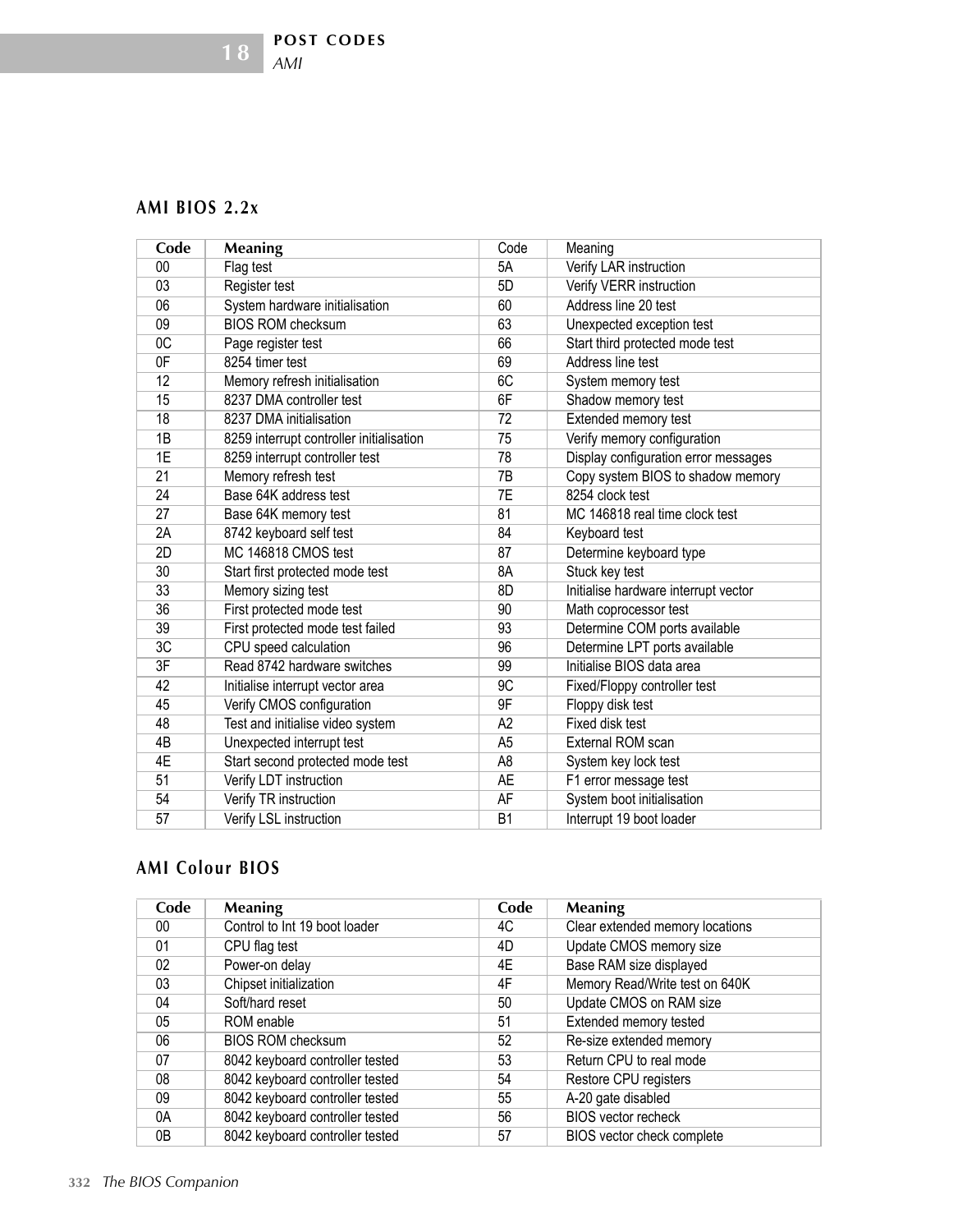. . . . .  $\ddot{\phantom{0}}$  $\bullet$  $\bullet$ 

| Code            |                                            | Code           |                                          |
|-----------------|--------------------------------------------|----------------|------------------------------------------|
|                 | Meaning                                    |                | Meaning                                  |
| 0C              | 8042 keyboard controller tested            | 58             | Clear BIOS display setup message         |
| 0D<br>0E        | 8042 keyboard controller tested            | 59<br>60       | DMA, PIT tested                          |
|                 | CMOS checksum tested                       |                | DMA page register tested                 |
| 0F              | <b>CMOS</b> initialization                 | 61             | DMA#1 tested                             |
| 10              | CMOS/RTC status OK                         | 62             | DMA#2 tested                             |
| 11              | DMA/PIC disable                            | 63             | BIOS data area check                     |
| 12              | DMA/PIC initialization                     | 64             | BIOS data area checked                   |
| 13              | Chipset/memory initialization              | 65             | Initialize DMA chips                     |
| 14              | 8254 PIT timer tested                      | 66             | 8259 PIC initialization                  |
| 15              | 8254 PIT channel 2 timer tested            | 67             | Keyboard tested                          |
| 16              | 8254 PIT channel 1 timer tested            | 80             | Keyboard reset                           |
| 17              | 8254 PIT channel 0 timer tested            | 81             | Stuck key and batch test                 |
| 18              | Memory refresh test (PIC)                  | 82             | 8042 keyboard controller tested          |
| 19              | Memory refresh test (PIC)                  | 83             | Lock key check                           |
| 1A              | Check 15-microsecond refresh (PIT)         | 84             | Compare memory size with CMOS            |
| 1B              | Check 30-microsecond refresh (PIT)         | 85             | Password/soft error check                |
| 20              | Base 64K memory tested                     | 86             | XCMOS/CMOS equipment check               |
| $\overline{21}$ | Base 64K memory parity tested              | 87             | CMOS setup entered                       |
| $\overline{22}$ | Memory Read/Write                          | 88             | Reinitialize chipset                     |
| 23              | BIOS vector table initialization           | 89             | Display power-on message                 |
| $\overline{24}$ | BIOS vector table initialization           | 8A             | Display wait and mouse check             |
| 25              | Turbo check 8042 keyboard controller       | 8B             | Shadow any option ROMs                   |
| 26              | Global data table for kb controller; turbo | 8C             | Initialize XCMOS settings                |
| 27              | Video mode tested                          | 8D             | Reset hard/floppy drives                 |
| 28              | Monochrome tested                          | 8E             | Floppy compare to CMOS                   |
| 29              | Color (CGA) tested                         | 8F             | Floppy disk controller initialization    |
| 2A              | Parity-enable tested                       | 90             | Hard disk compare to CMOS                |
| 2B              | Optional system ROMs check start           | 91             | Hard disk controller initialization      |
| 2C              | Video ROM check                            | 92             | BIOS data table check                    |
| 2D              | Reinitialize main chipset                  | 93             | BIOS data check hat halfway              |
| 2E              | Video memory tested                        | 94             | Set memory size                          |
| 2F              | Video memory tested                        | 95             | Verify display memory                    |
| 30              | Video adapter tested                       | 96             | Clear all Interrupts                     |
| 31              | Alternate video adapter tested             | 97             | Optional ROMs check                      |
| 32              | Alternate video adapter tested             | 98             | Clear all Interrupts                     |
| $\overline{33}$ | Video mode tested                          | 99             | Setup timer data/RS232 base              |
| 34              | Video mode tested                          | 9A             | RS232 test; Locate and test serial ports |
| 35              | Initialize BIOS ROM data area              | 9B             | Clear all Interrupts                     |
| 36              | Power-on message display                   | 9C             | <b>NPU</b> test                          |
| 37              | Power-on message display                   | 9D             | Clear all Interrupts                     |
| 38              | Read cursor position                       | 9E             | Extended keyboard check                  |
| 39              | Display cursor reference                   | 9F             | Set numlock                              |
| 3A              | Display BIOS setup message                 | A <sub>0</sub> | Keyboard reset                           |
| 40              | Start protected mode tested                | A <sub>1</sub> | Cache memory test                        |
| 41              | Build mode entry                           | A <sub>2</sub> | Display any soft errors                  |
| 42              | CPU enters protected mode                  | A <sub>3</sub> | Set typematic rate                       |
| 43              | Protected mode Interrupt enable            | A4             | Set memory wait states                   |
| 44              | Check descriptor tables                    | A <sub>5</sub> | Clear screen                             |
| 45              | Check memory size                          | A <sub>6</sub> | Enable parity/NMI                        |
|                 |                                            |                |                                          |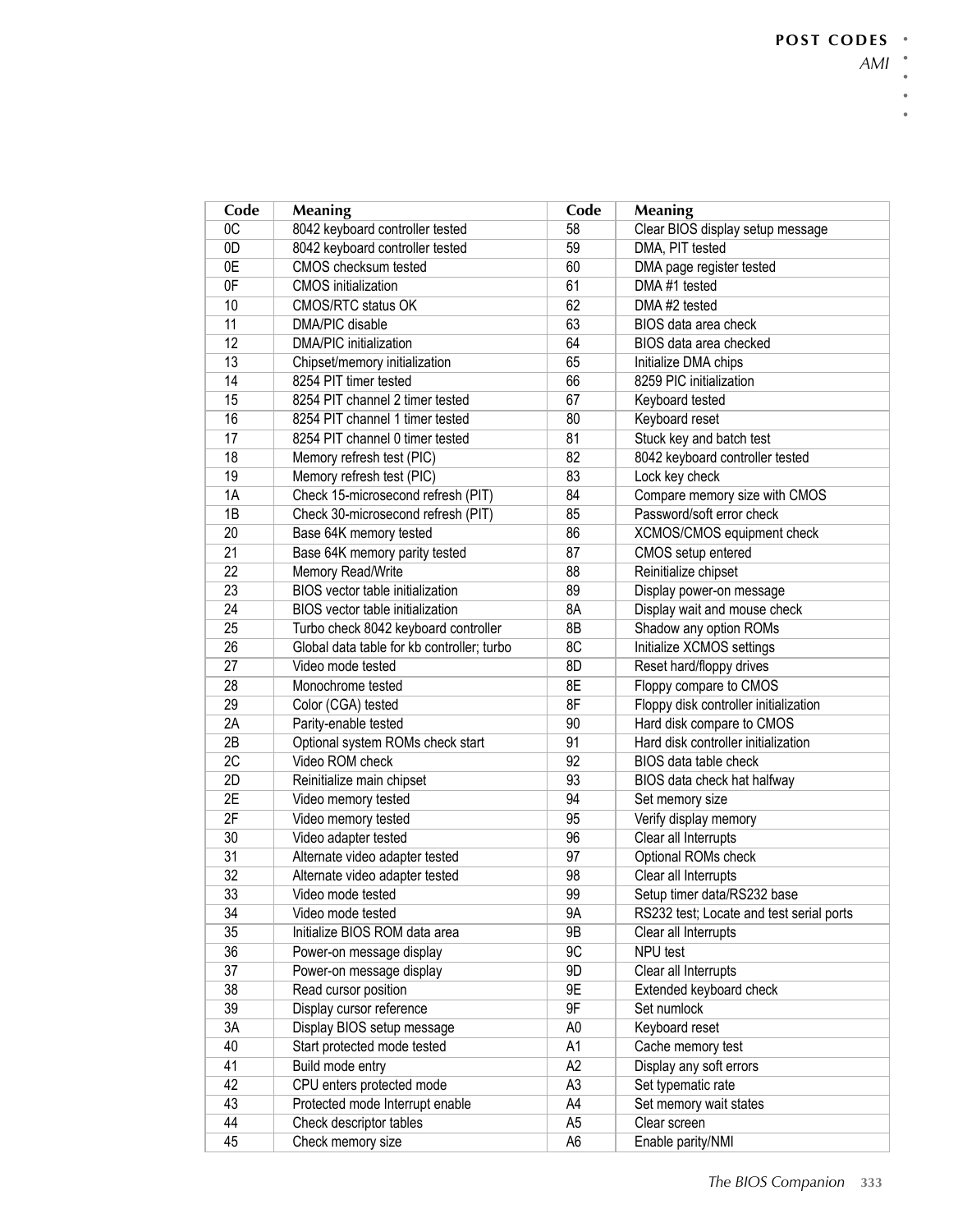*AMI* **1 8**

| Code | <b>Meaning</b>              | Code | <b>Meaning</b>           |
|------|-----------------------------|------|--------------------------|
| 46   | Memory Read/Write tested    | A7   | Clear all Interrupts     |
| 47   | Base 640K memory tested     | A8   | Control to ROM at E0000  |
| 48   | Check 640K memory size      | A9   | Clear all Interrupts     |
| 49   | Check extended memory size  | AA   | Display configuration    |
| 4A   | Verify CMOS extended memory | 00   | Interrupt 19 boot loader |
| 4B   | Check for soft/hard reset   |      |                          |

# **AMI Ez-Flex BIOS**

| Code            | <b>Meaning</b>                                 | Code           | Meaning                                     |
|-----------------|------------------------------------------------|----------------|---------------------------------------------|
| 01              | NMI disabled; Start CPU flag test              | 4C             | Memory above 1MB cleared for soft reset     |
| 02              | Power-on delay                                 | 4D             | Update CMOS memory size                     |
| 03              | Chipset initialization                         | 4E             | Base RAM size displayed                     |
| 04              | Check keyboard for soft/hard reset             | 4F             | Memory Read/Write test on 640K              |
| 05              | ROM enable                                     | 50             | Update CMOS on RAM size                     |
| 06              | <b>BIOS ROM checksum</b>                       | 51             | Extended memory tested                      |
| 07              | 8042 keyboard controller tested                | 52             | System is prepared for real mode            |
| 08              | 8042 keyboard controller tested                | 53             | Return CPU to real mode                     |
| 09              | 8042 keyboard controller tested                | 54             | Restore CPU registers                       |
| 0A              | 8042 keyboard controller tested                | 55             | A-20 gate disabled                          |
| 0B              | 8042 protected mode tested                     | 56             | BIOS data area rechecked                    |
| $\overline{0C}$ | 8042 keyboard controller tested                | 57             | BIOS data area recheckcomplete              |
| 0D              | CMOS RAM shutdown register tested              | 58             | Display setup message                       |
| 0E              | CMOS checksum tested                           | 59             | DMA register page tested                    |
| 0F              | <b>CMOS</b> initialization                     | 60             | DMA page register tested                    |
| 10              | CMOS/RTC status OK                             | 61             | DMA#1 tested                                |
| 11              | <b>DMA/PIC</b> disable                         | 62             | DMA#2 tested                                |
| 12              | Video display disabled                         | 63             | BIOS data area check                        |
| 13              | Chipset/memory initialization                  | 64             | BIOS data area checked                      |
| 14              | 8254 PIT timer tested                          | 65             | Initialize DMA chips                        |
| 15              | 8254 PIT channel 2 timer tested                | 66             | 8259 PIC initialization                     |
| 16              | 8254 PIT channel 1 timer tested                | 67             | Keyboard tested                             |
| 17              | 8254 PIT channel 0 timer tested                | 80             | Keyboard reset                              |
| 18              | Memory refresh test (PIT)                      | 81             | Stuck key and batch test                    |
| 19              | Memory refresh test (PIT)                      | 82             | 8042 keyboard controller tested             |
| 1A              | Check 15-microsecond refresh (PIT)             | 83             | Lock key check                              |
| 1B              | Base 64K memory tested                         | 84             | Compare memory size with CMOS               |
| 20              | Address lines tested                           | 85             | Password/soft error check                   |
| 21              | Base 64K memory parity tested                  | 86             | CMOS equipment check                        |
| $\overline{22}$ | Memory Read/Write                              | 87             | CMOS setup entered if selected              |
| $\overline{23}$ | Perform setups before init vector table        | 88             | Main chipset reinitialized after CMOS setup |
| $\overline{24}$ | BIOS vector table initialization               | 89             | Display power-on message                    |
| $\overline{25}$ | 8042 keyboard controller tested                | 8A             | Display wait and mouse check                |
| 26              | Global data table for kb controller            | 8B             | Shadow any option ROMs                      |
| 27              | Perform setups for vector table initialization | 8C             | Initialize CMOS settings                    |
| 28              | Monochrome tested                              | 8 <sub>D</sub> | Reset hard/floppy drives                    |
| 29              | Color (CGA) tested                             | 8E             | Floppy compare to CMOS                      |
| $\overline{2A}$ | Parity-enable tested                           | 8F             | Floppy disk controller initialization       |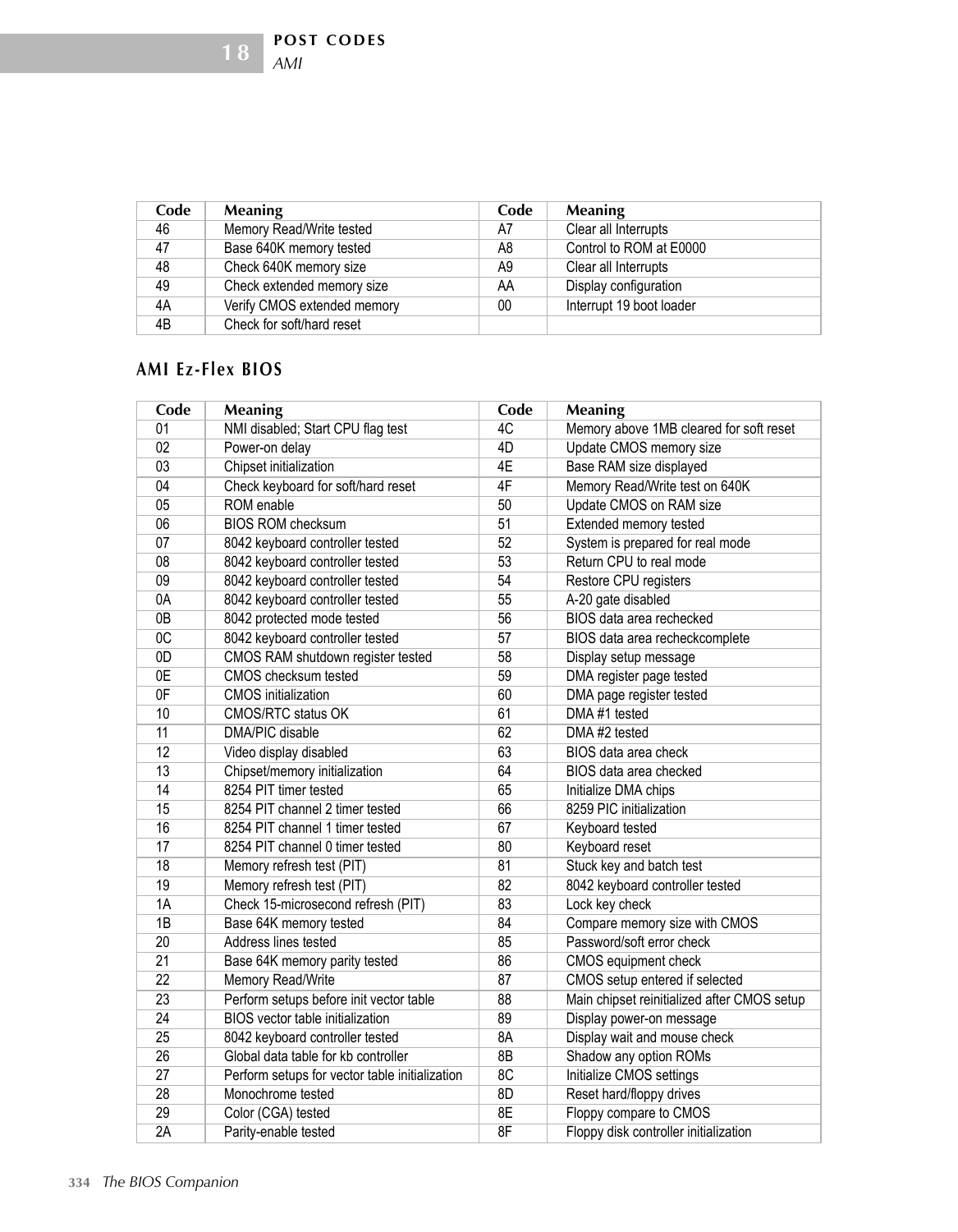. . . . . ä  $\bullet$ 

| Code | Meaning                                 | Code           | Meaning                                  |
|------|-----------------------------------------|----------------|------------------------------------------|
| 2B   | Optional system ROMs check start        | 90             | Hard disk compare to CMOS                |
| 2C   | Video ROM check                         | 91             | Hard disk controller initialization      |
| 2D   | Determine if EGA/VGA is installed       | 92             | BIOS data table check                    |
| 2E   | Video memory tested                     | 93             | BIOS data table check complete           |
| 2F   | Video memory tested                     | 94             | Set memory size                          |
| 30   | Video adapter tested                    | 95             | Verify display memory                    |
| 31   | Alternate video adapter tested          | 96             | Clear all Interrupts                     |
| 32   | Alternate video adapter tested          | 97             | Optional ROMs checked                    |
| 33   | Video mode tested                       | 98             | Clear all Interrupts                     |
| 34   | Video mode tested                       | 99             | Timer data setup                         |
| 35   | Initialize BIOS ROM data area           | 9A             | RS232 test; Locate and test serial ports |
| 36   | Power on display cursor set             | 9B             | Clear all Interrupts                     |
| 37   | Power-on message display                | 9C             | Math coprocessor checked                 |
| 38   | Read cursor position                    | 9 <sub>D</sub> | Clear all Interrupts                     |
| 39   | Display cursor reference                | 9E             | Extended keyboard check                  |
| 3A   | Display BIOS setup message              | 9F             | Set numlock                              |
| 40   | Protected mode tested                   | A <sub>0</sub> | Keyboard reset                           |
| 41   | Build descriptor tables                 | A1             | Cache memory test                        |
| 42   | CPU enters protected mode               | A2             | Display any soft errors                  |
| 43   | Protected mode Interrupt enable         | A3             | Set typematic rate                       |
| 44   | Check descriptor tables                 | A4             | Set memory wait states                   |
| 45   | Check memory size                       | A <sub>5</sub> | Clear screen                             |
| 46   | Memory Read/Write tested                | A <sub>6</sub> | Enable parity/NMI                        |
| 47   | Base 640K memory tested                 | A7             | Clear all Interrupts                     |
| 48   | Memory below 1MB checked for soft reset | A <sub>8</sub> | Control to ROM at E0000                  |
| 49   | Memory above 1MB checked for soft reset | A <sub>9</sub> | Clear all Interrupts                     |
| 4A   | ROM BIOS data area checked              | AA             | Display configuration                    |
| 4B   | Memory below 1MB cleared for soft reset | $00\,$         | Interrupt 19 boot loader                 |

# **AMI Old BIOS; 08/15/88-04/08/90**

| Code | Meaning                                     | Code | Meaning                                      |
|------|---------------------------------------------|------|----------------------------------------------|
| 01   | NMI disabled & 286 reg. test about to start | 3E   | About to go to real mode (shutdown)          |
| 02   | 286 register test over                      | 3F   | Shutdown successful, entered in real mode    |
| 03   | ROM checksum OK                             | 40   | About to disable gate A-20 address line      |
| 04   | 8259 initialization OK                      | 41   | Gate A-20 line disabled successfully         |
| 05   | CMOS pending interrupt disabled             | 42   | About to start DMA controller test           |
| 06   | Video disabled & system timer counting OK   | 4E   | Address line test OK                         |
| 07   | CH-2 of 8253 test OK                        | 4F   | Processor in real mode after shutdown        |
| 08   | CH-2 delta count test OK                    | 50   | DMA page register test OK                    |
| 09   | CH-1 delta count test OK                    | 51   | DMA unit-1 base register test about to start |
| 0A   | CH-0 delta count test OK                    | 52   | DMA unit-1 channel OK; to begin CH-2         |
| 0B   | Parity status cleared                       | 53   | DMA CH-2 base register test OK               |
| 0C   | Refresh & system timer OK                   | 54   | About to test f/f latch for unit-1           |
| 0D   | Refresh link toggling OK                    | 55   | f/f latch test both unit OK                  |
| 0E   | Refresh period ON/OFF 50% OK                | 56   | DMA unit 1 & 2 programmed OK                 |
| 10   | Confirmed refresh ON, starting 64K memory   | 57   | 8259 initialization over                     |
| 11   | Address line test OK                        | 58   | 8259 mask register check OK                  |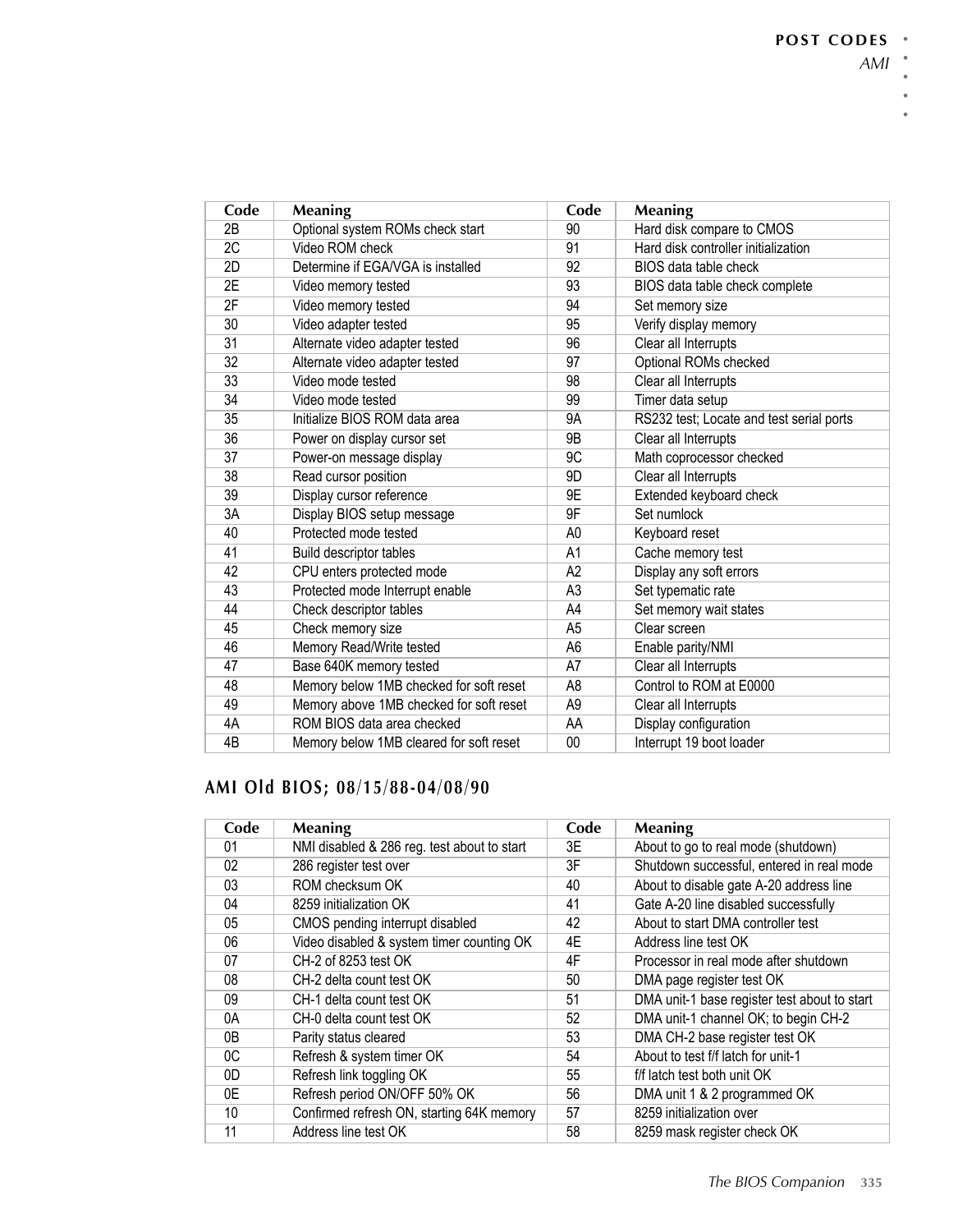| Code            | Meaning                                 | Code | Meaning                                   |
|-----------------|-----------------------------------------|------|-------------------------------------------|
| 12              | 64K base memory test OK                 | 59   | Master 8259 mask register OK; start slave |
| 13              | Interrupt vectors initialized           | 5A   | To check timer, keyboard interrupt level  |
| 14              | 8042 keyboard controller test OK        | 5B   | Timer interrupt OK                        |
| 15              | CMOS read/write test OK                 | 5C   | About to test keyboard interrupt          |
| 16              | CMOS checksum/battery check OK          | 5D   | Timer/keyboard interrupt not proper level |
| 17              | Monochrome mode set OK                  | 5E   | 8259 interrupt controller error           |
| 18              | Colour mode set OK                      | 5F   | 8259 interrupt controller test OK         |
| 19              | About to look for optional video ROM    | 70   | Start of keyboard test                    |
| 1A              | Optional video ROM control OK           | 71   | Keyboard BAT test OK                      |
| 1B              | Display memory read/write test OK       | 72   | Keyboard test OK                          |
| 1C              | Alt display memory read/write test OK   | 73   | Keyboard global data initialization OK    |
| 1D              | Video retrace check OK                  | 74   | Floppy setup about to start               |
| 1E              | Global equipment byte set for video OK  | 75   | Floppy setup OK                           |
| 1F              | Mode set call for Mono/Colour OK        | 76   | Hard disk setup about to start            |
| $\overline{20}$ | Video test OK                           | 77   | Hard disk setup OK                        |
| 21              | Video display OK                        | 79   | About to initialize timer data area       |
| 22              | Power on message display OK             | 7A   | Verify CMOS battery power                 |
| 30              | Virtual mode memory test about to begin | 7B   | CMOS battery verification done            |
| 31              | Virtual mode memory test started        | 7D   | About to analyze diag results for memory  |
| 32              | Processor in virtual mode               | 7E   | CMOS memory size update OK                |
| 33              | Memory address line test in progress    | 7F   | About to check optional ROM C000:0        |
| 34              | Memory address line test in progress    | 80   | Keyboard sensed to enable setup           |
| 35              | Memory below 1MB calculated             | 81   | Optional ROM control OK                   |
| 36              | Memory size computation OK              | 82   | Printer global data initialization OK     |
| 37              | Memory test in progress                 | 83   | RS-232 global data initialization OK      |
| 38              | Memory initialization over below 1MB    | 84   | 80287 check/test OK                       |
| 39              | Memory initialization over above 1MB    | 85   | About to display soft error message       |
| 3A              | Display memory size                     | 86   | Give control to system ROM E000:0         |
| 3B              | About to start below 1MB memory test    | 87   | System ROM E000:0 check over              |
| 3C              | Memory test below 1MB OK                | 00   | Control given to Int-19; boot loader      |
| 3D              | Memory test above 1MB OK                |      |                                           |

# **AMI Plus BIOS**

| Code | <b>Meaning</b>                       | Code | <b>Meaning</b>                               |
|------|--------------------------------------|------|----------------------------------------------|
| 01   | NMI disabled (Bit 7 of I/O port 70h) | 3E   | About to go to real mode (shutdown)          |
| 02   | 286 register test over               | 3F   | Shutdown successful, entered in real mode    |
| 03   | ROM checksum OK                      | 40   | About to disable gate A-20 address line      |
| 04   | 8259 initialization OK               | 41   | Gate A-20 line disabled successfully         |
| 05   | CMOS pending interrupt disabled      | 42   | About to start DMA controller test           |
| 06   | System timer (PIT) counting OK       | 4E   | Address line test OK                         |
| 07   | Channel 0 of 8259 PIC test OK        | 4F   | Processor in real mode after shutdown        |
| 08   | DMA CH-2 delta count test OK         | 50   | DMA page register test OK                    |
| 09   | DMA CH-1 delta count test OK         | 51   | DMA unit-1 base register test about to start |
| 0A   | DMA CH-0 delta count test OK         | 52   | DMA 1 channel OK; about to begin CH-2        |
| 0B   | Parity status cleared (DMA/PIT)      | 53   | DMA CH-2 base register test OK               |
| 0C   | Refresh & system timer OK (DMA/PIT)  | 54   | About to test both units OK                  |
| 0D   | Refresh link toggling OK (DMA/PIT)   | 55   | f/f latch test both unit OK                  |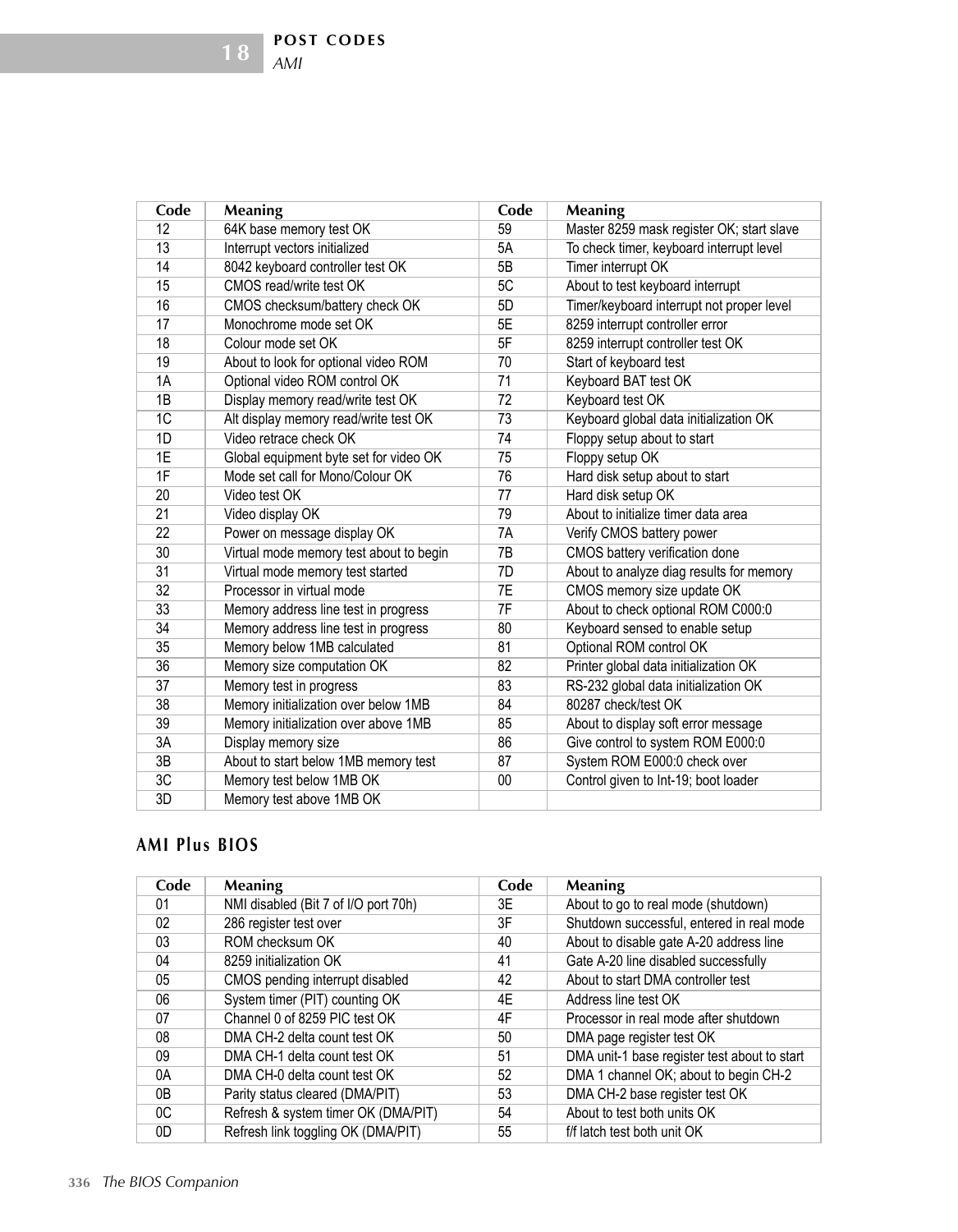. . . . .  $\ddot{\phantom{0}}$  $\bullet$ 

| Code | Meaning                                 | Code | Meaning                                      |
|------|-----------------------------------------|------|----------------------------------------------|
| 0E   | Refresh period ON/OFF 50% OK            | 56   | DMA unit 1 & 2 programmed OK                 |
| 10   | About to start 64K memory               | 57   | 8259 initialization over                     |
| 11   | Address line test OK                    | 58   | 8259 mask register check OK                  |
| 12   | 64K base memory test OK                 | 59   | Master 8259 mask register OK                 |
| 13   | Interrupt vectors initialized           | 5A   | Check timer, keyboard interrupt level        |
| 14   | 8042 keyboard controller test OK        | 5B   | Timer interrupt OK                           |
| 15   | CMOS read/write test OK                 | 5C   | About to test keyboard interrupt             |
| 16   | CMOS checksum/battery check OK          | 5D   | Timer/keyboard interrupt not in proper level |
| 17   | Monochrome mode set OK                  | 5E   | 8259 interrupt controller error              |
| 18   | Colour mode set OK                      | 5F   | 8259 interrupt controller test OK            |
| 19   | Video ROM Search                        | 70   | Start of keyboard test                       |
| 1A   | Optional video ROM control OK           | 71   | Keyboard test OK                             |
| 1B   | Display memory read/write test OK       | 72   | Keyboard test OK                             |
| 1C   | Alternate display memory OK             | 73   | Keyboard global data initialization OK       |
| 1D   | Video retrace check OK                  | 74   | Floppy setup about to start                  |
| 1E   | Global equipment byte set for video OK  | 75   | Floppy setup OK                              |
| 1F   | Mode set call for Mono/Colour OK        | 76   | Hard disk setup about to start               |
| 20   | Video test OK                           | 77   | Hard disk setup OK                           |
| 21   | Video display OK                        | 79   | About to initialize timer data area          |
| 22   | Power on message display OK             | 7A   | Verify CMOS battery power                    |
| 30   | Virtual mode memory test about to begin | 7B   | CMOS battery verification done               |
| 31   | Virtual mode memory test started        | 7D   | Analyze diag test results for memory         |
| 32   | Processor in virtual mode               | 7E   | CMOS memory size update OK                   |
| 33   | Memory address line test in progress    | 7F   | About to check optional ROM C000:0           |
| 34   | Memory address line test in progress    | 80   | Keyboard sensed to enable setup              |
| 35   | Memory below 1MB calculated             | 81   | Optional ROM control OK                      |
| 36   | Memory size computation OK              | 82   | Printer global data initialization OK        |
| 37   | Memory test in progress                 | 83   | RS-232 global data initialization OK         |
| 38   | Memory initialization over below 1MB    | 84   | 80287 check/test OK                          |
| 39   | Memory initialization over above 1MB    | 85   | About to display soft error message          |
| 3A   | Display memory size                     | 86   | Give control to system ROM E000:0            |
| 3B   | About to start below 1MB memory test    | 87   | System ROM E000:0 check over                 |
| 3C   | Memory test below 1MB OK                | 00   | Control given to Int-19; boot loader         |
| 3D   | Memory test above 1MB OK                |      |                                              |

# **AMI BIOS 04/09/90-02/01/91**

| Code | Meaning                                                             |
|------|---------------------------------------------------------------------|
| 01   | NMI disabled and 286 register test about to start.                  |
| 02   | 286 register test passed.                                           |
| 03   | ROM BIOS checksum (32K at F800:0) passed.                           |
| 04   | Keyboard controller test with and without mouse passed.             |
| 05   | Chipset initialization over; DMA and Interrupt controller disabled. |
| 06   | Video disabled and system timer test begin.                         |
| 07   | CH-2 of 8254 initialization half way.                               |
| 08   | CH-2 of timer initialization over.                                  |
| 09   | CH-1 of timer initialization over.                                  |
| 0A   | CH-0 of timer initialization over.                                  |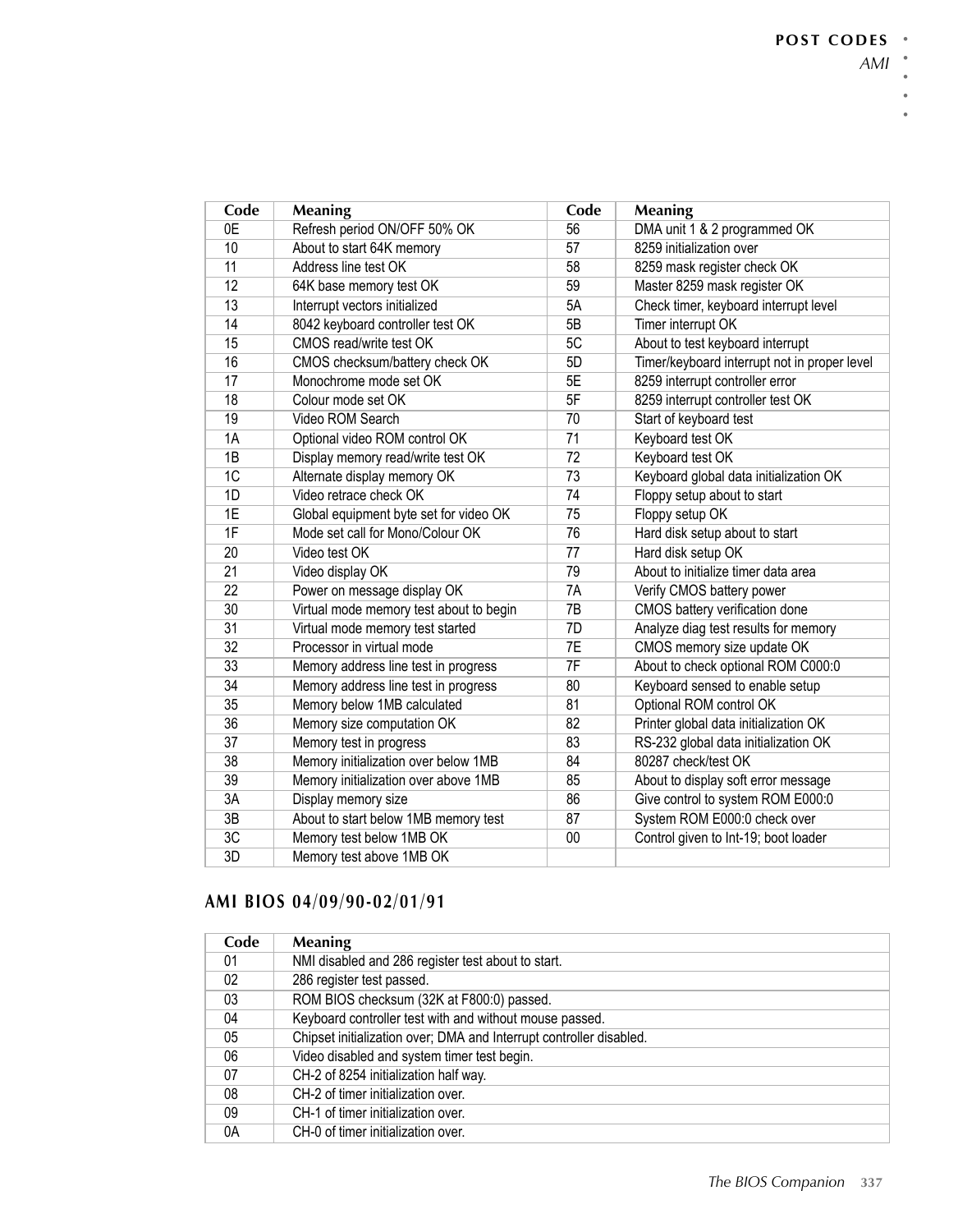| Code            | Meaning                                                                                                  |
|-----------------|----------------------------------------------------------------------------------------------------------|
| 0B              | Refresh started.                                                                                         |
| 0 <sub>C</sub>  | System timer started.                                                                                    |
| 0D              | Refresh link toggling passed.                                                                            |
| 10              | Refresh on and about to start 64K base memory test.                                                      |
| 11              | Address line test passed.                                                                                |
| $\overline{12}$ | 64K base memory test passed.                                                                             |
| 15              | Interrupt vectors initialized.                                                                           |
| 17              | Monochrome mode set.                                                                                     |
| 18              | Colour mode set.                                                                                         |
| 19              | About to look for optional video ROM at C000 and give control to ROM if present.                         |
| 1A              | Return from optional video ROM.                                                                          |
| 1B              | Shadow RAM enable/disable completed.                                                                     |
| 1C              | Display memory read/write test for main display as in CMOS setup program over.                           |
| 1D              | Display memory read/write test for alternate display complete if main display memory test returns error. |
| 1E              | Global equipment byte set for proper display type.                                                       |
| 1F              | Video mode set call for mono/colour begins.                                                              |
| $\overline{20}$ | Video mode set completed.                                                                                |
| 21              | ROM type 27256 verified.                                                                                 |
| 23              | Power on message displayed.                                                                              |
| 30              | Virtual mode memory test about to begin.                                                                 |
| 31              | Virtual mode memory test started.                                                                        |
| 32              | Processor executing in virtual mode.                                                                     |
| 33              | Memory address line test in progress.                                                                    |
| 34              | Memory address line test in progress.                                                                    |
| 35              | Memory below 1MB calculated.                                                                             |
| 36              | Memory above 1MB calculated.                                                                             |
| 37              | Memory test about to start.                                                                              |
| 38              | Memory below 1MB initialized.                                                                            |
| 39              | Memory above 1MB initialized.                                                                            |
| 3A              | Memory size display initiated-updated when BIOS goes through memory test.                                |
| 3B              | About to start below 1MB memory test.                                                                    |
| 3C              | Memory test below 1MB completed; about to start above 1MB test.                                          |
| 3D              | Memory test above 1MB completed.                                                                         |
| 3E              | About to go to real mode (shutdown).                                                                     |
| 3F              | Shutdown successful and processor in real mode.                                                          |
| 40              | Cache memory on and about to disable A20 address line.                                                   |
| 41              | A20 address line disable successful.                                                                     |
| 42              | 486 internal cache turned on.                                                                            |
| 43              | About to start DMA controller test.                                                                      |
| 50              | DMA page register test complete.                                                                         |
| 51              | DMA unit-1 base register test about to start.                                                            |
| 52              | DMA unit-1 base register test complete.                                                                  |
| 53<br>54        | DMA unit-2 base register test complete.                                                                  |
|                 | About to check F/F latch for unit-1 and unit-2.                                                          |
| 55              | F/F latch for both units checked.                                                                        |
| 56<br>57        | DMA unit 1 and 2 programming over; about to initialize 8259 interrupt controller.                        |
| 70              | 8259 initialization over.                                                                                |
| $\overline{71}$ | About to start keyboard test.                                                                            |
|                 | Keyboard controller BAT test over.                                                                       |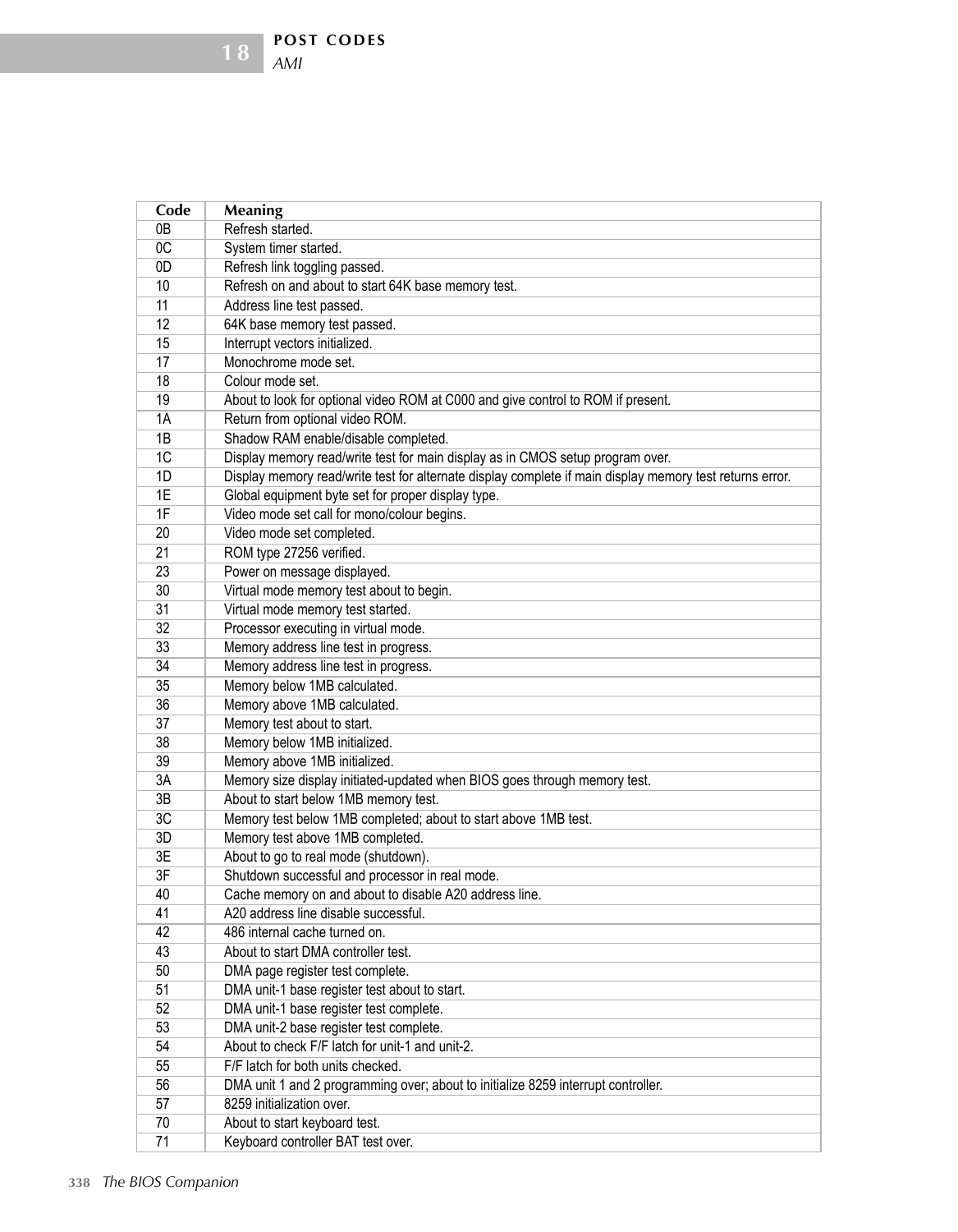| w |  |
|---|--|
|   |  |

. . . . .  $\ddot{\phantom{a}}$  $\bullet$ 

| Code | Meaning                                                                  |
|------|--------------------------------------------------------------------------|
| 72   | Keyboard interface test over; mouse interface test started.              |
| 73   | Global data initialization for keyboard/mouse over.                      |
| 74   | Display 'SETUP' prompt and about to start floppy setup.                  |
| 75   | Floppy setup over.                                                       |
| 76   | Hard disk setup about to start.                                          |
| 77   | Hard disk setup over.                                                    |
| 79   | About to initialize timer data area.                                     |
| 7A   | Timer data initialized and about to verify CMOS battery power.           |
| 7B   | CMOS battery verification over.                                          |
| 7D   | About to analyze POST results.                                           |
| 7E   | CMOS memory size updated.                                                |
| 7F   | Look for <del> key and get into CMOS setup if found.</del>               |
| 80   | About to give control to optional ROM in segment C800 to DE00.           |
| 81   | Optional ROM control over.                                               |
| 82   | Check for printer ports and put the addresses in global data area.       |
| 83   | Check for RS232 ports and put the addresses in global data area.         |
| 84   | Coprocessor detection over.                                              |
| 85   | About to display soft error messages.                                    |
| 86   | About to give control to system ROM at segment E000.                     |
| 00   | System ROM control at E000 over now give control to Int 19h boot loader. |

# **AMI New BIOS; 02/02/91-12/12/91**

| Code | <b>Meaning</b>                                                                                        |
|------|-------------------------------------------------------------------------------------------------------|
| 01   | Processor register test about to start and NMI to be disabled.                                        |
| 02   | NMI is Disabled. Power on delay starting.                                                             |
| 03   | Power on delay complete. Any initialization before keyboard BAT is in progress.                       |
| 04   | Init before keyboard BAT complete. Reading keyboard SYS bit to check soft reset/ power-on.            |
| 05   | Soft reset/ power-on determined. Going to enable ROM. i. e. disable shadow RAM/Cache.                 |
| 06   | ROM enabled. Calculating BIOS checksum, waiting for KB controller input buffer to be free.            |
| 07   | ROM Checksum passed. KB controller I/B free. Issuing BAT comd to kboard controller.                   |
| 08   | BAT command to keyboard controller issued. Going to verify BAT command.                               |
| 09   | Keyboard controller BAT result verified. Keyboard command byte to be written next.                    |
| 0A   | Keyboard command byte code issued. Going to write command byte data.                                  |
| 0B   | Keyboard controller command byte written. Issuing Pin-23 & 24 blocking/unblocking command             |
| 0C   | Pin 23 & 24 of keyboard controller is blocked/unblocked. NOP command to be issued next.               |
| 0D   | NOP command processing done. CMOS shutdown register test to be done next.                             |
| 0E   | CMOS shutdown register R/W test passed. Calculating CMOS checksum, update DIAG byte.                  |
| 0F   | CMOS checksum calc done DIAG byte written. CMOS init. begins (If INIT CMOS IN EVERY BOOT is set).     |
| 10   | CMOS initialization done (if any). CMOS status register about to init for Date and Time.              |
| 11   | CMOS Status register initialised. Going to disable DMA and Interrupt controllers.                     |
| 12   | DMA Controller #1 & #2, interrupt controller #1 & #2 disabled. Disable Video display and init port-B. |
| 13   | Video display disabled and port-B initialized. Chipset init/auto mem detection about to begin.        |
| 14   | Chipset initialization/auto memory detection over. 8254 timer test about to start.                    |
| 15   | CH-2 timer test halfway. 8254 CH-2 timer test to be complete.                                         |
| 16   | Ch-2 timer test over. 8254 CH-1 timer test to be complete.                                            |
| 17   | CH-1 timer test over. 8254 CH-0 timer test to be complete.                                            |
| 18   | CH-0 timer test over. About to start memory refresh.                                                  |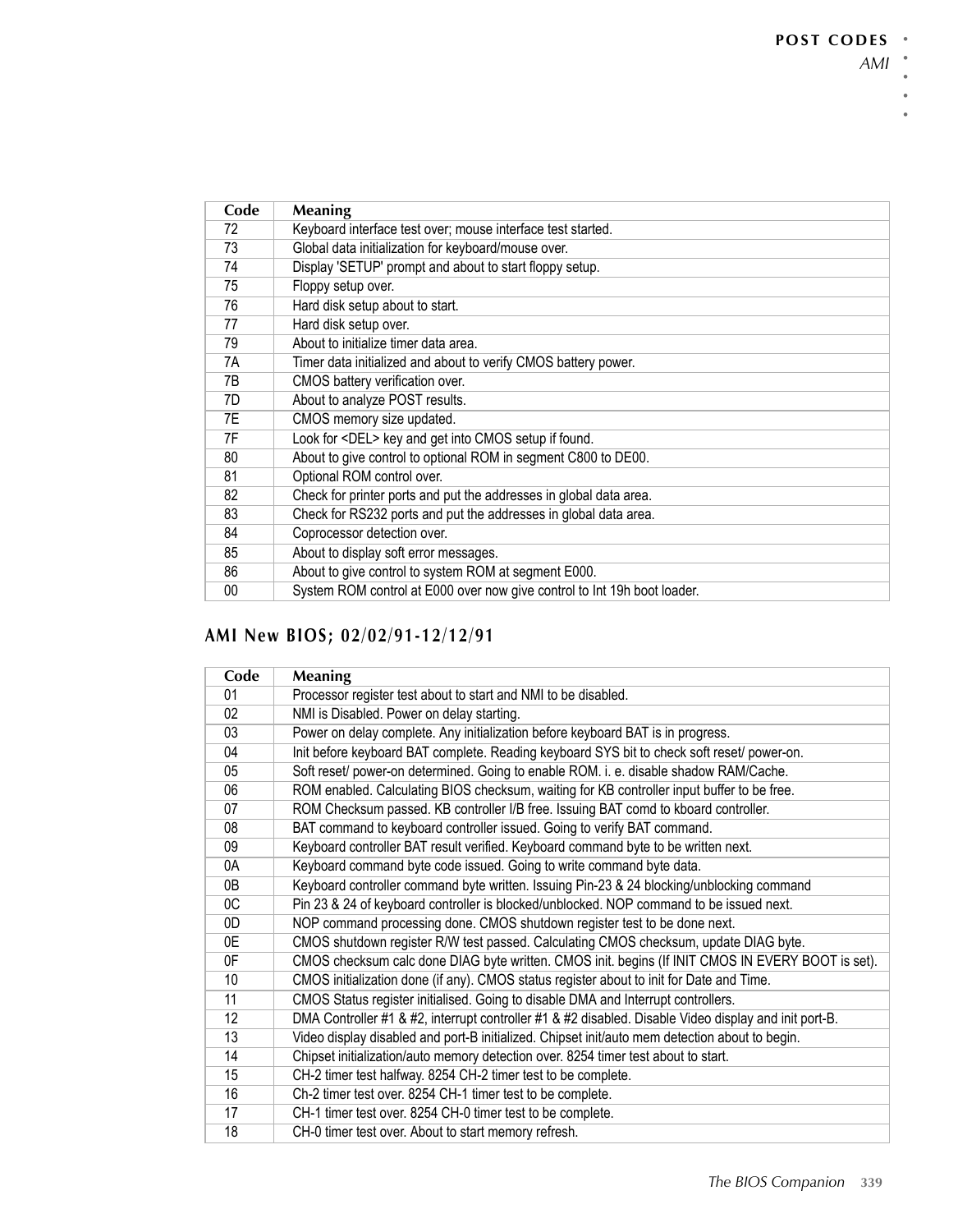*AMI* **1 8**

| <b>Code</b>     | Meaning                                                                                           |
|-----------------|---------------------------------------------------------------------------------------------------|
| 19              | Memory Refresh started. Memory Refresh test to be done next.                                      |
| 1A              | Memory Refresh line is toggling. Going to check 15 microsecond ON/OFF time.                       |
| 1B              | Memory Refresh period 30 microsec test complete. Base 64K memory test about to start.             |
| 20              | Base 64k memory test started. Address line test to be done next.                                  |
| 21              | Address line test passed. Going to do toggle parity.                                              |
| $\overline{22}$ | Toggle parity over. Going for sequential data R/W test.                                           |
| 23              | Base 64k sequential data R/W test passed. Setup before Interrupt vector init about to start.      |
| 24              | Setup before vector init complete. Interrupt vector initialization about to begin.                |
| 25              | Interrupt vector init done. Going to read I/O port of 8042 for turbo switch (if any).             |
| 26              | I/O port of 8042 is read. Going to initialize global data for turbo switch.                       |
| 27              | Global data init is over. Any initialization after interrupt vector to be done next.              |
| 28              | Initialization after interrupt vector is complete. Going for mono mode setting.                   |
| 29              | Monochrome mode setting is done. Going for Colour mode setting.                                   |
| 2A              | Colour mode setting done. About to go for toggle parity before optional ROM test.                 |
| 2B              | Toggle parity over. About to give control for setup before optional video ROM.                    |
| 2C              | Processing before video ROM control is done. Look for optional video ROM and give control.        |
| 2D              | Optional video ROM control done. Give control to do processing after video ROM returns control.   |
| 2E              | Return from processing after video ROM control. If EGA/VGA not found do display mem R/W test.     |
| 2F              | EGA/VGA not found. Display memory R/W test about to begin.                                        |
| 30              | Display mem R/W test passed. About to look for retrace checking.                                  |
| 31              | Display mem R/W test/ retrace check failed. About to do alternate Display memory R/W test.        |
| 32              | Alternate Display memory R/W test passed. Looking for alternate display retrace checking.         |
| 33              | Video display check over. Verification of display with switches and card to begin.                |
| 34              | Verification of display adapter done. Display mode to be set next.                                |
| 35              | Display mode set complete. BIOS ROM data area about to be checked.                                |
| 36              | BIOS ROM data area check over. Going to set cursor for power on message.                          |
| 37              | Cursor setting for power on message id complete. Going to display power on message.               |
| 38              | Power on message display complete. Going to read new cursor position.                             |
| 39              | New cursor position read and saved. Going to display the reference string.                        |
| 3A              | Reference string display is over. Going to display the Hit <esc> message.</esc>                   |
| 3B              | Hit <esc> message displayed. Virtual mode memory test about to start.</esc>                       |
| 40              | Preparation for virtual mode test started. Going to verify from video memory.                     |
| 41              | Returned after verifying from display memory. Going to prepare descriptor tables.                 |
| 42              | Descriptor tables prepared. Going to enter in virtual mode for memory test.                       |
| 43              | Entered in the virtual mode. Going to enable interrupts for diagnostics mode.                     |
| 44              | Interrupts enabled (if diag switch is on). Initialize data to check memory wrap around at 0:0.    |
| 45              | Data initialized. Check for memory wrap around at 0:0and finding the total system memory size.    |
| 46              | Memory wrap around test done. Memory size calculation over. Writing patterns to test memory.      |
| 47              | Pattern to be tested written in extended memory. Going to write patterns in base 640k.            |
| 48              | Patterns written in base memory. Going to find out amount of memory below 1Mb.                    |
| 49              | Amount of memory below 1Mb found and verified. Find out amount of memory above 1M memory.         |
| 4A              | Amount of memory above 1Mb found and verified. Going for BIOS ROM data area check.                |
| 4B              | BIOS ROM data area check over. Going to check <esc> and clear mem below 1Mb for soft reset.</esc> |
| 4C              | Memory below 1M cleared. (SOFT RESET). Going to clear memory above 1M.                            |
| 4D              | Memory above 1M cleared. (SOFT RESET). Going to save the memory size.                             |
| 4E              | Memory test started. (NO SOFT RESET). About to display first 64k memory test.                     |
| 4F              | Memory size display started, for update during memory test. Sequential and random memory test.    |
| 50              | Memory test below 1Mb complete. Going to adjust memory size for relocation/shadow.                |
| 51              | Memory size adjusted due to relocation/shadow. Memory test above 1Mb to follow.                   |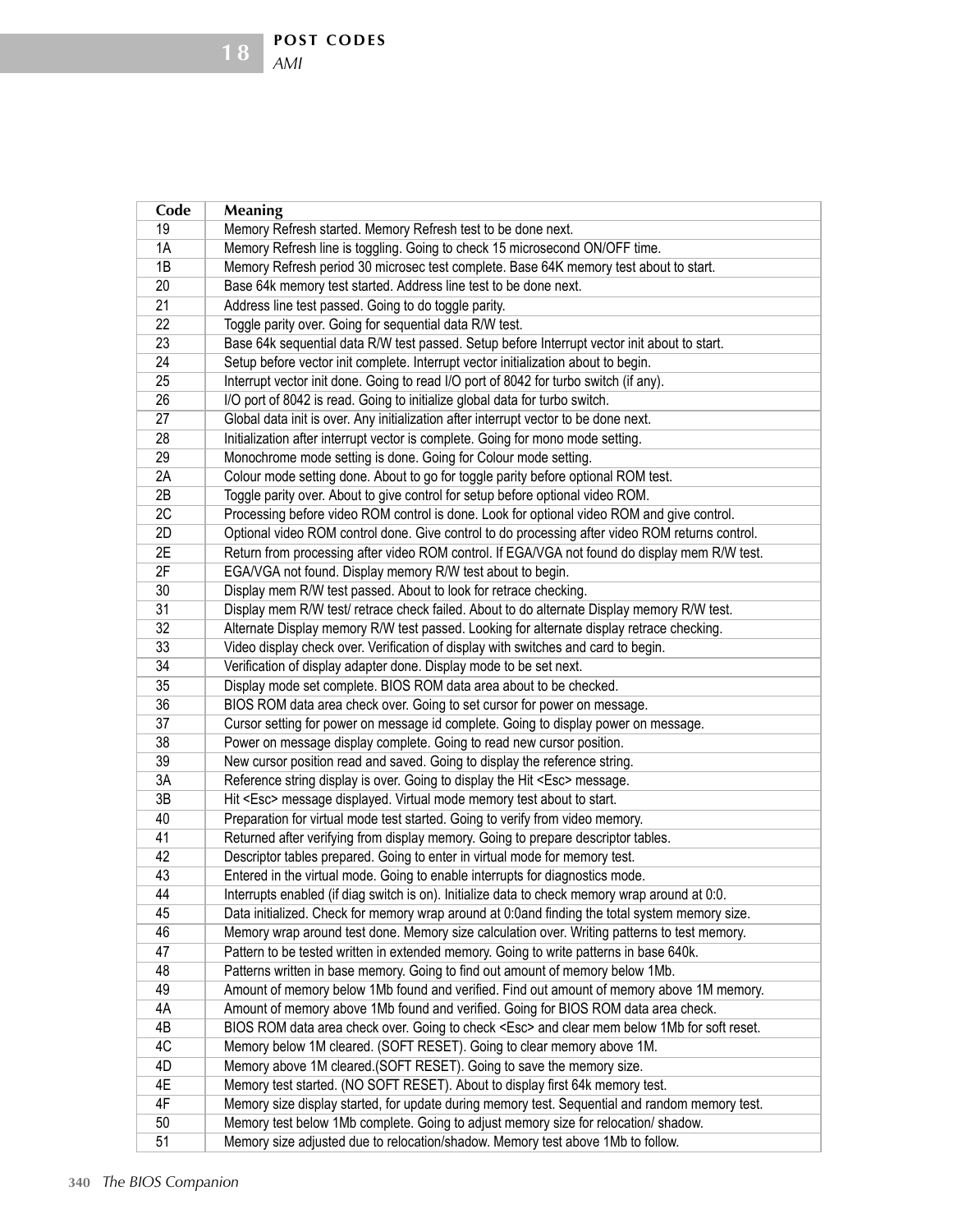. . . . .  $\bullet$ 

| Code | Meaning                                                                                                                                                                                      |  |
|------|----------------------------------------------------------------------------------------------------------------------------------------------------------------------------------------------|--|
| 52   | Memory test above 1Mb complete. Going to prepare to go back to real mode.                                                                                                                    |  |
| 53   | CPU registers are saved including memory size. Going to enter in real mode.                                                                                                                  |  |
| 54   | Shutdown successful. CPU in real mode. Restore registers saved during preparation for shutdown.                                                                                              |  |
| 55   | Registers restored. Going to disable gate A20 address line.                                                                                                                                  |  |
| 56   | A20 address line disable successful. BIOS ROM data area about to be checked.                                                                                                                 |  |
| 57   | BIOS ROM data area check halfway. BIOS ROM data area check to be complete.                                                                                                                   |  |
| 58   | BIOS ROM data area check over. Going to clear Hit <esc>message.</esc>                                                                                                                        |  |
| 59   | Hit <esc> message cleared. WAIT. message displayed.Sstart DMA and interrupt controller test.</esc>                                                                                           |  |
| 60   | DMA page register test passed. About to verify from display memory.                                                                                                                          |  |
| 61   | Display memory verification over. About to go for DMA #1 base register test.                                                                                                                 |  |
| 62   | DMA#1 base register test passed. About to go for DMA#2 base register test.                                                                                                                   |  |
| 63   | DMA #2 base register test passed. About to go for BIOS ROM data area check.                                                                                                                  |  |
| 64   | BIOS ROM data area check halfway. BIOS ROM data area check to be complete.                                                                                                                   |  |
| 65   | BIOS ROM data area check over. About to program DMA unit 1 and 2.                                                                                                                            |  |
| 66   | DMA unit 1 and 2 programming over. About to initialize 8259 interrupt controller                                                                                                             |  |
| 67   | 8259 initialization over. About to start keyboard test.                                                                                                                                      |  |
| 80   | Keyboard test started. Clear output buffer, check for stuck key. About to issue keyboard reset                                                                                               |  |
| 81   | Keyboard reset error/stuck key found. About to issue keyboard controller i/f test command.                                                                                                   |  |
| 82   | Keyboard controller interface test over. About to write command byte and init circular buffer.                                                                                               |  |
| 83   | Command byte written Global data init done. About to check for lock-key.                                                                                                                     |  |
| 84   | Lock-key checking over. About to check for memory size mismatch with CMOS.                                                                                                                   |  |
| 85   | Memory size check done. About to display soft error; check for password or bypass setup.                                                                                                     |  |
| 86   | Password checked. About to do programming before setup.                                                                                                                                      |  |
| 87   | Programming before setup complete. Going to CMOS setup program.                                                                                                                              |  |
| 88   | Returned from CMOS setup and screen cleared. About to do programming after setup.                                                                                                            |  |
| 89   | Programming after setup complete. Going to display power on screen message.                                                                                                                  |  |
| 8A   | First screen message displayed. About to display WAIT. message.                                                                                                                              |  |
| 8B   | WAIT. message displayed. About to do Main and Video BIOS shadow.                                                                                                                             |  |
| 8C   | Main/Video BIOS shadow successful. Setup options programming after CMOS setup about to start.                                                                                                |  |
| 8D   | Setup options are programmed, mouse check and init to be done next                                                                                                                           |  |
| 8E   | Mouse check and initialisation complete. Going for hard disk floppy reset.                                                                                                                   |  |
| 8F   | Floppy check returns that floppy is to be initialized. Floppy setup to follow.                                                                                                               |  |
| 90   | Floppy setup is over. Test for hard disk presence to be done.                                                                                                                                |  |
| 91   | Hard disk presence test over. Hard disk setup to follow.                                                                                                                                     |  |
| 92   | Hard disk setup complete. About to go for BIOS ROM data area check.                                                                                                                          |  |
| 93   | BIOS ROM data area check halfway. BIOS ROM data area check to be complete.                                                                                                                   |  |
| 94   | BIOS ROM data area check over. Going to set base and extended memory size.                                                                                                                   |  |
| 95   |                                                                                                                                                                                              |  |
| 96   | Memory size adjusted due to mouse support hdisk type 47. Going to verify from display memory.<br>Returned after verifying from display memory. Do any init before C800 optional ROM control. |  |
| 97   |                                                                                                                                                                                              |  |
|      | Any init before C800 optional ROM control is over. Optional ROM check and control next.                                                                                                      |  |
| 98   | Optional ROM control done. Give control to do required processing after ROM returns control.                                                                                                 |  |
| 99   | linitialization after optional ROM test over. Going to setup timer data area and printer base address.                                                                                       |  |
| 9A   | Return after setting timer and printer base address. Going to set the RS-232 base address.                                                                                                   |  |
| 9B   | Returned after RS-232 base address. Going to do any initialization before Copro test.                                                                                                        |  |
| 9C   | Required initialization before coprocessor is over. Going to initialize the coprocessor next.                                                                                                |  |
| 9D   | Coprocessor initialized. Going to do any initialization after Coprocessor test.                                                                                                              |  |
| 9E   | Initialization after co-pro test complete. Going to check extd keyboard; ID and num-lock.                                                                                                    |  |
| 9F   | Extd keyboard check done ID flag set. num-lock on/off. Keyboard ID command to be issued.                                                                                                     |  |
| A0   | Keyboard ID command issued. Keyboard ID flag to be reset.                                                                                                                                    |  |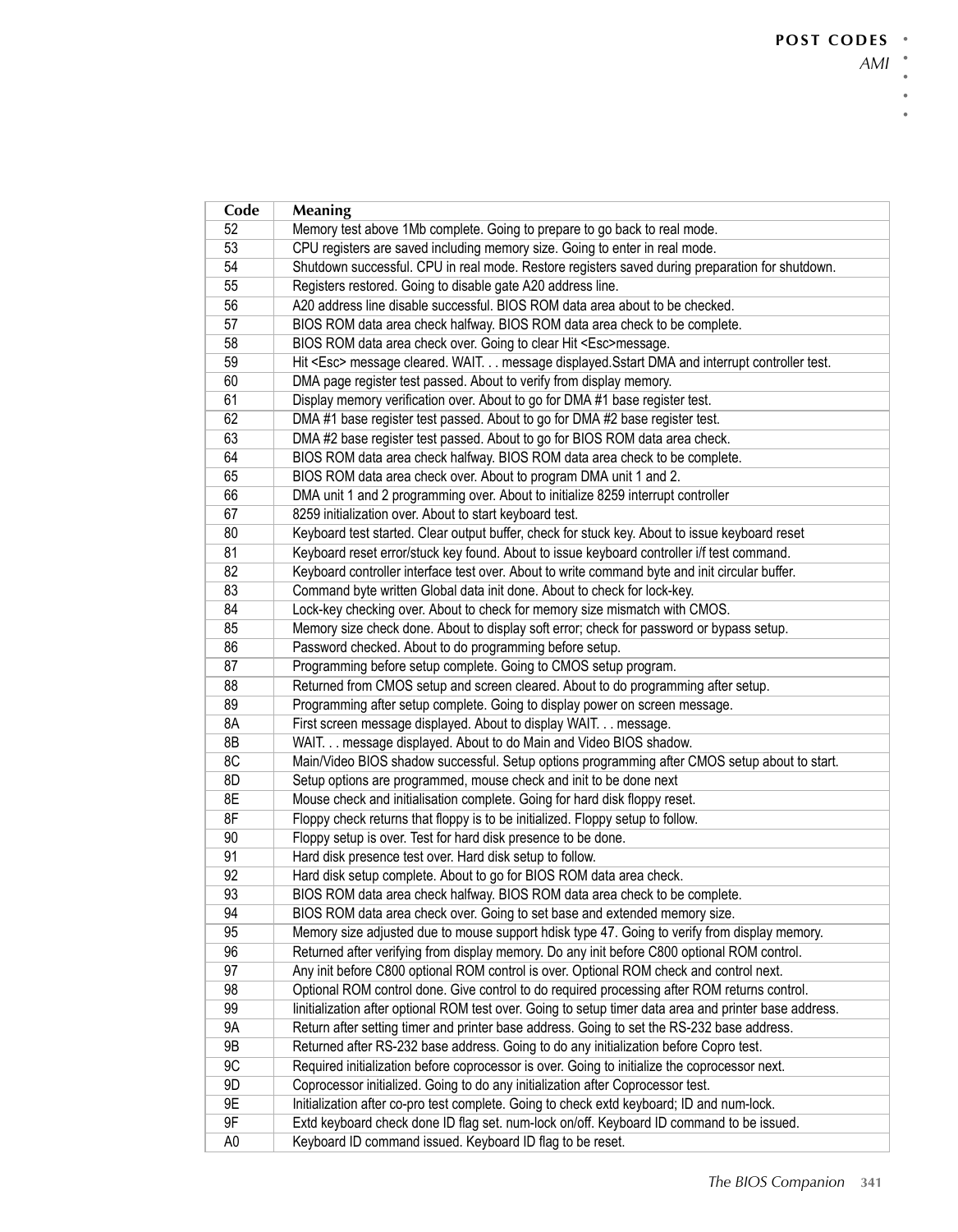| Code           | <b>Meaning</b>                                                                                        |
|----------------|-------------------------------------------------------------------------------------------------------|
| A1             | Keyboard ID flag reset. Cache memory test to follow.                                                  |
| A2             | Cache memory test over. Going to display any soft errors.                                             |
| A <sub>3</sub> | Soft error display complete. Going to set the keyboard typematic rate.                                |
| A4             | Keyboard typematic rate set. Going to program memory wait states.                                     |
| A <sub>5</sub> | Memory wait states programming over. Screen to be cleared next.                                       |
| A6             | Screen cleared. Going to enable parity and NMI.                                                       |
| A7             | NMI and parity enabled. Do any initialization required before giving control to optional ROM at E000. |
| A8             | Initialization before E000 ROM control over. E000 ROM to get control next.                            |
| A9             | Returned from E000 ROM control. linitialization required after E000 optional ROM control.             |
| AA             | Initialization after E000 optional ROM control is over. Going to display system configuration.        |
| 00             | System configuration is displayed. Going to give control to INT 19h boot loader.                      |

# **AMI New BIOS; 06/06/92-08/08/93**

| Code            | Meaning                                                                                               |
|-----------------|-------------------------------------------------------------------------------------------------------|
| 01              | Processor register test about to start and NMI to be disabled.                                        |
| 02              | NMI is Disabled. Power on delay starting.                                                             |
| 03              | Power on delay complete. Any initialization before keyboard BAT is in progress next.                  |
| 04              | Any init before keyboard BAT is complete. Reading keyboard SYS bit, to check soft reset/power on.     |
| 05              | Soft reset/ power-on determined. Going to enable ROM; i.e. disable shadow RAM/Cache if any.           |
| 06              | ROM enabled. Calculate ROM BIOS checksum - wait for 8042 keyboard controller input buffer to be free. |
| 07              | ROM BIOS checksum passed; KB controller input buffer free. Issue BAT command to keyboard controller.  |
| 08              | BAT command to keyboard controller is issued. Going to verify the BAT command.                        |
| 09              | Keyboard controller BAT result verified. Keyboard command byte to be written next.                    |
| 0A              | Keyboard command byte code is issued. Going to write command byte data.                               |
| 0 <sub>B</sub>  | Keyboard controller command byte written. Going to issue Pin 23/24 block/unblock command.             |
| 0 <sup>C</sup>  | Pin-23 & 24 of keyboard controller blocked/ unblocked. NOP command of controller to be issued next.   |
| 0D              | NOP command processing is done. CMOS shutdown register test to be done next.                          |
| 0E              | CMOS shutdown register R/W test passed. Calculating CMOS checksum and update DIAG byte.               |
| 0F              | CMOS checksum calc done; DIAG byte written. CMOS init begins (If INIT CMOS IN EVERY BOOT is set).     |
| 10              | CMOS initialization done (if any). CMOS status register about to init for Date and Time.              |
| 11              | CMOS Status register initialised. Going to disable DMA and Interrupt controllers.                     |
| 12              | DMA controller #1 & #2, interrupt controller #1 & #2 disabled. Disable Video display and init port-B. |
| 13              | Disable Video display and initialise port B. Chipset init/auto memory detection about to begin.       |
| 14              | Chipset initialization/auto memory detection over. 8254 timer test about to start.                    |
| 15              | CH-2 timer test halfway. 8254 CH-2 timer test to be complete.                                         |
| 16              | Ch-2 timer test over. 8254 CH-1 timer test to be complete.                                            |
| 17              | CH-1 timer test over. 8254 CH-0 timer test to be complete.                                            |
| 18              | CH-0 timer test over. About to start memory refresh.                                                  |
| 19              | Memory Refresh started. Memory Refresh test to be done next.                                          |
| 1A              | Memory Refresh line is toggling. Going to check 15 microsecond ON/OFF time.                           |
| 1B              | Memory Refresh period 30 microsecond test complete. Base 64K memory test about to start.              |
| 20              | Base 64k memory test started. Address line test to be done next.                                      |
| 21              | Address line test passed. Going to do toggle parity.                                                  |
| $\overline{22}$ | Toggle parity over. Going for sequential data R/W test.                                               |
| 23              | Base 64k sequential data R/W test passed. Any setup before Interrupt vector init about to start.      |
| 24              | Setup required before vector initialization complete. Interrupt vector initialization about to begin. |
| 25              | Interrupt vector initialization done. Going to read I/O port of 8042 for turbo switch (if any).       |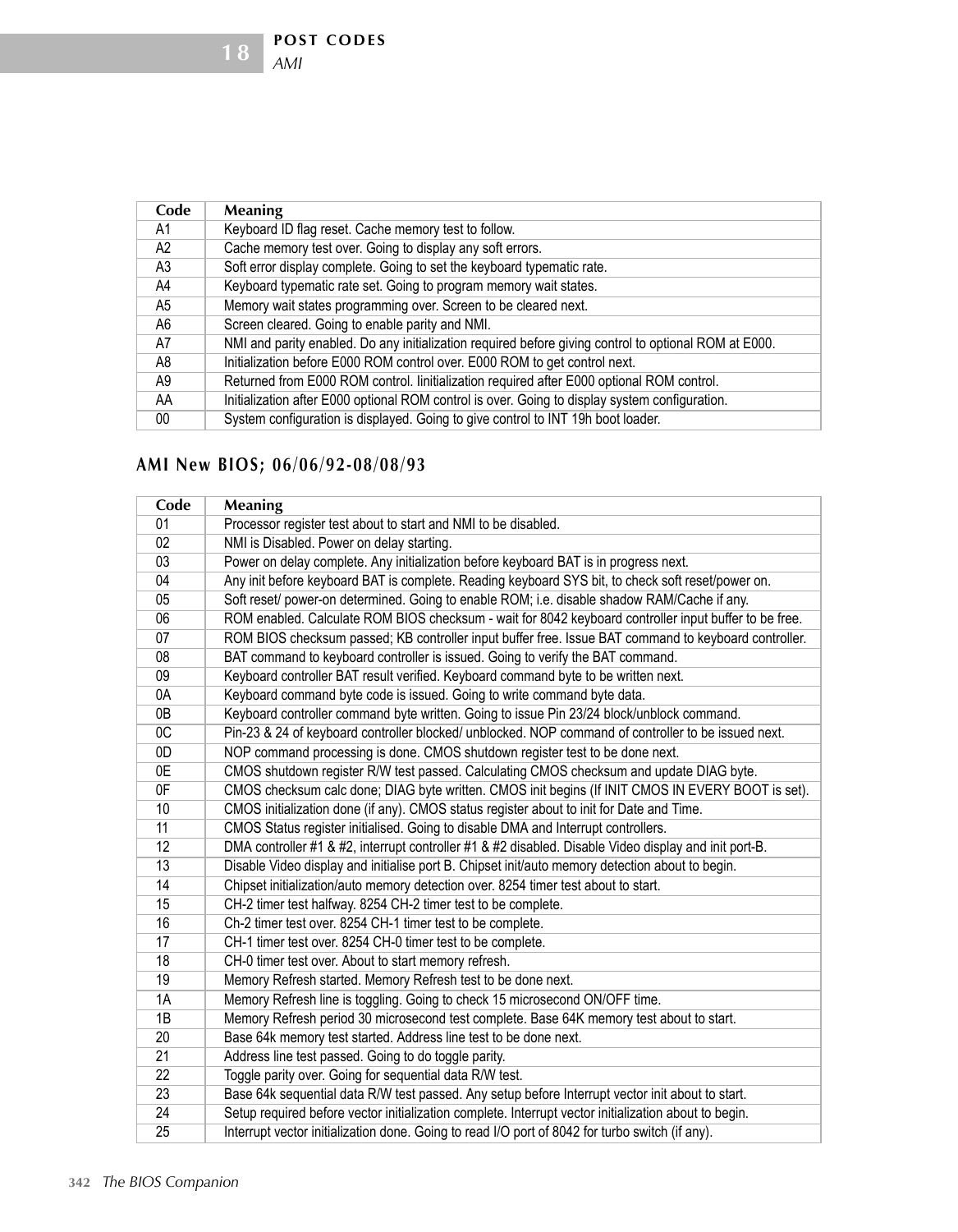. . . . .  $\bullet$  $\ddot{\phantom{1}}$  $\bullet$ 

| Code | Meaning                                                                                               |  |
|------|-------------------------------------------------------------------------------------------------------|--|
| 26   | I/O port of 8042 is read. Going to initialize global data for turbo switch.                           |  |
| 27   | Global data initialization is over. Any initialization after interrupt vector to be done next.        |  |
| 28   | Initialization after interrupt vector is complete. Going for monochrome mode setting.                 |  |
| 29   | Monochrome mode setting is done. Going for Colour mode setting.                                       |  |
| 2A   | Colour mode setting is done. About to go for toggle parity before optional ROM test.                  |  |
| 2B   | Toggle parity over. About to give control for any setup required before optional video ROM check.     |  |
| 2C   | Processing before video ROM control done. Looking for optional video ROM and give control.            |  |
| 2D   | Optional video ROM control done. Giving control for processing after video ROM returns control.       |  |
| 2E   | Return from processing after video ROM control. If EGA/VGA not found test display mem R/W.            |  |
| 2F   | EGA/VGA not found. Display memory R/W test about to begin.                                            |  |
| 30   | Display memory R/W test passed. About to look for the retrace checking.                               |  |
| 31   | Display mem R/W test or retrace checking failed. About to do alternate Display memory R/W test.       |  |
| 32   | Alternate Display memory R/W test passed. Looking for the alternate display retrace checking.         |  |
| 33   | Video checking over. Verification of display type with switch setting and actual card to begin.       |  |
| 34   | Verification of display adapter done. Display mode to be set next.                                    |  |
| 35   | Display mode set complete. BIOS ROM data area about to be checked.                                    |  |
| 36   | BIOS ROM data area check over. Going to set cursor for power on message.                              |  |
| 37   |                                                                                                       |  |
|      | Cursor setting for power on message complete. Going to display power on message.                      |  |
| 38   | Power on message display complete. Going to read new cursor position.                                 |  |
| 39   | New cursor position read and saved. Going to display the reference string.                            |  |
| 3A   | Reference string display over. Going to display the Hit <esc> message.</esc>                          |  |
| 3B   | Hit <esc> message displayed. Virtual mode memory test about to start.</esc>                           |  |
| 40   | Preparation for virtual mode test started. Going to verify from video memory.                         |  |
| 41   | Returned after verifying from display memory. Going to prepare descriptor tables.                     |  |
| 42   | Descriptor tables prepared. Going to enter in virtual mode for memory test.                           |  |
| 43   | Entered in virtual mode. Going to enable interrupts for diagnostics mode.                             |  |
| 44   | Interrupts enabled (if diags switch on). Going to initialize data to check mem wrap around at 0:0.    |  |
| 45   | Data initialized. Going to check for memory wrap around at 0:0 and finding total memory size.         |  |
| 46   | Mem wrap around test done. Size calculation over. Going for writing patterns to test memory.          |  |
| 47   | Pattern to be tested written in extended memory. Going to write patterns in base 640k memory.         |  |
| 48   | Patterns written in base memory. Going to find out amount of memory below 1M.                         |  |
| 49   | Amount of memory below 1Mb found and verified. Going to find amount of memory above 1Mb.              |  |
| 4A   | Amount of memory above 1Mb found and verified. Going for BIOS ROM data area check.                    |  |
| 4B   | BIOS ROM data area check over. Going to check <esc>, clear mem below 1 Mb for soft reset.</esc>       |  |
| 4C   | Memory below 1Mb cleared. (SOFT RESET). Going to clear memory above 1 Mb.                             |  |
| 4D   | Memory above 1Mb cleared. (SOFT RESET). Going to save memory size.                                    |  |
| 4E   | Memory test started. (NO SOFT RESET). About to display first 64K memory test.                         |  |
| 4F   | Memory size display started, updated during memory test. Going for sequential and random memory test. |  |
| 50   | Memory test below 1Mb complete. Going to adjust memory size for relocation/shadow.                    |  |
| 51   | Memory size adjusted due to relocation/shadow. Memory test above 1Mb to follow.                       |  |
| 52   | Memory test above 1Mb complete. Preparing to go back to real mode.                                    |  |
| 53   | CPU registers saved including memory size. Going to enter real mode.                                  |  |
| 54   | Shutdown successful; CPU in real mode. Restore registers saved during shutdown prep.                  |  |
| 55   | Registers restored. Going to disable gate A20 address line.                                           |  |
| 56   | A20 address line disable successful. BIOS ROM data area about to be checked.                          |  |
| 57   | BIOS ROM data area check halfway. BIOS ROM data area check to be complete.                            |  |
| 58   |                                                                                                       |  |
|      | BIOS ROM data area check over. Going to clear Hit <esc> message.</esc>                                |  |
| 59   | Hit <esc> message cleared. <wait> message displayed. About to start DMA and PIC test.</wait></esc>    |  |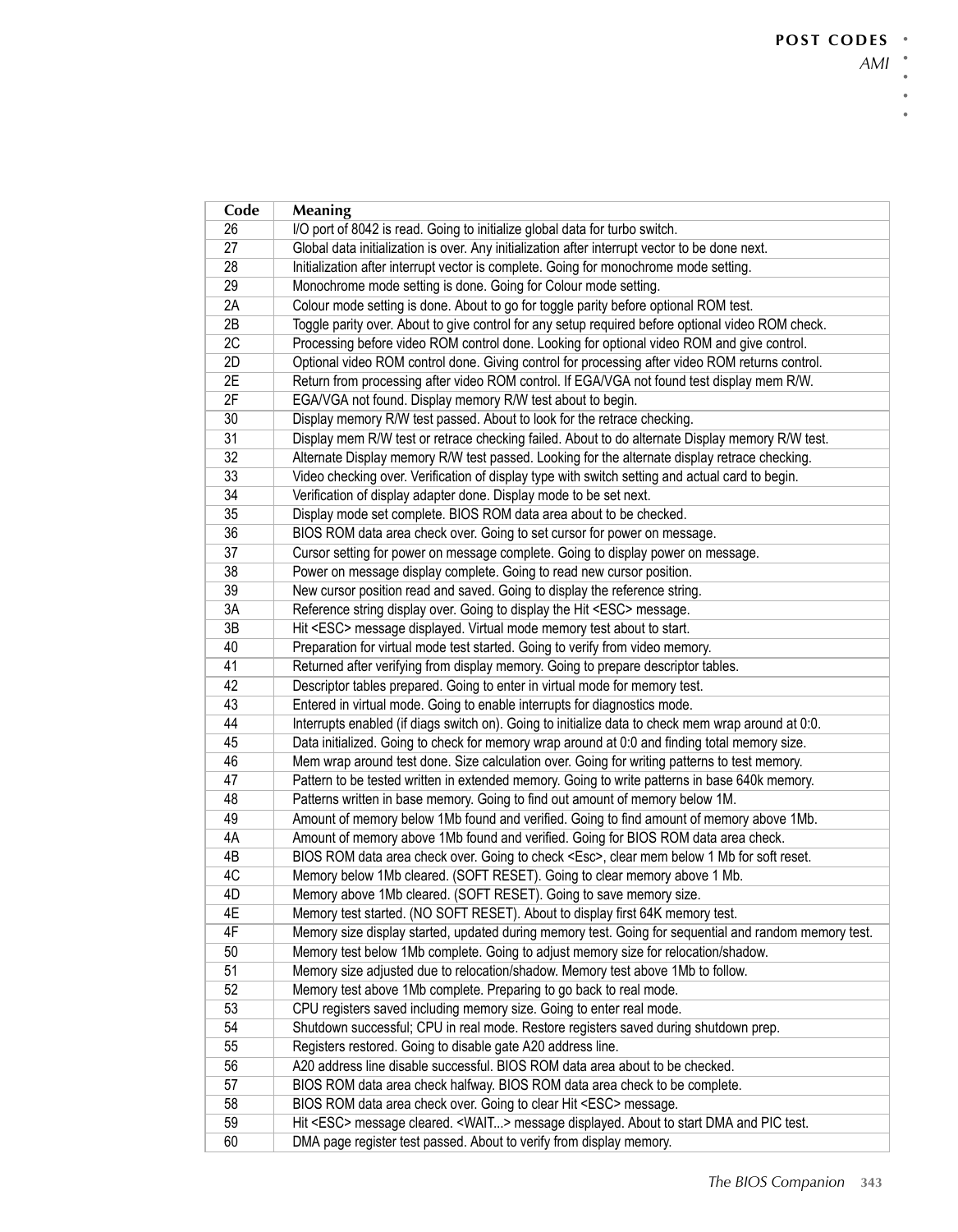*AMI* **1 8**

| Code           | Meaning                                                                                              |  |
|----------------|------------------------------------------------------------------------------------------------------|--|
| 61             | Display memory verification over. About to go for DMA #1 base register test.                         |  |
| 62             | DMA#1 base register test passed. About to go for DMA#2 base register test.                           |  |
| 63             | DMA #2 base register test passed. About to go for BIOS ROM data area check.                          |  |
| 64             | BIOS ROM data area check halfway. BIOS ROM data area check to be complete.                           |  |
| 65             | BIOS ROM data area check over. About to program DMA unit 1 and 2.                                    |  |
| 66             | DMA unit 1 and 2 programming over. About to initialize 8259 interrupt controller.                    |  |
| 67             | 8259 initialization over. About to start keyboard test.                                              |  |
| 80             | Keyboard test started. Clearing output buffer, checking for stuck key. Issue keyboard reset.         |  |
| 81             | Keyboard reset error/stuck key found. About to issue keyboard controller interface command.          |  |
| 82             | Keyboard controller interface test over. About to write command byte and init circular buffer.       |  |
| 83             | Command byte written, Global data init done. About to check for lock-key.                            |  |
| 84             | Lock-key checking over. About to check for memory size mismatch with CMOS.                           |  |
| 85             | Memory size check done. About to display soft error and check for password or bypass setup.          |  |
| 86             | Password checked. About to do programming before setup.                                              |  |
| 87             | Programming before setup complete. Going to CMOS setup program.                                      |  |
| 88             | Returned from CMOS setup program, screen is cleared. About to do programming after setup.            |  |
| 89             | Programming after setup complete. Going to display power on screen message.                          |  |
| 8A             | First screen message displayed. About to display <wait> message.</wait>                              |  |
| 8B             | <wait> message displayed. About to do Main and Video BIOS shadow.</wait>                             |  |
| 8C             | Main/Video BIOS shadow successful. Setup options programming after CMOS setup about to start.        |  |
| 8D             | Setup options programmed; mouse check and initialisation to be done next.                            |  |
| 8E             | Mouse check and initialisation complete. Going for hard disk and floppy reset.                       |  |
| 8F             | Floppy check returns that floppy is to be initialized. Floppy setup to follow.                       |  |
| 90             | Floppy setup is over. Test for hard disk presence to be done.                                        |  |
| 91             | Hard disk presence test over. Hard disk setup to follow.                                             |  |
| 92             | Hard disk setup complete. About to go for BIOS ROM data area check.                                  |  |
| 93             | BIOS ROM data area check halfway. BIOS ROM data area check to be complete.                           |  |
| 94             | BIOS ROM data area check over. Going to set base and extended memory size.                           |  |
| 95             | Mem size adjusted due to mouse support, hard disk type 47. Going to verify from display memory.      |  |
| 96             | Returned after verifying display memory. Doing any init before C800 optional ROM control             |  |
| 97             | Any init before C800 option ROM control over. ROM check and control will be done next.               |  |
| 98             | Optional ROM control done. Give control for required processing after ROM returns control.           |  |
| 99             | Init required after optional ROM test over. Going to setup timer data area and printer base address. |  |
| <b>9A</b>      | Return after setting timer and printer base address. Going to set the RS-232 base address.           |  |
| 9B             | Returned after RS-232 base address. Going to do any initialization before coprocessor test           |  |
| 9C             | Required initialization before co-processor over. Going to initialize the coprocessor next.          |  |
| 9D             | Coprocessor initialized. Going to do any initialization after coprocessor test.                      |  |
| 9E             | Initialization after copro test complete. Check extd keyboard, keyboard ID and num lock.             |  |
| 9F             | Extd keyboard check is done, ID flag set. num lock on/off. Keyboard ID command to be issued.         |  |
| A <sub>0</sub> | Keyboard ID command issued. Keyboard ID flag to be reset.                                            |  |
| A1             | Keyboard ID flag reset. Cache memory test to follow.                                                 |  |
| A2             | Cache memory test over. Going to display soft errors.                                                |  |
| A <sub>3</sub> | Soft error display complete. Going to set keyboard typematic rate.                                   |  |
| A4             | Keyboard typematic rate set. Going to program memory wait states.                                    |  |
| A <sub>5</sub> | Memory wait states programming over. Screen to be cleared next.                                      |  |
| A <sub>6</sub> | Screen cleared. Going to enable parity and NMI.                                                      |  |
| A7             | NMI and parity enabled. Going to do any init before giving control to optional ROM at E000.          |  |
| A <sub>8</sub> | Initialization before E000 ROM control over. E000 ROM to get control next.                           |  |
| A <sub>9</sub> | Returned from E000 ROM control. Do any initialisation after E000 optional ROM control.               |  |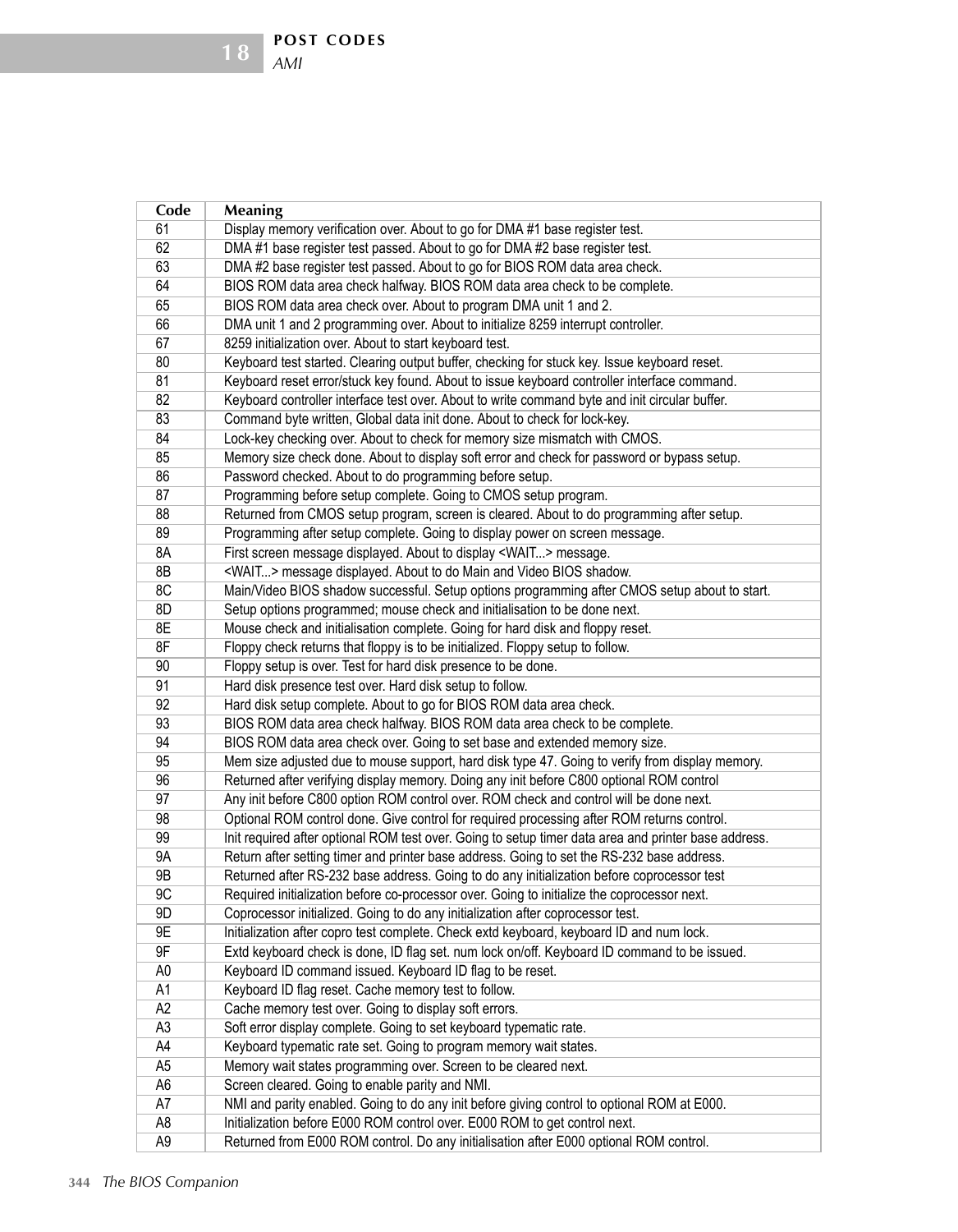. . . . .  $\ddot{\phantom{0}}$  $\bullet$ 

| Code | <b>Meaning</b>                                                                                     |  |
|------|----------------------------------------------------------------------------------------------------|--|
| AA   | Initialization after E000 optional ROM control is over. Going to display the system configuration. |  |
| 00   | System configuration is displayed. Going to give control to INT 19h boot loader.                   |  |

# **AMI WinBIOS; 12/15/93 Onwards**

| Code            | Meaning                                                                                                                                                          |  |  |
|-----------------|------------------------------------------------------------------------------------------------------------------------------------------------------------------|--|--|
| 01              | Processor register test about to start; disable NMI next.                                                                                                        |  |  |
| 02              | NMI is Disabled. Power on delay starting.                                                                                                                        |  |  |
| 03              | Power on delay complete (to check soft reset/power-on).                                                                                                          |  |  |
| 05              | Soft reset/power-on determined, enable ROM (i.e. disable shadow RAM cache, if any).                                                                              |  |  |
| 06              | ROM is enabled. Calculating ROM BIOS checksum.                                                                                                                   |  |  |
| 07              | ROM BIOS checksum passed. CMOS shutdown register test to be done next.                                                                                           |  |  |
| 08              | CMOS shutdown register test done. CMOS checksum calculation next.                                                                                                |  |  |
| 09              | CMOS checksum calculation done; CMOS diag byte written; CMOS initialisation to begin.                                                                            |  |  |
| 0A              | CMOS initialization done (if any). CMOS status register about to init for Date and Time.                                                                         |  |  |
| 0B              | CMOS status register init done. Any initialization before keyboard BAT to be done next.                                                                          |  |  |
| 0 <sup>C</sup>  | KB controller I/B free. Going to issue the BAT command to keyboard controller.                                                                                   |  |  |
| 0D              | BAT command to keyboard controller is issued. Going to verify the BAT command.                                                                                   |  |  |
| 0E              | Keyboard controller BAT result verified. Any initialization after KB controller BAT next.                                                                        |  |  |
| 0F              | Initialisation after KB controller BAT done. Keyboard command byte to be written next.                                                                           |  |  |
| 10              | Keyboard controller command byte written. Going to issue Pin 23 & 24 block/unblock command.                                                                      |  |  |
| 11              | Keyboard controller Pin 23/24 blocked/unblocked; check press of <ins> key during power-on.</ins>                                                                 |  |  |
| 12              | Checking for pressing of <lns> key during power-on done. Disabling DMA/Interrupt controllers.</lns>                                                              |  |  |
| 13              | DMA controller #1 and #2 and Interrupt controller #1 and #2 disabled; video display disabled and port B<br>initialised; chipset init/auto memory detection next. |  |  |
| 14              | Chipset init/auto memory detection over. To uncompress the POST code if compressed BIOS.                                                                         |  |  |
| 15              | POST code is uncompressed. 8254 timer test about to start.                                                                                                       |  |  |
| 19              | 8254 timer test over. About to start memory refresh test.                                                                                                        |  |  |
| 1A              | Memory Refresh line is toggling. Going to check 15 micro second ON/OFF time.                                                                                     |  |  |
| $\overline{20}$ | Memory Refresh 30 microsecond test complete. Base 64K memory/address line test about to start.                                                                   |  |  |
| 21              | Address line test passed. Going to do toggle parity.                                                                                                             |  |  |
| 22              | Toggle parity over. Going for sequential data R/W test on base 64k memory.                                                                                       |  |  |
| 23              | Base 64k sequential data R/W test passed. Setting BIOS stack and any setup before Interrupt                                                                      |  |  |
| 24              | Setup required before vector initialization complete. Interrupt vector initialization about to begin.                                                            |  |  |
| 25              | Interrupt vector initialization done. Going to read Input port of 9042 for turbo switch and clear password if<br>POST diag switch is ON next.                    |  |  |
| 26              | Input port of 8042 is read. Going to initialize global data for turbo switch.                                                                                    |  |  |
| 27              | Global data init for turbo switch over. Any initialization before setting video mode next.                                                                       |  |  |
| 28              | Initialization before setting video mode complete. Going for mono mode and colour mode setting.                                                                  |  |  |
| 2A              | Mono and colour mode setting is done. About to go for toggle parity before optional ROM test.                                                                    |  |  |
| 2B              | Toggle parity over. About to give control for setup before optional video ROM check next.                                                                        |  |  |
| 2C              | Processing before video ROM control done. About to look for video ROM and give control.                                                                          |  |  |
| 2D              | Video ROM control done. About to give control for processing after video ROM returns control.                                                                    |  |  |
| 2E              | Return from processing after video ROM control. If EGA/VGA not found do display mem R/W test.                                                                    |  |  |
| 2F              | EGA/VGA not found. Display memory R/W test about to begin.                                                                                                       |  |  |
| 30              | Display memory R/W test passed. About to look for the retrace checking.                                                                                          |  |  |
| 31              | Display mem R/W test or retrace checking failed. About to do alternate Display memory R/W test.                                                                  |  |  |
| 32              | Alternate Display memory R/W test passed. Looking for the alternate display retrace checking.                                                                    |  |  |
| 34              | Video display checking over. Display mode to be set next.                                                                                                        |  |  |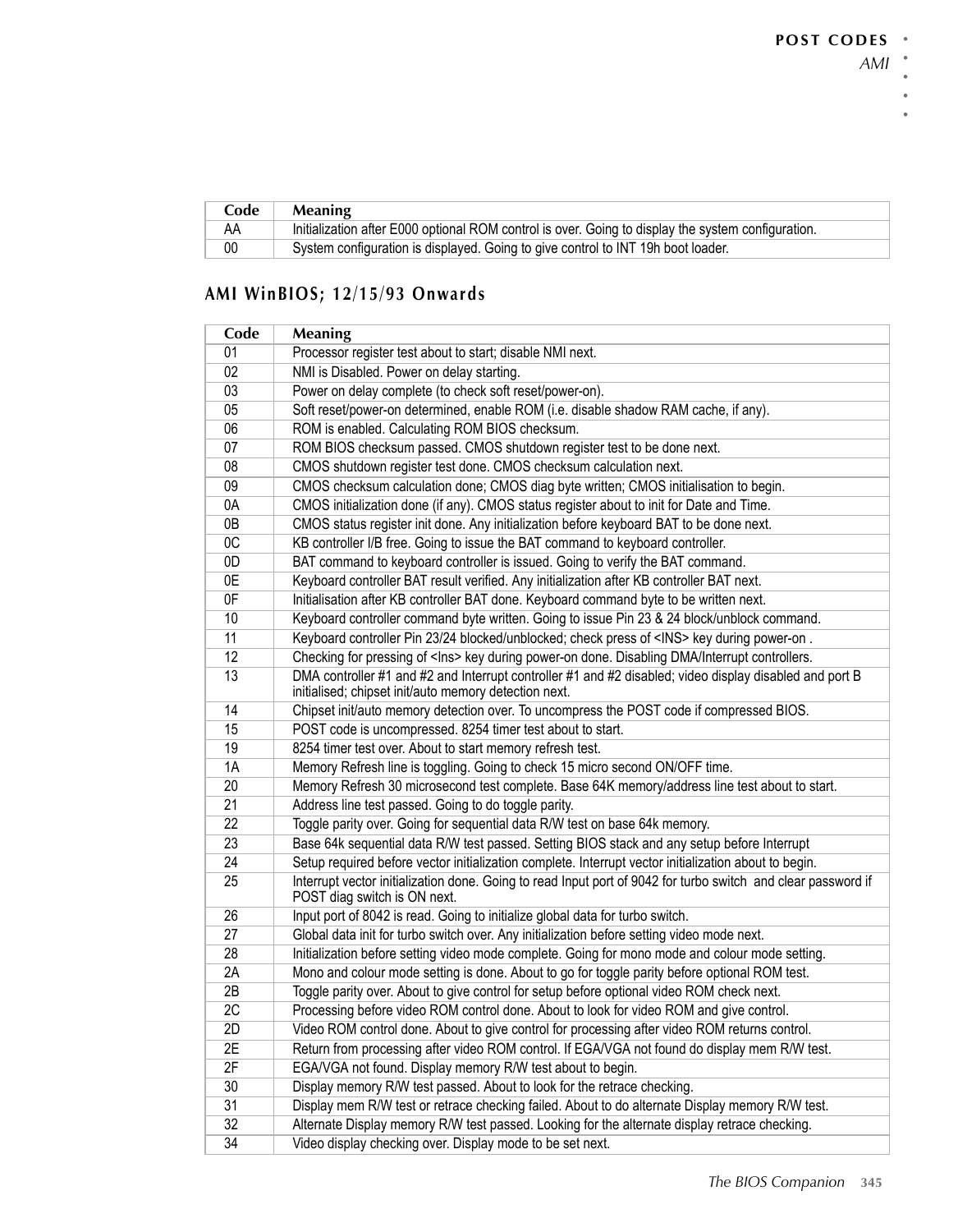**POST CODES**

*AMI* **1 8**

| Code | Meaning                                                                                                                                   |  |
|------|-------------------------------------------------------------------------------------------------------------------------------------------|--|
| 37   | Display mode set. Going to display the power on message.                                                                                  |  |
| 39   | New cursor position read and saved. Going to display the Hit <del> message.</del>                                                         |  |
| 3B   | Hit <del> message displayed. Virtual mode memory test about to start.</del>                                                               |  |
| 40   | Going to prepare the descriptor tables.                                                                                                   |  |
| 42   | Descriptor tables prepared. Going to enter in virtual mode for memory test.                                                               |  |
| 43   | Entered in virtual mode. Going to enable interrupts for diagnostics mode.                                                                 |  |
| 44   | Interrupts enabled (if diags switch on). Going to initialize data to check mem wrap around at 0:0.                                        |  |
| 45   | Data initialized. Going to check for memory wrap around at 0:0 and find total system memory.                                              |  |
| 46   | Memory wrap around test done. Memory size calculation over. Go for patterns to test memory.                                               |  |
| 47   | Pattern to be tested written in extended memory. Going to write patterns in base 640k memory.                                             |  |
| 48   | Patterns written in base memory. Going to find amount of memory below 1Mb.                                                                |  |
| 49   | Amount of memory below 1Mb found and verified. Finding amount of memory above 1Mb memory.                                                 |  |
| 4B   | Memory above 1Mb verified. Check for soft reset and going to clear memory below 1Mb for soft reset next<br>(if power on go to POST #4Eh). |  |
| 4C   | Memory below 1Mb cleared.(SOFT RESET)                                                                                                     |  |
| 4D   | Memory above 1Mb cleared.(SOFT RESET); save memory size next (go to POST # 52h).                                                          |  |
| 4E   | Memory test started. (NOT SOFT RESET); display first 64K memory size next.                                                                |  |
| 4F   | Memory size display started. Will be updated during memory test; sequential and random memory test next.                                  |  |
| 50   | Memory testing/initialisation below 1Mb complete. Adjust displayed memory size for relocation/ shadow.                                    |  |
| 51   | Memory size display adjusted due to relocation/ shadow. Memory test above 1Mb to follow.                                                  |  |
| 52   | Memory testing/initialisation above 1Mb complete. Going to save size information.                                                         |  |
| 53   | Memory size is saved. CPU registers are saved. Going to enter real mode.                                                                  |  |
| 54   | Shutdown successful, CPU in real mode, disable gate A20 line next.                                                                        |  |
| 57   | A20 address line disable successful. Going to adjust memory size depending on relocation/shadow.                                          |  |
| 58   | Memory size adjusted for relocation/shadow. Going to clear Hit <del> message.</del>                                                       |  |
| 59   | Hit <del> message cleared. <wait> message displayed. Start DMA and interrupt controller test.</wait></del>                                |  |
| 60   | DMA page register test passed. About to go for DMA #1 base register test.                                                                 |  |
| 62   | DMA#1 base register test passed. About to go for DMA#2 base register test.                                                                |  |
| 65   | DMA #2 base register test passed. About to program DMA unit 1 and 2.                                                                      |  |
| 66   | DMA unit 1 and 2 programming over. About to initialize 8259 interrupt controller.                                                         |  |
| 67   | 8259 initialization over. About to start keyboard test.                                                                                   |  |
| F4   | Extended NMI sources enabling is in progress (EISA).                                                                                      |  |
| 80   | Keyboard test. Clear output buffer; check for stuck key; issue reset keyboard command next.                                               |  |
| 81   | Keyboard reset error/stuck key found. About to issue keyboard controller interface test command.                                          |  |
| 82   | Keyboard controller interface test over. About to write command byte and init circular buffer.                                            |  |
| 83   | Command byte written; global data init done; check for lock-key next.                                                                     |  |
| 84   | Lock-key checking over. About to check for memory size mismatch with CMOS.                                                                |  |
| 85   | Memory size check done. About to display soft error and check for password or bypass setup.                                               |  |
| 86   | Password checked. About to do programming before setup.                                                                                   |  |
| 87   | Programming before setup complete. Uncompress SETUP code and execute CMOS setup.                                                          |  |
| 88   | Returned from CMOS setup and screen is cleared. About to do programming after setup.                                                      |  |
| 89   | Programming after setup complete. Going to display power on screen message.                                                               |  |
| 8B   | First screen msg displayed. <wait> message displayed. About to do Main/Video BIOS shadow.</wait>                                          |  |
| 8C   | Main/Video BIOS shadow successful. Setup options programming after CMOS setup about to start.                                             |  |
| 8D   | Setup options are programmed; mouse check and init next.                                                                                  |  |
| 8E   | Mouse check and initialisation complete. Going for hard disk controller reset.                                                            |  |
| 8F   | Hard disk controller reset done. Floppy setup to be done next.                                                                            |  |
| 91   | Floppy setup complete. Hard disk setup to be done next.                                                                                   |  |
| 94   | Hard disk setup complete. Going to set base and extended memory size.                                                                     |  |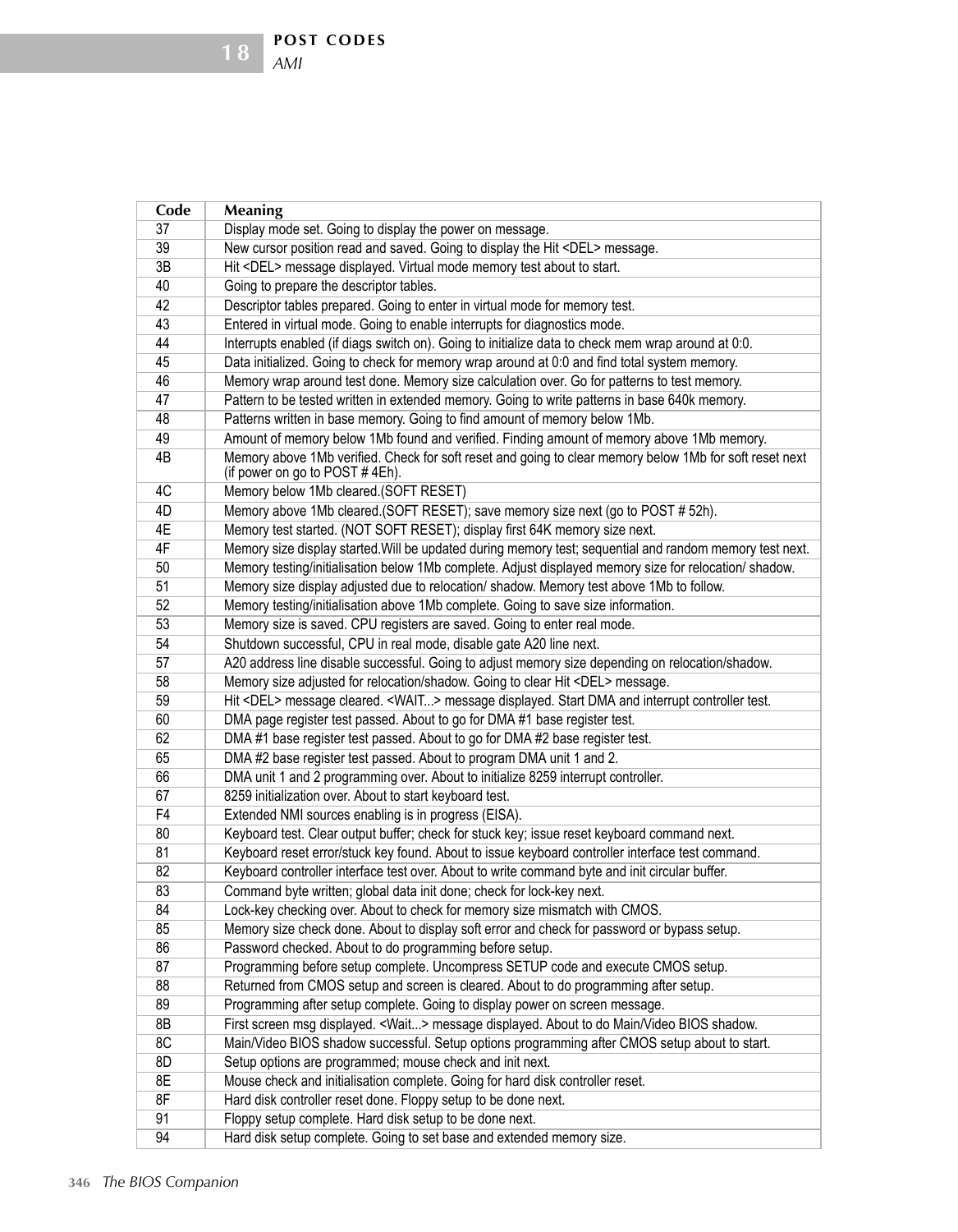| ٠         |
|-----------|
| ٠         |
| $\bullet$ |
| ٠         |
| ٠         |

| Code           | <b>Meaning</b>                                                                                              |
|----------------|-------------------------------------------------------------------------------------------------------------|
| 96             | Memory size adjusted for mouse support, hard disk type 47; init before C800, optional ROM next.             |
| 97             | Init before C800 ROM control is over. Optional ROM check and control next.                                  |
| 98             | Optional ROM control done. Give control for required processing after optional ROM returns control next.    |
| 99             | linitialization required after optional ROM test over. Setup timer data area and printer base address.      |
| 9A             | Return after setting timer and printer base address. Going to set the RS-232 base address.                  |
| 9B             | Returned after RS-232 base address. Going to do any initialization before coprocessor test.                 |
| 9C             | Required initialization before co-processor is over. Going to initialize the coprocessor next.              |
| 9D             | Coprocessor initialized. Going to do any initialization after coprocessor test.                             |
| 9E             | Init after coprocessor test complete. Going to check extd keyboard; keyboard ID and NumLock.                |
| 9F             | Extd keyboard check is done; ID flag set; NumLock on/off, issue keyboard ID command next.                   |
| A <sub>0</sub> | Keyboard ID command issued. Keyboard ID flag to be reset.                                                   |
| A1             | Keyboard ID flag reset. Cache memory test to follow.                                                        |
| A2             | Cache memory test over. Going to display any soft errors.                                                   |
| A <sub>3</sub> | Soft error display complete. Going to set the keyboard typematic rate.                                      |
| A4             | Keyboard typematic rate set. Going to program memory wait states.                                           |
| A <sub>5</sub> | Memory wait states programming over. Going to clear the screen and enable parity/NMI.                       |
| A7             | NMI and parity enabled. Ddo any initialization required before giving control to optional ROM at E000 next. |
| A <sub>8</sub> | Initialization before E000 ROM control over. E000 ROM to get control next.                                  |
| A <sub>9</sub> | Returned from E000 ROM control. Going to do init required.                                                  |
| AA             | Init after E000 optional ROM control is over. Going to display the system configuration.                    |
| B <sub>0</sub> | System configuration is displayed. Going to uncompress SETUP code for hot-key setup.                        |
| <b>B1</b>      | Uncompressing of SETUP code is complete. Going to copy any code to specific area.                           |
| $00\,$         | Copying of code to specific area done. Going to give control to INT 19h boot loader.                        |

### **EISA**

| Code           | <b>Meaning</b>                                              |  |
|----------------|-------------------------------------------------------------|--|
| F <sub>0</sub> | Initialisation of I/O cards in slots is in progress (EISA). |  |
| F <sub>1</sub> | Extended NMI sources enabling is in progress (EISA).        |  |
| F <sub>2</sub> | Extended NMI test is in progress (EISA).                    |  |
| F <sub>3</sub> | Display any slot initialisation messages.                   |  |
| F4             | Extended NMI sources enabling in progress.                  |  |

# **10/10/94**

| Code           | <b>Meaning</b>                                                                                      |
|----------------|-----------------------------------------------------------------------------------------------------|
| C <sub>2</sub> | NMI is Disabled. Power on delay starting                                                            |
| C <sub>5</sub> | Power on delay complete. Going to disable Cache if any                                              |
| C <sub>6</sub> | Calculating ROM BIOS checksum                                                                       |
| C <sub>8</sub> | CMOS shutdown register test done. CMOS checksum calculation to be done next                         |
| CA             | CMOS checksum calc done, CMOS Diag byte written. CMOS status register to init for Date and Time     |
| CВ             | CMOS status register init done. Any initialization before keyboard BAT to be done next              |
| <b>CD</b>      | BAT command to keyboard controller is to be issued                                                  |
| <b>CE</b>      | Keyboard controller BAT result verified. Any initialization after KB controller BAT to be done next |
| <b>CF</b>      | Initialization after KB controller BAT done. Keyboard command byte to be written next               |
| D <sub>1</sub> | Keyboard controller command byte is written. Going to check pressing of INS key during power-on     |
| D <sub>2</sub> | Checking for pressing of INS key during power-on done. Disabling DMA and Interrupt controllers      |
| D <sub>3</sub> | DMA controller #1.#2, interrupt controller #1.#2 disabled. Chipset init auto memory detection now   |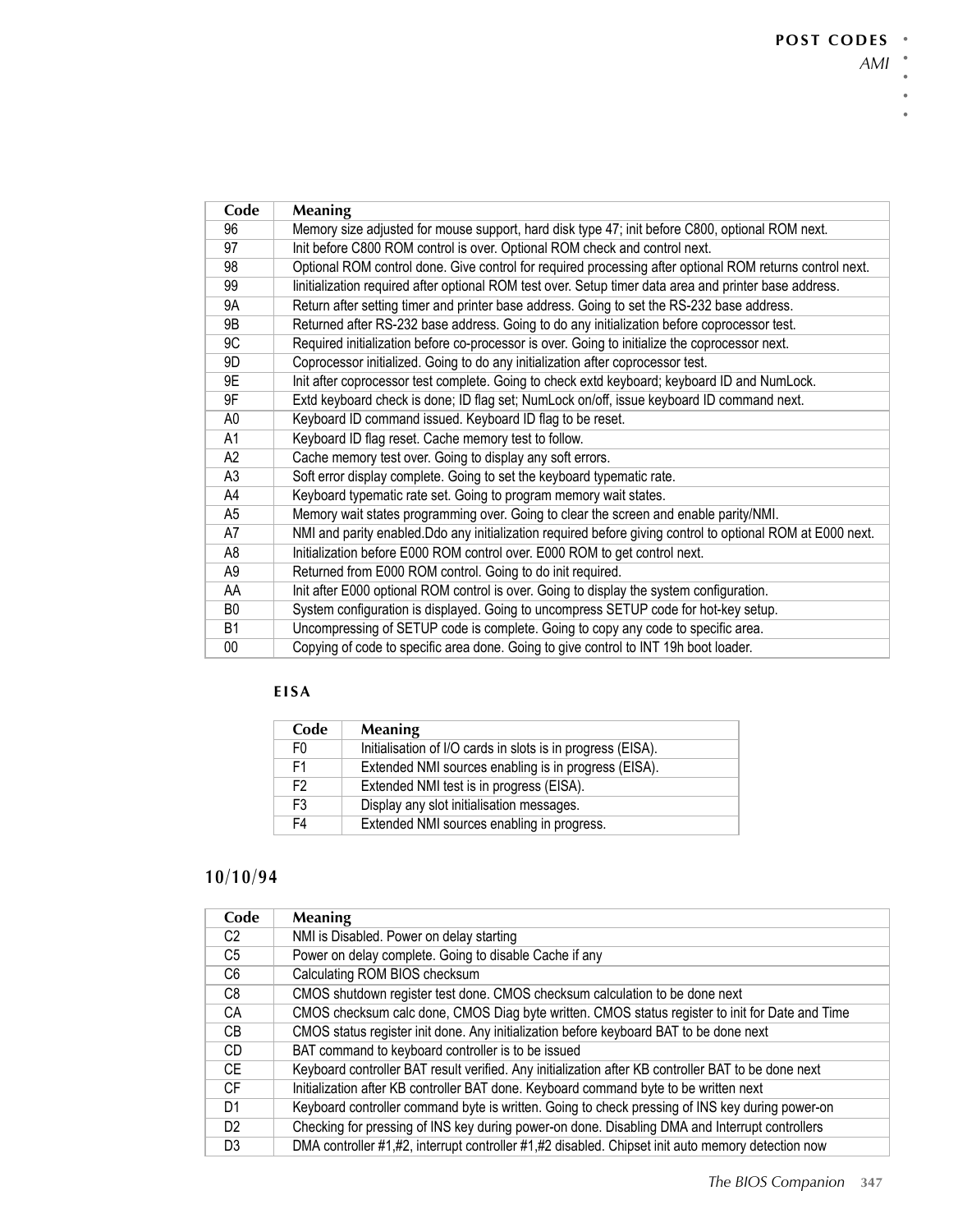| Code           | <b>Meaning</b>                                                                    |  |
|----------------|-----------------------------------------------------------------------------------|--|
| D <sub>4</sub> | Chipset initialization/auto memory detection over. To uncompress the RUNTIME code |  |
| D <sub>5</sub> | RUNTIME code is uncompressed                                                      |  |
| DD             | Transfer control to uncompressed code in shadow ram at F000:FFF0h                 |  |

### **RUNTIME CODE IS UNCOMPRESSED IN F000H SHADOW RAM**

| Code            | Meaning                                                                                                                                             |  |
|-----------------|-----------------------------------------------------------------------------------------------------------------------------------------------------|--|
| 03              | NMI is Disabled. To check soft reset/power-on                                                                                                       |  |
| 05              | Soft reset/power-on determined. Going to disable Cache if any                                                                                       |  |
| 06              | POST code to be uncompressed                                                                                                                        |  |
| 07              | POST code is uncompressed. CPU init and CPU data area init to be done next                                                                          |  |
| 08              | CPU and CPU data area init done. CMOS checksum calculation to be done next                                                                          |  |
| 09              | CMOS checksum done, Diag byte written. CMOS init begin (If "Init CMOS in every boot" set)                                                           |  |
| 0A              | CMOS initialization done (if any). CMOS status register about to init for Date and Time                                                             |  |
| 0B              | CMOS status register init done. Any initialization before keyboard BAT to be done next                                                              |  |
| 0C              | KB controller I/B free. Going to issue the BAT command to keyboard controller                                                                       |  |
| 0D              | BAT command to keyboard controller is issued. Going to verify the BAT command                                                                       |  |
| 0E              | Keyboard controller BAT result verified. Initialization after KB controller BAT to be done next                                                     |  |
| 0F              | Initialization after KB controller BAT done. Keyboard command byte to be written next                                                               |  |
| 10              | Keyboard controller command byte is written. Issue Pin-23.24 blocking/unblocking command                                                            |  |
| 11              | Pin-23,24 of keyboard controller blocked/ unblocked. Check pressing of INS key on power-on                                                          |  |
| 12              | Check for pressing of INS key during power-on done. Disable DMA and Interrupt controllers                                                           |  |
| 13              | DMA controller #1,#2, interrupt controller #1,#2 disabled. Video display is disabled and port-B<br>is initialized. Chipset init about to begin      |  |
| 15              | Chipset initialization over. 8254 timer test to start. 8254 timer test over. Start refresh test                                                     |  |
| 1A              | Memory Refresh line is toggling. Going to check 15 micro second ON/OFF time                                                                         |  |
| 20              | Memory Refresh period 30 micro second test complete. Base 64K memory to be initialized                                                              |  |
| 23              | Base 64K memory initialized. SDet BIOS stack and to do any setup before Interrupt vector init                                                       |  |
| 24              | Setup required before interrupt vector init complete. Interrupt vector initialization to begin                                                      |  |
| 25              | Interrupt vector initialization done. Going to read Input port of 9042 for turbo switch (if any) and<br>to clear password if post diag switch is on |  |
| 26              | Input port of 8042 is read. Going to initialize global data for turbo switch                                                                        |  |
| 27              | Global data initialization for turbo switch over. Initialization before setting video mode next                                                     |  |
| 28              | Initialization before setting video mode complete. Monochrome mode and color mode setting                                                           |  |
| 2A              | Different Buses init (system, static, output devices) to start if present                                                                           |  |
| 2B              | About to give control for any setup required before optional video ROM check                                                                        |  |
| 2C              | Processing before video ROM control is done. Look for optional video ROM and give control                                                           |  |
| 2D              | Optional video ROM control done. Give control for processing after video ROM returns control                                                        |  |
| 2E              | Back after video ROM control. If EGA/VGA not found do display mem R/W test                                                                          |  |
| 2F              | EGA/VGA not found. Display memory R/W test about to begin                                                                                           |  |
| 30              | Display memory R/W test passed. About to look for the retrace checking                                                                              |  |
| 31              | Display memory R/W test or retrace checking failed.Ddo alternate Display memory R/W test                                                            |  |
| 32              | Alternate Display memory R/W test passed. Look for the alternate display retrace checking                                                           |  |
| 34              | Video display checking over. Display mode to be set next                                                                                            |  |
| $\overline{37}$ | Display mode set. Going to display the power on message                                                                                             |  |
| 38              | Different Buses init (input, IPL, general devices) to start if present.                                                                             |  |
| 39              | Display different Buses initialization error messages.                                                                                              |  |
| 3A              | New cursor position read and saved. Going to display the Hit DEL message                                                                            |  |
| 3B              | Hit DEL message displayed. Virtual mode memory test about to start                                                                                  |  |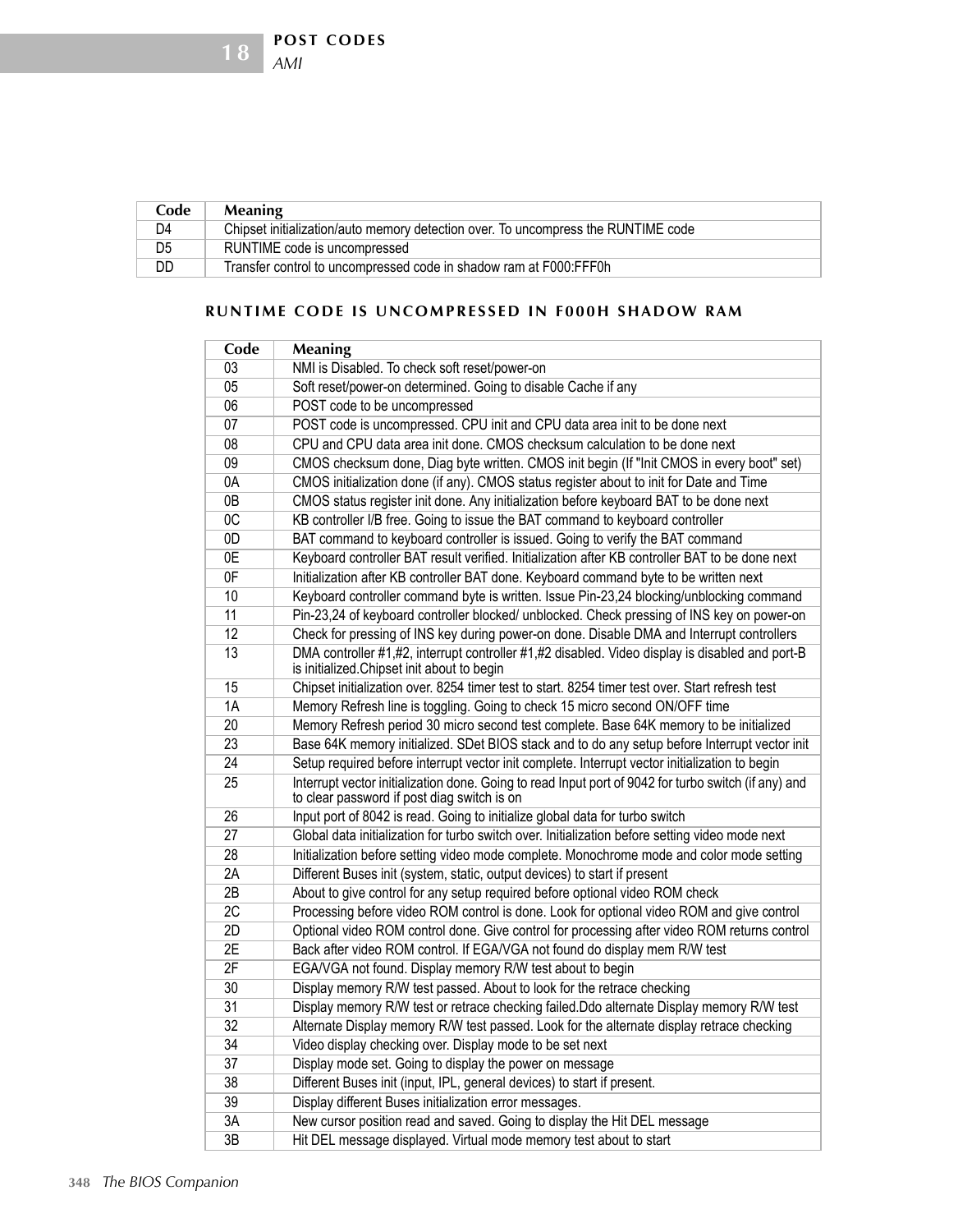*AMI*

| à.<br>ł |
|---------|
| ٠       |
| ۰<br>÷  |
| ٠       |

| Code | Meaning                                                                                                                                                        |  |  |
|------|----------------------------------------------------------------------------------------------------------------------------------------------------------------|--|--|
| 40   | Going to prepare the descriptor tables                                                                                                                         |  |  |
| 42   | Descriptor tables prepared. Going to enter in virtual mode for memory test                                                                                     |  |  |
| 43   | Entered protected mode. Enabling interrupts for diagnostics mode next                                                                                          |  |  |
| 44   | Interrupts enabled if diag switch is on. Initializing to check memory wraparound at 0:0 next                                                                   |  |  |
| 45   | Data initialized. Check for memory wraparound at 0:0 and find the total system memory size                                                                     |  |  |
| 46   | Memory wraparound test done. Size calculation done. Writing patterns to test memory                                                                            |  |  |
| 47   | Pattern to be tested written in extended memory. Going to write patterns in base 640k memory                                                                   |  |  |
| 48   | Patterns written in base memory. Going to findout amount of memory below 1M memory                                                                             |  |  |
| 49   | Memory below 1Mb found and verified. Find out amount of memory above 1M memory                                                                                 |  |  |
| 4B   | Amount of memory above 1Mb found and verified. Check for soft reset and going to clear<br>memory below 1M for soft reset. (If power on, go to check point#4Eh) |  |  |
| 4C   | Memory below 1Mb cleared. (SOFT RESET) Going to clear memory above 1M                                                                                          |  |  |
| 4D   | Memory above 1Mb cleared. (SOFT RESET) Save the memory size. (Go to check point# 52h)                                                                          |  |  |
| 4E   | Memory test started. (NOT SOFT RESET) About to display the first 64k memory size                                                                               |  |  |
| 50   | Memory testing/initialization below 1Mb complete. Adjust memory size for relocation/ shadow                                                                    |  |  |
| 51   | Memory size display adjusted due to relocation/ shadow. Memory test above 1M to follow                                                                         |  |  |
| 52   | Memory testing/initialization above 1Mb complete. Going to save memory size information                                                                        |  |  |
| 53   | The memory size information and the CPU registers are saved. Entering real mode next                                                                           |  |  |
| 54   | Shutdown successful, CPU in real mode. Disable gate A20 line and disable parity/NMI                                                                            |  |  |
| 57   | A20 address line, parity/NMI disable successful. Adjust memory size on relocation/shadow                                                                       |  |  |
| 58   | Memory size adjusted for relocation/shadow. Going to clear Hit DEL message                                                                                     |  |  |
| 59   | Hit DEL message cleared. WAIT message displayed. Start DMA and interrupt controller test                                                                       |  |  |
| 60   | DMA page register test passed. To do DMA#1 base register test                                                                                                  |  |  |
| 62   | DMA#1 base register test passed. To do DMA#2 base register test                                                                                                |  |  |
| 65   | DMA#2 base register test passed. To program DMA unit 1 and 2                                                                                                   |  |  |
| 66   | DMA unit 1 and 2 programming over. To initialize 8259 interrupt controller                                                                                     |  |  |
| 67   | 8259 initialization over                                                                                                                                       |  |  |
| 7F   | Extended NMI sources enabling is in progress                                                                                                                   |  |  |
| 80   | Keyboard test started, clearing output buffer, checking for stuck key. Issue keyboard reset                                                                    |  |  |
| 81   | Keyboard reset error/stuck key. About to issue keyboard controller interface test command                                                                      |  |  |
| 82   | Keyboard controller interface test over. About to write command byte and init circular buffer                                                                  |  |  |
| 83   | Command byte written. Global data init done. About to check for lock-key                                                                                       |  |  |
| 84   | Lock-key checking over. About to check for memory size mismatch with CMOS                                                                                      |  |  |
| 85   | Memory size check done. About to display soft error and check for password or bypass setup                                                                     |  |  |
| 86   | Password checked. About to do programming before setup                                                                                                         |  |  |
| 87   | Programming before setup complete. Uncompress SETUP code and execute CMOS setup                                                                                |  |  |
| 88   | Returned from CMOS setup and screen is cleared. About to do programming after setup                                                                            |  |  |
| 89   | Programming after setup complete. Going to display power on screen message                                                                                     |  |  |
| 8B   | First screen message displayed WAIT message displayed. About to do Video BIOS shadow                                                                           |  |  |
| 8C   | Video BIOS shadow successful. Setup options programming after CMOS setup about to start                                                                        |  |  |
| 8D   | Setup options are programmed, mouse check and init to be done next                                                                                             |  |  |
| 8E   | Mouse check and initialization complete. Going for hard disk controller reset                                                                                  |  |  |
| 8F   | Hard disk controller reset done. Floppy setup to be done next                                                                                                  |  |  |
| 91   | Floppy setup complete. Hard disk setup to be done next                                                                                                         |  |  |
| 94   | Hard disk setup complete. To set base and extended memory size                                                                                                 |  |  |
| 95   | Memory size adjusted for mouse support. Init of different buses optional ROMs from C800                                                                        |  |  |
| 96   | Going to do any init before C800 optional ROM control                                                                                                          |  |  |
| 97   | Any init before C800 optional ROM control is over. Optional ROM check and control next                                                                         |  |  |
| 98   | Optional ROM control done. Give control for processing after optional ROM returns control                                                                      |  |  |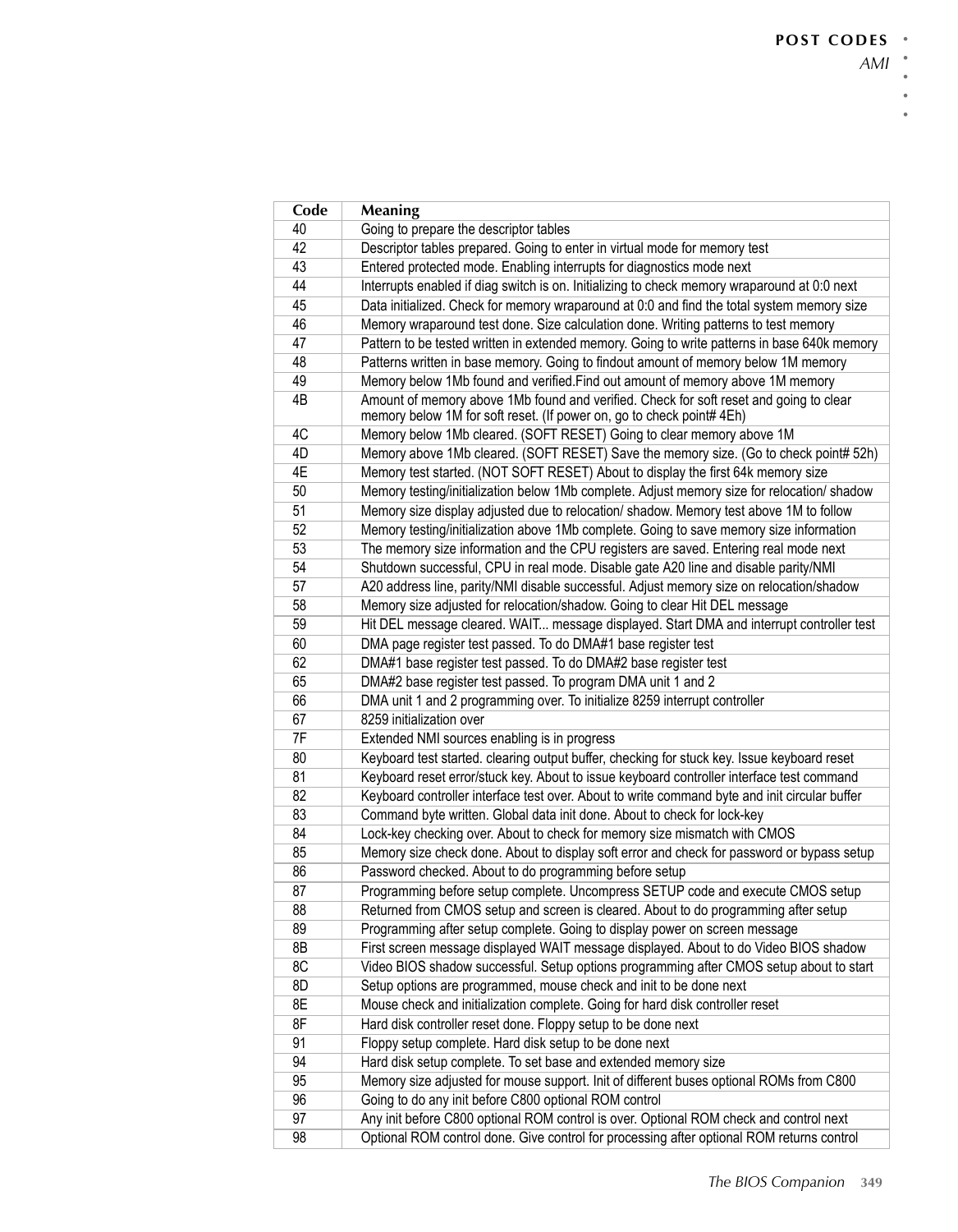| Code           | Meaning                                                                                        |
|----------------|------------------------------------------------------------------------------------------------|
| 99             | Any init required after optional ROM test over. Setup timer data area and printer base address |
| 9A             | Return after setting timer and printer base address. Going to set the RS-232 base address      |
| 9B             | Returned after RS-232 base address. Going to do any initialization before Coprocessor test     |
| 9C             | Required initialization before Coprocessor is over. Going to initialize the Coprocessor next   |
| 9D             | Coprocessor initialized. Going to do any initialization after Coprocessor test                 |
| 9E             | Initialization after coprocessor test complete. Check extd keyboard, keyboard ID and num-lock  |
| 9F             | Extd keyboard check is done, ID flag set, num-lock on/off. Keyboard ID command to be issued    |
| A <sub>0</sub> | Keyboard ID command issued. ID flag to be reset. A1 Keyboard ID flag reset. Cache test next    |
| A2             | Cache memory test over. Going to display any soft errors                                       |
| A <sub>3</sub> | Soft error display complete. Going to set keyboard typematic rate                              |
| A4             | Keyboard typematic rate set. To program memory wait states                                     |
| A <sub>5</sub> | Memory wait states programming over. Going to clear the screen and enable parity/NMI           |
| A7             | NMI and parity enabled. Do initialization required before giving control to ROM at E000h       |
| A8             | Initialization before E000 ROM control over. E000 ROM to get control next                      |
| A <sub>9</sub> | Returned from E000 ROM control. Initialization required after E000 optional ROM control        |
| AA             | Initialization after E000 ROM control is over. Going to display the system configuration       |
| B <sub>0</sub> | System configuration is displayed                                                              |
| <b>B1</b>      | Going to copy any code to specific area                                                        |
| $00\,$         | Code copying to specific areas is done. Passing control to INT 19h boot loader next            |

### **Version 6.2 - 7/15/95**

Valid for all AMI products with a core BIOS date of 7/15/95. Control is passed to different buses at 2A, 38, 39 and 95, where additional checkpoints are output to port 80 as word to identify the routines being executed. These are word checkpoints - the low byte is where control is passed, and the high byte contains this information:

| <b>Bits</b> | Meaning                                                                                                                                                                                                                                                                                                                            |
|-------------|------------------------------------------------------------------------------------------------------------------------------------------------------------------------------------------------------------------------------------------------------------------------------------------------------------------------------------|
| $7-4$       | 0000 Function 0. Disable all devices on the bus<br>0001 Function 1. Init static devices<br>0010 Function 2. Init output devices<br>0011 Function 3. Init input devices<br>0100 Function 4. Init IPL devices<br>0101 Function 5. Init general devices<br>0110 Function 6. Init error reporting<br>0111 Function 7. Init add-on ROMs |
| $3-0$       | Specify the bus:<br>Generic DIM device Init Manager<br>0<br>Onboard system devices<br>$\frac{2}{3}$<br><b>ISA</b> devices<br>EISA devices<br>4<br><b>ISA PnP</b> devices<br>5<br>PCI devices                                                                                                                                       |

#### **UNCOMPRESSED INITIALISATION CODES**

| Code             | Meaning                                                                                        |
|------------------|------------------------------------------------------------------------------------------------|
| D0h              | NMI is disabled, power on delay starting. Init code checksum to be verified next               |
| D <sub>1</sub> h | Init DMA controller do keyboard controller BAT test, start memory refresh, 4 Gb flat mode next |
| D3h              | Start memory sizing next                                                                       |
| D4h              | Return to real mode. Execute OEM patches and set stack.                                        |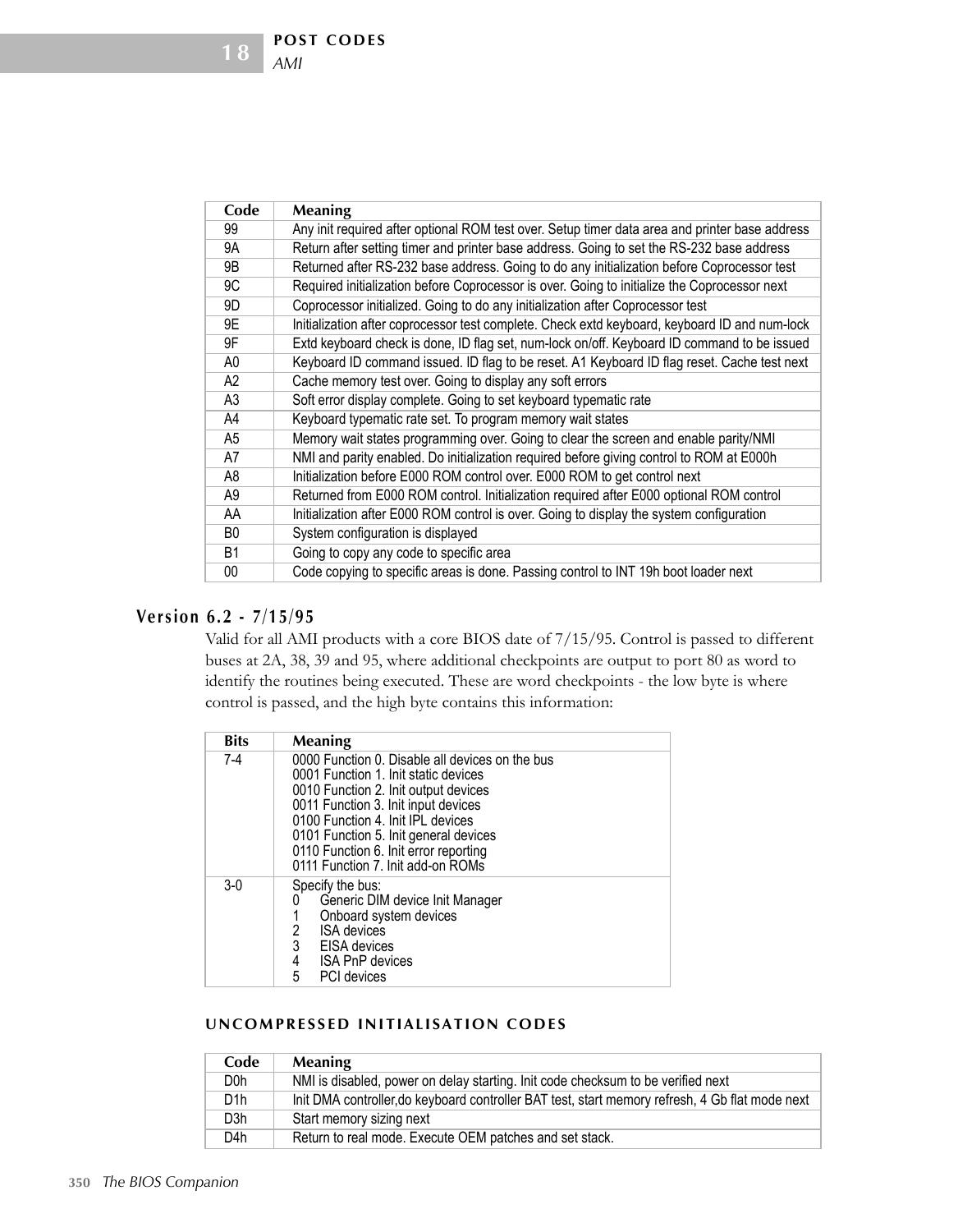. . . . .  $\ddot{\phantom{0}}$  $\bullet$ 

| Code           | Meaning                                                                                                                                                                                                                                                          |
|----------------|------------------------------------------------------------------------------------------------------------------------------------------------------------------------------------------------------------------------------------------------------------------|
| D5h            | Passing control to uncompressed code in Shadow RAM at E000:0000h. Init code is copied to<br>segment 0 and control will be transferred to it.                                                                                                                     |
| D6h            | Control is in segment 0. Next, checking if Ctrl-Home was pressed and verifying BIOS<br>checksum. If keys were pressed or checksum is bad, next will go to checkpoint code E0h.<br>Otherwise, go to D7h                                                           |
| DD             | Early initialization super IO chips that contain disabled at power on RTC and KBC                                                                                                                                                                                |
| D <sub>0</sub> | NMI disabled. Power on delay starting. Next, the initialization code checksum will be verified                                                                                                                                                                   |
| D <sub>1</sub> | Initializing the DMA controller, performing the keyboard controller BAT test, starting memory<br>refresh, and entering 4 GB flat mode next                                                                                                                       |
| D3             | Starting memory sizing next                                                                                                                                                                                                                                      |
| D <sub>4</sub> | Returning to real mode. Executing any OEM patches and setting the stack next                                                                                                                                                                                     |
| D5             | Passing control to the uncompressed code in shadow RAM at E000:0000h. The initialization<br>code is copied to segment 0 and control will be transferred to segment 0                                                                                             |
| D <sub>6</sub> | Control is in segment 0. Next, checking if CTRL HOME was pressed and verifying the system<br>BIOS checksum. If either CTRL HOME was pressed or the system BIOS checksum is bad,<br>next will go to checkpoint code E0h. Otherwise, going to checkpoint code D7h. |
| D7             | Passing control to the interface module next                                                                                                                                                                                                                     |
| D <sub>8</sub> | The main system BIOS runtime code will be decompressed next                                                                                                                                                                                                      |
| D <sub>9</sub> | Passing control to the main system BIOS in shadow RAM next                                                                                                                                                                                                       |

### **BOOTBLOCK RECOVERY CODES**

| Code             | Meaning                                                                              |
|------------------|--------------------------------------------------------------------------------------|
| E0h              | FD controller initialized. Next, beginning base 512K memory test.                    |
| E <sub>1</sub> h | Init interrupt vector table next                                                     |
| E <sub>2</sub> h | Init DMA and interrupt controllers next                                              |
| E6h              | Enabling FD controller and timer IRQs. Enabling internal cache memory                |
| <b>EDh</b>       | Init floppy drive                                                                    |
| EEh.             | Looking for floppy in drive A:. Reading first sector                                 |
| EFh.             | Read error from floppy in A:                                                         |
| F <sub>0</sub> h | Next, searching for AMIBOOT ROM file in root directory                               |
| F <sub>1</sub> h | AMIBOOT ROM file not in root directory                                               |
| F <sub>2</sub> h | Next, reading and analyzing floppy FAT to find clusters occupied by AMIBOOT ROM file |
| F3h              | Next, reading AMIBOOT ROM file, cluster by cluster                                   |
| F4h              | AMIBOOT ROM file not the correct size                                                |
| F <sub>5</sub> h | Next, disabling internal cache                                                       |
| FB <sub>h</sub>  | Next, detecting type of flash ROM                                                    |
| FC <sub>h</sub>  | Next, erasing flash ROM                                                              |
| F <sub>D</sub> h | Next, programming flash ROM                                                          |
| FFh              | Flash ROM programming successful. Next, restarting System BIOS                       |

#### **UNCOMPRESSED INITIALISATION CODES IN F0000H SHADOW RAM**

| Code | <b>Meaning</b>                                          |
|------|---------------------------------------------------------|
| 03   | NMI disabled. Next, checking for soft reset or power on |
| 05   | BIOS stack has been built. Next, disabling cache        |
| 06   | Uncompressing POST code                                 |
| 07   | Init CPU and CPU data area                              |
| 08   | CMOS checksum calculation next                          |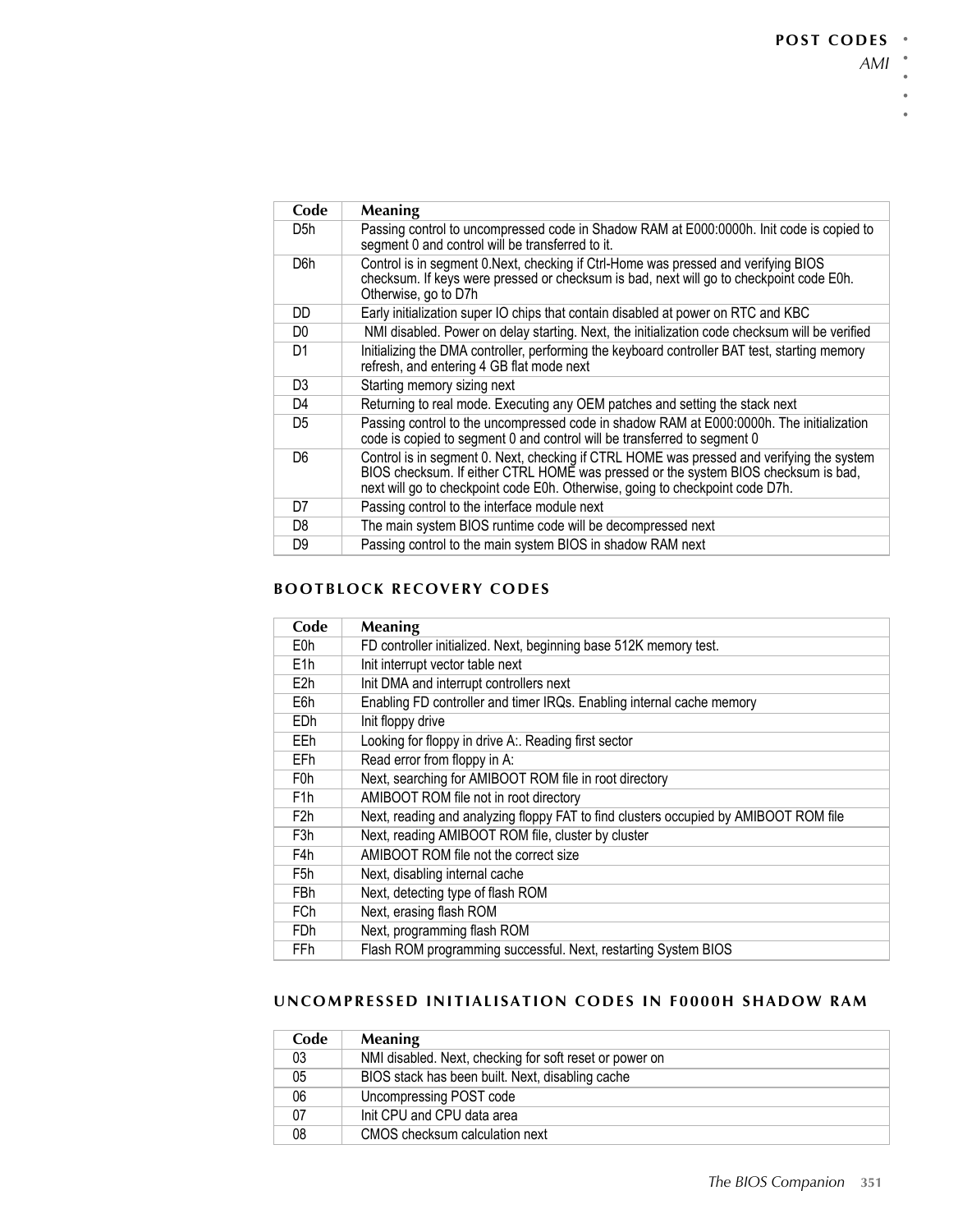*AMI* **1 8**

| Code | Meaning                                                                                                                                                                                 |
|------|-----------------------------------------------------------------------------------------------------------------------------------------------------------------------------------------|
| 0A   | CMOS checksum calculation done. Init CMOS status register for data and time next                                                                                                        |
| 0B   | CMOS status register initialized. Next, performing init before keyboard BAT command issued                                                                                              |
| 0C   | Keyboard controller input buffer is free. Next, issuing BAT command to keyboard controller                                                                                              |
| 0Ε   | Keyboard controller BAT command verified. Next, performing any necessary init after BAT test                                                                                            |
| 0F   | init after BAT test done. Keyboard command byte written next                                                                                                                            |
| 10   | Keyboard controller command byte written. Next, pin 23/24 blocking/unblocking command                                                                                                   |
| 11   | Next, checking if End or Ins keys were pressed during power on. Init CMOS RAM if if Initialise<br>CMOS RAM in every boot POST option was set in AMIBCP or End key was pressed.          |
| 12   | Next, disabling DMA controllers 1 and 2 and interrupt controllers 1 and 2                                                                                                               |
| 13   | Video display disabled and port B initialized. Next, init chipset.                                                                                                                      |
| 14   | 8254 timer test next                                                                                                                                                                    |
| 19   | 8254 timer test over. Starting memory refresh test.                                                                                                                                     |
| 1A   | Memory refresh line toggling. Checking 15 second on/off time.                                                                                                                           |
| 23   | Reading 8042 input port and disabling MEGAKEY Green PC feature next. Making BIOS Code<br>segment writable and performing necessary configuration before initializing interrupt vectors. |
| 24   | Configuration required before interrupt vector init completed. Interrupt vector init begins.                                                                                            |
| 25   | Interrupt vector init done. Clearing password if the POST DIAG switch is on.                                                                                                            |
| 27   | Any init before setting video mode will be done next.                                                                                                                                   |
| 28   | Init before setting video mode is complete.                                                                                                                                             |
| 2A   | Bus init system, static, output devices will be done next, if present.                                                                                                                  |
| 2B   | Passing control to video ROM to perform any required configuration before video ROM test.                                                                                               |
| 2C   | All necessary processing before passing control to Video ROM is done. Looking for Video<br>ROM next and passing control to it.                                                          |
| 2D   | Video ROM returned control to POST. Doing required processing after Video ROM had control.                                                                                              |
| 2Ε   | Completed post-video ROM test processing. If EGA/VGA controller is not found, performing<br>display memory read/write test next.                                                        |
| 2F   | EGA/VGA controller was not found. Display memory read/write test is about to begin.                                                                                                     |
| 30   | Display memory read/write test passed. Look for retrace checking next.                                                                                                                  |
| 31   | Display memory read/write test or retrace checking failed. Performing alternate display<br>memory read/write test.                                                                      |
| 32   | Alternate display memory read/write test passed. Look for alternat display retrace check next.                                                                                          |
| 34   | Video display checking over. Setting display mode next.                                                                                                                                 |
| 37   | Display mode set. Displaying power on message next.                                                                                                                                     |
| 38   | Initialising bus input, IPL, general devices next, if present.                                                                                                                          |
| 39   | Displaying bus init error messages.                                                                                                                                                     |
| ЗA   | New cursor position read and saved. Displaying the Hit <del> message next.</del>                                                                                                        |
| 3B   | Hit <del> message displayed. Protected mode memory test about to start.</del>                                                                                                           |
| 40   | Preparing descriptor tables next.                                                                                                                                                       |
| 42   | Descriptor tables prepared. Entering protected mode for memory test next.                                                                                                               |
| 43   | Entered protected mode. Enabling interrupts for diags mode next.                                                                                                                        |
| 44   | Interrupts enabled if diags switch is on. Initialising data to check memory wraparound at 0:0                                                                                           |
| 45   | Data initialized. Check for memory wraparound at 0:0 and find total system memory size next.                                                                                            |
| 46   | Memory wraparound test done. Mem size calculation done. Writing patterns to test memory                                                                                                 |
| 47   | Memory pattern has been written to extended memory. Writing patterns to base 640K next.                                                                                                 |
| 48   | Patterns written in base memory. Determining memory below 1 Mb next.                                                                                                                    |
| 49   | Memory below 1 Mb found and verified. Determining memory above 1 Mb next.                                                                                                               |
| 4B   | Memory above 1 Mb verified. Checking for soft reset, clearing memory below 1 Mb for soft<br>reset next. If power on, checking 4Eh next.                                                 |
| 4C   | Memory below 1 Mb cleared via soft reset. Clearing memory above 1 Mb next.                                                                                                              |
| 4D   | Memory above 1 Mb cleared via soft reset. Saving memory size next. 52h next.                                                                                                            |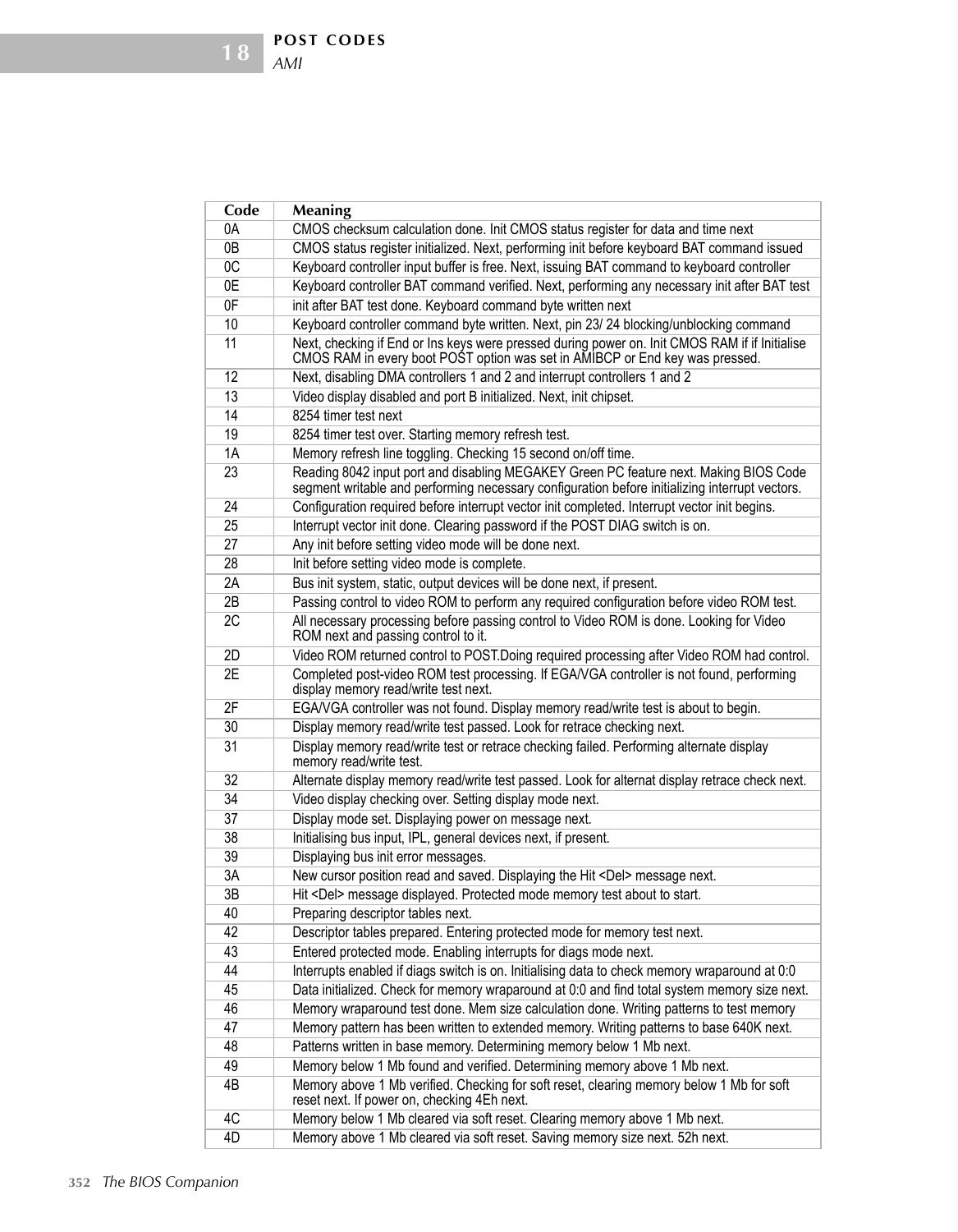. . . . .  $\ddot{\phantom{a}}$  $\bullet$ 

| Code           | Meaning                                                                                                                                     |
|----------------|---------------------------------------------------------------------------------------------------------------------------------------------|
| 4F             | Memory test started, but not as result of soft reset. Displaying first 64K memory size next.                                                |
| 4F             | Memory size display started. Display updated during test. Performing sequential and random<br>memory test next.                             |
| 50             | Memory below 1 Mb tested and initialized. Adjusting displayed memory size for relocation and<br>shadowing next.                             |
| 51             | Memory size display adjusted for relocation and shadowing. Testing memory above 1 Mb.                                                       |
| 52             | Memory above 1 Mb tested and initialized. Saving memory size information next.                                                              |
| 53             | Memory size information and CPU registers are saved. Entering real mode next.                                                               |
| 54             | Shutdown successful, CPU in real mode. Disabling Gate A20 line, parity and NMI next.                                                        |
| 57             | Gate A20 line, parity and NMI disabled. Adjust memory size on relocation and shadowing next.                                                |
| 58             | Adjusted memory size depending on relocation and shadowing. Clearing Hit <del> message.</del>                                               |
| 59             | Hit <del> message cleared. <wait> message displayed.</wait></del>                                                                           |
| 60             | DMA page register test passed.                                                                                                              |
| 62             | DMA controller 1 base register test passed.                                                                                                 |
| 65             | DMA controller 2 base register test passed.                                                                                                 |
| 66             | Completed programming DMA controllers 1 and 2.                                                                                              |
| 67             | Completed 8259 interrupt controller init.                                                                                                   |
| 7F             | Extended NMI source enabling in progress                                                                                                    |
| 80             | Keyboard test started. Clearing output buffer and checking for stuck keys.                                                                  |
| 81             | Keyboard reset error or stuck key found.                                                                                                    |
| 82             | Keyboard controller interface test completed.                                                                                               |
| 83             | Command byte written and global data init completed                                                                                         |
| 84             | Locked key checking over.                                                                                                                   |
| 85             | Memory size check done.                                                                                                                     |
| 86             | Password checked.                                                                                                                           |
| 87             | Programming before WINBIOS setup complete.                                                                                                  |
| 88             | Returned from WINBIOS setup and cleared screen.                                                                                             |
| 89             | Programming after WINBIOS setup completed.                                                                                                  |
| 8B             | First screen power on message displayed, and <wait> message. PS/2 mouse check and<br/>extended BIOS data area allocation check next.</wait> |
| 8C             | Programming WINBIOS setup options next.                                                                                                     |
| 8D             | WINBIOS setup options programmed.                                                                                                           |
| 8F             | HD controller reset.                                                                                                                        |
| 91             | FD controller configured.                                                                                                                   |
| 95             | Initialising bus option ROMs from C800 next.                                                                                                |
| 96             | Init before passing control to adapter ROM at C800                                                                                          |
| 97             | Init before C800 ROM gains control completed.                                                                                               |
| 98             | Adapter ROM has passed control back to BIOS POST. Performing required programming.                                                          |
| 99             | Init required after ROM test now complete.                                                                                                  |
| <b>9A</b>      | Set timer and printer base addresses.                                                                                                       |
| 9B             | RS232 base address set.                                                                                                                     |
| 9C             | Required init before coprocessor test over.                                                                                                 |
| 9D             | Coprocessor initialized.                                                                                                                    |
| 9E             | Init after copro test complete. Checking extended keyboard, keyboard ID and Num Lock key<br>next. Issuing keyboard ID command next.         |
| A <sub>2</sub> | Displaying soft errors next.                                                                                                                |
| A <sub>3</sub> | Soft error display complete.                                                                                                                |
| A4             | Keyboard typematic rate set.                                                                                                                |
| A <sub>5</sub> | Memory wait state programming over.                                                                                                         |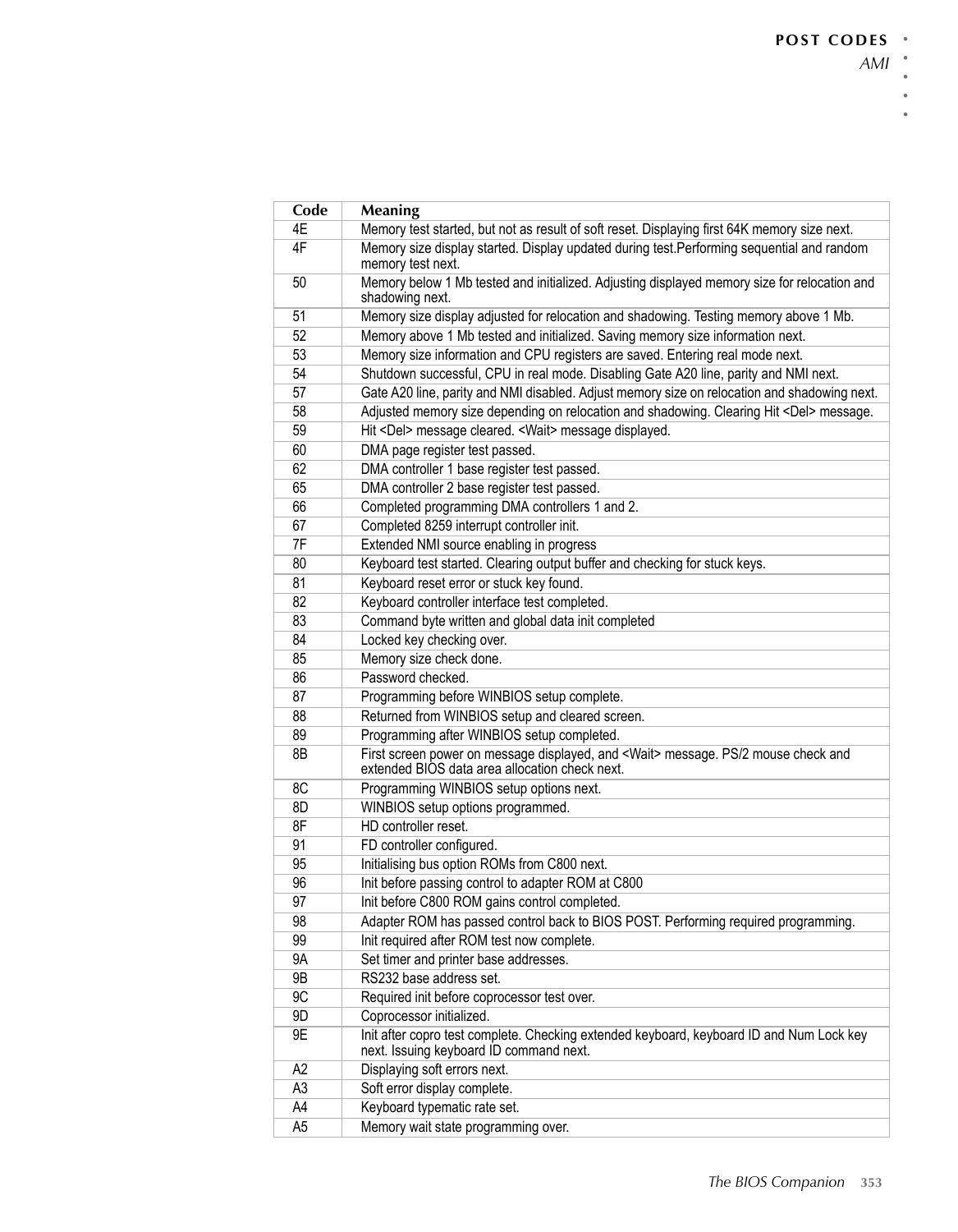**1 8**

| Code           | <b>Meaning</b>                                                                                                                |
|----------------|-------------------------------------------------------------------------------------------------------------------------------|
| A7             | Screen cleared, NMI and parity enabled. Init before passing control to ROM at E000 complete.<br>Passing control to E000 next. |
| A8             | Init before E000 control complete.                                                                                            |
| A <sub>9</sub> | Returned from E000 control.                                                                                                   |
| AA             | Init after E000 control complete. Displaying system configuration next.                                                       |
| AB             | Uncompressing DMI data and executing DMI POST init next.                                                                      |
| B <sub>0</sub> | System configuration displayed                                                                                                |
| <b>B1</b>      | Copying code to specific areas.                                                                                               |
| 00             | Code copying done. Passing control to INT 19 boot loader next.                                                                |

# **. . . . . . . . . . . . . . . . . . . . . . . . . . . . . . . . . . . . . . . . . . . . . . . . . . . . . . . . . ARCHE TECHNOLOGIES**

### **Legacy BIOS**

Derives from AMI (9 April 90), using port 80; certain codes come up if a copy is made without AMI's copyright notice. The major differences are at the end.

| Code           | <b>Explanation</b>                                                                                                                       |
|----------------|------------------------------------------------------------------------------------------------------------------------------------------|
| 01             | Disable NMI and test CPU registers                                                                                                       |
| 02             | Verify ROM BIOS checksum (32K at F800:0)                                                                                                 |
| 03             | Initial keyboard controller and CMOS RAM communication                                                                                   |
| 04             | Disable DMA and interrupt controllers; test CMOS RAM interrupt                                                                           |
| 05             | Reset Video                                                                                                                              |
| 06             | Test 8254 timer                                                                                                                          |
| 07             | Test delta count for timer channel 2 (speaker)                                                                                           |
| 08             | Test delta count for timer channel 1 (memory refresh)                                                                                    |
| 09             | Test delta count for timer channel 0 (system timer)                                                                                      |
| 0A             | Test parity circuit and turn on refresh                                                                                                  |
| 0 <sub>B</sub> | Enable parity check circuit and test system timer                                                                                        |
| 0C             | Test refresh trace link toggle                                                                                                           |
| 0 <sub>D</sub> | Test refresh timing synchronization of high and low period                                                                               |
| 10             | Disable cache and shadow BIOS; test 64K base memory address lines                                                                        |
| 11             | Test base 64K memory for random addresses and data read/write                                                                            |
| 12             | Initialize interrupt vectors in lower 1K of RAM                                                                                          |
| 14             | Test CMOS RAM shutdown register read/write; disable DMA and interrupt controllers                                                        |
| 15             | Test CMOS RAM battery and checksum, and different options such as diagnostic byte                                                        |
| 16             | Test floppy information in CMOS RAM; initialize monochrome video                                                                         |
| 17             | Initialise colour video                                                                                                                  |
| 18             | Clear parity status if any                                                                                                               |
| 19             | Test for EGA/VGA video ROM BIOS at C000:0 and pass control to it if there                                                                |
| 1A             | Returned from video ROM. Clear parity status if any; update system parameters for any video<br>ROM found; test display memory read/write |
| 1B             | Primary video adapter: check vertical/horizontal retrace; write/read test video memory                                                   |
| 1C             | Secondary video adapter: check vertical and horizontal retrace; write/read test video memory                                             |
| 1D             | Compare and verify CMOS RAM video type with switches and video adapter; set equipment<br>byte if correct                                 |
| 1E             | Call BIOS to set mono/colour video mode according to CMOS RAM                                                                            |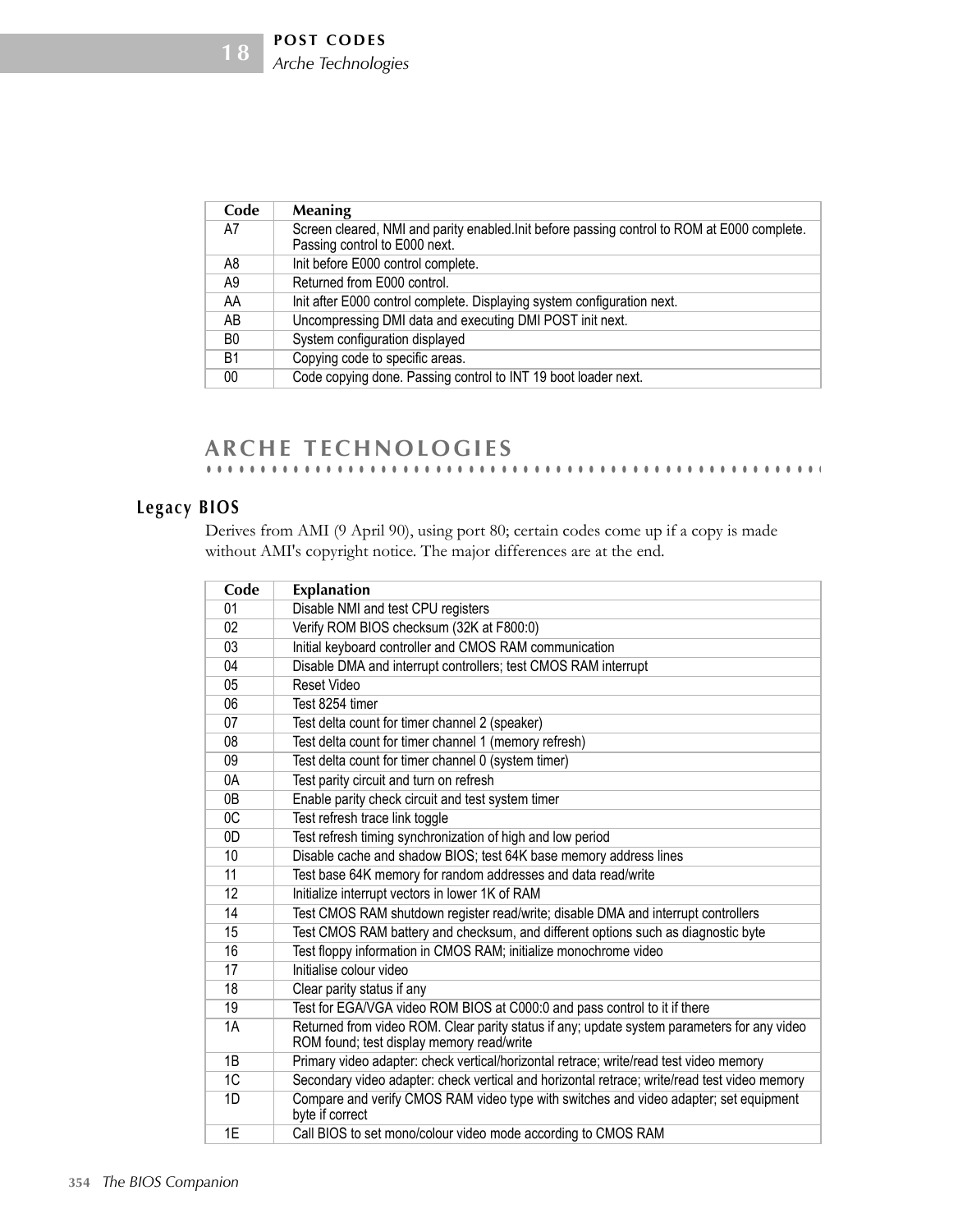. . . . .  $\ddot{\phantom{a}}$  $\bullet$ 

| Code            | <b>Explanation</b>                                                                              |
|-----------------|-------------------------------------------------------------------------------------------------|
| 20              | Display CMOS RAM write/read errors and halt if any                                              |
| 21              | Set cursor to next line and call INT 10 to display                                              |
| 22              | Display Power on 386 BIOS message and check CPU speed is 25 or 33 MHz                           |
| 23              | Read new cursor position and call INT 10 to display                                             |
| 24              | Skip 2 rows of text and display (C)AMI at bottom of screen                                      |
| 25              | Refresh is off, so call shadow RAM test                                                         |
| F <sub>0</sub>  | Failure inside shadow RAM test                                                                  |
| 30              | Verify (C)AMI and overwrite with blanks before entering protected mode                          |
| $\overline{31}$ | Enter protected mode and enable timer interrupt (IRQ0). Errors indicate gate A20 circuit failed |
| 32              | Size memory above 1Mb                                                                           |
| 33              | Size memory below 640K                                                                          |
| 34              | Test memory above 1Mb                                                                           |
| 35              | Test memory below 1Mb                                                                           |
| 36              | Unknown AMI function                                                                            |
| 37              | Clear memory below 1Mb                                                                          |
| 38              | Clear memory above 1Mb                                                                          |
| 39              | Set CMOS shutdown byte to 3 and go back to real mode                                            |
| 3A              | Test sequential and random data write/read of base 64K RAM                                      |
| 3B              | Test RAM below 1Mb and display area being tested                                                |
| ЗC              | Test RAM above 1Mb and display area being tested                                                |
| 3D              | RAM test OK                                                                                     |
| 3E              | Shutdown for return to real mode                                                                |
| 3F              | Back in real mode; restore all variables                                                        |
| 40              | Disable gate A20 since now in real mode                                                         |
| 41              | Check for (C)AMI in ROM                                                                         |
| 42              | Display (C)AMI message                                                                          |
| 43              | Clear <esc> message; test cache</esc>                                                           |
| 4E              | Process shutdown 1; go back to real mode                                                        |
| 4F              | Restore interrupt vectors and global data in BIOS RAM area                                      |
| 50              | Test 8237 DMA controller and verify (c)AMI in ROM                                               |
| 51              | Initialize DMA controller                                                                       |
| 52              | Test various patterns to DMA controller                                                         |
| 53              | Verify (C)AMI in ROM                                                                            |
| 54              | Test DMA control flip-flop                                                                      |
| 55              | Initialize and enable DMA controllers 1 and 2                                                   |
| 56              | Initialize 8259 interrupt controllers-clear write request and mask registers                    |
| 57              | Test 8259 controllers and setup interrupt mask registers                                        |
| 61              | Check DDNIL status bit and display message if clear                                             |
| 70              | Perform keyboard BAT (Basic Assurance Test)                                                     |
| 71              | Program keyboard to AT type                                                                     |
| $\overline{72}$ | Disable keyboard and initialize keyboard circular buffer                                        |
| 73              | Display DEL message for setup prompt and initialize floppy controller/drive                     |
| 74              | Attempt to access floppy drive                                                                  |
| 75              | If CMOS RAM is good, check and initialize hard disk type identified in CMOS RAM                 |
| 76              | Attempt to access hard disk and set up hard disk                                                |
| 77              | Shuffle any internal error codes                                                                |
| 78              | Verify (C)AMI is in ROM                                                                         |
| 79              | Check CMOS RAM battery and checksum; clear parity status                                        |
| 7A              | Compare size of base/extended memory to CMOS RAM info                                           |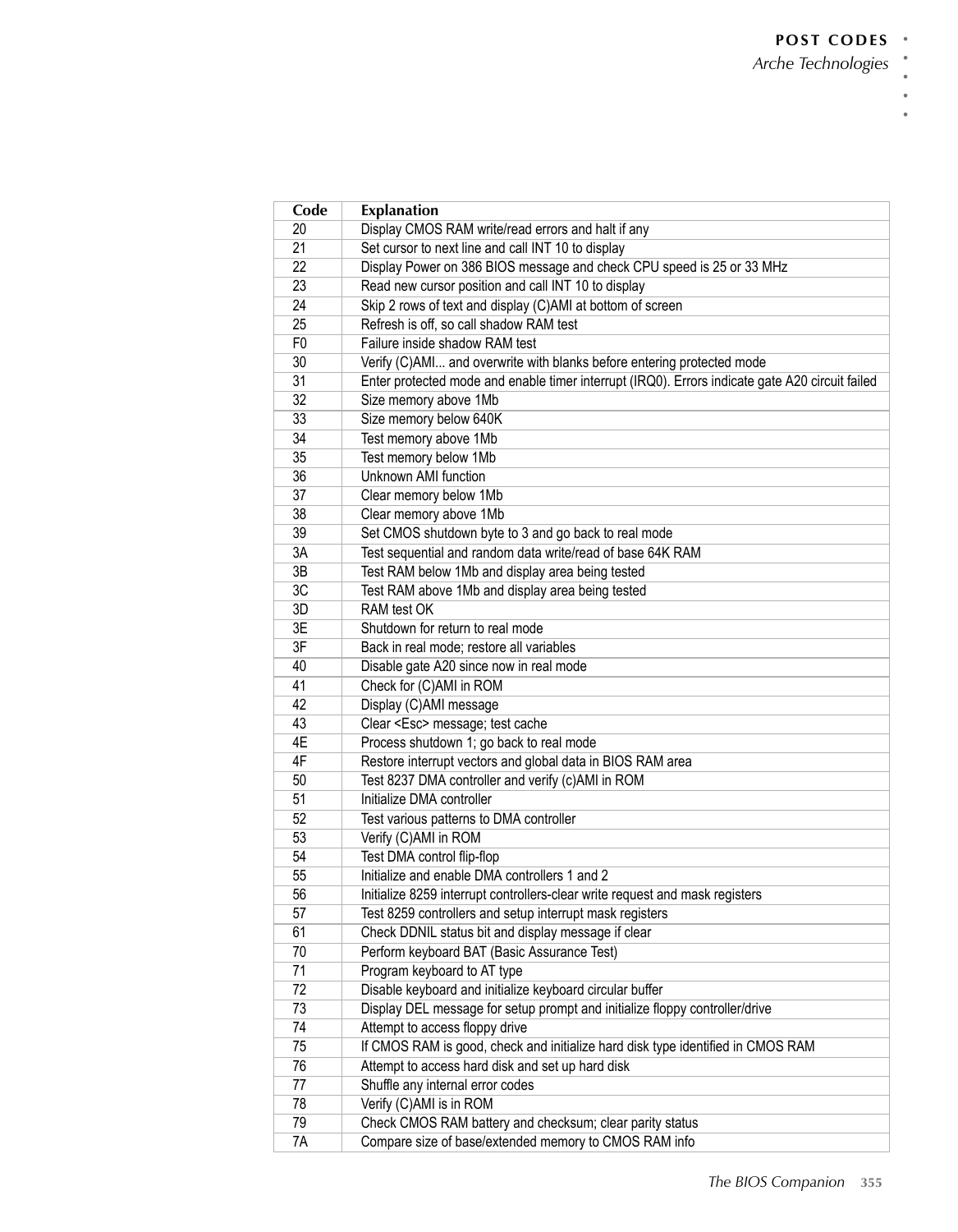*AST* **1 8**

| Code           | <b>Explanation</b>                                                                    |
|----------------|---------------------------------------------------------------------------------------|
| 7B             | Unknown AMI function                                                                  |
| 7C             | Display (C)AMI                                                                        |
| 7D             | Set/reset AT compatible memory expansion bit                                          |
| 7E             | Verify (C)AMI is in ROM                                                               |
| 7F             | Clear <del> message from screen and check if DEL pressed</del>                        |
| 80             | Find option ROM in C800 to DE00 and pass control to any found                         |
| 81             | Return from adapter ROM; initialize timer and data area                               |
| 82             | Setup parallel and serial port base info in global data area                          |
| 83             | Test for presence of 80387 numeric coprocessor and initialize                         |
| 84             | Check lock key for keyboard                                                           |
| 85             | Display soft error messages if CMOS RAM data error was detected (battery or checksum) |
| 86             | Test for option ROM in E000:0 and pass control to any found                           |
| A0             | Error in 256 Kbit or 1Mbit RAM chip in lower 640K memory                              |
| A1             | Base 64K random address/data pattern test (only in 386APR and Presto 386SX)           |
| A <sub>9</sub> | Initialize on-board VGA (Presto 386SX)                                                |
| B <sub>0</sub> | Error in 256 Kbit RAM chip in lower 640K memory                                       |
| <b>B1</b>      | Base 64K random address/data pattern test (only in Presto 386SX BIOS)                 |
| E <sub>0</sub> | Returned to real mode; initialise base 64K RAM (Presto)                               |
| E1             | initialize base 640K RAM (Presto)                                                     |
| EF             | Configuration memory error in Presto -can't find memory                               |
| F <sub>0</sub> | Test shadow RAM from 0:4000 RAM area                                                  |
| 00             | Call INT 19 boot loader                                                               |

**. . . . . . . . . . . . . . . . . . . . . . . . . . . . . . . . . . . . . . . . . . . . . . . . . . . . . . . . . AST** See also Phoenix or (mostly) Award. AST introduced an enhanced BIOS in 1992 with 3 beeps before all early POST failure messages, for Field Replaceable Unit identification. Otherwise, the most significant (left) digit of the POST code indicates the number of long beeps, and the least significant (right) digit indicates the short beeps. 17 therefore means 1 long beep and 7 short. Doesn't work after 20. Errors below 20 are generally fatal.

### **Early POST Codes**

These are usually fatal and accompanied by a beep code:

| Code | Meaning                                |
|------|----------------------------------------|
|      | System Board                           |
| 2    | SIMM Memory; System Board              |
| 3    | SIMM Memory; System Board              |
| 4    | SIMM Memory; System Board              |
| 5    | Processor; System Board                |
| 6    | Keyboard Controller; System Board      |
| 7    | Processor; System Board                |
| 8    | Video Adapter; Video RAM; System Board |
| 9    | <b>BIOS</b> ; System Board             |
| 10   | System Board                           |
| 11   | External cache; System Board           |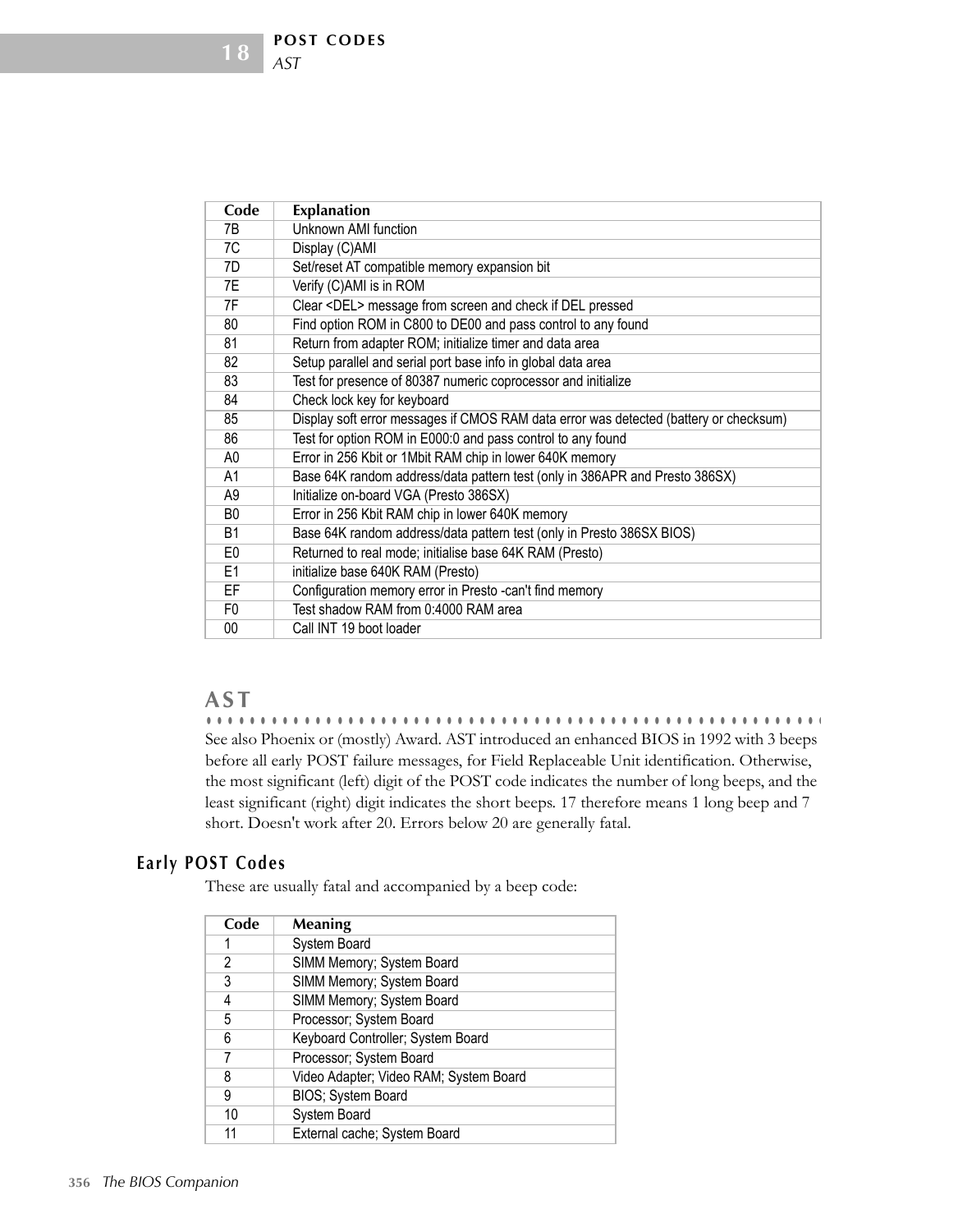$\bullet$ 

. . . . .  $\ddot{\phantom{1}}$  $\bullet$ 

| Code | Meaning                                                                                                                |  |  |
|------|------------------------------------------------------------------------------------------------------------------------|--|--|
| 00   | Reserved                                                                                                               |  |  |
|      | Beep and Halt if Error occurs                                                                                          |  |  |
| 01   | Test CPU registers and functionality                                                                                   |  |  |
| 02   | Test empty 8042 keyboard controller buffer                                                                             |  |  |
| 03   | Test 8042 keyboard controller reset                                                                                    |  |  |
| 04   | Verify keyboard ID and low-level keyboard communication                                                                |  |  |
| 05   | Read keyboard input port (WS386SX16 only)                                                                              |  |  |
| 06   | Initialise system board support chipset                                                                                |  |  |
| 09   | Test BIOS ROM checksum; flush external cache                                                                           |  |  |
| 0D   | Test 8254 timer registers (13 short beeps)                                                                             |  |  |
| 0E   | Test ASIC registers (CLEM only, 14 short beeps)                                                                        |  |  |
| 0F   | Test CMOS RAM shutdown byte (15 short beeps)                                                                           |  |  |
| 10   | Test DMA controller 0 registers                                                                                        |  |  |
| 11   | Test DMA controller 1 registers                                                                                        |  |  |
| 12   | Test DMA page registers (see code 17)                                                                                  |  |  |
| 13   | see code 17                                                                                                            |  |  |
| 14   | Test memory refresh toggle (see code I7)                                                                               |  |  |
| 15   |                                                                                                                        |  |  |
|      | Test base 64K memory                                                                                                   |  |  |
| 16   | Set interrupt vectors in base memory                                                                                   |  |  |
| 17   | Init video; if EGA/VGA, issue code 12-13 if error, but only use this POST code beep pattern                            |  |  |
| 12   | EGA/VGA vertical retrace failed (different from normal beep)                                                           |  |  |
| 13   | EGA/VGA RAM test failed (different than normal beep tone)                                                              |  |  |
| 14   | EGA/VGA CRT registers failed (different than normal beep)                                                              |  |  |
| 18   | Test display memory                                                                                                    |  |  |
|      | Don't beep and don't halt if error occurs                                                                              |  |  |
| 20   | EISA bus board power up (EISA Systems only)                                                                            |  |  |
| 30   | Test interrupt controller #1 mask register                                                                             |  |  |
| 31   | Test interrupt controller #2 mask register                                                                             |  |  |
| 32   | Test interrupt controllers for stuck interrupt                                                                         |  |  |
| 33   | Test for stuck NMI (P386 25/33, P486, CLEM and EISA)                                                                   |  |  |
| 34   | Test for stuck DDNIL status bit (CLEM only)                                                                            |  |  |
| 40   | Test CMOS RAM backup battery                                                                                           |  |  |
| 41   | Calculate and verify CMOS RAM checksum                                                                                 |  |  |
| 42   | Setup CMOS RAM options (except WS386SX16)                                                                              |  |  |
| 50   | Test protected mode                                                                                                    |  |  |
| 51   | Test protected mode exceptions                                                                                         |  |  |
| 60   | Calculate RAM size                                                                                                     |  |  |
| 61   | <b>Test RAM</b>                                                                                                        |  |  |
| 62   | Test shadow RAM (WS386SXI6, P386 25/33, P486, CLEM, EISA), or test cache (P386/I6)                                     |  |  |
| 63   | Test cache (P38625/33, P486, CLEM, EISA), or copy system BIOS to shadow RAM (P386C,<br>P386/I6, WS386SX16)             |  |  |
| 64   | Copy system BIOS to shadow RAM (P386 25/33, P486, CLEM, EISA), or copy video BIOS to<br>shadow RAM (P38616, SW386SX16) |  |  |
| 65   | Copy video BIOS to shadow RAM (P386 25/33, P486, CLEM, EISA), or test cache<br>(WS386SX16)                             |  |  |
| 66   | Test 8254 timer channel 2 (P386 25/33, P486, EISA)                                                                     |  |  |
| 67   | Initialize memory (Eagle only)                                                                                         |  |  |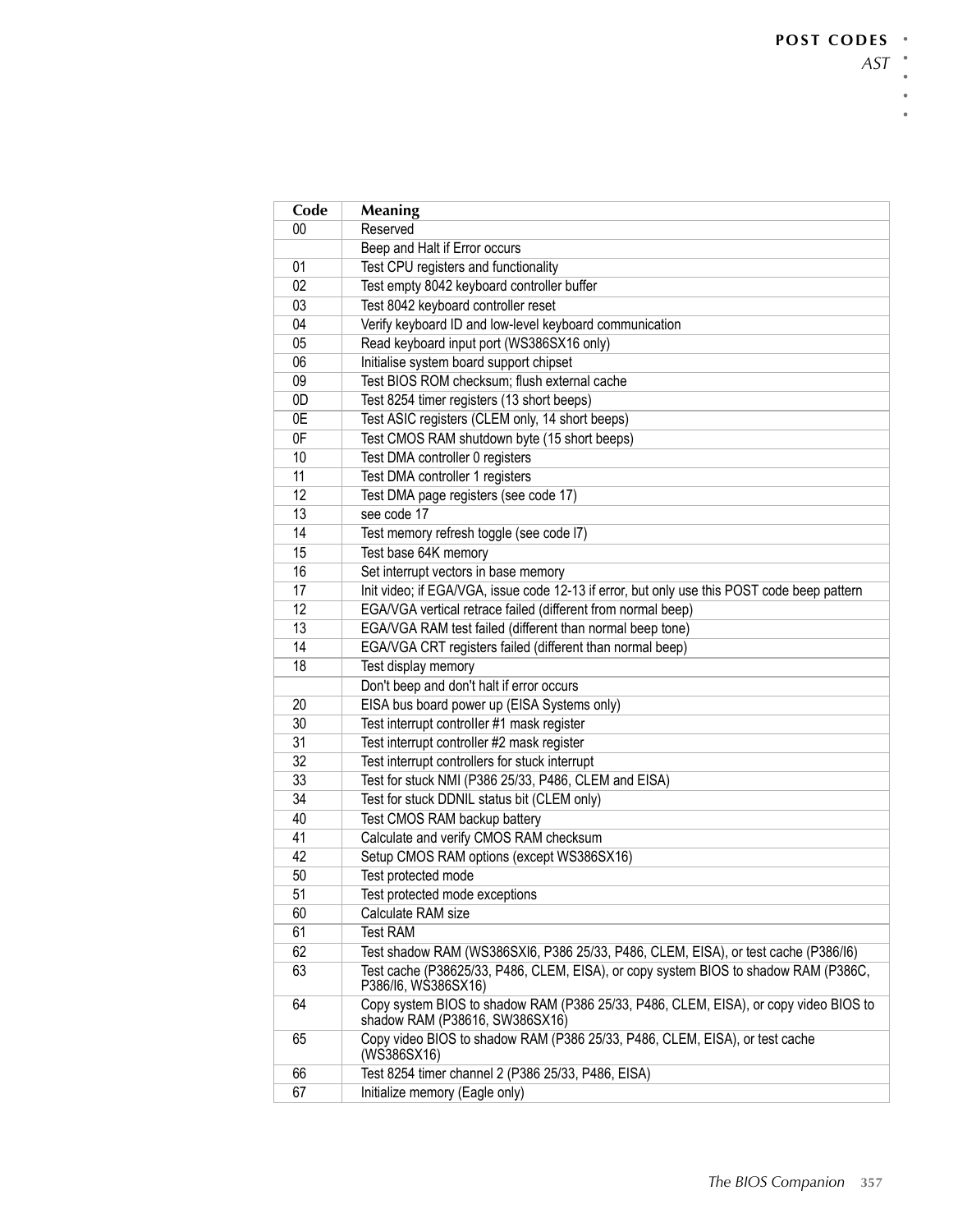**. . . . . . . . . . . . . . . . . . . . . . . . . . . . . . . . . . . . . . . . . . . . . . . . . . . . . . . . . AT&T** Phoenix or Olivetti (M24 for early 6300s , and Phoenix for Intel boards). After 1991, NCR.

| Code           | Meaning                         | Code           | Meaning                                     |
|----------------|---------------------------------|----------------|---------------------------------------------|
| 01             | <b>CPU Test</b>                 | 25             | Unexpected Interrupt                        |
| 02             | System I/O Port                 | 26             | <b>Expected Interrupt</b>                   |
| 03             | <b>ROM Checksum</b>             | 30             | Protected Mode for AT-Bus or Base Memory    |
| 0 <sub>5</sub> | <b>DMA Page Register</b>        | 31             | Size of AT-Bus or External Memory           |
| 06             | Timer 1                         | 32             | Address Lines A16, A23                      |
| 07             | Timer 2                         | 33             | Internal Memory or Conventional Memory Test |
| 08             | <b>RAM Refresh</b>              | 34             | AT-Bus Memory Test or External Memory Test  |
| 09             | 8/19-Bit Bus Conversion         | 38             | Shadow ROM BIOS                             |
| 0A             | Interrupt Controller 1          | 39             | Shadow Extension BIOS                       |
| 0B             | Interrupt Controller 2          | 40             | Enable/Disable Keyboard                     |
| 0C             | Keyboard Controller             | 41             | Keyboard Clock and Data                     |
| 0D             | <b>CMOS RAM/RTC</b>             | 42             | <b>Keyboard Reset</b>                       |
| 0E             | <b>Battery Power Lost</b>       | 43             | <b>Keyboard Controller</b>                  |
| 0F             | <b>CMOS RAM Checksum</b>        | 44             | A <sub>20</sub> Gate                        |
| 10             | <b>CPU Protected Mode</b>       | 50             | Initialize Interrupt Table                  |
| 11             | Display Configuration           | 51             | Enable Timer Interrupt                      |
| 12             | <b>Display Controller</b>       | 60             | Flexible (Floppy) Controller/Drive          |
| 13             | Primary Display Error           | 61             | Fixed (Hard) Disk Controller                |
| 14             | <b>Extended DMOS Test</b>       | 62             | Initialize Flexible (Floppy) Drives         |
| 15             | AT-Bus Reset                    | 63             | Initialize Fixed (Hard) Drives              |
| 16             | Initialize Tiger-Register       | 70             | Real Time Clock (RTC)                       |
| 17             | <b>Exists Extension ROM</b>     | 71             | Set Real Time Clock                         |
| 18             | Internal Mem Address Test       | 72             | Parallel Interfaces                         |
| 19             | Remap Memory                    | 73             | Serial Interfaces                           |
| 1A             | Interleave Mode                 | 74             | <b>External ROMs</b>                        |
| 1B             | Remap Shadow Memory             | 75             | Numeric Coprocessor                         |
| 1C             | Setup MRAM                      | 76             | Enable Keyboard and RTC Interrupts (IRQ9)   |
| 1D             | <b>Expanded Memory</b>          | F <sub>0</sub> | Display System Message                      |
| 1E             | AT Memory Error                 | F <sub>1</sub> | ROM at E000H                                |
| 1F             | Internal Memory Error           | F <sub>2</sub> | Boot from Floppy or Hard Disk               |
| 20             | Minimum Complete                | F <sub>3</sub> | Setup Program                               |
| 21             | <b>DMA Controller 1</b>         | F4             | Password Program                            |
| 22             | <b>DMA Controller 2</b>         | FC             | <b>DRAM Type Detection</b>                  |
| 23             | Timer <sub>0</sub>              | FD             | <b>CPU Register Test</b>                    |
| 24             | Initialize Internal Controllers |                |                                             |

# **Version 3.0**

| Code | <b>Meaning</b>                                                                               |
|------|----------------------------------------------------------------------------------------------|
| 01   | CPU test 1: verify CPU status bits                                                           |
| 02   | Powerup check - Init motherboard and chipset with default values; Check 8042 buffer          |
| 03   | Clear 8042 keyboard controller - send command AA, fail if status is not 2 output buffer full |
| 04   | Reset 8042 keyboard controller                                                               |
| 05   | Get 8042 keyboard controller manufacturing status                                            |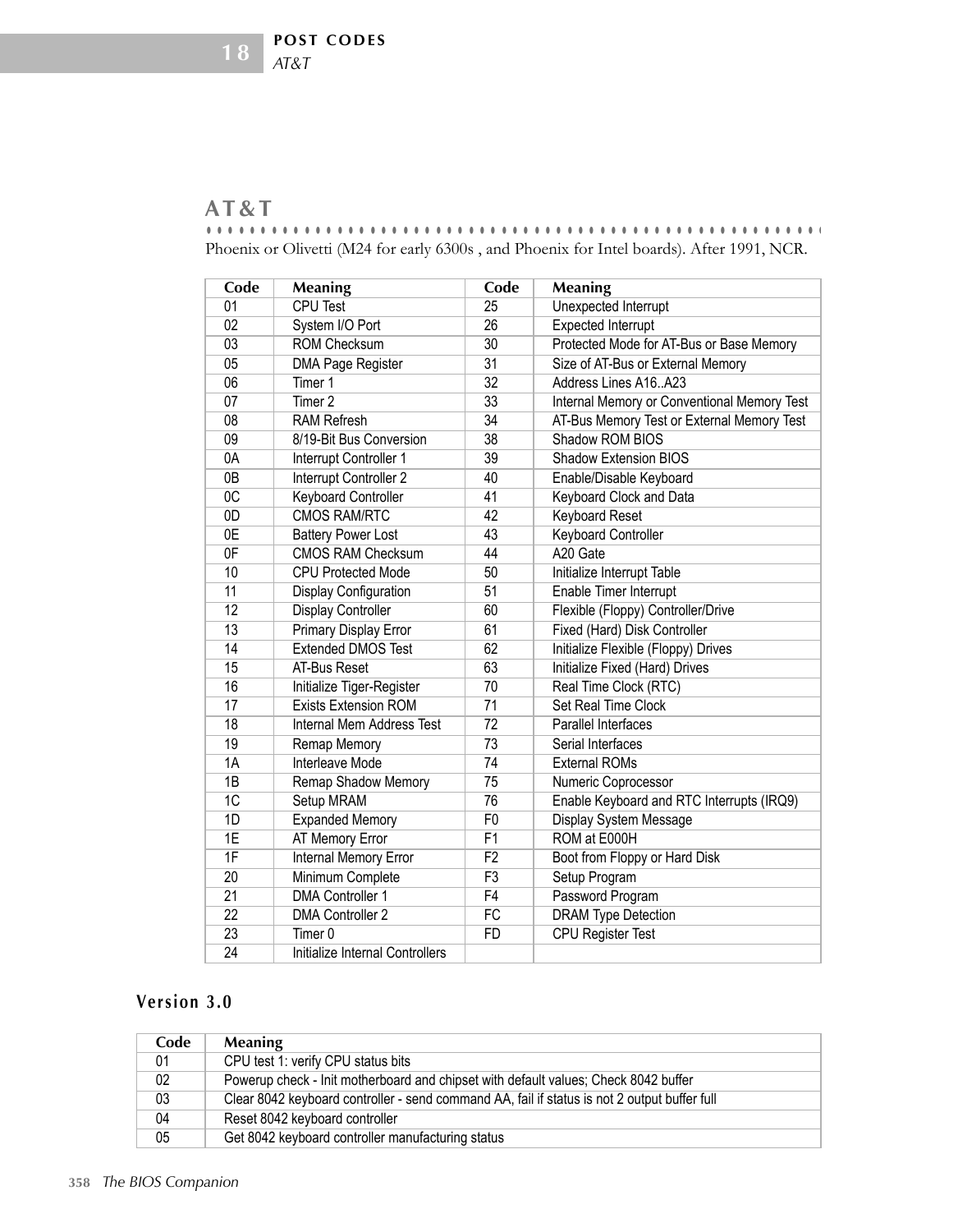. . . . .  $\ddot{\phantom{a}}$  $\bullet$ 

| Code            | Meaning                                                                                                                                                           |  |  |
|-----------------|-------------------------------------------------------------------------------------------------------------------------------------------------------------------|--|--|
| 06              | Init motherboard chipset; disable color/mono video, 8237 DMA controller; reset 80x87; initialize 8255 timer<br>1; clear DMA/page registers/CMOS RAM shutdown byte |  |  |
| 07              | CPU test 2; read/write/verify CPU registers SS, SP, BP, with FF and 00                                                                                            |  |  |
| 08              | Initialize CMOS RAM/RTC                                                                                                                                           |  |  |
| 09              | Checksum 32K of BIOS ROM                                                                                                                                          |  |  |
| 0A              | Initialize video interface: initialize 6845 controller                                                                                                            |  |  |
| 0 <sub>B</sub>  | Test 8254 programmable interrupt timer channel 0                                                                                                                  |  |  |
| 0C              | Test 8254 programmable interrupt timer channel 1                                                                                                                  |  |  |
| 0D              | Test 8254 programmable interrupt timer channel 2                                                                                                                  |  |  |
| 0E              | Test CMOS RAM shutdown byte                                                                                                                                       |  |  |
| 0F              | Test extended CMOS RAM, if present                                                                                                                                |  |  |
| 10              | Test 8237 DMA controller channel 0                                                                                                                                |  |  |
| 11              | Test 8237 DMA controller channel 1                                                                                                                                |  |  |
| 12              | Test 8237 DMA controller page registers                                                                                                                           |  |  |
| 13              | Test 8741 keyboard controller interface                                                                                                                           |  |  |
| 14              | Test memory refresh toggle                                                                                                                                        |  |  |
| 15              | Test first 64K of base memory                                                                                                                                     |  |  |
| 16              | Set up interrupt tables in low memory                                                                                                                             |  |  |
| 17              | Set up video I/O operations                                                                                                                                       |  |  |
| 18              | (1 beep) Test MDA/CGA video memory unless EGA/VGA adapter is found                                                                                                |  |  |
| 19              | Test 8259 programmable interrupt timer channel 1                                                                                                                  |  |  |
| 1A              | Test 8259 programmable interrupt timer channel 0                                                                                                                  |  |  |
| 1B              | Test CMOS RAM battery level                                                                                                                                       |  |  |
| 1C              | Test CMOS RAM checksum                                                                                                                                            |  |  |
| 1D              | Set system memory size parameters                                                                                                                                 |  |  |
| 1E              | Size base memory 64K at a time                                                                                                                                    |  |  |
| 1F              |                                                                                                                                                                   |  |  |
| 20              | Test base memory found from 64K to 640K                                                                                                                           |  |  |
| 21              | Test stuck bit in 8259 programmable interrupt controller<br>Test for stuck NMI bits                                                                               |  |  |
| 22              |                                                                                                                                                                   |  |  |
|                 | Test 8259 programmable interrupt controller functionality                                                                                                         |  |  |
| 23              | Test protected mode                                                                                                                                               |  |  |
| 24              | Size extended memory above 1MB                                                                                                                                    |  |  |
| 25              | Test all base and extended memory found, except the first 64K                                                                                                     |  |  |
| 26              | Test protected mode exceptions                                                                                                                                    |  |  |
| 27              | Init shadow RAM and move system BIOS and/or video BIOS into it if enabled by CMOS setup                                                                           |  |  |
| 28              | Detect and initialize Intel 8242/8248 chip                                                                                                                        |  |  |
| 2A              | Detect and initialize keyboard                                                                                                                                    |  |  |
| 2B              | Detect and initialize floppy drive                                                                                                                                |  |  |
| 2C              | Detect and initialize serial ports                                                                                                                                |  |  |
| 2D              | Detect and initialize parallel ports                                                                                                                              |  |  |
| 2E              | Detect and initialize hard drive                                                                                                                                  |  |  |
| 2F              | Detect and initialize coprocessor                                                                                                                                 |  |  |
| 30              | Reserved                                                                                                                                                          |  |  |
| 31              | Detect and initialize adapter ROMs                                                                                                                                |  |  |
| <b>BD</b>       | Initialize Orvonton cache controller, if present                                                                                                                  |  |  |
| CA              | Initialize 386 Micronics cache, if present                                                                                                                        |  |  |
| $\overline{cc}$ | Shutdown NMI handler                                                                                                                                              |  |  |
| EE              | Test for unexpected processor exception                                                                                                                           |  |  |
| FF              | Interrupt 19 boot loader                                                                                                                                          |  |  |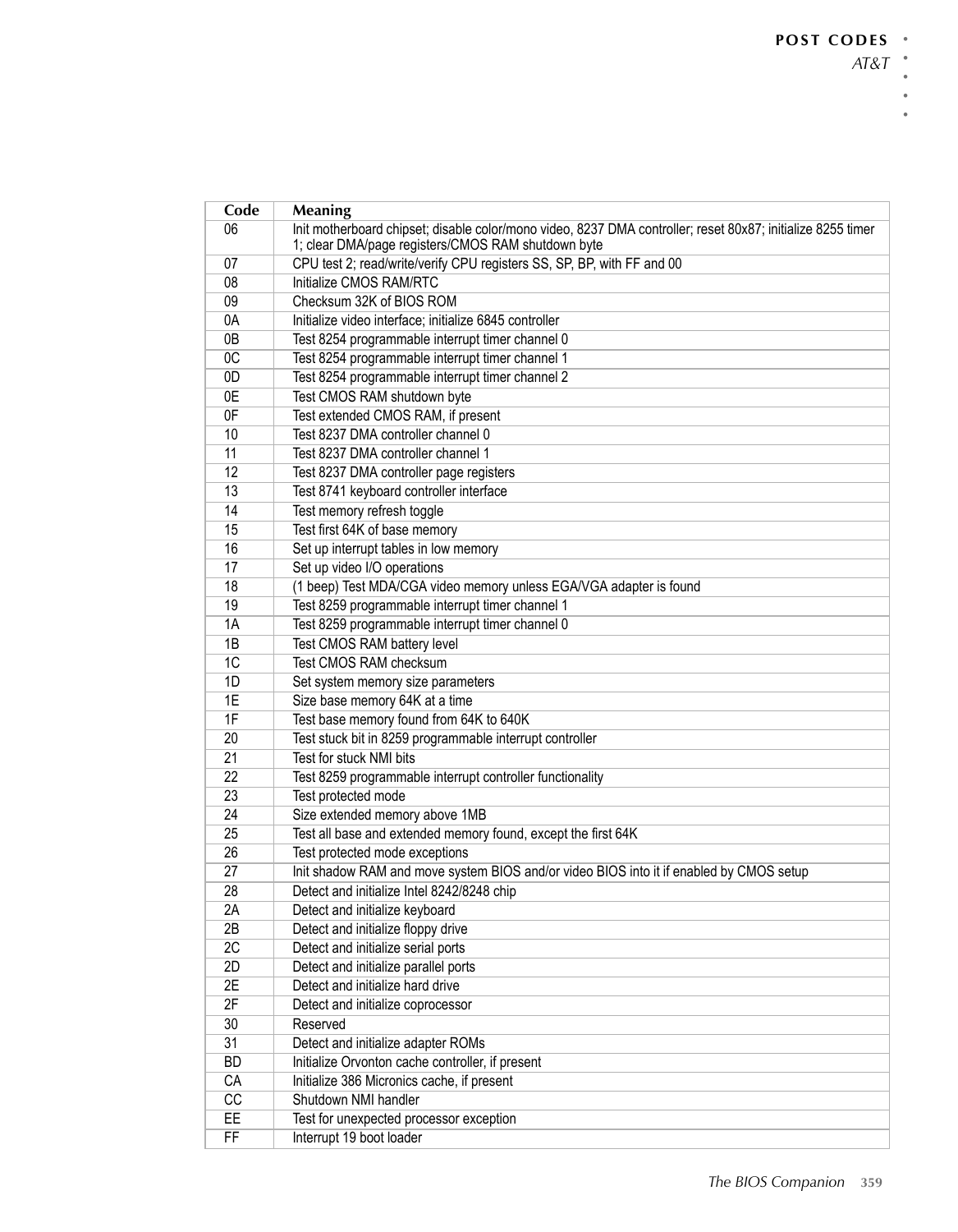*AT&T*

**1 8**

# **Version 3.00-3.03 8/26/87 286 N3.03 Extensions**

| Code                   | <b>Meaning</b>                                                                                |
|------------------------|-----------------------------------------------------------------------------------------------|
| 01                     | CPU test 1                                                                                    |
| 02                     | Determine type of POST test                                                                   |
| 03                     | Clear 8042 keyboard controller                                                                |
| 04                     | Reset 8042 keyboard controller                                                                |
| 05                     | Get 8042 keyboard controller manufacturing status                                             |
| 06                     | Initialize LSI onboard chips                                                                  |
| 07                     | CPU test 2                                                                                    |
| 08                     | Initialize CMOS RAM/RTC                                                                       |
| 09                     | Checksum 32K of BIOS ROM                                                                      |
| 0A                     | Initialize video interface                                                                    |
| 0B                     | Test 8254 programmable interrupt timer channel 0                                              |
| 0C                     | Test 8254 programmable interrupt timer channel 1                                              |
| 0D                     | Test 8254 programmable interrupt timer channel 2                                              |
| 0E                     | Test CMOS date and timer                                                                      |
| 0F                     | Test CMOS shutdown byte                                                                       |
| 10                     | Test DMA controller channel 0                                                                 |
| 11                     | Test DMA controller channel 1                                                                 |
| 12                     | Test DMA controller page registers                                                            |
| 13                     | Test 8741 keyboard controller interface                                                       |
| 14                     | Test memory refresh toggle                                                                    |
| 15                     | Test first 64K of base memory                                                                 |
| 16                     | Set up interrupt tables                                                                       |
| 17                     | Set up video I/O                                                                              |
| 18                     | Test video memory                                                                             |
| 19                     | Test 8259 programmable interrupt controller channel 1 mask bits                               |
| 1A                     | Test 8259 programmable interrupt controller channel 2 mask bits                               |
| 1B                     | Test CMOS battery level                                                                       |
| 1C                     | Test CMOS checksum                                                                            |
| 1D                     | Setup configuration byte for CMOS                                                             |
| 1E                     | Sizing system memory & compare with CMOS                                                      |
| 1F                     | Test found system memory                                                                      |
| 20                     | Test stuck 8259's interrupt bits                                                              |
| 21<br>$\overline{22}$  | Test for stuck NMI bits                                                                       |
| 23                     | Test 8259 programmable interrupt controller functionality<br>Test protected mode and A20 gate |
| 24                     |                                                                                               |
|                        | Size extended memory above 1MB                                                                |
| 25                     | Test found system/extended memory                                                             |
| 26                     | Test protected mode exceptions                                                                |
| 2A<br>$\overline{2B}$  | Detect and initialize keyboard                                                                |
|                        | Detect and initialize floppy drive<br>Detect and initialize serial ports                      |
| 2C<br>2D               |                                                                                               |
|                        | Detect and initialize parallel ports                                                          |
| 2E                     | Detect and initialize hard drive                                                              |
| 2F<br>30               | Detect and initialize coprocessor                                                             |
|                        | Test for unexpected processor exception                                                       |
| $\overline{\text{cc}}$ | POST_NMI                                                                                      |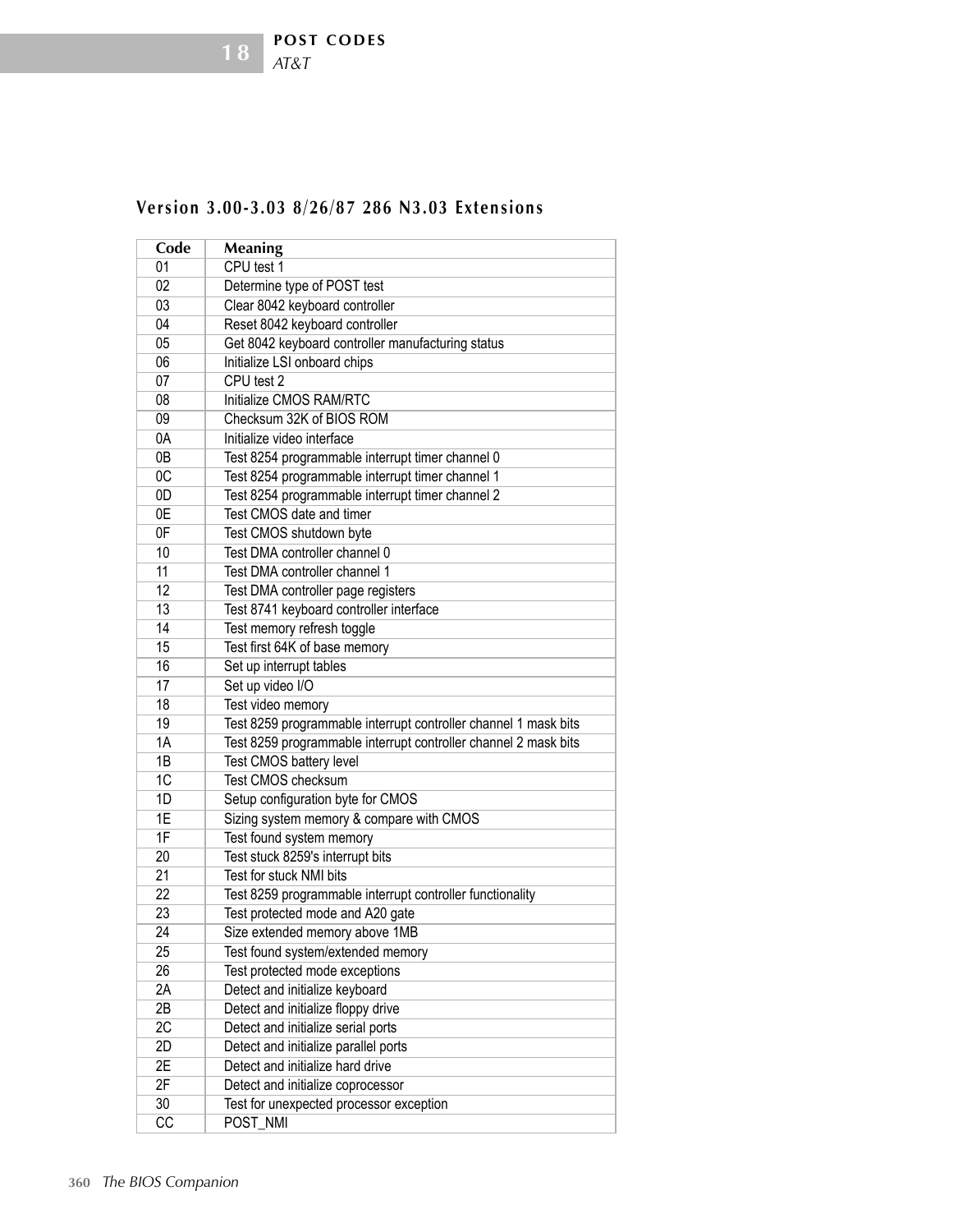### **XT 8088/86 v3.1**

| Code | Meaning                                                                         |
|------|---------------------------------------------------------------------------------|
| 01   | CPU test 1                                                                      |
| 02   | Determine type of POST test                                                     |
| 06   | Initialize 8259 programmable interrupt controller and 8237 DMA controller chips |
| 07   | CPU test 2                                                                      |
| 09   | Checksum 32K of BIOS ROM                                                        |
| 0A   | Initialize video controller 6845 registers                                      |
| 15   | Test first 64K of base memory                                                   |
| 16   | Set up interrupt tables                                                         |
| 17   | Set up video I/O                                                                |
| 18   | Test video memory                                                               |
| 19   | Test 8259 programmable interrupt controller channel 1 mask bits                 |
| 1A   | Test 8259 programmable interrupt controller channel 2 mask bits                 |
| 1D   | Setup configuration byte for CMOS                                               |
| 1E   | Sizing system memory & compare with CMOS                                        |
| 1F   | Test found system memory                                                        |
| 20   | Test stuck 8259's interrupt bits                                                |
| 21   | Test for stuck NMI bits                                                         |
| 22   | Test 8259 programmable interrupt controller functionality                       |
| 2A   | Detect and initialize keyboard                                                  |
| 2B   | Detect and initialize floppy drive                                              |
| 2C   | Detect and initialize serial ports                                              |
| 2D   | Detect and initialize parallel ports                                            |
| 2F   | Detect and initialize hard drive                                                |
| 2F   | Detect and initialize coprocessor                                               |
| 31   | Initialize option ROM's                                                         |
| FF   | Interrupt 19 boot loader                                                        |

# **386 v3.1**

| Code           | Meaning                             | Code | Meaning                                                                           |
|----------------|-------------------------------------|------|-----------------------------------------------------------------------------------|
| 01             | CPU test 1                          | 1B   | Test CMOS battery level                                                           |
| 02             | Determine type of POST test         | 1C   | Test CMOS checksum data at 2E and 2Fh                                             |
| 03             | Clear 8042 keyboard controller      | 1D   | Configuration of CMOS if checksum good                                            |
| 04             | Reset 8042 keyboard controller      | 1Ε   | Sizing memory & compare with CMOS                                                 |
| 05             | Get 8042 keyboard controller status | 1F   | Tests memory from 64K to top of memory                                            |
| 06             | Initialize LSI onboard chips        | 20   | Test stuck 8259's interrupt bits                                                  |
| 07             | CPU test 2                          | 21   | Test for stuck NMI bits                                                           |
| 08             | Initialize CMOS RAM/RTC             | 22   | Test 8259 PIC functionality                                                       |
| 09             | Checksum 32K of BIOS ROM            | 23   | Test protected mode and A20 gate                                                  |
| 0A             | Initialize video interface          | 24   | Size extended memory above 1MB                                                    |
| 0B             | Test 8254 PIC timer channel 0       | 25   | Test extended memory with virtual 8086<br>mode and writing FFFF/AA55/0000 pattern |
| 0C             | Test 8254 PIC timer channel 1       | 26   | Test protected mode exceptions                                                    |
| 0 <sub>D</sub> | Test 8254 PIC timer channel 2       | 27   | Test cache controller or shadow RAM                                               |
| 0E             | Test CMOS shutdown byte             | 28   | Set up cache controller or 8042 controller                                        |
| 0F             | Test extended CMOS                  | 2A   | Detect and initialize keyboard                                                    |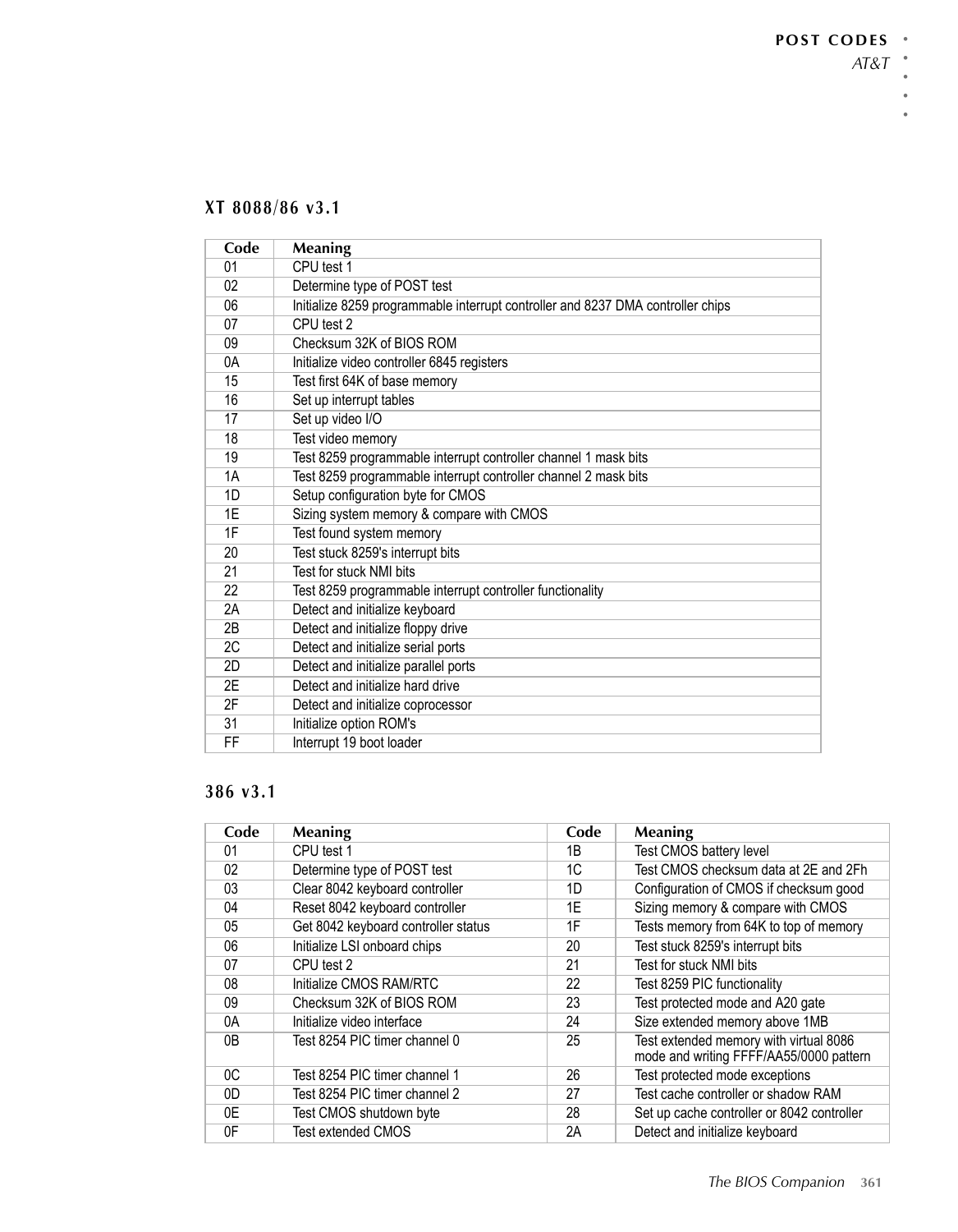| Code | Meaning                                 | Code | Meaning                                     |
|------|-----------------------------------------|------|---------------------------------------------|
| 10   | Test DMA controller channel 0           | 2B   | Detect and initialize floppy drive          |
| 11   | Test DMA controller channel 1           | 2C   | Detect and initialize serial ports          |
| 12   | Test DMA controller page registers      | 2D   | Detect and initialize parallel ports        |
| 13   | Test 8741 keyboard controller interface | 2E   | Detect and initialize hard drive            |
| 14   | Test memory refresh toggle              | 2F   | Detect and initialize coprocessor           |
| 15   | Test first 64K of base memory           | 31   | Detect and initialize option ROMs           |
| 16   | Set up interrupt tables                 | 3B   | Init sec cache with Opti chipset (486 only) |
| 17   | Set up video I/O                        | СC   | NMI handler shutdown                        |
| 18   | Test video memory                       | EE   | Test for unexpected processor exception     |
| 19   | Test 8259 PIC channel 1 mask bits       | FF   | Interrupt 19 boot loader                    |
| 1A   | Test 8259 PIC channel 2 mask bits       |      |                                             |

# **ISA/EISA v4.0**

| Code            | <b>Meaning</b>                        | Code           | Meaning                                                                     |
|-----------------|---------------------------------------|----------------|-----------------------------------------------------------------------------|
| 01              | CPU test 1                            | 4E             | If POST loop pin set, reboot, otherwise<br>display non-fatal error messages |
| 02              | CPU test 2                            | 4F             | Security check                                                              |
| 03              | Calculate BIOS EPROM                  | 50             | Write all CMOS values back to CMOS RAM                                      |
| 04              | <b>Test CMOS RAM interface</b>        | 51             | Preboot enabled                                                             |
| 0 <sub>5</sub>  | Initialize chipset                    | 52             | Initialize ROMs between C80000-EFFFF                                        |
| 06              | Test memory refresh                   | 53             | Initialize time value at address 40 of BIOS                                 |
| 07              | Setup low memory                      | 55             | Initialize DDNIL counter to NULL's                                          |
| 08              | Setup interrupt vector table          | 63             | Boot attempt                                                                |
| 09              | Test CMOS RAM checksum & load default | B <sub>0</sub> | Spurious interrupt in protected mode                                        |
| 0A              | Initialize keyboard                   | <b>B1</b>      | <b>Unclaimed NMI</b>                                                        |
| 0B              | Initialize video interface            | BF             | Program chipset                                                             |
| 0C              | Test video memory                     | CO             | OEM specific                                                                |
| 0 <sub>D</sub>  | OEM specific; init motherboard chips  | C <sub>1</sub> | OEM specific                                                                |
| 0F              | Test DMA controller 0                 | C <sub>2</sub> | <b>OEM</b> specific                                                         |
| 10              | Test DMA controller 1                 | C <sub>3</sub> | OEM specific                                                                |
| 11              | DMA page registers                    | C <sub>4</sub> | OEM specific                                                                |
| 14              | Test 8254 timer 0 counter 2           | C <sub>5</sub> | OEM specific                                                                |
| 15              | Verify 8259 PIC channel 1             | C <sub>6</sub> | OEM specific                                                                |
| 16              | Verify 8259 PIC channel 2             | C <sub>7</sub> | <b>OEM</b> specific                                                         |
| 17              | Test for stuck 8259 interrupt bits    | C <sub>8</sub> | OEM specific                                                                |
| 18              | T Test 8259 functionality             | C <sub>9</sub> | OEM specific                                                                |
| 19              | Test for NMI bits                     | D <sub>0</sub> | Debug                                                                       |
| 1F              | Set EISA mode                         | D <sub>1</sub> | Debug                                                                       |
| 20              | Initialize and enable EISA slot 0     | D <sub>2</sub> | Debug                                                                       |
| 21              | Initialize and enable EISA slot 1     | D <sub>3</sub> | Debug                                                                       |
| $\overline{22}$ | Initialize and enable EISA slot 2     | D <sub>4</sub> | Debug                                                                       |
| 23              | Initialize and enable EISA slot 3     | D <sub>5</sub> | Debug                                                                       |
| $\overline{24}$ | Initialize and enable EISA slot 4     | D <sub>6</sub> | Debug                                                                       |
| 25              | Initialize and enable EISA slot 5     | D7             | Debug                                                                       |
| 26              | Initialize and enable EISA slot 6     | D <sub>8</sub> | Debug                                                                       |
| 27              | Initialize and enable EISA slot 7     | D <sub>9</sub> | Debug                                                                       |
| 28              | Initialize and enable EISA slot 8     | DA             | Debug                                                                       |
| 29              | Initialize and enable EISA slot 9     | DB             | Debug                                                                       |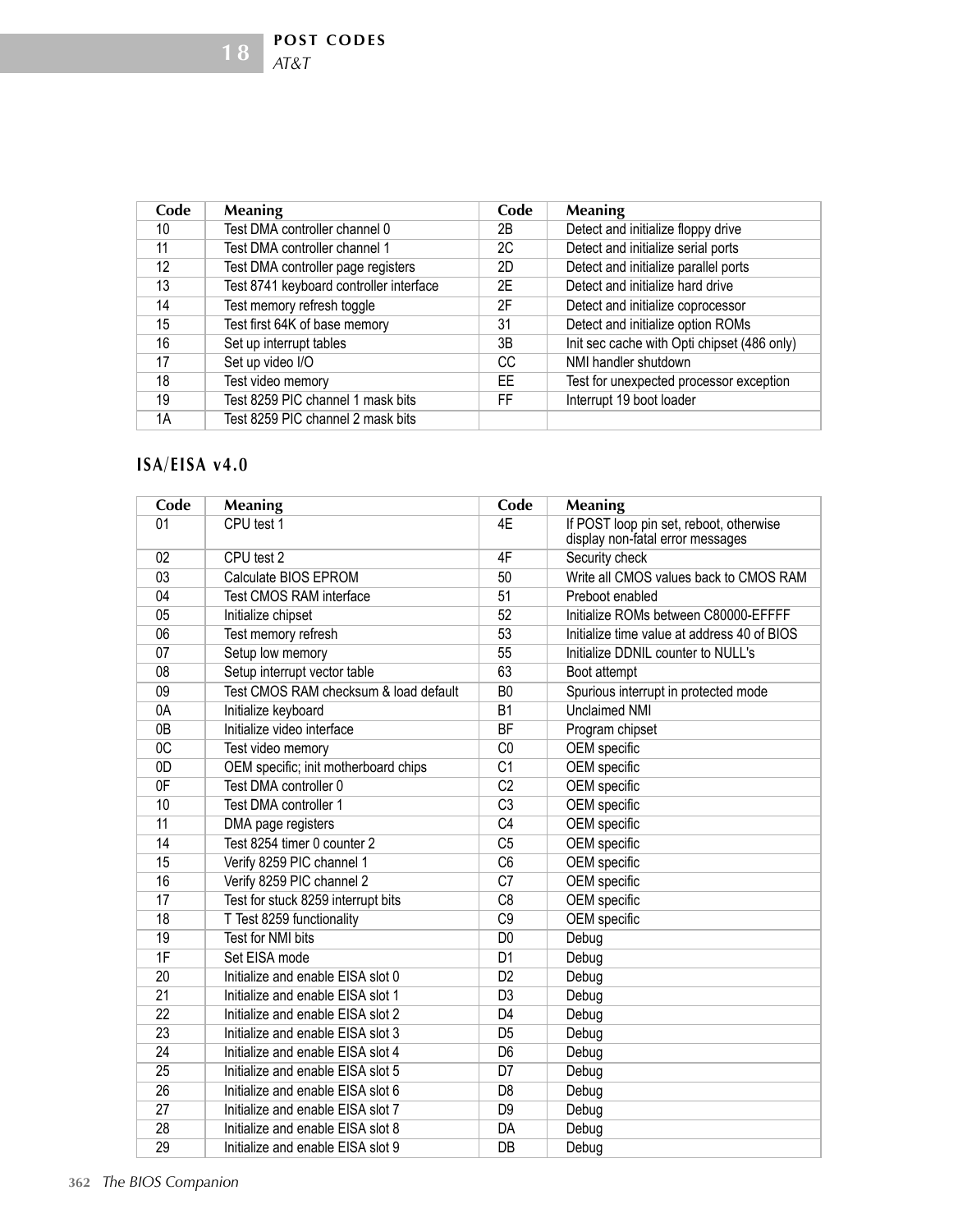| ٠ |
|---|
| ٠ |
| ٠ |
| ٠ |
| ٠ |

| Code | Meaning                                                                      | Code           | Meaning                                     |
|------|------------------------------------------------------------------------------|----------------|---------------------------------------------|
| 2A   | Initialize and enable EISA slot 10                                           | DC             | Debug                                       |
| 2B   | Initialize and enable EISA slot 11                                           | DD             | Debug                                       |
| 2C   | Initialize and enable EISA slot 12                                           | DE             | Debug                                       |
| 2D   | Initialize and enable EISA slot 13                                           | DF             | Debug                                       |
| 2E   | Initialize and enable EISA slot 14                                           | E1             | Setup page 1                                |
| 2F   | Initialize and enable EISA slot 15                                           | E <sub>2</sub> | Setup page 2                                |
| 30   | Size base memory from 256-640K and test                                      | E <sub>3</sub> | Setup page 3                                |
| 31   | Test extended memory                                                         | E4             | Setup page 4                                |
| 32   | If EISA mode flag set, test memory found<br>during slot initialization       | E <sub>5</sub> | Setup page 5                                |
| 3C   | Verify CPU switch in and out of protected,<br>virtual 86 and 8086 page modes | E <sub>6</sub> | Setup page 6                                |
| 3D   | Check for mouse and initialize if present                                    | E7             | Setup page 7                                |
| 3E   | Initialize cache controller                                                  | E8             | Setup page 8                                |
| 3F   | Enable shadow RAM                                                            | E <sub>9</sub> | Setup page 9                                |
| 41   | Initialize floppy drive controller and drives                                | EA             | Setup page 10                               |
| 42   | Initialize hard drive controller and drives                                  | EB             | Setup page 11                               |
| 43   | Serial ports detected and initialized                                        | EC             | Setup page 12                               |
| 44   | Parallel ports detected and initialized                                      | ED             | Setup page 13                               |
| 45   | Coprocessor detected and initialized                                         | <b>EE</b>      | Setup page 14                               |
| 46   | Setup message print to screen                                                | EF             | Setup page 15                               |
| 47   | Boot speed set                                                               | FF             | Boot via interrupt 19 if no errors detected |

### **EISA BIOS**

| Code           | Meaning                                      | Code           | Meaning                                       |
|----------------|----------------------------------------------|----------------|-----------------------------------------------|
| 01             | CPU Flags                                    | 2D             | Initialize and enable EISA slot 13            |
| 02             | <b>CPU Registers</b>                         | 2E             | Initialize and enable EISA slot 14            |
| 03             | Initialize DMA                               | 2F             | Initialize and enable EISA slot 15            |
| 04             | Memory refresh                               | 30             | Memory size 256K                              |
| 05             | Keyboard initialization                      | 31             | Memory test over 256K                         |
| 06             | ROM checksum                                 | 32             | EISA memory                                   |
| 07             | <b>CMOS</b>                                  | 3C             | CMOS setup on                                 |
| 08             | 256K memory                                  | 3D             | Mouse                                         |
| 09             | Cache                                        | 3E             | Cache RAM                                     |
| 0A             | Set interrupt table                          | 3F             | Shadow RAM                                    |
| 0 <sub>B</sub> | CMOS checksum                                | 41             | Initialize floppy drive controller and drives |
| 0C             | Keyboard initialization                      | 42             | Initialize hard drive controller and drives   |
| 0D             | Video adapter                                | 43             | Serial ports detected and initialized         |
| 0E             | Video memory                                 | 45             | Coprocessor detected and initialized          |
| 0F             | Test DMA controller 0                        | 47             | Boot speed set                                |
| 10             | Test DMA controller 1                        | 4E             | Manufacturing loop                            |
| 11             | DMA page registers                           | 4F             | Security check                                |
| 14             | Timer chip                                   | 50             | Write all CMOS values back to CMOS RAM        |
| 15             | Programmable interrupt controller 1          | 51             | Enable NMI                                    |
| 16             | Programmable interrupt controller 2          | 52             | Adapter ROMs                                  |
| 17             | Programmable interrupt controller stuck bits | 53             | Initialize time value at address 40 of BIOS   |
| 18             | PIC maskable IRQs                            | 63             | Boot attempt                                  |
| 19             | NMI bit check                                | B <sub>0</sub> | NMI in protected mode                         |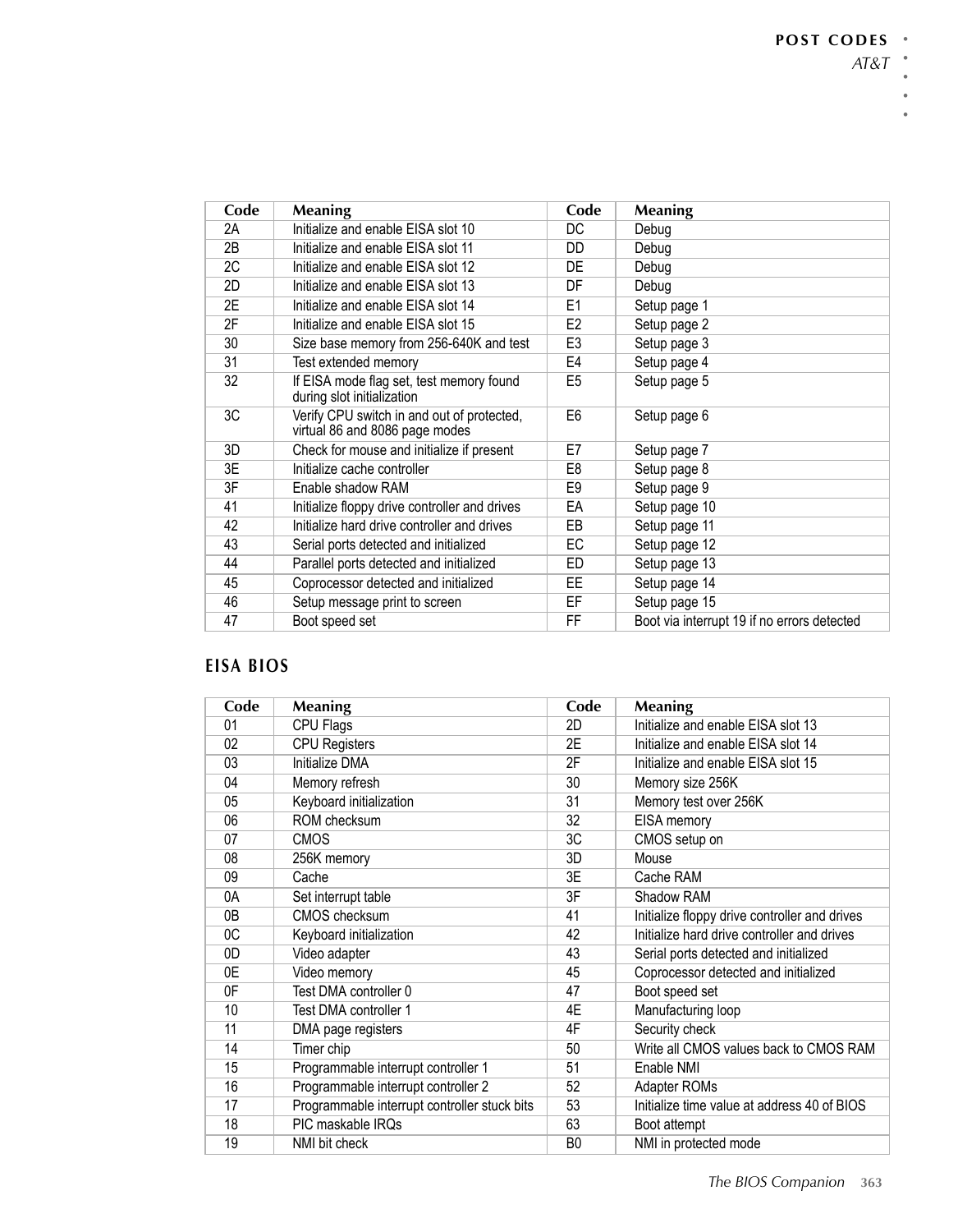**1 8**

| Code | <b>Meaning</b>                     | Code           | Meaning                                     |
|------|------------------------------------|----------------|---------------------------------------------|
| 1F   | <b>CMOS RAM</b>                    | <b>B1</b>      | Disable NMI                                 |
| 20   | Initialize and enable EISA slot 0  | BF             | Program chipset                             |
| 21   | Initialize and enable EISA slot 1  | C <sub>0</sub> | Cache on/off                                |
| 22   | Initialize and enable EISA slot 2  | C <sub>1</sub> | Memory size                                 |
| 23   | Initialize and enable EISA slot 3  | C <sub>2</sub> | Base 256K test                              |
| 24   | Initialize and enable EISA slot 4  | C <sub>3</sub> | DRAM page select                            |
| 25   | Initialize and enable EISA slot 5  | C4             | Video switch                                |
| 26   | Initialize and enable EISA slot 6  | C5             | Shadow RAM                                  |
| 27   | Initialize and enable EISA slot 7  | C6             | Cache program                               |
| 28   | Initialize and enable EISA slot 8  | C <sub>8</sub> | Speed switch                                |
| 29   | Initialize and enable EISA slot 9  | C <sub>9</sub> | Shadow RAM                                  |
| 2A   | Initialize and enable EISA slot 10 | CA             | OEM chipset                                 |
| 2B   | Initialize and enable EISA slot 11 | FF             | Boot via interrupt 19 if no errors detected |
| 2C   | Initialize and enable EISA slot 12 |                |                                             |

**. . . . . . . . . . . . . . . . . . . . . . . . . . . . . . . . . . . . . . . . . . . . . . . . . . . . . . . . . AWARD** The general procedures below are valid for greater than XT v3.0 and AT v3.02-4.2. The sequence may vary slightly between versions. If a failure occurs between 6- FF (unless it causes the computer to hang in the test), the system will keep outputting the POST sequence to the defined POST port. A normal error message will then be displayed on the screen when video is available. EISA codes typically go to 300h. ISA codes to 80h.

| Procedure                  | <b>Meaning</b>                                                                                                                                                                                                                                                   |
|----------------------------|------------------------------------------------------------------------------------------------------------------------------------------------------------------------------------------------------------------------------------------------------------------|
| CPU                        | BIOS sets verifies and resets the error flags in the CPU (i.e. carry; sign; zero; stack<br>overflow). Failure here is normally due to the CPU or system clock.                                                                                                   |
| <b>POST Determination</b>  | BIOS determines whether motherboard is set for normal operation or a continuous loop of<br>POST (for testing). If the POST test is cycled 1-5 times over and over either the jumper<br>for this function is set to burn-in or the circuitry involved has failed. |
| <b>Keyboard Controller</b> | BIOS tests internal operations of the keyboard controller chip (8042). Failure here is<br>normally due to the keyboard chip.                                                                                                                                     |
| <b>Burn In Status</b>      | 1-5 will repeat if the motherboard is set to burn in (you will see the reset light on all the<br>time). If you haven't set the board for burn-in mode, there is a short in the circuitry.                                                                        |
| Initialise Chipset         | BIOS clears all DMA registers and CMOS status bytes 0E & 0F. BIOS then initialises<br>8254 (timer). Failure of this test is probably due to the timer chip.                                                                                                      |
| CPU                        | A bit-pattern is used to verify the functioning of the CPU registers. Failure here is normally<br>down to the CPU or clock chip.                                                                                                                                 |
| <b>RTC</b>                 | Verifies that the real time clock is updating CMOS at normal intervals. Failure is normally<br>the CMOS/RTC or the battery.                                                                                                                                      |
| ROM BIOS Checksum          | BIOS performs a checksum of itself against a predetermined value that will equal 00.<br>Failure is down to the ROM BIOS.                                                                                                                                         |
| Initialise Video           | BIOS tests and initialises the video controller. Failure is normally the video controller<br>(6845) or an improper setting of the motherboard or CMOS.                                                                                                           |
| PIT                        | BIOS tests channels 0 1 2 in sequence. Failure is normally the PIT chip (8254/53).                                                                                                                                                                               |
| <b>CMOS Status</b>         | Walking-bit pattern tests CMOS shutdown status byte 0F. Failure normally in CMOS.                                                                                                                                                                                |

### **Award Test Sequence-up to v4.2**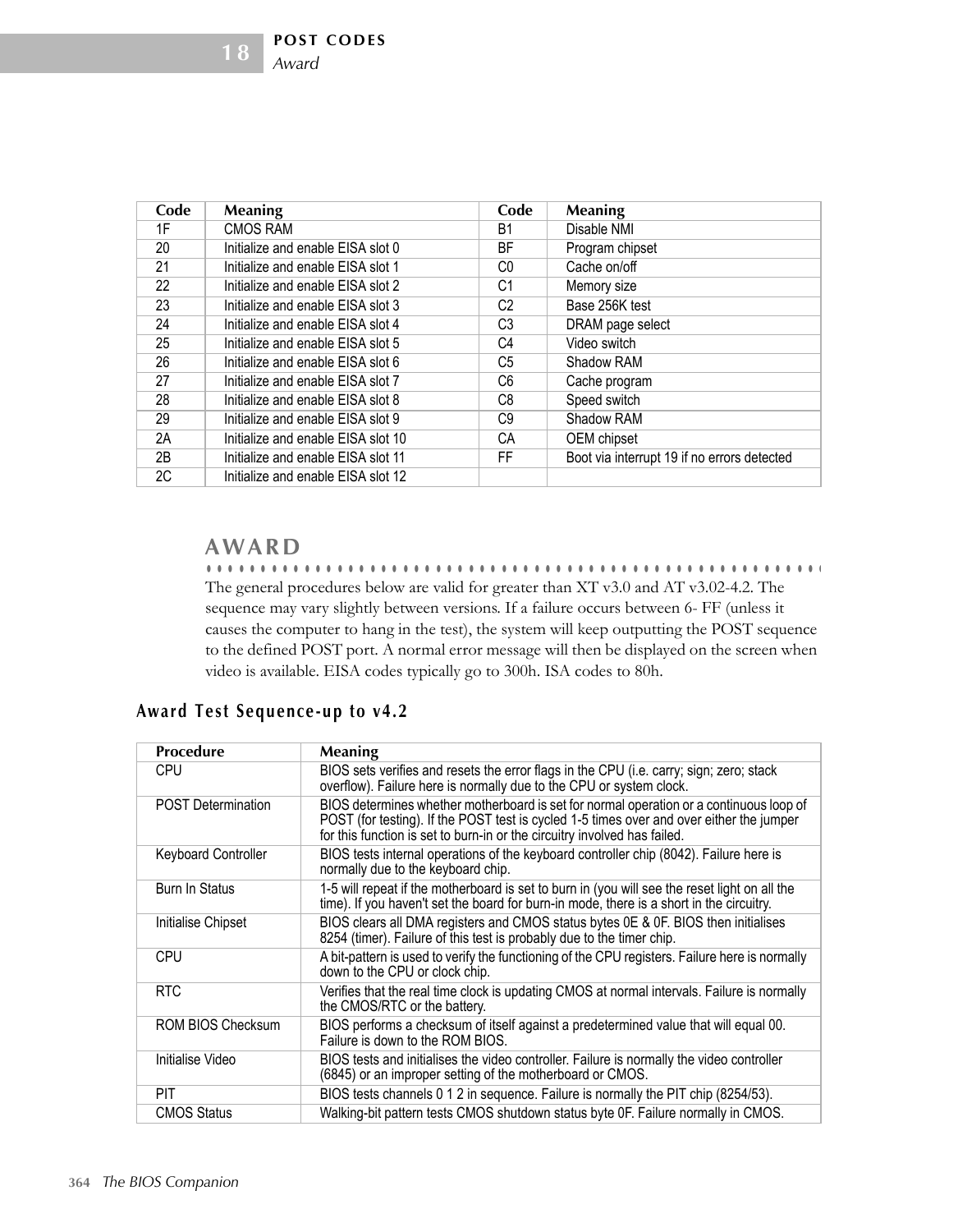$\ddot{\phantom{a}}$ 

. . . . .  $\bullet$ 

| Procedure                    | Meaning                                                                                                                                                                                                                                                   |
|------------------------------|-----------------------------------------------------------------------------------------------------------------------------------------------------------------------------------------------------------------------------------------------------------|
| <b>Extended CMOS</b>         | BIOS checks for extended information of chipset and stores it in the extended RAM area.<br>Failure is normally due to invalid information and can be corrected by setting CMOS<br>defaults. Further failure indicates either the chipset or the CMOS RAM. |
| <b>DMA</b>                   | Channels 0 and 1 are tested together with the page registers of the DMA controller<br>chip(s)-8237. Failure is normally due to the DMA chips.                                                                                                             |
| Keyboard                     | The 8042 keyboard controller is tested for functionality and for proper interfacing<br>functions. Failure is normally due to the 8042 chip.                                                                                                               |
| Refresh                      | Memory refresh is tested; the standard refresh period is 120-140 ns. Failure is normally<br>the PIT chip in ATs or the DMA chip in XTs.                                                                                                                   |
| Memory                       | The first 64K of memory is tested with walking-bit patterns. Failure is normally due to the<br>first bank of RAM or a data line.                                                                                                                          |
| <b>Interrupt Vectors</b>     | BIOS interrupt vector table loaded to first bank of RAM. Failure here is not likely since<br>memory in this area has been tested. If a failure does occur suspect the BIOS or the PIC.                                                                    |
| Video ROM                    | Video ROM is initialised which performs an internal diagnostic before returning control to<br>the System BIOS. Failure is normally the video adapter or the BIOS.                                                                                         |
| Video Memory                 | This is tested with a bit-pattern. This is bypassed if there is a ROM on the video adapter.<br>Failure is normally down to the memory on the adapter.                                                                                                     |
| <b>PIC</b>                   | Functionality of interrupt controller chip(s) is tested (8259). Failure is normally down to the<br>8259 chips but may be the clock.                                                                                                                       |
| <b>CMOS Battery</b>          | BIOS verifies CMOS byte 0D is set which indicates CMOS battery power. Suspect the<br>battery first and the CMOS second.                                                                                                                                   |
| <b>CMOS Checksum</b>         | A checksum is performed on the CMOS. Failure is either incorrect setup or CMOS chip or<br>battery. If the test is passed the information is used to configure the system.                                                                                 |
| Determine System<br>Memory   | Memory up to 640K is addressed in 64K blocks. Failure is normally due to an address line<br>or DMA chip. If all of the memory is not found there is a bad RAM chip or address line in<br>the 64K block above the amount found.                            |
| <b>Memory Test</b>           | Tests are performed on any memory found and there will normally be a message with the<br>hex address of any failing bit displayed at the end of boot.                                                                                                     |
| <b>PIC</b>                   | Further testing is done on the 8259 chips.                                                                                                                                                                                                                |
| CPU protected mode           | Processor is placed into protected mode and back into real mode; the 8042 is used for<br>this. In case of failure suspect the 8042; CPU; CMOS; or BIOS in that order.                                                                                     |
| Determine Extended<br>Memory | Memory above 1 Mb is addressed in 64K blocks. The entire block will be inactive if there<br>is a bad RAM chip on a block.                                                                                                                                 |
| <b>Test Extended Memory</b>  | Extended memory is tested with a series of patterns. Failure is normally down to a RAM<br>chip, and the hex address of the failed bit should be displayed.                                                                                                |
| <b>Unexpected Exceptions</b> | BIOS checks for unexpected exceptions in protected mode. Failure is likely to be a TSR<br>or intermittent RAM failure.                                                                                                                                    |
| Shadow/<br>Cache             | Shadow RAM and cache activated; failure may be cache controller or chips. Check<br>CMOS first for invalid information.                                                                                                                                    |
| 8242 Detection               | BIOS checks for Intel 8242 keyboard controller and initialises. Failure may be an<br>improper jumper setting or the 8242.                                                                                                                                 |
| Initialise Keyboard          | Failure could be the keyboard or the controller.                                                                                                                                                                                                          |
| Initialise Floppy            | All those set in the CMOS. Failure could be incorrect setup or controller or the drive.                                                                                                                                                                   |
| Detect Serial Ports          | BIOS searches for and initialises up to 4 serial ports at 3F8/2F8/3E8 and 2E8. Detection<br>failure is normally due to an incorrect jumper setting somewhere or an adapter failure.                                                                       |
| <b>Detect Parallel Ports</b> | BIOS searches for and initialises up to four parallel ports at 378/3BC and 278. Detection<br>failure is normally due to an incorrect jumper setting somewhere or an adapter failure.                                                                      |
| Initialise Hard Drive        | BIOS initialises any hard drive set in CMOS. Failure could be due to invalid CMOS setup,<br>hard drive or controller.                                                                                                                                     |
| Detect NPU<br>Coprocessor    | Initialisation of any NPU Coprocessor found. Failure is due to either an invalid CMOS<br>setup or the NPU is failing.                                                                                                                                     |
| Initialise Adapter ROM       | Any adapter ROMs between C800 and EFFF are initialised. The ROM will do an internal<br>test before giving back control to the System ROM. Failure is normally due to the adapter<br>ROM or the attached hardware.                                         |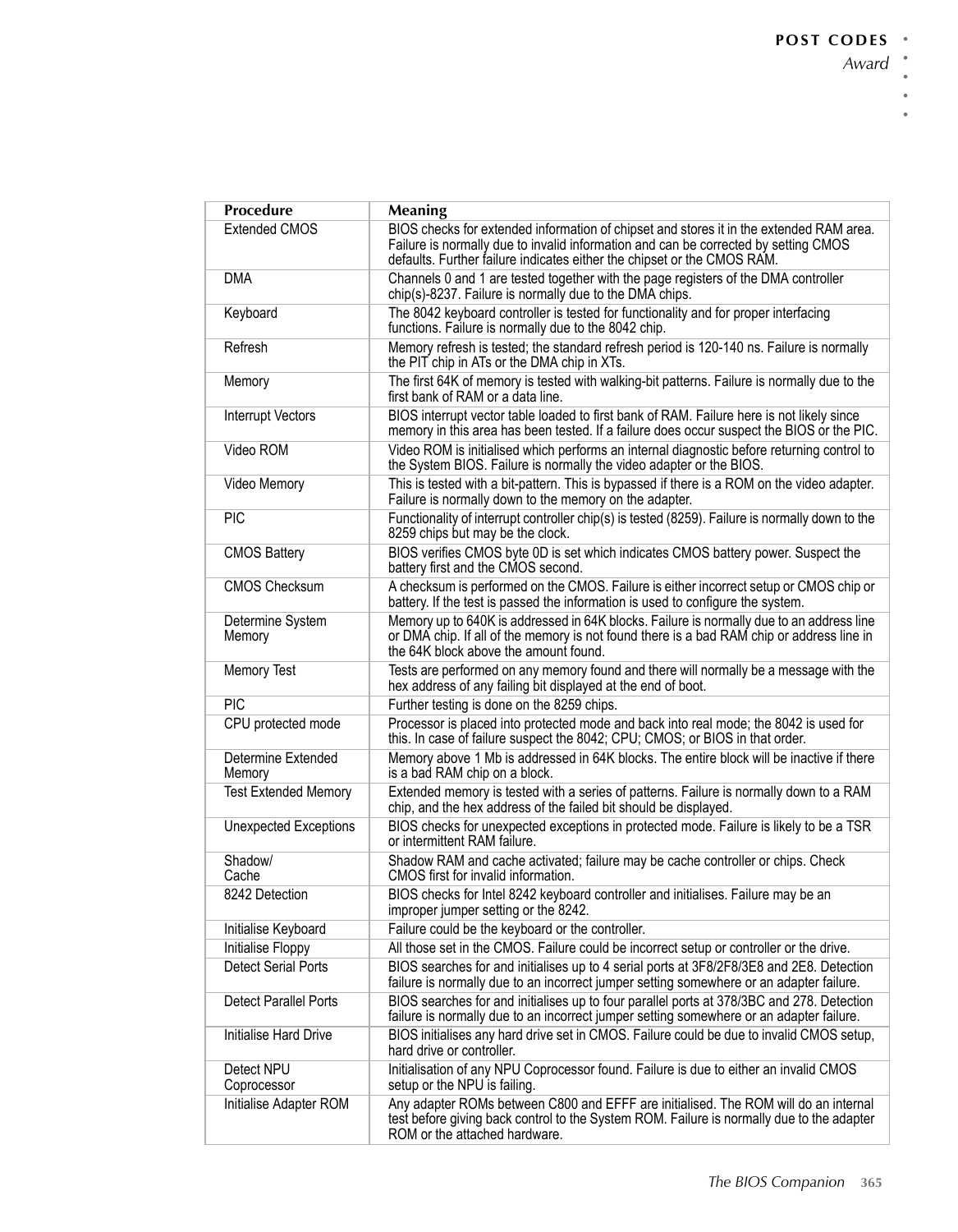*Award*

| Procedure                           | <b>Meaning</b>                                                                                                                                                                                                                                            |
|-------------------------------------|-----------------------------------------------------------------------------------------------------------------------------------------------------------------------------------------------------------------------------------------------------------|
| Initialise External Cache           | Any cache external to the 486 is enabled. Failure would indicate invalid CMOS setup.<br>cache controller or chips.                                                                                                                                        |
| <b>NMI Unexpected</b><br>Exceptions | A final check for unexpected exceptions before giving control to the Int 19 boot loader.<br>Failure is normally due to a memory parity error or an adapter.                                                                                               |
| <b>Boot Errors</b>                  | Failure when the BIOS attempts to boot off the default drive set in CMOS is normally due<br>to an invalid CMOS drive setup or as given by an error message. If the system hangs<br>there is an error in the Master Boot Record or the Volume Boot Record. |

# **Award Test Sequence-after v4.2 (386/486)**

| Procedure                | Meaning                                                                                                                                                                          |
|--------------------------|----------------------------------------------------------------------------------------------------------------------------------------------------------------------------------|
| CPU                      | BIOS sets verifies and resets the error flags in the CPU then performs a register test by<br>writing and reading bit patterns. Failure is normally due to the CPU or clock chip. |
| Initialise Support Chips | Video is disabled as is parity/DMA and NMI. Then the PIT/PIC and DMA chips are<br>initialised. Failure is normally down to the PIT or DMA chips.                                 |
| Init Keyboard            | Keyboard and Controller are initialised.                                                                                                                                         |
| ROM BIOS Test            | A checksum is performed by the ROM BIOS on the data within itself and is compared to a<br>preset value of 00. Failure is normally due to the ROM BIOS.                           |
| <b>CMOS Test</b>         | A test of the CMOS chip which should also detect a bad battery. Failure is due to either<br>the CMOS chip or the battery.                                                        |
| <b>Memory Test</b>       | First 356K of memory tested with any routines in the chipsets. Failure normally due to<br>defective memory.                                                                      |
| Cache Initialisation     | Any cache external to the chipset is activated. Failure is normally due to the cache<br>controller or chips.                                                                     |
| Initialise Vector Table  | Interrupt vectors are initialised and the interrupt table is installed into low memory. Failure<br>is normally down to the BIOS or low memory.                                   |
| <b>CMOS RAM</b>          | CMOS RAM checksum tested. BIOS defaults loaded if invalid. Check CMOS RAM.                                                                                                       |
| Keyboard Init            | Keyboard initialised and Num Lock set On. Check the keyboard or controller.                                                                                                      |
| Video Test               | Video adapter tested and initialised.                                                                                                                                            |
| Video Memory             | Tested on Mono and CGA adapters. Check the adapter card.                                                                                                                         |
| <b>DMA Test</b>          | DMA controllers and page registers are tested. Check the DMA chips.                                                                                                              |
| <b>PIC Tests</b>         | 8259 PIC chips are tested.                                                                                                                                                       |
| EISA Mode Test           | A checksum is performed on the extended data area of CMOS where EISA information is<br>stored. If passed the EISA adapter is initialised.                                        |
| <b>Enable Slots</b>      | Slots 0-15 for EISA adapters are enabled if the above test is passed.                                                                                                            |
| <b>Memory Size</b>       | Memory addresses above 265K written to in 64K blocks and addresses found are<br>initialised. If a bit is bad, entire block containing it and those above will not be seen        |
| Memory Test              | Read/Write tests performed to memory over 256K; failure due to bad bit in RAM.                                                                                                   |
| <b>EISA Memory</b>       | Memory tests on any adapters initialised previously. Check the memory chips.                                                                                                     |
| Mouse Initialisation     | Checks for a mouse and installs the appropriate interrupt vectors if one is found. Check<br>the mouse adapter if you get a problem.                                              |
| Cache Init               | The cache controller is initialised if present.                                                                                                                                  |
| Shadow RAM Setup         | Any Shadow RAM present according to the CMOS Setup is enabled.                                                                                                                   |
| <b>Floppy Test</b>       | Test and initialise floppy controller and drive.                                                                                                                                 |
| <b>Hard Drive Test</b>   | Test and initialise hard disk controller and drive. You may have an improper setup or a<br>bad controller or hard drive.                                                         |
| Serial/Parallel          | Any serial/parallel ports found at the proper locations are initialised.                                                                                                         |
| Maths Copro              | Initialised if found. Check the CMOS Setup or the chip.                                                                                                                          |
| <b>Boot Speed</b>        | Set the default speed at which the computer boots.                                                                                                                               |
| POST Loop                | Reboot occurs if the loop pin is set; for manufacturing purposes.                                                                                                                |
| Security                 | Ask for password if one has been installed. If not check the CMOS data or the chip.                                                                                              |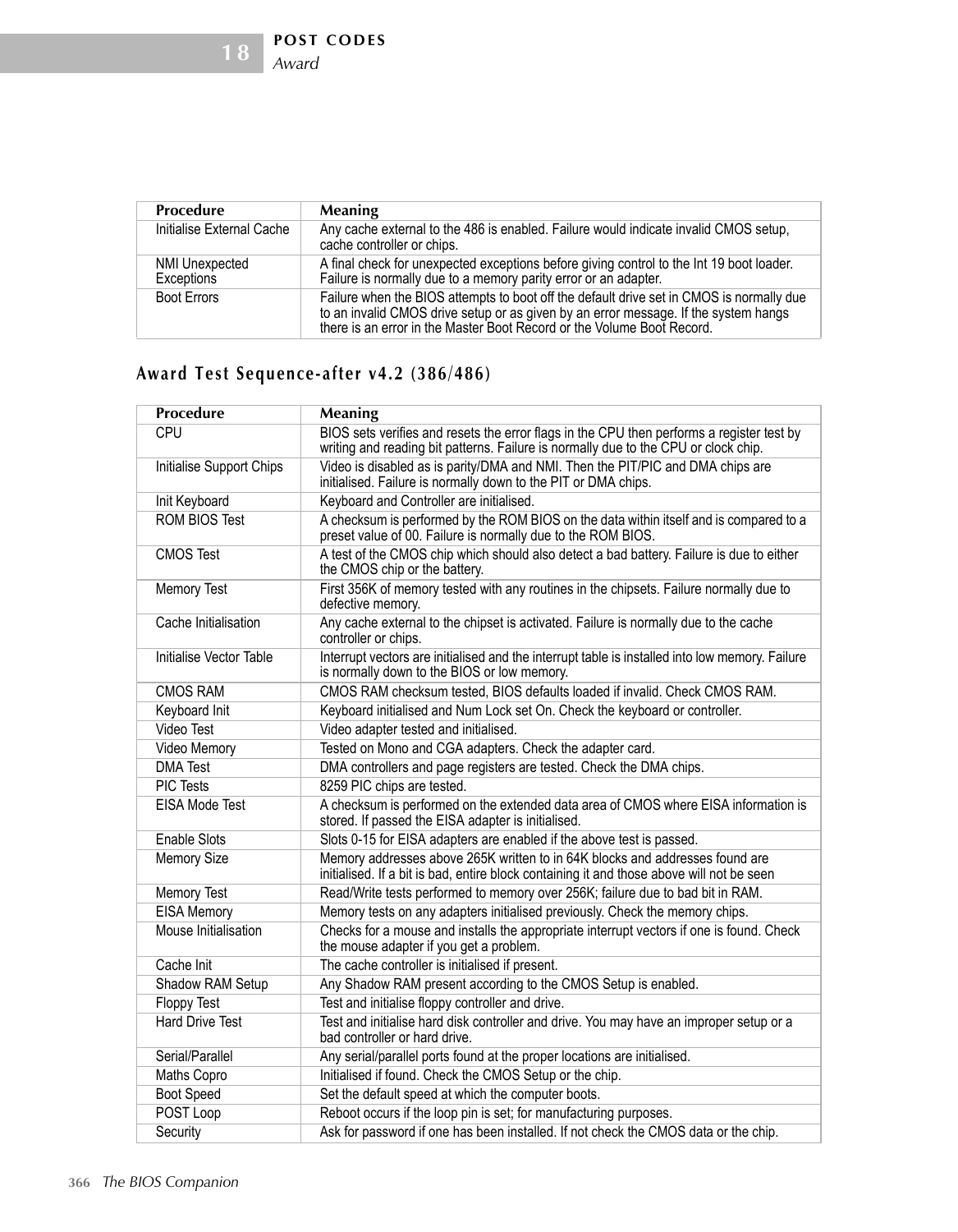. . . . .  $\bullet$ 

| Procedure              | <b>Meaning</b>                                                                                                                                                                                                |
|------------------------|---------------------------------------------------------------------------------------------------------------------------------------------------------------------------------------------------------------|
| Write CMOS             | The BIOS is waiting to write the CMOS values from Setup to CMOS RAM. Failure is normally due to an invalid CMOS configuration.                                                                                |
| Pre-Boot               | BIOS is waiting to write the CMOS values from Setup to CMOS RAM.                                                                                                                                              |
| Adapter ROM Initialise | Adapter ROMs between C800 and EFFF are initialised. The ROM will do an internal test<br>before giving back control to the System ROM. Failure is normally due to the adapter<br>ROM or the attached hardware. |
| Set Up Time            | Set CMOS time to the value located at 40h of the BIOS data area.                                                                                                                                              |
| <b>Boot System</b>     | Control is given to the Int 19 boot loader.                                                                                                                                                                   |

### **3.Ox**

Uses IBM beep patterns. Version 3.xx sends codes 1-24 to port 80 and 300 and the system hangs up. Afterwards, codes are sent to the POST port and screen without hanging up.

| Code           | Meaning                                                                                                                                                                                                                                                                                                                                                                           |
|----------------|-----------------------------------------------------------------------------------------------------------------------------------------------------------------------------------------------------------------------------------------------------------------------------------------------------------------------------------------------------------------------------------|
| 01             | CPU test 1: verify CPU status bits                                                                                                                                                                                                                                                                                                                                                |
| 02             | Powerup check-Wait for chips to come up; initialize motherboard and chipset (if present) with defaults.<br>Read 8042 status and fail if its input buffer contains data but output buffer does not.                                                                                                                                                                                |
| 03             | Clear 8042 interface-send self-test command AA, fail if status not 2 output buffer full.                                                                                                                                                                                                                                                                                          |
| 04             | Reset 8042 Keyboard controller-fail if no data input (status not equal 1) within a million tries, or if input data<br>is not 55 in response to POST 03.                                                                                                                                                                                                                           |
| 05             | Get 8042 manufacturing status-read video type and POST type bits from 8042 discrete input port; test for<br>POST type = manufacturing test or normal; fail if no response from 8042.                                                                                                                                                                                              |
| 06             | Initialize on-board chips-disable colour & mono video, parity, and 8237 DMA; reset 80x87 math chip,<br>initialize 8255 timer 1, clear DMA chip and page registers and CMOS RAM shutdown byte: initialize<br>motherboard chipset.                                                                                                                                                  |
| 07             | CPU test 2: read/write/verify registers except SS, SP, BP with FF and 00 data                                                                                                                                                                                                                                                                                                     |
| 08             | Initialize CMOS RAM/RTC chip-update timer cycle normally; disable PIE, AIE, UIE and square wave. Set<br>BCD date and 24-hour mode.                                                                                                                                                                                                                                                |
| 09             | Checksum 32K of BIOS ROM; fail if not 0                                                                                                                                                                                                                                                                                                                                           |
| 0A             | Initialize video interface-read video type from 8042 discrete input port. Fail if can't read it. Initialize 6845<br>controller register at either colour or mono adapter port to 80 columns, 25 rows, 8/14 scan lines per row,<br>cursor lines at 6/11 (first) & 7/12 (last), offset to 0.                                                                                        |
| 0 <sub>B</sub> | Test 8254 timer channel 0- this test is skipped; already initialized for mode 3.                                                                                                                                                                                                                                                                                                  |
| 0C             | Test 8254 timer channel 1-this test is skipped; already initialized for mode 0.                                                                                                                                                                                                                                                                                                   |
| 0 <sub>D</sub> | Test 8254 timer channel 2-write/read/verify FF, then 00 to timer registers; ini with 500h for normal ops.                                                                                                                                                                                                                                                                         |
| 0E             | Test CMOS RAM shutdown byte (3.03: CMOS date and timer-this test is skipped and functions performed                                                                                                                                                                                                                                                                               |
| 0F             | Test extended CMOS RAM if present (3.03: test CMOS shutdown byte-write/read/verify a walk-to-left I<br>pattern at CMOS RAM address 8F)                                                                                                                                                                                                                                            |
| 10             | Test 8237 DMA controller ch 0-write/read/verify pattern AA, 55, FF and 00.                                                                                                                                                                                                                                                                                                        |
| 11             | Test 8237 DMA controller ch 1-write/read/verify pattern AA, 55, FF and 00.                                                                                                                                                                                                                                                                                                        |
| 12             | Test 8237 DMA controller page registers-write/read/verify pattern AA, 55, FF and 00: use port addresses to<br>check out address circuitry to select page registers. At this point, POST enables user reboot.                                                                                                                                                                      |
| 13             | Test 8741 keyboard controller interface-read 8042 status, verify buffers are empty, send AA self-test<br>command, verify 55 response, send 8741 write command to 8042, wait for 8042 acknowledgement, send<br>44 data for 8741 (keyboard enabled, system flag, AT interface), wait for ack, send keyboard disable<br>command, wait for ack. Fail if no ack or improper responses. |
| 14             | Test memory refresh toggle circuits-fail if not toggling high and low.                                                                                                                                                                                                                                                                                                            |
| 15             | Test first 64K of base memory-disable parity checking, zero memory, 64K at a time, to clear parity errors,<br>enable parity checking, write/read/verify 00, 5A, FF and A5 at each address.                                                                                                                                                                                        |
| 16             | Set up interrupt vector tables in low memory.                                                                                                                                                                                                                                                                                                                                     |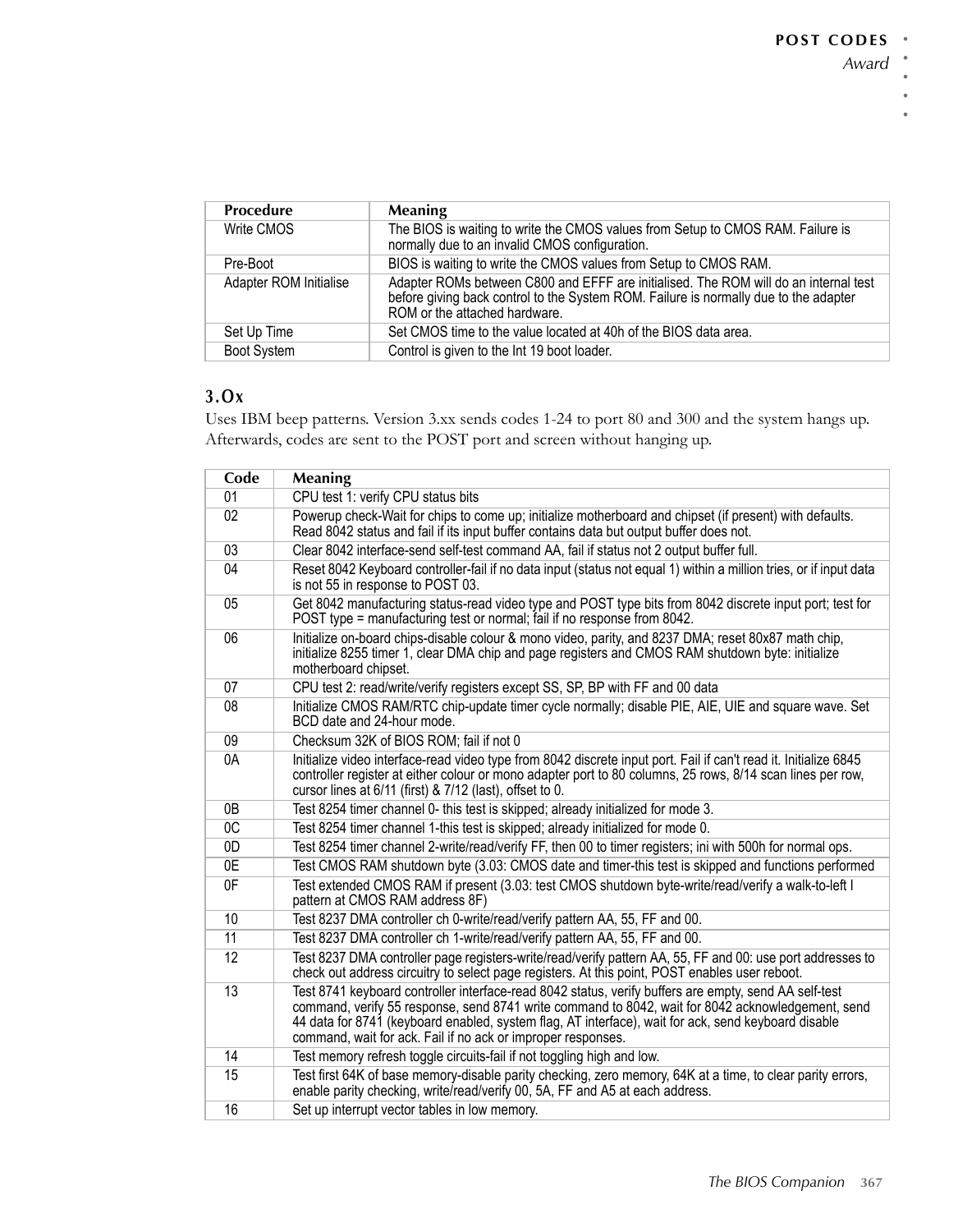**POST CODES**

*Award* **1 8**

| Code            | Meaning                                                                                                                                                                                                                                                                                                                                                                                                                                     |
|-----------------|---------------------------------------------------------------------------------------------------------------------------------------------------------------------------------------------------------------------------------------------------------------------------------------------------------------------------------------------------------------------------------------------------------------------------------------------|
| 17              | Set up video I/O operations-read 8042 (motherboard switch or jumper) to find whether colour or mono<br>adapter installed; validate by writing a pattern to mono memory B0000 and select mono I/O port if OK or<br>colour if not, and initialize it via setting up the hardware byte and issuing INT 10. Then search for special<br>video adapter BIOS ROM at C0000 (EGA/VGA), and call it to initialize if found. Fail if no 8042 response. |
| 18.1<br>beep    | Test MDA/CGA video memory unless EGA/VGA adapter is found-disable video, detect mono video RAM at<br>B0000 or colour at B8000, write/read/verify test it with pattern A5A5, fill it with normal attribute, enable the<br>video card. No error halt unless enabled by CMOS. Beep once to let user know first phase of testing<br>complete. From now on, POST will display test and error messages on screen.                                 |
| 19              | Test 8259 PIC mask bits, channel 1-write/read/verify 00 to mask register.                                                                                                                                                                                                                                                                                                                                                                   |
| 1A              | Test 8259 PIC mask bits, channel 2-write/read/verify 00 to mask register.                                                                                                                                                                                                                                                                                                                                                                   |
| 1 <sub>B</sub>  | Test CMOS RAM battery level-poll CMOS RTC/RAM chip for battery level status. Display error if level is<br>low, but do not halt.                                                                                                                                                                                                                                                                                                             |
| 1C              | Test CMOS RAM checksum-check battery level again, calculate checksum of normal and extended CMOS<br>RAM. Halt if low battery or checksum not 0; otherwise reinitialize motherboard chipset if necessary.                                                                                                                                                                                                                                    |
| 1D              | Set system memory size parameters from CMOS RAM data, Cannot fail.                                                                                                                                                                                                                                                                                                                                                                          |
| 1F              | Size base memory 64K at a time, and save in CMOS. Cannot fail, but saves diagnostic byte in CMOS RAM<br>if different from size in CMOS.                                                                                                                                                                                                                                                                                                     |
| 1F              | Test base memory found from 64K to 640K-write/read/verify FFAA and 5500 patterns by byte. Display<br>shows failing address and data.                                                                                                                                                                                                                                                                                                        |
| 20              | Test stuck bits in 8259 PICs                                                                                                                                                                                                                                                                                                                                                                                                                |
| 21              | Test for stuck NMI bits (parity /I0 check)                                                                                                                                                                                                                                                                                                                                                                                                  |
| 22              | Test 8259 PIC interrupt functionality-set up counter timer 0 to count down and issue an interrupt on IRQ8.<br>Fail if interrupt does not occur.                                                                                                                                                                                                                                                                                             |
| 23              | Test protected mode, A20 gate. and (386 only) virtual 86 & 8086 page mode.                                                                                                                                                                                                                                                                                                                                                                  |
| 24              | Size extended memory above 1Mb; save into CMOS RAM. Cannot fail, but saves diagnostic byte in CMOS<br>RAM if different from CMOS.                                                                                                                                                                                                                                                                                                           |
| 25              | Test all base and extended memory found (except the first 64K) up to 16 Mb. Disable parity check but<br>monitor for parity errors. Write/read/verify AA55 then 55AA pattern 64K at a time. On 386 systems use<br>virtual 8086 mode paging system. Displays actual and expected data and failing address.                                                                                                                                    |
| 26              | Test protected mode exceptions-creates the circumstances to cause exceptions and verifies they happen;<br>out-of-bounds instruction, invalid opcode, invalid TSS (JMP, CALL, IRET, INT), segment not present on<br>segment register instruction, generate memory reference fault by writing to a read-only segment.                                                                                                                         |
| 27              | Initialise shadow RAM and move system BIOS and/or video BIOS into it if enabled by setup. Also (386<br>only) initialise the cache controller if present in system. This is not implemented in some versions of 3.03                                                                                                                                                                                                                         |
| 28              | Detect and initialise Intel 8242/8248 chip (not implemented in 3.03)                                                                                                                                                                                                                                                                                                                                                                        |
| 29              | Reserved                                                                                                                                                                                                                                                                                                                                                                                                                                    |
| 2A              | Initialise keyboard                                                                                                                                                                                                                                                                                                                                                                                                                         |
| 2B              | Detect and initialise floppy drive                                                                                                                                                                                                                                                                                                                                                                                                          |
| 2C              | Detect and initialise serial ports                                                                                                                                                                                                                                                                                                                                                                                                          |
| 2D              | Detect and initialise parallel ports                                                                                                                                                                                                                                                                                                                                                                                                        |
| 2E              | Detect and initialise hard drive                                                                                                                                                                                                                                                                                                                                                                                                            |
| 2F              | Detect and initialise math coprocessor                                                                                                                                                                                                                                                                                                                                                                                                      |
| 30              | Reserved                                                                                                                                                                                                                                                                                                                                                                                                                                    |
| 31<br><b>BD</b> | Detect and initialise adapter ROMs                                                                                                                                                                                                                                                                                                                                                                                                          |
| CA              | Initialize Orvonton cache controller if present                                                                                                                                                                                                                                                                                                                                                                                             |
| CC              | Initialize 386 Micronics cache if present<br>Shutdown NMI handler                                                                                                                                                                                                                                                                                                                                                                           |
| EE              | Test for unexpected processor exception                                                                                                                                                                                                                                                                                                                                                                                                     |
| $\overline{FF}$ | INT 19 boot                                                                                                                                                                                                                                                                                                                                                                                                                                 |
|                 |                                                                                                                                                                                                                                                                                                                                                                                                                                             |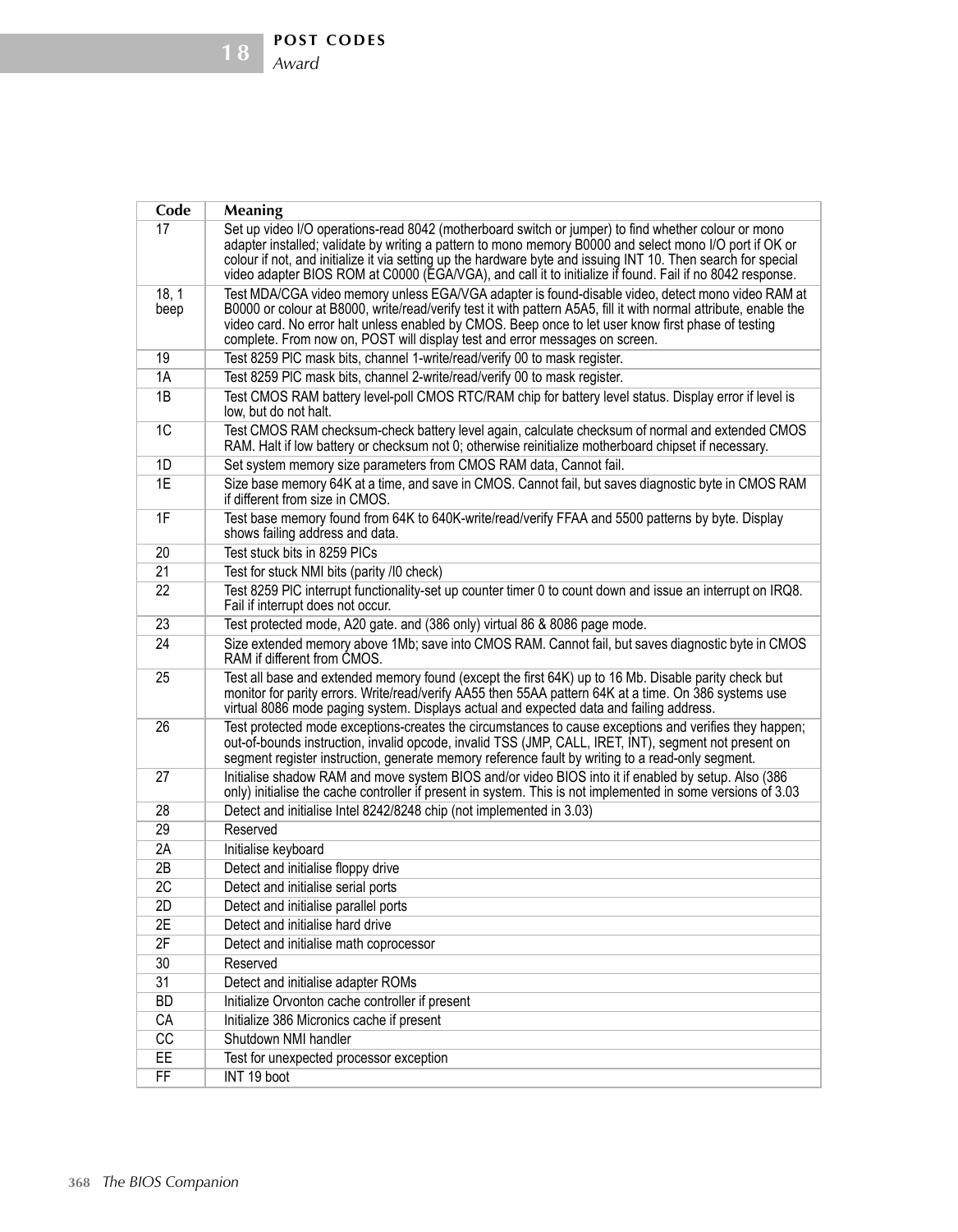$\ddot{\phantom{0}}$ 

# . . . . .  $\bullet$

### **3.00-3.03 8/26/87**

| Code            | Meaning                                                                                                                                                                                                                                                                        |
|-----------------|--------------------------------------------------------------------------------------------------------------------------------------------------------------------------------------------------------------------------------------------------------------------------------|
| 01              | Processor test part 1; Processor status verification. Tests following CPU status flags: set/clear carry zero<br>sign and overflow (fatal). Output: infinite loop if failed; continue test if OK. Registers: AX/BP.                                                             |
| 02              | Determine POST test. Manufacturing (e.g. 01-05 in loop) or normal (boot when POST finished). Fails if<br>keyboard interface buffer filled with data. Output: infinite loop if failed; continue if OK. Registers: AX/BX/BP.                                                     |
| 03              | Clear 8042 keyboard interface. Send verify TEST_KBRD command (AAh). Output: infinite loop if failed;<br>continue test if OK. Registers: AX/BX/BP.                                                                                                                              |
| 04              | Reset 8042 keyboard controller. Verify AAh return from 03. Infinite loop if test fails.                                                                                                                                                                                        |
| 05              | Get 8042 keyboard controller manufacturing status. Read input port via keyboard controller to determine<br>manufacturing or normal mode operation. Reset system if manufacturing status from 02. Output: infinite<br>loop if failed; continue test if OK. Registers: AX/BX/BP. |
| 06              | Init chips on board LSI chips. Disable colour/mono video: parity and DMA (8237A). Reset coprocessor:<br>initialise (8254) timer 1; clear DMA page registers and CMOS shutdown byte.                                                                                            |
| 07              | Processor test #2. read/write verify SS/SP/BP registers with FFh and 00h data pattern.                                                                                                                                                                                         |
| 08              | Initialize CMOS chip                                                                                                                                                                                                                                                           |
| 0.9             | EPROM checksum for 32 Kbytes                                                                                                                                                                                                                                                   |
| 0A              | Initialize video interface                                                                                                                                                                                                                                                     |
| 0 <sub>B</sub>  | Test 8254 channel 0                                                                                                                                                                                                                                                            |
| 0C              | Test 8254 channel 1                                                                                                                                                                                                                                                            |
| 0D              | Test 8254 channel 2                                                                                                                                                                                                                                                            |
| 0E              | Test CMOS date and timer                                                                                                                                                                                                                                                       |
| 0F              | Test CMOS shutdown byte                                                                                                                                                                                                                                                        |
| 10              | Test DMA channel 0                                                                                                                                                                                                                                                             |
| 11              | Test DMA channel 1                                                                                                                                                                                                                                                             |
| 12              | Test DMA page registers                                                                                                                                                                                                                                                        |
| 13              | Test 8741 keyboard controller                                                                                                                                                                                                                                                  |
| 14              | Test memory refresh toggle circuits                                                                                                                                                                                                                                            |
| 15              | Test 1st 64k bytes of system memory                                                                                                                                                                                                                                            |
| 16              | Setup interrupt vector table                                                                                                                                                                                                                                                   |
| 17              | Setup video I/O operations                                                                                                                                                                                                                                                     |
| 18              | Test video memory                                                                                                                                                                                                                                                              |
| 19              | Test 8259 channel 1 mask bits                                                                                                                                                                                                                                                  |
| 1A              | Test 8259 channel 2 mask bits                                                                                                                                                                                                                                                  |
| 1B              | <b>Test CMOS battery level</b>                                                                                                                                                                                                                                                 |
| 1C              | Test CMOS checksum                                                                                                                                                                                                                                                             |
| 1D              | Setup configuration byte from CMOS                                                                                                                                                                                                                                             |
| 1E              | Sizing system memory & compare w/CMOS                                                                                                                                                                                                                                          |
| 1F              | Test found system memory                                                                                                                                                                                                                                                       |
| 20              | Test stuck 8259'S interrupt bits                                                                                                                                                                                                                                               |
| 21              | Test stuck NMI (parity/IO chk) bits                                                                                                                                                                                                                                            |
| 22              | Test 8259 interrupt functionality                                                                                                                                                                                                                                              |
| 23              | Test protected mode and A20 gate                                                                                                                                                                                                                                               |
| 24              | Sizing extended memory above 1MB                                                                                                                                                                                                                                               |
| $\overline{25}$ | Test found system/extended memory                                                                                                                                                                                                                                              |
| 26              | Test exceptions in protected mode                                                                                                                                                                                                                                              |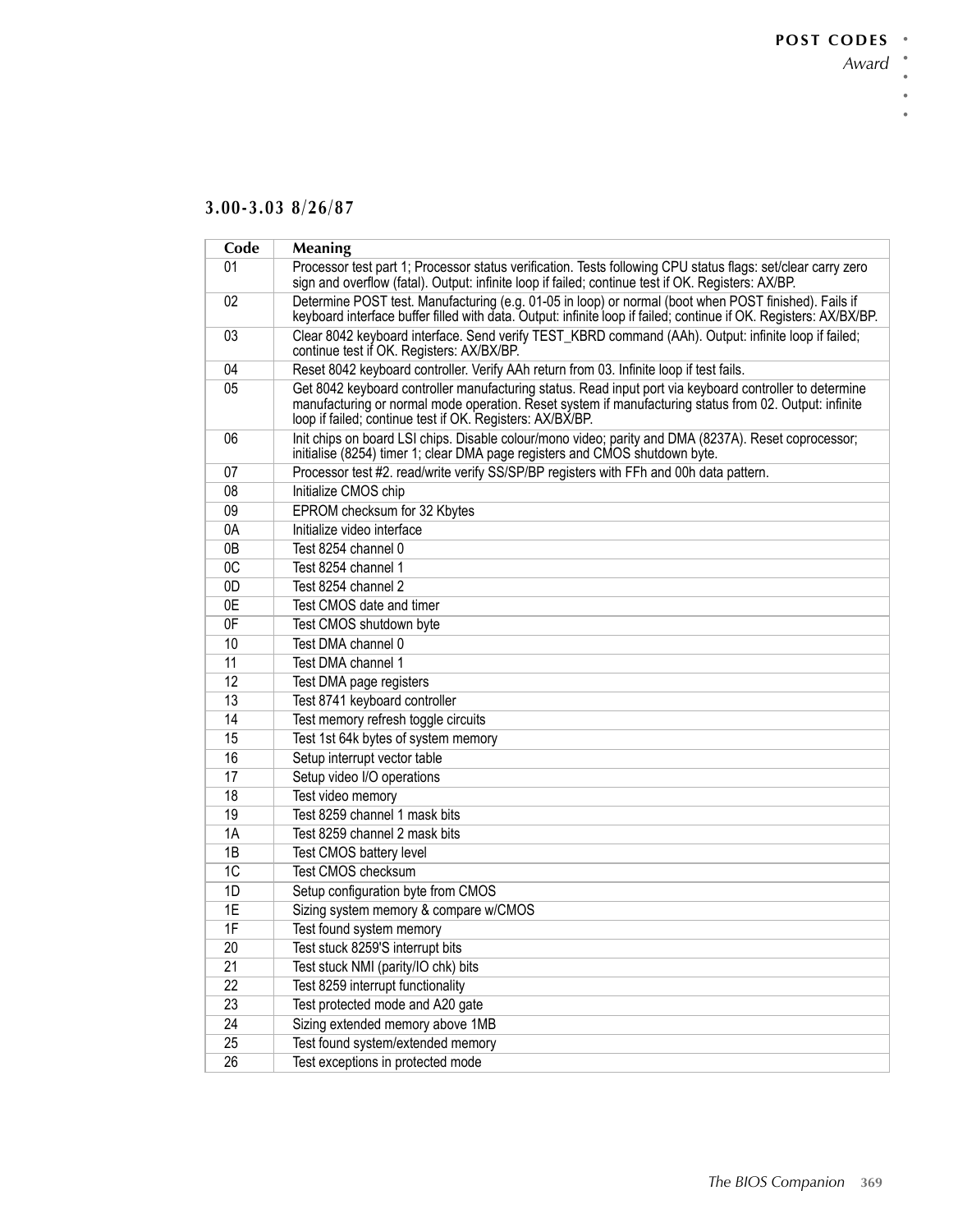# **286 N3.03 Extensions**

| Code | <b>Meaning</b>                                                                                                                                             |
|------|------------------------------------------------------------------------------------------------------------------------------------------------------------|
| 2A   | POST KEYBOARD present during reset keyboard before boot has no relationship to POST 19.                                                                    |
| 2B   | POST_FLOPPY present during init of floppy controller and drive(s)                                                                                          |
| 2C   | POST COMM present during init of serial cards.                                                                                                             |
| 2D   | POST_PRN present during init of parallel cards                                                                                                             |
| 2E   | POST DISK present during init of hard disk controller and drive(s)                                                                                         |
| 2F   | POST_MATH present during init of coprocessor. Result remains after DOS boot; left on the port 80 display                                                   |
| 30   | POST_EXCEPTION present during protected mode access or when processor exceptions occur. A failure<br>indicates that protected mode return was not possible |
| СC   | POST_NMI present when selecting the F2 system halt option                                                                                                  |

# **Original XT**

| Code | Meaning                              | Code | Meaning                            |
|------|--------------------------------------|------|------------------------------------|
| 03   | Flag resister test                   | 30   | V40 DMA if present                 |
| 06   | CPU register test                    | 33   | Verify system clock initialization |
| 09   | System hardware initialization       | 36   | Keyboard test                      |
| 0C   | <b>BIOS</b> checksum                 | 39   | Setup interrupt table              |
| 0F   | DMA page register initialization     | 3C   | Read system configuration switches |
| 12   | Test DMA address and count registers | 3F   | Video test                         |
| 15   | DMA initialization                   | 42   | Serial port determination          |
| 18   | Timer test                           | 45   | Parallel port determination        |
| 1B   | Timer initialization                 | 48   | Game port determination            |
| 1E   | Start RAM initialization             | 4B   | Copyright message display          |
| 21   | Test base 64K of RAM                 | 4E   | Calculation of CPU speed           |
| 24   | Setup init. and temp stack           | 54   | Test of system memory              |
| 27   | Initialize PIC                       | 55   | Floppy drive test                  |
| 2A   | Interrupt mask register test         | 57   | System initialized before boot     |
| 2D   | Hot interrupt test                   | 5A   | Call to Int 19                     |

### **XT 8088/86 BIOS v3.1**

| Code | <b>Meaning</b>                                                                                                                                                                                                                                                                                                                                         |
|------|--------------------------------------------------------------------------------------------------------------------------------------------------------------------------------------------------------------------------------------------------------------------------------------------------------------------------------------------------------|
| 01   | Processor test 1; processor status verification. Tests the following processor status flags, carry, zero, sign,<br>overflow. The BIOS will set each flags, verify they are set, then turn each flag off and verify it is off. Failure<br>of any flag will cause a fatal error.                                                                         |
| 02   | Determine type of POST test, manufacturing or normal, which can be set by a jumper on some<br>motherboards. If the status is normal, POST continues through and, assuming no errors, boot is attempted.<br>If manufacturing, POST will run in continuous loop and boot will not be attempted. Failed if keyboard<br>interface buffer filled with data. |
| 03   | Clear 8042 Keyboard Controller-Test by sending TEST_KBRD command (AAh) and verifying controller<br>reads command. Reset Keyboard Controller then verifiy controller returns Aah.                                                                                                                                                                       |
| 04   | <b>Get Manufacturing Status</b>                                                                                                                                                                                                                                                                                                                        |
| 05   | The last test in the manufacturing cycle. If test 2 found the status to be manufacturing, this POST will<br>trigger a reset and POSTs 1-5 will be repeated continuously.                                                                                                                                                                               |
| 06   | Init 8259 PIC and 8237 DMA controller chips. Disable colour and mono video, parity circuits and DMA chips. Reset math coprocessor. Initialise 8253 Timer channel 1. Clear DMA chip and page registers.                                                                                                                                                 |
| 07   | Processor test #2. Write, read and verify all registers except SS, SP and BP with data patterns 00 and FF.                                                                                                                                                                                                                                             |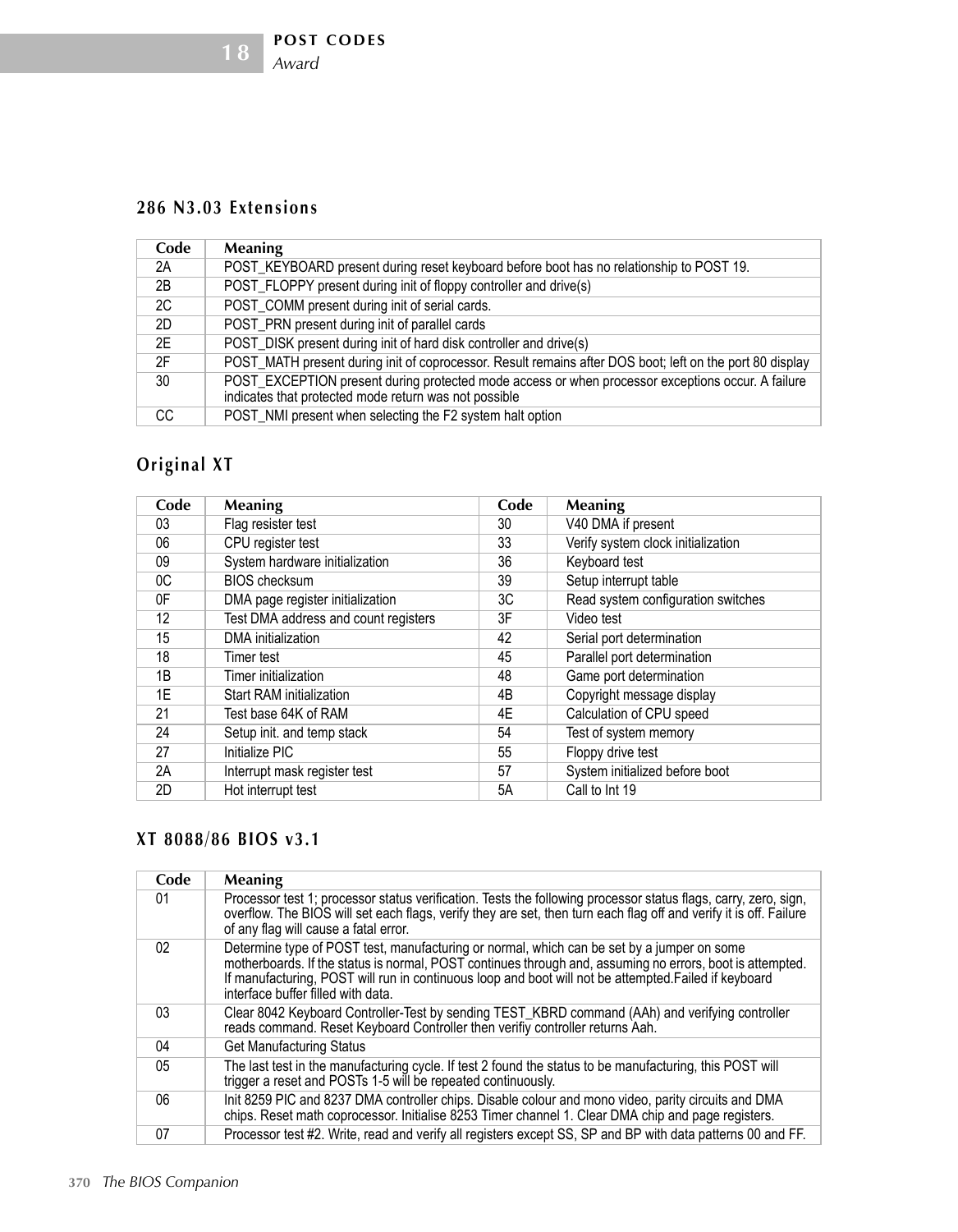$\ddot{\phantom{a}}$ 

. . . . .  $\bullet$ 

| Code           | Meaning                                                                                                                                                                                                                                                                                                                                                                                                                                                                                        |  |  |
|----------------|------------------------------------------------------------------------------------------------------------------------------------------------------------------------------------------------------------------------------------------------------------------------------------------------------------------------------------------------------------------------------------------------------------------------------------------------------------------------------------------------|--|--|
| 08             | Initialize CMOS Timer. Update timer cycle normally                                                                                                                                                                                                                                                                                                                                                                                                                                             |  |  |
| 09             | EPROM checksum for 32 Kbytes. Test failed if sum not equal to 0. Also checksums the sign-on message.                                                                                                                                                                                                                                                                                                                                                                                           |  |  |
| 0A             | Initialize video controller 6845 registers as follows: 25 lines x 80 columns, first cursor scan line at 6/11 and<br>last at 7/12, reset display offset to 0.                                                                                                                                                                                                                                                                                                                                   |  |  |
| 0B             | Test Timer (8254) Channel 0. These three timer tests verify that the 8254 timer chip is functioning properly.                                                                                                                                                                                                                                                                                                                                                                                  |  |  |
| 0C             | Test Timer (8254) Channel 1                                                                                                                                                                                                                                                                                                                                                                                                                                                                    |  |  |
| 0 <sub>D</sub> | Test Timer (8254) Channel 2                                                                                                                                                                                                                                                                                                                                                                                                                                                                    |  |  |
| 0E             | Test CMOS Shutdown Byte. Use walking bit (1) algorithm to check interface to CMOS circuit.                                                                                                                                                                                                                                                                                                                                                                                                     |  |  |
| 0F             | Test Extended CMOS and Initialize CHIPSET. On motherboards with chip sets that support extended<br>CMOS configurations, such as Chips and Technologies, the BIOS tables of CMOS information configure<br>the chip set. These chip sets have an extended storage mechanism that allows you to save a system<br>configuration after power is turned off. A checksum verifies the validity of the extended storage and, if valid,<br>permits the information to be loaded into extended CMOS RAM. |  |  |
| 10             | Test DMA Channel 0. These 3 three functions initialize the DMA chip and then test it using an AA, 55, FF,<br>00 pattern. Port addresses are used to check the address circuit to DMA page registers.                                                                                                                                                                                                                                                                                           |  |  |
| 11             | Test DMA Channel 1. Test DMA Page Registers.                                                                                                                                                                                                                                                                                                                                                                                                                                                   |  |  |
| 12             | Test DMA Page Registers.                                                                                                                                                                                                                                                                                                                                                                                                                                                                       |  |  |
| 13             | Test Keyboard Controller. Test keyboard controller interface.                                                                                                                                                                                                                                                                                                                                                                                                                                  |  |  |
| 14             | Test Memory Refresh.                                                                                                                                                                                                                                                                                                                                                                                                                                                                           |  |  |
| 15             | Test 1st 64K of system memory. An extensive parity test is performed on the first 64K of system memory.<br>This memory is used by the BIOS                                                                                                                                                                                                                                                                                                                                                     |  |  |
| 16             | Setup interrupt vector table in 1st 64K                                                                                                                                                                                                                                                                                                                                                                                                                                                        |  |  |
| 17             | Setup video I/O operations. If a CGA or MDA adapter is installed, the video is initialized by the system<br>BIOS. If the system BIOS detects an EGA or VGA adapter, the option ROM BIOS installed on the video<br>adapter is used to initialize and set up the video.                                                                                                                                                                                                                          |  |  |
| 18             | Test video memory for CGA and MDA video boards. This is not performed by the system BIOS on EGA or<br>VGA video adapters-the board's own EGA or VGA BIOS will ensure that it is functioning properly.                                                                                                                                                                                                                                                                                          |  |  |
| 19             | Test 8259 channel 1 mask bits. These two tests verify 8259 masked interrupts by alternately turning off and<br>on the interrupt lines. Unsuccessful completion will generate a fatal error.                                                                                                                                                                                                                                                                                                    |  |  |
| 1A             | Test 8259 channel 2 mask bits.                                                                                                                                                                                                                                                                                                                                                                                                                                                                 |  |  |
| 1B             | Test CMOS Battery Level. Verifies that the battery status bit is set to "1". A "0" can indicate a bad battery<br>or some other problem, such as bad CMOS.                                                                                                                                                                                                                                                                                                                                      |  |  |
| 1C             | Set Configuration from CMOS. If the checksum is good, the values are used to configure the system.                                                                                                                                                                                                                                                                                                                                                                                             |  |  |
| 1D             | Test CMOS Checksum. This function tests the CMOS checksum data (located at 2Eh and 2Fh), and<br>Extended CMOS checksum, if present, to be sure they are valid.                                                                                                                                                                                                                                                                                                                                 |  |  |
| 1E             | Size System Memory. The system memory size is determined by writing to addresses from 0K to 640K,<br>starting at 0 and continuing until an address does not respond. This tells the BIOS that this is the end of the<br>memory. This value is then compared to the CMOS value to ensure they are the same. If they are different<br>a flag is set and at the end of POST an error message is displayed.                                                                                        |  |  |
| 1F             | Test found system memory. Tests from 64K to the top of memory found by writing the pattern FFAA and<br>5500 then reading the pattern back, byte by byte, and verifying that it is correct                                                                                                                                                                                                                                                                                                      |  |  |
| 20             | Test stuck 8259's interrupt bits                                                                                                                                                                                                                                                                                                                                                                                                                                                               |  |  |
| 21             | Test stuck NMI (parity/IO chk) bits                                                                                                                                                                                                                                                                                                                                                                                                                                                            |  |  |
| 22             | Test 8259 interrupt functionality                                                                                                                                                                                                                                                                                                                                                                                                                                                              |  |  |
| 23             | Test Protected Mode. Verifies protected mode, 8086 virtual mode as well as 8086 page mode. Protected<br>mode ensures that any data about to be written to extended memory (above 1MB) is checked to ensure<br>that it is suitable for storage there.                                                                                                                                                                                                                                           |  |  |
| 24             | Size Extended Memory. This function sizes memory above 1MB by writing to addresses starting at 1MB<br>and continuing to 16MB on 286 and 386SX systems and 64MB on 386 systems until there is no response.<br>This determines the total extended memory, which is compared with CMOS to ensure the values are the<br>same. If they are different a flag is set and at the end of POST an error message is displayed.                                                                            |  |  |
| 25             | Test Found Extended Memory using virtual 8086 paging mode and writing an FFFF, AA55, 0000 pattern.                                                                                                                                                                                                                                                                                                                                                                                             |  |  |
| 26             | <b>Test Protected Mode Exceptions.</b>                                                                                                                                                                                                                                                                                                                                                                                                                                                         |  |  |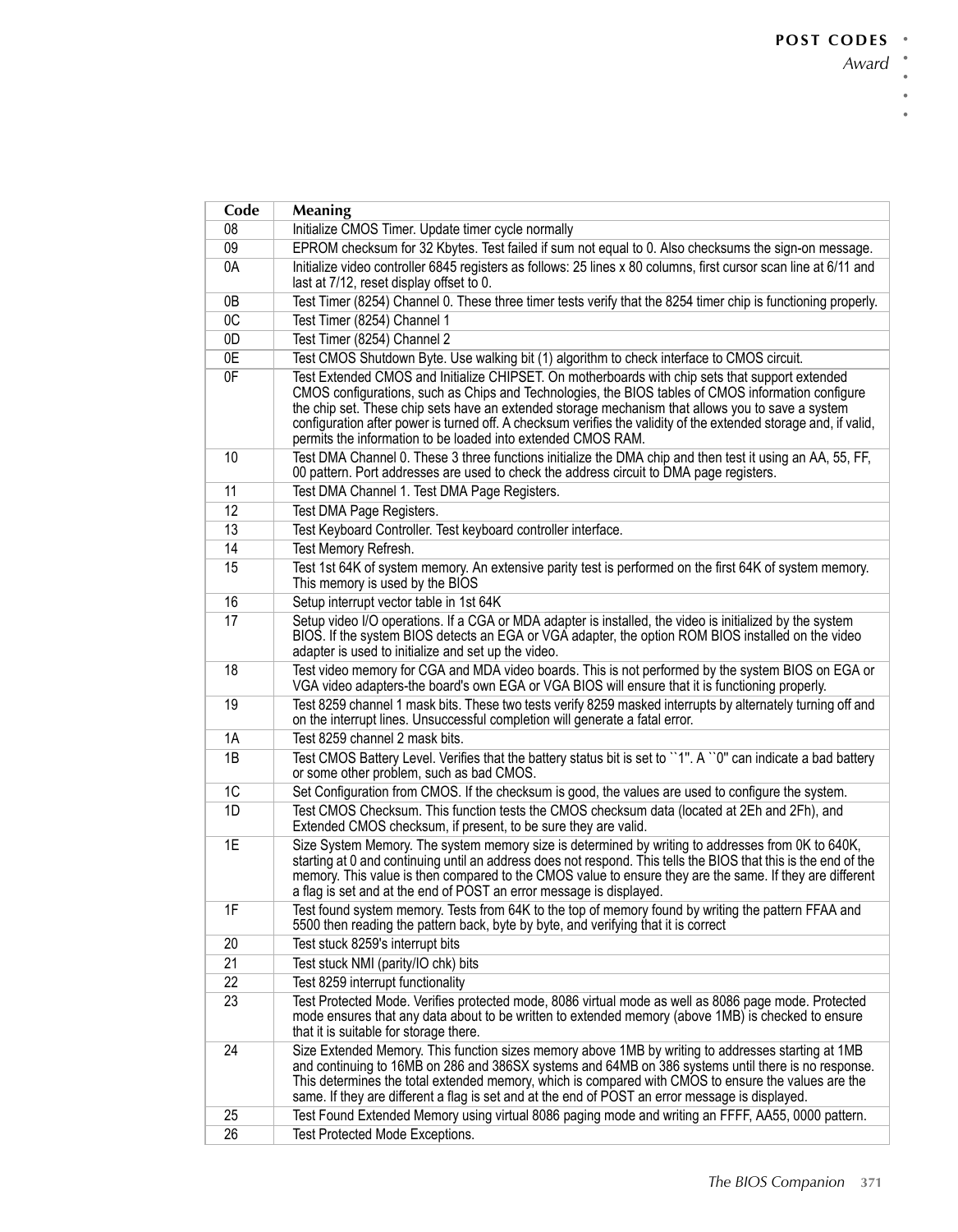*Award* **1 8**

| Code | Meaning                                                                                                                                                                                                                                                                                       |  |  |  |
|------|-----------------------------------------------------------------------------------------------------------------------------------------------------------------------------------------------------------------------------------------------------------------------------------------------|--|--|--|
| 27   | Setup Cache Control or Shadow RAM. Tests for Shadow RAM (286, 386SX, 386, and 486) and cache<br>controller (386 and 486 only) functionality. Systems with CGA and MDA adapters will indicate that Video<br>Shadow RAM is enabled, even though there is no BIOS ROM to shadow. This is normal. |  |  |  |
| 28   | Setup 8242. Optional 8242/8248 Keyboard Controller detection and support.                                                                                                                                                                                                                     |  |  |  |
| 29   | Reserved.                                                                                                                                                                                                                                                                                     |  |  |  |
| 2A   | Initialise keyboard                                                                                                                                                                                                                                                                           |  |  |  |
| 2B   | Initialise floppy controller and drive                                                                                                                                                                                                                                                        |  |  |  |
| 2C   | Initialise COM ports                                                                                                                                                                                                                                                                          |  |  |  |
| 2D   | Initialised LPT ports                                                                                                                                                                                                                                                                         |  |  |  |
| 2E   | Initialize Hard Drive & Controller.                                                                                                                                                                                                                                                           |  |  |  |
| 2F   | Initialise maths coprocessor                                                                                                                                                                                                                                                                  |  |  |  |
| 30   | Reserved.                                                                                                                                                                                                                                                                                     |  |  |  |
| 31   | Initialise option ROMs                                                                                                                                                                                                                                                                        |  |  |  |
| 3B   | Initialize Secondary Cache w/ OPTi chip set                                                                                                                                                                                                                                                   |  |  |  |
| FF   | Int 19 Boot attempt                                                                                                                                                                                                                                                                           |  |  |  |

### **Modular (386) BIOS v3.1**

Also for PC/XT v3.0+ and AT v3.02+. Tests do not necessarily execute in numerical order.

| Code           | Meaning                                                                                                                                                                                                                                                                                                                                                                  |  |  |  |
|----------------|--------------------------------------------------------------------------------------------------------------------------------------------------------------------------------------------------------------------------------------------------------------------------------------------------------------------------------------------------------------------------|--|--|--|
| 01             | Processor test part 1. Processor status verification. Tests the following processor-status flags: set/clear<br>carry; zero; sign and overflow (fatal). BIOS sets each flag; verifies they are set and turns each flag off<br>verifying its state. Failure of a flag means a fatal error. Output: infinite loop if failed; continue test if OK.<br>Registers: AX/BP.      |  |  |  |
| 02             | Determine POST type; whether normal (boot when POST finished) or manufacturing (run 01-05 in loop)<br>which is often set by a jumper on some motherboards. Fails if keyboard interface buffer filled with data.<br>Output: infinite loop if failed; continue test if OK. Registers: AX/BX/BP.                                                                            |  |  |  |
| 03             | Clear 8042 keyboard interface. Send verify TEST KBRD command (AAh). Output: infinite loop if failed;<br>continue test if OK. Registers: AX/BX/BP.                                                                                                                                                                                                                        |  |  |  |
| 04             | Reset 8042 keyboard controller. Verify AAh return from 03. Infinite loop if test fails. Registers: AX/BX/BP.                                                                                                                                                                                                                                                             |  |  |  |
| 05             | Get 8042 keyboard controller manufacturing status; read input port via keyboard controller to determine<br>manufacturing or normal mode operation. Reset system if manufacturing; i.e. if 02 found the status to be<br>Manufacturing triggers a reset and 01-05 are repeated continuously. Output: infinite loop if failed; continue<br>test if OK. Registers: AX/BX/BP. |  |  |  |
| 06             | Initialise chips on board LSI chips. Disables colour and mono video/parity circuits/DMA (8237) chips; resets<br>maths copro; initialises timer 1 (8255); clears DMA chip and page registers and the CMOS shutdown byte.                                                                                                                                                  |  |  |  |
| 07             | Processor Test 2. Reads writes and verifies CPU registers except SS/SP/BP with data pattern FF and 00.                                                                                                                                                                                                                                                                   |  |  |  |
| 08             | Initialises CMOS timer/RTC and updates timer cycle; normally CMOS (8254) timer; (8237A) DMA; (8259)<br>interrupt and EPROM.                                                                                                                                                                                                                                              |  |  |  |
| 09             | EPROM Checksum; test fails if not equal to 0. Also checksums sign-on message.                                                                                                                                                                                                                                                                                            |  |  |  |
| 0A             | Initialise Video Interface; specifically register 6845 to 80 characters per row and 25 rows per screen and<br>8/14 scan lines per row for mono/colour; first scan line of cursor 6/11; last scan line of cursor 7/12; reset<br>display offset to 0.                                                                                                                      |  |  |  |
| 0B             | Test Timer (8254) Channel 0. See also below.                                                                                                                                                                                                                                                                                                                             |  |  |  |
| 0 <sup>C</sup> | Test Timer (8254) Channel 1.                                                                                                                                                                                                                                                                                                                                             |  |  |  |
| 0D             | Test Timer (8254) Channel 2.                                                                                                                                                                                                                                                                                                                                             |  |  |  |
| 0E             | Test CMOS Shutdown Byte using a walking-bit algorithm.                                                                                                                                                                                                                                                                                                                   |  |  |  |
| 0F             | Test Extended CMOS. On motherboards supporting extended CMOS configuration the BIOS tables of<br>CMOS information configure the chipset which has an extended storage facility enabling you to keep the<br>configuration with the power off. A checksum is used for verification.                                                                                        |  |  |  |
| 10             | Test DMA Channel 0. This and next two tests initialise the DMA chip and test it with an AA/55/FF/00<br>pattern. Port addresses used to check address circuit to DMA page circuit registers.                                                                                                                                                                              |  |  |  |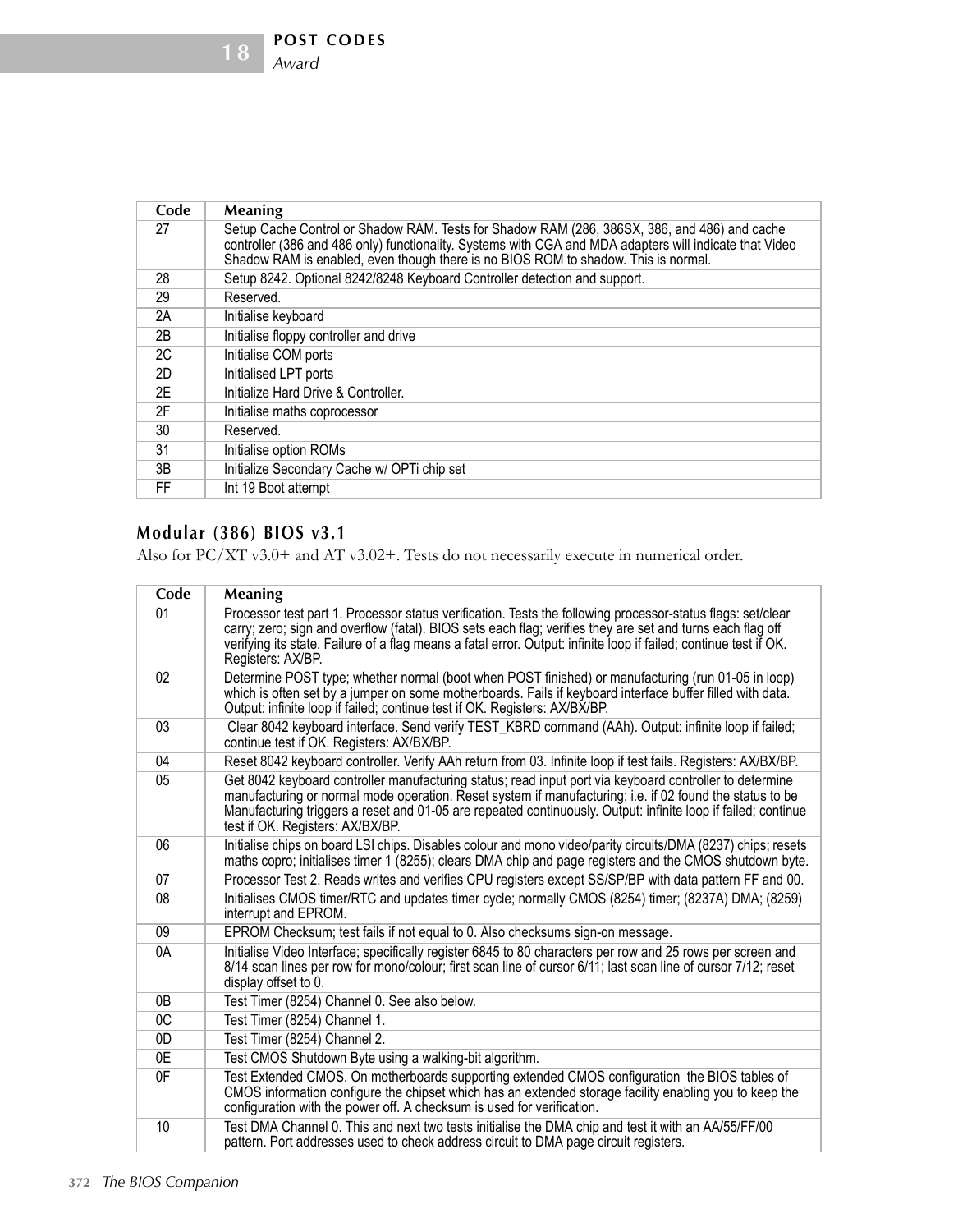$\bullet$ 

. . . . .  $\bullet$ 

| Code            | <b>Meaning</b>                                                                                                                                                                                                                         |  |  |
|-----------------|----------------------------------------------------------------------------------------------------------------------------------------------------------------------------------------------------------------------------------------|--|--|
| 11              | DMA Channel 1                                                                                                                                                                                                                          |  |  |
| 12              | <b>DMA Page Registers</b>                                                                                                                                                                                                              |  |  |
| 13              | Test keyboard controller interface.                                                                                                                                                                                                    |  |  |
| 14              | Test memory refresh toggle circuits.                                                                                                                                                                                                   |  |  |
| 15              | First 64K of system memory which is used by the BIOS; an extensive parity test.                                                                                                                                                        |  |  |
| 16              | Interrupt Vector Table. Sets up and loads interrupt vector tables in memory for the 8259 PIC.                                                                                                                                          |  |  |
| 17              | Video I/O operations. Initialises the video; EGA and VGA ROMs are used if present.                                                                                                                                                     |  |  |
| 18              | Video memory test for CGA and mono cards (EGA and VGA have their own procedures).                                                                                                                                                      |  |  |
| 19              | Test 8259 mask bits-Channel 1. Interrupt lines turned alternately off and on. Failure is fatal.                                                                                                                                        |  |  |
| 1A              | 8259 Mask Bits-Channel 2                                                                                                                                                                                                               |  |  |
| 1B              | CMOS battery level; verifies battery status bit set to 1. 0 could indicate bad battery at CMOS.                                                                                                                                        |  |  |
| 1C              | Tests the CMOS checksum data at 2E and 2Fh and extended CMOS checksum if present.                                                                                                                                                      |  |  |
| 1D              | Configuration of the system from CMOS values if the checksum is good.                                                                                                                                                                  |  |  |
| 1E              | System memory size is determined by writing to addresses from 0-640K continuing till there is no<br>response. The size is then compared to the CMOS and a flag set if they do not compare. An error message<br>will then be displayed. |  |  |
| 1F              | Tests memory from the top of 64K to the top of memory found by writing patterns FFAA and 5500 and<br>reading them back byte by byte                                                                                                    |  |  |
| $\overline{20}$ | Stuck 8259 Interrupt Bits.                                                                                                                                                                                                             |  |  |
| 21              | Stuck NMI bits (parity or I/O channel check).                                                                                                                                                                                          |  |  |
| $\overline{22}$ | 8259 function.                                                                                                                                                                                                                         |  |  |
| 23              | Verifies protected mode; 8086 virtual and page mode.                                                                                                                                                                                   |  |  |
| 24              | As for 1E but for extended memory from 1-16Mb on 286/386SX systems and 64 Mb on 386s and above.<br>The value found is compared to the CMOS settings.                                                                                   |  |  |
| 25              | Tests extended memory above using virtual 8086 paging mode and writing an FFFF/AA55/0000 pattern.                                                                                                                                      |  |  |
| 26              | Protected Mode Exceptions; tests other aspects of protected mode operations.                                                                                                                                                           |  |  |
| 27              | Tests cache control (386/486) or Shadow RAM. Systems with CGA and MDA indicate that video shadow<br>RAM is enabled even though there is no BIOS ROM to shadow.                                                                         |  |  |
| 28              | Set up cache or 8242 keyboard controller. Optional Intel 8242/8248 controller detection and support.                                                                                                                                   |  |  |
| 29              | Reserved.                                                                                                                                                                                                                              |  |  |
| 2A              | Initialise keyboard and controller.                                                                                                                                                                                                    |  |  |
| 2B              | Initialise floppy drive(s) and controller.                                                                                                                                                                                             |  |  |
| 2C              | Detect and initialise serial ports.                                                                                                                                                                                                    |  |  |
| 2D              | Detect and initialise parallel ports.                                                                                                                                                                                                  |  |  |
| 2E              | Initialise hard drive and controller.                                                                                                                                                                                                  |  |  |
| $\overline{2F}$ | Detect and initialise maths coprocessor.                                                                                                                                                                                               |  |  |
| 30              | Reserved.                                                                                                                                                                                                                              |  |  |
| 31              | Detect and initialise option ROMs. Initialises any between C800-EFFF.                                                                                                                                                                  |  |  |
| 3B              | Initialise secondary cache with OPTi chipset (486 only).                                                                                                                                                                               |  |  |
| $\overline{cc}$ | NMI Handler Shutdown. Detects untrapped NMIs during boot.                                                                                                                                                                              |  |  |
| EE              | Unexpected Processor Exception.                                                                                                                                                                                                        |  |  |
| FF              | Boot Attempt; if POST is complete and all components are initialised with no errors.                                                                                                                                                   |  |  |

# **ISA/EISA BIOS v4.0**

EISA codes may be sent to 300h.

| Code           | Meaning                                                                                                            |
|----------------|--------------------------------------------------------------------------------------------------------------------|
| 0 <sup>1</sup> | Processor test 1: Verify CPU status flags-set, test, clear, and test the carry, zero, sign, overflow flags (fatal) |
| 02             | Processor test 2: Write/read/verify all CPU registers, except SS, SP and BP with data patterns FF and 00.          |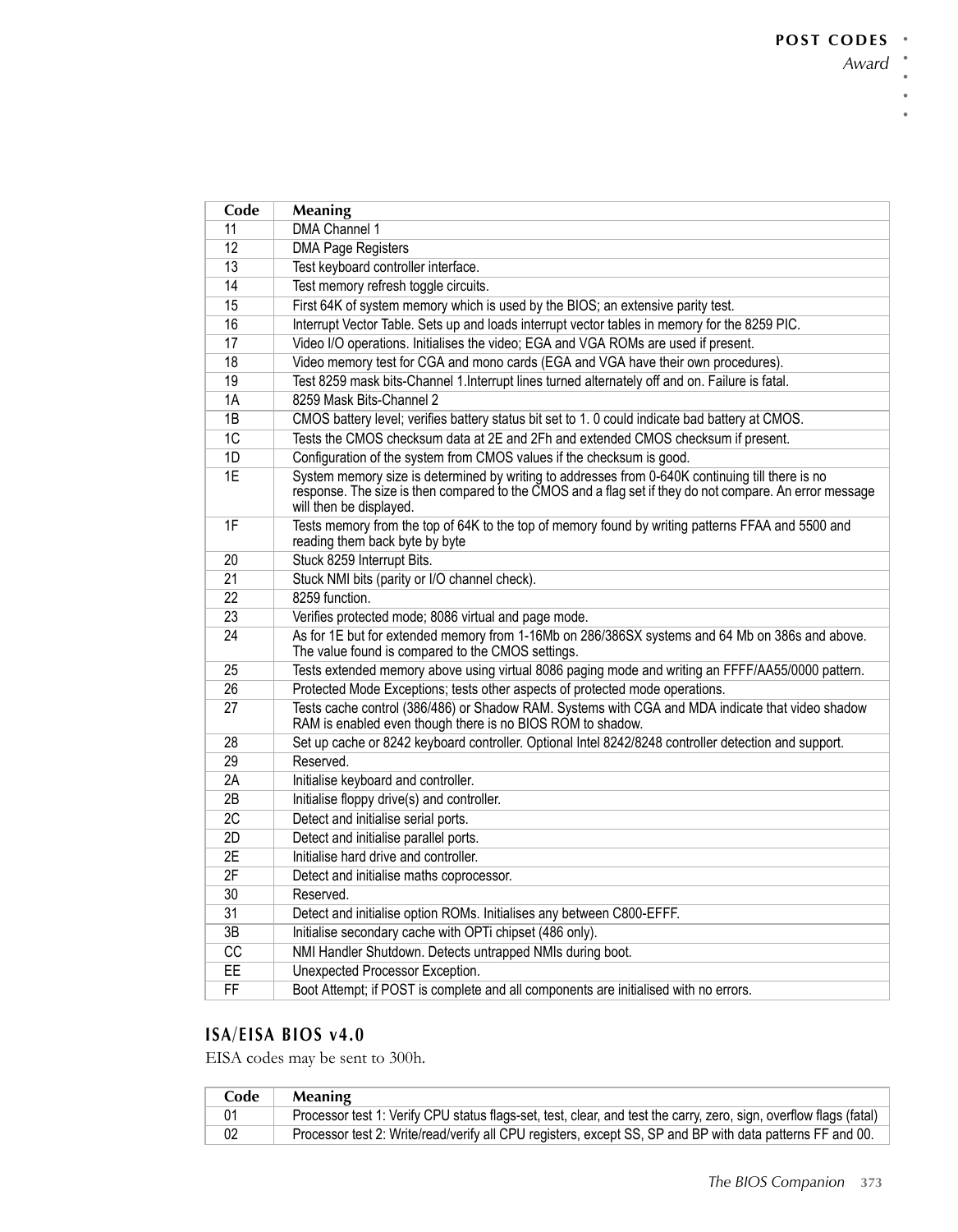**POST CODES**

*Award* **1 8**

| Code           | Meaning                                                                                                                                                                                                                                                                                                                                                                 |  |  |
|----------------|-------------------------------------------------------------------------------------------------------------------------------------------------------------------------------------------------------------------------------------------------------------------------------------------------------------------------------------------------------------------------|--|--|
| 03             | Calculate BIOS EPROM and sign-on message checksum; fail if not 0                                                                                                                                                                                                                                                                                                        |  |  |
| 04             | Test CMOS RAM interface and verify battery power Is available.                                                                                                                                                                                                                                                                                                          |  |  |
| 0 <sub>5</sub> | Initialize chips: Disable NMI, PIE, AIE, UEI, SQWV; disable video, parity checking, and DMA: reset math<br>coprocessor, clear all page registers and CMOS RAM shutdown byte: Initialize timers 0, 1 and 2, and set<br>EISA timer to a known state: initialize DMA controllers 0 and 1: initialize interrupt controllers 0 and 1;<br>initialise EISA extended registers. |  |  |
| 06             | Test memory refresh toggle to ensure memory chips can retain data.                                                                                                                                                                                                                                                                                                      |  |  |
| 07             | Set up low memory; Initialize chipset early; test presence of memory; run OEM chipset initialization<br>routines, clear lower 256K memory; enable parity checking and test in lower 256K; test lower 256K.                                                                                                                                                              |  |  |
| 08             | Setup interrupt vector table; initialize first 120 interrupt vectors with SPURIOUS_INT_HDLR and initialize<br>INT 00-1F according to INT TBL.                                                                                                                                                                                                                           |  |  |
| 09             | Test CMOS RAM checksum and load default; if checksum is bad.                                                                                                                                                                                                                                                                                                            |  |  |
| 0A             | Initialize keyboard; detect type of keyboard controller (optional); set NumLock status.                                                                                                                                                                                                                                                                                 |  |  |
| 0B             | Initialize video interface; read CMOS RAM location 14 to find out type of video in use; detect and initialise<br>the video adapter.                                                                                                                                                                                                                                     |  |  |
| 0C             | Test video memory; write signon message to screen.                                                                                                                                                                                                                                                                                                                      |  |  |
| 0D             | OEM specific-initialise motherboard special chips as required by OEM; initialise cache controller early,<br>when cache is separate from chipset.                                                                                                                                                                                                                        |  |  |
| 0F             | Test DMA controller 0 with AA, 55, FF, 00 pattern.                                                                                                                                                                                                                                                                                                                      |  |  |
| 10             | Test DMA controller 1 with AA, 55, FF, 00 pattern.                                                                                                                                                                                                                                                                                                                      |  |  |
| 11             | DMA page registers-use 1/O ports to test address circuits.                                                                                                                                                                                                                                                                                                              |  |  |
| 14             | Test 3254 timer 0 counter 2.                                                                                                                                                                                                                                                                                                                                            |  |  |
| 15             | Verify 8259 interrupt controller channel 1 by toggling interrupt lines off/on.                                                                                                                                                                                                                                                                                          |  |  |
| 16             | Verify 8259 interrupt controller channel 2 by toggling interrupt lines off/on.                                                                                                                                                                                                                                                                                          |  |  |
| 17             | Test stuck 8259 interrupt bits: turn interrupt bits off and verify no interrupt mask register is on.                                                                                                                                                                                                                                                                    |  |  |
| 18             | Test 8259 functionality: force an interrupt and verify the interrupt occurred.                                                                                                                                                                                                                                                                                          |  |  |
| 19             | Test stuck NMI bits (parity I/O check): verify NMI can be cleared.                                                                                                                                                                                                                                                                                                      |  |  |
| 1F             | Set EISA mode: If EISA non-volatile memory checksum is good, execute EISA init. If not, execute ISA tests<br>and clear EISA mode flat. Test EISA config mem checksum and communication ability.                                                                                                                                                                         |  |  |
| 20             | Initialize and enable EISA slot 0 (system board).                                                                                                                                                                                                                                                                                                                       |  |  |
| $21-2F$        | Initialize and enable EISA slots 1-15.                                                                                                                                                                                                                                                                                                                                  |  |  |
| 30             | Size base memory from 256-640K and test with various patterns.                                                                                                                                                                                                                                                                                                          |  |  |
| 31             | Test extended memory above 1Mb using various patterns. Press Esc to skip.                                                                                                                                                                                                                                                                                               |  |  |
| 32             | If EISA mode flag set, test EISA memory found during slot initialization. Skip this by pressing Esc.                                                                                                                                                                                                                                                                    |  |  |
| 3C             | Verify CPU can switch in/out of protected, virtual 86 and 8086 page modes.                                                                                                                                                                                                                                                                                              |  |  |
| 3D             | Detect if mouse is present, initialize it, and install interrupt vectors.                                                                                                                                                                                                                                                                                               |  |  |
| 3E             | Initialize cache controller according to CMOS RAM setup                                                                                                                                                                                                                                                                                                                 |  |  |
| 3F             | Enable shadow RAM according to setup or if MEM TYPE is SYS in the EISA configuration information.                                                                                                                                                                                                                                                                       |  |  |
| 41             | Initialise floppy disk drive controller and any drives.                                                                                                                                                                                                                                                                                                                 |  |  |
| 42             | Initialise hard disk drive controller and any drives.                                                                                                                                                                                                                                                                                                                   |  |  |
| 43             | Detect and initialise serial ports.                                                                                                                                                                                                                                                                                                                                     |  |  |
| 44             | Detect and initialize parallel ports.                                                                                                                                                                                                                                                                                                                                   |  |  |
| 45             | Detect and initialise math coprocessor                                                                                                                                                                                                                                                                                                                                  |  |  |
| 46             | Print Setup message (press Ctrl-Alt-Esc to enter Setup at bottom of the screen, and enable setup.                                                                                                                                                                                                                                                                       |  |  |
| 47             | Set speed for boot.                                                                                                                                                                                                                                                                                                                                                     |  |  |
| 4E             | Reboot if manufacturing POST loop pin is set. Otherwise, display messages for non-fatal POST errors;<br>setup if user pressed Ctrl-Alt-Esc.                                                                                                                                                                                                                             |  |  |
| 4F             | Security check (optional): Ask for password.                                                                                                                                                                                                                                                                                                                            |  |  |
| 50             | Write all CMOS RAM values back to CMOS RAM, and clear the screen.                                                                                                                                                                                                                                                                                                       |  |  |
| 51             | Preboot enable: Enable parity, NMI, cache before boot.                                                                                                                                                                                                                                                                                                                  |  |  |
| 52             | Initialize ROMs between C80000-EFFFF. When FSCAN enabled, init from C80000 to F7FFF.                                                                                                                                                                                                                                                                                    |  |  |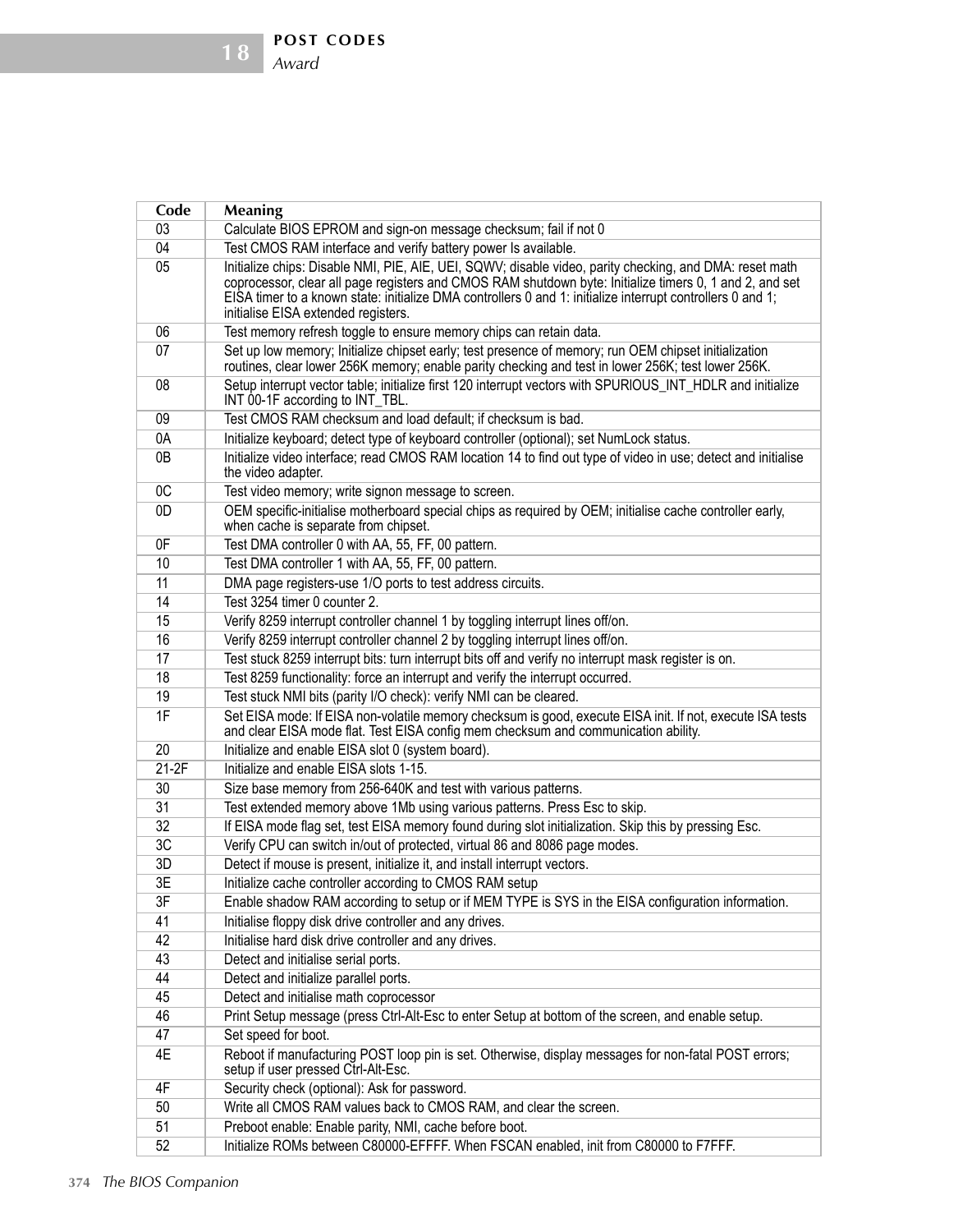. . . . .  $\bullet$ 

| Code               | Meaning                                                                                                                                             |  |
|--------------------|-----------------------------------------------------------------------------------------------------------------------------------------------------|--|
| 53                 | Initialize time value at address 40 of BIOS RAM area.                                                                                               |  |
| 55                 | Initialize DDNIL counter to NULLs.                                                                                                                  |  |
| 63                 | Boot attempt: Set low stack and boot by calling INT 19.                                                                                             |  |
| 88                 | CPU failed to initialise                                                                                                                            |  |
| B <sub>0</sub>     | Spurious interrupt occurred in protected mode.                                                                                                      |  |
| <b>B1</b>          | Unclaimed NMI. If unmasked NMI occurs, display Press F1 to disable NMI, F2 to boot.                                                                 |  |
| <b>BF</b>          | Program chipset: Called by POST 7 to program chipset from CT table.                                                                                 |  |
| CO                 | OEM specific-Turn on/off cache.                                                                                                                     |  |
| C <sub>1</sub>     | OEM specific-Test for memory presence and size on-board memory.                                                                                     |  |
| C <sub>2</sub>     | OEM specific-Initialize board and turn on shadow and cache for fast boot.                                                                           |  |
| C <sub>3</sub>     | OEM specific-Turn on extended memory DRAM select and initialize RAM.                                                                                |  |
| C <sub>4</sub>     | OEM specific-Handle display/video switch to prevent display switch errors.                                                                          |  |
| C <sub>5</sub>     | OEM specific-Fast Gate A20 handling.                                                                                                                |  |
| C <sub>6</sub>     | OEM specific-Cache routine for setting regions that are cacheable.                                                                                  |  |
| C7                 | OEM specific-Shadow video/system BIOS after memory proven good.                                                                                     |  |
| C <sub>8</sub>     | OEM specific-Handle special speed switching.                                                                                                        |  |
| C <sub>9</sub>     | OEM specific-Handle normal shadow RAM operations.                                                                                                   |  |
| D <sub>0</sub> -DF | Debug: available POST codes for use during development.                                                                                             |  |
| E1-EF              | Setup pages: $E1$ = page 1, $E2$ = page 2, etc.                                                                                                     |  |
| <b>FF</b>          | If no error flags such as memory size are set, boot via INT 19-load system from drive A, then C; display<br>error message if boot device not found. |  |

# **EISA BIOS**

| Code           | <b>Meanings</b>         | Code           | Meaning               |
|----------------|-------------------------|----------------|-----------------------|
| 1              | CPU flags               | 2D             | Slot 13               |
| 2              | CPU registers           | 2E             | Slot 14               |
| 3              | Initialise DMA          | 2F             | Slot 15               |
| 4              | Memory refresh          | 30             | Memory size 256K      |
| 5              | Keyboard initialisation | 31             | Memory test over 256K |
| 06             | ROM checksum            | 32             | EISA memory           |
| 07             | <b>CMOS</b>             | 3C             | CMOS setup on         |
| 08             | 256K memory             | 3D             | Mouse                 |
| 09             | Cache                   | 3E             | Cache RAM             |
| 0A             | Set interrupt table     | 3F             | Shadow RAM            |
| 0 <sub>B</sub> | CMOS checksum           | 40             | N/A                   |
| 0C             | Keyboard initialisation | 41             | Floppy drive          |
| 0D             | Video adapter           | 42             | Hard drive            |
| 0E             | Video memory            | 43             | RS232/parallel        |
| 0F             | DMA channel 0           | 45             | <b>NPU</b>            |
| 10             | DMA channel 1           | 47             | Speed                 |
| 11             | DMA page register       | 4E             | Manufacturing loop    |
| 14             | Timer chip              | 4F             | Security              |
| 15             | PIC controller 1        | 50             | CMOS update           |
| 16             | PIC controller 2        | 51             | Enable NMI            |
| 17             | PIC stuck bits          | 52             | Adapter ROMs          |
| 18             | PIC maskable IRQs       | 53             | Set time              |
| 19             | NMI bit check           | 63             | <b>Boot</b>           |
| 1F             | <b>CMOS XRAM</b>        | B <sub>0</sub> | NMI in protected      |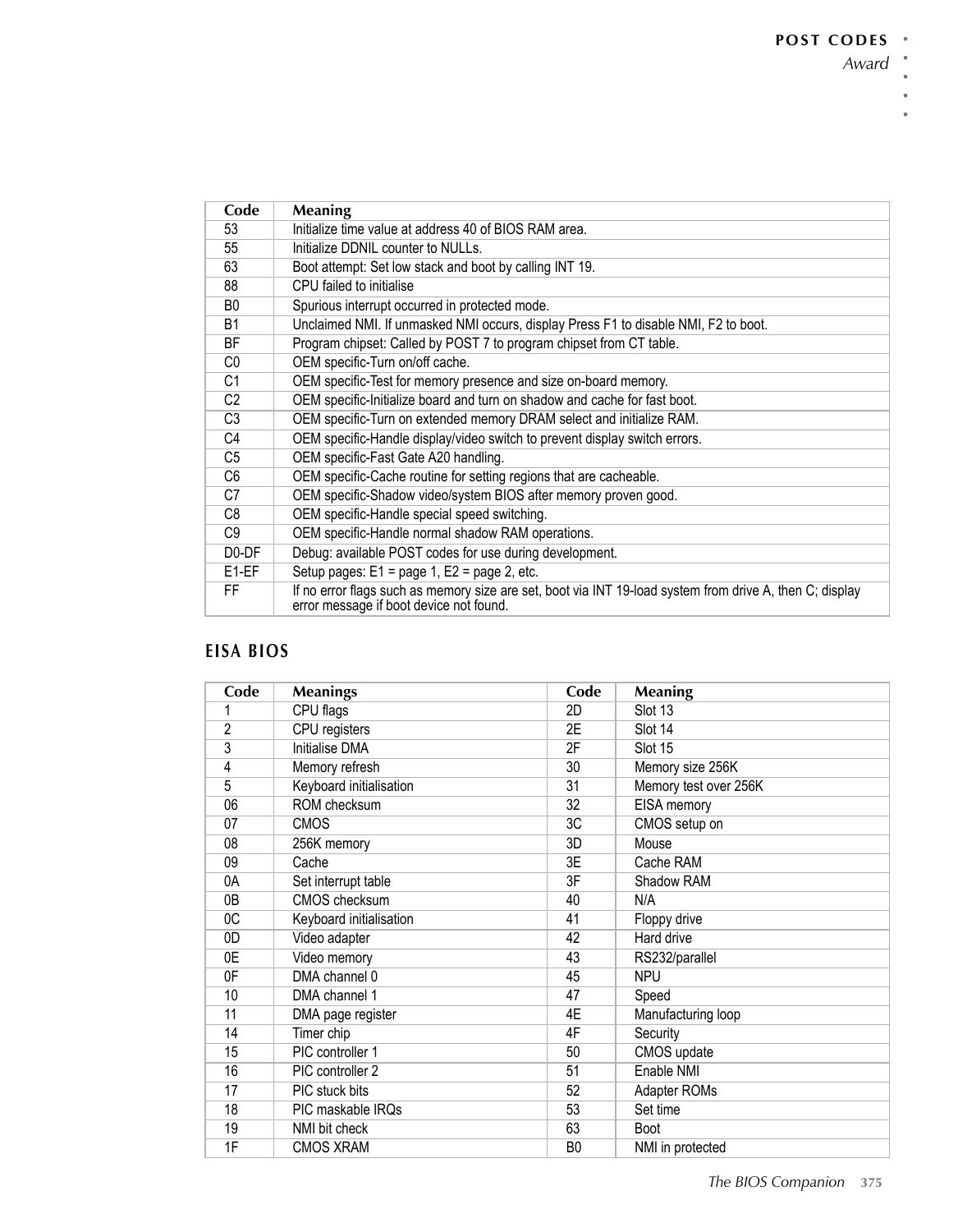| Code | <b>Meanings</b> | Code           | Meaning          |
|------|-----------------|----------------|------------------|
| 20   | Slot 0          | <b>B1</b>      | Disable NMI      |
| 21   | Slot 1          | <b>BF</b>      | Chipset program  |
| 22   | Slot 2          | C <sub>0</sub> | Cache on/off     |
| 23   | Slot 3          | C <sub>1</sub> | Memory size      |
| 24   | Slot 4          | C <sub>2</sub> | Base 256K test   |
| 25   | Slot 5          | C <sub>3</sub> | DRAM page select |
| 26   | Slot 6          | C <sub>4</sub> | Video switch     |
| 27   | Slot 7          | C <sub>5</sub> | Shadow RAM       |
| 28   | Slot 8          | C <sub>6</sub> | Cache program    |
| 29   | Slot 9          | C <sub>8</sub> | Speed switch     |
| 2A   | Slot 10         | C <sub>9</sub> | Shadow RAM       |
| 2B   | Slot 11         | CA             | OEM chipset      |
| 2C   | Slot 12         | FF             | Boot             |

### **4.5x-non PnP**

| Code           | Meaning                                                                                                                                                                                                                                                                                                                         |  |  |
|----------------|---------------------------------------------------------------------------------------------------------------------------------------------------------------------------------------------------------------------------------------------------------------------------------------------------------------------------------|--|--|
| CO             | Turn Off Chipset Cache: OEM specific cache control                                                                                                                                                                                                                                                                              |  |  |
| 01             | Processor Test 1; Status (1Flags) Verification. Tests carry/zero/sign/overflow processor status flags.                                                                                                                                                                                                                          |  |  |
| 02             | Processor Test 2; Read/Write/Verify CPU registers except SS/SP and BP with pattern FF and 00.                                                                                                                                                                                                                                   |  |  |
| 03             | Initialise Chips; Disable NMI/PIE/UEL/SQWV; video; parity checking; DMA; reset maths coprocessor.<br>Clear all page registers and CMOS shutdown byte. Initialise timer $0$ 1 and 2 including set EISA timer to a<br>known state. Initialise DMA controllers 0 and 1; interrupt controllers 0 and 1 and EISA extended registers. |  |  |
| 04             | <b>Test Memory Refresh Toggle</b>                                                                                                                                                                                                                                                                                               |  |  |
| 05             | Blank video; initialise keyboard                                                                                                                                                                                                                                                                                                |  |  |
| 06             | Reserved                                                                                                                                                                                                                                                                                                                        |  |  |
| 07             | Test CMOS Interface and battery status. Detects bad battery. BE and Chipset Default Initialisation.<br>Program chipset registers with power-on BIOS defaults.                                                                                                                                                                   |  |  |
| C <sub>1</sub> | Memory Presence Test: OEM specific test to size on-board memory                                                                                                                                                                                                                                                                 |  |  |
| C <sub>5</sub> | Early Shadow; OEM specific-enable for fast boot                                                                                                                                                                                                                                                                                 |  |  |
| C6             | Cache Presence Test: External cache size detection                                                                                                                                                                                                                                                                              |  |  |
| 08             | Setup Low Memory; Early chipset initialisation. Memory presence test. OEM chipset routines. Clear low<br>64K of memory. Test first 64K memory                                                                                                                                                                                   |  |  |
| 09             | Early Cache Initialisation. Cyrix CPU Initialisation. Cache Initialisation                                                                                                                                                                                                                                                      |  |  |
| 0A             | Setup Interrupt Vector Table; Initialise first 120 interrupt vectors with SPURIOUS_INT_HDLR and initialise<br>INT 00-FF according to INT_TBL.                                                                                                                                                                                   |  |  |
| 0B             | Test CMOS RAM Checksum if bad or Insert key depressed; load defaults.                                                                                                                                                                                                                                                           |  |  |
| 0C             | Initialise keyboard; Set NUM LOCK status.                                                                                                                                                                                                                                                                                       |  |  |
| 0 <sub>D</sub> | Initialise video interface; Detect CPU Clock. Read CMOS location 14h to find out type of video. Detect and<br>initialise video adapter.                                                                                                                                                                                         |  |  |
| 0E             | Test Video Memory. Write signon message to screen. Set up Shadow RAM and enable as per Setup.                                                                                                                                                                                                                                   |  |  |
| 0F             | Test DMA Controller 0. BIOS Checksum Test. keyboard detect and initialisation.                                                                                                                                                                                                                                                  |  |  |
| 10             | <b>Test DMA Controller 1</b>                                                                                                                                                                                                                                                                                                    |  |  |
| 11             | <b>Test DMA Page Registers</b>                                                                                                                                                                                                                                                                                                  |  |  |
| $12 - 13$      | Reserved                                                                                                                                                                                                                                                                                                                        |  |  |
| 14             | Test Timer Counter 2, Test 8254 Timer 0 Counter 2                                                                                                                                                                                                                                                                               |  |  |
| 15             | Test 8259-1 Mask Bits. Alternately turns on and off interrupt lines.                                                                                                                                                                                                                                                            |  |  |
| 16             | Test 8259-2 Mask Bits. Alternately turns on and off interrupt lines.                                                                                                                                                                                                                                                            |  |  |
| 17             | Test Stuck 8259 interrupt bits. Turn off interrupts then verify no interrupt mask register is on.                                                                                                                                                                                                                               |  |  |
| 18             | Test 8259 Interrupt Functionality. Force an interrupt and verify that it occurred.                                                                                                                                                                                                                                              |  |  |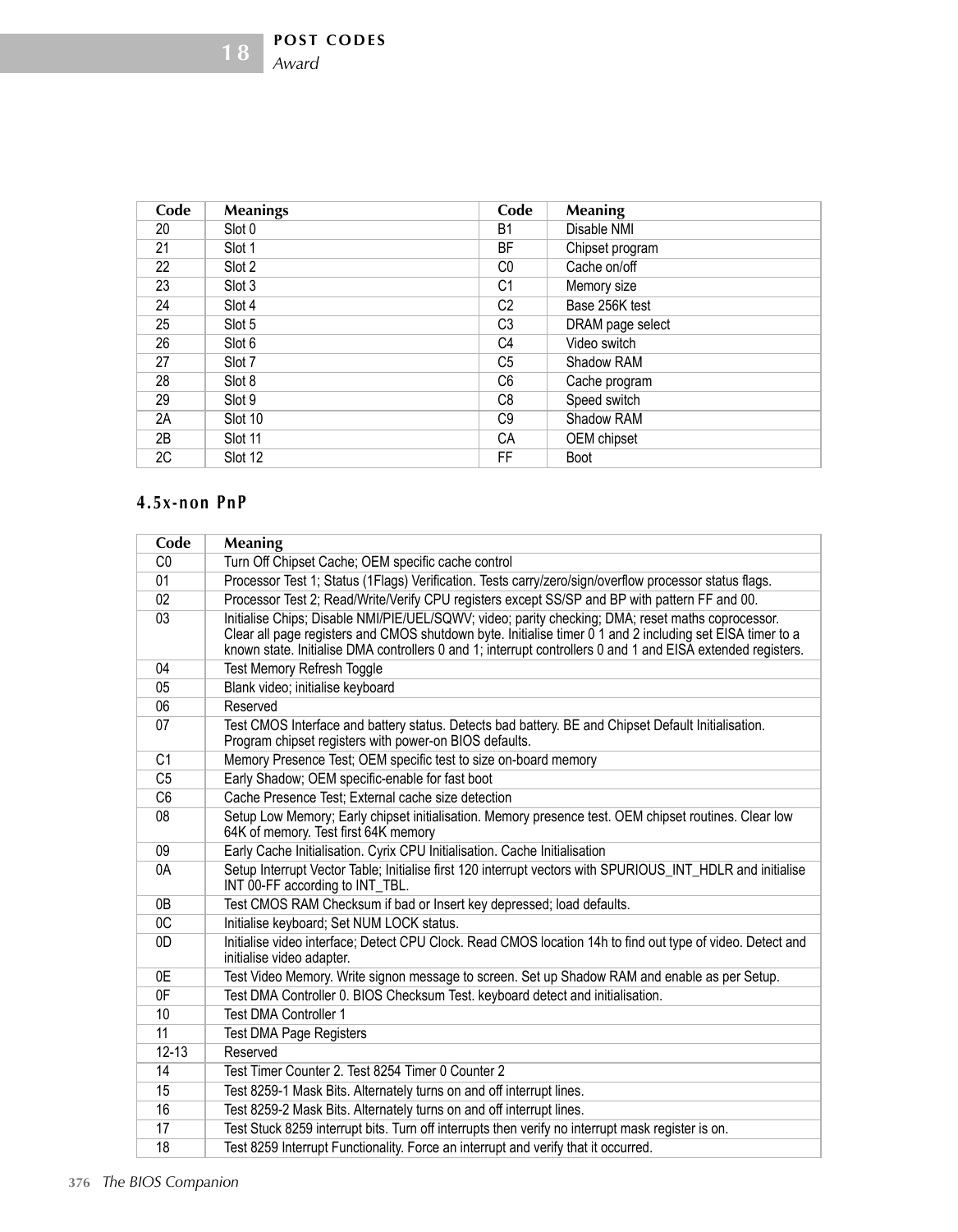$\ddot{\phantom{a}}$ 

. . . . .  $\bullet$ 

| Code           | Meaning                                                                                                                                                                                                         |  |  |
|----------------|-----------------------------------------------------------------------------------------------------------------------------------------------------------------------------------------------------------------|--|--|
| 19             | Test Stuck NMI Bits (Parity/I/O check). Verify NMI can be cleared.                                                                                                                                              |  |  |
| 1A             | Display CPU Clock                                                                                                                                                                                               |  |  |
| $1B-1E$        | Reserved                                                                                                                                                                                                        |  |  |
| 1F             | Set EISA Mode. If EISA NVR checksum is good execute EISA initialisation. If not execute ISA tests and<br>clear EISA mode flag. Test EISA configuration memory integrity (checksum and communication interface). |  |  |
| 20             | Enable Slot 0. Motherboard                                                                                                                                                                                      |  |  |
| $21-2F$        | Enable Slots 1-15                                                                                                                                                                                               |  |  |
| 30             | Size Base and Extended Memory. From 256-640K and that above 1 Mb.                                                                                                                                               |  |  |
| 31             | Test Base and Extended Memory. Various patterns are used on that described above. This will be skipped<br>in EISA mode and can be skipped in ISA mode with Esc.                                                 |  |  |
| 32             | Test EISA Extended Memory. If EISA Mode flag is set then test EISA memory found in slots initialisation.<br>This will be skipped in ISA mode and can be skipped in EISA mode with Esc.                          |  |  |
| $33-3B$        | Reserved                                                                                                                                                                                                        |  |  |
| 3C             | Setup Enabled                                                                                                                                                                                                   |  |  |
| 3D             | Initialise and Install Mouse                                                                                                                                                                                    |  |  |
| 3E             | Setup Cache Controller                                                                                                                                                                                          |  |  |
| 3F             | Reserved                                                                                                                                                                                                        |  |  |
| <b>BF</b>      | Chipset Initialisation. Program registers with Setup values.                                                                                                                                                    |  |  |
| 40             | Display virus protect enable or disable.                                                                                                                                                                        |  |  |
| 41             | Initialise floppy drive(s) and controller                                                                                                                                                                       |  |  |
| 42             | Initialise hard drive(s) and controller                                                                                                                                                                         |  |  |
| 43             | Detect and initialise Serial/Parallel Ports and game port.                                                                                                                                                      |  |  |
| 44             | Reserved                                                                                                                                                                                                        |  |  |
| 45             | Detect and Initialise Maths Coprocessor                                                                                                                                                                         |  |  |
| 46             | Reserved                                                                                                                                                                                                        |  |  |
| 47             | Reserved                                                                                                                                                                                                        |  |  |
| 48-4D          | Reserved                                                                                                                                                                                                        |  |  |
| 4E             | Manufacturing POST Loop or Display Messages. Reboot if manufacturing POST Loop Pin is set.<br>Otherwise display any messages (i.e. non-fatal errors during POST) and enter Setup.                               |  |  |
| 4F             | Security Check. Ask password (optional)                                                                                                                                                                         |  |  |
| 50             | Write CMOS. Write all CMOS values back to RAM and clear screen.                                                                                                                                                 |  |  |
| 51             | Pre-boot Enable. Enable Parity Checker; NMI and cache before boot.                                                                                                                                              |  |  |
| 52             | Initialise Option ROMs. Between C800-EFFF. When FSCAN is enabled will initialise between C800-F7FF                                                                                                              |  |  |
| 53             | Initialise Time Value In 40h BIOS area.                                                                                                                                                                         |  |  |
| 60             | Setup Virus Protect. According to Setup                                                                                                                                                                         |  |  |
| 61             | Set Boot Speed                                                                                                                                                                                                  |  |  |
| 62             | Setup NumLock. According to Setup                                                                                                                                                                               |  |  |
| 63             | Boot attempt. Set Low Stack. Boot via INT 19                                                                                                                                                                    |  |  |
| 88             | CPU failed to initialise                                                                                                                                                                                        |  |  |
| B <sub>0</sub> | Spurious. If interrupt occurs in protected mode                                                                                                                                                                 |  |  |
| <b>B1</b>      | Unclaimed NMI. If unmasked NMI occurs display Press F1 to disable NMI; F2 reboot                                                                                                                                |  |  |
| E1-EF          | Setup Pages. E1=Page 1: E2=Page 2 etc                                                                                                                                                                           |  |  |
| FF             | Boot                                                                                                                                                                                                            |  |  |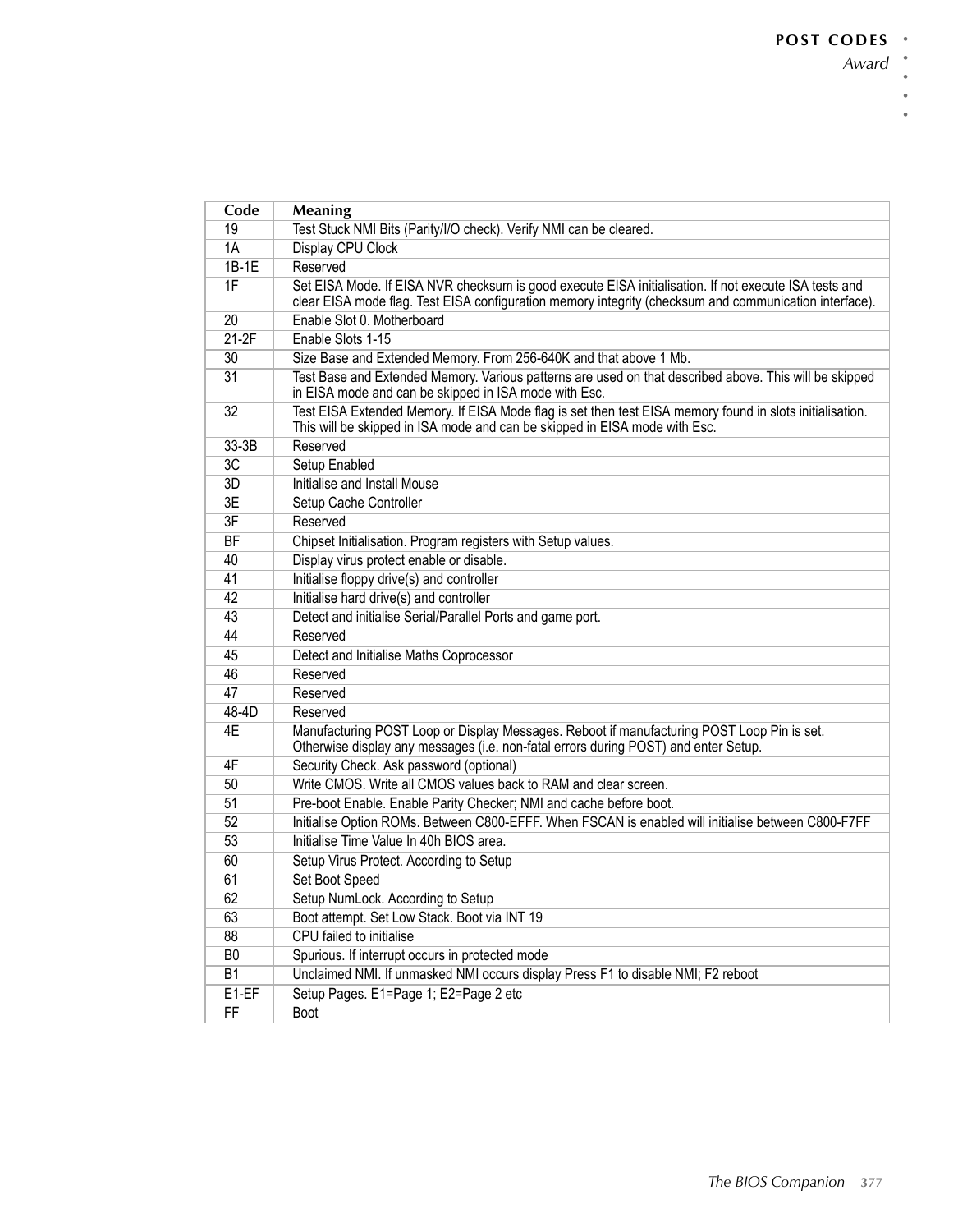**1 8**

### **4-5x PnP Elite**

| Code           | Meaning                                                                                                                                                                                                                                                                                    |  |  |
|----------------|--------------------------------------------------------------------------------------------------------------------------------------------------------------------------------------------------------------------------------------------------------------------------------------------|--|--|
| C <sub>0</sub> | 1. Turn off OEM specific cache, shadow<br>2. Initialize standard devices with default values: DMA controller (8237) Programmable Interrupt Controller<br>(8259) Programmable Interval Timer (8254) RTC chip                                                                                |  |  |
| C1             | Auto detection of onboard DRAM & Cache                                                                                                                                                                                                                                                     |  |  |
| C <sub>3</sub> | 1. Test the first 256K DRAM<br>2. Expand the compressed codes into temporary DRAM area including compressed BIOS & Option ROMs                                                                                                                                                             |  |  |
| C <sub>5</sub> | Copy BIOS from ROM into E000FFFF shadow RAM so that POST will go faster                                                                                                                                                                                                                    |  |  |
| $01 - 02$      | Reserved                                                                                                                                                                                                                                                                                   |  |  |
| 03             | Initialize EISA registers (EISA BIOS only)                                                                                                                                                                                                                                                 |  |  |
| 04             | Reserved                                                                                                                                                                                                                                                                                   |  |  |
| 05             | 1. Keyboard Controller Self Test<br>2. Enable Keyboard Interface                                                                                                                                                                                                                           |  |  |
| 07             | Verifies CMOS's basic R/W functionality                                                                                                                                                                                                                                                    |  |  |
| BE             | Program defaults values into chipset according to the MODBINable Chipset Default Table                                                                                                                                                                                                     |  |  |
| 09             | 1. Program configuration register of Cyrix CPU according to the MODBINable Cyrix Register Table<br>2.OEM specific cache initialization                                                                                                                                                     |  |  |
| 0A             | 1. Initialize the first 32 interrupt vectors with corresponding interrupt handlers. Initialize INT No from 33120<br>with Dummy (Spurious) interrupt handler<br>2.Issue CPUID instruction to identify CPU type<br>3. Early Power Management initialization (OEM specific)                   |  |  |
| 0B             | 1. Verify the RTC time is valid or not<br>2. Detect bad battery<br>3. Read CMOS data into BIOS stack area<br>4.PnP init including (PnP BIOS only). Assign CSN to PnP ISA card. Create resource map from ESCD<br>5. Assign IO & Memory for PCI devices (PCI BIOS only)                      |  |  |
| 0C             | Initialization of the BIOS data area (40:040:FF)                                                                                                                                                                                                                                           |  |  |
| 0D             | 1. Program some chipset's value according to setup. (Early setup value program).<br>2. Measure CPU speed for display & decide the system clock speed<br>3. Video initialization including Mono, CGA, EGA/VGAIf no display device found, the speaker will beep.                             |  |  |
| 0Ε             | 1. Initialize the APIC (MultiProcessor BIOS only)<br>2. Test video RAM (If Monochrome display device found)<br>3. Show message including: Award logo Copyright string BIOS date code & Part No OEM specific sign on<br>messages Energy Star logo (Green BIOS only) CPU brand, type & speed |  |  |
| 0F             | DMA channel 0 test                                                                                                                                                                                                                                                                         |  |  |
| 10             | DMA channel 1 test                                                                                                                                                                                                                                                                         |  |  |
| 11             | DMA page registers test                                                                                                                                                                                                                                                                    |  |  |
| 14             | Test 8254 timer 0 counter 2                                                                                                                                                                                                                                                                |  |  |
| 15             | Test 8259 interrupt mask bits for channel 1                                                                                                                                                                                                                                                |  |  |
| 16             | Test 8259 interrupt mask bits for channel 2                                                                                                                                                                                                                                                |  |  |
| 19             | Test 8259 functionality                                                                                                                                                                                                                                                                    |  |  |
| 1E             | If EISA NVM checksum is good, execute EISA initialization (EISA BIOS only)                                                                                                                                                                                                                 |  |  |
| 30             | Get base memory & extended memory size                                                                                                                                                                                                                                                     |  |  |
| 31             | 1. Test base memory from 256K to 640K<br>2. Test extended memory from 1M to the top of memory                                                                                                                                                                                              |  |  |
| 32             | 1. Display the Award Plug & Play BIOS extension message (PnP BIOS only)<br>2. Program all onboard super I/O chips(if any) including COM ports, LPT ports, FDD port according to setup                                                                                                      |  |  |
| 3C             | Set flag to allow users to enter CMOS setup utility                                                                                                                                                                                                                                        |  |  |
| 3D             | 1. Initialise keyboard 2. Install PS2 mouse                                                                                                                                                                                                                                                |  |  |
| 3E             | Try to turn on level 2 cache Note: Some chipset may need to turn on the L2 cache in this stage. But usually,<br>the cache is turn on later in Post 61h                                                                                                                                     |  |  |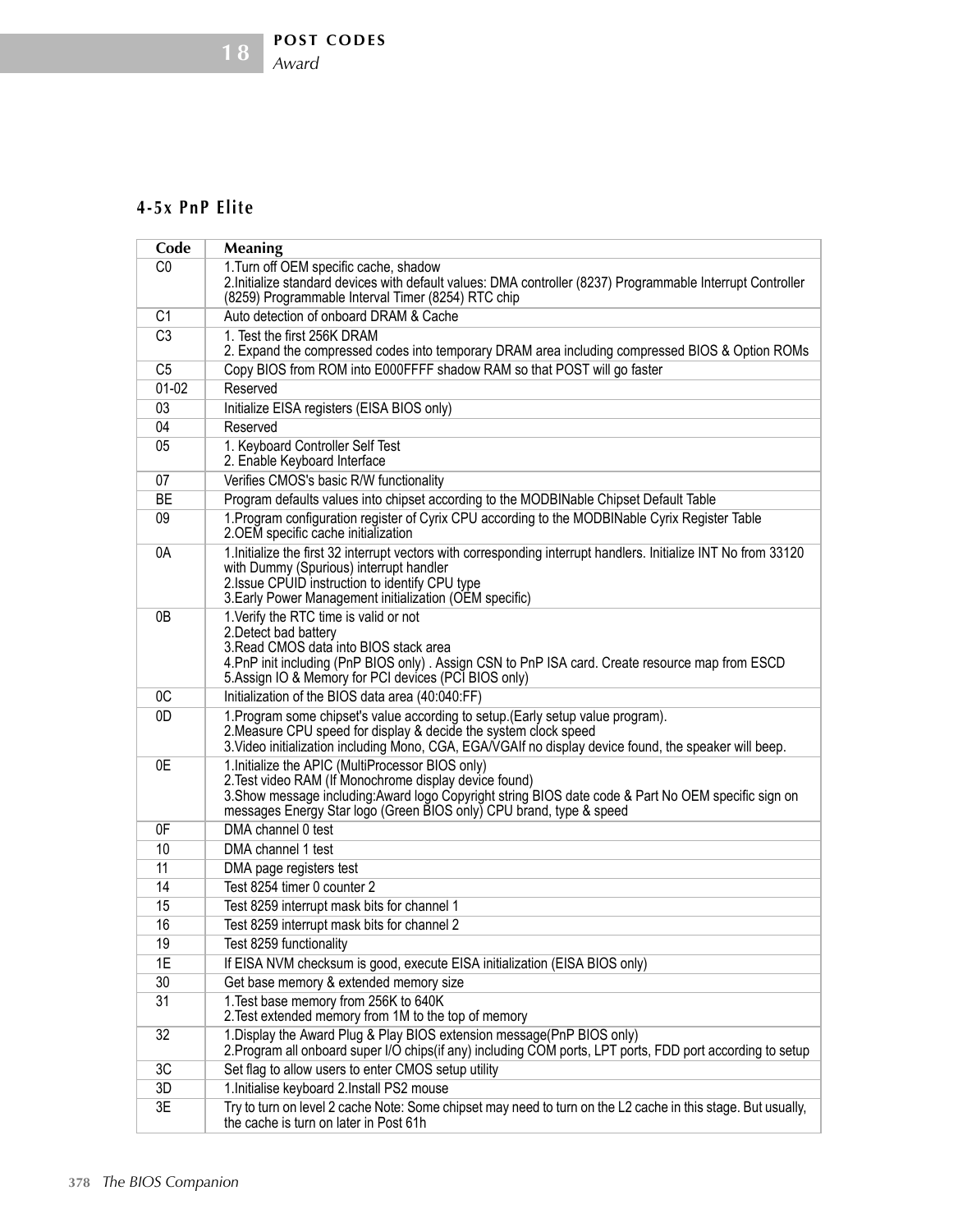|   | ۰       |
|---|---------|
|   | ٠       |
|   | à.      |
| ń | à.<br>٦ |
|   |         |

| Code      | Meaning                                                                                                                                                                                                                                                                                                                                                                                                                                  |  |  |  |
|-----------|------------------------------------------------------------------------------------------------------------------------------------------------------------------------------------------------------------------------------------------------------------------------------------------------------------------------------------------------------------------------------------------------------------------------------------------|--|--|--|
| <b>BF</b> | 1. Program the rest of the chipset's value according to setup (later setup value program) 2. If auto<br>configuration is enabled, programmed the chipset with predefined values in the MODBINable AutoTable                                                                                                                                                                                                                              |  |  |  |
| 41        | Initialize floppy disk drive controller                                                                                                                                                                                                                                                                                                                                                                                                  |  |  |  |
| 42        | Initialize hard drive controller                                                                                                                                                                                                                                                                                                                                                                                                         |  |  |  |
| 43        | If it is a PnP BIOS, initialize serial & parallel ports                                                                                                                                                                                                                                                                                                                                                                                  |  |  |  |
| 45        | Initialize math coprocessor                                                                                                                                                                                                                                                                                                                                                                                                              |  |  |  |
| 4E        | If there is any error detected (such as video, KB), show all the error messages on the screen & amp; wait<br>for user to press <f1> key</f1>                                                                                                                                                                                                                                                                                             |  |  |  |
| 4F        | 1. If password is needed, ask for password<br>2. Clear the Energy Star logo (Green BIOS only)                                                                                                                                                                                                                                                                                                                                            |  |  |  |
| 50        | Write all the CMOS values currently in the BIOS stack are back into the CMOS                                                                                                                                                                                                                                                                                                                                                             |  |  |  |
| 52        | 1. Initialize all ISA ROMs<br>2. Later PCI initializations (PCI BIOS only), assign IRQ to PCI devices, initialize all PCI ROMs<br>3. PnP inits (PnP BIOS), assign IO, Memory, IRQ & DMA to PnP ISA devices, initialize all PnP ISA ROMs<br>4 Program shadow RAM according to setup setting<br>5. Program parity according to setup setting<br>6. Power Management initialization. Enable/Disable global PM, APM interface initialization |  |  |  |
| 53        | 1. If it is not a PnP BIOS, initialize serial & parallel ports<br>2. Initialize time value in BIOS data area by translate the RTC time value into a timer tick value                                                                                                                                                                                                                                                                     |  |  |  |
| 60        | Setup virus protection (boot sector) functionality according to setup setting                                                                                                                                                                                                                                                                                                                                                            |  |  |  |
| 61        | 1. Try to turn on level 2 cache (if L2 cache already turned on in post 3D, this part will be skipped)<br>2. Set the boot up speed according to setup setting<br>3. Last chance for chipset initialization<br>4. Last chance for Power Management initialization (Green BIOS only)<br>5. Show the system configuration table                                                                                                              |  |  |  |
| 62        | 1. Setup daylight saving according to setup values<br>2. Program NUM lock, typematic rate & speed according to setup setting                                                                                                                                                                                                                                                                                                             |  |  |  |
| 63        | 1. If any change in hardware configuration, update ESCD infor (PnP BIOS only)<br>2. Clear memory used<br>3. Boot system via INT 19h                                                                                                                                                                                                                                                                                                      |  |  |  |
| 88        | CPU failed to initialise-                                                                                                                                                                                                                                                                                                                                                                                                                |  |  |  |
| FF        | Boot                                                                                                                                                                                                                                                                                                                                                                                                                                     |  |  |  |

# **Version 6.0 (Jan 29, 1999)**

| Code           | <b>Name</b>                   | <b>Description</b>                                                                                                                                                                                                                                                                                                                                                                                                                                                          |
|----------------|-------------------------------|-----------------------------------------------------------------------------------------------------------------------------------------------------------------------------------------------------------------------------------------------------------------------------------------------------------------------------------------------------------------------------------------------------------------------------------------------------------------------------|
| C <sub>0</sub> | Turn Off Chipset and CPU test | OEM Specific-Cache control                                                                                                                                                                                                                                                                                                                                                                                                                                                  |
|                |                               | Processor Status (1FLAGS) Verification. Tests the following<br>processor status flags: Carry, zero, sign, overflow. The BIOS sets<br>each flag, verifies They are set, then turns each flag off and verifies it<br>is off. Read/Write/Verify all CPU registers except SS, SP, and BP<br>with data pattern FF and 00. RAM must be periodically refreshed to<br>keep the memory from decaying. This function ensures that the<br>memory refresh function is working properly. |
| C <sub>1</sub> | <b>Memory Presence</b>        | First block memory detect OEM Specific-Test to size on-board<br>memory. Early chip set initialization Memory presence test OEM chip<br>set routines Clear low 64K of memory Test first 64K memory.                                                                                                                                                                                                                                                                          |
| C <sub>2</sub> | Early Memory Init             | OEM Specific- Board Initialization                                                                                                                                                                                                                                                                                                                                                                                                                                          |
| C <sub>3</sub> | Extend MemoryDRAM Select      | OEM Specific-Turn on extended memory Initialization. Cyrix CPU<br>initialization. Cache initialization.                                                                                                                                                                                                                                                                                                                                                                     |
| C <sub>4</sub> | Special Display Handling      | OEM Specific-Display/Video Switch Handling so that Switch<br>Handling display switch errors never occurs                                                                                                                                                                                                                                                                                                                                                                    |
| C5             | Early Shadow                  | OEM Specific- Display/Video Switch Handling Handling so Switch<br>Handling display switch errors never occur                                                                                                                                                                                                                                                                                                                                                                |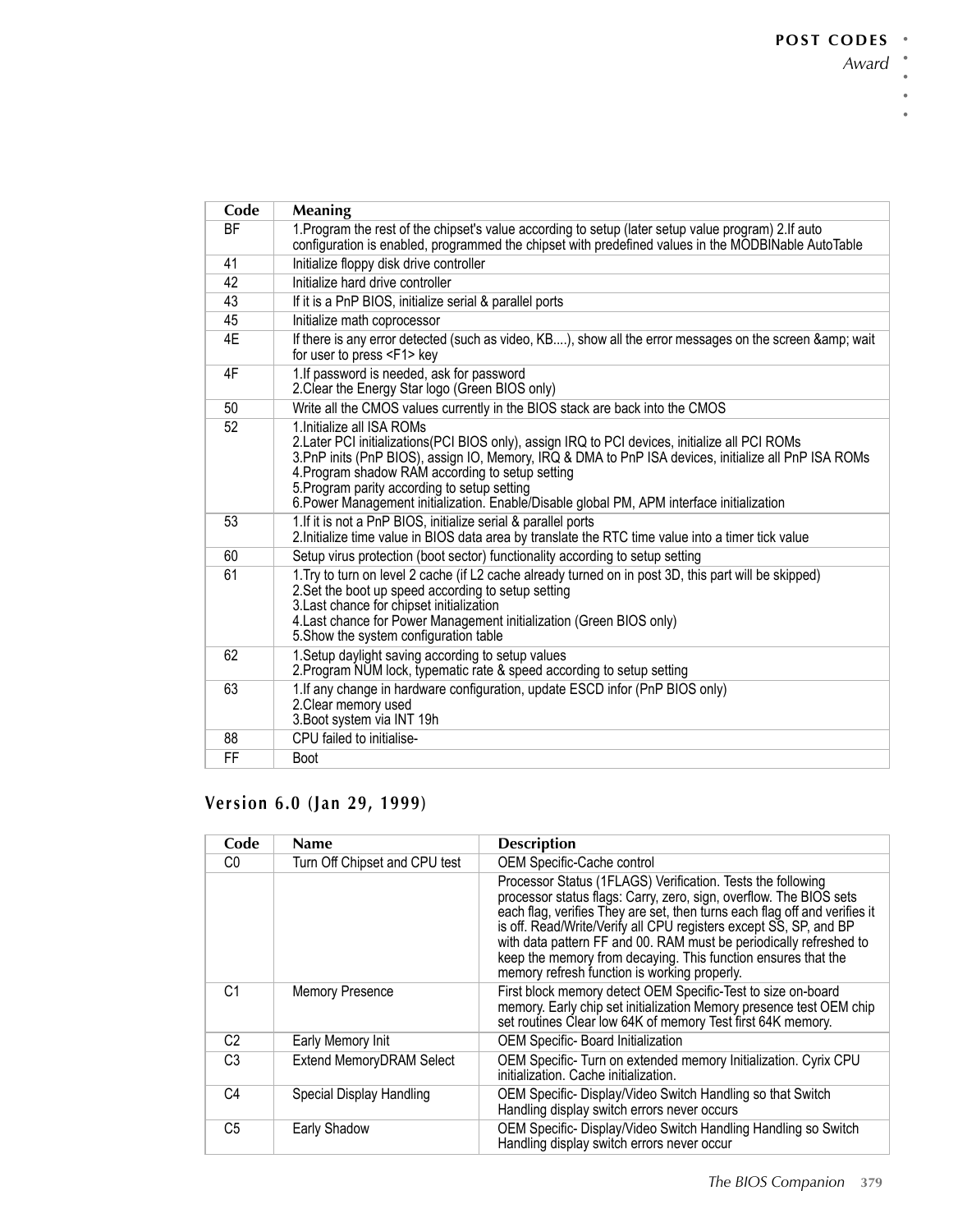*Award*

| Code            | Name                                            | <b>Description</b>                                                                                                 |
|-----------------|-------------------------------------------------|--------------------------------------------------------------------------------------------------------------------|
| C6              | Cache presence test                             | External cache size detection                                                                                      |
| <b>CF</b>       | <b>CMOS Check</b>                               | <b>CMOS</b> checkup                                                                                                |
| B <sub>0</sub>  | Spurious                                        | If interrupt occurs in protected mode.                                                                             |
| <b>B1</b>       | <b>Unclaimed NMI</b>                            | If unmasked NMI occurs, display Press F1 to disable NMI, F2 reboot.                                                |
| <b>BF</b>       | Program Chip Set                                | To program chipset from default values                                                                             |
| E1-EF           | Setup Pages                                     | E1- Page 1, E2 - Page 2, etc.                                                                                      |
| 1               | Force load Default to chipset                   | Chipset defaults program                                                                                           |
| $\mathfrak{p}$  | Reserved                                        |                                                                                                                    |
| 3               | Early Superio Init                              | Early Initialized the super IO                                                                                     |
| 4               | Reserved                                        |                                                                                                                    |
| 5               | <b>Blank Video</b>                              | Reset Video controller                                                                                             |
| 6               | Reserved                                        |                                                                                                                    |
| $\overline{7}$  | Init KBC                                        | Keyboard controller init                                                                                           |
| 8               | <b>KB</b> test                                  | Test the keyboard                                                                                                  |
| 9               | Reserved                                        |                                                                                                                    |
| A               | Mouse Init                                      | Initialized the mouse                                                                                              |
| B               | Onboard Audio init                              | Onboard audio controller initialize if exist                                                                       |
| C               | Reserved                                        |                                                                                                                    |
| D               | Reserved                                        |                                                                                                                    |
| E               | CheckSum Check                                  | Check the intergrity of the ROM, BIOS and message                                                                  |
| F               | Reserved                                        |                                                                                                                    |
| 10              | Auto detec EEPROM                               | Check Flash type and copy write/erase routines to 0F000h segments                                                  |
| 11              | Reserved                                        |                                                                                                                    |
| 12              | Cmos Check                                      | Check CMOS Circuitry and reset                                                                                     |
| 13              | Reserved                                        |                                                                                                                    |
| 14              | <b>Chipset Default load</b>                     | Program the chipset registers with CMOS Values                                                                     |
| 15              | Reserved                                        |                                                                                                                    |
| 16              | Clock Init                                      | Init onboard clock generator                                                                                       |
| 17              | Reserved                                        |                                                                                                                    |
| 18              | Identify the CPU                                | Check the CPU ID and init L1/L2 cache                                                                              |
| 19              | Reserved                                        |                                                                                                                    |
| 1A              | Reserved                                        |                                                                                                                    |
| 1B              | Setup Interrupt Vector Table                    | Initialize first 120 interrupt vectors with SPURIOUS_INT_HDLR and<br>Initialize INT 00h-1Fh according to INT_TBL   |
| 1C              | Reserved                                        |                                                                                                                    |
| 1D              | Early PM Init                                   | First step initialize if single CPU Onboard                                                                        |
| 1E              | Reserved                                        |                                                                                                                    |
| 1F              | <b>Re-initial KB</b>                            | Re-init KB                                                                                                         |
| 20              | Reserved                                        |                                                                                                                    |
| 21              | HPM init                                        | If support HPM, HPM get initialized here                                                                           |
| $\overline{22}$ | Reserved                                        |                                                                                                                    |
| 23              | <b>Test CMOSInterface and</b><br>battery status | Verifies CMOS is working correctly, and detects bad battery. If<br>failed load CMOS defaults and load into chipset |
| 24              | Reserved                                        |                                                                                                                    |
| 25              | Reserved                                        |                                                                                                                    |
| 26              | Reserved                                        |                                                                                                                    |
| 27              | <b>KBC</b> final Init                           | Final Initial KBC and setup BIOS data area                                                                         |
| 28              | Reserved                                        |                                                                                                                    |
| 29              | Initialize Video Interface                      | Read CMOS location 14h to find out type of video in use. Detect and<br>Initialize Video Adapter.                   |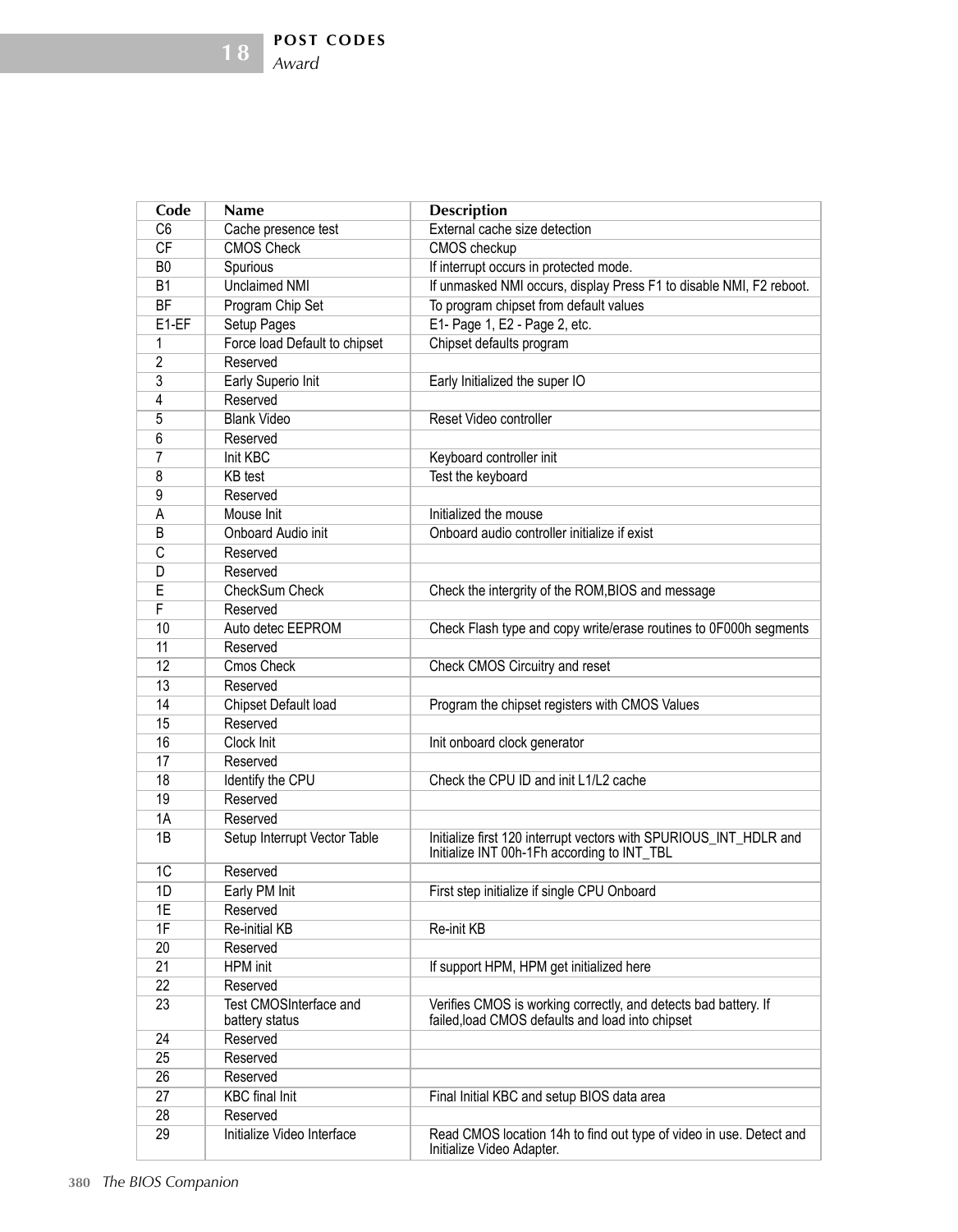. . . . .  $\ddot{\phantom{0}}$ 

 $\bullet$ 

| Code           | Name                                                                      | <b>Description</b>                                                                                                                                                             |
|----------------|---------------------------------------------------------------------------|--------------------------------------------------------------------------------------------------------------------------------------------------------------------------------|
| 2A             | Reserved                                                                  |                                                                                                                                                                                |
| 2 <sub>B</sub> | Reserved                                                                  |                                                                                                                                                                                |
| 2C             | Reserved                                                                  |                                                                                                                                                                                |
| 2D             | Video memory test                                                         | Test video memory, write sign-on message. Setup shadow RAM -<br>Enable shadow according to Setup.                                                                              |
| 2E             | Reserved                                                                  |                                                                                                                                                                                |
| 2F             | Reserved                                                                  |                                                                                                                                                                                |
| 30             | Reserved                                                                  |                                                                                                                                                                                |
| 31             | Reserved                                                                  |                                                                                                                                                                                |
| 32             | Reserved                                                                  |                                                                                                                                                                                |
| 33             | PS2 Mouse setup                                                           | Setup PS2 Mouse and reset KB                                                                                                                                                   |
| 34             | Reserved                                                                  |                                                                                                                                                                                |
| 35             | Test DMA Controller 0                                                     | Test DMA channel 0                                                                                                                                                             |
| 36             | Reserved                                                                  |                                                                                                                                                                                |
| 37             | Test DMA Controller 1                                                     | Test DMA channel 1                                                                                                                                                             |
| 38             | Reserved                                                                  |                                                                                                                                                                                |
| 39             | Test DMA Page Registers                                                   | Test DMA Page Registers.                                                                                                                                                       |
| 3A             | Reserved                                                                  |                                                                                                                                                                                |
| 3B             | Reserved                                                                  |                                                                                                                                                                                |
| 3C             | <b>Test Timer Counter 2</b>                                               | Test 8254 Timer 0 Counter 2.                                                                                                                                                   |
| 3D             | Reserved                                                                  |                                                                                                                                                                                |
| 3E             | Test 8259-1 Mask Bits                                                     | Verify 8259 Channel 1 masked interrupts by alternately turning off<br>and on the interrupt lines.                                                                              |
| 3F             | Reserved                                                                  |                                                                                                                                                                                |
| 40             | Test 8259-2 Mask Bits                                                     | Verify 8259 Channel 2 masked interrupts by alternately turning off<br>and on the interrupt lines.                                                                              |
| 41             | Reserved                                                                  |                                                                                                                                                                                |
| 42             | Reserved                                                                  |                                                                                                                                                                                |
| 43             | Test Stuck 8259's Interrupt<br>Bits. Test 8259 Interrupt<br>Functionality | Turn off interrupts then verify no interrupt mask register is on. Force<br>an interrupt and verify the interrupt occurred.                                                     |
| 44             | Reserved                                                                  |                                                                                                                                                                                |
| 45             | Reserved                                                                  |                                                                                                                                                                                |
| 46             | Reserved                                                                  |                                                                                                                                                                                |
| 47             | Set EISA Mode                                                             | If EISA non-volatile memory checksum is good, execute EISA<br>initialization. If not, execute ISA tests an clear EISA mode flag.                                               |
| 48             | Reserved                                                                  |                                                                                                                                                                                |
| 49             | Size Base and Ext Memory                                                  | Size base memory from 256-640K and extended mem above 1MB.                                                                                                                     |
| 4A             | Reserved                                                                  |                                                                                                                                                                                |
| 4B             | Reserved                                                                  |                                                                                                                                                                                |
| 4C             | Reserved                                                                  |                                                                                                                                                                                |
| 4 <sub>D</sub> | Reserved                                                                  |                                                                                                                                                                                |
| 4E             | Size Base and Extended<br>Memory                                          | Size base memory from 256K to 640K and extended memory above<br>1MB using various patterns (this test is skipped in EISA mode and<br>can be skipped with ESC key in ISA mode). |
| 4F             | Reserved                                                                  |                                                                                                                                                                                |
| 50             | USB init                                                                  | Initialize USB controller                                                                                                                                                      |
| 51             | Reserved                                                                  |                                                                                                                                                                                |
| 52             | <b>Memory Test</b>                                                        | Test all memory of memory above 1MB using Virtual 8086 mode,<br>page mode and clear the memory                                                                                 |
| 53             | Reserved                                                                  |                                                                                                                                                                                |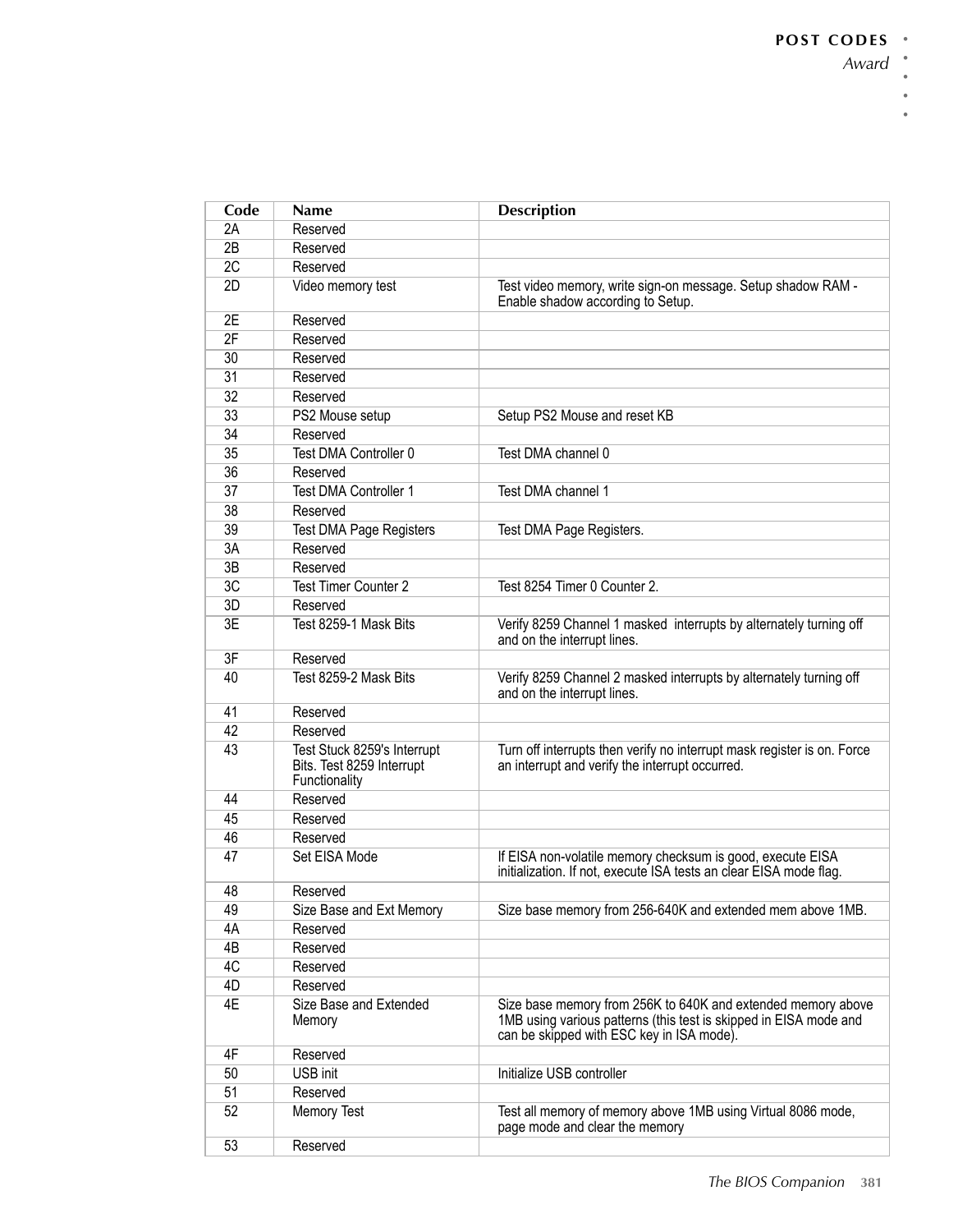*Award*

| Code | <b>Name</b>                                  | <b>Description</b>                                                                                        |
|------|----------------------------------------------|-----------------------------------------------------------------------------------------------------------|
| 54   | Reserved                                     |                                                                                                           |
| 55   | CPU display                                  | Detect CPU speed and display CPU vendor specific version string<br>and turn on all necessary CPU features |
| 56   | Reserved                                     |                                                                                                           |
| 57   | PnP Init                                     | Display PnP logo and PnP early init                                                                       |
| 58   | Reserved                                     |                                                                                                           |
| 59   | Setup Virus protect                          | Setup virus protect according to Setup                                                                    |
| 5A   | Reserved                                     |                                                                                                           |
| 5B   | Awdflash Load                                | If required, will auto load Awdflash.exe in POST                                                          |
| 5C   | Reserved                                     |                                                                                                           |
| 5D   | Onboard I/O Init                             | Initializing onboard superIO                                                                              |
| 5E   | Reserved                                     |                                                                                                           |
| 5F   | Reserved                                     |                                                                                                           |
| 60   | Setup enable                                 | Display setup message and enable setup Functions                                                          |
| 61   | Reserved                                     |                                                                                                           |
| 62   | Reserved                                     |                                                                                                           |
| 63   | Initialize & install mouse                   | Detect if mouse is present, initialize mouse, install interrupt vectors.                                  |
| 64   | Reserved                                     |                                                                                                           |
| 65   | PS2 Mouse special                            | Special treatment to PS2 Mouse port                                                                       |
| 66   | Reserved                                     |                                                                                                           |
| 67   | <b>ACPI init</b>                             | ACPI sub-system initializing                                                                              |
| 68   | Reserved                                     |                                                                                                           |
| 69   | Setup Cache controller                       | Initialize cache controller.                                                                              |
| 6A   | Reserved                                     |                                                                                                           |
| 6B   | Setup Entering                               | Enter setup check and autoconfiguration check up                                                          |
| 6C   | Reserved                                     |                                                                                                           |
| 6D   | Initialise floppy drive &<br>controller      | Initialize floppy disk drive controller and any drives.                                                   |
| 6E   | Reserved                                     |                                                                                                           |
| 6F   | FDD install                                  | Install FDD and setup BIOS data area parameters                                                           |
| 70   | Reserved                                     |                                                                                                           |
| 71   | Reserved                                     |                                                                                                           |
| 72   | Reserved                                     |                                                                                                           |
| 73   | Initialise hard drive & controller           | Initialize hard disk drive controller and any drives.                                                     |
| 74   | Reserved                                     |                                                                                                           |
| 75   | Install HDD                                  | <b>IDE</b> device detection and install                                                                   |
| 76   | Reserved                                     |                                                                                                           |
| 77   | Detect & Initialize<br>Serial/Parallel ports | Initialize any serial and parallel ports (also game port).                                                |
| 78   | Reserved                                     |                                                                                                           |
| 79   | Reserved                                     |                                                                                                           |
| 7A   | Detect & Initialize Math<br>Coprocessor      | Initialize math coprocessor.                                                                              |
| 7B   | Reserved                                     |                                                                                                           |
| 7C   | <b>HDD Check for Write Protection</b>        | HDD check out                                                                                             |
| 7D   | Reserved                                     |                                                                                                           |
| 7F   | Reserved                                     |                                                                                                           |
| 7F   | POST error check                             | Check POST errors and display them and ask for user intervention                                          |
| 80   | Reserved                                     |                                                                                                           |
| 81   | Reserved                                     |                                                                                                           |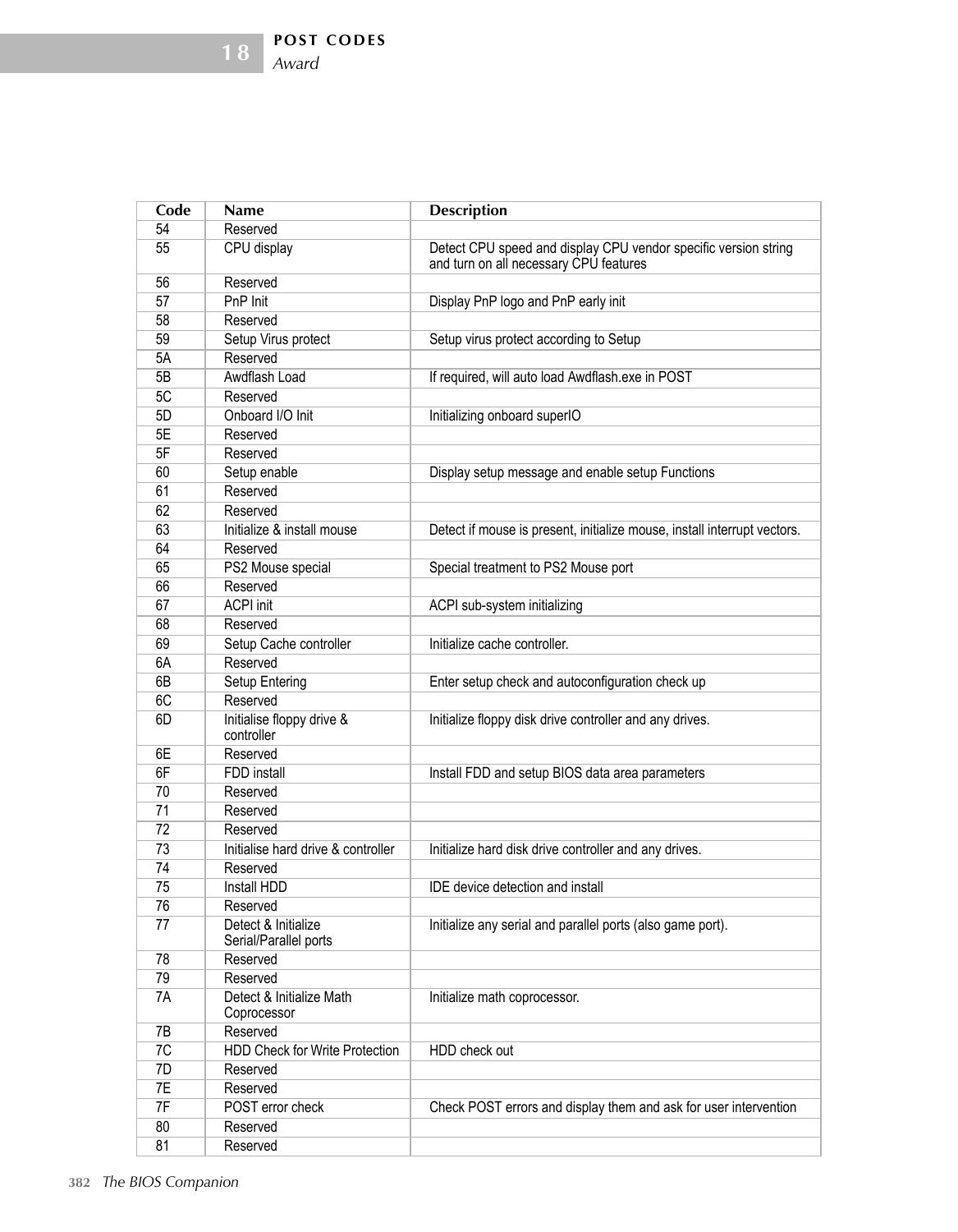|   | ٠      |
|---|--------|
| ł | ۰      |
|   | ٠      |
|   | ۰<br>÷ |
|   | ٠      |

| Code  | Name                   | <b>Description</b>                                                                                                                        |
|-------|------------------------|-------------------------------------------------------------------------------------------------------------------------------------------|
| 82    | Security Check         | Ask password security (optional).                                                                                                         |
| 83    | Write CMOS             | Write all CMOS values back to RAM and clear screen.                                                                                       |
| 84    | Pre-boot Enable        | Enable parity checker Enable NMI, Enable cache before boot.                                                                               |
| 85    | Initialise Option ROMs | Initialize any option ROMs present from C8000h to EFFFFh. NOTE:<br>When FSCAN option is enabled, ROMs initialize from C8000h to<br>F7FFFh |
| 86-92 | Reserved               |                                                                                                                                           |
| 93    | Boot Medium detection  | Read and store boot partition head and cylinders values in RAM                                                                            |
| 94    | Final Init             | Final init for last micro details before boot                                                                                             |
| 95    | Special KBC patch      | Set system speed for boot Setup NumLock status according to Setup                                                                         |
| 96    | <b>Boot Attempt</b>    | Set low stack Boot via INT 19h.                                                                                                           |
| FF    | Boot                   |                                                                                                                                           |

# **Version 6.0 (Jan 29, 1999) Quick Post**

| Code | Name                                   | <b>Description</b>                                                                                                                                                                                                                                                                                                                                                                                                            |
|------|----------------------------------------|-------------------------------------------------------------------------------------------------------------------------------------------------------------------------------------------------------------------------------------------------------------------------------------------------------------------------------------------------------------------------------------------------------------------------------|
| 65   | Init onboard device                    | Early Initialized the super IO. Reset Video controller Keyboard<br>controller init. Test the Keyboard Initialized the mouse. Onboard<br>audio controller initialize if exist. Check intergraty of the ROM, BIOS<br>and message Check Flash type and copy flash write/erase routines to<br>0F000h segments Check Cmos Circuitry and reset CMOS Program<br>the chipset registers with CMOS values. Init onboard clock generator |
| 66   | Early Sytem setup                      | Check the CPU ID and init L1/L2 cache. Initialize first 120 interrupt<br>vectors with SPURIOUS INT HDLR and initialize INT 00h-1Fh<br>according to INT_TBL First step initialize if single CPU onboard. Re-<br>init KBIf support HPM, HPM get initialized here                                                                                                                                                                |
| 67   | <b>KBC and CMOS Init</b>               | Verifies CMOS working, detect bad battery. If failed, load defaults<br>and load into chipset Final Initial KBC and setup BIOS data area.                                                                                                                                                                                                                                                                                      |
| 68   | Video Init                             | Read CMOS location 14h to find out type of video in use. Detect and<br>Initialize Video Adapter. Test video memory, write sign-on message<br>to screen. Setup shadow RAM - Enable shadow according to Setup.                                                                                                                                                                                                                  |
| 69   | 8259 Init                              | Init 8259 channel 1 and mask IRO 9                                                                                                                                                                                                                                                                                                                                                                                            |
| 6A   | Memory test                            | <b>Quick Memory Test</b>                                                                                                                                                                                                                                                                                                                                                                                                      |
| 6B   | CPU Detect and IO init                 | Detect CPU speed and display CPU vendor specific version<br>stringand turn on necessary CPU features. Display PnP logo and<br>PnP early initSetup virus protect according to Setup. If required, auto<br>load Awdflash exe in POST Initializing onboard super IO                                                                                                                                                              |
| 6C   | Reserved                               |                                                                                                                                                                                                                                                                                                                                                                                                                               |
| 6D   | Reserved                               |                                                                                                                                                                                                                                                                                                                                                                                                                               |
| 6E   | Reserved                               |                                                                                                                                                                                                                                                                                                                                                                                                                               |
| 6F   | Reserved                               |                                                                                                                                                                                                                                                                                                                                                                                                                               |
| 70   | Setup Init                             | Display setup message and enable setup functions. Detect if mouse<br>is present, initialize mouse, install interrupt vectors. Special treatment<br>to PS2Mouse port ACPI sub-system initializing.                                                                                                                                                                                                                             |
| 71   | Setup Cache controller                 | Initialize cache controller.                                                                                                                                                                                                                                                                                                                                                                                                  |
| 72   | Install FDD                            | Enter setup and auto-configuration check up. Initialize floppy<br>controller and drives. Install FDD and setup BIOS data area                                                                                                                                                                                                                                                                                                 |
| 73   | Install HDD                            | Initialize hard drive controller and any drives. IDE device detection<br>and install. Initialize any serial and parallel ports (also game port).                                                                                                                                                                                                                                                                              |
| 74   | Detect & Initialize<br>MathCoprocessor | Initialize math coprocessor.                                                                                                                                                                                                                                                                                                                                                                                                  |
| 75   | <b>HDD Check for Write Protection</b>  | HDD check out                                                                                                                                                                                                                                                                                                                                                                                                                 |
| 76   | Reserved                               |                                                                                                                                                                                                                                                                                                                                                                                                                               |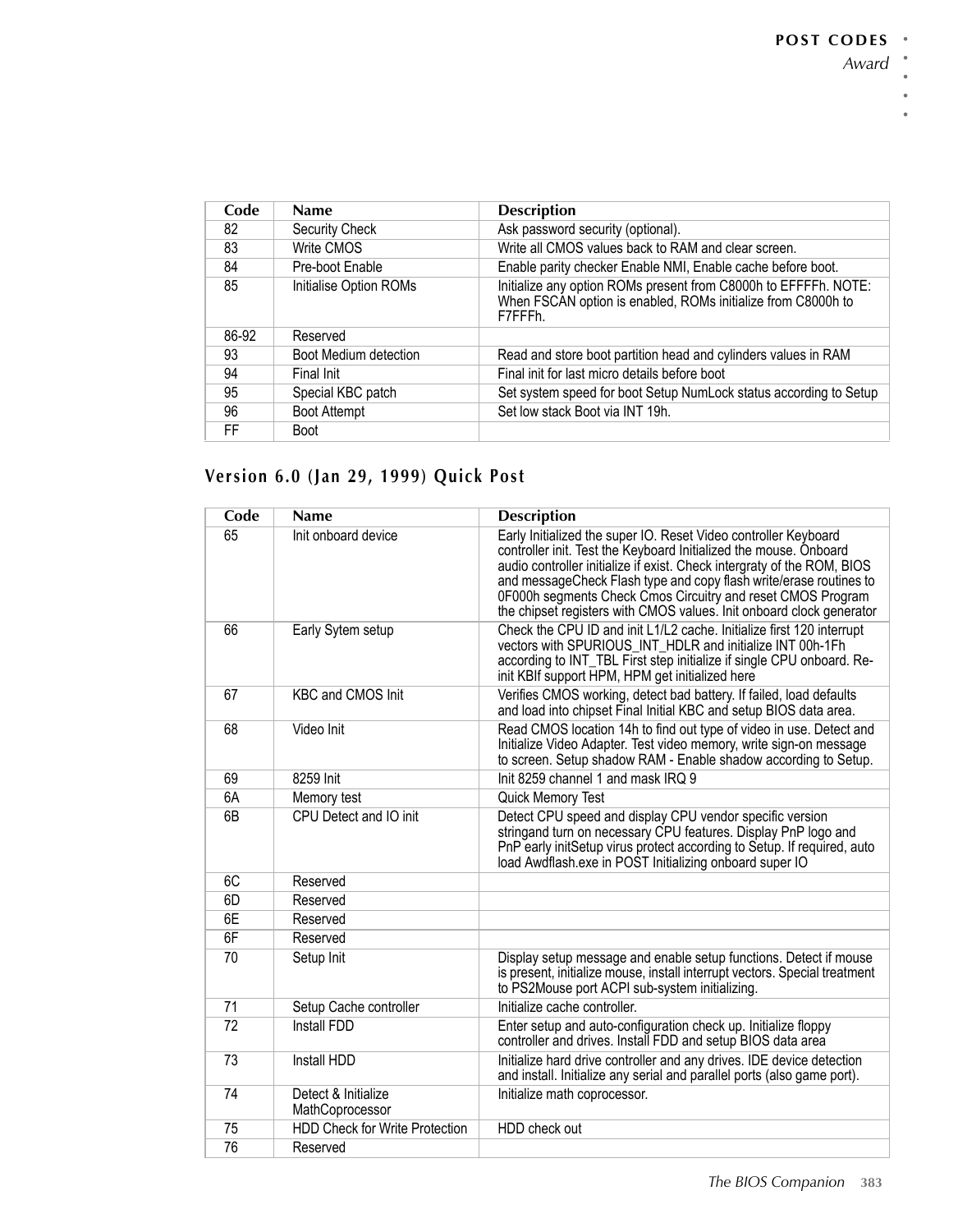*Award*

| Code | <b>Name</b>                       | <b>Description</b>                                                                                                                                                                                                                                  |  |
|------|-----------------------------------|-----------------------------------------------------------------------------------------------------------------------------------------------------------------------------------------------------------------------------------------------------|--|
| 77   | Display POST error                | Check POST error and display them and ask for user intervention Ask<br>password security (optional).                                                                                                                                                |  |
| 78   | <b>CMOS &amp; Option ROM Init</b> | Write all CMOS values back to RAM and clear screen. Enable parity<br>checker. Enable NMI, Enable cache before boot. Initialize ROMs<br>present from C8000h to EFFFFh. NOTE: When FSCAN option is<br>enabled, ROMs initialize from C8000h to F7FFFh. |  |
| 79   | Reserved                          |                                                                                                                                                                                                                                                     |  |
| 7A   | Reserved                          |                                                                                                                                                                                                                                                     |  |
| 7B   | Reserved                          |                                                                                                                                                                                                                                                     |  |
| 7C   | Reserved                          |                                                                                                                                                                                                                                                     |  |
| 7D   | Boot Medium detection             | Read and store boot partition head and cylinders values in RAM                                                                                                                                                                                      |  |
| 7E   | Final Init                        | Final init for last micro details before boot                                                                                                                                                                                                       |  |
| 7F   | Special KBC patch                 | Set system speed for boot. Setup NumLock status as per Setup                                                                                                                                                                                        |  |
| 80   | <b>Boot Attempt</b>               | Set low stackBoot via INT 19h.                                                                                                                                                                                                                      |  |
| FF   | Boot                              |                                                                                                                                                                                                                                                     |  |

# **Version 6.0 S4 Codes**

| Code | Name                                    | <b>Description</b>                                                                                                                                                                                                                                    |  |
|------|-----------------------------------------|-------------------------------------------------------------------------------------------------------------------------------------------------------------------------------------------------------------------------------------------------------|--|
| 5Α   | Early Chipset Init                      | Early Initialized the super IO. Reset Video controller. Keyboard<br>controller init. Test the Keyboard. Initilized the mouse                                                                                                                          |  |
| 5B   | <b>CMOS Check</b>                       | Check CMOS Circuitry and reset CMOS                                                                                                                                                                                                                   |  |
| 5C   | Chipset default Prog                    | Program the chipset registers with CMOS values. Init onboard clock<br>generator                                                                                                                                                                       |  |
| 5D   | Identify the CPU                        | Check the CPU ID and init L1/L2 cache                                                                                                                                                                                                                 |  |
| 5E   | Setup Interrupt Vector Table            | Initialize first 120 interrupt vectors with SPURIOUS INT HDLR<br>andINT 00h-1Fh according to INT_TBL. First step initialize if single<br>CPU Onboard. Re-init KB. If support HPM, HPM get initialized Here.                                           |  |
| 5F   | Test CMOS Interface & battery<br>status | Verifies CMOS is working correctly, and detects bad battery. If failed,<br>load CMOS defaults and load into chipset.                                                                                                                                  |  |
| 60   | <b>KBC</b> final Init                   | Final Initial KBC and setup BIOS data area                                                                                                                                                                                                            |  |
| 61   | Initialize Video Interface              | Read CMOS location 14h to find out type of video in use. Detect and<br>Initialize Video Adapter.                                                                                                                                                      |  |
| 62   | Video Memory Test                       | Test video memory, write sign-on message to screen. Setup shadow<br>RAM - Enable shadow according to Setup.                                                                                                                                           |  |
| 63   | Setup PS2 mouse and test<br><b>DMA</b>  | Setup PS2 Mouse and reset KBTest DMA channel 0                                                                                                                                                                                                        |  |
| 64   | Test 8259                               | Test 8259 channel 1 and mask IRQ 9                                                                                                                                                                                                                    |  |
| 65   | Init Boot Device                        | Detect if mouse is present, initialize mouse, install interrupt<br>vectors Special treatment to PS2 Mouse port ACPI sub-system<br>initializing Initialize cache controller.                                                                           |  |
| 66   | <b>Install Boot Devices</b>             | Enter setup check and autoconfiguration check up. Initialize floppy<br>disk drive controller and any drives. Install FDD and setup BIOS data<br>area Parameters. Initialize hard drive controller and any drives. IDE<br>device detection and install |  |
| 67   | Cache Init                              | Cache init and USB init                                                                                                                                                                                                                               |  |
| 68   | PM init                                 | PM initialization                                                                                                                                                                                                                                     |  |
| 69   | PM final Init and issue SMI             | Final init Before resume                                                                                                                                                                                                                              |  |
| FF   | Full on                                 |                                                                                                                                                                                                                                                       |  |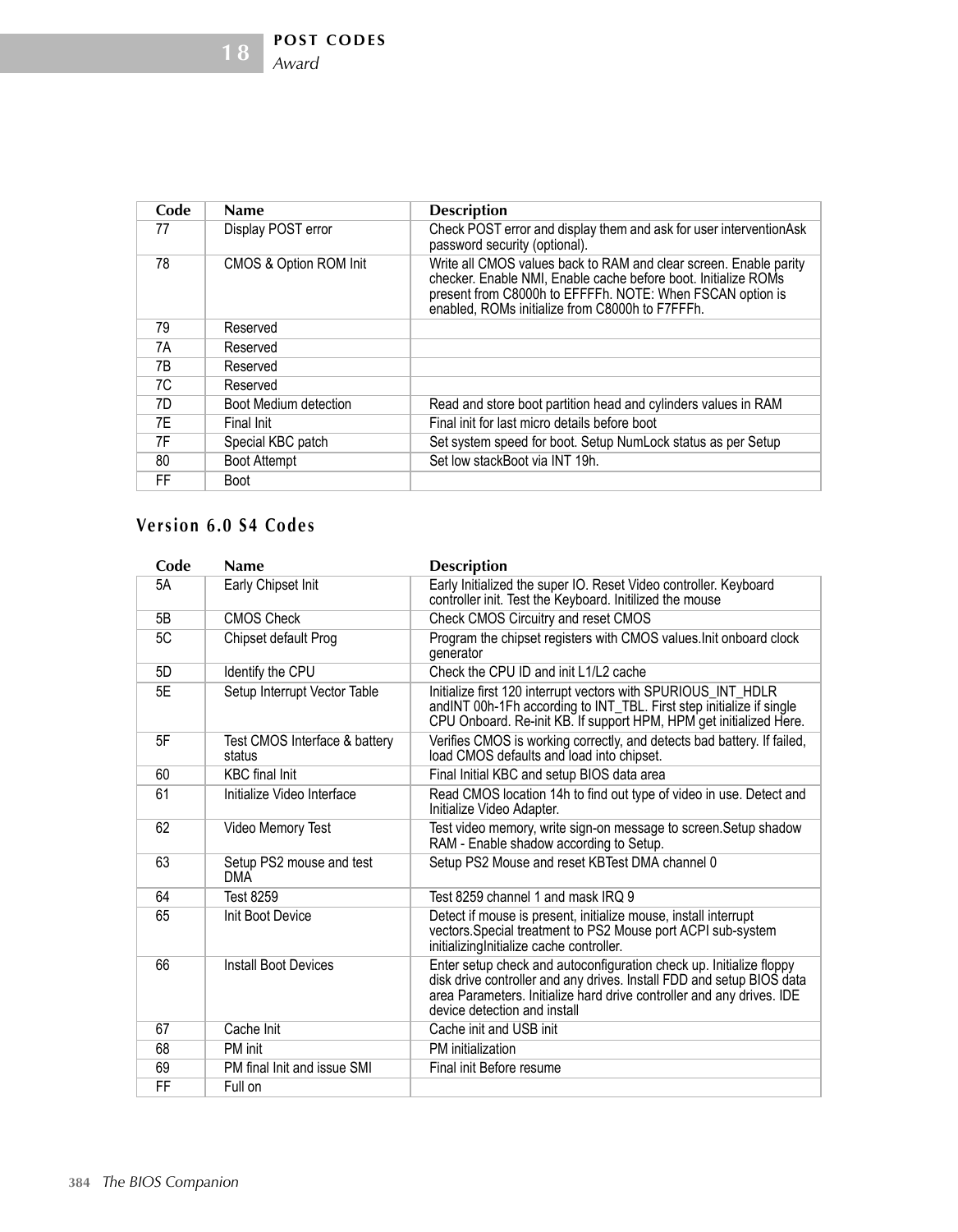# **Version 6.0 Boot Block Codes**

| Code | <b>Name</b>               | <b>Description</b>                                                       |  |
|------|---------------------------|--------------------------------------------------------------------------|--|
|      | Base memory test          | Clear base memory area (0000:0000--9000:ffffh)                           |  |
| 5    | KB init                   | Initialized KBC                                                          |  |
| 12   | Install interrupt vectors | Install int. vector (0-77), and initialized 00-1fh to their proper place |  |
| 0D   | Init Video                | Video initializing                                                       |  |
| 41   | Init FDD                  | Scan floppy and media capacity for onboard super IO                      |  |
| FF.  | Boot                      | Load boot sector                                                         |  |

# **Award 6.0 Rev 1.0 11/03/99 Medallion (i810)**

### **BOOT BLOCK CODES**

| Code           | <b>Meaning</b>                                                                  |
|----------------|---------------------------------------------------------------------------------|
| СF             | Test CMOS R/W functionality                                                     |
| C <sub>0</sub> | Early chipset initialization                                                    |
| C <sub>1</sub> | Detect memory                                                                   |
| 0C             | BIOS checksum verify                                                            |
| C <sub>5</sub> | OEM Specific-Early Shadow enable for fast boot. Copy BIOS from ROM into shadow. |
| 01             | Clear base memory 0-640 Kb                                                      |
| 05             | Enable Keyboard Interface                                                       |
| 0C             | Initial interrupt vector 00-1Fh                                                 |
| 0 <sub>D</sub> | Detect and Initialize Video Adapter. If no display device, speaker will beep    |
| 41             | Initialize floppy disk drive controller and detect media type                   |
| FF             | SystemBooting                                                                   |

| Code             | <b>Description</b>                                                                                                                                                                        |  |  |
|------------------|-------------------------------------------------------------------------------------------------------------------------------------------------------------------------------------------|--|--|
| CFh              | Test CMOS R/W functionality.                                                                                                                                                              |  |  |
| C <sub>0</sub> h | Early chipset init: Disable shadow RAM, L2 (socket 7 or below), Program basic chipset register                                                                                            |  |  |
| C <sub>1</sub> h | Detect memory, autodetect DRAM size, type, ECC. Autodetect L2 cache (socket 7 or below)                                                                                                   |  |  |
| C <sub>3</sub> h | Expand compressed BIOS code to DRAM                                                                                                                                                       |  |  |
| C5h              | Call chipset hook to copy BIOS back to E000 & F000 shadow RAM.                                                                                                                            |  |  |
| 0h1              | Expand the Xgroup codes locating in physical address 1000:0                                                                                                                               |  |  |
| 03h              | Initial Superio Early Init switch.                                                                                                                                                        |  |  |
| 05h              | 1. Blank out screen 2. Clear CMOS error flag                                                                                                                                              |  |  |
| 07h              | 1. Clear 8042 interface 2. Initialize 8042 self-test                                                                                                                                      |  |  |
| 08h              | Test special keyboard controller for Winbond 977 Super I/O chips. Enable keyboard interface.                                                                                              |  |  |
| 0Ah              | Disable PS/2 mouse interface (optional). Auto detect ports for keyboard & mouse followed by<br>a port & interface swap (optional). Reset keyboard for Winbond 977 series Super I/O chips. |  |  |
| 0Eh              | Test F000h segment shadow to see whether R/W-able. If test fails, keep beeping speaker.                                                                                                   |  |  |
| 10h              | Auto detect flash type to load appropriate flash R/W codes into the run time area in F000 for<br>ESCD & DMI support.                                                                      |  |  |
| 12h              | Use walking 1s to check interface in CMOS circuitry. Set RTC power status, check override.                                                                                                |  |  |
| 14h              | Program chipset default values into chipset. Default values are MODBINable by OEMs.                                                                                                       |  |  |
| 16h              | Initial onboard clock generator if Early Init Onboard Generator defined. See also 26h.                                                                                                    |  |  |
| 18h              | Detect CPU information including brand, SMI type (Cyrix or Intel) and CPU level (586 or 686).                                                                                             |  |  |
| 1Bh              | Initial interrupts vector table. If no special specified, all H/W interrupts are directed to<br>SPURIOUS INT HDLR & S/W interrupts to SPURIOUS soft HDLR.                                 |  |  |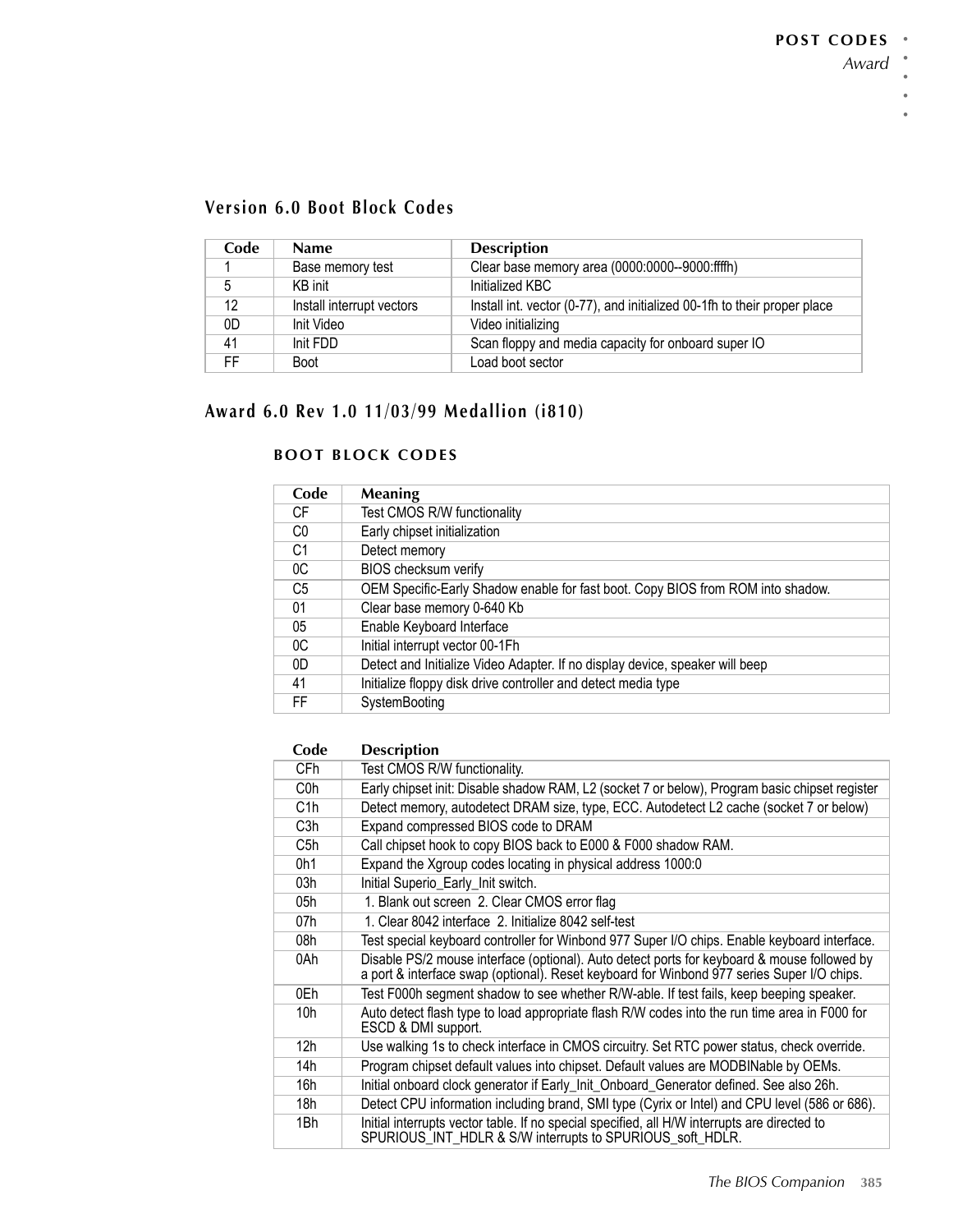**POST CODES**

*Award* **1 8**

| Code | <b>Description</b>                                                                                                                                                                                                                                                            |  |  |
|------|-------------------------------------------------------------------------------------------------------------------------------------------------------------------------------------------------------------------------------------------------------------------------------|--|--|
| 1Dh  | Initial EARLY_PM_INIT switch.                                                                                                                                                                                                                                                 |  |  |
| 1Fh  | Load keyboard matrix (notebook platform)                                                                                                                                                                                                                                      |  |  |
| 21h  | HPM initialization (notebook platform)                                                                                                                                                                                                                                        |  |  |
| 23h  | Check validity of RTC value- e.g. 5Ah is an invalid value for RTC minute. Load CMOS settings<br>into BIOS stack. If CMOS checksum fails, use default value.                                                                                                                   |  |  |
| 24h  | Prepare BIOS resource map for PCI & PnP use. If ESCD is valid, take into consideration of<br>the ESCD's legacy information.                                                                                                                                                   |  |  |
| 25h  | Early PCI Initialization: Enumerate PCI bus number. Assign memory & I/O resource. Search<br>for a valid VGA device & VGA BIOS, and put it into C000:0                                                                                                                         |  |  |
| 26h  | If Early Init Onboard Generator not defined Onboard clock generator init. Disable respective<br>clock resource to empty PCI & DIMM slots. Init onboard PWM and H/W monitor devices                                                                                            |  |  |
| 27h  | Initialize INT 09 buffer                                                                                                                                                                                                                                                      |  |  |
| 29h  | Program CPU internal MTRR (P6 & PII) for 0-640K memory address. Initialize the APIC for<br>Pentium class CPU. Program early chipset according to CMOS setup. Example: onboard IDE<br>controller. Measure CPU speed.                                                           |  |  |
| 2Bh  | Invoke Video BIOS                                                                                                                                                                                                                                                             |  |  |
| 2Dh  | Initialize double-byte language font (Optional) Put information on screen display, including<br>Award title, CPU type, CPU speed, full screen logo.                                                                                                                           |  |  |
| 33h  | Reset keyboard if Early_Reset_KB is defined e.g. Winbond 977 Super I/O chips. See 63h.                                                                                                                                                                                        |  |  |
| 35h  | Test DMA Channel 0                                                                                                                                                                                                                                                            |  |  |
| 37h  | Test DMA Channel 1.                                                                                                                                                                                                                                                           |  |  |
| 39h  | Test DMA page registers.                                                                                                                                                                                                                                                      |  |  |
| 3Ch  | <b>Test 8254</b>                                                                                                                                                                                                                                                              |  |  |
| 3Eh  | Test 8259 interrupt mask bits for channel 1.                                                                                                                                                                                                                                  |  |  |
| 40h  | Test 8259 interrupt mask bits for channel 2.                                                                                                                                                                                                                                  |  |  |
| 43h  | Test 8259 functionality.                                                                                                                                                                                                                                                      |  |  |
| 47h  | Initialize EISA slot                                                                                                                                                                                                                                                          |  |  |
| 49h  | Calculate total memory by testing the last double word of each 64K page. Program write<br>allocation for AMD K5 CPU.                                                                                                                                                          |  |  |
| 4Eh  | Program MTRR of M1 CPU. Initialize L2 cache for P6 class CPU & program CPU with proper<br>cacheable range Initialize the APIC for P6 class CPU. On MP platform, adjust the cacheable<br>range to smaller one in case the cacheable ranges between each CPU are not identical. |  |  |
| 50h  | Initialize USB Keyboard & Mouse.                                                                                                                                                                                                                                              |  |  |
| 52h  | Test all memory (clear all extended memory to 0)                                                                                                                                                                                                                              |  |  |
| 53h  | Clear password according to H/W jumper (Optional)                                                                                                                                                                                                                             |  |  |
| 55h  | Display number of processors (multi-processor platform)                                                                                                                                                                                                                       |  |  |
| 57h  | Display PnP logo. Early ISA PnP initialization -Assign CSN to every ISA PnP device.                                                                                                                                                                                           |  |  |
| 59h  | Initialize the combined Trend Anti-Virus code.                                                                                                                                                                                                                                |  |  |
| 5Bh  | (Optional Feature) Show message for entering AWDFLASH.EXE from FDD                                                                                                                                                                                                            |  |  |
| 5Dh  | Initialize Init Onboard Super IO. Initialize Init Onbaard AUDIO.                                                                                                                                                                                                              |  |  |
| 60h  | OK to enter Setup utility; i.e. not until this POST stage can users enter the CMOS setup utility.                                                                                                                                                                             |  |  |
| 63h  | Reset keyboard if Early_Reset_KB is not defined.                                                                                                                                                                                                                              |  |  |
| 65h  | Initialize PS/2 Mouse                                                                                                                                                                                                                                                         |  |  |
| 67h  | Prepare memory size information for function call: INT 15h ax=E820h                                                                                                                                                                                                           |  |  |
| 69h  | Turn on L2 cache                                                                                                                                                                                                                                                              |  |  |
| 6Bh  | Program chipset registers according to items described in Setup & Auto-configuration table.                                                                                                                                                                                   |  |  |
| 6Dh  | Assign resources to all ISA PnP devices. Auto assign ports to onboard COM ports if the<br>corresponding item in Setup is set to "AUTO".                                                                                                                                       |  |  |
| 6Fh  | Initialize floppy controller. Set up floppy related fields in 40:hardware.                                                                                                                                                                                                    |  |  |
| 75h  | Detect & install all IDE devices: HDD, LS120, ZIP, CDROM                                                                                                                                                                                                                      |  |  |
| 76h  | (Optional) Enter AWDFLASH.EXE if found in floppy drive & ALT+F2 is pressed.                                                                                                                                                                                                   |  |  |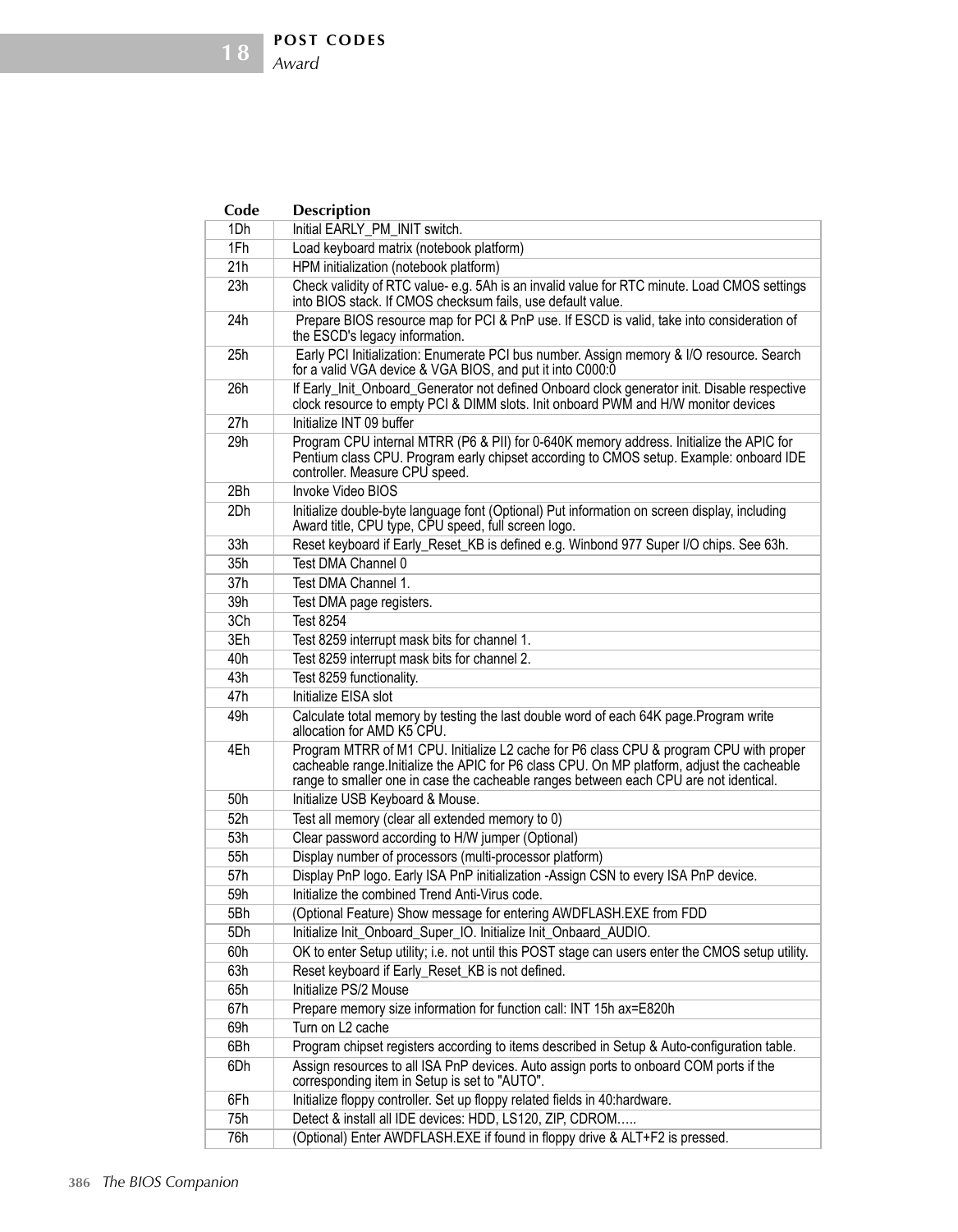| Code | <b>Description</b>                                                                                                                                                                                  |  |
|------|-----------------------------------------------------------------------------------------------------------------------------------------------------------------------------------------------------|--|
| 77h  | Detect serial ports & parallel ports.                                                                                                                                                               |  |
| 7Ah  | Detect & install co-processor                                                                                                                                                                       |  |
| 7Ch  | Init HDD write protect.                                                                                                                                                                             |  |
| 7Fh  | Switch back to text mode if full screen logo is supported. If errors occur, report errors & wait for<br>keys. If no errors occur or F1 key is pressed to continue: Clear EPA or customization logo. |  |

### **E8POST.ASM STARTS**

| Code | <b>Description</b>                                                                                                                                                                                                                           |  |  |
|------|----------------------------------------------------------------------------------------------------------------------------------------------------------------------------------------------------------------------------------------------|--|--|
| 82h  | Call chipset power management hook. Recover text fond used by EPA logo (not for full screen<br>logo) If password is set, ask for password.                                                                                                   |  |  |
| 83h  | Save all data in stack back to CMOS                                                                                                                                                                                                          |  |  |
| 84h  | Initialize ISA PnP boot devices                                                                                                                                                                                                              |  |  |
| 85h  | USB final Initialization. Switch screen back to text mode                                                                                                                                                                                    |  |  |
| 87h  | NET PC: Build SYSID Structure                                                                                                                                                                                                                |  |  |
| 89h  | Assign IRQs to PCI devices. Set up ACPI table at top of the memory.                                                                                                                                                                          |  |  |
| 8Bh  | Invoke all ISA adapter ROMs. Invoke all PCI ROMs (except VGA)                                                                                                                                                                                |  |  |
| 8Dh  | Enable/Disable Parity Check according to CMOS setup. APM Initialization                                                                                                                                                                      |  |  |
| 8Fh  | Clear noise of IROs                                                                                                                                                                                                                          |  |  |
| 93h  | Read HDD boot sector information for Trend Anti-Virus code                                                                                                                                                                                   |  |  |
| 94h  | Enable L2 cache. Program Daylight Saving. Program boot up speed. Chipset final<br>initialization Power management final initialization. Clear screen & display summary table.<br>Program K6 write allocationProgram P6 class write combining |  |  |
| 95h  | Update keyboard LED & typematic rate                                                                                                                                                                                                         |  |  |
| 96h  | Build MP table. Build & update ESCD. Set CMOS century to 20h or 19h. Load CMOS time into<br>DOS timer tickBuild MSIRQ routing table.                                                                                                         |  |  |
| FFh  | Boot attempt (INT 19h)                                                                                                                                                                                                                       |  |  |

# **Unexpected Errors**

| Code | Meaning                               |  |
|------|---------------------------------------|--|
| B0   | If interrupt occurs in protected mode |  |
| R1   | Unclaimed NMI occurs                  |  |

### **v3.3**

| Code      | Meaning                       | Code      | <b>Meaning</b>               |
|-----------|-------------------------------|-----------|------------------------------|
| $1-5$     | Keyboard controller           | 1F        | Memory verifier              |
| 06        | On board LSI                  | $20 - 23$ | CPU support chips            |
| 07        | CPU                           | 24        | Extended memory size         |
| 8-0E      | CMOS; 8254; 8237; 8259; EPROM | 25        | Extended memory size         |
| 0F        | <b>Extended CMOS</b>          | 26        | Protected mode               |
| $10 - 14$ | Refresh                       | $27-28$   | Shadow RAM                   |
| 15        | First 64K RAM                 | 2Α        | Initialise keyboard          |
| 16        | Interrupt vector tables       | 2Β        | Floppy drive initialisation  |
| 17        | Video initialisation          | 2C        | Serial port initialisation   |
| 18        | Video memory                  | 2D        | Parallel port initialisation |
| $19-1A$   | Interrupt line mask           | 2E        | Hard disk initialisation     |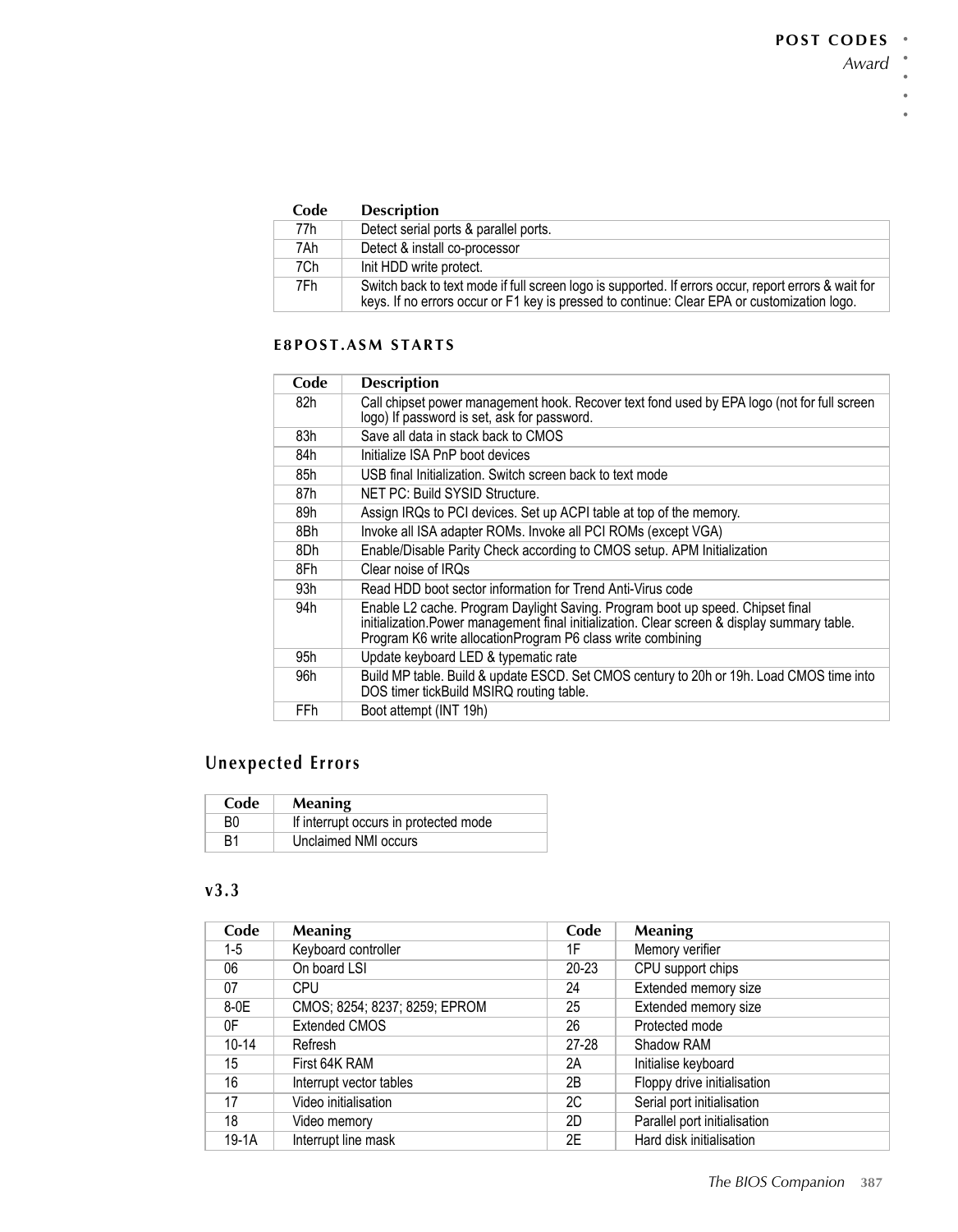| Code | <b>Meaning</b> | Code | Meaning           |
|------|----------------|------|-------------------|
| 1B   | Battery good   | 2F   | Maths coprocessor |
| 1C   | CMOS checksum  | 30   | Reserved          |
| 1D   | CMOS chip      | 31   | Optional ROMs     |
| 1E   | Memory size    | FF   | <b>Boot</b>       |

# **. . . . . . . . . . . . . . . . . . . . . . . . . . . . . . . . . . . . . . . . . . . . . . . . . . . . . . . . . CHIPS AND TECHNOLOGIES**

Some displayed as decimal as well as to port 80 in hex. Micro Channel uses 680 and 3BC.

# **POST Procedures**

| Procedure                                 | Meaning                                                                                                                                                                                                                                                                                                                                                                                            |
|-------------------------------------------|----------------------------------------------------------------------------------------------------------------------------------------------------------------------------------------------------------------------------------------------------------------------------------------------------------------------------------------------------------------------------------------------------|
| Power On Tests                            | CPU synchronises with clock. Check the CPU or clock.                                                                                                                                                                                                                                                                                                                                               |
| System ROM Check                          | The BIOS runs a checksum on itself. Check the BIOS chips.                                                                                                                                                                                                                                                                                                                                          |
| <b>DMA Controller Fail</b>                | DMA Controllers are initialised and tested. Check the DMA chips.                                                                                                                                                                                                                                                                                                                                   |
| <b>System Timer Failed</b>                | Channels 0/1/2 are tested in sequence. Check the PIT chips.                                                                                                                                                                                                                                                                                                                                        |
| Base 64K Memory Testing                   | Walking-bit test on 1st 64K of RAM. Check for bad RAM chips or data or address line.                                                                                                                                                                                                                                                                                                               |
| Interrupt Contr Failed                    | Test the 8259 chip.                                                                                                                                                                                                                                                                                                                                                                                |
| CPU Still In Prot Mode                    | Attempts made to read configuration of system through 8042 keyboard controller.                                                                                                                                                                                                                                                                                                                    |
| Refresh Not Occurring                     | Memory refresh is tested; standard refresh is 120-140 ns. Check the PIT chip.                                                                                                                                                                                                                                                                                                                      |
| Keyboard Controller Not<br>Responding     | Tests are run on the keyboard controller. Check the 8042 chip.                                                                                                                                                                                                                                                                                                                                     |
| <b>Could Not Enter Protected</b><br>Mode  | BIOS attempts to enter protected mode to test extended memory. Check 8042 or A20.                                                                                                                                                                                                                                                                                                                  |
| <b>Initialise Timer</b>                   | Attempts are made to initialise the PIT.                                                                                                                                                                                                                                                                                                                                                           |
| Init DMA Controller                       | Attempts are made to initialise the DMA Controller.                                                                                                                                                                                                                                                                                                                                                |
| <b>Entering/Exiting Protected</b><br>Mode | The transition is handled by the keyboard controller and the A20 line. Check the 8042<br>or the A20.                                                                                                                                                                                                                                                                                               |
| Relocate Shadow RAM                       | BIOS attempts to shadow itself into extended memory. Check for memory problems.                                                                                                                                                                                                                                                                                                                    |
| <b>Test For EMS</b>                       | Check the EMS adapter or an improper CMOS/Jumper setting.                                                                                                                                                                                                                                                                                                                                          |
| <b>Test Video Capabilities</b>            | Normally includes a memory test on the adapter memory up to 256K.                                                                                                                                                                                                                                                                                                                                  |
| <b>Test Memory</b>                        | Extensive testing of Base, Extended, Expanded memory. Check for defective memory<br>modules; 8042 chip; A20 line or an improper CMOS/Jumper setting.                                                                                                                                                                                                                                               |
| <b>Check System Options</b>               | The hardware in the system is compared with the values stored in CMOS. The<br>PIT/PIC/8042/RTC and other system board chips are tested again.                                                                                                                                                                                                                                                      |
| Peripheral Check/Test                     | Checks made for peripherals at standard I/O ports including serial and parallel ports<br>keyboards and coprocessors. Should see an error message on screen at this point.                                                                                                                                                                                                                          |
| <b>Floppy Test</b>                        | Floppy devices set in CMOS are checked and initialised. If a bootable floppy is found<br>the fixed disks are tested and BIOS will boot to floppy. Check for defective controllers<br>or an improper CMOS Setup.                                                                                                                                                                                    |
| <b>Fixed Disk Test</b>                    | Checks for fixed disks in CMOS. If no bootable floppy in A: drive, BIOS loads first<br>sector off the first fixed disk and jumps to memory where the sector was loaded. You<br>may just see a flashing cursor or an error message from the potential operating<br>system. Check for improper CMOS setup/defective controller/fixed disk or corruption of<br>bootloader software on the fixed disk. |
| <b>Advanced Options</b>                   | include mouse/cache etc. You should see an error message on the screen at this point,<br>except that a defective cache may hang the system; in most cases, the cache will be<br>disabled by the BIOS.                                                                                                                                                                                              |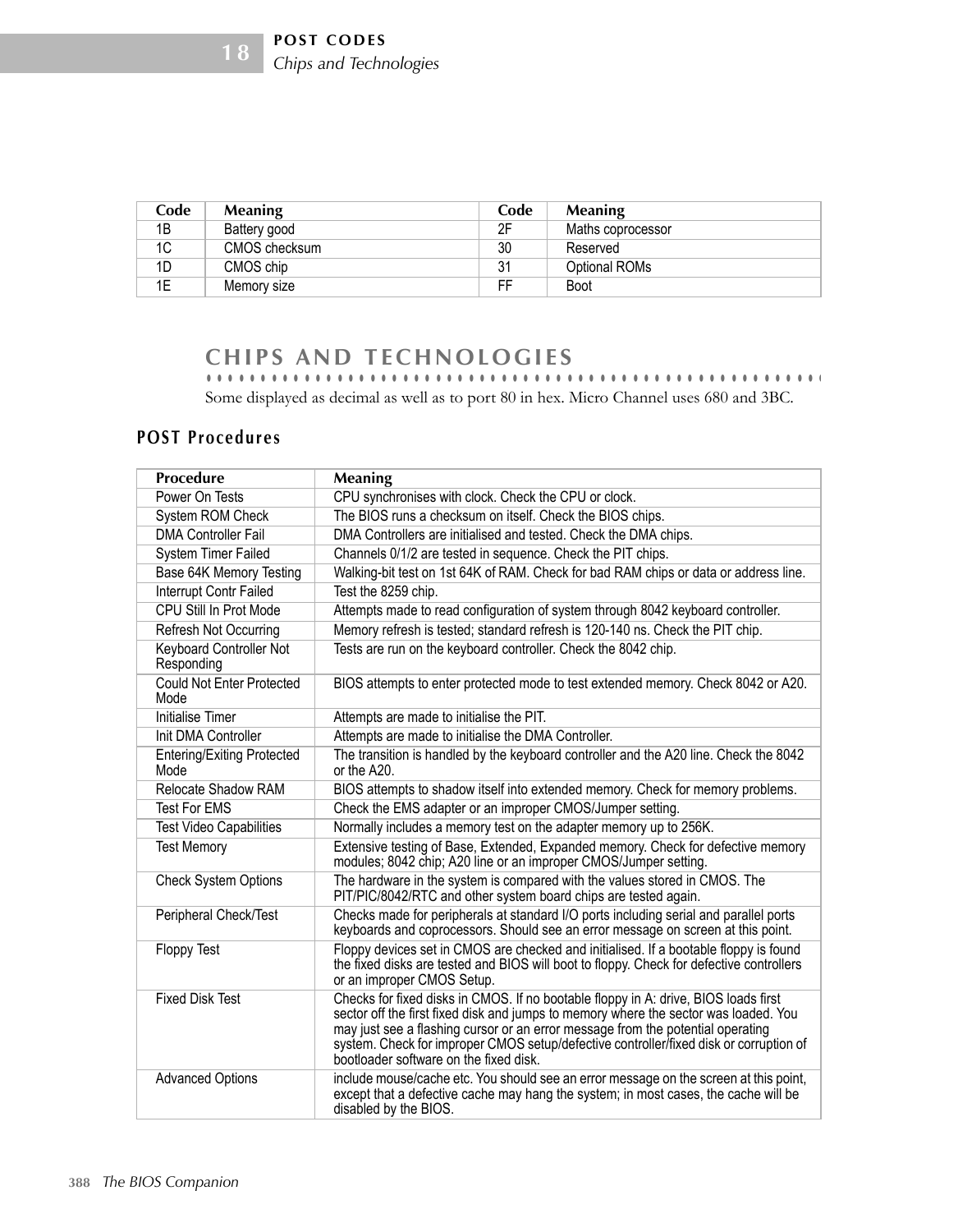. . . . .  $\ddot{\phantom{0}}$  $\bullet$ 

# **POST Codes**

| Hex            | Dec | Code                                                                            |
|----------------|-----|---------------------------------------------------------------------------------|
| 00             | 00  | Error in POS register.                                                          |
| 01             | 01  | Flag register failed.                                                           |
| 02             | 02  | CPU register failed.                                                            |
| 03             | 03  | System ROM did not checksum                                                     |
| 04             | 04  | DMA controller failed                                                           |
| 0 <sub>5</sub> | 05  | System timer failed                                                             |
| 06             | 06  | Base 64K RAM failed address test,: not installed, misconfigured, bad addressing |
| 07             | 07  | Base 64K RAM failed data test                                                   |
| 08             | 08  | Interrupt controller failed                                                     |
| 09             | 09  | Hot (unexpected) interrupt occurred                                             |
| 0A             | 10  | System timer does not interrupt                                                 |
| 0B             | 11  | CPU still in protected mode                                                     |
| 0 <sup>C</sup> | 12  | DMA page registers failed                                                       |
| 0D             | 13  | Refresh not occurring                                                           |
| 0E             | 14  | Keyboard controller not responding                                              |
| 0F             | 15  | Could not enter protected mode                                                  |
| 10             | 16  | GDT or IDT failed                                                               |
| 11             | 17  | LDT register failed                                                             |
| 12             | 18  | Task register failed                                                            |
| 13             | 19  | <b>LSL</b> instruction failed                                                   |
| 14             | 20  | <b>LAR</b> instruction failed                                                   |
| 15             | 21  | <b>VERR/VERW</b> failed                                                         |
| 16             | 22  | Keyboard controller gate A20 failed                                             |
| 17             | 23  | Exception failed/unexpected exception                                           |
| 18             | 24  | Shutdown during memory test                                                     |
| 19             | 25  | Last used error code                                                            |
| 1A             | 26  | Copyright checksum error                                                        |
| 1B             | 27  | Shutdown during memory sizing                                                   |
| 1C             | 28  | <b>CHIPSet initialization</b>                                                   |
| 50             | 80  | Initialize hardware                                                             |
| 51             | 81  | Initialize timer                                                                |
| 52             | 82  | Initialize DMA controller                                                       |
| 53             | 83  | Initialize interrupt controller                                                 |
| 54             | 84  | Initialize CHIPSet                                                              |
| 55             | 85  | Setup EMS configuration                                                         |
| 56             | 86  | Entering protected mode for first time                                          |
| 57             | 87  | Size memory chips                                                               |
| 58             | 88  | Configure memory chip interleave                                                |
| 59             | 89  | Exiting protected mode for first time                                           |
| 5A             | 90  | Determine system board memory size                                              |
| 5B             | 91  | Relocate shadow RAM                                                             |
| 5C             | 92  | Configure EMS                                                                   |
| 5D             | 93  | Set up wait state configuration                                                 |
| 5E             | 94  | Re-test 64K RAM                                                                 |
| 5F             | 95  | <b>Test shadow RAM</b>                                                          |

### **NEAT, PEAK/DM, OC8291, ELEAT BIOS**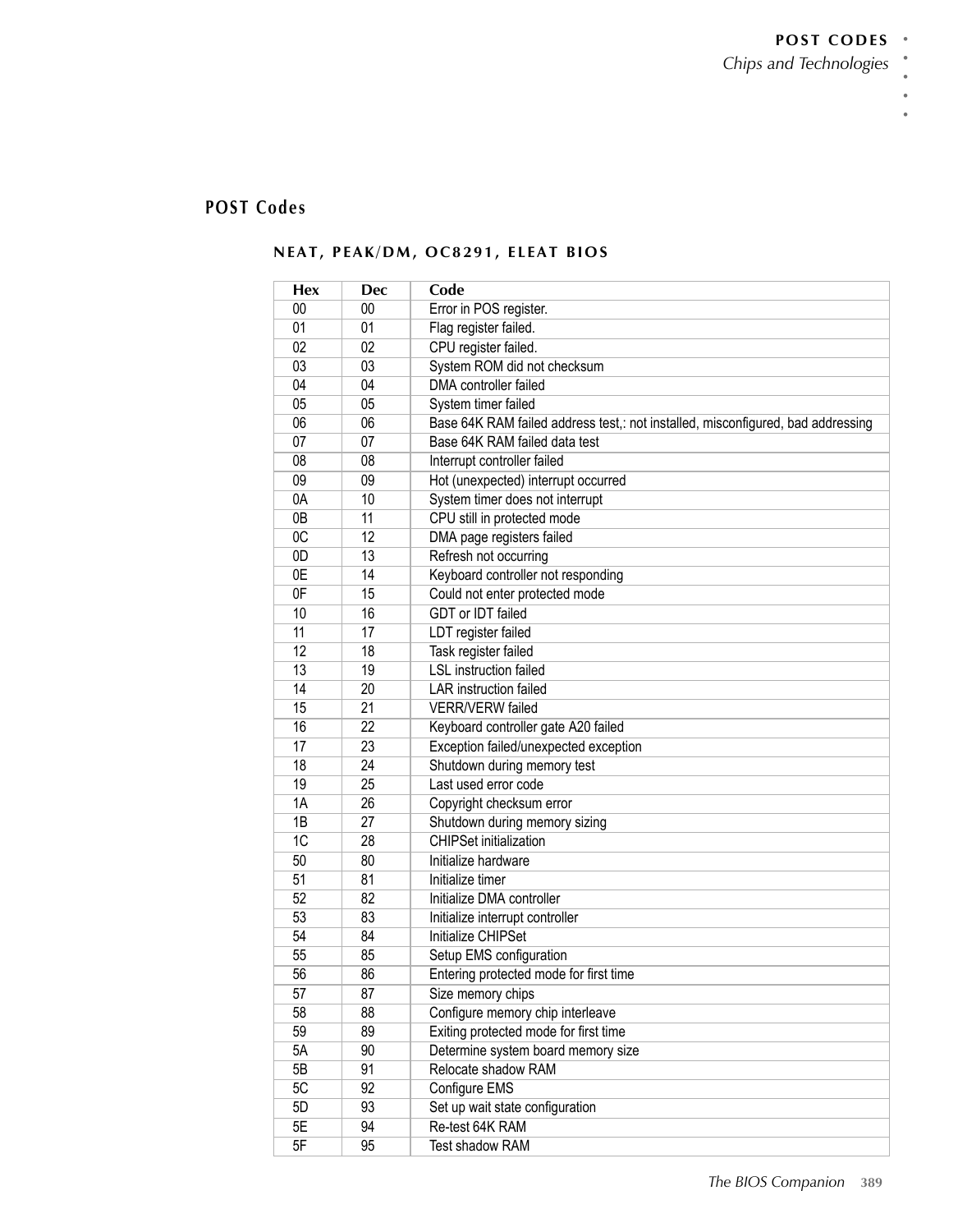| Hex             | <b>Dec</b> | Code                                                                       |
|-----------------|------------|----------------------------------------------------------------------------|
| 60              | 96         | <b>Test CMOS RAM</b>                                                       |
| 61              | 97         | Test video                                                                 |
| 62              | 98         | Test and initialize DDNIL bits                                             |
| 63              | 99         | Test protected mode interrupt                                              |
| 64              | 100        | Test address line A20                                                      |
| 65              | 101        | Test memory address lines                                                  |
| 66              | 102        | Test memory                                                                |
| 67              | 103        | Test extended memory                                                       |
| 68              | 104        | Test timer interrupt                                                       |
| 69              | 105        | Test real time clock (RTC)                                                 |
| 6A              | 106        | Test keyboard                                                              |
| 6B              | 107        | Test 80x87 math chip                                                       |
| 6C              | 108        | Test RS232 serial ports                                                    |
| 6 <sub>D</sub>  | 109        | Test parallel ports                                                        |
| 6E              | 110        | Test dual card                                                             |
| 6F              | 111        | Test floppy drive controller                                               |
| 70              | 112        | Test hard drive controller                                                 |
| 71              | 113        | <b>Test keylock</b>                                                        |
| 72              | 114        | Test pointing device                                                       |
| 90              | 144        | Setup RAM                                                                  |
| 91              | 145        | Calculate CPU speed                                                        |
| 92              | 146        | Check configuration                                                        |
| 93              | 147        | Initialize BIOS                                                            |
| 94              | 148        | POST Bootstrap                                                             |
| 95              | 149        | <b>Reset ICs</b>                                                           |
| 96              | 150        | PEAK: System board POS. NEAT/OC8291 ELEAT: Test/init cache and controller. |
| 97              | 151        | VGA Power on Diagnostics and setup                                         |
| 98              | 152        | Adapter POS                                                                |
| 99              | 153        | Re-initialize DDNIL bits                                                   |
| A <sub>0</sub>  | 160        | Exception 0                                                                |
| A <sub>1</sub>  | 161        | Exception 1                                                                |
| A2              | 162        | Exception 2                                                                |
| A <sub>3</sub>  | 163        | Exception 3                                                                |
| A4              | 164        | Exception 4                                                                |
| A <sub>5</sub>  | 165        | Exception 5                                                                |
| A <sub>6</sub>  | 166        | Exception 6                                                                |
| A7              | 167        | Exception 7                                                                |
| A <sub>8</sub>  | 168        | Exception 8                                                                |
| A <sub>9</sub>  | 169        | Exception 9                                                                |
| AA              | 170        | Exception A                                                                |
| AB              | 171        | <b>Exception B</b>                                                         |
| <b>AC</b>       | 172        | Exception C                                                                |
| <b>AD</b>       | 173        | <b>Exception D</b>                                                         |
| C <sub>0</sub>  | 224        | System board memory failure                                                |
| C <sub>1</sub>  | 225        | I/O Channel Check activated                                                |
| C <sub>2</sub>  | 226        | Watchdog timer timeout                                                     |
| $\overline{C3}$ | 227        | Bus timer timeout                                                          |

**1 8**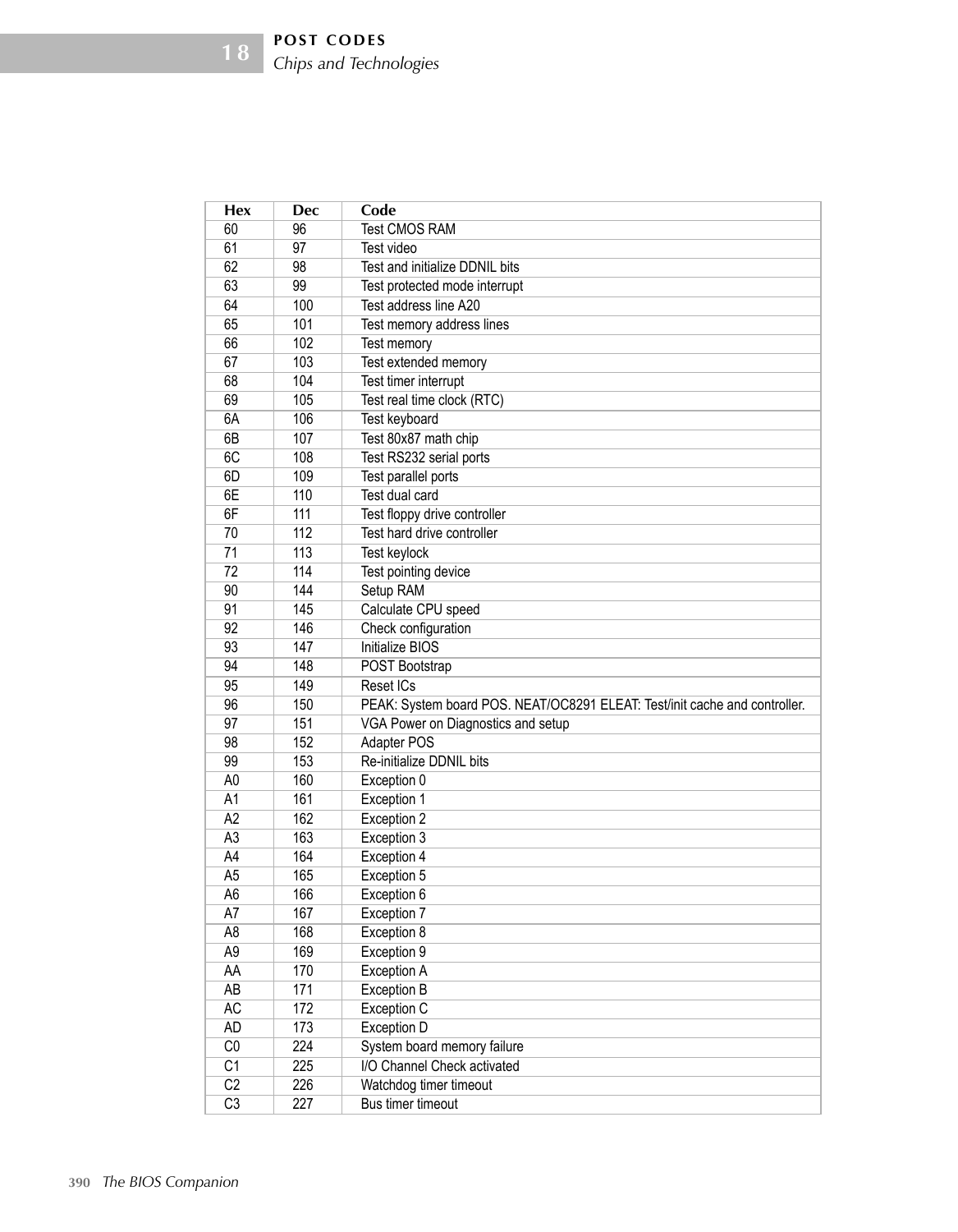. . . . .  $\bullet$ 

**. . . . . . . . . . . . . . . . . . . . . . . . . . . . . . . . . . . . . . . . . . . . . . . . . . . . . . . . . COMPAQ** Port 84 codes show errors - 85 shows the category:

- 00 System BIOS
- 01 Error after boot
- 05 Video POST

# **General**

| Code | <b>Meaning</b>             | Code           | <b>Meaning</b>                     |
|------|----------------------------|----------------|------------------------------------|
| 00   | Initialise flags           | 09             | Reset code in CMOS byte            |
| 01   | Read manufacturing jumper  | 0A             | Vector Via 40:67 reset function    |
| 02   | 8042 Received Read command | 0 <sub>B</sub> | Vector Via 40:67 with E01 function |
| 03   | No response from 8042      | 0C             | Boot reset function                |
| 04   | Look for ROM at E000       | 0 <sub>D</sub> | Test #2 8254 Counter 0             |
| 05   | Look for ROM at C800       | 0E             | Test #2 8254 Counter 2             |
| 06   | Normal CMOS reset code     | 0F             | Warm Boot                          |
| 08   | Initialise 8259            |                |                                    |

### **Overall Power Up Sequence**

| Code | <b>Meaning</b>                    | Code | Meaning                          |
|------|-----------------------------------|------|----------------------------------|
| 10   | PPI disabled                      | 20   | Test real and extended memory    |
| 11   | Initialise (blast) VDU controller | 21   | Initialise time-of-day           |
| 12   | Clear Screen; turn on video       | 22   | Initialise 287 coprocessor       |
| 13   | Test time 0                       | 23   | Test the keyboard and 8042       |
| 14   | Disable RTC interrupts            | 24   | Reset A20                        |
| 15   | Check battery power               | 25   | Test diskette subsystem          |
| 16   | Battery has lost power            | 26   | Test fixed disk subsystem        |
| 17   | Clear CMOS diags                  | 27   | Initialise parallel printer      |
| 18   | Test base memory (first 128K)     | 28   | Perform search for optional ROMs |
| 19   | Initialise base memory            | 29   | Test valid system configuration  |
| 1A   | Initialise VDU adapters           | 2A   | Clear screen                     |
| 1B   | The system ROM                    | 2B   | Check for invalid time and date  |
| 1C   | CMOS checksum                     | 2C   | Optional ROM search              |
| 1D   | DMA controller/page registers     | 2D   | Test timer 2                     |
| 1E   | Test keyboard controller          | 2F   | Write to diagnostic byte         |
| 1F   | Test 286 protected mode           |      |                                  |

# **Base RAM Initialisation**

| Code | <b>Meaning</b>                 | Code | <b>Meaning</b>                    |
|------|--------------------------------|------|-----------------------------------|
| 30   | Clear first 128K bytes of RAM  | 36   | Check battery power               |
| 31   | Load interrupt vectors 70-77   | 37   | Check for game adapters           |
| 32   | Load interrupt vectors 00-1F   | 38   | Check for serial ports            |
| 33   | Initialise MEMSIZE and RESETWD | 39   | Check for parallel printer ports  |
| 34   | Verify CMOS checksum           | 3A   | Initialise port and comm timeouts |
| 35   | CMOS checksum not valid        | 3B   | Flush keyboard buffer             |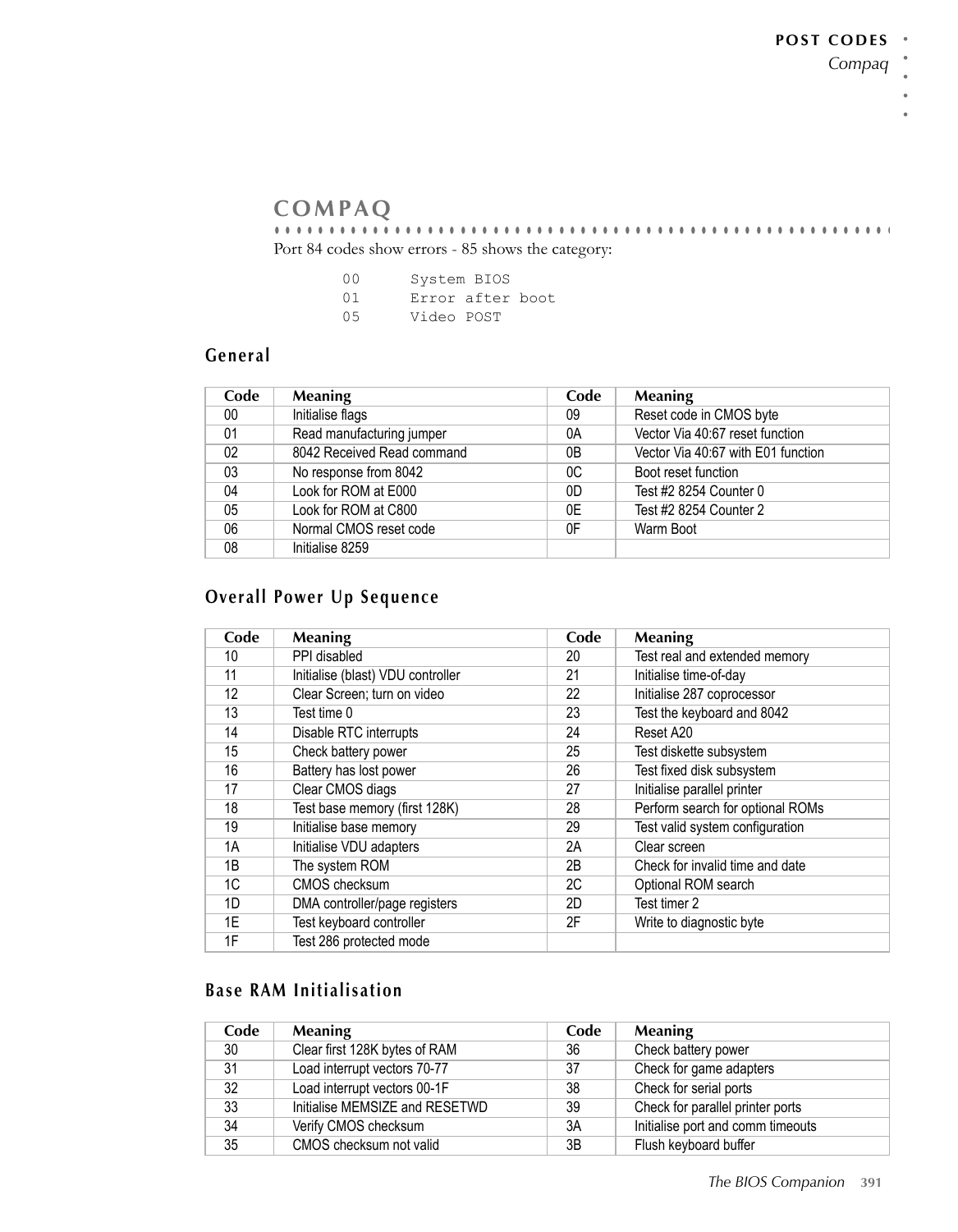

*Compaq*

### **Base RAM Test**

| Code | <b>Meaning</b>               | Code | Meaning                       |
|------|------------------------------|------|-------------------------------|
| 40   | Save RESETWD value           | 44   | Start verify of 128K RAM test |
| 41   | Check RAM refresh            | 45   | Check for parity errors       |
| 42   | Start write of 128K RAM test | 46   | No RAM errors                 |
| 43   | Rest parity checks           | 47   | RAM error detected            |

# **VDU Initialisation and Test**

| Code | <b>Meaning</b>                    | Code      | <b>Meaning</b>                   |
|------|-----------------------------------|-----------|----------------------------------|
| 50   | Check for dual frequency in CMOS  | 58        | Start of VDU test (each adapter) |
| 51   | Check CMOS VDU configuration      | 59        | Check existence of adapter       |
| 52   | Start VDU ROM search              | <b>5A</b> | Check VDU registers              |
| 53   | Vector to VDU option ROMs         | 5Β        | Start screen memory test         |
| 54   | Initialise first display adapter  | 5C        | End test of adapter              |
| 55   | Initialise second display adapter | 5D        | Error detected on an adapter     |
| 56   | No display adapters installed     | 5E        | Test the next adapter            |
| 57   | Initialise primary VDU mode       | 5F        | All adapters successfully tested |

# **Memory Test**

| Code | Meaning                          | Code | <b>Meaning</b>          |
|------|----------------------------------|------|-------------------------|
| 60   | Start of memory tests            | 6B   | Display error message   |
| 61   | Enter protected mode             | 6C   | End of memory test      |
| 62   | Start memory sizing              | 6D   | Initialise KB OK string |
| 63   | Get CMOS size                    | 6E   | Determine size to test  |
| 64   | Start test of real memory        | 6F   | <b>Start MEMTEST</b>    |
| 65   | Start test of extended memory    | 70   | Display XXXXXKB OK      |
| 66   | Save size memory (base           | 71   | Test each RAM segment   |
| 67   | 128K option installed CMOS bit   | 72   | High order address test |
| 68   | Prepare to return to Real Mode   | 73   | <b>Exit MEMTEST</b>     |
| 69   | Back in Real Mode-successful     | 74   | Parity error on bus     |
| 6A   | Protected mode error during test |      |                         |

### **80286 Protected Mode**

| Code | <b>Meaning</b>                   | Code | <b>Meaning</b>                  |
|------|----------------------------------|------|---------------------------------|
| 75   | Start protected mode test        | 7B   | Exit protected test             |
| 76   | Prepare to enter protected mode  | 7C   | High order address test failure |
| 77   | Test software exceptions         | 7D   | Entered cache controller test   |
| 78   | Prepare to return to Real Mode   | 7F   | Programming memory cache        |
| 79   | Back in Real Mode-successful     | 7F   | Copy system ROM to high RAM     |
| 7A   | Back in Real Mode-error occurred |      |                                 |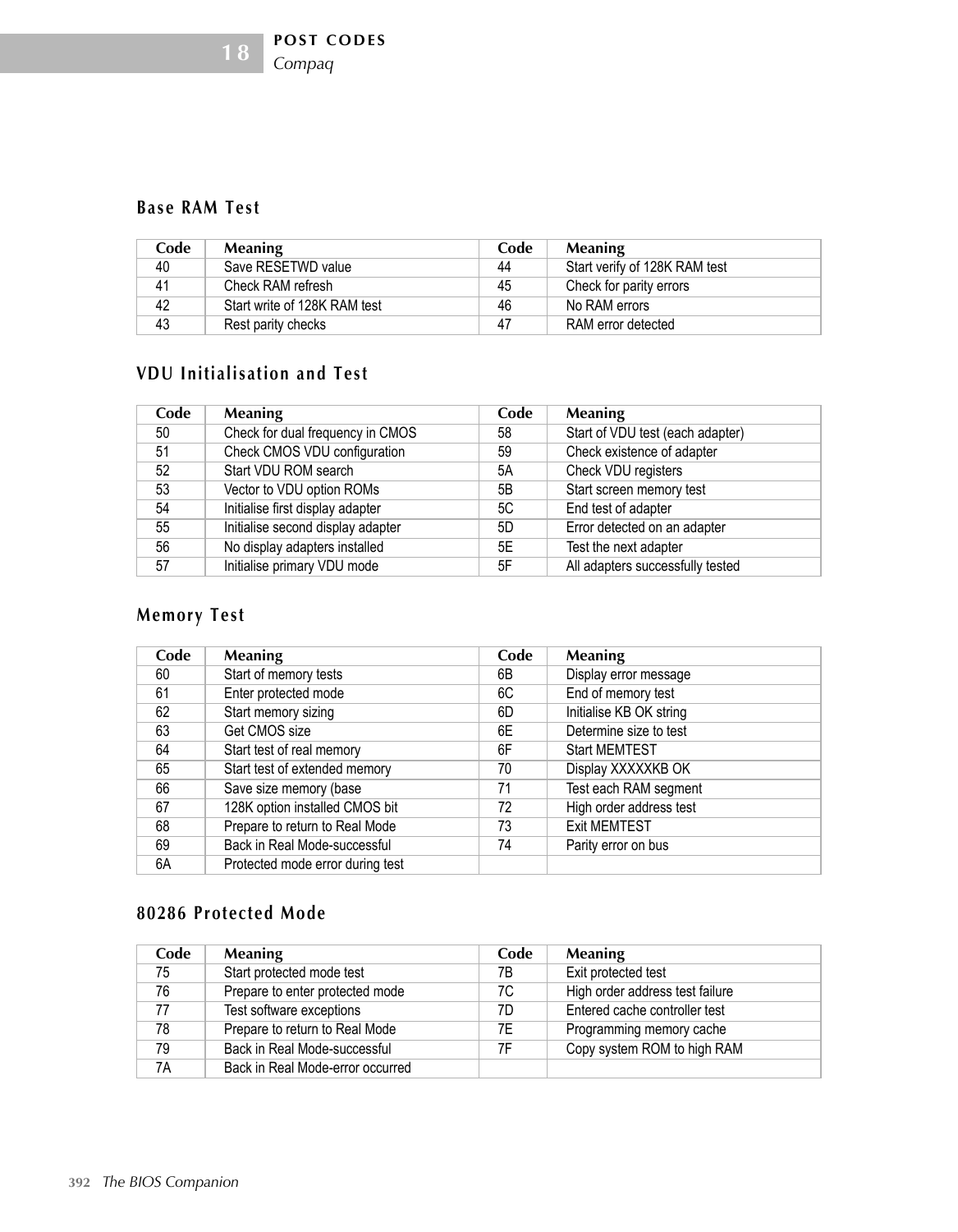# **8042 and Keyboard**

| Code | <b>Meaning</b>        | Code | <b>Meaning</b>          |
|------|-----------------------|------|-------------------------|
| 80   | Start of 8042 test    | 88   | Got result              |
| 81   | Do 8042 self test     | 89   | Test for stuck keys     |
| 82   | Check result received | 8A   | Key seems to be stuck   |
| 83   | Error result          | 8B   | Test keyboard interface |
| 84   | OK 8042               | 8C   | Got result              |
| 86   | Start test            | 8D   | End of Test             |
| 87   | Got acknowledge       |      |                         |

# **System Board Test**

| Code | <b>Meaning</b>                | Code | <b>Meaning</b>                  |
|------|-------------------------------|------|---------------------------------|
| 90   | Start of CMOS test            | 94   | Page registers seem OK          |
| 92   | CMOS seems to be OK           | 95   | DMA controller is OK            |
| 92   | Error on CMOS read/write test | 96   | 8237 initialisation is complete |
| 93   | Start of DMA controller test  | 97   | Start of NCA RAM test           |

# **Diskette Test**

| Code           | Meaning                         | Code           | <b>Meaning</b>                        |
|----------------|---------------------------------|----------------|---------------------------------------|
| A <sub>0</sub> | Start of diskette tests         | B2             | Combo controller failed-exit          |
| A1             | FDC reset active (3F2h bit 2)   | B <sub>3</sub> | Testing drive 1                       |
| A2             | FDC reset inactive (3F2h bit 2) | <b>B4</b>      | Testing drive 2                       |
| A <sub>3</sub> | FDC motor on                    | <b>B5</b>      | Drive error (error condition)         |
| A4             | FDC timeout error               | B <sub>6</sub> | Drive failed (failed to respond)      |
| A <sub>5</sub> | FDC failed reset                | B7             | No fixed drives-exit                  |
| A6             | FDC passed reset                | B <sub>8</sub> | Fixed drive tests complete            |
| A8             | Start to determine drive type   | B <sub>9</sub> | Attempt to boot diskette              |
| A <sub>9</sub> | Seek operation initiated        | BA             | Attempt to boot fixed drive           |
| AA             | Waiting for FDC seek status     | <b>BB</b>      | Boot attempt failed FD/HD             |
| AF             | Diskette tests completed        | <b>BC</b>      | Boot record read, jump to boot record |
| B <sub>0</sub> | Start of fixed disk drive tests | <b>BD</b>      | Drive error, retry booting            |
| <b>B1</b>      | Combo board not found-exit      | <b>BE</b>      | Weitek coprocessor test               |

# **EISA TESTS (Deskpro/M, /LT, /33L, P486c)**

| Code           | <b>Meaning</b>                    | Code           | <b>Meaning</b>                     |
|----------------|-----------------------------------|----------------|------------------------------------|
| C <sub>0</sub> | EISA non-volatile memory checksum | C5             | EISA display config error messages |
| C <sub>1</sub> | EISA DDF map initialization       | C <sub>6</sub> | EISA PZ initialization begun       |
| C <sub>2</sub> | EISA IRQ initialization           | C7             | EISA PZ initialization done        |
| C <sub>3</sub> | EISA DMA initialization           | C <sub>8</sub> | System manager board self-test     |
| C <sub>4</sub> | EISA slot initialization          |                |                                    |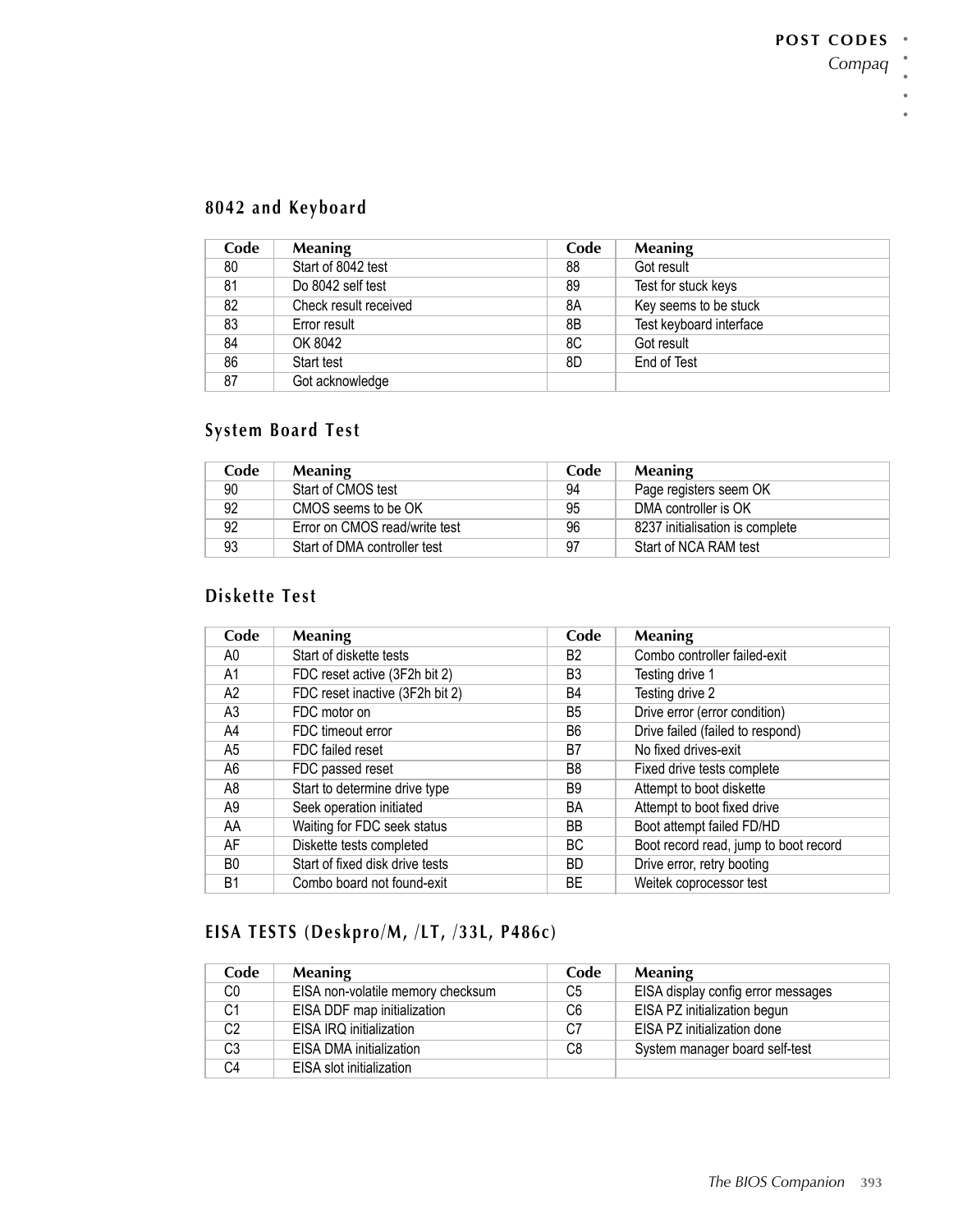

**POST CODES**

*Compaq*

# **LT, SLT, LTE**

| Code           | <b>Meaning</b>                      | Code           | <b>Meaning</b>                     |
|----------------|-------------------------------------|----------------|------------------------------------|
| C <sub>0</sub> | Disable NMI                         | C <sub>6</sub> | Update BIOS time of day            |
| C <sub>1</sub> | Turn off hard disk subsystem        | C7             | Turn on hard disk/modem subsystems |
| C <sub>2</sub> | Turn off video subsystem            | C <sub>8</sub> | Turn on floppy disk subsystem      |
| C <sub>3</sub> | Turn off floppy disk subsystem      | C9             | Turn on video subsystem            |
| C <sub>4</sub> | Turn off hard disk/modem subsystems | СB             | Flush keyboard input buffer        |
| C <sub>5</sub> | Go to standby                       | СC             | Re-enable MNI                      |

## **Standard POST Functions**

| Code           | <b>Meanings</b>                   | Code           | Meaning                                  |
|----------------|-----------------------------------|----------------|------------------------------------------|
| D <sub>0</sub> | Entry to clear memory routine     | D5             | CIr base mem, CLIM reg init fail SLT/286 |
| D <sub>1</sub> | Ready to go to protected mode     | D7             | Scan and clear DDNIL bits                |
| D <sub>2</sub> | Ready to clear extended memory    | D <sub>9</sub> | Orvonton 4-way cache detect              |
| D <sub>3</sub> | Ready to reset back to real mode  | DD             | Built-in self-test failed                |
| D <sub>4</sub> | Back in real mode, ready to clear |                |                                          |

# **Option ROM Replacement**

| Code           | <b>Meaning</b>                          | Code | <b>Meaning</b>                            |
|----------------|-----------------------------------------|------|-------------------------------------------|
| E0             | Ready to replace E000 ROM               | E9   | Receiving for serial external boot sector |
| E <sub>1</sub> | Completed E000 ROM replacement          | FA   | Looking for parallel external boot ID str |
| E <sub>2</sub> | Ready to replace EGA ROM                | EB   | Receiving parallel external boot sector   |
| E <sub>3</sub> | Completed EGA ROM replacement           | EC.  | Boot record read, jump to boot record     |
| E8             | Looking for serial external boot ID str |      |                                           |

# **Port 85=05 (Video POST)**

| Code           | <b>Meaning</b>              | Code           | Meaning                              |
|----------------|-----------------------------|----------------|--------------------------------------|
| 00             | Entry into video option ROM | 50             | Slot type conflict error             |
| 01             | Alternate adapter tests     | 51             | Video memory conflict error          |
| 02             | Vertical sync tests         | 52             | ROM conflict error                   |
| 03             | Horizontal sync tests       | 60             | Red DAC stuck low error              |
| 04             | Static tests                | 61             | Green DAC stuck low error            |
| 05             | Bus tests                   | 62             | Blue DAC stuck low error             |
| 06             | Configuration tests         | 63             | DAC stuck high error                 |
| 07             | Alternate ROM tests         | 64             | Red DAC fault error                  |
| 08             | Colour gun off tests        | 65             | Green DAC fault error                |
| 09             | Colour gun on tests         | 66             | <b>Blue DAC fault error</b>          |
| 0A             | Video memory tests          | 70             | Bad alternate ROM version            |
| 0 <sub>B</sub> | Board present tests         | 80             | Colour gun stuck ON base code        |
| 10             | Illegal configuration error | 90             | Colour gun stuck OFF base code       |
| 20             | No vertical sync present    | A <sub>0</sub> | Video memory failure base code       |
| 21             | Vertical sync out of range  | F <sub>0</sub> | Equipment failure base code          |
| 30             | No horizontal sync present  | 00             | Video POST over (also send 00 to 85) |
| 40             | Colour register failure     |                |                                      |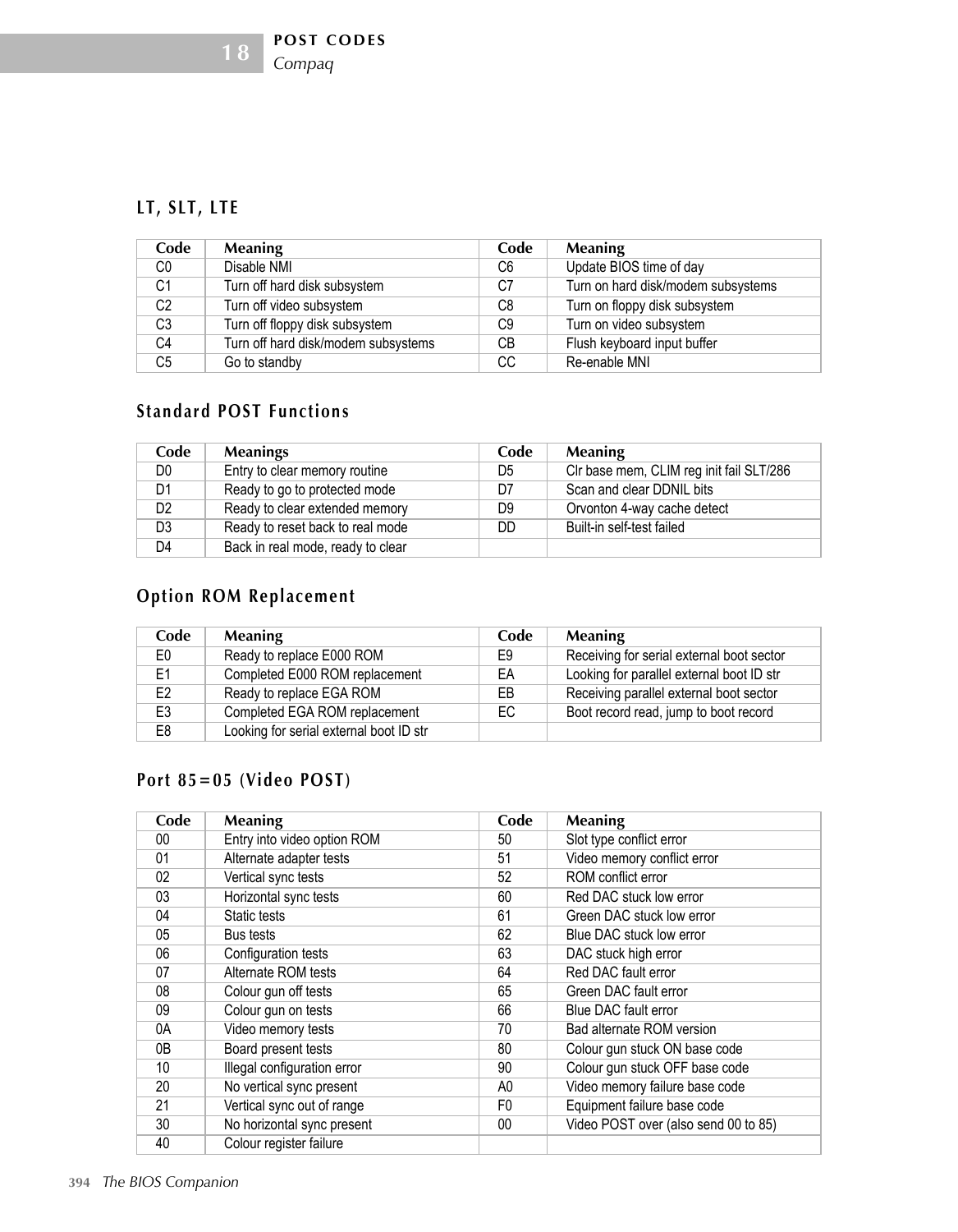$\ddot{\phantom{0}}$ 

| ٠       |
|---------|
| ٠       |
| à.      |
| þ.<br>Ξ |
|         |

| After POST, the OS is booted. If a run-time error is detected, code 01 is sent to port 85, and the error<br>code to port 84 before booting. Here are run-time codes: |  |
|----------------------------------------------------------------------------------------------------------------------------------------------------------------------|--|
| $\sim$ $\sim$ $\sim$                                                                                                                                                 |  |

| Code | <b>Meaning</b>                         | Code | <b>Meaning</b>                         |
|------|----------------------------------------|------|----------------------------------------|
| 10   | Entered dummy end-of-interrupt routine | 14   | Illegal opcode instruction encountered |
| 11   | Entered int 2 module (parity error)    | 15   | Entered dum iret module                |
| 12   | <b>Emulating lock instruction</b>      | 16   | Entered irg9 module                    |
| 13   | <b>Emulating loadall instruction</b>   |      | Entered 287err module                  |

### **286 DeskPro**

| Code | Meaning                    | Code | Meaning                       |
|------|----------------------------|------|-------------------------------|
| 01   | <b>CPU</b>                 | 42   | <b>Printer Date</b>           |
| 02   | Coprocessor                | 43   | <b>Printer Pattern Test</b>   |
| 03   | <b>DMA</b>                 | 48   | <b>Printer Failed</b>         |
| 04   | Interrupt Controller       | 51   | <b>VDU Controller Test</b>    |
| 05   | Port 61                    | 52   | <b>VDU Controller Test</b>    |
| 06   | <b>Keyboard Controller</b> | 53   | <b>VDU Attribute Test</b>     |
| 07   | <b>CMOS</b>                | 54   | <b>VDU Character Set Test</b> |
| 08   | <b>CMOS</b>                | 55   | VDU 80x25 Mode                |
| 09   | <b>CMOS</b>                | 56   | VDU 80x25 Mode                |
| 10   | Programmable Timer         | 57   | VDU 40x25 Mode                |
| 11   | <b>Refresh Detect Test</b> | 60   | Diskette Drive ID Test        |
| 12   | Speed Test                 | 61   | Format                        |
| 14   | Speaker Test               | 62   | Read Test                     |
| 21   | Memory Read/Write          | 63   | Write/Read Compare Test       |
| 24   | <b>Memory Address</b>      | 64   | Random Seek                   |
| 25   | Walking I/O                | 65   | <b>ID Media Test</b>          |
| 31   | Keyboard Short Test        | 66   | Speed Test                    |
| 32   | Keyboard Long Test         | 67   | Wrap Test                     |
| 33   | Keyboard LED Test          | 68   | Write Protect Test            |
| 35   | Security Lock Test         | 69   | <b>Reset Controller Test</b>  |
| 41   | <b>Printer Failed</b>      |      |                               |

# **386 DeskPro**

| Code | <b>Meaning</b>                | Code | Meaning                             |
|------|-------------------------------|------|-------------------------------------|
| 01   | I/O ROM Error                 | 41   | <b>Printer Error</b>                |
| 02   | System Memory Board Failure   | 42   | Mono Adapter Failure                |
| 12   | System Option Error           | 51   | Display Adapter Failure             |
| 13   | Time and Date not set         | 61   | Diskette Controller Error           |
| 14   | Memory Size Error             | 62   | Diskette Boot Recorder Error        |
| 21   | Memory Error                  | 65   | Diskette Drive Error                |
| 23   | Memory Address Error          | 67   | Ext FDC Failed-Go To Internal F     |
| 25   | Memory Error                  | 6A   | <b>Floppy Port Address Conflict</b> |
| 26   | Keyboard Error                | 6B   | <b>Floppy Port Address Conflict</b> |
| 33   | Keyboard Controller Error     | 72   | <b>Coprocessor Detection</b>        |
| 34   | Keyboard or System Unit Error |      |                                     |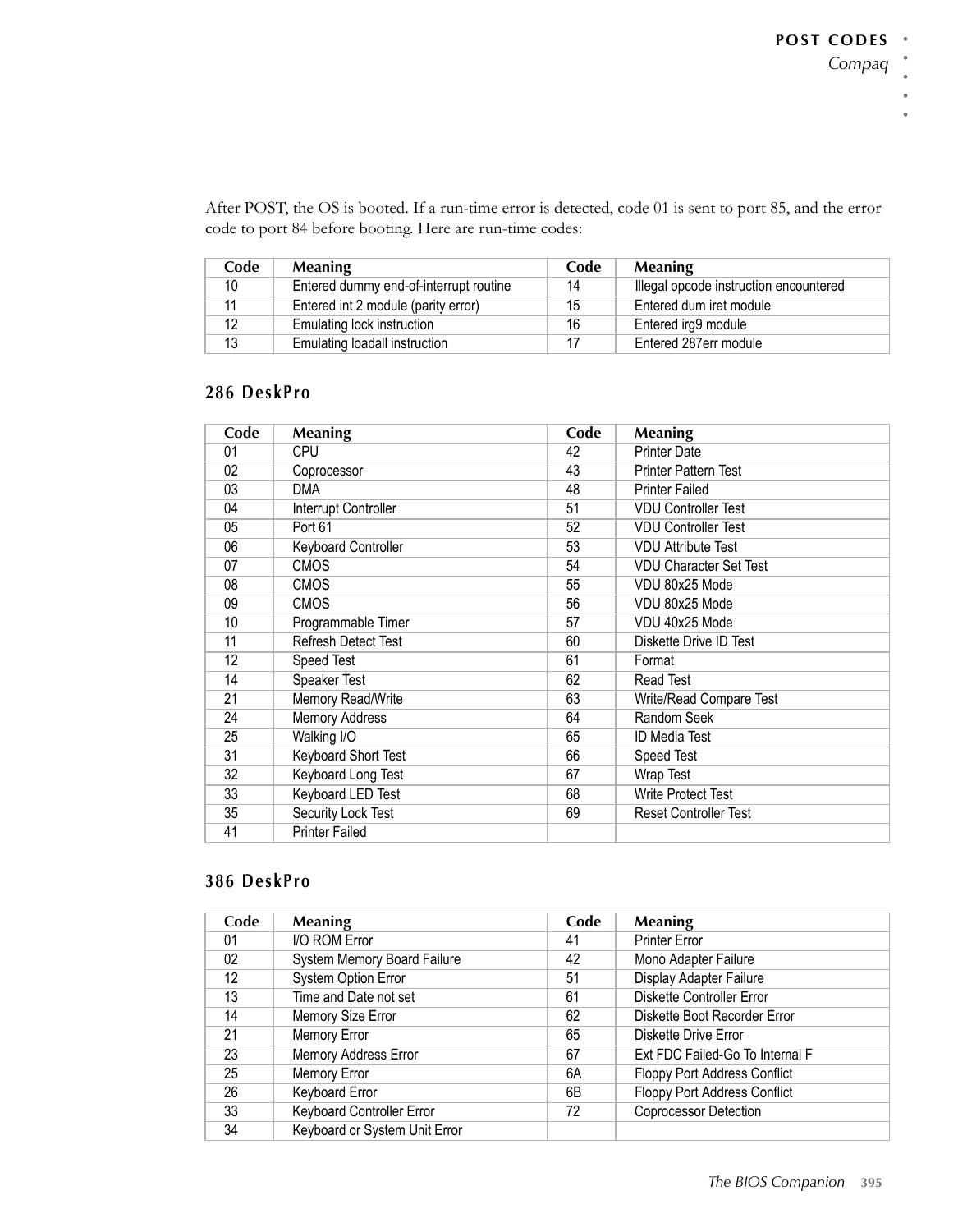*Dell* **1 8**

### **486 DeskPro**

| Code | Meaning                              | Code | Meaning                         |
|------|--------------------------------------|------|---------------------------------|
| 01   | <b>CPU Test Failed</b>               | 34   | Keyboard Typematic Test Failed  |
| 02   | Coprocessor or Weitek Error          | 41   | Printer Failed or Not Connected |
| 03   | <b>DMA Page Registers</b>            | 42   | Printer Data Register Failed    |
| 04   | Interrupt Controller Master          | 43   | <b>Printer Pattern Test</b>     |
| 05   | Port 61 Error                        | 48   | <b>Printer Not Connected</b>    |
| 06   | <b>Keyboard Controller Self Test</b> | 51   | Video Controller Test Failed    |
| 07   | <b>CMOS RAM Test Failed</b>          | 52   | Video Memory Test Failed        |
| 08   | <b>CMOS Interrupt Test Failed</b>    | 53   | Video Attribute Test Failed     |
| 09   | <b>CMOS Clock Load Data Test</b>     | 54   | Video Character Set Test Failed |
| 10   | Programmable Timer                   | 55   | Video 80x25 Mode                |
| 11   | Refresh Detect Test Failed           | 56   | Video 80x25 Mode                |
| 12   | Speed Test Slow Mode out of range    | 57   | Video 40x25 Mode Test Failed    |
| 13   | Protected Mode Test Failed           | 58   | Video 320x200 Mode Colour Set 1 |
| 14   | Speaker Test Failed                  | 59   | Video 320x200 Mode Colour Set 1 |
| 16   | Cache Memory Configuration           | 60   | Diskette ID Drive Types Test    |
| 19   | <b>Installed Devices Test</b>        | 61   | Diskette Format Failed          |
| 21   | Memory Machine ID Test Failed        | 62   | Diskette Read Test Failed       |
| 22   | Memory System ROM Checksum           | 63   | Diskette Write                  |
| 23   | Memory Write/Read Test Failed        | 65   | Diskette ID Media Failed        |
| 24   | Memory Address Test Failed           | 66   | Diskette Speed Test Failed      |
| 25   | Walking I/O Test Failed              | 67   | Diskette Wrap Test Failed       |
| 26   | Increment Pattern Test Failed        | 68   | Diskette Write Protect Test     |
| 31   | Keyboard Short Test, 8042            | 69   | Diskette Reset Controller Test  |
| 32   | Keyboard Long Test Failed            | 82   | Video Memory Test Failed        |
| 33   | Keyboard LED Test, 8042              | 84   | Video Adapter Test Failed       |

**. . . . . . . . . . . . . . . . . . . . . . . . . . . . . . . . . . . . . . . . . . . . . . . . . . . . . . . . . DELL** OEM version of Phoenix, Port 80. Also uses Smartvu display on front.

| Code           | <b>Beeps</b> | <b>SmartVu</b>    | <b>Meaning</b>                                 |
|----------------|--------------|-------------------|------------------------------------------------|
| 01             | $1 - 1 - 2$  | Regs xREG xCPU(2) | CPU register test in progress                  |
| 02             | $1 - 1 - 3$  | CMOS xCMS         | CMOS write/read test failed                    |
| 03             | $1 - 1 - 4$  | <b>BIOS xROM</b>  | ROM BIOS checksum bad                          |
| 04             | $1 - 2 - 1$  | Timr xTMR         | Programmable interval timer failed             |
| 05             | $1 - 2 - 2$  | DMA xDMA          | DMA initialization failed                      |
| 06             | $1 - 2 - 3$  | Dpge xDPG         | DMA page register write/read bad               |
| 08             | $1 - 3 - 1$  | Rfsh xRFH         | RAM refresh verification failed                |
| 09             | $1 - 3 - 2$  | Ramp RAM?         | First 64K RAM test in progress                 |
| 0A             | $1 - 3 - 3$  | xRAM              | First 64K RAM chip or data line bad, multi-bit |
| 0B             | $1 - 3 - 4$  | xRAM              | First 64K RAM odd/even logic bad               |
| 0C             | $1 - 4 - 1$  | xRAM              | Address line bad first 64K RAM                 |
| 0 <sub>D</sub> | $1 - 4 - 2$  | 64K? x64K         | Parity error detected in first 64K RAM         |
| 10             | $2 - 1 - 1$  |                   | Bit 0 first 64K RAM bad                        |
| 11             | $2 - 1 - 2$  |                   | Bit 1 first 64K RAM bad                        |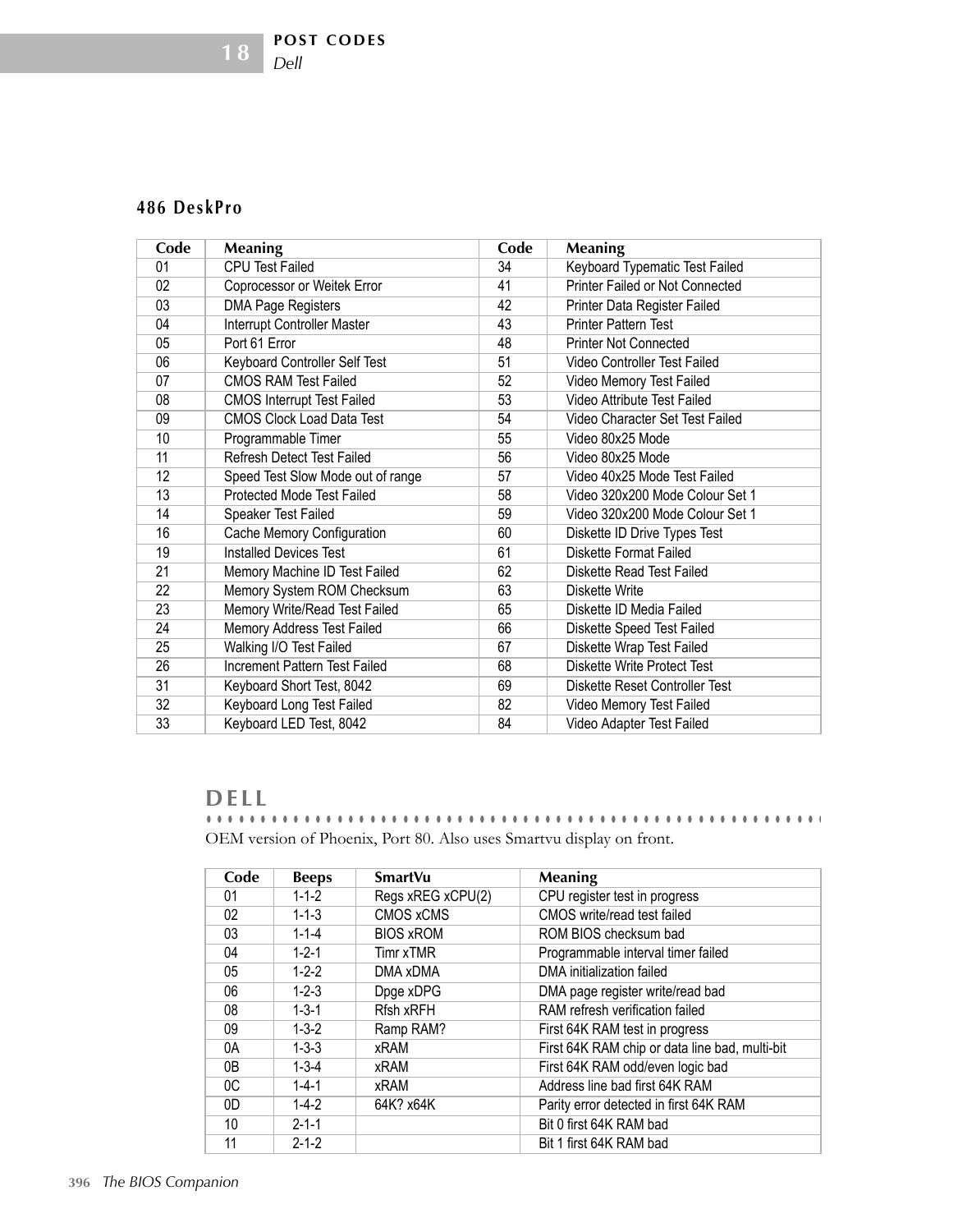| ľ | $\bullet$ |
|---|-----------|
|   | $\bullet$ |
|   | ٠         |
|   | ٠         |

| om. |
|-----|
|     |
|     |
| om. |

| Code | <b>Beeps</b> | <b>SmartVu</b>   | Meaning                                   |  |
|------|--------------|------------------|-------------------------------------------|--|
| 12   | $2 - 1 - 3$  |                  | Bit 2 first 64K RAM bad                   |  |
| 13   | $2 - 1 - 4$  |                  | Bit 3 first 64K RAM bad                   |  |
| 14   | $2 - 2 - 1$  |                  | Bit 4 first 64K RAM bad                   |  |
| 15   | $2 - 2 - 2$  |                  | Bit 5 first 64K RAM bad                   |  |
| 16   | $2 - 2 - 3$  |                  | Bit 6 first 64K RAM bad                   |  |
| 17   | $2 - 2 - 4$  |                  | Bit 7 first 64K RAM bad                   |  |
| 18   | $2 - 3 - 1$  |                  | Bit 8 first 64K RAM bad                   |  |
| 19   | $2 - 3 - 2$  |                  | Bit 9 first 64K RAM bad                   |  |
| 1A   | $2 - 3 - 3$  |                  | Bit 10 first 64K RAM bad                  |  |
| 1B   | $2 - 3 - 4$  |                  | Bit 11 first 64K RAM bad                  |  |
| 1C   | $2 - 4 - 1$  |                  | Bit 12 first 64K RAM bad                  |  |
| 1D   | $2 - 4 - 2$  |                  | Bit 13 first 64K RAM bad                  |  |
| 1E   | $2 - 4 - 3$  |                  | Bit 14 first 64K RAM bad                  |  |
| 1F   | $2 - 4 - 4$  |                  | Bit 15 first 64K RAM bad                  |  |
| 20   | $3 - 1 - 1$  | <b>SDMA xDMS</b> | Slave DMA register bad                    |  |
| 21   | $3 - 1 - 2$  | MDMA xDMM        | Master DMA register bad                   |  |
| 22   | $3 - 1 - 3$  | PICO xICO        | Master interrupt mask register bad        |  |
| 23   | $3 - 1 - 4$  | PIC1 xIC1        | Slave interrupt mask register bad         |  |
| 25   | $3 - 2 - 2$  | Inty             | Interrupt vector loading in progress      |  |
| 27   | $3 - 2 - 4$  | Kybd xKYB        | Keyboard controller test failed           |  |
| 28   | $3 - 3 - 1$  | CmCk             | CMOS power bad; calculating checksum      |  |
| 29   | $3 - 3 - 2$  | Cnfq             | CMOS configuration validation in progress |  |
| 2B   | $3 - 3 - 4$  |                  | Video memory test failed                  |  |
| 2C   | $3 - 4 - 1$  | <b>CRTI</b>      | Video initialization failed               |  |
| 2D   | $3-4-2$      |                  | Video retrace failure                     |  |
| 2E   | $3 - 4 - 3$  | CRT?             | Search for video ROM in progress          |  |
| 30   | none         |                  | Screen operable, running with video ROM   |  |
| 31   | none         |                  | Monochrome monitor operable               |  |
| 32   | none         |                  | Colour monitor (40 column) operable       |  |
| 33   | none         |                  | Colour monitor (80 column) operable       |  |

# **Non-Fatal Error Meanings tor ATs**

Only if Manufacturing Jumper is on POST

| Code | <b>Beeps</b> | <b>Smartvu</b> | <b>Meaning</b>                                       |
|------|--------------|----------------|------------------------------------------------------|
| 34   | $4 - 2 - 1$  | Tick           | Timer tick interrupt test in progress or bad         |
| 35   | $4 - 2 - 2$  | Shut           | Shutdown test in progress or bad                     |
| 36   | $4 - 2 - 3$  | A20            | Gate A20 bad                                         |
| 37   | $4 - 2 - 4$  |                | Unexpected interrupt in protected mode               |
| 38   | $4 - 3 - 1$  | Emem           | RAM test in progress or high address line bad > FFFF |
| 3A   | $4 - 3 - 3$  | Tmr2           | Interval timer channel 2 test or bad                 |
| 3B   | $4 - 3 - 4$  | Time           | Time-of-Day clock test or bad                        |
| 3C   | $4 - 4 - 1$  | Asyn           | Serial port test or bad                              |
| 3D   | $4 - 4 - 2$  | Prnt           | Parallel port test or bad                            |
| 3E   | $4 - 4 - 3$  |                | Math coprocessor test or bad                         |
| 3F   | $4 - 4 - 4$  | <b>XCsh</b>    | Cache test failure                                   |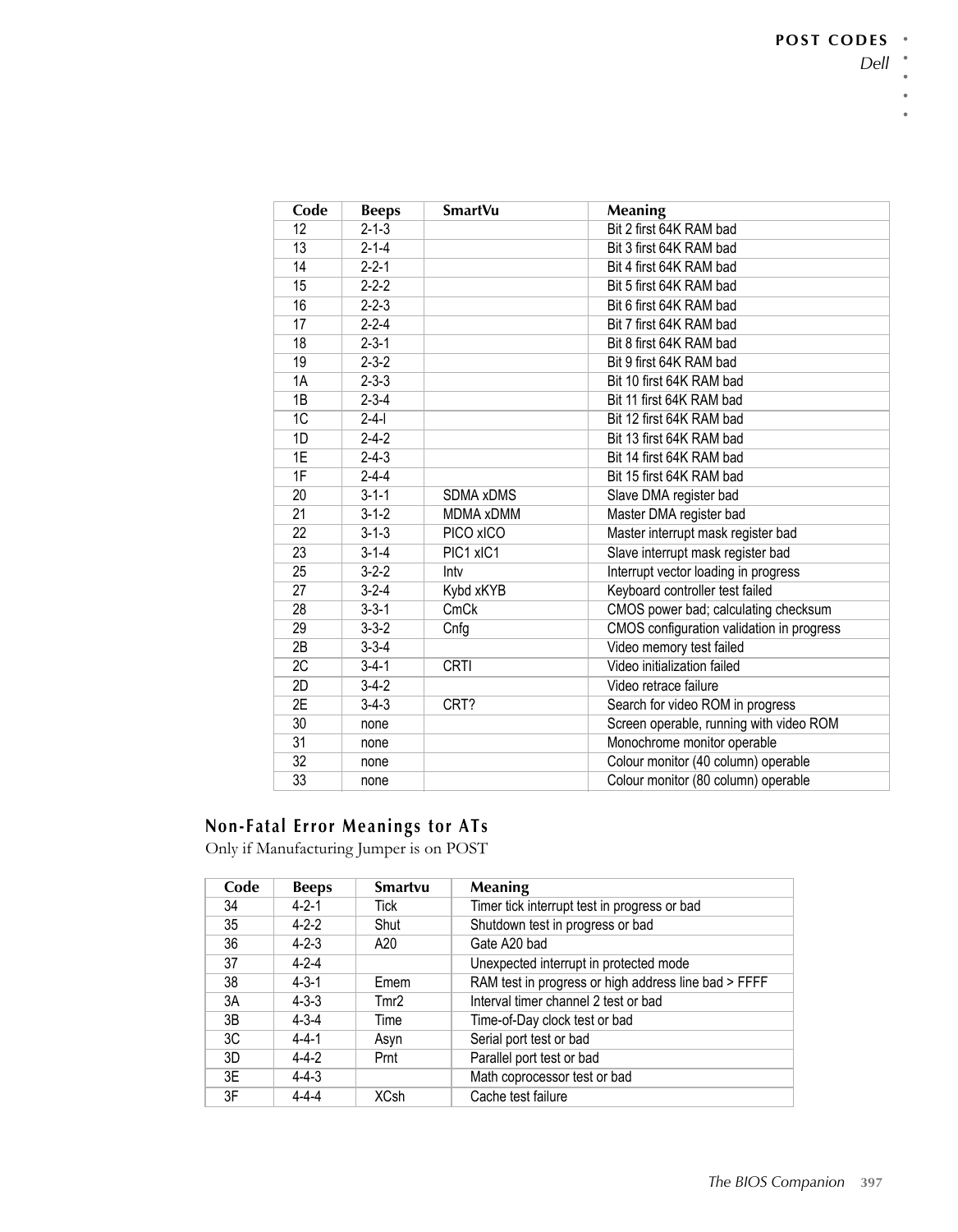

**. . . . . . . . . . . . . . . . . . . . . . . . . . . . . . . . . . . . . . . . . . . . . . . . . . . . . . . . . DTK** Evolved from ERSO (Taiwan).

# **Post Procedures-Symphony 486 BIOS**

| Procedure                          | Meaning                                                                                                                       |
|------------------------------------|-------------------------------------------------------------------------------------------------------------------------------|
| Init Interrupt Controller          | Check the PIC chips.                                                                                                          |
| Initialise Video Card              |                                                                                                                               |
| Initialise DMA Controller          |                                                                                                                               |
| Initialise Page Register           | Check the 74612 chips.                                                                                                        |
| <b>Test Keyboard Controller</b>    | Internal operations of the keyboard controller are tested (8042).                                                             |
| Initialise DMA Contr/Timer         | DMA registers and CMOS status bytes 0E/0F cleared. BIOS initialises 8254.<br>Check the DMS or PIT chips.                      |
| <b>DRAM Refresh Testing</b>        |                                                                                                                               |
| Base 64K Memory Testing            | Walking-bit test of 1st 64K RAM. Check bad chips or data or address line.                                                     |
| Set System Stack                   | Part of memory is set aside by BIOS as a stack. Check bad DMA/memory.                                                         |
| Read System Configuration via 8042 | Check for incorrect setup or bad keyboard controller or CMOS chip.                                                            |
| Test Keyboard Clock and Data Line  | Keyboard's handling of A20 tested, and internal clock. Check keyboard<br>controller or a bad address line.                    |
| Determine Video Type               |                                                                                                                               |
| Check RS232/Printer                | Test serial/parallel ports. Check I/O cards.                                                                                  |
| <b>FDC Check</b>                   | Test floppy controller. Check the drive as well.                                                                              |
| Count Shadow RAM                   | Run memory tests. Check for bad memory chips address lines or data lines.                                                     |
| Show Total Mem/Return Real Mode    | Total memory displayed and return to real mode. Keyboard or A20.                                                              |
| Back to Real Mode                  | Transition attempted through A20 line and keyboard controller.                                                                |
| Check HDC                          | The hard drive controller is tested.                                                                                          |
| Check FDD                          | Attempts are made to initialise the floppy drives.                                                                            |
| Turn off Gate A20 and Test CoPro   | Ttransition back to real mode by disabling A20 then copro tested. Check<br>keyboard controller coprocessor or improper setup. |
| Set Time and Date                  | Time and date will be read from the RTC.                                                                                      |

# **POST Codes**

| Code           | <b>Meaning</b>                         | Code | Meaning                                   |
|----------------|----------------------------------------|------|-------------------------------------------|
| 01             | Power on start                         | 48   | Video 80 x 25 mode initialisation         |
| 03             | Initialise interrupt controller-8259   | 4D   | Display DTK BIOS title                    |
| 05             | Initialise video card-MCA and CGA      | 4F   | Check RS232 and printer                   |
| 0 <sub>D</sub> | Initialise DMA controller-8237         | 50   | FDC check                                 |
| 0E             | Initialise page register-74612         | 55   | Count shadow RAM                          |
| 12             | Test keyboard controller-8042          | 58   | Display total memory, return to real mode |
| 16             | Initialise DMA controller and timer    | 5Α   | Back to real mode                         |
| 22             | DRAM refresh testing                   | 60   | Check HDC                                 |
| 25             | Base 64K memory testing                | 62   | Check FDD                                 |
| 30             | Set system stack                       | 65   | Check HDC                                 |
| 33             | Read system configuration through 8042 | 67   | Initialise FDC and HDC                    |
| 37             | Test keyboard clock and data line      | 6A   | Turn off gate A20 and test coprocessor    |
| 40             | Determine video type                   | 70   | Set time and date according to RTC        |
| 44             | Testing MGA and CGA if existing        | 77   | <b>Boot</b>                               |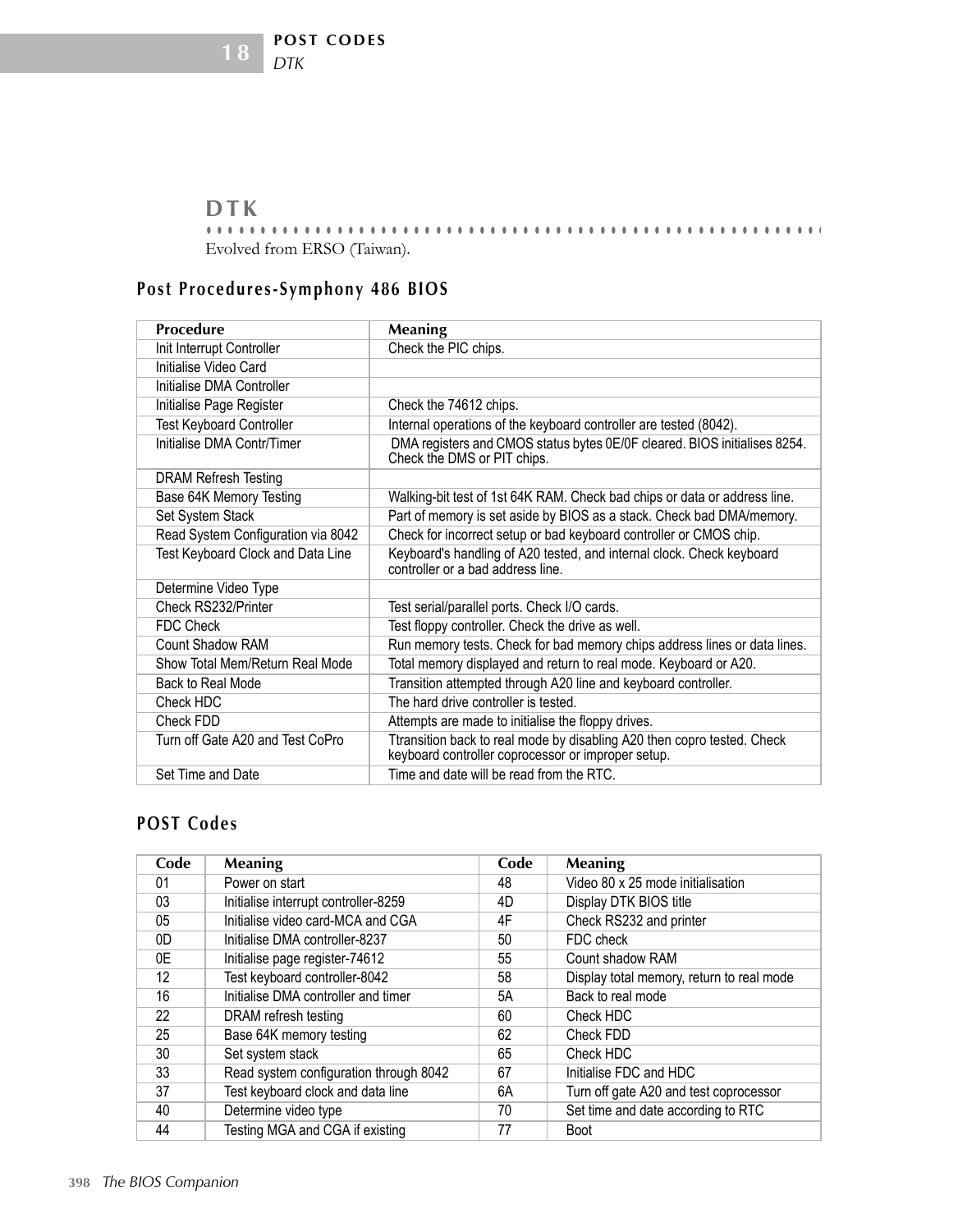**. . . . . . . . . . . . . . . . . . . . . . . . . . . . . . . . . . . . . . . . . . . . . . . . . . . . . . . . . EUROSOFT** See Mylex/Eurosoft.

# **. . . . . . . . . . . . . . . . . . . . . . . . . . . . . . . . . . . . . . . . . . . . . . . . . . . . . . . . . FARADAY A-TEASE**

Owned by Western Digital.

| Code           | Meaning                       | Code           | Meaning                                                |
|----------------|-------------------------------|----------------|--------------------------------------------------------|
| 01             | CPU test failed               | 1E             | Check CMOS real time clock                             |
| 02             | <b>BIOS ROM checksum test</b> | 1F             | Generate and verify CMOS RAM checksum                  |
| 03             | Shutdown                      | 21             | Initialize PROM drivers                                |
| 04             | DMA page register test        | 22             | Test parallel port loopback                            |
| 05             | 8254 timer test               | 23             | Test serial port loopback                              |
| 06             | Start refresh                 | 24             | Test CMOS real time clock                              |
| 07             | 8042 keyboard controller test | 25             | Test shutdown                                          |
| 08             | Test lower 128K RAM           | 26             | Test memory over 1mb; output codes for<br>errors 80-FF |
| 09             | Setup video                   | 80             | Divide overflow                                        |
| 0A             | Test 128K-640K                | 81             | Single step                                            |
| 0 <sub>B</sub> | Test DMA controller #1        | 82             | <b>NMI</b>                                             |
| 0C             | Test DMA controller #2        | 83             | <b>Breakpoint</b>                                      |
| 0D             | Test interrupt controller #1  | 84             | Int 0 detect                                           |
| 0E             | Test interrupt controller #2  | 85             | Bound error                                            |
| 0F             | Test control port             | 86             | Invalid opcode                                         |
| 10             | Test parity                   | 87             | Processor extension not available                      |
| 11             | <b>Test CMOS RAM</b>          | 88             | Double exception                                       |
| 12             | Test for manufacturing mode   | 89             | Processor ext segment error                            |
| 13             | Set up interrupt vectors      | 8A             | Invalid task state segment                             |
| 14             | <b>Test keyboard</b>          | 8 <sub>B</sub> | Segment not present                                    |
| 15             | Configure parallel port       | 8C             | Stack segment not present                              |
| 16             | Configure serial ports        | 8D             | General protection error                               |
| 17             | Configure lower 640K RAM      | 8E             | General protection error                               |
| 18             | Configure RAM above 1 Mb      | 8F             | General protection error                               |
| 19             | Configure keyboard            | 90             | Processor extension error                              |
| 1A             | Configure floppy drive        | 91-FF          | Spurious interrupts (except F3 and F0)                 |
| 1B             | Configure hard drive          | F <sub>3</sub> | CPU virtual (protected mode) test error                |
| 1C             | Configure game card           | F <sub>0</sub> | Virtual block move error                               |
| 1D             | Configure 80287 math chip     |                |                                                        |

# **. . . . . . . . . . . . . . . . . . . . . . . . . . . . . . . . . . . . . . . . . . . . . . . . . . . . . . . . . HEADSTART**

See Philips.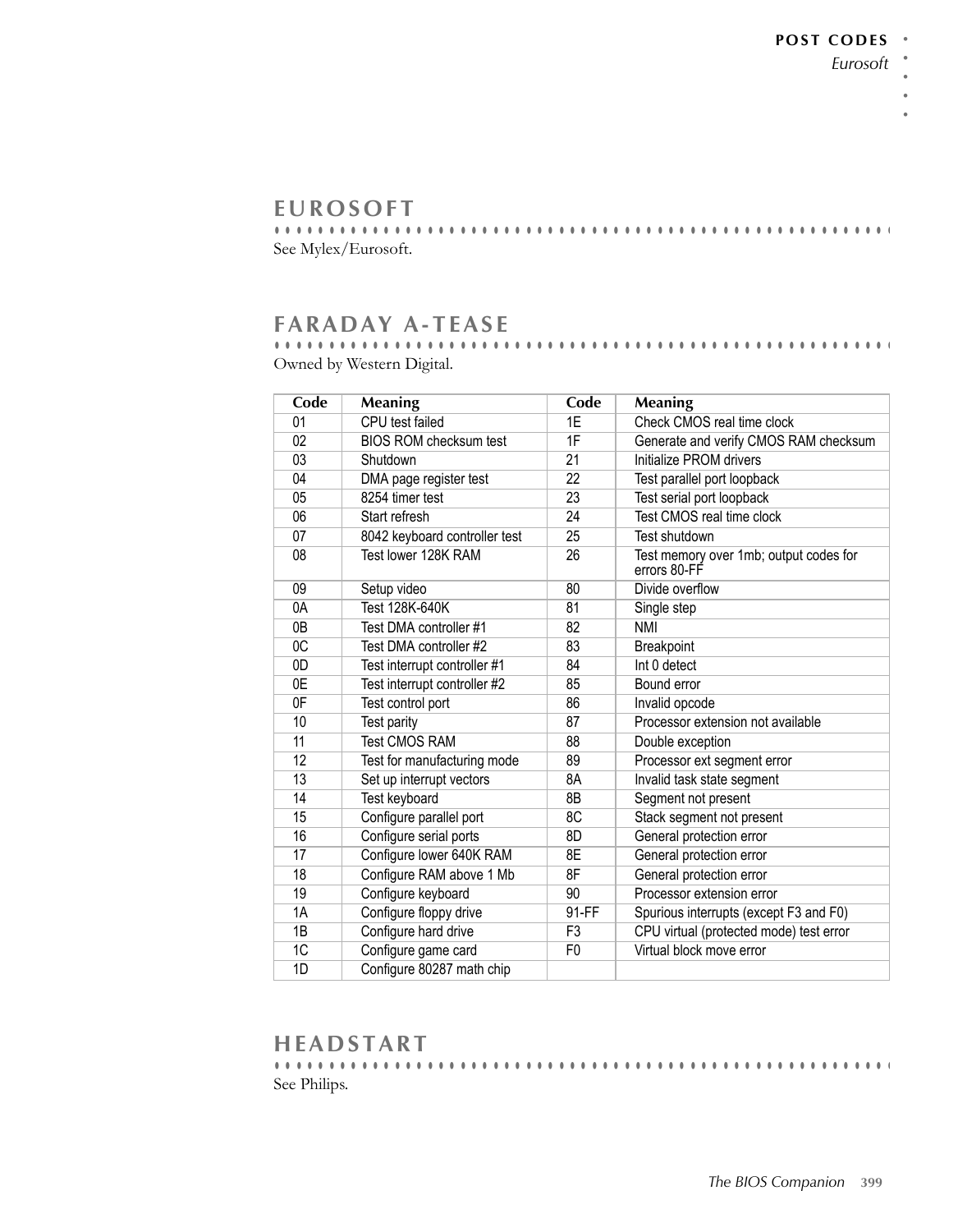```
. . . . . . . . . . . . . . . . . . . . . . . . . . . . . . . . . . . . . . . . . . . . . . . . . . . . . . . . . H P
Derived from Phoenix, all POST information is sent to the screen.
```
#### **Vectra**

A failure during POST will emit four beeps, and a 4-digit hex code to the monitor. Failures that occur before EGA/VGA monitors are initialised will not be displayed, so use a mono instead. BIOSes prior to March 1989 initialised the video before getting on with the POST.

| Code                      | Meaning                                                                                                                                                                                                                                           |
|---------------------------|---------------------------------------------------------------------------------------------------------------------------------------------------------------------------------------------------------------------------------------------------|
| CPU                       | Registers in CPU tested with data patterns; error flags are set, verified and reset.                                                                                                                                                              |
| <b>BIOS Checksum</b>      | Checksums are performed on High and low BIOS Chips.                                                                                                                                                                                               |
| <b>PIC Test</b>           | Test Timer Channels 0-2 then the memory refresh signal. Initialise timer if tests<br>are passed. Check the 8254 chip.                                                                                                                             |
| 64K Test                  | Walking-bit and address collision tests are performed on the first 64K of memory.<br>Check for a bad memory chip or address line.                                                                                                                 |
| Cache Controller          | Test the CPU cache controller and memory.                                                                                                                                                                                                         |
| Video Adapter             | Initialise the video adapter. If EGA/VGA is present wait for adapter to finish<br>internal diagnostics, check the adapter or for improper setup.                                                                                                  |
| <b>DMA</b> Test           | Bit-patterns written to all DMA controller registers (inc page registers) and verifies<br>the patterns written. If tests pass, registers are reset and the controller initialised.                                                                |
| <b>PIC Test</b>           | Test mask register of master and slave interrupt controllers. Generate interrupt<br>and monitor CPU to test success. Failure is normally down to the PIC but the<br>interrupt test uses the BIOS clock (interrupt) and the RTC so check those.    |
| Keyboard<br>Controller    | Perform several tests on the 8042 keyboard controller then send a series of<br>interrupt request commands via the 8259 PIC.                                                                                                                       |
| <b>HP-HIL Test</b>        | Test HP-HIL (Hardware Interrupt Level) controller with data patterns and verify it.                                                                                                                                                               |
| <b>CMOS Test</b>          | Perform a checksum on the standard and extended CMOS RAM areas; perform a<br>register test and check Byte 0D to determine power status. Check the CMOS<br>extended CMOS RAM or battery respectively.                                              |
| <b>Manufacturing Test</b> | Search for diagnostic tool used in manufacturing and run predetermined tests if<br>found. Otherwise continue POST.                                                                                                                                |
| <b>Base Memory Test</b>   | Test RAM between 64-640K with several pattern tests; the bit failure and bank<br>can be determined by the displayed hex code.                                                                                                                     |
| <b>Ext Memory Test</b>    | Test extended memory found. Bank and failing bit displayed by the hex code.                                                                                                                                                                       |
| RTC Test                  | Test the RTC portion of the CMOS chip.                                                                                                                                                                                                            |
| <b>Keybrd Contr</b>       | Test keyboard controller; initialise k/b if no errors.                                                                                                                                                                                            |
| <b>Floppy Disk</b>        | Test and initialise floppy controllers and drives found; check specific errors with<br>displayed hex code. Check for correct setup or defective CMOS chip or battery.                                                                             |
| <b>Maths Copro</b>        | Test NPU registers and interrupt request functions.                                                                                                                                                                                               |
| <b>CPU Clock Test</b>     | Test interface between CPU and system at different speeds. Check for incorrect<br>clock setting for system peripherals or a bad CPU or clock generator chip.                                                                                      |
| Serial/Parallel Test      | Test and initialise serial/parallel ports. Failure here will not halt the POST. The<br>Vectra RS BIOS does not test the parallel port.                                                                                                            |
| Boot                      | Initialise the BIOS vector table; standard and extended CMOS data areas and any<br>adapter ROMs present. Then call Int 19 and give control to the boot loader.<br>Failures past this point are usually down to the hard drive or corrupt OS code. |
|                           |                                                                                                                                                                                                                                                   |

#### **POST PROCEDURES**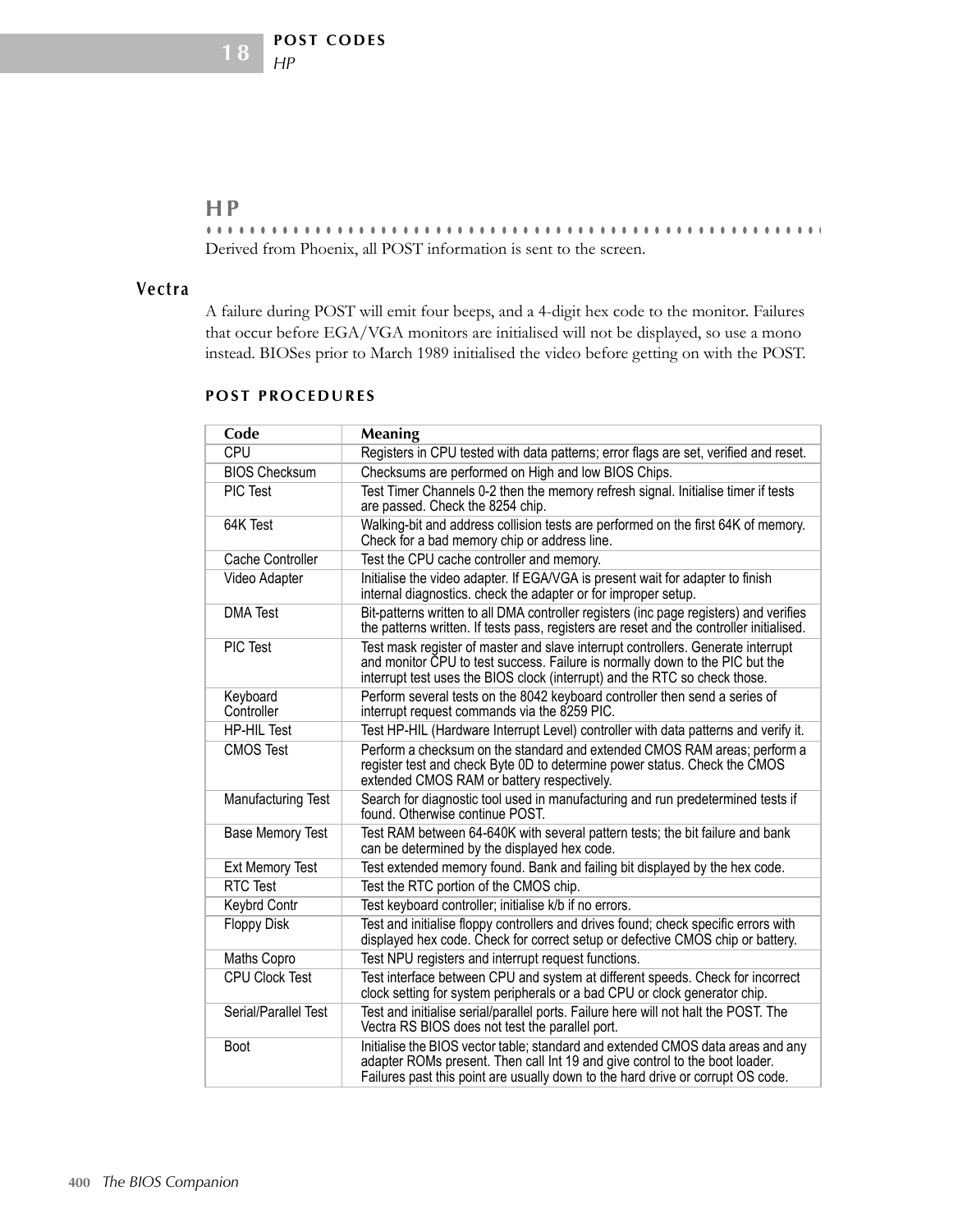# . . . . .  $\bullet$  $\bullet$

| POST CODES |
|------------|
|            |

| Code | Meaning                      | Code | Meaning                                 |
|------|------------------------------|------|-----------------------------------------|
| 01   | LED test                     | 18   | RAM address line independence test      |
| 02   | Processor test               | 19   | Size extended memory                    |
| 03   | System (BIOS) ROM test       | 20   | Real-Mode memory test (first 640K)      |
| 04   | RAM refresh timer test       | 21   | Shadow RAM test                         |
| 05   | Interrupt RAM test           | 22   | Protect Mode RAM test (extended RAM)    |
| 06   | Shadow System ROM BIOS       | 23   | Real Time clock test                    |
| 07   | CMOS RAM test                | 24   | Keyboard test                           |
| 08   | Internal cache memory test   | 25   | Mouse test                              |
| 09   | Initialize the Video Card    | 26   | Hard disk test                          |
| 10   | Test external cache          | 27   | LAN test                                |
| 11   | Shadow option ROMs           | 28   | Flexible disk controller subsystem test |
| 12   | Memory Subsystem test        | 29   | Internal numeric coprocessor test       |
| 13   | Initialize EISA/ISA hardware | 30   | Weitek coprocessor test                 |
| 14   | 8042 self-test               | 31   | Clock speed switching test              |
| 15   | Timer 0/Timer 2 test         | 32   | Serial Port test                        |
| 16   | <b>DMA Subsystem test</b>    | 33   | Parallel Port test                      |
| 17   | Interrupt controller test    |      |                                         |

### **Vectra ES**

| Code | <b>Meaning</b>                               | Code | Meaning                                                                                 |
|------|----------------------------------------------|------|-----------------------------------------------------------------------------------------|
| 000F | 80286 CPU is bad                             |      | X=9 Y>0=Bad U42 Z>0=Bad U32                                                             |
| 0010 | Bad checksum on ROM 0                        | 5XYZ | Lower 640K failed marching ones test                                                    |
| 0011 | Bad checksum on ROM 1                        |      | $X = bbbx =$ > bbb (0-7) is # of 128K bank                                              |
| 011X | One RTC register is bad; Register = $x(0-D)$ |      | bbb0 = > Indicate even byte bad                                                         |
| 0120 | RTC failed to tick                           |      | $bbb1 = > Indicate odd byte bad$                                                        |
| 0240 | CMOS/RTC has lost power                      |      | $YZ = bbbb bbbb = - Bits (b = 1 are bad)$                                               |
| 0241 | Invalid checksum, IBM CMOS area              | 61XY | RAM address line XY stuck                                                               |
| 0280 | Invalid checksum, HP CMOS area               |      | Some address lines to RAM stuck to 0 or 1                                               |
| 02XY | A CMOS register is bad; Register = XY - 40   |      | $XY = 00$ bb bbbb = > address bbbbbb stuck                                              |
| 0301 | 8042 failed to accept the reset command      |      | $XY = 01$ bb bbbb = > Multiple address lines<br>are stuck (bbbbbb is the first bad one) |
| 0302 | 8042 failed to respond to reset command      | 620X | Lower 640K parity error; Bank X                                                         |
| 0303 | 8042 failed to reset                         |      | $X =$ Address in 64K bank with parity error                                             |
| 0311 | 8042 failed to accept "WRITE CMD BYTE"       |      | if $X = 0$ to y, U21 and/or U31 is/are bad                                              |
| 0312 | 8042 failed to accept the data of above cmd  |      | if $X = 8$ to 9, U11 and/ore U41 is/are bad                                             |
| 0321 | 8042 failed to accept scancode from port 68  | 63XY | Parity error above 1MB; Bank XY                                                         |
| 0322 | 8042 failed to respond to above scancode     |      | Parity error during RAM test above first MB                                             |
| 0323 | 8042 responded incorrectly to scancode       |      | $XY =$ Address in 64K bank with parity error                                            |
| 0331 | 8042 failed to accept command from port 6A   | 6400 | Parity generator failed to detect error                                                 |
| 0332 | 8042 failed to generate SVC on port 67       | 71XY | Master 8259 failed R/W; bits XY                                                         |
| 0333 | 8042 generated HPINT type on port 65         |      | $XY = bbbb \tbb{b} + b \t{b}$ is $(b = 1 \text{ is bad})$                               |
| 0334 | 8042 failed the R/W register on port 69      | 72XY | Slave 8259 failed R/W; bits XY                                                          |
| 0335 | 8042 failed to generate HPINT on IRQ 15      |      | $XY = bbbb \tbb{b} = b\text{ bits } (b = 1 \text{ is bad})$                             |
| 0336 | 8042 failed to generate HPINT on IRQ 12      | 7400 | Master 8259 failed interrupt                                                            |
| 0337 | 8042 failed to generate HPINT on IRQ 11      | 7500 | Slave 8259 failed interrupt                                                             |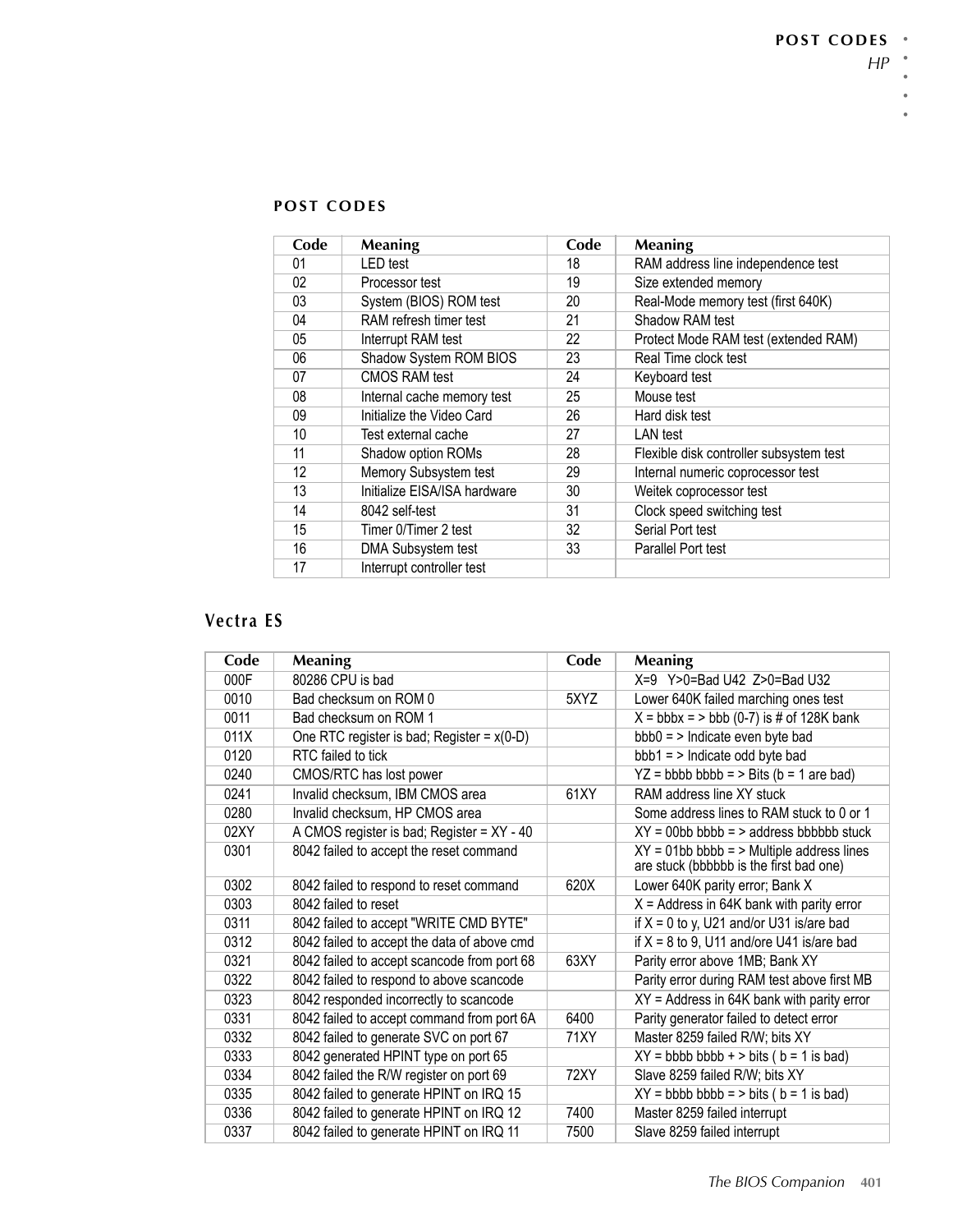*HP* **1 8**

| Code | Meaning                                        | Code        | Meaning                                  |
|------|------------------------------------------------|-------------|------------------------------------------|
| 0338 | 8042 failed to generate HPINT on IRQ 10        | 9XYZ        | Floppy drive controller error            |
| 0339 | 8042 failed to generate HPINT on IRQ 7         |             | $X =$ drive #                            |
| 033A | 8042 failed to generate HPINT on IRQ 5         |             | Y=0=1st level error                      |
| 033B | 8042 failed to generate HPINT on IRQ 4         |             | Z=0 Unsuccessful input from FD           |
| 033C | 8042 failed to generate HPINT on IRQ 3         |             | Z=1 Unsuccessful output to FDC           |
| 0341 | 8042 failed keyboard interface test comd       |             | Z=2 Error while executing seek           |
| 0342 | 8042didn't respond to interface command        |             | Z=3 Error during recalibrate             |
| 0343 | Keyboard clock line stuck low                  |             | Z=4 Error verifying RAM buffer           |
| 0344 | Keyboard clock line stuck high                 |             | Z=5 Error while resetting FDC            |
| 0345 | Keyboard data line stuck low                   |             | Z=6 Wrong drive identified               |
| 0346 | Keyboard data line stuck high                  |             | Z=7 Wrong media identified               |
| 0350 | No ACK from keyboard self test command         |             | Z=8 No interrupt from FDC                |
| 0351 | Bad ACK from keyboard self test command        |             | Z=9 Failed to detect track 0             |
| 0352 | Keyboard is dead or not connected              |             | Z=A Failed to detect index pulse         |
| 0353 | No result from keyboard self test command      |             | Y>1=Higher level error                   |
| 0354 | Keyboard self test failed                      |             | Y=1=Read sector error, side 0            |
| 0401 | 8042 failed to enable gate A-20                |             | Y=2=Read sector error, side 1            |
| 0503 | Serial port dead or non existent               |             | Y=3=Write sector error, side 0           |
| 0505 | Serial port fails port register tests          |             | Y=4=Write sector error, side 1           |
| 0543 | Parallel port dead or non-existent             |             | Y=5=Format sector error, side 0          |
| 06XX | Stuck key; XX=scancode of key                  |             | Y=6=Format sector error, side 1          |
| 0700 | Failed to switch to slow mode                  |             | Y=7=Read ID error, side 0                |
| 0701 | Failed to switch to dynamic mode               |             | Y=8=Read ID error, side 1                |
| 0702 | Timer (channel 0) failed to interrupt          |             | Z=1=No ID address mark                   |
| 0703 | Memory cycles too slow in slow mode            |             | Z=2=No data address mark                 |
| 0704 | Memory cycles too fast in slow mode            |             | Z=3=Media is write protected             |
| 0705 | I/O cycles too slow in slow mode               |             | Z=4=Sector # wrong                       |
| 0706 | I/O cycles too fast in slow mode               |             | Z=5=Cylinder # wrong                     |
| 0707 | Memory cycles too slow in dynamic mode         |             | Z=6=Bad cylinder                         |
| 0708 | Memory cycles too fast in dynamic mode         |             | Z=7=DMA overrun                          |
| 0709 | I/O cycles too slow in dynamic mode            |             | Z=8=ID CRC error                         |
| 070A | I/O cycles too fast in dynamic mode            |             | Z=9=Data CRC error                       |
| 110X | Timer channel failed to register test (X)      |             | Z=A=End of cylinder                      |
| 1200 | Memory refresh signal stuck high               |             | Z=B=Unrecognizable error                 |
| 1201 | Memory refresh signal stuck low                | A001        | No 80287 detected                        |
| 211X | DMA 1 failed R/W test at register x (0-7)      | A002        | 80287 failed stack register R/W test     |
| 212X | DMA 2 failed R/W test at register x (0-7)      | A00C        | No zero-divide interrupt from 80287      |
| 221X | Bad DMA page register; X=register 0-7          | <b>CXYZ</b> | R/W error on extended RAM in XY bank     |
| 300X | HP-HIL controller failed self test; X=data     |             | Read/Write test failure on extended RAM  |
|      | $X = xx1$ = >read/write fail with data = 0DA5h |             | $X = 0 =$ > Even byte is bad             |
|      | $X = xx1x = >R/W$ fail with data = 0DA5h       |             | $X = 1 =$ > Odd byte is bad              |
|      | $X = x1xx = \text{R/W}$ fail with data = 0DA5h |             | XY = 64K bank where RAM failed           |
|      | $X = 1$ xxx = >R/W fail with data = 0DA5h      | <b>CFFF</b> | Extended RAM marching ones failed        |
| 3010 | HP-HIL device test failed                      |             | Marching on test failure on extended RAM |
| 4XYZ | Lower 640K failed R/W test;                    |             | $X = 0 =$ > Even byte bad                |
|      | X=0,2,4,6 Y>0=Bad U23 Z>0=Bad U13              |             | $X = 1 =$ > Odd byte bad                 |
|      | X=1,3,5,7 Y>0=Bad U43 Z>0=Bad U33              |             | XA = 64K bank where RAM failed           |
|      | X=8 Y>0=Bad U22 Z>0=Bad U12                    |             |                                          |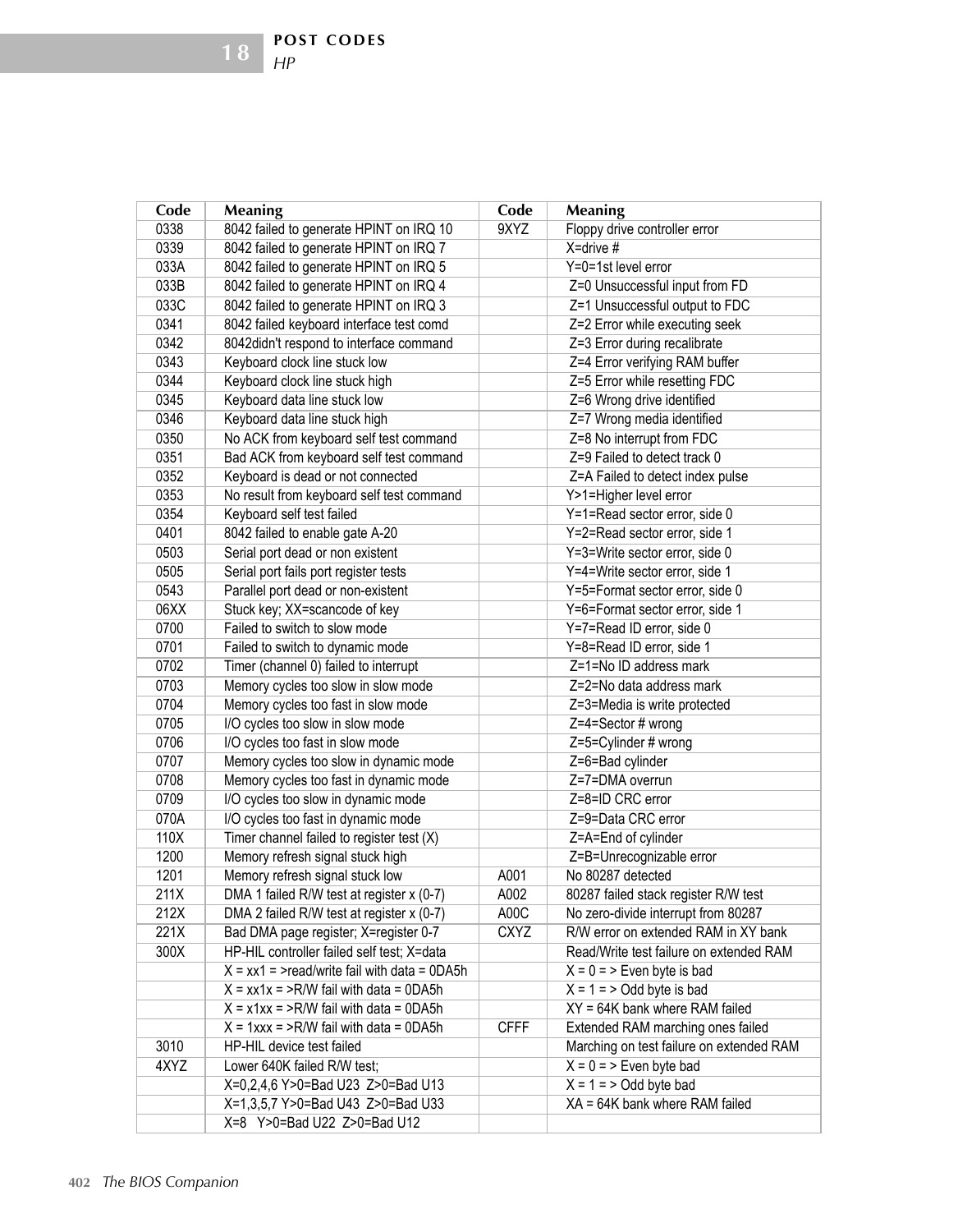# . . . . .  $\bullet$  $\bullet$

# **Vectra QS & RS**

| Code | <b>Meaning</b>                             | Code | Meaning                                                |
|------|--------------------------------------------|------|--------------------------------------------------------|
| 000F | 386 CPU bad                                | 620X | Lower 640K parity error; Bank X                        |
| 0010 | Bad checksum on ROM 0                      |      | $X =$ Address in 64K bank where parity<br>occurred     |
| 0011 | Bad checksum on ROM 1                      | 63XY | Parity error above 1MB; Bank XY                        |
| 011X | RTC register is bad                        |      | $XY =$ Address in 64K bank where parity<br>occurred    |
| 0120 | RTC failed to tick                         | 6500 | Shadow RAM bad at BIOS segment                         |
| 0240 | CMOS/RTC lost power                        | 5XYZ | Lower 640K failed marching ones test                   |
| 0241 | Invalid checksum, IBM CMOS area            |      | RAM in lower 640K failed read/write test               |
| 0280 | Invalid checksum. HP CMOS area             |      | $X =$ bbcc = $>$ bb is #64K of 32 bit word bank        |
| 02XY | Bad CMOS register, at XY-40                |      | $cc = 00 =$ > byte 0 is bad                            |
| 0301 | 8042 failed to accept reset command        |      | $cc = 01 =$ > byte 1 is bad                            |
| 0302 | 8042 failed to respond to reset            |      | $cc = 02 =$ > byte 2 is bad                            |
| 0303 | 8042 failed on reset                       |      | $cc = 03 =$ > byte 3 is bad                            |
| 0311 | 8042 didn't accept "WRITE CMD BYTE"        |      | $YZ = bbbb bbbb = > bits (b = 1 are bad)$              |
| 0312 | 8042 didn't accept data                    |      |                                                        |
| 0321 | 8042 failed to accept scancode, port 68    | 6510 | Shadow RAM bad at HP EGA segment                       |
| 0322 | 8042 failed to respond to scancode         | 71XY | Master 8259 failed R/W; bits XY                        |
| 0323 | 8042 responded incorrectly to scancode     |      | $XY = bbbb bbbb = - bits which b = 1 is bad$           |
| 0331 | 8042 failed to accept command from port 6A | 72XY | Slave 8259 failed R/W; bits XY                         |
| 0332 | 8042 failed to generate SVC on port 67     |      | $XY = bbbb \tbb{b} = b\t{b}$ bits which $b = 1$ is bad |
| 0333 | 8042 generated HPINT type on port 65       | 7400 | Master 8259 failed interrupt                           |
| 0334 | 8042 failed the R/W register on port 69    | 7500 | Slave 8259 failed interrupt                            |
| 0335 | 8042 failed to generate HPINT on IRQ 15    | 9XYZ | Floppy drive controller error                          |
| 0336 | 8042 failed to generate HPINT on IRQ 12    |      | $X =$ drive #                                          |
| 0337 | 8042 failed to generate HPINT on IRQ 11    |      | Y=0=1st level error                                    |
| 0338 | 8042 failed to generate HPINT on IRQ 10    |      | Z=0 Unsuccessful input from FD                         |
| 0339 | 8042 failed to generate HPINT on IRQ 7     |      | Z=1 Unsuccessful output to FDC                         |
| 033A | 8042 failed to generate HPINT on IRQ 5     |      | Z=2 Error while executing seek                         |
| 033B | 8042 failed to generate HPINT on IRQ 4     |      | Z=3 Error during recalibrate                           |
| 033C | 8042 failed to generate HPINT on IRQ 3     |      | Z=4 Error verifying RAM buffer                         |
| 0341 | 8042 failed interface test command         |      | Z=5 Error while resetting FDC                          |
| 0342 | 8042didn't respond to interface command    |      | Z=6 Wrong drive identified                             |
| 0343 | Keyboard clock line stuck low              |      | Z=7 Wrong media identified                             |
| 0344 | Keyboard clock line stuck high             |      | Z=8 No interrupt from FDC                              |
| 0345 | Keyboard data line stuck low               |      | Z=9 Failed to detect track 0                           |
| 0346 | Keyboard data line stuck high              |      | Z=A Failed to detect index pulse                       |
| 0350 | No ACK from keyboard self test command     |      | Y>1=Higher level error                                 |
| 0351 | Bad ACK from keyboard self test command    |      | Y=1=Read sector error, side 0                          |
| 0352 | Keyboard is dead or not connected          |      | Y=2=Read sector error, side 1                          |
| 0353 | No result from keyboard self test command  |      | Y=3=Write sector error, side 0                         |
| 0354 | Keyboard self test failed                  |      | Y=4=Write sector error, side 1                         |
| 0401 | 8042 failed to enable gate A-20            |      | Y=5=Format sector error, side 0                        |
| 0503 | Serial port dead or non-existent           |      | Y=6=Format sector error, side 1                        |
| 0505 | Serial port fails port register tests      |      | Y=7=Read ID error, side 0                              |
| 06XX | Stuck key; XX=scancode of key              |      | Y=8=Read ID error, side 1                              |
| 0700 | Failed to switch to slow speed             |      | Z=1=No ID address mark                                 |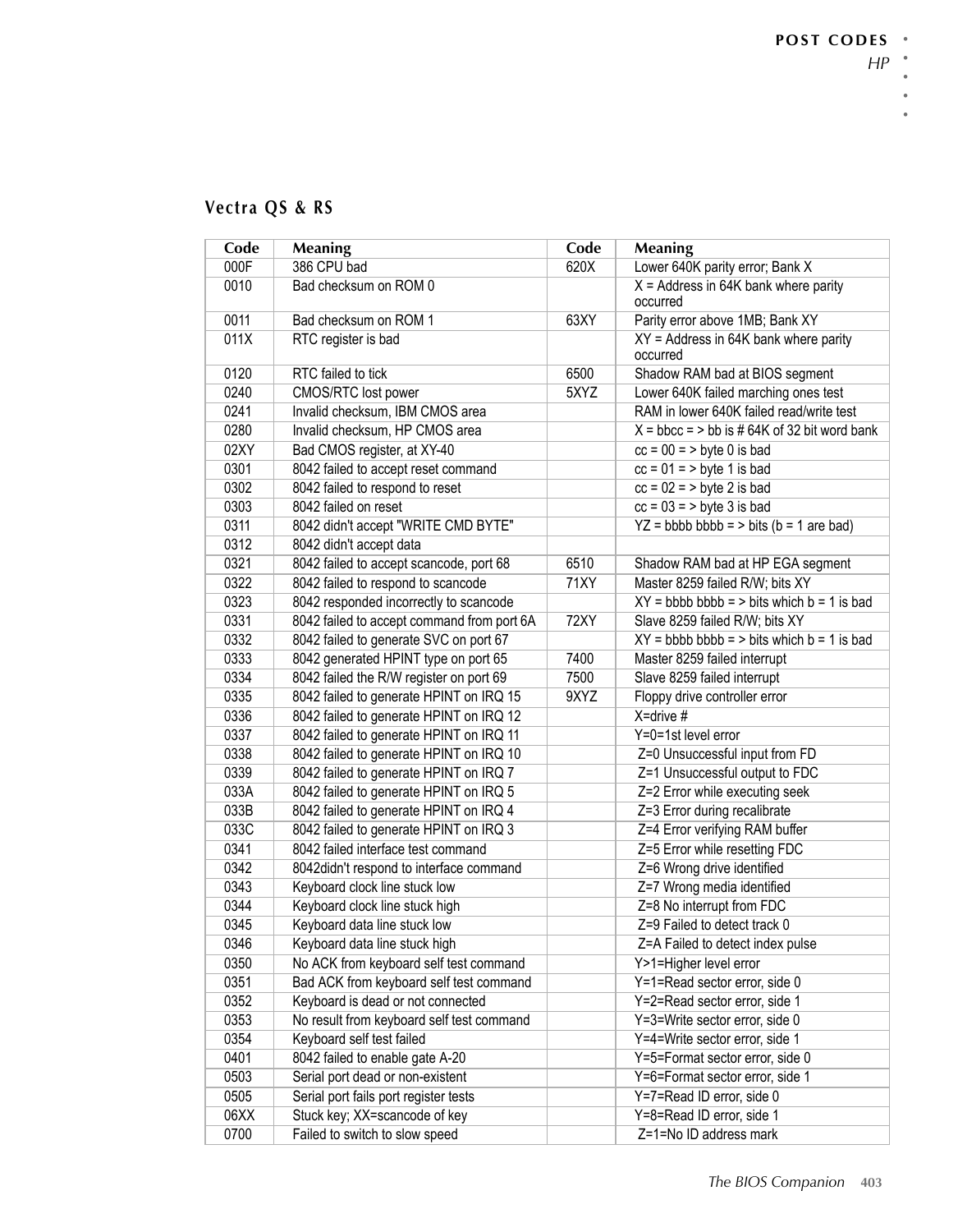| Code | Meaning                                                                             | Code              | Meaning                                           |
|------|-------------------------------------------------------------------------------------|-------------------|---------------------------------------------------|
| 0701 | Failed to switch to fast speed                                                      |                   | Z=2=No data address mark                          |
| 0702 | Timer failed to interrupt                                                           |                   | Z=3=Media is write protected                      |
| 0703 | CPU clock too slow in slow speed                                                    |                   | Z=4=Sector # wrong                                |
| 0704 | CPU clock too fast in slow speed                                                    |                   | Z=5=Cylinder # wrong                              |
| 0707 | CPU clock too slow in fast speed                                                    |                   | Z=6=Bad cylinder                                  |
| 0708 | CPU clock too fast in fast speed                                                    |                   | Z=7=DMA overrun                                   |
| 0709 | Failed to switch bus clock to ATCLK                                                 |                   | Z=8=ID CRC error                                  |
| 110X | Timer X (0-2) failed to register test                                               |                   | Z=9=Data CRC error                                |
| 1200 | Memory refresh signal stuck high                                                    |                   | Z=A=End of cylinder                               |
| 1201 | Memory refresh signal stuck low                                                     |                   | Z=B=Unrecognizable error                          |
| 211X | DMA 1 failed R/W test at register x (0-7)                                           | A001              | No 80287 detected                                 |
| 212X | DMA 2 failed R/W test at register x (0-7)                                           | A002              | 80287 failed stack register R/W test              |
| 221X | Bad DMA page register; X=register 0-7                                               | A00C              | No zero-divide interrupt from 80287               |
| 300X | HP-HIL controller failed self test: X=data                                          | AF00              | Weitek coprocessor didn't enter protected<br>mode |
|      | $X =$ xxx1 = > R/W fail with data = 0DA5Ah                                          | AF01              | Weitek coprocessor nor present                    |
|      | $X = xx1x =$ > R/W fail with data = 0DA5Ah                                          | AF <sub>02</sub>  | Weitek coprocessor fails register test            |
|      | $X = x1xx =$ > R/W fail with data = 0DA5Ah                                          | AF <sub>05</sub>  | Weitek coprocessor fails addition test            |
|      | $X = 1$ xxx = > R/W fail with data = 0DA5Ah                                         | AF06              | Weitek coprocessor fails interrupt test           |
| 3010 | HP-HIL device test failed                                                           | AF <sub>0</sub> C | Weitek coprocessor fails interrupt test           |
| 4XYZ | Lower 640K failed R/W test:                                                         | <b>CXYZ</b>       | R/W error on extended RAM in XY bank              |
|      | X=0,2,4,6 Y>0=Bad U23 Z>0=Bad U13                                                   |                   | $X = 0 =$ > Even byte bad                         |
|      | X=1,3,5,7 Y>0=Bad U43 Z>0=Bad U33                                                   |                   | $X = 1 =$ > Odd byte bad                          |
|      | X=8 Y>0=Bad U22 Z>0=Bad U12                                                         |                   | $XY = 64K$ bank where RAM failed                  |
|      | X=9 Y>0=Bad U42 Z>0=Bad U32                                                         | <b>CFFF</b>       | No extended RAM found                             |
| 61XY | RAM address line XY stuck                                                           | <b>EXYZ</b>       | Extended RAM marching 1s failure at XYZ           |
|      | Some address lines to RAM stuck to 0 or 1                                           |                   | $X = 0 =$ > Byte 0 is bad                         |
|      | $XY = 00$ bb bbbb = > line bbbbbb is stuck                                          |                   | $X = 1 =$ > Byte 1 is bad                         |
|      | $XY = 01bb bbb =$ > Multiple address lines<br>are stuck bbbbbb is the first bad one |                   | $X = 2 =$ > Byte 2 is bad                         |
|      |                                                                                     |                   | $X = 3 =$ > Byte 3 is bad                         |

# **Pavilion Series 3100 & 8000**

| Code           | <b>Meaning</b>                            | Code | <b>Meaning</b>                           |
|----------------|-------------------------------------------|------|------------------------------------------|
| 02             | Verify real mode                          | 7C   | Set up hardware interrupt vectors        |
| 03             | Disable NMI                               | 7E   | Initialize coprocessor, if present       |
| 04             | Get processor type                        | 80   | Disable onboard super I/O ports          |
| 06             | Initialize system hardware                | 81   | Late POST device initialization          |
| 08             | Initialize chipset with POST values       | 82   | Detect & install external RS-232 ports   |
| 09             | Set IN-POST flags                         | 83   | Configure non-MDC IDE controllers        |
| 0A             | Initialize CPU registers                  | 84   | Detect & install external parallel ports |
| 0B             | Enable CPU registers                      | 85   | Initialize PnP ISA devices               |
| 0 <sup>C</sup> | Initialize cache to POST values           | 86   | Reinitialize onboard I/O ports           |
| 0E             | Initialize I/O component                  | 87   | Set motherboard configurable devices     |
| 0F             | Initialize local IDE bus                  | 88   | Initialize BIOS data area                |
| 10             | Initialize power management               | 89   | Enable NMI's                             |
| 11             | Load alternate registers                  | 8A   | Initialize extended BIOS data area       |
| 12             | Restore CPU control word during warm boot | 8B   | Test & initialize PS/2 mouse             |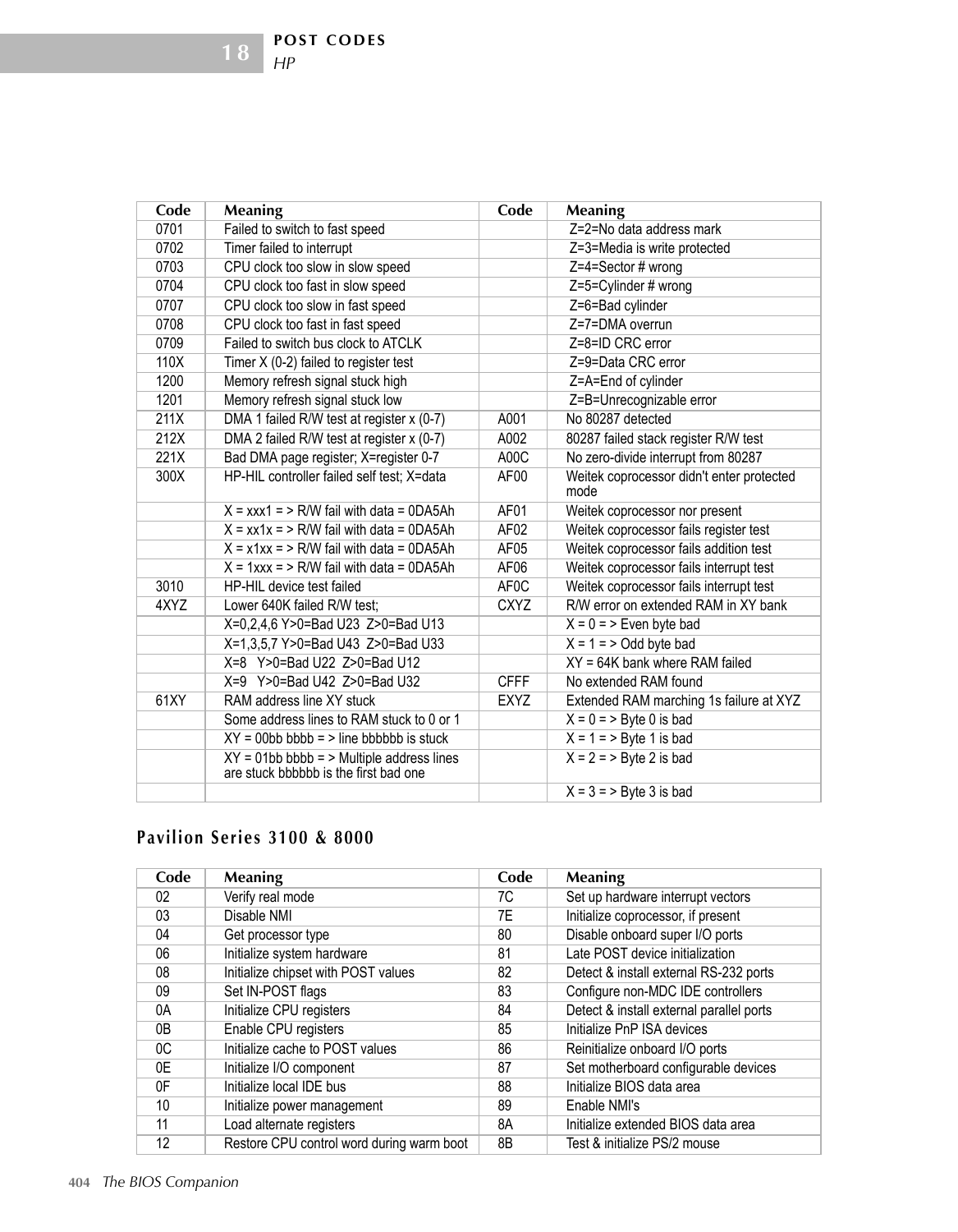*HP*

|   | ٠         |
|---|-----------|
| , |           |
|   | $\bullet$ |
|   | $\bullet$ |
|   | ۰         |

| Code | <b>Meaning</b>                           | Code            | <b>Meaning</b>                          |
|------|------------------------------------------|-----------------|-----------------------------------------|
| 13   | Initialize PCI bus mastering devices     | 8C              | Initialize floppy controller            |
| 14   | Initialize keyboard controller           | 8F              | Determine number of ATA drives          |
| 16   | <b>BIOS ROM checksum</b>                 | 90              | Initialize hard disk controllers        |
| 17   | Initialize cache before memory size      | 91              | Initialize local BUS HD controllers     |
| 18   | Initialize 8254 timer                    | 92              | Jump to user patch 2                    |
| 1A   | Initialize DMA controller                | 93              | Build MPTABLE for multiprocessor boards |
| 1C   | Reset PIC                                | 94              | Disable A-20 line                       |
| 20   | <b>Test DRAM refresh</b>                 | 95              | Install CD-ROM for boot                 |
| 22   | Test 8742 keyboard controller            | 96              | Clear huge ES segment register          |
| 24   | Set ES segment register to 4GB           | 97              | Fix up multiprocessor table             |
| 26   | Enable A-20 line                         | 98              | Search for options ROM's                |
| 28   | Autosize DRAM                            | 99              | Check for smart drive                   |
| 29   | Initialize POST memory manager           | <b>9A</b>       | Shadow ROM option                       |
| 2A   | Clear 512K base RAM                      | 9C              | Set up power management                 |
| 2C   | RAM address line failure                 | 9E              | Enable hardware interrupts              |
| 2E   | RAM data failure, low byte               | 9F              | Determine number of ATA & SCSI drives   |
| 2F   | Enable cache before BIOS shadow          | A <sub>0</sub>  | Set time of day                         |
| 30   | RAM data failure, high byte              | A2              | Check key lock                          |
| 32   | Test CPU, BUS clock frequency            | A4              | Initialize typematic rate               |
| 33   | Initialize POST dispatch manager         | A <sub>8</sub>  | Erase F2 prompt                         |
| 34   | <b>Test CMOS RAM</b>                     | AA              | Scan for F2 keystroke                   |
| 35   | Initialize alternate chipset registers   | AC              | Enter SETUP                             |
| 36   | Warm start shut-down                     | AE              | Clear IN-POST flag                      |
| 37   | Reinitialize chipset (MB only)           | B <sub>0</sub>  | Check for errors                        |
| 38   | Shadow system BIOS ROM                   | B2              | POST done, prepare for boot             |
| 39   | Reinitialize cache (MB only)             | <b>B4</b>       | One short beep before boot              |
| 3A   | Autosize cache                           | B <sub>5</sub>  | Terminate quiet boot                    |
| 3C   | Configure advanced chipset registers     | B <sub>6</sub>  | Check password (optional)               |
| 3D   | Load alternate registers new CMOS values | B <sub>8</sub>  | Clear global descriptor table           |
| 40   | Set initial CPU speed                    | B <sub>9</sub>  | Clean up all graphics                   |
| 42   | Initialize interrupts                    | BA              | Initialize DMI parameters               |
| 44   | Initialize BIOS interrupts               | <b>BB</b>       | Initialize PnP option ROM's             |
| 45   | POST device initialization               | <b>BC</b>       | Clear parity checkers                   |
| 46   | Check ROM copyright notice               | <b>BD</b>       | Display multi boot menu                 |
| 47   | Initialize manager for PCI option ROM's  | BE              | Clear screen optional                   |
| 48   | Check video config against CMOS          | <b>BF</b>       | Check virus and backup reminders        |
| 49   | Initialize manager for PCI option ROM's  | C <sub>0</sub>  | Try to boot with Int 19                 |
| 4A   | Initialize all video adapters            | C <sub>1</sub>  | Initialize POST error manager           |
| 4B   | Display quiet boot screen                | $\overline{C2}$ | Initialize error logging                |
| 4C   | Shadow video BIOS                        | C <sub>3</sub>  | Initialize error display function       |
| 4E   | Display BIOS copyright notice            | $\overline{C4}$ | Initialize system error handler         |
| 50   | Display CPU type & speed                 | E <sub>0</sub>  | Initialize the chipset                  |
| 51   | Initialize                               | E <sub>1</sub>  | Initialize the bridge                   |
| 52   | Test keyboard                            | E2              | Initialize the processor                |
| 54   | Set key click if enabled                 | E <sub>3</sub>  | Initialize system timer                 |
| 56   | Enable keyboard                          | E4              | Initialize system I/O                   |
| 58   | Test for unexpected interrupts           | E <sub>5</sub>  | Check force recovery boot               |
| 59   | Initialize POST display service          | E <sub>6</sub>  | Checksum BIOS ROM                       |
|      |                                          |                 |                                         |
| 5A   | Display "Press F2 to Enter Setup"        | E7              | Got to BIOS                             |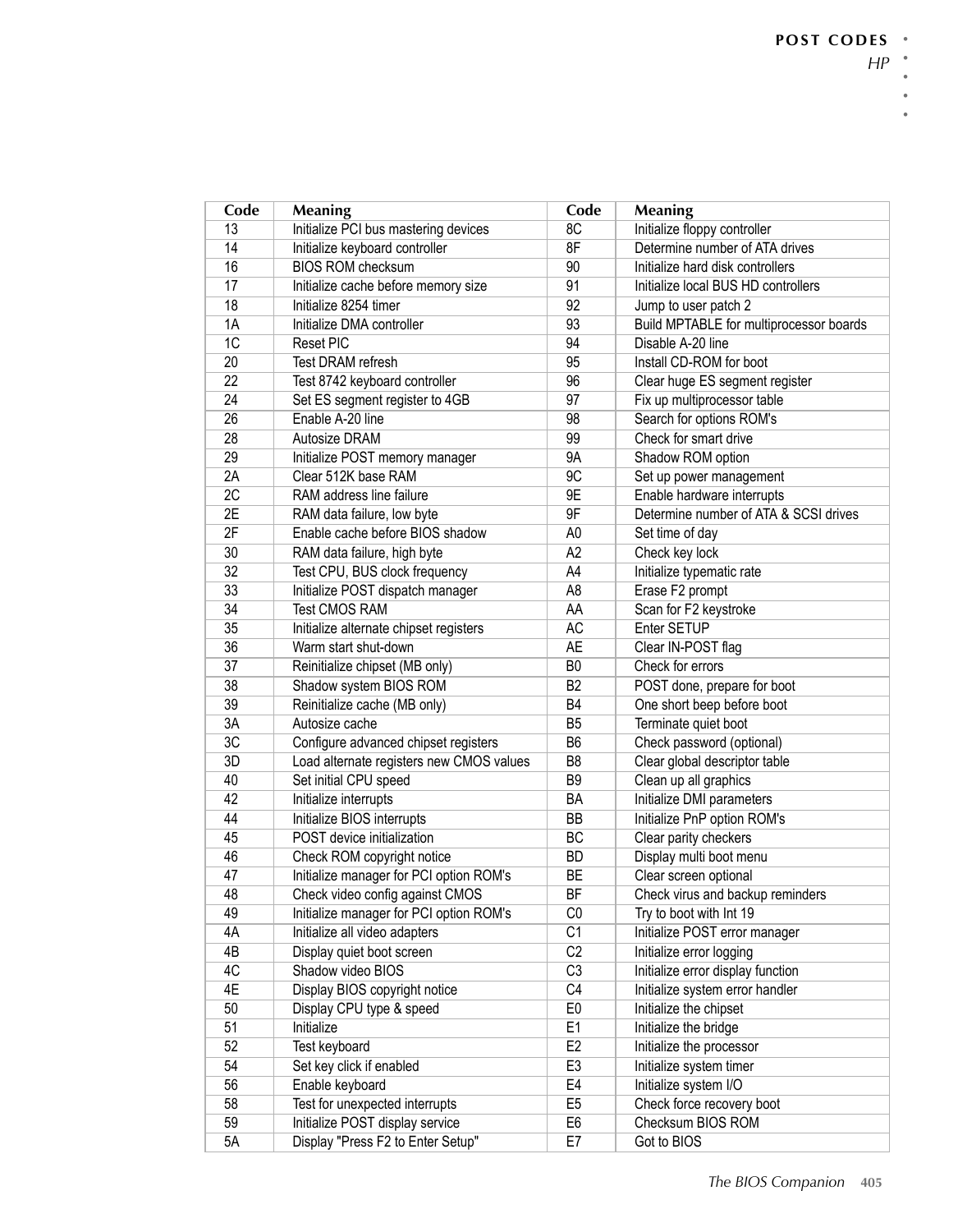| Code | Meaning                               | Code           | Meaning                      |
|------|---------------------------------------|----------------|------------------------------|
| 5B   | Disable CPU cache                     | E8             | Set huge segment             |
| 5C   | Test RAM, 512-640K                    | E <sub>9</sub> | Initialize multiprocessor    |
| 60   | Test extended memory                  | EA             | Initialize OEM special code  |
| 62   | Test extended memory address lines    | EB             | Initialize PIC & DMA         |
| 64   | Jump to user patch 1                  | EC             | Initialize memory type       |
| 66   | Configure advanced cache registers    | ED             | Initialize memory type       |
| 67   | Initialize multi-processor APIC       | EE.            | Shadow boot block            |
| 68   | Enable external & processor caches    | EF             | System memory test           |
| 69   | Set up SMM area                       | F <sub>0</sub> | Initialize interrupt vectors |
| 6A   | Display external L2 cache size        | F <sub>1</sub> | Initialize runtime clock     |
| 6C   | Display shadow area message           | F <sub>2</sub> | Initialize video             |
| 6E   | Display high address for UMB recovery | F <sub>3</sub> | Initialize beeper            |
| 70   | Display error message                 | F <sub>4</sub> | Initialize BOOT              |
| 72   | Check for configuration errors        | F <sub>5</sub> | Clear huge segment           |
| 74   | Test real time clock                  | F <sub>6</sub> | Boot to mini-DOS             |
| 76   | Check for keyboard errors             | F7             | Boot to full DOS             |
| 7A   | Test for key lock on                  |                |                              |

**. . . . . . . . . . . . . . . . . . . . . . . . . . . . . . . . . . . . . . . . . . . . . . . . . . . . . . . . . IBM** Tests are performed by PC/XT/AT and PS/2 machines. There will be POST Codes (below), beep codes and screen displays if possible, but the XT does not give POST codes. ATs emit codes to 80h, while PS/2 models 25 and 30 emit to 90h, and 35 and above to 680. The BIOS will test main system components first, then non-critical ones. If there is an error, the BIOS will look for a reference diskette in drive A: so diagnostics can be performed.

#### **IBM POST I/O Ports**

| Architecture | <b>Typical Computer</b> | Port     |
|--------------|-------------------------|----------|
| PC           | РC                      | none     |
| <b>ISA</b>   | XT                      | 60       |
|              | AT                      | 80       |
|              | PS/2 25,30              | 90, 190  |
| <b>MCA</b>   | PS/2 50 up              | 680, 3BC |
| <b>EISA</b>  | none                    | none     |

#### **POST Procedures**

| Procedure            | <b>Meaning</b>                                                                                                               |
|----------------------|------------------------------------------------------------------------------------------------------------------------------|
| CPU                  | Perform register test on the CPU by writing data patterns to the registers and reading<br>the results of the write.          |
| <b>BIOS Checksum</b> | The value of bits inside the BIOS chip(s) is added to a preset value that should create<br>a total of 00.                    |
| CMOS RAM             | RAM within the CMOS chip is tested by writing data patterns to the area and verifying<br>that the data was stored correctly. |
| <b>DMA</b>           | Test DMA chips by forcing control inputs to the CPU to an active state and verifying<br>that the proper reactions occur.     |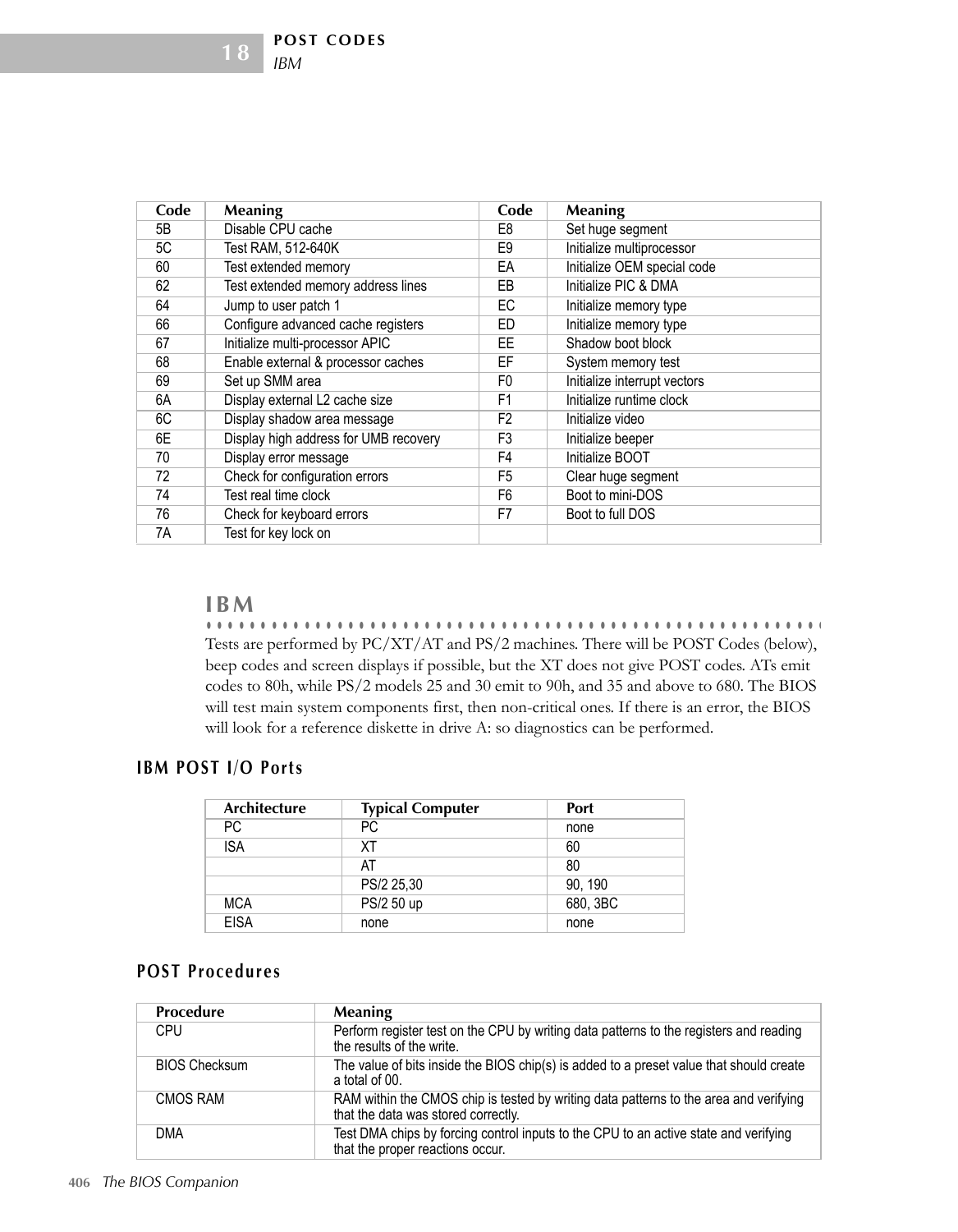. . . . .

| Procedure                             | Meaning                                                                                                                                                                                                              |
|---------------------------------------|----------------------------------------------------------------------------------------------------------------------------------------------------------------------------------------------------------------------|
| 8042/8742 Keyboard<br>Controller      | Test including Gate A20 and the reset command. The buffer space is prepared and<br>data is sent to the determined area via the keyboard controller to see if commands are<br>received and executed correctly.        |
| Base 64K System RAM.                  | Perform a walking-bit test of the first 64K of RAM so the BIOS vector area can be<br>initialised. Check for bad RAM chips or a data/address line.                                                                    |
| 8259A PIC                             | Determine if commands to interrupt CPU processes are carried out correctly. Check<br>the PIC/PIT/RTC/CMOS or Clock chip(s).                                                                                          |
| 8254 PIT                              | Check that proper setup and hold times are given to the PIC for interrupts of the CPU<br>processes. Check the PIT or Clock chip.                                                                                     |
| 82385 Cache Controller                | This is normally responsible for cache and shadow memory.                                                                                                                                                            |
| <b>CMOS RAM Configuration</b><br>Data | Check information in CMOS RAM before further testing so any failures after this could<br>also be down to the CMOS chip.                                                                                              |
| <b>CRT</b> controllers                | Test any video adapters listed in the CMOS.                                                                                                                                                                          |
| RAM above 64K                         | Perform a walking-bit test on memory above 64K listed in the CMOS.                                                                                                                                                   |
| Keyboard                              | Test interface to keyboard including scan code stuck keys etc.                                                                                                                                                       |
| Pointing Device (mouse<br>etc)        | Test and init vector for pointing devices. Failure to see a device may be the device<br>itself but there may be a problem with the CMOS or 8042/8742.                                                                |
| Diskette Drive A:                     | Test and initialise the A: drive.                                                                                                                                                                                    |
| Serial Interface Circuitry            | Test any RS232 devices found at the proper I/O address.                                                                                                                                                              |
| Diskette Controllers                  | If an A: drive has been found further testing is performed before proceeding to the<br>bootloader. This test includes reading the first sector of any diskette in the drive to see<br>if a valid boot code is there. |
| <b>Fixed Disk Controllers</b>         | Test and initialise any hard drives set in the CMOS including reading the first sector of<br>the hard drive to see if a valid boot code exists.                                                                      |

#### **XT (Port 60)**

The PC uses an irregular way of sending codes to ports 10 and 11, which is impractical to monitor on a POST card. The XT, on the other hand, uses three methods; before initializing the display, it issues a few codes to port 60 (the 8255 controller for the keyboard) for critical system board errors. It beeps to indicate successful or unsuccessful POST, and displays error messages. After initializing the display, it writes error codes to memory address 15, which are sent to the screen as part of other error messages.

| Code     | <b>Meaning</b>                                                                                                                                                                                            |
|----------|-----------------------------------------------------------------------------------------------------------------------------------------------------------------------------------------------------------|
| 00 or FF | CPU register test failed                                                                                                                                                                                  |
| 01       | BIOS ROM (ROS) checksum failed                                                                                                                                                                            |
| 02       | Timer I failed                                                                                                                                                                                            |
| 03       | 8237 DMA register write/read failed or unexpected timer 1 request for DMA ch 1                                                                                                                            |
| 04       | After enabling port 213 expansion box, base 32K memory write/read of AA, 55, FF, 01 and 00 test failed; POST output alternates between POST code and failing bit pattern.                                 |
|          | Size memory, init 8259 PIC, setup interrupt vectors in RAM, read configuration switches, poll jumper. If installed, load manufacturing test via keyboard port and run. If not, initialize rest of system. |

#### **AT POST Codes**

| Code | <b>Meaning</b>                                                                     |
|------|------------------------------------------------------------------------------------|
| 00   | Main board damaged                                                                 |
| 01   | 80286 test in real mode; verify read/write registers, flags and conditional jumps. |
| 02   | ROM checksum test-test 32K ROMs: POST BASIC and BIOS.                              |
| 03   | Test CMOS shutdown byte-rolling bit pattern and verified at shutdown address.      |
| 04   | 8254 timer 1; all bits on; set timer count; check all bits on.                     |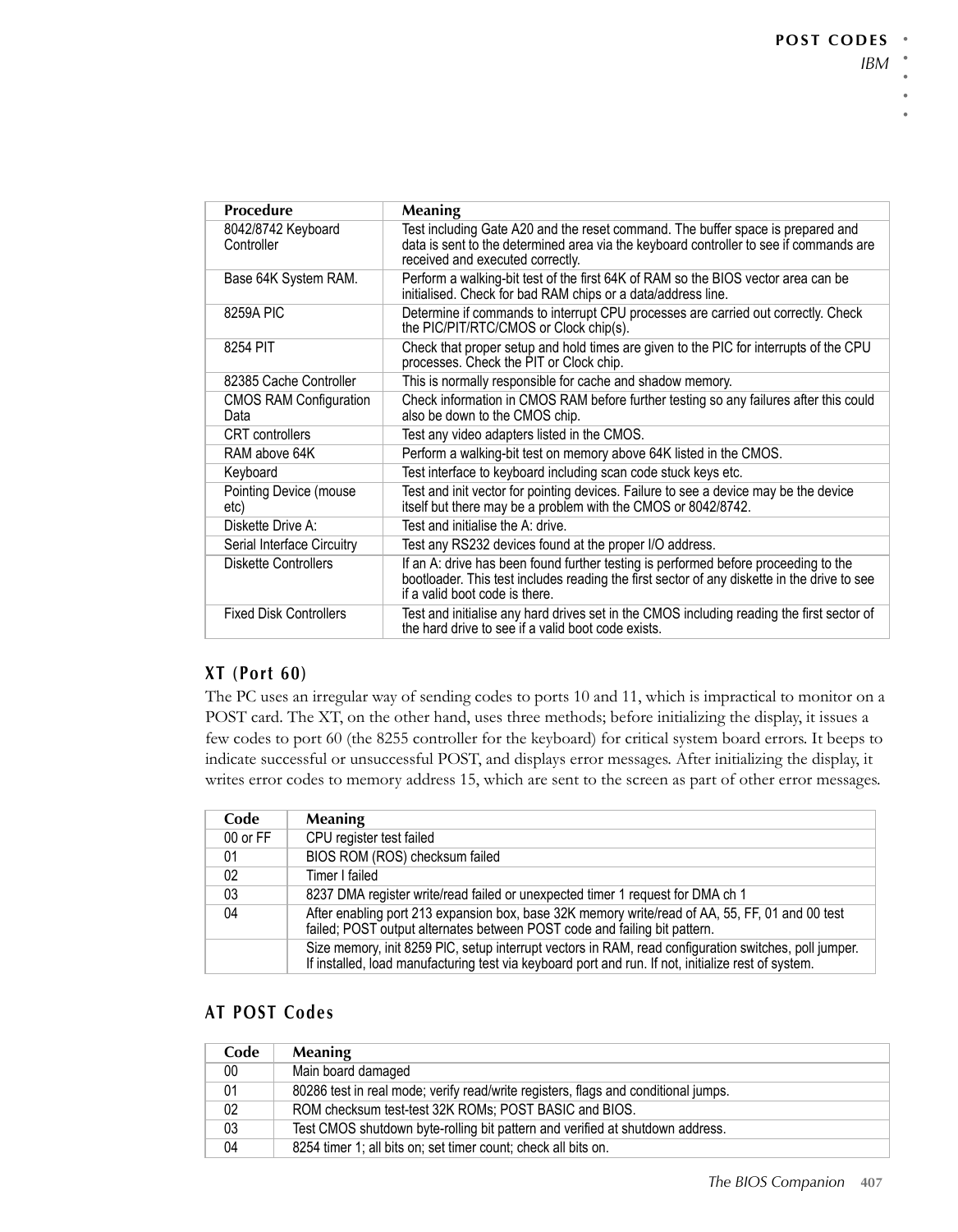**POST CODES**

*IBM* **1 8**

| Code            | Meaning                                                                                                                                                               |
|-----------------|-----------------------------------------------------------------------------------------------------------------------------------------------------------------------|
| 05              | 8254 timer 1; all bits off; set timer count; check all bits off.                                                                                                      |
| 06              | 8237 DMA 0 init channel register test. Disable DMA controller; r/w current address to all channels                                                                    |
| 07              | 8237 DMA 1 init channel register test. Disable DMA controller; r/w current address to all channels                                                                    |
| 08              | DMA page register test-r/w all page registers. Check 74LS612.                                                                                                         |
| 09              | Storage refresh test. 8042 i/face test I/O issue self test; check 55H received                                                                                        |
| 0A              | Keyboard controller test 1; Soft reset                                                                                                                                |
| 0B              | Keyboard controller test 2; Reset 8042                                                                                                                                |
| 0C              | Keyboard controller test 3; Test switch settings                                                                                                                      |
| 0 <sub>D</sub>  | Keyboard controller test 4: Write byte 0 of 8042 mem; issue comd to 8042, await response.                                                                             |
| 0E              | Base 64K r/w memory test-r/w data patterns AAh, 55h.                                                                                                                  |
| 0F              | Get I/P buffer switch setting. Also Base 64K r/w memory test #2-r/w data patterns AAh, 55h.                                                                           |
| 10              | Roll error code to MFG Port                                                                                                                                           |
| 11              | Initialise display row count. Verify 286 LGDT.SGDT LIDT/SIDT instruction                                                                                              |
| 12              | Protected mode register test failure                                                                                                                                  |
| 13              | Initialise 8259                                                                                                                                                       |
| 14              | Setup interrupt vector to temp interrupt                                                                                                                              |
| 15              | Establish BIOS interrupt call subroutine vectors. CMOS checksum/battery OK                                                                                            |
| 16              | Set data segment or Check CMOS battery condition.                                                                                                                     |
| 17              | Set defective battery flag or CMOS checksum error.                                                                                                                    |
| 18              | Ensure CMOS dividers set or enable protected mode.                                                                                                                    |
| 19              | Set return address byte in CMOS.                                                                                                                                      |
| 1A              | Set temporary stack or protected mode test. Determine memory size; verify parity.                                                                                     |
| 1B              | Segment address 01-0000 (second 64K memory test)                                                                                                                      |
| 1C              | Set or reset; check 512-640 memory installed                                                                                                                          |
| 1E              | Set (expanded?) memory size determined in CMOS; or determine memory size above 1024K.                                                                                 |
| 1F              | Test address lines 19-23                                                                                                                                              |
| $\overline{20}$ | Fatal addressing error; Shutdown.                                                                                                                                     |
| 21              | Return 1 from shutdown. Initialise and start CRT controller (6845); test video r/w; test video enable; select<br>alpha mode; w/r patterns; or check CMOS config data. |
| 22              | Enable video signal and set mode; CRT interface test; verify video enable and horizontal sync. Video card<br>init failure or invalid switch setting.                  |
| 23              | Check for advanced video card; Video card initialisation failure or invalid switch setting.                                                                           |
| 24              | 8259 PIC test -r/w interrupt mask register with 1s and 0s; mask device interrupts off.                                                                                |
| 25              | Check for hot interrupts; test interrupt mask registers.                                                                                                              |
| 26              | Display 101 error; Check for unexpected interrupts.                                                                                                                   |
| 27              | Check the converting logic (106 error)                                                                                                                                |
| 28              | Check hot NMI interrupts (error 107)                                                                                                                                  |
| 29              | Test data bus to timer 2 (error 108). 8253 timer register failure.                                                                                                    |
| 2A              | 8253 Timer speed failure (error 102)                                                                                                                                  |
| 2B              | Too fast; or 8253 Timer interrupt initialisation.                                                                                                                     |
| 2C              | Too slow; or Timer 0 interrupt failure (error 103)                                                                                                                    |
| 2D              | Check 8042 (k/b controller) for last command excepted (error 105)                                                                                                     |
| 2F              | Check for warm boot                                                                                                                                                   |
| 30              | Set shutdown return 2; Protected mode r/w memory test step 1.                                                                                                         |
| 31              | Enable protected mode; Protected mode r/w memory test step 2.                                                                                                         |
| 32              | Address lines 0-15                                                                                                                                                    |
| 33              | Next block of 64K; Protected mode r/w memory test step 3.                                                                                                             |
| 34              | Restore checkpoint; Protected mode r/w memory test step 4.                                                                                                            |
| 35              | Keyboard test; Check for manufacturing burn in test.                                                                                                                  |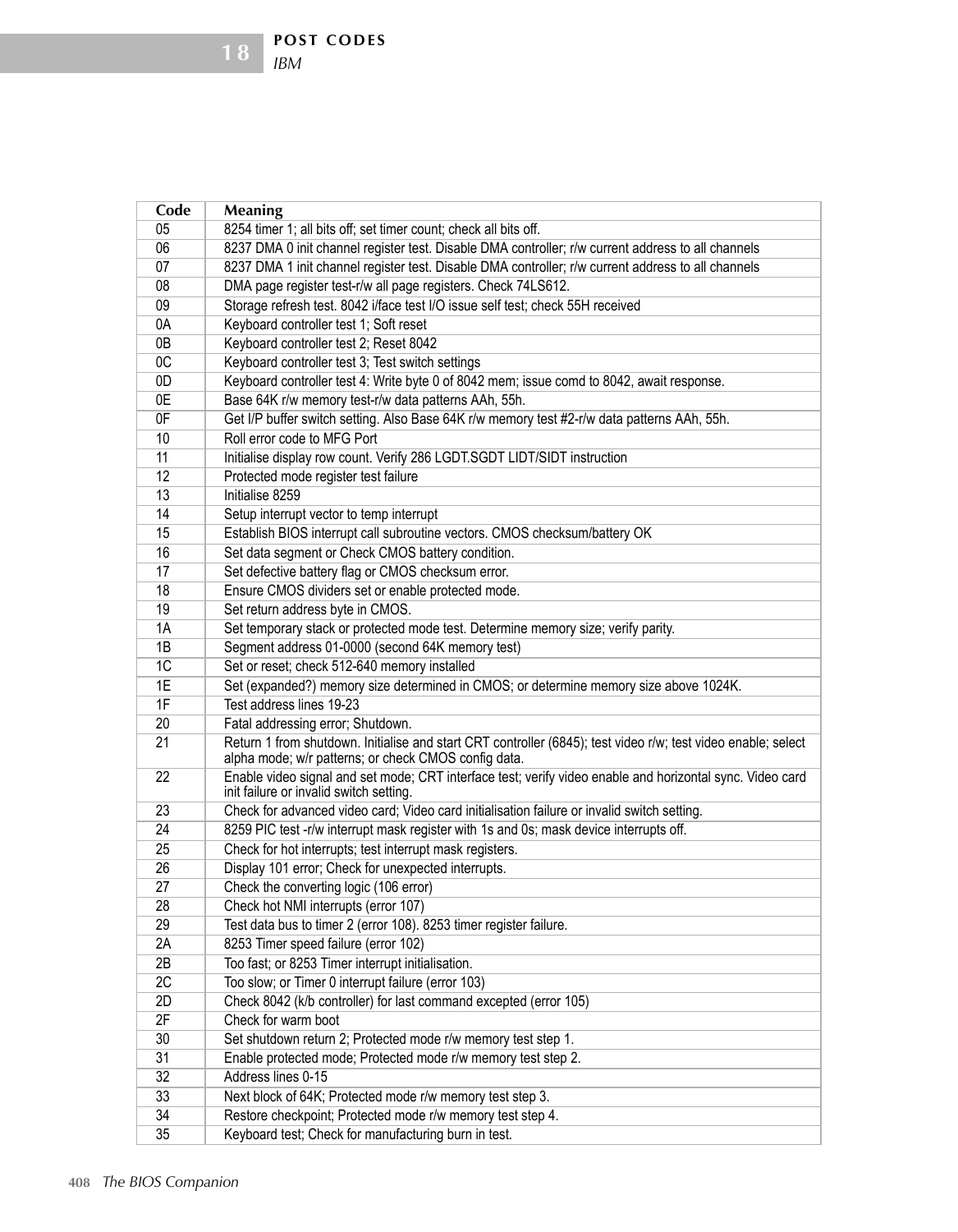. . . . .  $\ddot{\phantom{a}}$  $\bullet$ 

| Code | Meaning                                                    |
|------|------------------------------------------------------------|
| 36   | Check <aa> scan code; keyboard clock error.</aa>           |
| 38   | Error-check 8042 working; also 37 and 39                   |
| 3A   | Initialise 8042; keyboard locked                           |
| 3B   | Check for ROM in 2K blocks                                 |
| 3C   | Check for floppy diskette drive                            |
| 3D   | Initialise floppy for drive type                           |
| 3E   | Initialise hard drive                                      |
| 3F   | Initialise printer; non-fatal error; press F1 to continue. |

# **Additional Protected Mode Tests**

| Code           | Meaning                                                                |
|----------------|------------------------------------------------------------------------|
| 40             | Enable hardware interrupt if 80287; initialisation                     |
| 41             | System code @ segment code E000.0                                      |
| 42             | Exit to system code                                                    |
| 43             | Go to boot loader diskette attachment test                             |
| 44             | Boot from fixed disk                                                   |
| 45             | Unable to boot; go to BASIC                                            |
| 81             | Build descriptor table                                                 |
| 82             | Switch to virtual mode                                                 |
| 90-B6          | EXEC 00 to EXEC 31 & SYS 32 to SYS 38 tests; memory test; boot loader. |
| DD             | Transmit error code to MFG PORT                                        |
| F <sub>0</sub> | Set data segment                                                       |
| F <sub>1</sub> | Interrupt test (programming interrupt 32)                              |
| F <sub>2</sub> | Exception interrupt test                                               |
| F <sub>3</sub> | Verify 286 LDT/SDT and LTR/STR instructions.                           |
| F4             | Verify 286 bound instruction                                           |
| F <sub>5</sub> | Verify push and pop all instruction; stack/register test.              |
| F <sub>6</sub> | Verify access rights function correctly.                               |
| F7             | Verify Adjust RPL field of selector instructions (ARPL) functions      |
| F <sub>8</sub> | Verify LAR function                                                    |
| F <sub>9</sub> | Verify LSL i(Load Segment Limits) instruction                          |
| FA             | Low meg chip select test                                               |

## **PS/2 (Micro Channel) POST Codes**

| Code | <b>Meaning</b>                                          |
|------|---------------------------------------------------------|
| 00   | CPU test: FFAA0055 pattern                              |
| 01   | 32 bit CPU register test; setup system timer            |
| 02   | System ROM checksum                                     |
| 03   | Test system enable/system port 94 enable/check          |
| 04   | Test system POS register; port 102 enable/check         |
| 05   | Test adapter setup port; POS port 96 enable/check       |
| 06   | Test RTC/CMOS shutdown byte; Byte 0F CMOS (NMI disable) |
| 07   | Test extended CMOS location; ports 74-76 test           |
| 08   | Test DMA & page register 8 channels; ports 2            |
| 09   | Initialise DMA command & mode registers                 |
| 0Α   | Test refresh (port 61)                                  |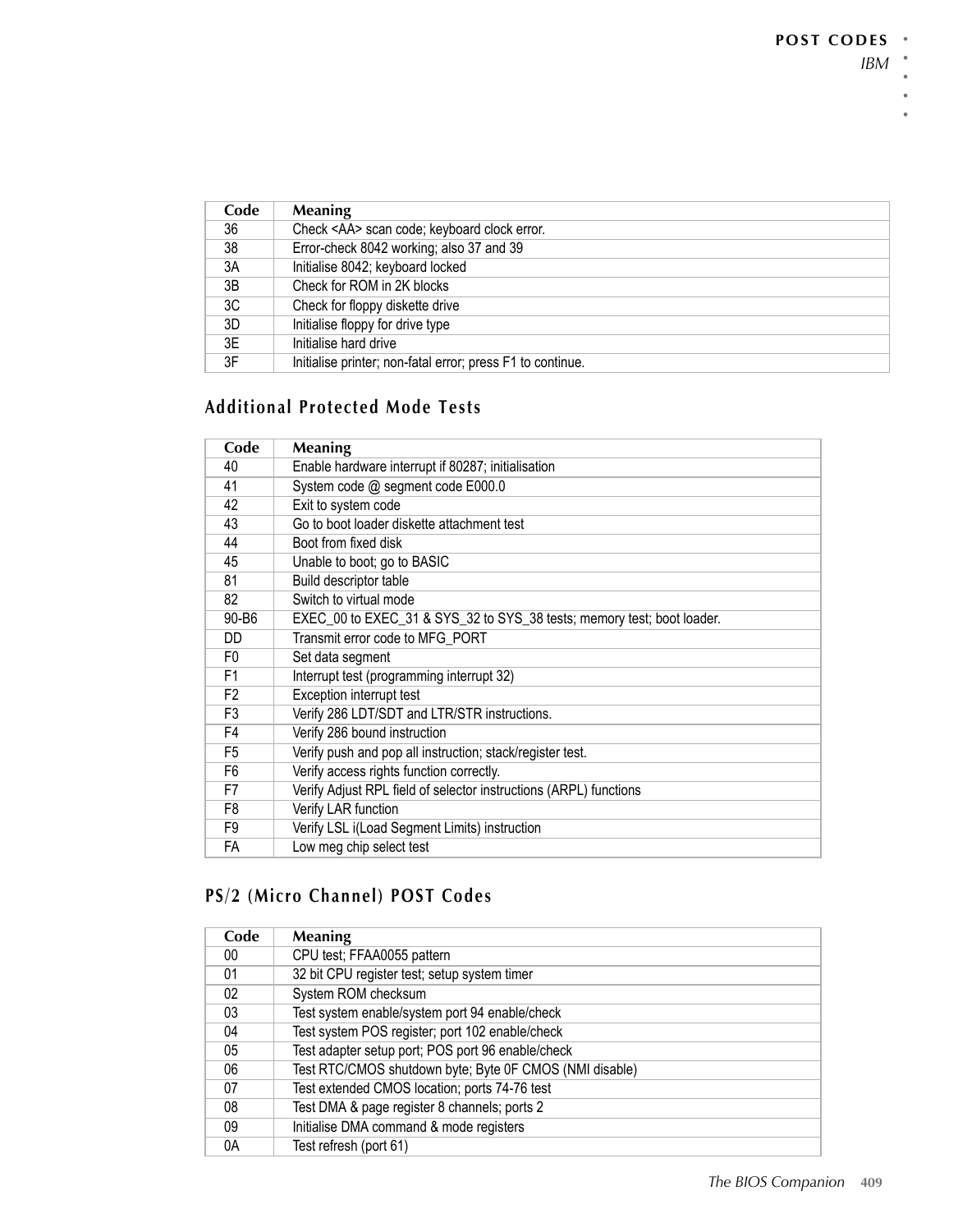*IBM* **1 8**

| Code            | Meaning                                                                 |
|-----------------|-------------------------------------------------------------------------|
| 0B              | Test keyboard controller buffers (8042-port 61                          |
| 0C              | Keyboard controller self test (8042-port 60)                            |
| 0 <sub>D</sub>  | Keyboard controller test continuation (8042)                            |
| 0E              | Keyboard self test error indicated (port 64)                            |
| 0F              | Setup system memory configuration                                       |
| 10              | Test first 512K RAM in real mode                                        |
| 11              | Half system if memory test error                                        |
| 12              | Verify LGDT/SGDR LIDT/SIDT (keyboard commands)                          |
| 13              | Initialise PIC #1 (Master)                                              |
| 14              | Initialise PIC #2 (Slave)                                               |
| 15              | Initialise A20 interrupt vectors                                        |
| 16              | Setup extended vector table                                             |
| 17              | Check power RTC/CMOS power good signal (byte 0D)                        |
| 18              | Check RTC/CMOS checksum                                                 |
| 19              | RTC/CMOS lost power (0D 80h)                                            |
| 1A              | Skip memory test in protected mode if warm reset                        |
| 1B              | Prepare for shutdown; protected mode initialisation                     |
| 1C              | Setup stack pointer point to the end of first 64K                       |
| 1D              | Decide low memory size in protected mode; Size base memory              |
| 1E              | Save memory size detected                                               |
| 1F              | Setup system memory split address                                       |
| 20              | Check for extended memory beyond 64 Mb                                  |
| 21              | Test memory address bus lines                                           |
| $\overline{22}$ | Clear parity error and channel check; Disable NMI                       |
| 23              | Initialise interrupt 00; system timer                                   |
| 24              | Determine CMOS validity                                                 |
| 25              | Write keyboard controller (8042) command byte                           |
| 40              | Check valid CMOS and video                                              |
| 41              | Display error code 160. Check CMOS, AC ripple.                          |
| 42              | Test PIC #1 & PIC #2 registers; Master/Slave test                       |
| 43              | Test PIC #1 & PIC #2 registers with another pattern                     |
| 44              | Check for interrupt with interrupt masked; check for NMI when disabled. |
| 45              | <b>Test NMI</b>                                                         |
| 46              | NMI error detected                                                      |
| 47              | Test system timer 0                                                     |
| 48              | Check stuck speaker clock; speaker bitstuck test                        |
| 49              | Test timer 0 count                                                      |
| 4A              | Test timer 2 output                                                     |
| 4 <sub>B</sub>  | Check if timer interrupt occurred                                       |
| 4C              | Test timer 0 for count too fast or slow                                 |
| 4D              | Verify timer 0 interrupt                                                |
| 4E              | Check 8042 ready for command; buffer free                               |
| 4F              | Check for soft reset                                                    |
| 50              | Prepare for shutdown/protected mode                                     |
| 51              | Start protected mode test                                               |
| 52              | Test memory in 64K increments                                           |
| 53              | Check if memory test done                                               |
| 54              | Shutdown system and return to real mode                                 |
| 55              | Test for manufacture or regular test; test for loop. Check jumper.      |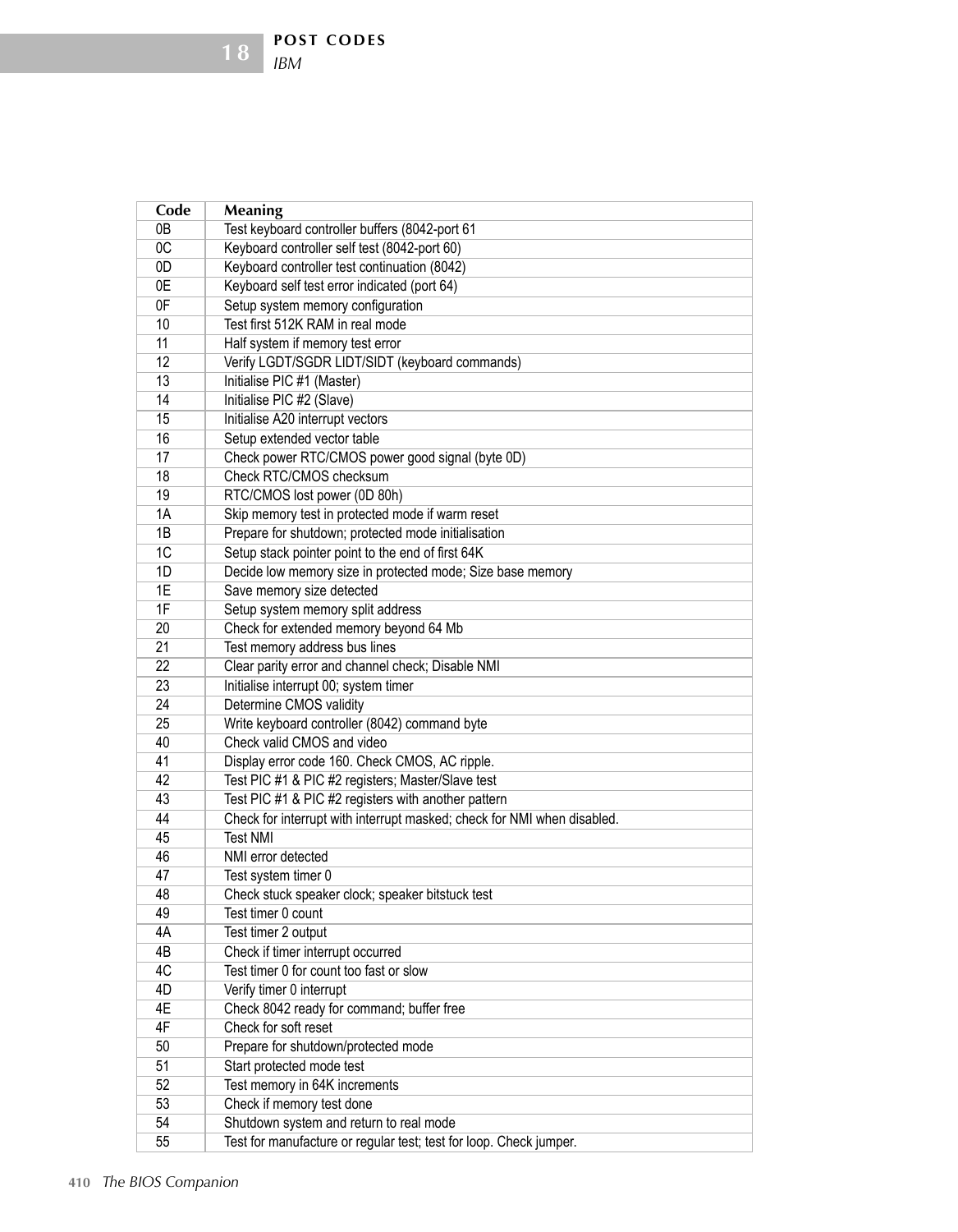|   | ٠ |
|---|---|
| I | ٠ |
|   |   |
|   | ۰ |
|   |   |

| om. |
|-----|
|     |
|     |
|     |
|     |
|     |
|     |
|     |
|     |
|     |
|     |
|     |
|     |
|     |
|     |

| Code      | Meaning                                                 |
|-----------|---------------------------------------------------------|
| 56        | Disable keyboard                                        |
| 57        | Check for keyboard self test                            |
| 58        | Keyboard test passed; check for errors                  |
| 59        | Test keyboard interface                                 |
| <b>5A</b> | Initialise mouse                                        |
| 5B        | Disable mouse                                           |
|           |                                                         |
| 5C        | Initialise interrupt vectors                            |
| 5D        | Initialise interrupt vectors                            |
| 5E        | Initialise interrupt vectors                            |
| 5F        | BIOS data area                                          |
| 60        | Determine diskette rate                                 |
| 61        | Reset floppy controller/drive                           |
| 62        | Floppy drive test                                       |
| 63        | Turn floppy motor off                                   |
| 64        | Serial port setup                                       |
| 65        | Enable/test RTC interrupt                               |
| 66        | Configure floppy drives                                 |
| 67        | Configure hard drive                                    |
| 68        | Enable system CPU arbitration; wait states              |
| 69        | Scan for optional ROMs                                  |
| 6A        | Verify serial and parallel ports                        |
| 6B        | Setup equipment byte                                    |
| 6C        | Setup configuration errors reported                     |
| 6D        | Set keyboard typematic rate                             |
| 6E        | Reset page register; boot up system (Int 19 bootloader) |
| 70        | Reset disk                                              |
| 71        | Read bootcode for E6/E9                                 |
| 72        | Control to bootcode                                     |
| 73        | Bootcode/ROM Basic                                      |

# **. . . . . . . . . . . . . . . . . . . . . . . . . . . . . . . . . . . . . . . . . . . . . . . . . . . . . . . . . INTEL**

#### **CA810E**

Also RC440BX & SR 440BX. Possibly based on AMI.

| Code           | <b>Meaning</b>                                                                                                                                                                                                   |  |
|----------------|------------------------------------------------------------------------------------------------------------------------------------------------------------------------------------------------------------------|--|
| D <sub>0</sub> | NMI disabled. Keyboard controller and RTC enabled. Initialization code checksum verification starting                                                                                                            |  |
| D <sub>1</sub> | Keyboard controller BAT test, CPU ID saved, and going to 4GB flat mode                                                                                                                                           |  |
| D <sub>3</sub> | Initialize chipset, start memory refresh, and determine memory size                                                                                                                                              |  |
| D4             | Verify base memory                                                                                                                                                                                               |  |
| D <sub>5</sub> | Initialization code to be copied to segment 0 and control to be transferred to segment 0                                                                                                                         |  |
| D <sub>6</sub> | Control is in segment 0. Used to check if in recovery mode and verify main BIOS checksum. If in recovery<br>mode or if checksum is wrong, go to E0 for recovery. Othewise, got o D7 to give control to main BIOS |  |
| D7             | Find main BIOS module in ROM image                                                                                                                                                                               |  |
| D <sub>8</sub> | Uncompress the main BIOS module                                                                                                                                                                                  |  |
| D9             | Copy main BIOS image to F000 shadow RAM and give control to main BIOS in F000 shadow RAM                                                                                                                         |  |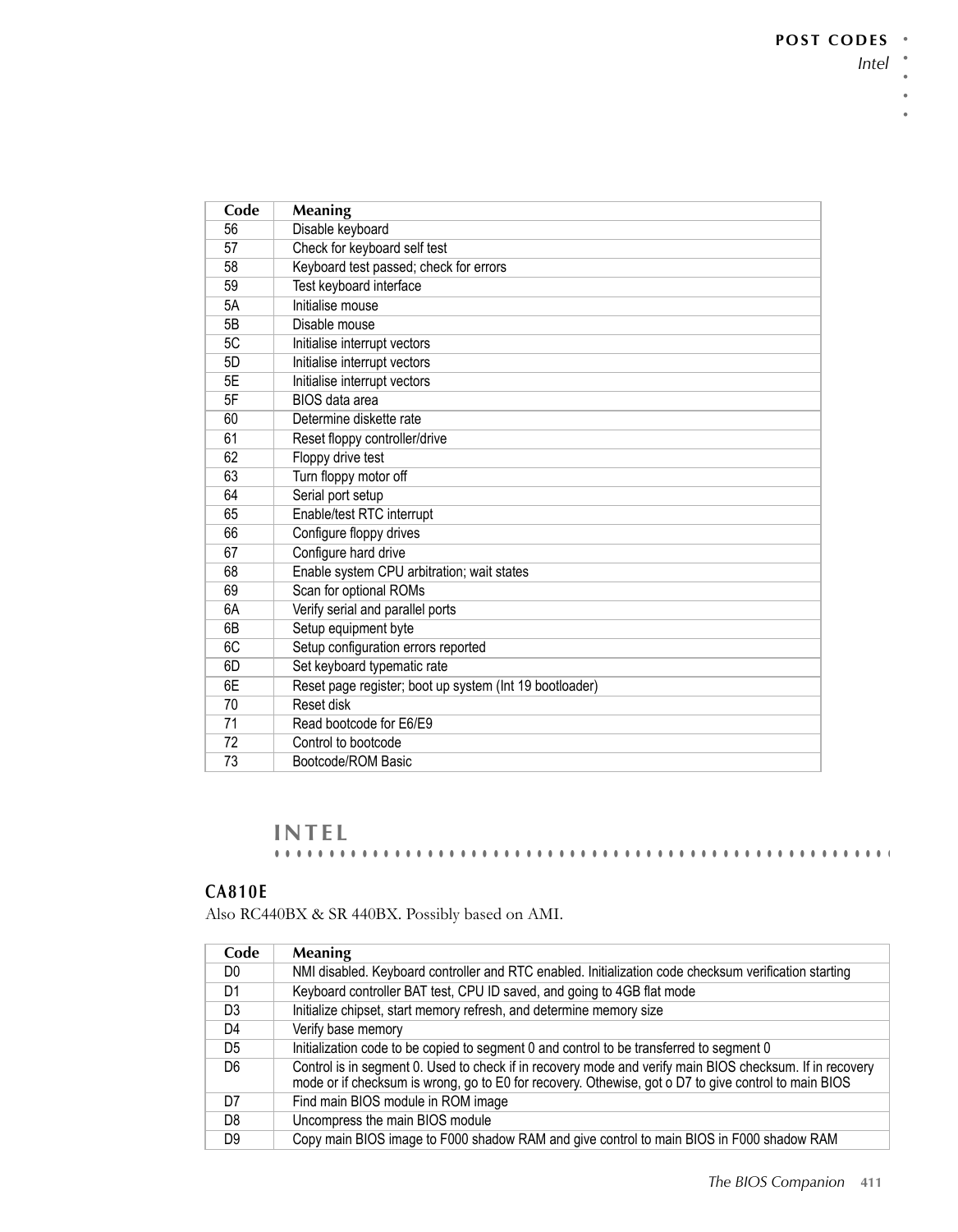# **Boot Block Recovery Code Checkpoints**

| Code | <b>Meaning</b>                                                                                                                                                                                                                                                                  |
|------|---------------------------------------------------------------------------------------------------------------------------------------------------------------------------------------------------------------------------------------------------------------------------------|
| E0   | Onboard diskette controller (if any) is initialized. Compressed recovery code is uncompressed at<br>F000:0000 in shadow RAM. Give control to recovery code at F000 in shadow RAM. Initialize interrupt<br>vector tables, system timer, DMA controller, and interrupt controller |
| E8   | Initialize extra (Intel recovery) module                                                                                                                                                                                                                                        |
| E9   | Initialize diskette drive                                                                                                                                                                                                                                                       |
| EA   | Try to boot from diskette. If reading of boot sector is successful, give control to boot sector code                                                                                                                                                                            |
| EB   | Boot from diskette failed; look for ATAPI (LS-120, Zip) devices                                                                                                                                                                                                                 |
| EC.  | Try to boot from ATAPI device. If reading boot sector is successful, give control to boot sector code                                                                                                                                                                           |
| EF   | Boot from diskette and ATAPI device failed. Give2 beeps. Retry booting procedure (go to checkpoint E9)                                                                                                                                                                          |

# **Runtime Code Uncompressed in F000 Shadow RAM**

| Code           | Meaning                                                                                                                            |  |  |
|----------------|------------------------------------------------------------------------------------------------------------------------------------|--|--|
| 03             | NMI is disabled. To check soft reset/power on                                                                                      |  |  |
| 05             | BIOS stack set. Going to disable cache if any                                                                                      |  |  |
| 06             | POST code to be uncompressed                                                                                                       |  |  |
| 07             | CPU init and CPU data area init to be done                                                                                         |  |  |
| 08             | CMOS checksum calculation to be done next                                                                                          |  |  |
| 0B             | Any initialization before keyboard BAT to be done next                                                                             |  |  |
| 0 <sub>C</sub> | Keyboard controller I/B free. To issure the BAT command to the keyboard controller                                                 |  |  |
| 0E             | Any initialization after keyboard controller BAT to be done next                                                                   |  |  |
| 0F             | Keyboard command byte written                                                                                                      |  |  |
| 10             | Going to issue Pin 23, 24 blocking/unblocking command                                                                              |  |  |
| 11             | Going to check pressing of <ins>, <end> key during power-on</end></ins>                                                            |  |  |
| 12             | To init CMOS if "Init CMOS in every boot" is set or <end> key is pressed. Going to disable DMA and<br/>interrupt controllers</end> |  |  |
| 13             | Video display is disabled and port B is initialized. Chipset init about to begin                                                   |  |  |
| 14             | 8254 timer test about to start                                                                                                     |  |  |
| 19             | About to start memory refresh test                                                                                                 |  |  |
| 1A             | Memory refresh line is toggling. Going to check 15 µs On/OFF time                                                                  |  |  |
| 23             | To read 8042 input port and disable megakey GreenPC feature. make BIOS cade segment writeable                                      |  |  |
| 24             | To do any setup before int vector init                                                                                             |  |  |
| 25             | Interrupt vector initialization to begin. To clear password if necessary                                                           |  |  |
| 27             | Any initialization before setting video mode to be done                                                                            |  |  |
| 28             | Going for monochrome mode and color mode setting                                                                                   |  |  |
| 2A             | Different buses init (system, static, output devices) to start if present                                                          |  |  |
| 2B             | To give control for any setup required before optional ROM check                                                                   |  |  |
| 2C             | To look for optional video ROM and give control                                                                                    |  |  |
| 2D             | To give control to do any processing after video ROM returns control                                                               |  |  |
| 2E             | If EGA/VGA not found then do display memory R/W                                                                                    |  |  |
| 2F             | EGA/VGA not found. Display memory R/W test about to begin                                                                          |  |  |
| 30             | Display memoryR/W test passed. About to look for the retrace checking                                                              |  |  |
| 31             | Display memory R/W test or retrace checking failed. To do alternate Display memory R/W test                                        |  |  |
| 32             | Alternate Disaply memory R/W test passed. To look for the alternate display retrace checking                                       |  |  |
| 34             | Video display checking over. Display mode to be set next                                                                           |  |  |
| 37             | Display mode set. Going to display the power on message                                                                            |  |  |
| 38             | Different buses init (input, IPL, general devices) to start if present                                                             |  |  |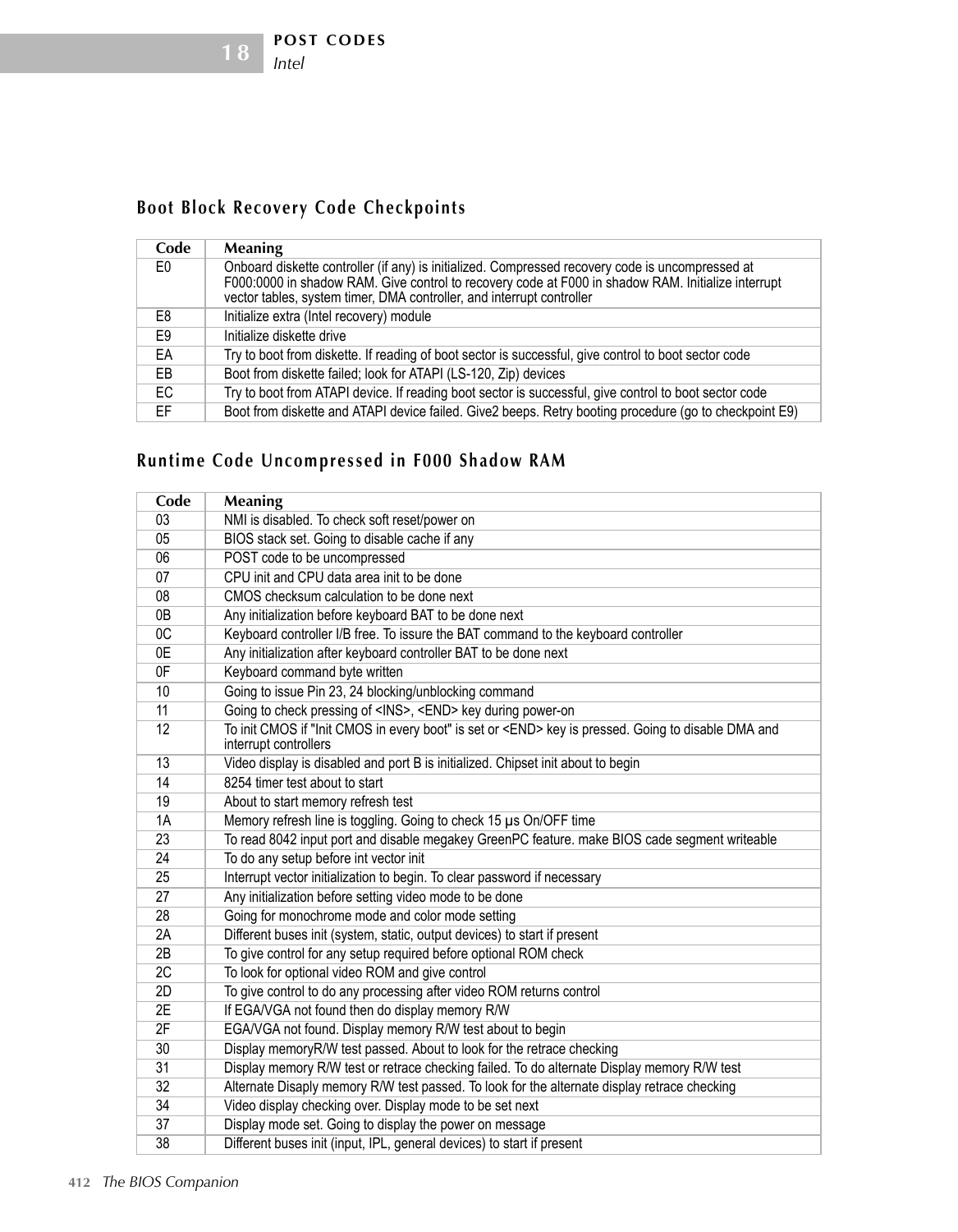. . . . .  $\bullet$ 

| Code | Meaning                                                                                                                                                          |  |  |  |
|------|------------------------------------------------------------------------------------------------------------------------------------------------------------------|--|--|--|
| 39   | Display different buses initialization error messages                                                                                                            |  |  |  |
| 3A   | New cursor position read and saved. To display the Hit <del> message</del>                                                                                       |  |  |  |
| 40   | To prepare the descriptor tables                                                                                                                                 |  |  |  |
| 42   | To enter virtual mode for memory test                                                                                                                            |  |  |  |
| 43   | To enable interrupts for diagnostics mode                                                                                                                        |  |  |  |
| 44   | To initialize data to check memory wrap around at 0:0                                                                                                            |  |  |  |
| 45   | Data initialized. Going to check for memory wrap around at 0:0 and finding the total system test memory                                                          |  |  |  |
| 46   | Memory wrap around test done. Size calculation over. About to go for writing patterns to test memory.                                                            |  |  |  |
| 47   | Pattern to be tested written in extended memory. Going to write patterns in base 640KB memory                                                                    |  |  |  |
| 48   | Patterns written in base memory. Going to find out amount of memory below 1M memory                                                                              |  |  |  |
| 49   | Amount of memory below 1M found and verified. Going to find out amount of memory above 1M memory                                                                 |  |  |  |
| 4B   | Amount of memory above 1M found and verified. Check for soft reset and going to clear memory below 1M<br>for soft reset. (If power on, go to check point $#4E$ ) |  |  |  |
| 4C   | Memory below 1M cleared. (SOFT RESET) Going to clear memory above 1M                                                                                             |  |  |  |
| 4D   | memory above 1M cleared (SOFT RESET) Going to save the memory size (Go to checl point #52                                                                        |  |  |  |
| 4E   | Memory test started. (NOT SOFT RESET) About to display the first 64KB memory size                                                                                |  |  |  |
| 4F   | Memory size display started. Will be updated during memory test, going for sequential and random<br>memory test                                                  |  |  |  |
| 50   | Memory testing/iniialization below 1MB complete. Adjust displayed memory size for relocation shadow                                                              |  |  |  |
| 51   | Memory size display adjusted due to relocation/shadow. Memory test above 1MB to follow                                                                           |  |  |  |
| 52   | Memory testing/initialization above 1MB complete. Going to save memory size information                                                                          |  |  |  |
| 53   | Memory size information is saved. CPU registers are saved. Going to enter real mode                                                                              |  |  |  |
| 54   | Shutdown successful, CPu in real mode. Going to disable gate A20 line and disable parity/NMI                                                                     |  |  |  |
| 57   | A20 address line, parity/NMI disable successful. Going to adjust memory size depending on<br>relocation/shadow                                                   |  |  |  |
| 58   | Memory size adjusted for relocation/shadow. Going to clear hit <del> message</del>                                                                               |  |  |  |
| 59   | Hit <del> message cleared. <wait> message displayed. Start DMA and interrupt controller test</wait></del>                                                        |  |  |  |
| 60   | DMA page register test passed. To do DMA #1 base register test                                                                                                   |  |  |  |
| 62   | DMA #1 base register test passed. To do DMA #2 base register test                                                                                                |  |  |  |
| 65   | DMA #2 base register test passed. To program DMA #1 and #2                                                                                                       |  |  |  |
| 66   | DMA #1 and #2 programming over. To initialize 8259 interrupt controller                                                                                          |  |  |  |
| 7F   | Extended NMI sources enabling is in progress                                                                                                                     |  |  |  |
| 80   | Keyboard test started. Clearing output buffer, checking for stuck key, to issue keyboard reset command                                                           |  |  |  |
| 81   | Keyboard reset error/stuck key found. To issue keyboard controller interface test command                                                                        |  |  |  |
| 82   | Keyboard controller interface test over. To write command byte and init circular buffer                                                                          |  |  |  |
| 83   | Command byte written, global data init done. To check for lock-key                                                                                               |  |  |  |
| 84   | Lock key checking over, to check for memory size mismatch with CMOS                                                                                              |  |  |  |
| 85   | Memory size check done, to display soft error and check for password or bypass setup                                                                             |  |  |  |
| 86   | Passwoed checked. About to do programming before setup                                                                                                           |  |  |  |
| 87   | Programming before setup complete. To uncompress SETUP code and execute CMOS setup                                                                               |  |  |  |
| 88   | Returned from CMOS setup program and screen is cleared. About to do programming after setup                                                                      |  |  |  |
| 89   | Programming after setup complete. Going to display power-on screen message                                                                                       |  |  |  |
| 8B   | First screen message. <wait> message. PS/2 mouse check and extended BIOS data area allocation</wait>                                                             |  |  |  |
| 8C   | Setup options programming after CMOS setup about to start                                                                                                        |  |  |  |
| 8D   | Going to hard disk controller reset                                                                                                                              |  |  |  |
| 8F   |                                                                                                                                                                  |  |  |  |
| 91   | Hard disk controller reset done. Floppy setup to be done next                                                                                                    |  |  |  |
| 95   | Floppy setup complete. Hard disk setup to be done next                                                                                                           |  |  |  |
|      | Init of different buses optional ROMs from C800 to start.                                                                                                        |  |  |  |
| 96   | Going to do any init before C800 optional ROM control                                                                                                            |  |  |  |
| 97   | Any init before C800 optional ROM control is over. Optional ROM check and control will be done next                                                              |  |  |  |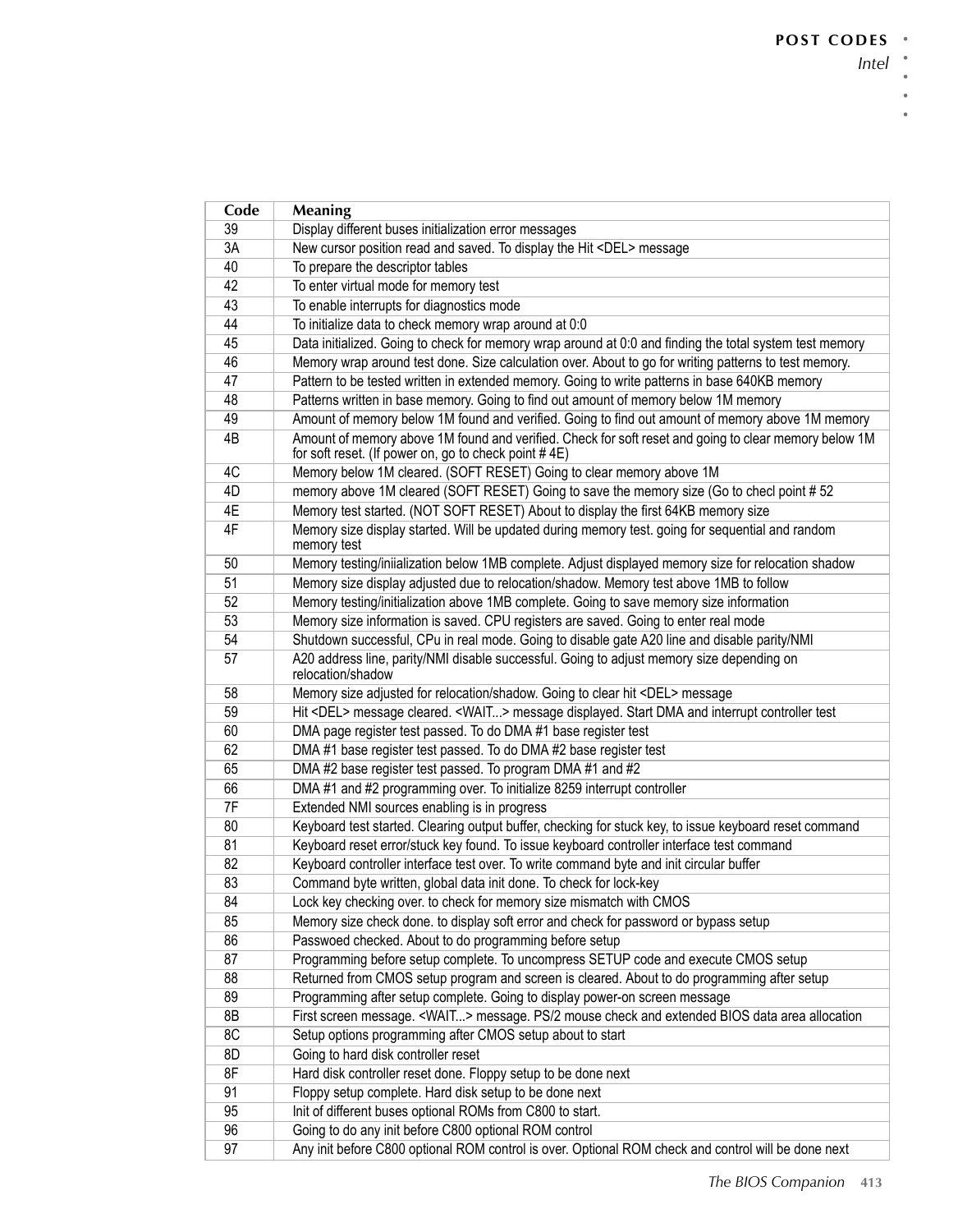### **POST CODES**

*Intel* **1 8**

| Code           | Meaning                                                                                                                                           |  |
|----------------|---------------------------------------------------------------------------------------------------------------------------------------------------|--|
| 98             | Optional ROM control is done. About to give control to do any required processing after optional ROM<br>returns control and enable external cache |  |
| 99             | linitialization after optional ROM test over. Going to setup timer data area and printer base address                                             |  |
| <b>9A</b>      | Return after setting timer and printer base addresses. Going to set the RS-232 base address                                                       |  |
| 9B             | Returned after RS-232 base address. Going to do any initialization before coprocessor test                                                        |  |
| 9C             | Required initialization before coprocessor is over. Going to initializae the coprocessor test                                                     |  |
| 9D             | Coprocessor initialized. Goin to do any initialization after coprocessor test                                                                     |  |
| 9E             | Initialization after copro test is complete. Goin to check extended keyboard, keyboard ID and num-lock                                            |  |
| A2             | Going to display any soft errors                                                                                                                  |  |
| A <sub>3</sub> | Soft error display complete. Going to set keyboard typematic rate                                                                                 |  |
| A4             | Keyboard typematic rate set. To program memory wait states                                                                                        |  |
| A <sub>5</sub> | Going to enable parity/NMI                                                                                                                        |  |
| A7             | NMI and parity enabled. Initialization required before giving control to optional ROM at E000                                                     |  |
| A <sub>8</sub> | Initialization before E000 ROM control over. E000 ROM to get control next                                                                         |  |
| A <sub>9</sub> | Returned from E000 ROM control. Going to do any initialization required after E000 optional ROM control                                           |  |
| AA             | Initialization after E000 optional ROM control is over. Going to display the system configuration                                                 |  |
| AB             | Put Int13 module runtime image to shadow                                                                                                          |  |
| AC             | Generate MP for multiprocessor support (if present)                                                                                               |  |
| AD             | Put CGA Int10 module (if present) in shadow                                                                                                       |  |
| <b>AE</b>      | Uncompress SMBIOS module and init SMBIOS code and form the runtime SMBIOS image in shadow                                                         |  |
| <b>B1</b>      | Going to copy any code to specific area                                                                                                           |  |
| 00             | Copying of code to specific area done. Going to give control to Int19 boot loader                                                                 |  |

## **440 Series**

| Code           | Meaning                                      | Code | Meaning                                    |
|----------------|----------------------------------------------|------|--------------------------------------------|
| 02             | Verify real mode                             | 82   | Detect and install external RS232 ports    |
| 03             | Disable non-maskable interrupt (NMI)         | 83   | Configure non-MCD IDE controllers          |
| 04             | Get processor type                           | 84   | Detect and install external parallel ports |
| 06             | Initialize system hardware                   | 85   | Initialize PC compatible PnP ISA devices   |
| 08             | Initialize chipset with initial POST values  | 86   | Reinitialize onboard I/O ports             |
| 09             | Set IN POST flag                             | 87   | Set motherboard configurable devices       |
| 0A             | Initialize processor registers               | 88   | Initialize BIOS Data Area                  |
| 0 <sub>B</sub> | Enable processor cache                       | 89   | Enable non-maskable interrupts (NMI)       |
| 0C             | Initialize caches to initial POST values     | 8A   | Initialize extended BIOS data area         |
| 0E             | Initialize I/O component                     | 8B   | Test and initialize PS/2 mouse             |
| 0F             | Initialize the local bus IDE                 | 8C   | Initialize diskette controller             |
| 10             | Initialize power management                  | 8F   | Determine number of ATA drives             |
| 11             | Load alternate registers initial POST values | 90   | Initialize hard disk controllers           |
| 12             | Restore proc control word in warm boot       | 91   | Initialize local bus hard disk controllers |
| 13             | Initialize PCI bus mastering devices         | 92   | Jump to UserPatch2                         |
| 14             | Initialize keyboard controller               | 93   | Build MPTABLE for multiprocessor boards    |
| 16             | <b>BIOS ROM checksum</b>                     | 94   | Disable A20 address line                   |
| 17             | Initialize cache before memory autosize      | 95   | Install CD-ROM for boot                    |
| 18             | 8254 timer initialization                    | 96   | Clear huge ES segment register             |
| 1A             | 8237 DMA controller initialization           | 97   | Fix up multiprocessor table                |
| 1C             | Reset programmable interrupt controller      | 98   | Search for option ROMs                     |
| 20             | <b>Test DRAM refresh</b>                     | 99   | Check for SMART drive                      |
| 22             | Test keyboard controller                     | 9Α   | Shadow option ROMs                         |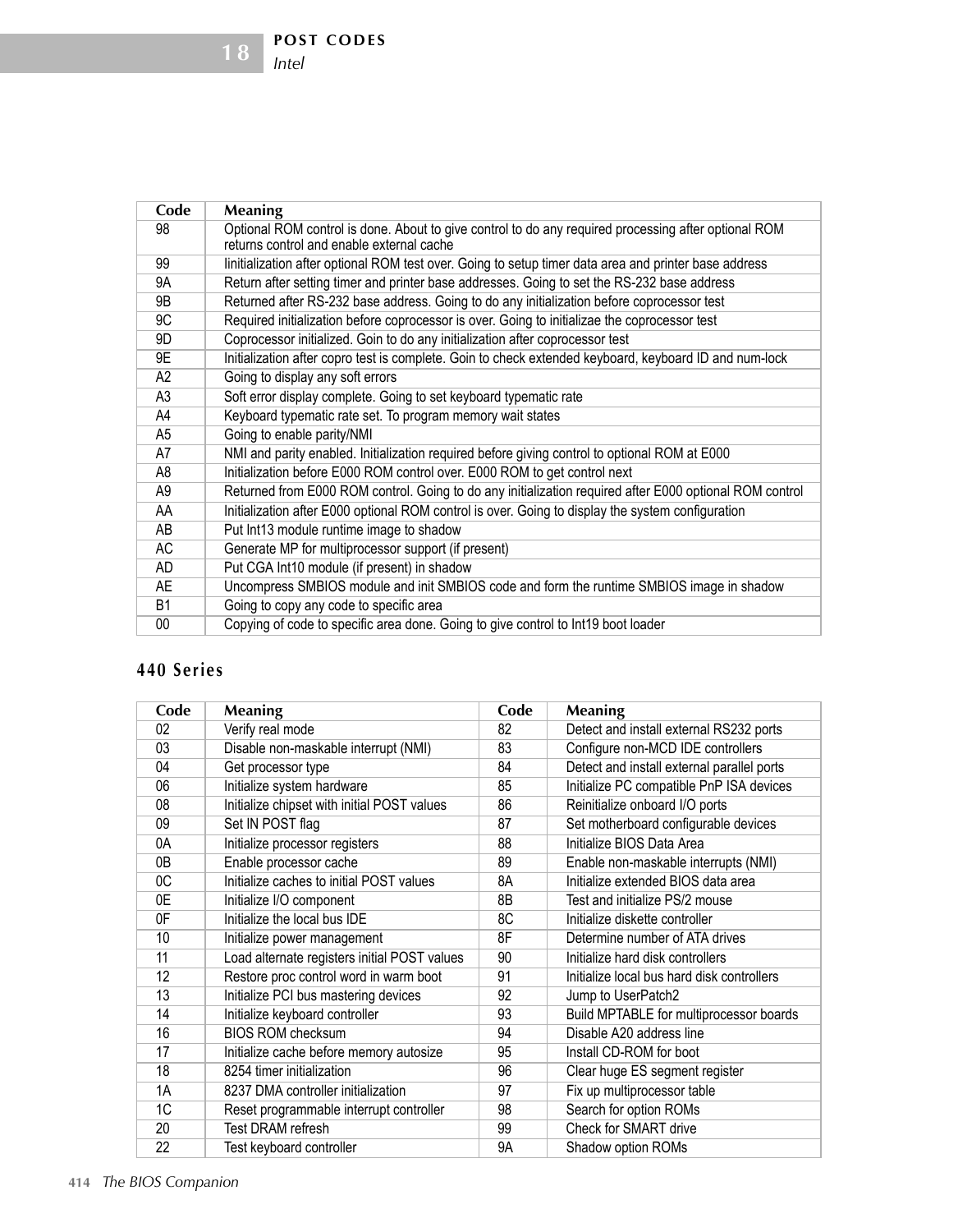. . . . .  $\ddot{\phantom{0}}$  $\bullet$ 

| Code           | Meaning                                     | Code            | Meaning                                 |
|----------------|---------------------------------------------|-----------------|-----------------------------------------|
| 24             | Set ES segment register to 4GB              | 9C              | Setup power management                  |
| 26             | Enable A20 line                             | 9E              | Enable hardware interrupts              |
| 28             | <b>Autosize DRAM</b>                        | 9F              | Determine number of ATA and SCSI drives |
| 29             | Initialize POST memory manager              | A <sub>0</sub>  | Set time of day                         |
| 2A             | Clear 512KB base RAM                        | A <sub>2</sub>  | Check key lock                          |
| 2C             | RAM failure on address line xxxx            | A4              | Initialize typematic rate               |
| 2E             | RAM failure on bits xxxx of low byte        | A8              | Erase F2 prompt                         |
| 2F             | Enable cache before system BIOS shadow      | AA              | Scan for F2 key stroke                  |
| 30             | RAM failure on bits xxxx of high byte       | <b>AC</b>       | Enter SETUP                             |
| 32             | Test processor bus-clock frequency          | <b>AE</b>       | Clear IN POST flag                      |
| 33             | Initialize POST dispatch manager            | B <sub>0</sub>  | Check for errors                        |
| 34             | <b>Test CMOS RAM</b>                        | B <sub>2</sub>  | POST done - prepare to boot system      |
| 35             | Initialize alternate chipset registers      | B <sub>4</sub>  | One short beep before boot              |
| 36             | Warm start shut down                        | B <sub>5</sub>  | <b>Terminate QuietBoot</b>              |
| 37             | Reinitialize the chipset (motherboard only) | <b>B6</b>       | Check password (optional)               |
| 38             | Shadow system BIOS ROM                      | B <sub>8</sub>  | Clear global descriptor table           |
| 39             | Reinitialize the cache (motherboard only)   | B <sub>9</sub>  | Clean up all graphics                   |
| 3A             | Autosize cache                              | <b>BA</b>       | Initialize DMI parameters               |
| 3C             | Configure advanced chipset registers        | <b>BB</b>       | Initialize PnP Option ROMs              |
| 3D             |                                             | BC              |                                         |
| 40             | Load alternate registers with CMOS values   | <b>BD</b>       | Clear parity checkers                   |
| 42             | Set initial processor speed new             |                 | Display MultiBoot menu                  |
|                | Initialize interrupt vectors                | <b>BE</b>       | Clear screen (optional)                 |
| 44             | Initialize BIOS interrupts                  | <b>BF</b>       | Check virus and backup reminders        |
| 45             | POST device initialization                  | $\overline{C}0$ | Try to boot with Int19h                 |
| 46             | Check ROM copyright notice                  | C <sub>1</sub>  | Initialize POST Error Manager (PEM)     |
| 47             | Initialize manager for PCI option ROMs      | C <sub>2</sub>  | Initialize error logging                |
| 48             | Check video configuration against CMOS      | C <sub>3</sub>  | Initialize error display function       |
| 49             | Initialize PCI bus and devices              | C <sub>4</sub>  | Initialize system error handler         |
| 4A             | Initialize all video adapters in system     | D <sub>0</sub>  | Interrupt handler error                 |
| 4 <sub>B</sub> | Display QuietBoot screen                    | D2              | Unknown interrupt error                 |
| 4C             | Shadow video BIOS ROM                       | D <sub>4</sub>  | Pending interrupt error                 |
| 4E             | Display BIOS copyright notice               | D <sub>6</sub>  | Initialize option ROM error             |
| 50             | Display processor type and speed            | D <sub>8</sub>  | Shutdown error                          |
| 51             | Initialize EISA motherboard                 | DA              | <b>Extended Block Move</b>              |
| 52             | Test keyboard                               | DC              | Shutdown 10 error                       |
| 54             | Set key click if enabled                    | E <sub>0</sub>  | Initialize the chipset                  |
| 56             | Enable keyboard                             | E <sub>1</sub>  | Initialize the bridge                   |
| 58             | Test for unexpected interrupts              | E <sub>2</sub>  | Initialize the processor                |
| 59             | Initialize POST display service             | E <sub>3</sub>  | Initialize system timer                 |
| 5A             | Display prompt "Press F2 to enter "SETUP"   | E4              | Initialize system I/O                   |
| 5B             | Disable processor cache                     | E <sub>5</sub>  | Check force recovery boot               |
| 5C             | Test RAM between 512 and 640KB              | E <sub>6</sub>  | Checksum BIOS ROM                       |
| 60             | Test extended memory                        | E7              | Go to BIOS                              |
| 62             | Test extended memory address lines          | E <sub>8</sub>  | Set huge segment                        |
| 64             | jump to UserPatch1                          | E <sub>9</sub>  | Initialize multiprocessor               |
| 66             | Configure advanced cache registers          | EA              | Initialize OEM special code             |
| 67             | Initialize multiprocessor APIC              | EB              | Initialize PIC and DMA                  |
| 68             | Enable external and processor caches        | EC              | Initialize memory type                  |
| 69             | Setup SMM area                              | <b>ED</b>       | Initialize memory speed                 |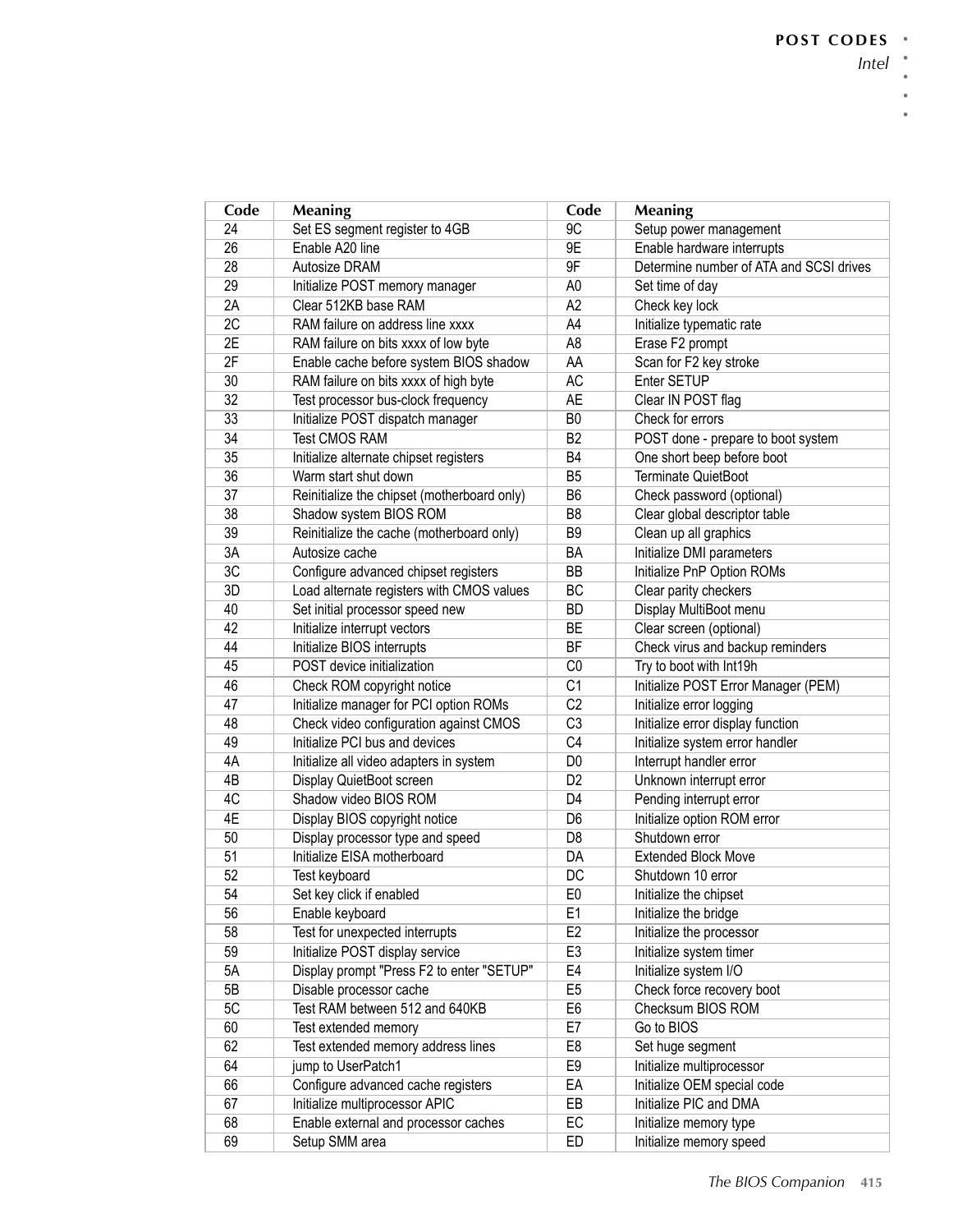| Code | <b>Meaning</b>                                    | Code           | Meaning                      |
|------|---------------------------------------------------|----------------|------------------------------|
| 6A   | Display external L2 cache size                    | EE             | Shadow boot block            |
| 6C   | Display shadow area message                       | EF             | System memory test           |
| 6E   | Display possible high address for UMB<br>recovery | F <sub>0</sub> | Initialize interrupt vectors |
| 70   | Display error messages                            | F <sub>1</sub> | Initialize runtime clock     |
| 72   | Check for configuration errors                    | F <sub>2</sub> | Initialize video             |
| 74   | Test real-time clock                              | F <sub>3</sub> | Initialize beeper            |
| 76   | Check for keyboard errors                         | F4             | Initialize boot              |
| 7A   | Test for key lock on                              | F <sub>5</sub> | Clear huge segment           |
| 7C   | Setup hardware interrupt vectors                  | F <sub>6</sub> | Boot to mini-DOS             |
| 7F   | Disable onboard Super I/O ports and IRQs          | F7             | Boot to full DOS             |
| 81   | Late POST device initialization                   |                |                              |

#### **440GX**

Codes in Execution Sequence.

| Code           | Meaning                                                                       |  |  |
|----------------|-------------------------------------------------------------------------------|--|--|
| 02             | Verify real mode                                                              |  |  |
| 12             | Restore processor control word during warm boot (only occurs on warm boot)    |  |  |
| 24             | Set ES segment register to 4GB                                                |  |  |
| 04             | Get processor type                                                            |  |  |
| 06             | Initialize system hardware                                                    |  |  |
| 18             | 8254 timer initialization                                                     |  |  |
| 08             | Initialize PCIset registers with initial POST values                          |  |  |
| C <sub>4</sub> | Initialize system flags in CMOS                                               |  |  |
| 11             | Load alternate registers with initial POST values                             |  |  |
| 0E             | Initialize I/O                                                                |  |  |
| 0C             | Initialize caches to initial POST values                                      |  |  |
| 16             | <b>BIOS ROM checksum</b>                                                      |  |  |
| 17             | Turn cache off                                                                |  |  |
| 28             | Autosize DRAM                                                                 |  |  |
| 2A             | Clear 512KB base RAM                                                          |  |  |
| 2C             | RAM failure on address line xxxx                                              |  |  |
| 2E             | RAM failure on data bits xxxx of low byte of memory bus (1st 4Meg)            |  |  |
| 2F             | Initialize L2 cache if enabled in CMOS                                        |  |  |
| 38             | Shadow system BIOS ROM                                                        |  |  |
| 20             | <b>Test DRAM refresh</b>                                                      |  |  |
| 29             | Post Memory Manager initialization (PMM)                                      |  |  |
| 33             | Post Dispatch Manager initialization                                          |  |  |
| 34             | <b>Test CMOS</b>                                                              |  |  |
| C <sub>1</sub> | Post error manager initialization                                             |  |  |
| 09             | Set IN POST flag                                                              |  |  |
| 0A             | Initialize processor registers and processor microcode                        |  |  |
| 3A             | Autosize cache                                                                |  |  |
| 0 <sub>B</sub> | Enable processor cache                                                        |  |  |
| 0F             | Initialize the local bus IDE (not used anymore but here for Phoenix standard) |  |  |
| 10             | Initialize Power Management (APM not used in L440GX+)                         |  |  |
| 14             | Initialize keyboard controller                                                |  |  |
| 1A             | 8237 DMA controller initialization                                            |  |  |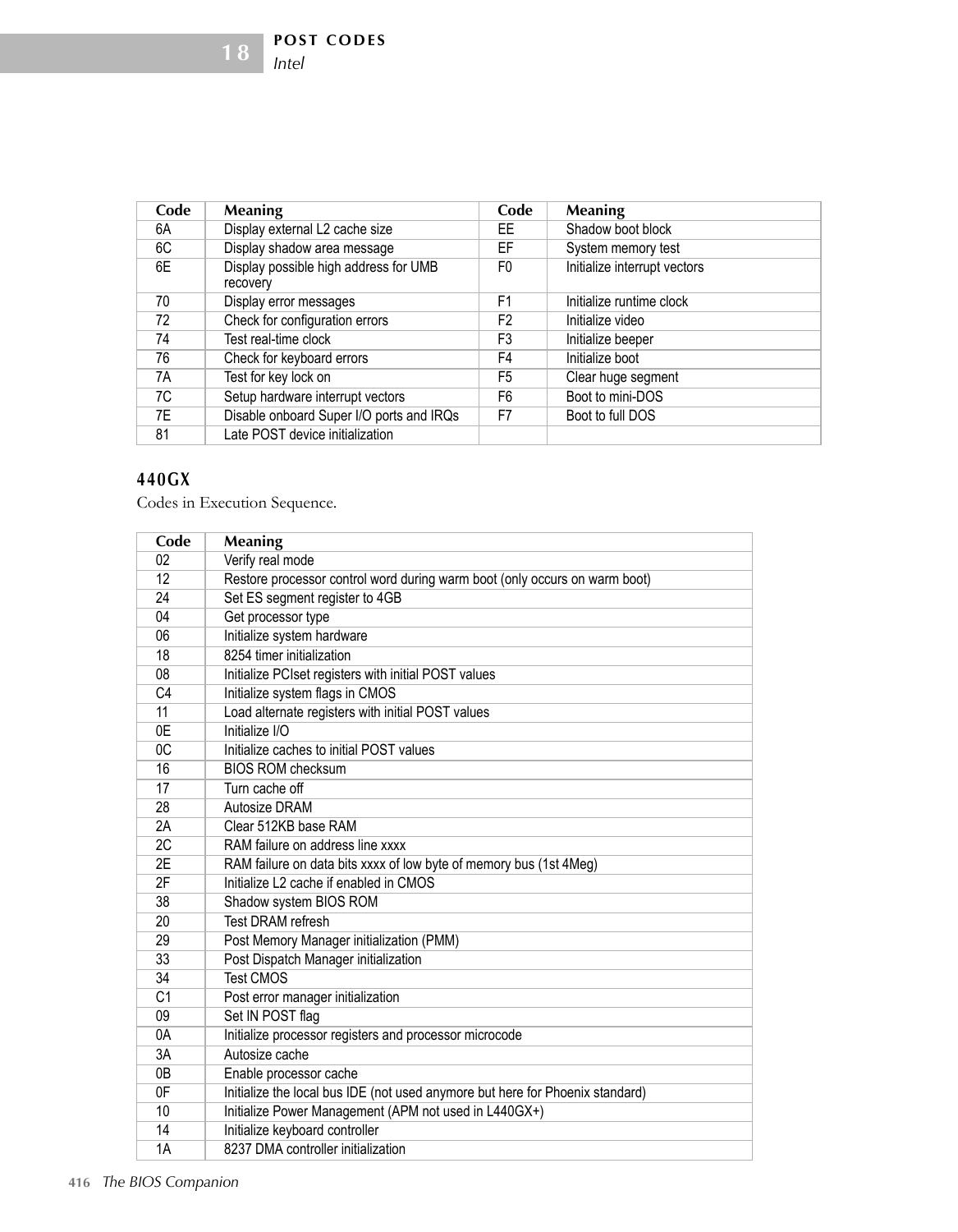. . . . .  $\ddot{\phantom{a}}$ 

 $\bullet$ 

| Code     | Meaning                                                                                                             |  |  |  |
|----------|---------------------------------------------------------------------------------------------------------------------|--|--|--|
| 1C       | Reset programmable interrupt controller (PIC)                                                                       |  |  |  |
| 22       | Test 8742 keyboard controller                                                                                       |  |  |  |
| 32       | Read processor bus-clock frequency and compute boot processor speed                                                 |  |  |  |
| 67       | Initialize and register via SMM through APIC bus                                                                    |  |  |  |
| 69       | Initialize SMI handler for all processors                                                                           |  |  |  |
| 00       | Wait for secondary processor to execute init SMI handler                                                            |  |  |  |
| F4       | Exit SMI handler (secondary processor executed halt in SMI)                                                         |  |  |  |
| 3C       | Configure advanced PCIset registers and reset coprocessor                                                           |  |  |  |
| 3D       | Load alternate registers with CMOS values                                                                           |  |  |  |
| 42       | Initialize interrupt vectors                                                                                        |  |  |  |
| 46       | Check ROM copyright notice                                                                                          |  |  |  |
| 45       | Initialize all pre-PnP devices                                                                                      |  |  |  |
| 49       | Initialize PCI bus and devices (also read ESCD and allocate resources)                                              |  |  |  |
| 48       | Check video configuration against CMOS (VGA or MDA)                                                                 |  |  |  |
| 4A       | Initialize all video adapters in system                                                                             |  |  |  |
| 4C       | Shadow video BIOS ROM                                                                                               |  |  |  |
| 24       | Put processor in big real mode (flat mode memory addressing - up to 4GB)                                            |  |  |  |
| 59       | Post display manager initialization (video screen error codes now visible)                                          |  |  |  |
| 22       | Reset and test keyboard first try (only warm reset)                                                                 |  |  |  |
| 52       | Reset and test keyboard controller (both warm and cold reset)                                                       |  |  |  |
| 54       | Set key click if enabled                                                                                            |  |  |  |
| 76       | Enable keyboard                                                                                                     |  |  |  |
| 58       | Test for unexpected interrupts                                                                                      |  |  |  |
| 4B       | QuietBoot start (not used in L440GX+)                                                                               |  |  |  |
| 4E       | Display copyright notice                                                                                            |  |  |  |
| 50       | Display processor(s) type and speed                                                                                 |  |  |  |
| 51       | EISA init (not used in L440GX+)                                                                                     |  |  |  |
| 5A       | Display prompt "Press F2 to enter SETUP"                                                                            |  |  |  |
| 5B       | Disable processor L1 cache for memory test                                                                          |  |  |  |
| 5C       | Test RAM between 512KB and 640KB                                                                                    |  |  |  |
|          |                                                                                                                     |  |  |  |
| 60<br>62 | Test extended memory (4MB to top of memory)<br>Test extended memory address lines                                   |  |  |  |
| 64       |                                                                                                                     |  |  |  |
|          | Jump to UserPatch1                                                                                                  |  |  |  |
| 66       | Configure advanced cache registers                                                                                  |  |  |  |
| 68       | Enable external and processor caches                                                                                |  |  |  |
| 6A       | Display external cache size                                                                                         |  |  |  |
| 6C       | Display shadow message                                                                                              |  |  |  |
| 6E       | Display non-disposable segments                                                                                     |  |  |  |
| 70       | Display error messages to video                                                                                     |  |  |  |
| 72       | Check for configuration errors                                                                                      |  |  |  |
| 74       | Test real time clock                                                                                                |  |  |  |
| 7C       | Setup hardware interrupt vectors                                                                                    |  |  |  |
| 7E       | Test coprocessor if present                                                                                         |  |  |  |
| 80       | Not used                                                                                                            |  |  |  |
| 88       | Initialize BIOS Data Area, time-outs for detecting parallel, serial and HDD controller. Clear<br>CMOS shutdown flag |  |  |  |
| 8A       | Initialize Extended BIOS Data Area                                                                                  |  |  |  |
| 81       | Late POST core initialization of devices                                                                            |  |  |  |
| 87       | Configure MCD devices                                                                                               |  |  |  |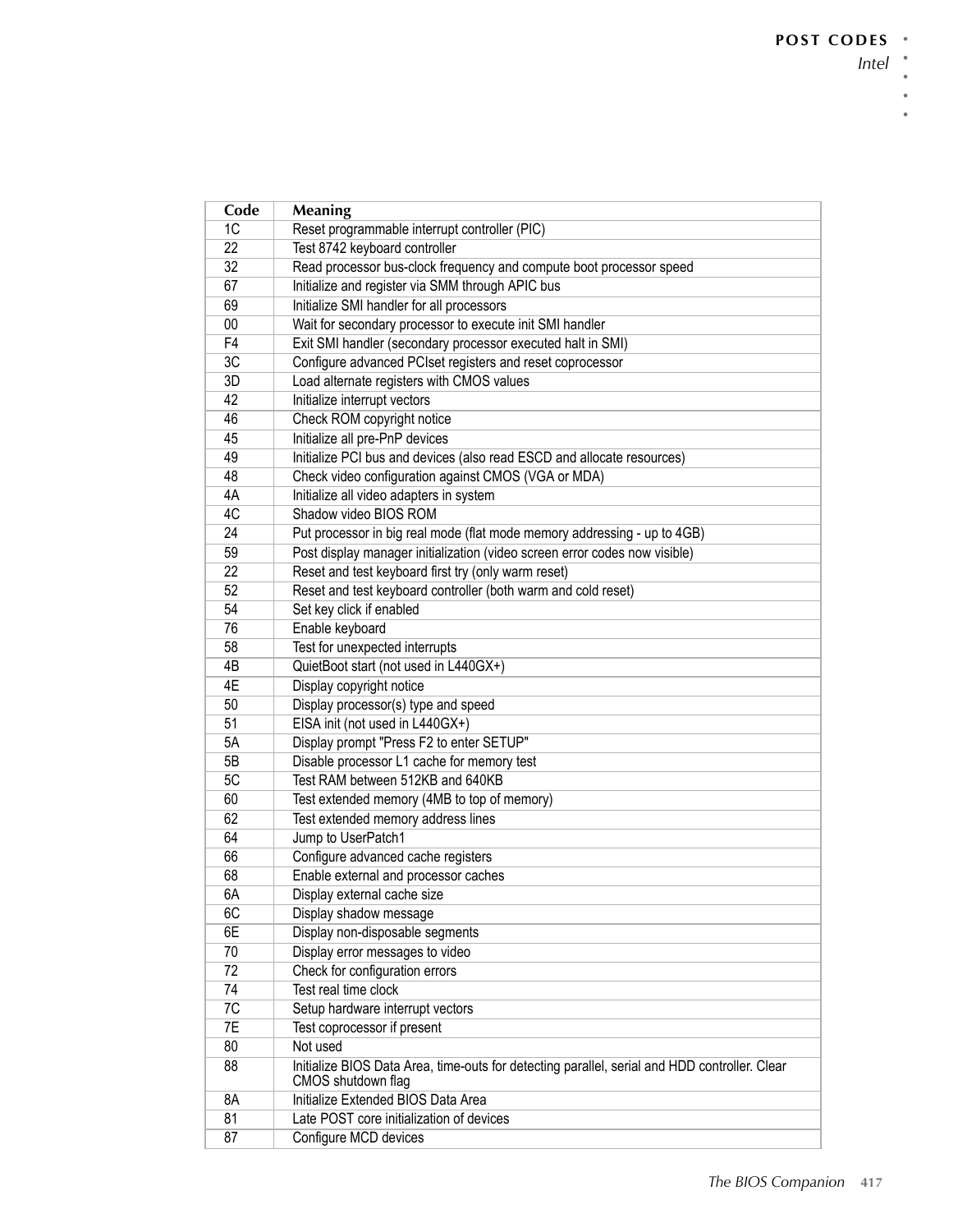*Intel* **1 8**

| Code           | Meaning                                                                                                                                                                           |  |  |  |
|----------------|-----------------------------------------------------------------------------------------------------------------------------------------------------------------------------------|--|--|--|
| 85             | Initialize and detect PC compatible PnP ISA devices (parallel, serial, etc)                                                                                                       |  |  |  |
| 82             | Not used                                                                                                                                                                          |  |  |  |
| 84             | Clear interrupts from COM port detection                                                                                                                                          |  |  |  |
| 86             | Console redirection initialized                                                                                                                                                   |  |  |  |
| 83             | Configure onboard hard disk controller                                                                                                                                            |  |  |  |
| 89             | Enable NMI                                                                                                                                                                        |  |  |  |
| 8C             | Initialize floppy controller                                                                                                                                                      |  |  |  |
| 90             | Initialize and detect hard disks                                                                                                                                                  |  |  |  |
| 8B             | Detect and test for mouse and auxiliary device on keyboard controller                                                                                                             |  |  |  |
| 95             | Install CD-ROM for boot                                                                                                                                                           |  |  |  |
| 92             | Jump to UserPatch2                                                                                                                                                                |  |  |  |
| C <sub>5</sub> | Initialize GPNV areas in DMI                                                                                                                                                      |  |  |  |
| 98             | Search for option ROMs. One long, two short beeps on checksum failure of an option ROM                                                                                            |  |  |  |
| 93             | Scan for User Flash ROMs. MP Table initialization (wake up secondary processor and halt it)                                                                                       |  |  |  |
| 9C             | Setup Power Management (not used)                                                                                                                                                 |  |  |  |
| 9D             | Enable security                                                                                                                                                                   |  |  |  |
| 9E             |                                                                                                                                                                                   |  |  |  |
| A0             | Enable hardware interrupts<br>Set time of day                                                                                                                                     |  |  |  |
| A2             |                                                                                                                                                                                   |  |  |  |
|                | Check key lock                                                                                                                                                                    |  |  |  |
| A4             | Initialize typematic rate                                                                                                                                                         |  |  |  |
| C <sub>2</sub> | Initialize DMI tables                                                                                                                                                             |  |  |  |
| C <sub>3</sub> | Log post errors with POST error manager and to SEL in BMC. Update VID bits and memory<br>presence to BMC. Display and FRB errors (watchdog time-outs, bits or processor failures) |  |  |  |
| A <sub>8</sub> | Erase F2 prompt                                                                                                                                                                   |  |  |  |
| AA             | Scan for F2 keystroke                                                                                                                                                             |  |  |  |
| <b>AC</b>      | Initialize EMP port if selected. Remove COM2 from BDA if EMP is enabled. Enter SETUP                                                                                              |  |  |  |
| AE             | Clear IN POST flag                                                                                                                                                                |  |  |  |
| B <sub>0</sub> | Secure boot if enabled (secure front panel, blank video, floppy write protect). Check for errors                                                                                  |  |  |  |
| B <sub>2</sub> | POST done - prepare to boot Operating System                                                                                                                                      |  |  |  |
| B <sub>4</sub> | One short beep before boot                                                                                                                                                        |  |  |  |
| B <sub>5</sub> | Display QuietBoot (not used)                                                                                                                                                      |  |  |  |
| BE             | Clear screen                                                                                                                                                                      |  |  |  |
| B <sub>6</sub> | Check password (optional)                                                                                                                                                         |  |  |  |
| BC             | Clear parity checkers                                                                                                                                                             |  |  |  |
| <b>BA</b>      | Not used                                                                                                                                                                          |  |  |  |
| B7             | ACPI configuration (table configuration in memory and BDA)                                                                                                                        |  |  |  |
| <b>BD</b>      | Display MultiBoot menu if ESC is hit                                                                                                                                              |  |  |  |
| <b>BF</b>      | Display system config summary (if enabled in CMOS)                                                                                                                                |  |  |  |
| 8F             | Get total # of hard drives and put in BDA                                                                                                                                         |  |  |  |
| 91             | Program IDE hard drives (timing, PIO modes, etc)                                                                                                                                  |  |  |  |
| 9F             | Save total # of hard drives (SCSI and ATA) in BDA                                                                                                                                 |  |  |  |
| 97             | Fixup MP table (checksum)                                                                                                                                                         |  |  |  |
| 99             | Check SMART hard drive                                                                                                                                                            |  |  |  |
| C7             | Prepare to boot to OS. Clean up graphics and PMM areas                                                                                                                            |  |  |  |
| CO             | Try to boot with Int19h. Return to video mode 3, disable PMM, return to real mode, disable<br>gate A20, clears system memory, resets stack, invokes Int19h                        |  |  |  |
| D <sub>0</sub> | Interrupt handler error                                                                                                                                                           |  |  |  |
| D <sub>2</sub> | Unknown interrupt error                                                                                                                                                           |  |  |  |
| D <sub>4</sub> | Pending interrupt error                                                                                                                                                           |  |  |  |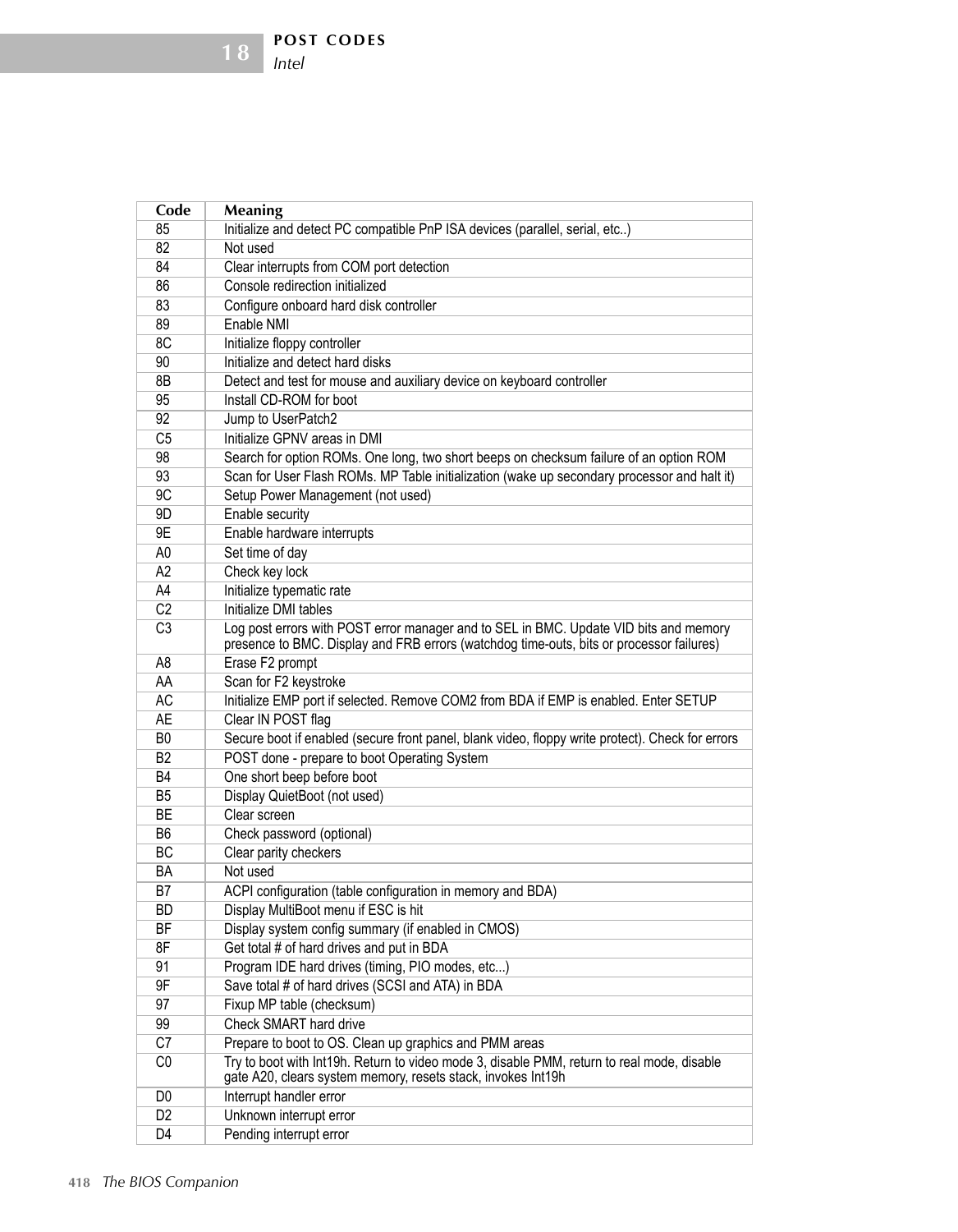. . . . .  $\bullet$  $\bullet$ 

| Code           | <b>Meaning</b>              |
|----------------|-----------------------------|
| D <sub>6</sub> | Initialize option ROM error |
| D <sub>8</sub> | Shutdown error              |
| DA             | <b>Extended Block Move</b>  |
| DC.            | Shutdown 10 error           |

### **440BX**

Codes in Execution Sequence.

| Code            | Meaning                                                                    |
|-----------------|----------------------------------------------------------------------------|
| 02              | Verify real mode                                                           |
| 12              | Restore processor control word during warm boot (only occurs on warm boot) |
| $\overline{24}$ | Set ES segment register to 4GB                                             |
| 04              | Get processor type                                                         |
| 06              | Initialize system hardware                                                 |
| 18              | 8254 timer initialization                                                  |
| 08              | Initialize PCIset registers with initial POST values                       |
| C <sub>4</sub>  | Initialize system flags in CMOS                                            |
| 11              | Load alternate registers with initial POST values                          |
| 0E              | Initialize I/O                                                             |
| 0C              | Initialize caches to initial POST values                                   |
| 16              | <b>BIOS ROM checksum</b>                                                   |
| 17              | Turn off cache                                                             |
| 28              | Autosize DRAM                                                              |
| 2A              | Clear 512KB base RAM                                                       |
| 2C              | RAM failure on address line xxxx                                           |
| 2E              | RAM failure on data bits xxxx of low byte of memory bus (first 4 meg)      |
| 2F              | Initialize L2 cache if enabled in CMOS                                     |
| 38              | Shadow system BIOS ROM                                                     |
| 20              | <b>Test DRAM refresh</b>                                                   |
| 29              | Post Memory Manager initialization (PMM)                                   |
| 33              | Post Dispatch Manager initialization                                       |
| 34              | <b>Test CMOS</b>                                                           |
| C <sub>1</sub>  | Post error manager initialization                                          |
| 09              | Set IN POST flag                                                           |
| 0A              | Initialize processor registers and CPU microcode                           |
| 3A              | Autosize cache                                                             |
| 0B              | Enable processor cache                                                     |
| 0F              | Initialize the local bus IDE                                               |
| 10              | Initialize Power Management (APM not used in Nightshade)                   |
| 14              | Initialize keyboard controller                                             |
| 1A              | 8237 DMA controller initialization                                         |
| 1C              | Reset Programmable Interrupt Controller                                    |
| 22              | Test 8742 Keyboard Controller                                              |
| 32              | Read processor bus-clock frequency and compute boot processor speed        |
| 67              | Initialize and register other CPU via SMM through APIC bus                 |
| 69              | Initialize SMI handler for all processors                                  |
| 00              | Wait for secondary processor to execute init SMI handler                   |
| F4              | Exit SMI handler (secondary processor executed halt in SMI)                |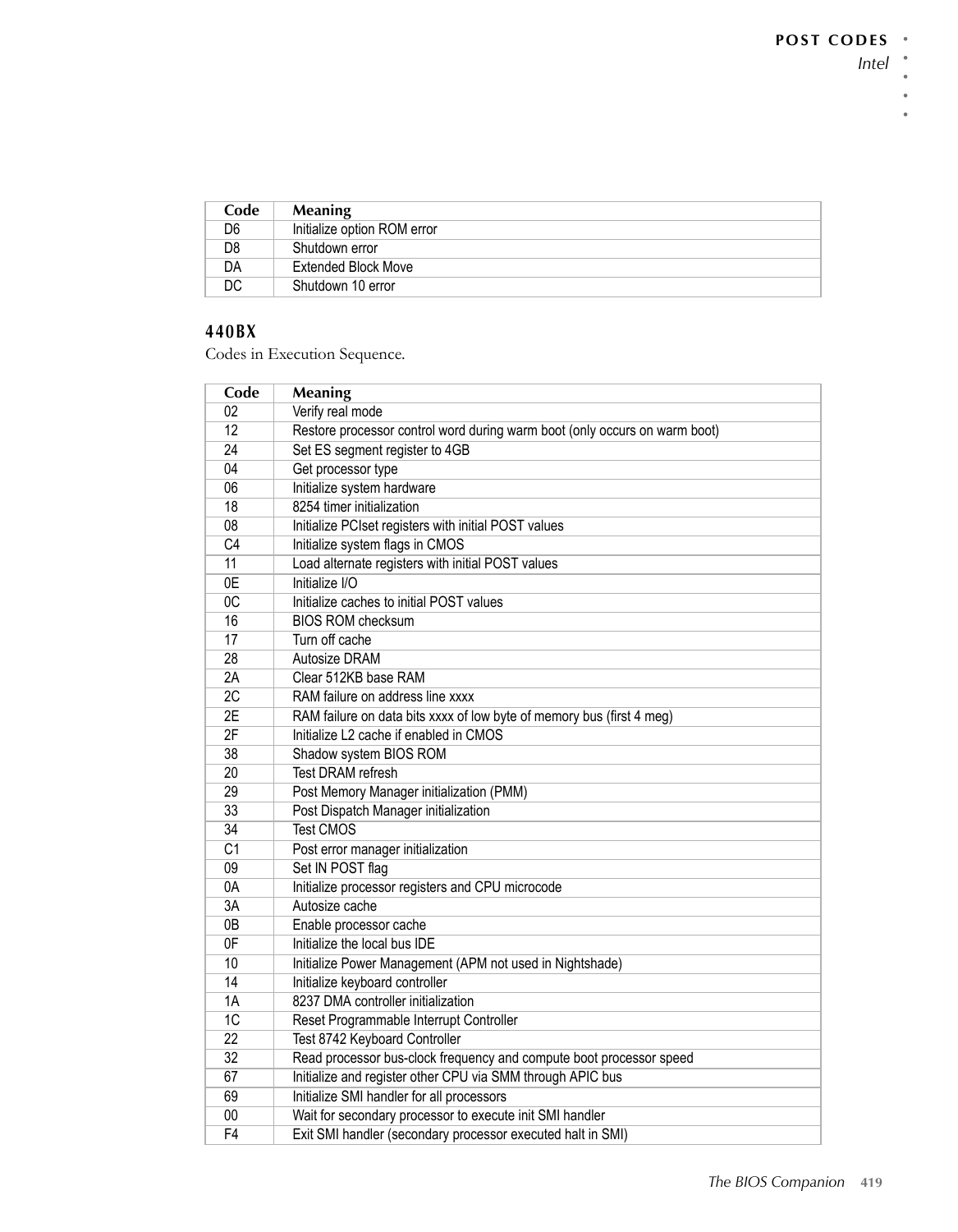**POST CODES**

*Intel* **1 8**

| Code | Meaning                                                                                         |  |  |  |
|------|-------------------------------------------------------------------------------------------------|--|--|--|
| 3C   | Configure advanced PCIset registers and reset coprocessor                                       |  |  |  |
| 3D   | Load alternate registers with CMOS values                                                       |  |  |  |
| 42   | Initialize interrupt vectors                                                                    |  |  |  |
| 46   | Check ROM copyright notice                                                                      |  |  |  |
| 45   | Initialize all pre-PnP devices                                                                  |  |  |  |
| 49   | Initialize PnP bus and devices (also read ESCD and allocate resources)                          |  |  |  |
| 48   | Check video configuration against CMOS (VGA or MDA)                                             |  |  |  |
| 4A   | Initialize all video adapters in system                                                         |  |  |  |
| 4C   | Shadow video BIOS ROM                                                                           |  |  |  |
| 24   | Put CPU in big real mode (flat mode memory addressing - up to 4GB)                              |  |  |  |
| 59   | Post display manager initialization (video screen error codes now visible)                      |  |  |  |
| 22   | Reset and test keyboard first try (only warm reset)                                             |  |  |  |
| 52   | Reset and test keyboard controller (both warm and cold reset)                                   |  |  |  |
| 54   | Set key click if enabled                                                                        |  |  |  |
| 76   | Enable keyboard                                                                                 |  |  |  |
| 58   | Test for unexpected interrupts                                                                  |  |  |  |
| 4B   | QuietBoot start (not used in N440BX)                                                            |  |  |  |
| 4E   | Display copyright notice                                                                        |  |  |  |
| 50   | Display CPU(s) type and speed                                                                   |  |  |  |
| 51   | EISA initialized (not used in N440BX)                                                           |  |  |  |
| 5A   | Display prompt "Press F2 to enter SETUP"                                                        |  |  |  |
| 5B   | Disable CPU L1 cache for memory test                                                            |  |  |  |
| 5C   | Test RAM between 512KB and 640KB                                                                |  |  |  |
| 60   | Test extended memory (4MB to top of memory)                                                     |  |  |  |
| 62   | Test extended memory address lines                                                              |  |  |  |
| 64   | Jump to UserPatch1                                                                              |  |  |  |
| 66   | Configure advanced cache registers                                                              |  |  |  |
| 68   | Enable external and processor caches                                                            |  |  |  |
| 6A   | Display external cache size                                                                     |  |  |  |
| 6C   | Display shadow message                                                                          |  |  |  |
| 6E   | Display non-disposable segments                                                                 |  |  |  |
| 70   | Display error messages to video                                                                 |  |  |  |
| 72   | Check for configuration errors                                                                  |  |  |  |
| 74   | Test real time clock                                                                            |  |  |  |
| 7C   | Setup hardware interrupt vectors                                                                |  |  |  |
| 7E   | Test coprocessor if present                                                                     |  |  |  |
| 80   | Not used                                                                                        |  |  |  |
| 88   | Init Data Area, time-outs for detecting parallel, serial and HD controller. Clear shutdown flag |  |  |  |
| 8A   | Initialize Extended BIOS Data Area                                                              |  |  |  |
| 81   | Late POST core initialization                                                                   |  |  |  |
| 87   | Configure MCD devices                                                                           |  |  |  |
| 85   | Initialize and detect PC compatible PnP ISA devices (serial, parallel, etc.)                    |  |  |  |
| 82   | Not used                                                                                        |  |  |  |
| 84   | Clear interrupts from COM port detection                                                        |  |  |  |
| 86   | Console redirection initialized                                                                 |  |  |  |
| 83   | Configure onboard hard disk controller                                                          |  |  |  |
| 89   | Enable NMI                                                                                      |  |  |  |
| 8C   | Initialize floppy controller                                                                    |  |  |  |
| 90   | Initialize and detect hard disks                                                                |  |  |  |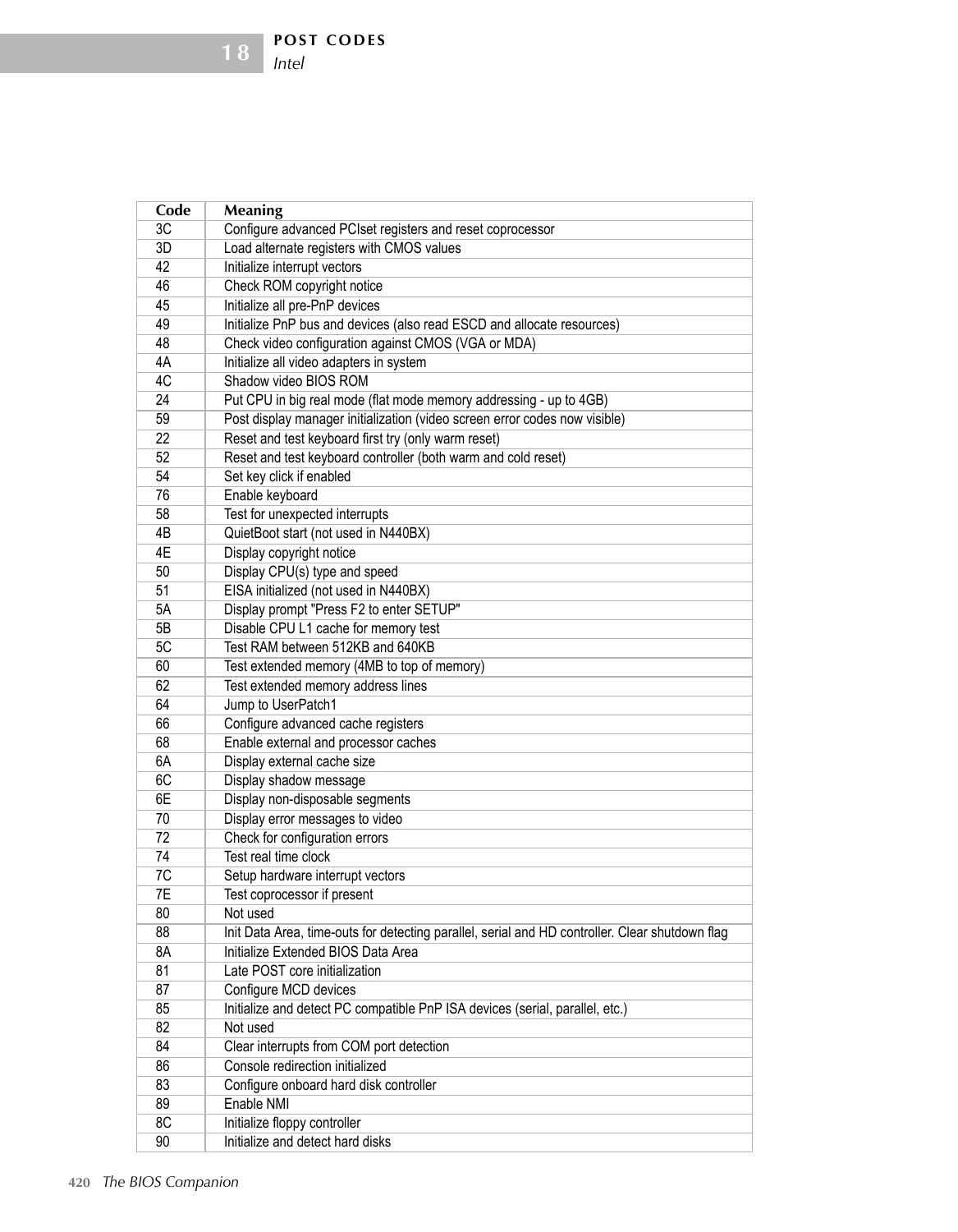| ٠         |
|-----------|
| ٠         |
| ٠         |
| $\bullet$ |
| ٠         |

| Code           | Meaning                                                                                                                                             |  |  |
|----------------|-----------------------------------------------------------------------------------------------------------------------------------------------------|--|--|
| 8B             | Detect and test for Mouse or Auxiliary device on keyboard controller                                                                                |  |  |
| 95             | Install CD-ROM for boot                                                                                                                             |  |  |
| 92             | Jump to UserPatch2                                                                                                                                  |  |  |
| C <sub>5</sub> | Initialize GPNV areas of DMI                                                                                                                        |  |  |
| 98             | Search for option ROMs. One long, two short beeps for checksum failure of an option ROM                                                             |  |  |
| 93             | Scan for User flash ROMs. MP Table initialization (wake up secondary processor and halt it)                                                         |  |  |
| 9C             | Setup Power Management (not used)                                                                                                                   |  |  |
| 9D             | Enable security                                                                                                                                     |  |  |
| 9E             | Enable hardware interrupts                                                                                                                          |  |  |
| A <sub>0</sub> | Set time of day                                                                                                                                     |  |  |
| A2             | Check key lock                                                                                                                                      |  |  |
| A4             | Initialize typematic rate                                                                                                                           |  |  |
| C <sub>2</sub> | Initialize DMI tables                                                                                                                               |  |  |
| C <sub>3</sub> | Log POST errors and to SEL in BMC. Update VID bits and memory presence to BMC. Display<br>any FRB errors (watchdog time-outs, bits or CPU failures) |  |  |
| A <sub>8</sub> | Erase F2 prompt                                                                                                                                     |  |  |
| AA             | Scan for F2 keystroke                                                                                                                               |  |  |
| <b>AC</b>      | Initialize EMP port if selected. Remove COM2 from BDA of EMP is enabled. Enter SETUP                                                                |  |  |
| <b>AE</b>      | Clear IN POST flag                                                                                                                                  |  |  |
| B <sub>0</sub> | Turn on secure boot if enabled (secure front panel, blank video, floppy WP). Check for errors                                                       |  |  |
| <b>B2</b>      | POST done - prepare to boot Operating System                                                                                                        |  |  |
| <b>B4</b>      | One short beep before boot                                                                                                                          |  |  |
| B <sub>5</sub> | Display QuietBoot (not used)                                                                                                                        |  |  |
| <b>BE</b>      | Clear screen                                                                                                                                        |  |  |
| B <sub>6</sub> | Check password (optional)                                                                                                                           |  |  |
| BC             | Clear parity checkers                                                                                                                               |  |  |
| <b>BA</b>      | Not used                                                                                                                                            |  |  |
| <b>B7</b>      | ACPI configuration (table configuration in memory and BDA)                                                                                          |  |  |
| <b>BD</b>      | Display MultiBoot menu if ESC is hit                                                                                                                |  |  |
| <b>BF</b>      | Display system configuration summary (if enabled in CMOS)                                                                                           |  |  |
| 8F             | Get total # of hard drives and put in BDA                                                                                                           |  |  |
| 91             | Program IDE hard drives (timing, PIO modes, etc.)                                                                                                   |  |  |
| 9F             | Save total # of hard drives (SCSI and ATA) in BDA                                                                                                   |  |  |
| 97             | Fixup MP Table (checksum)                                                                                                                           |  |  |
| 99             | Check SMART harddrive                                                                                                                               |  |  |
| C7             | Prepare to boot OS, clean up graphics and PMM areas                                                                                                 |  |  |
| C <sub>0</sub> | Try to boot Int19h. Return to video mode 3, disable PMM, return to real mode, disable gate<br>A20, clear system memory, reset stack, invoke Int19h  |  |  |

#### **OR840**

| Port 80 | Port 81 | <b>Description</b>                                            |  |
|---------|---------|---------------------------------------------------------------|--|
| 01      |         | Transition to protected mode complete                         |  |
|         | 30      | Seek relevant processor patch                                 |  |
|         | 31      | Apply processor patch                                         |  |
|         | 32      | Setup ICH GPIO base, SIO PME base, miscellaneous ICH settings |  |
|         | 33      | Setup ICH and SIO GPIO attributes and values                  |  |
|         | 3A      | Set ICH GPIO attributes and values                            |  |
|         | 3B      | Set SIO GPIO attributes for GPIO10-17                         |  |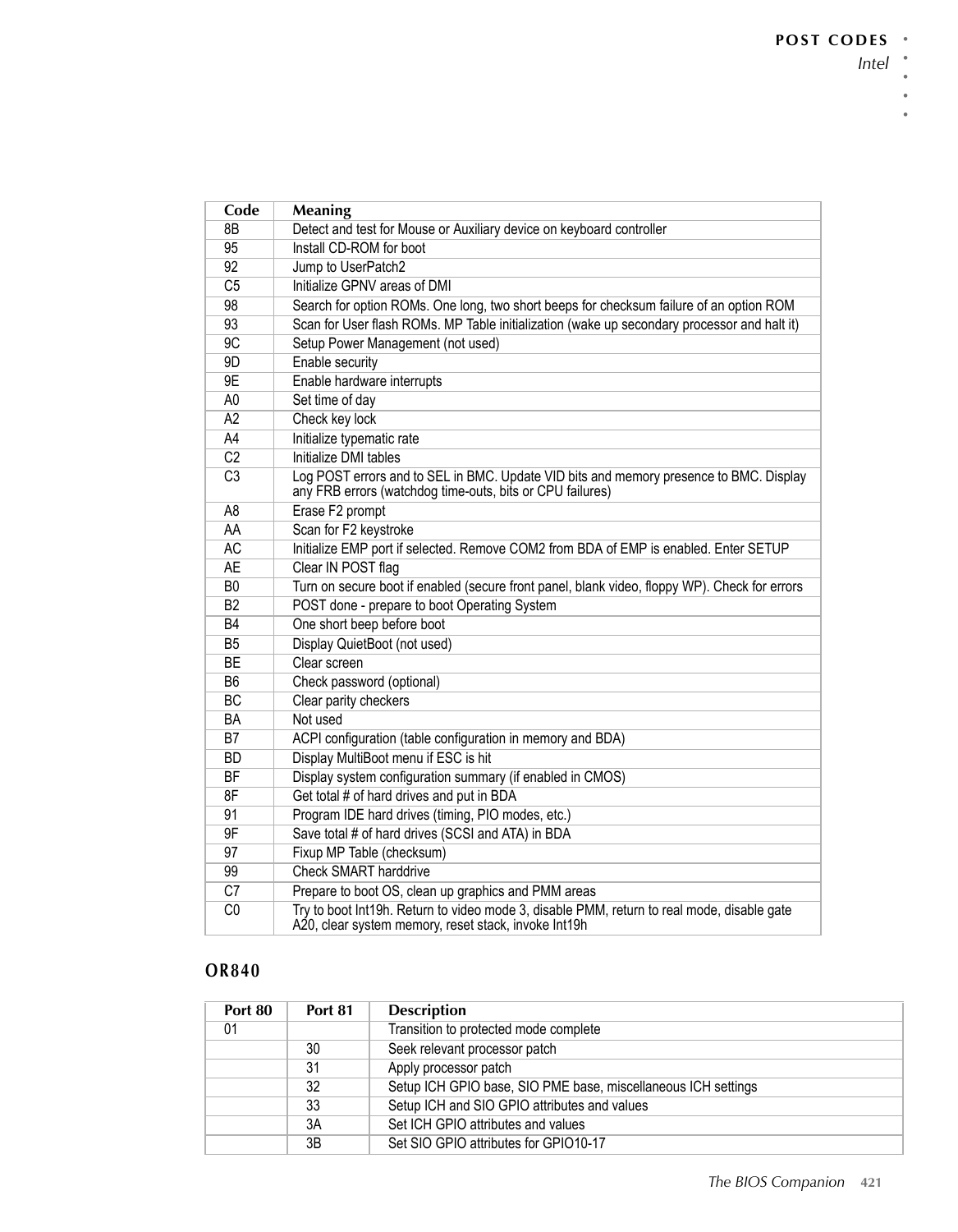**POST CODES**

*Intel* **1 8**

| Port 80 | Port 81         | <b>Description</b>                                                     |  |
|---------|-----------------|------------------------------------------------------------------------|--|
|         | ЗC              | Set SIO GPIO attributes for GPIO20-27                                  |  |
|         | 3D              | Set SIO GPIO attributes for GPIO30-37                                  |  |
|         | 3E              | Set SIO GPIO attributes for GPIO40-43                                  |  |
|         | 3F              | Set SIO GPIO attributes for GPIO50-57                                  |  |
|         | 40              | Set SIO GPIO attributes for GPIO60-61                                  |  |
|         | 41              | Set initial values for SIO GPIOs                                       |  |
|         | 34              | SMBUS initialization                                                   |  |
|         | 35              | Initialize L1 cache for use as memory during memory initialization     |  |
| 02      |                 | Start Minimum memory establishment                                     |  |
|         | $00\,$          | Memory not supported (Not RDRAM)                                       |  |
|         | 01              | Memory not supported (SPD contains invalid width - not 16 or 18)       |  |
|         | 02              | No memory devices were found on one or both channels                   |  |
|         | 03              | More than 32 devices on the channel                                    |  |
|         | 04              | Memory failure (number of devices detected does not match SPD data)    |  |
|         | 05              | Memory not supported (FRAS data in SPD is invalid)                     |  |
|         | 0A              | Memory not supported (Populated memory requires too many time domains) |  |
|         | 0 <sub>B</sub>  | Memory not supported (No valid channel frequency)                      |  |
|         | 0C              | Memory failure (levelization failure 0 ran out of time domains)        |  |
|         | 0D              | Memory not supported (unsupported memory technology)                   |  |
|         | 0E              | Memory failure (Continuity module missing or chipset failure)          |  |
|         | 0F              | Memory not supported (could no find valid refresh rate                 |  |
|         | 10              | Memory not supported (invalid refresh information in SPD               |  |
|         | 11              | Memory not supported (TCDC invalid)                                    |  |
|         | 12              | Memory not supported (does not support enough time domains)            |  |
|         | 13              | Memory not supported (TRDC invalid)                                    |  |
|         | 14              | Memory not supported (invalid SPD TCLS or TCAS)                        |  |
|         | 15              | Memory not supported (SPD mismatch between channel A and B)            |  |
|         | 17              | Memory not supported (SPD mismatch between channel A and B)            |  |
|         | 18              | Memory not supported (SPD mismatch between channel A and B)            |  |
|         | 19              | Memory not supported (SPD mismatch between channel A and B)            |  |
|         | 1A              | Memory not supported (SPD mismatch between channel A and B)            |  |
|         | 1B              | Memory not supported (SPD mismatch between channel A and B)            |  |
|         | 1C              | Memory not supported (SPD mismatch between channel A and B)            |  |
|         | 1F              | Memory not supported (SPD mismatch between channel A and B)            |  |
|         | 20              | Memory not supported (invalid number of devices on RIMM)               |  |
|         | $\overline{22}$ | Memory not supported (SPD mismatch between channel A and B)            |  |
|         | 24              | Memory failure (Detected bad chipset configuration)                    |  |
|         | 25              | Memory not supported (RIMMs must support ECC)                          |  |
|         | 28              | Memory not supported (unsupported memory technology)                   |  |
|         | 29              | Memory not supported (unsupported memory technology)                   |  |
|         | 2A              | Memory not supported (could not find valid CAS latency)                |  |
|         | 2C              | Memory not supported (can not mix registered and non-registered memory |  |
|         | 2D              | Memory not supported (could not find valid CAS latency)                |  |
|         | 2E              | Memory failure (levelization phase 1)                                  |  |
|         | 2F              | Memory failure (levelization phase 2)                                  |  |
|         | 38              | Start memory discovery                                                 |  |
|         | 40              | STEP: Setup for memory discovery                                       |  |
|         | 41              | STEP: SIO reset                                                        |  |
|         | 42              | STEP: Serial enumeration                                               |  |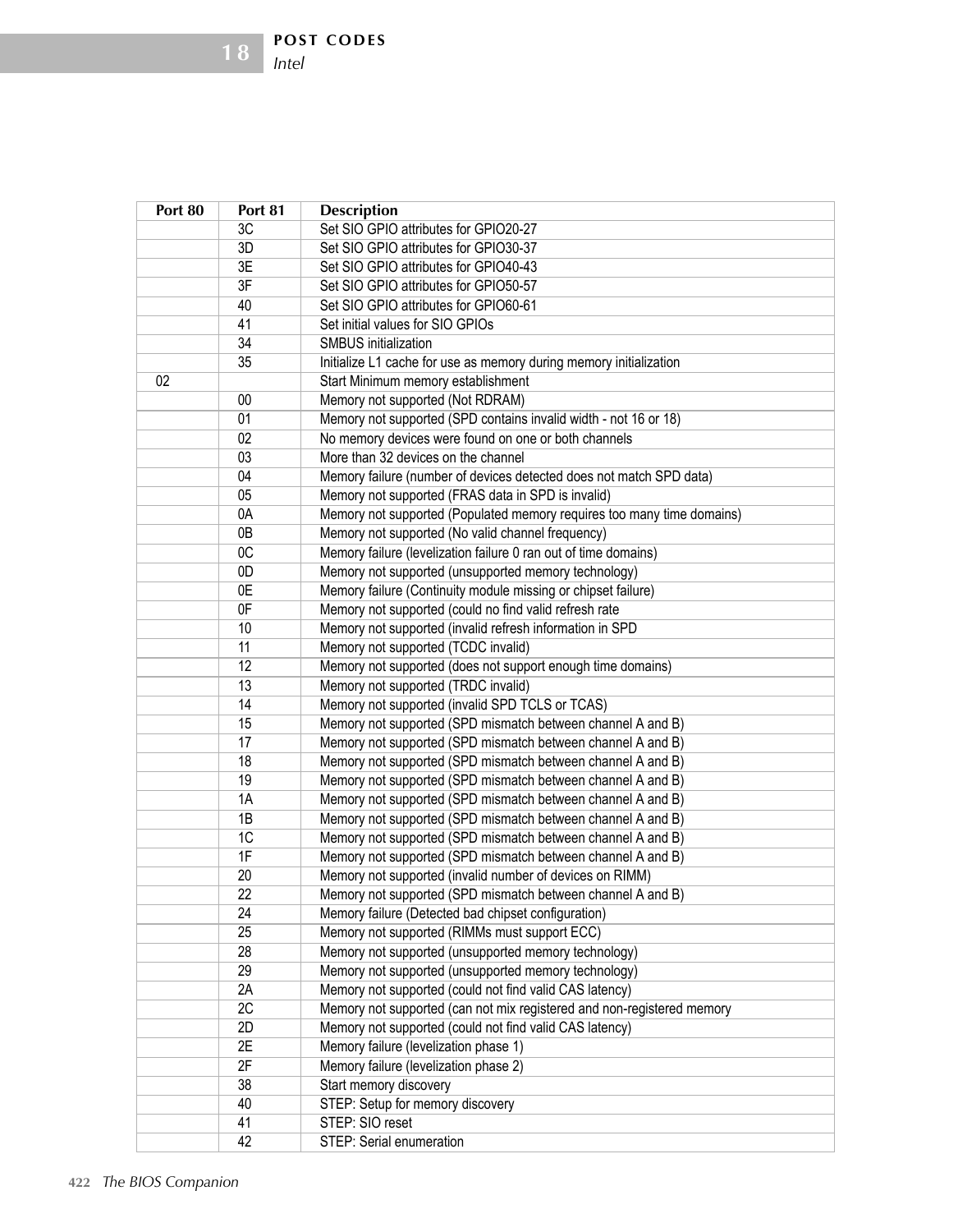. . . . . .  $\bullet$ 

| Port 80                                     | Port 81        | <b>Description</b>                                                                |
|---------------------------------------------|----------------|-----------------------------------------------------------------------------------|
|                                             | 44             | RDRAM STEP: Detect RIMM presence using SPD                                        |
|                                             | 45             | RDRAM STEP: DRCG bypass mode - SIO RESET/SET RESET/CLEAR RESET                    |
|                                             | 46             | RDRAM STEP: Determine RAMBUS frequency and set DRCG                               |
|                                             | 47             | RDRAM STEP: MCH RAC initialization                                                |
|                                             | 48             | RDRAM STEP: Page Policy and power management (initialization mode)                |
|                                             | 4A             | RDRAM STEP: Test 77                                                               |
|                                             | 4B             | RDRAM STEP: Serial enumeration                                                    |
|                                             | 4C             | RDRAM STEP: Group enumeration                                                     |
|                                             | 4D             | RDRAM STEP: Program timing parameters                                             |
|                                             | 4E             | RDRAM STEP: Power down exit                                                       |
| 4F<br>RDRAM STEP: Fast clock initialization |                |                                                                                   |
|                                             | 50             | RDRAM STEP: RDRAM core initialization                                             |
|                                             | 51             | <b>RDRAM STEP: Levelization</b>                                                   |
|                                             | 52             | RDRAM STEP: Program power down configuration options                              |
|                                             | 53             | RDRAM STEP: Begin normal operations - Page Policy and power management and IC bit |
|                                             | 54             | RDRAM STEP: memory initialization complete - reenter MIT                          |
|                                             | 55             | RDRAM STEP: Program power down configuration options                              |
|                                             | 56             | RDRAM STEP: Begin normal ops - Page Policy, power management and set IC bit       |
|                                             | 57             | RDRAM STEP: Memory initialization complete - reenter MIT                          |
| 03                                          |                | Found quick start VM0 FMM object                                                  |
|                                             | 30             |                                                                                   |
|                                             | 31             | Seek relevant processor patch                                                     |
|                                             |                | Apply processor patch                                                             |
|                                             | 32             | Setup ICH GPIO base, SIO PME base, miscellaneous ICH settings                     |
|                                             | 33             | Setup ICH GPIO attributes and values                                              |
|                                             | 3A             | Set ICH GPIO attributes and values                                                |
|                                             | 3B             | Set SIO GPIO attributes for GPIO10-17                                             |
|                                             | 3C             | Set SIO GPIO attributes for GPIO20-27                                             |
|                                             | 3D             | Set SIO GPIO attributes for GPIO30-37                                             |
|                                             | 3E             | Set SIO GPIO attributes for GPIO40-43                                             |
|                                             | 3F             | Set SIO GPIO attributes for GPIO50-57                                             |
|                                             | 40             | Set SIO GPIO attributes for GPIO60-61                                             |
|                                             | 41             | Set initial values for SIO GPIOs                                                  |
|                                             | 34             | <b>SMBUS</b> initialization                                                       |
|                                             | 35             | Initialize L1 cache for use as memory during memory initialization                |
| 04                                          |                | Memory established                                                                |
|                                             | 60             | Prepare for ECC scrubbing                                                         |
|                                             | 61             | ECC scrubbing                                                                     |
|                                             | 62             | Restore context after ECC scrubbing                                               |
|                                             | 63             | <b>Exit SMBUS</b>                                                                 |
|                                             | 64             | ICH settings                                                                      |
|                                             | 66             | PIC                                                                               |
|                                             | 68             | SIO - Parallel port                                                               |
|                                             | 69             | SIO - Serial port #1                                                              |
|                                             | 6A             | SIO - Serial port #2 / DMA                                                        |
|                                             | 6 <sub>B</sub> | SIO - Game port                                                                   |
|                                             | 6C             | SIO - MIDI                                                                        |
|                                             | 6 <sub>D</sub> | SIO - Exit configuration                                                          |
|                                             | 6E             | Local APIC, FWH decode, runtime enable                                            |
| 05                                          |                | Enable paging                                                                     |
|                                             |                |                                                                                   |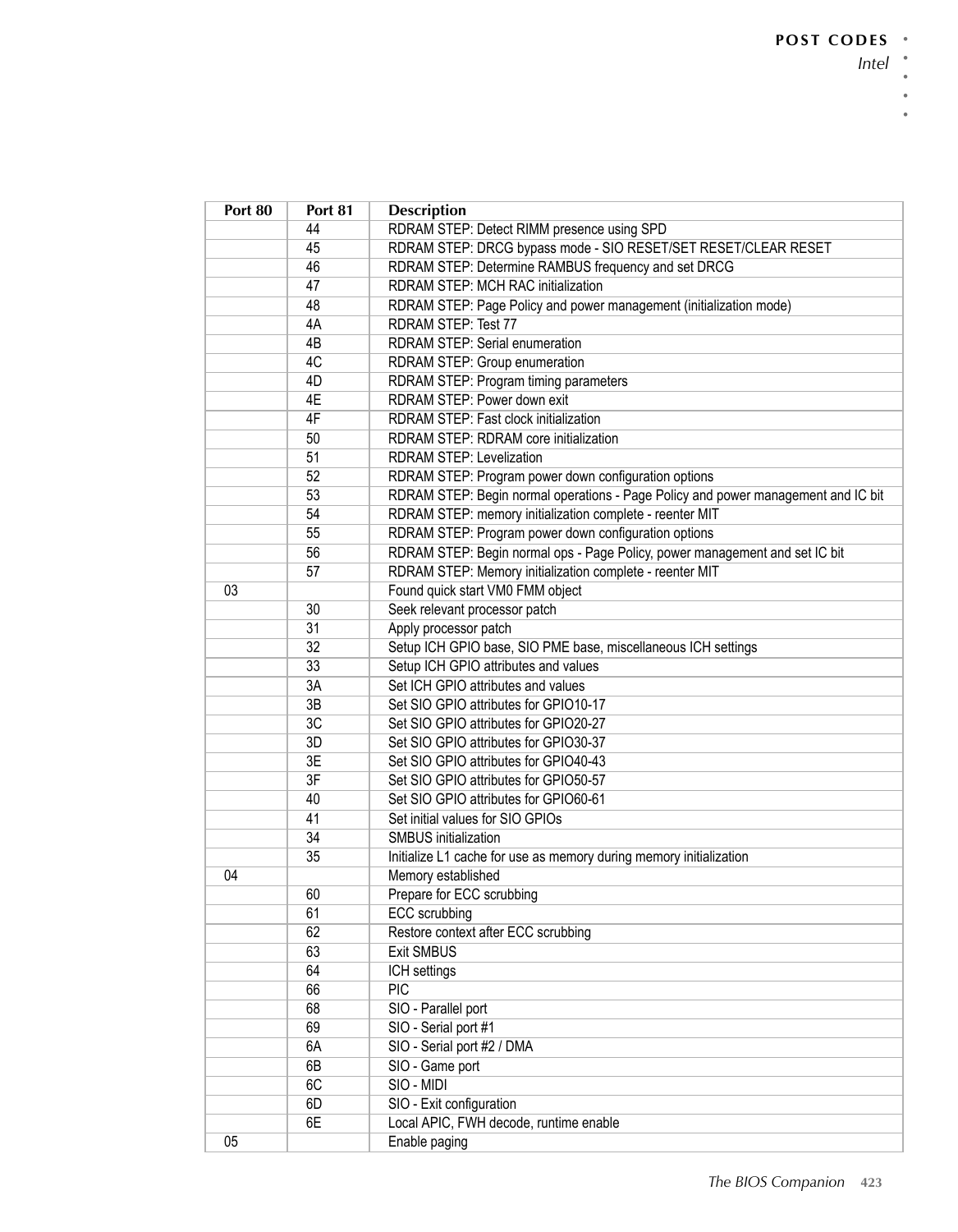| Port 80         | Port 81        | <b>Description</b>                                                                           |  |
|-----------------|----------------|----------------------------------------------------------------------------------------------|--|
| 06              |                | Unpack VM2                                                                                   |  |
| 07              |                | Transition to VM2                                                                            |  |
| 30              |                | Interposer entry                                                                             |  |
|                 | 01             | Interposer - Phase 0 - CMOS initialization                                                   |  |
|                 | 02             | Interposer - Phase 0 - IVT initialization                                                    |  |
|                 | 03             | Interposer - Phase 0 - Initialize compatibility table                                        |  |
|                 | 04             | Interposer - Phase 0 - Runtime mouse fixes                                                   |  |
|                 | 11             | Interposer - Phase 1 - Reserved                                                              |  |
|                 | 12             | Interposer - Phase 1 - SCSI device numbering                                                 |  |
|                 | 21             | Interposer - Phase 2 - E820 data transfer                                                    |  |
|                 | 22             | Interposer - Phase 2 - Data repackaging                                                      |  |
|                 | 23             | Interposer - Phase 2 - Int 13h post                                                          |  |
|                 | 24             | Interposer - Phase 2 - Reserved                                                              |  |
| 3A              | 31             | Interposer - VM3 entry - Reserved                                                            |  |
|                 | 32             | Interposer - VM3 entry - Entering Int 19h                                                    |  |
| 3F              |                | DCC                                                                                          |  |
| 40              | XY             | Scan for devices on PCI BUS where $XY : X =$ Device(bits $7 - 3$ ), $Y =$ Bus(bits $2 - 0$ ) |  |
| 41              |                | Route PCI IRQs to devices                                                                    |  |
| 42              |                | Allocate memory resources to PCI devices                                                     |  |
| 43              |                | Allocate IO resources to PCI devices                                                         |  |
| 44              |                | Detect and shadow PCI Option ROM - Add in card                                               |  |
| 45              |                | Detect and shadow PCI Option ROM - Embedded                                                  |  |
| 4F              |                | PCI Enumeration complete                                                                     |  |
| 50              |                | SEL_FLASH_GetMaxRecSize had a severe parity error reading flash                              |  |
| 70              |                | Enumerate primary IDE channel                                                                |  |
|                 | 02             | Test for empty primary IDE channel                                                           |  |
|                 | 03             | Primary IDE channel discovery complete                                                       |  |
|                 | 04             | Primary IDE channel - check for ATAPI signature - master                                     |  |
|                 | 05             | Primary IDE channel - master found - look for slave                                          |  |
|                 | 16             | Primary IDE channel - ATAPI slave found                                                      |  |
|                 | 26             | Primary IDE channel - slave found                                                            |  |
|                 | 36             | Primary IDE channel - slave found                                                            |  |
| 71              |                | Enumerate secondary IDE channel                                                              |  |
|                 | 82             | Test for empty secondary IDE channel                                                         |  |
|                 | 83             | Secondary IDE channel discovery complete                                                     |  |
|                 | 84             | Secondary IDE channel - check for ATAPI signature - master                                   |  |
|                 | 85             | Secondary IDE channel - master found - look for slave                                        |  |
|                 | 96             | Secondary IDE channel - ATAPI slave found                                                    |  |
|                 | A <sub>6</sub> | Secondary IDE channel - slave found                                                          |  |
|                 | C <sub>6</sub> | Secondary IDE channel - slave found                                                          |  |
| $\overline{72}$ |                | Program IDE chipset settings                                                                 |  |
| 73              |                | Program IDE devices                                                                          |  |
| 74              |                | Setup IDE runtime data                                                                       |  |
| 75              |                | Hard disk spin-up delay and Drive diagnostics                                                |  |
| 90              |                | SIO initialization - Flex card detection                                                     |  |
| 91              |                | SIO initialization - serial                                                                  |  |
| 92              |                | SIO initialization - parallel                                                                |  |
| 93              |                | SIO initialization - keyboard controller                                                     |  |
| 94              |                | SIO initialization - FDC                                                                     |  |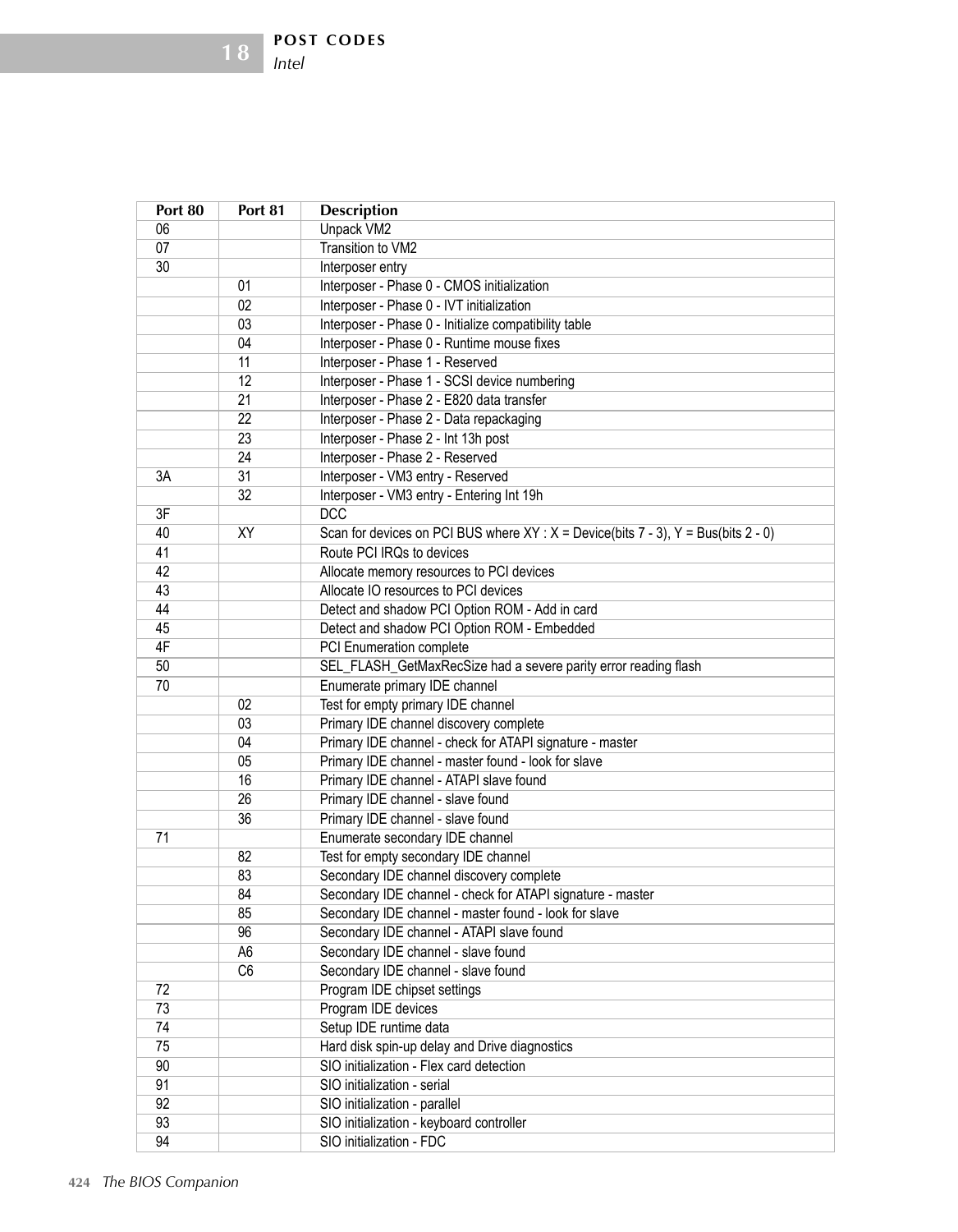. . . . .  $\ddot{\phantom{0}}$ 

 $\bullet$ 

 $\bullet$ 

| Port 80        | Port 81        | <b>Description</b>                                                            |  |
|----------------|----------------|-------------------------------------------------------------------------------|--|
| 95             |                | Initialization - audio                                                        |  |
| A <sub>0</sub> |                | SMI handler - ACPI mode enable                                                |  |
| A <sub>1</sub> |                | SMI handler - ACPI mode disable                                               |  |
| A <sub>2</sub> |                | ACPI LOAD FACS                                                                |  |
| A3             |                | ACPI LOAD FACD                                                                |  |
| A4             |                | ACPI LOAD RSDT                                                                |  |
| A <sub>5</sub> |                | ACPI LOAD DSDT                                                                |  |
| A <sub>6</sub> |                | ACPI_LOAD_SSDT                                                                |  |
| A7             |                | ACPI LOAD APIC                                                                |  |
| A <sub>8</sub> |                | <b>TBD</b>                                                                    |  |
| A <sub>9</sub> |                | <b>TBD</b>                                                                    |  |
| AA             |                | <b>TBD</b>                                                                    |  |
| AB             |                | <b>TBD</b>                                                                    |  |
| <b>AC</b>      |                | ACPI NO CATALOG                                                               |  |
| <b>AD</b>      |                | <b>TBD</b>                                                                    |  |
| <b>AE</b>      |                | ACPI_E820                                                                     |  |
| AF             |                | <b>ACPI FIXUPS</b>                                                            |  |
| B <sub>8</sub> | 00             | AGP Pro Detected, prevent system from booting                                 |  |
| B <sub>9</sub> | 00             | FMM initialization failed - Flash corruption - BIOS crisis recovery required  |  |
| DE             | <b>AD</b>      | Double BIT ECC error detected (forced hang) - This code may be only temporary |  |
| F <sub>0</sub> |                | Enter BIOS recovery mode                                                      |  |
| F <sub>2</sub> |                | BIOS recovery - initialize flash                                              |  |
| F4             |                | BIOS recovery - enumerate PCI buses                                           |  |
| F6             |                | BIOS recovery - initialize floppy controller                                  |  |
| F <sub>8</sub> |                | BIOS recovery - Extract BIOS update file from floppy                          |  |
| F <sub>9</sub> |                | BIOS recovery - Validate BIOS update contents                                 |  |
| FA             |                | BIOS recovery - Erase FWH blocks                                              |  |
| <b>FB</b>      |                | BIOS recovery - Enable FWH security                                           |  |
| FC             |                | BIOS recovery - Write buffer to FWH                                           |  |
| FE             |                | BIOS recovery - Operation successful                                          |  |
| FF             | F <sub>1</sub> | BIOS recovery - Flash initialization failure                                  |  |
|                | F2             | BIOS recovery - Flash update operation failed                                 |  |
|                | F3             | BIOS recovery - Read file from floppy operation failed                        |  |
|                | F4             | BIOS recovery - Flash erase operation failed                                  |  |
|                | F <sub>5</sub> | BIOS recovery - Flash write operation failed                                  |  |
|                | F <sub>6</sub> | BIOS recovery - File verify operation (checksum) failed                       |  |
|                | F7             | BIOS recovery/flash update - processor patch installation failed              |  |
|                | F <sub>8</sub> | BIOS recovery - File verify operation (invalid BIOS) failed                   |  |
|                | F <sub>9</sub> | BIOS recovery - File verify operation (mismatched platform BIOS) failed       |  |
|                | FA             | BIOS recovery - Boot block incompatible with BIOS                             |  |
|                | FB             | BIOS recovery - Flash verify after write failed                               |  |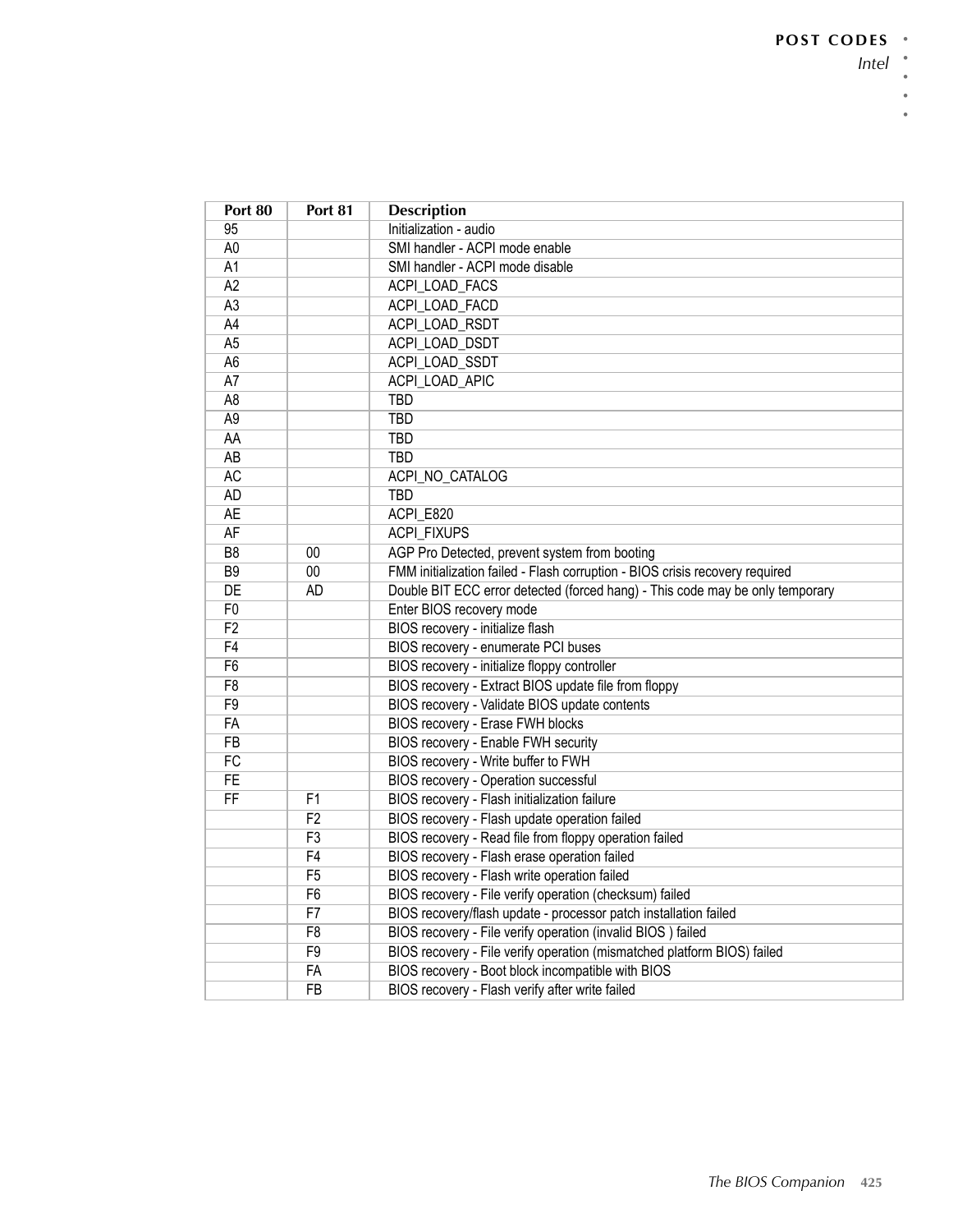**1 8**

**. . . . . . . . . . . . . . . . . . . . . . . . . . . . . . . . . . . . . . . . . . . . . . . . . . . . . . . . . LANDMARK** Same as BIOSYS BIOS. Beeps as for IBM AT. Codes sent to ports 280 and 80.

#### **XT Jumpstart**

| Code           | Meaning                                                     | Code | Meaning                                                            |
|----------------|-------------------------------------------------------------|------|--------------------------------------------------------------------|
| 01             | Jump to reset area in ROM BIOS                              | 16   | Setup and init cassette function                                   |
| 02             | Initialize DMA page register                                | 17   | Setup and init bootstrap function                                  |
| 03             | Initialize DMA refresh register                             | 18   | Setup and init keyboard function                                   |
| 04             | Clear all RAM                                               | 19   | Enable speaker                                                     |
| 05             | Perform RAM test on 1st 64k                                 | 1A   | Setup timer 0 for the real time clock                              |
| 06             | Clear 1st 64k                                               | 1B   | Enable RTC                                                         |
| 07             | Initialize BIOS stack to 0:FC0                              | 1C   | Setup timer 2 for the beeper                                       |
| 08             | Set the equipment flag based on switches                    | 1D   | Size memory: write 55AA/AA55 to 1st/last<br>word in segment        |
| 09             | Initialize default interrupt vectors                        | 1E   | Read 1st and last word of segment                                  |
| 0A             | Initialize 8255 if it exists and enable parity              | 1F   | Compare 1st and last words                                         |
| 0 <sub>B</sub> | Initialize 8259 and enable interrupts                       | 20   | Report determined memory size to screen                            |
| 0C             | Setup adapters and peripherals                              | 21   | Perform checksum on ROM BIOS                                       |
| 0 <sub>D</sub> | Setup video                                                 | 22   | If cold boot perform complete RAM testing                          |
| 0E             | Initialize video                                            | 23   | Move system stack to bottom of memory<br>and save pointer at 40:0E |
| 0F             | Initialize equipment                                        | 24   | Reset parity after RAM sizing                                      |
| 10             | Initialize memory configuration in RAM<br>(currently = 64K) | 25   | Enable timer and keyboard interrupts                               |
| 11             | Setup timer function                                        | 26   | Setup the serial and parallel ports                                |
| 12             | Initialize timer function                                   | 27   | Setup the game port                                                |
| 13             | Setup time of day function                                  | 28   | Setup the floppy disk controller                                   |
| 14             | Initialize time of day function                             | 29   | Scan for optional ROM in 2K chunks from<br>C8000 to start of BIOS  |
| 15             | Setup and init print screen function                        | 2A   | <b>Boot System</b>                                                 |

### **AT Jumpstart**

| Code | Meaning                             | Code | Meaning                     |
|------|-------------------------------------|------|-----------------------------|
| 03   | 1 short beep when first awake       | 32   | Size memory by testing it   |
| 04   | Initialize bell tone                | 33   | Adjust memory configuration |
| 05   | Enable CMOS RAM                     | 33   | Verify CMOS RAM size        |
| 06   | Reset video controller              | 34   | Enable I/O parity           |
| 07   | Disable I/O parity                  | 35   | <b>Test 8259</b>            |
| 08   | Start memory refresh                | 36   | Bytes swap test             |
| 09   | Clear reset flag in RAM             | 37   | <b>Test NMI</b>             |
| 0A   | Test DMA page registers             | 38   | Timer test                  |
| 10   | Use CMOS to determine if soft reset | 39   | Initialize timer A          |
| 11   | Perform ROM checksum                | 3A   | Protected mode memory test  |
| 12   | Test timer A                        | 3B   | Test keyboard               |
| 13   | Test DMA channel A                  | ЗC   | Test keyboard interrupt     |
| 14   | Test DMA channel B                  | 3D   | Enable A20                  |
| 15   | Test refresh                        | 3E   | Reset hard disk controller  |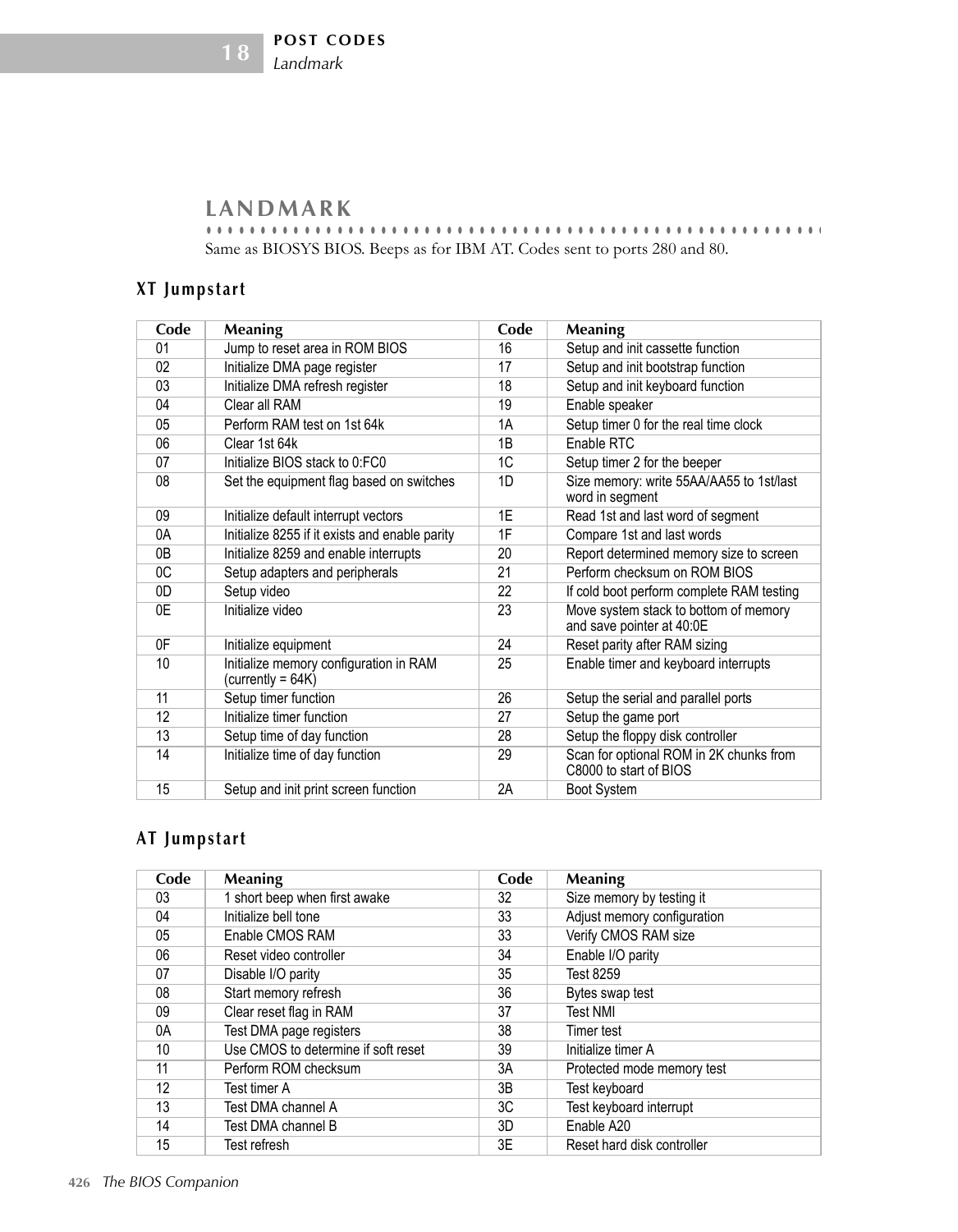. . . . .  $\bullet$ 

| Code           | Meaning                                      | Code | Meaning                                            |
|----------------|----------------------------------------------|------|----------------------------------------------------|
| 16             | Flush 8042 input buffer                      | 3F   | Setup floppy controller                            |
| 17             | <b>Reset 8042</b>                            | 40   | <b>Test floppies</b>                               |
| 18             | Get keyboard switch                          | 41   | Setup keyboard (NumLock)                           |
| 19             | Initialise keyboard                          | 42   | Enable timer interrupt                             |
| 1A             | Clear any existing parity                    | 43   | Check for dual floppy/hard disk controller         |
| 1B             | Enable on-board parity                       | 44   | Find floppy drive A type                           |
| 1C             | Test base 64K memory                         | 45   | Find floppy drive B type                           |
| 1 <sub>D</sub> | Test base 64k parity                         | 46   | Reset hard disk                                    |
| 1E             | Initialize POST stack                        | 47   | Enable slave DMA                                   |
| 20             | Put keyboard # in RAM                        | 63   | Set video interrupt vector                         |
| 65             | Set video speed                              | 48   | Call any external ROMs                             |
| 21             | Test protected mode registers                | 49   | Initialize printer                                 |
| 22             | Initialize 8259 interrupts                   | 4A   | Initialize serial                                  |
| 23             | Zero all 256 interrupts                      | 4B   | Initialize 80287                                   |
| 24             | Initialize interrupts 0-1fh                  | 4C   | Read CMOS RAM status                               |
| 25             | Perform DRAM checksum                        | 4D   | Check CMOS configuration against<br>hardware found |
| 26             | Adjust configuration based on hardware       | 70   | Check CMOS against memory found                    |
| 27             | Check manu switch (may exit POST)            | 4E   | Initialize timer ticks                             |
| 28             | Initialize video controller                  | 4F   | Enable IRQ9                                        |
| 2A             | Test video memory                            | 50   | Enable on-board parity                             |
| 2B             | Test video sync                              | 51   | Call add-on card ROM                               |
| 2C             | Look for external video                      | 52   | Enable keyboard interrupt                          |
| 2D             | Change video configuration if external video | 53   | Reset printer                                      |
| 2E             | Unused                                       | 60   | Check for any errors                               |
| 2F             | Initialize video controller                  | 61   | One short beep                                     |
| 30             | Change video interrupt                       | 62   | Print sign-on message                              |
| 31             | Print any POST messages                      | 64   | Perform boot                                       |

**. . . . . . . . . . . . . . . . . . . . . . . . . . . . . . . . . . . . . . . . . . . . . . . . . . . . . . . . . MAGNAVOX** See Philips.

**. . . . . . . . . . . . . . . . . . . . . . . . . . . . . . . . . . . . . . . . . . . . . . . . . . . . . . . . . MICRONICS** Makes its own upgrades for Phoenix.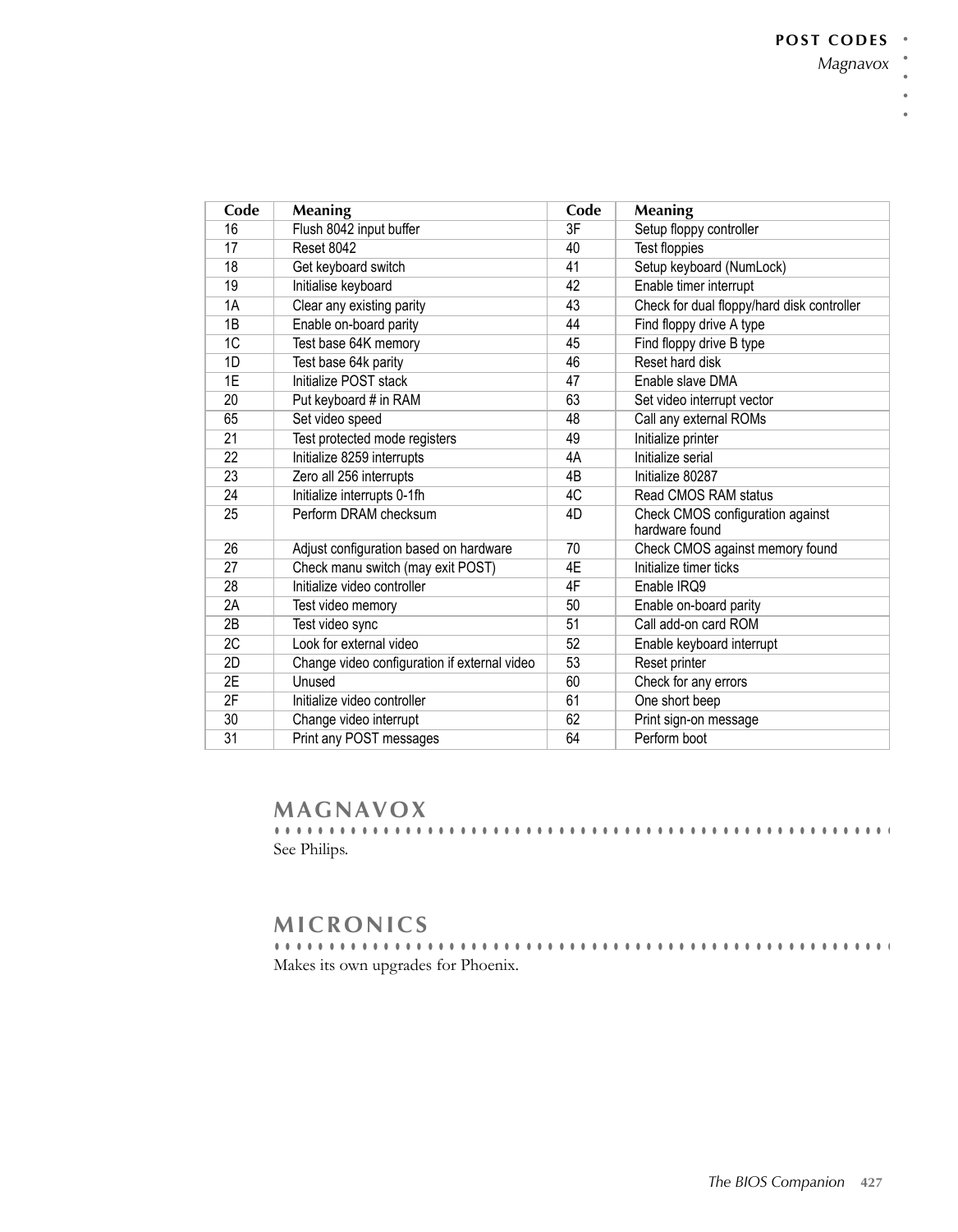**. . . . . . . . . . . . . . . . . . . . . . . . . . . . . . . . . . . . . . . . . . . . . . . . . . . . . . . . . MR BIOS** The last code emitted is the one that failed. There may also be a message on screen. Beep codes are in a binary format and are preceded by a high and low tone (described elsewhere). Check also Nasty Noises for more codes.

#### **POST Procedures**

| Procedure                       | Meaning                                                                                                                                                                                                                                                         |
|---------------------------------|-----------------------------------------------------------------------------------------------------------------------------------------------------------------------------------------------------------------------------------------------------------------|
| Reset                           | See if a warm boot (Ctrl+Alt+Del) or a cold boot (Reset) is needed.                                                                                                                                                                                             |
| Chipset Initialisation          | Reset the support chips (8259) DMAs and timers to defaults before proceeding.                                                                                                                                                                                   |
| Disable Chips                   | Disable NMI/DMA and Video (6845) for accurate results later. Failure here normally a<br>NMI generated by one of the disabled chips.                                                                                                                             |
| ROM BIOS Checksum               | Perform checksum test, add a preset value stored in BIOS to create value of 00.                                                                                                                                                                                 |
| <b>DMA</b> Test                 | Perform a test of the page registers in the DMA controller.                                                                                                                                                                                                     |
| <b>Keyboard Controller Test</b> | Send a command to the 8042 keyboard controller to perform a selftest. The keyboard<br>controller will return a buffer and error buffer address.                                                                                                                 |
| Chipset Initialisation          | Initialise the DMA (8237)/PIC (8259)/PIT (8254) and RTC chips.                                                                                                                                                                                                  |
| DMA Test                        | Test the registers of the master 16-bit and slave 8-bit DMA controllers by writing bit<br>patterns and reading the results.                                                                                                                                     |
| Cache/Shadow Disable            | Disable cache and shadow RAM before processing with POST.                                                                                                                                                                                                       |
| Refresh                         | Test interval in which PIT (8254) chip sends a refresh signal to the DMA chips.                                                                                                                                                                                 |
| Base 64K Memory                 | Test the first 64K of system memory with a walking-bit pattern.                                                                                                                                                                                                 |
| PIC Test                        | Test the mask registers of the master and slave interrupt controllers by setting the<br>mask-bit in the registers and generating an interrupt to see if the interrupt is trapped.<br>Then test the additional registers in the PICs with a walking-bit pattern. |
| PIT Test                        | Test interrupt timer channels 0-2 and initialise if no failures occur.                                                                                                                                                                                          |
| <b>RTC</b>                      | Perform read/write test of RTC portion of CMOS and initialise if no failures occur.                                                                                                                                                                             |
| Video                           | Test and initialise the video adapter, which will perform an internal diagnostic and sign<br>on before returning an OK status.                                                                                                                                  |
| <b>CMOS Checksum</b>            | Perform a checksum on the system RAM.                                                                                                                                                                                                                           |
| Keybd Initialisation            | Initialise the keyboard and read the buffer address for errors.                                                                                                                                                                                                 |

#### **OEM Specific**

| Procedure               | Meaning                                                                                                                                                                                                              |
|-------------------------|----------------------------------------------------------------------------------------------------------------------------------------------------------------------------------------------------------------------|
| <b>Base Memory Test</b> | Test memory addresses between 64-640K with a walking-bit pattern. There may be a<br>hex display of the failing it.                                                                                                   |
| Keyboard 2nd Init       | Tries again if the first failed.                                                                                                                                                                                     |
| Protected Mode Test     | Test the ability of the keyboard controller address line 20 to respond to commands that<br>switch the CPU in and out of protected mode.                                                                              |
| <b>Extended Memory</b>  | Test addresses above 1 Mb in 64K blocks and perform pattern tests.                                                                                                                                                   |
| <b>OEM Memory</b>       | Normally test the cache controller and shadow RAM.                                                                                                                                                                   |
| <b>RTC Time Test</b>    | Test the write active line of the RTC/CMOS chip. Check bad CMOS/battery                                                                                                                                              |
| Serial Port             | Generate an interrupt of the CPU through I/O ports reserved for RS232 devices.<br>Failure to see a device could be the device itself or more than one set to the same port.<br>Checks are only made for two devices. |
| Parallel                | Check for parallel devices. Failure to see a device could be the device itself or more<br>than one using the same port. Checks are only made for three.                                                              |
| <b>NPU Test</b>         | Perform a register test on the NPU then initialise if passed.                                                                                                                                                        |
| <b>Floppy Test</b>      | Test floppy controller and drive.                                                                                                                                                                                    |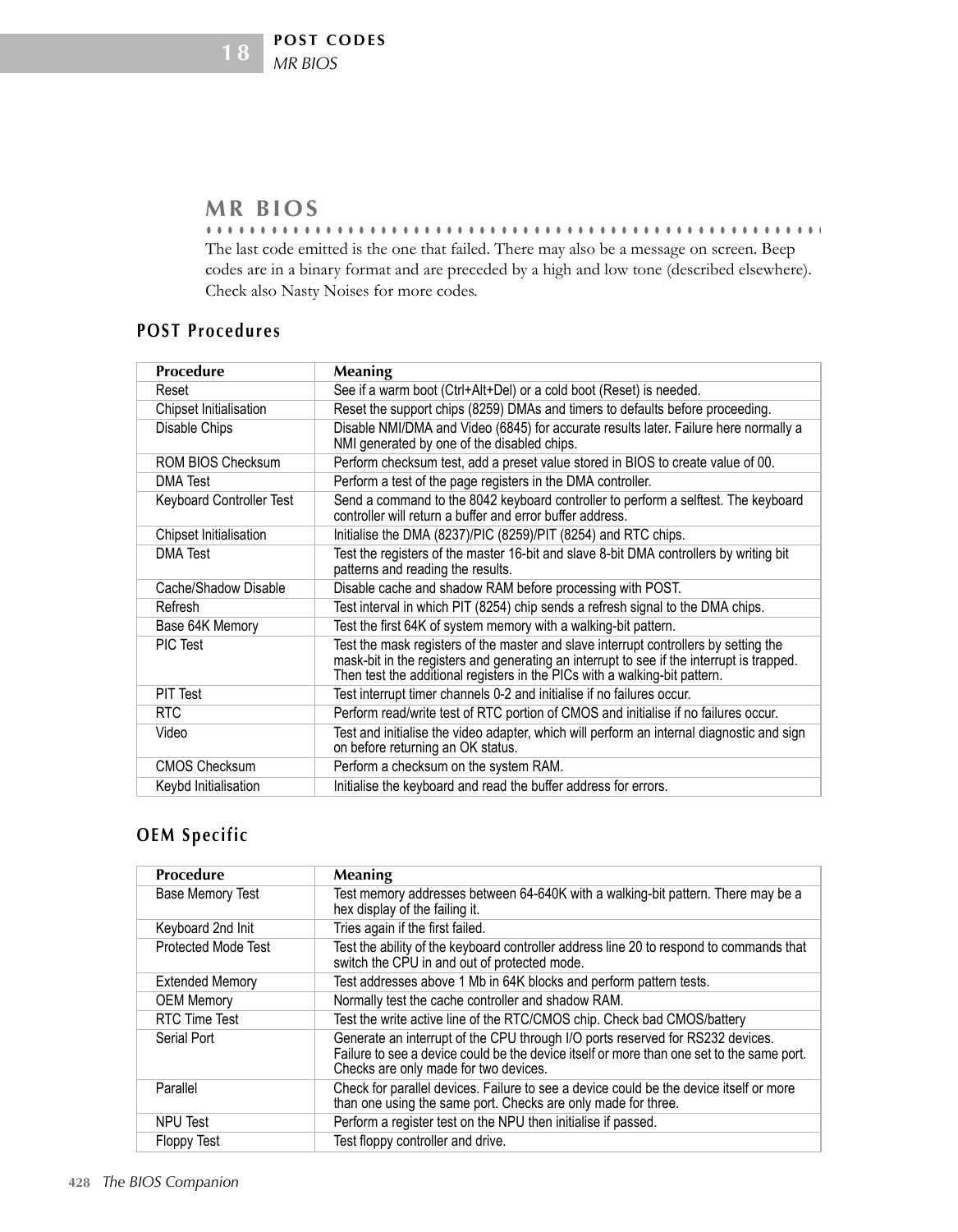. . . . .  $\ddot{\phantom{a}}$  $\bullet$ 

| Procedure          | <b>Meaning</b>                                                                                                          |
|--------------------|-------------------------------------------------------------------------------------------------------------------------|
| <b>Fixed Disk</b>  | Test fixed disk controller and drive and compare the results against CMOS. This is<br>skipped if no drive is installed. |
| <b>CMOS Update</b> | Update information in CMOS RAM based on the previous results.                                                           |

### **Non-Fatal Errors**

| Procedure           | Meaning                                                                                                                                                                                                          |
|---------------------|------------------------------------------------------------------------------------------------------------------------------------------------------------------------------------------------------------------|
| Lock Check          | Check if a system lock-byte is set and wait for user response if an error is generated.<br>Check the panel lock or circuitry.                                                                                    |
| NumLock/Pwd/Setup   | Set NumLock on (if set) and ask for password (if set) and display setup message.                                                                                                                                 |
| Typematic Rate      | Set the typematic rate.                                                                                                                                                                                          |
| <b>Floppy Disk</b>  | Perform any further initialisation needed.                                                                                                                                                                       |
| Hard Disk           | Perform any further initialisation needed.                                                                                                                                                                       |
| Video Mode          | Set primary video mode and display any errors found during initialisation routines.                                                                                                                              |
| Shadow/Cache Enable |                                                                                                                                                                                                                  |
| Adapter ROM         | Initialise adapters with a ROM signature of 55AA. Self tests will be performed by the<br>equipment concerned before handing back control to the POST.                                                            |
| Video Monitor Mode  | Set the video mode based on the information in the CMOS and update the time<br>variables from the RTC.                                                                                                           |
| Parity/NMI Enable   | Enable NMI by setting bit 7 of CMOS address 41 and enable parity.                                                                                                                                                |
| Set Stack           | Set last significant byte of stack pointer and install shadow RAM at E000 if in CMOS.                                                                                                                            |
| Acknowledge         | Acknowledge errors and set primary video mode before calling Int 19 boot loader.<br>Errors reported will await a keyboard response before proceeding. Errors beyond this<br>point are normally software related. |

### **3.3**

| Code   | Meaning                                                                        |
|--------|--------------------------------------------------------------------------------|
| $00\,$ | Cold-Boot commences (Not seen with warm-boot).                                 |
| 01     | HOOK 00 OEM specific typically resets chipset to default                       |
| 02     | Disable critical I/O: 6845s CRT; 8237s DMA; 7675 floppy and parity latches     |
| 03     | <b>BIOS</b> checksum test                                                      |
| 04     | DMA Page register test (Ports 81-8F)                                           |
| 05     | 8042 (Keyboard Controller) Self test.                                          |
| 06     | Game Port init: 8237 master/slave; 8254 ch2/1; RTC Reg3 F/A; 8259 master/slave |
| 07     | HOOK 01. OEM specific; typically disables cache/shadow                         |
| 08     | Refresh toggle test (PORTB)                                                    |
| 09     | Pattern test master/slave 8237s; eight 16-bit regs each                        |
| 0A     | Base 64K memory test                                                           |
| 0B     | Pattern test master/slave 8259 mask regs                                       |
| 0C     | 8259/IRQ tests purge powerup ints                                              |
| 0D     | 8254 channel-0 test and initialization                                         |
| 0E     | 8254 channel-2 toggle test speaker circuitry                                   |
| 0F     | RTC tests/inits: Init REG-B; write/readback NVRAM. PIE test                    |
| 10     | Video Initialization.                                                          |
| 11     | <b>CMOS Checksum test</b>                                                      |
| 12     | Sign-on msg. Accept KB BAT; perform 1st try KB unit; cold boot delay           |
| 13     | HOOK 02. OEM specific; select 8MHz bus                                         |
| 14     | Size/Test base memory (low 64K already done)                                   |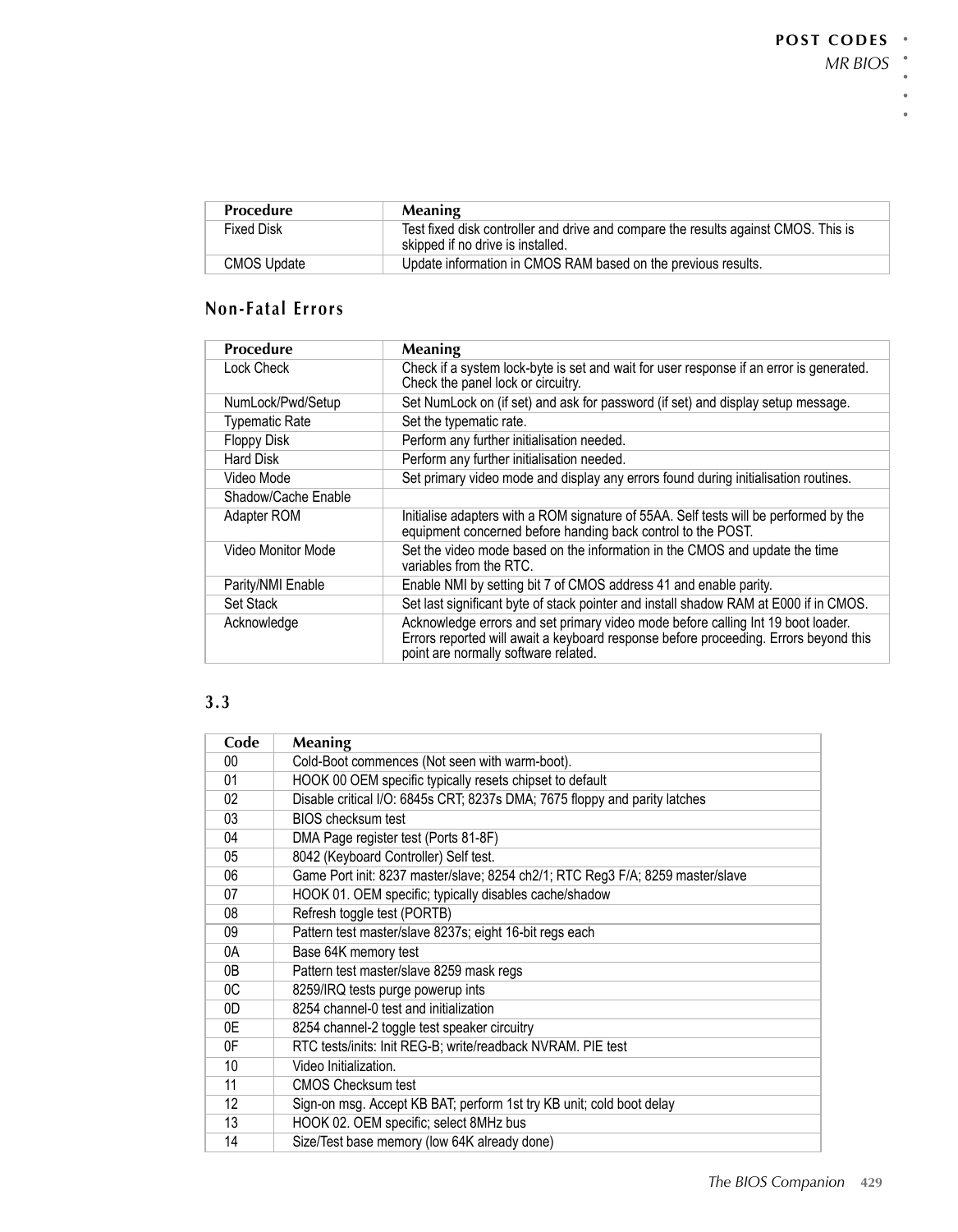**1 8**

**POST CODES**

*MR BIOS*

| Code | Meaning                                                                             |
|------|-------------------------------------------------------------------------------------|
| 15   | Perform 2nd try KB init if necessary                                                |
| 16   | HOOK 03. OEM specific. Size/Test cache                                              |
| 17   | Test A20 gate off; then on.                                                         |
| 18   | Size/Test extended memory                                                           |
| 19   | HOOK 04 and Size/Test system memory (special OEM memory)                            |
| 1A   | Test RTC Update-In-Progress and validate time                                       |
| 1B   | Serial port determination off-board/on-board                                        |
| 1C   | Parallel port determination off-board/on-board                                      |
| 1D   | Copro determination/initialization                                                  |
| 1E   | Floppy controller test/determination CMOS validation                                |
| 1F   | Fixed Disk controller test/determination CMOS validation                            |
| 20   | Rigorous CMOS parameter validation, display other config changes                    |
| 21   | Front-Panel lock check; wait for user to acknowledge errors                         |
| 22   | Set NumLock; Password-Security Trap; despatch to setup utility                      |
| 23   | HOOK 05. OEM specific.                                                              |
| 24   | Set typematic rate. 28 HOOK 6. OEM specific, typically enables shadow, cache, turbo |
| 25   | Floppy subsystem initialization                                                     |
| 26   | Fixed subsystem initialization                                                      |
| 27   | ACK errors; set primary adapter video mode                                          |
| 29   | Disable A20-gate; set low stack, install C800, E000 ROMs.                           |
| 2A   | ACK errors; set video mode, set DOS time variables from RTC.                        |
| 2B   | Enable parity checking and NMI                                                      |
| 2C   | Set low stack, Install E000 ROM                                                     |
| 2D   | ACK errors, set primary video mode.                                                 |
| 2E   | HOOK 07. OEM specific. Log-in EMS (if built-in).                                    |
| 2F   | Pass control to INT 19.                                                             |

### **3.4**

| Code           | Meaning                                                                                                                     |
|----------------|-----------------------------------------------------------------------------------------------------------------------------|
| 00             | Cold Start. Output EDX register to I/O ports 85h, 86h, 8Dh, 8Eh for later use                                               |
| 01             | Init Custom KBD controller, disable CPU cache, cold init onboard I/O chipset, size & test RAM & cache                       |
| 02             | Disable critical I/O: 6845s CRT; 8237s DMA; 7675 floppy and parity latches (monitor, DMA, FDC, I/O ports,<br>Speaker, NMI). |
| 03             | <b>BIOS</b> checksum test                                                                                                   |
| 04             | DMA Page register test (Ports 81-8F)                                                                                        |
| 05             | 8042 (Keyboard Controller) Self test. Enable A20 Gate.                                                                      |
| 06             | Init ISA I/O                                                                                                                |
| 07             | Warm initialize custom KBD controller, warm initialize onboard I/O chipset.                                                 |
| 08             | Refresh toggle test (PORTB)                                                                                                 |
| 09             | Pattern test master/slave 8237s                                                                                             |
| 0A             | Base 64K memory test. Test Master 8259 mask, test Slave 8259 mask                                                           |
| 0B             | Pattern test master/slave 8259 mask                                                                                         |
| 0C             | Test 8259 Slave, test 8259 slave's interrupt range, initialize interrupt vectors 00-77h, init KBD buffer<br>variables.      |
| 0 <sub>D</sub> | 8254 channel-0 test                                                                                                         |
| 0E             | 8254 channel-2                                                                                                              |
| 0F             | RTC test, CMOS RAM r/w test                                                                                                 |
| 10             | Turn on monitor, show possible error messages.                                                                              |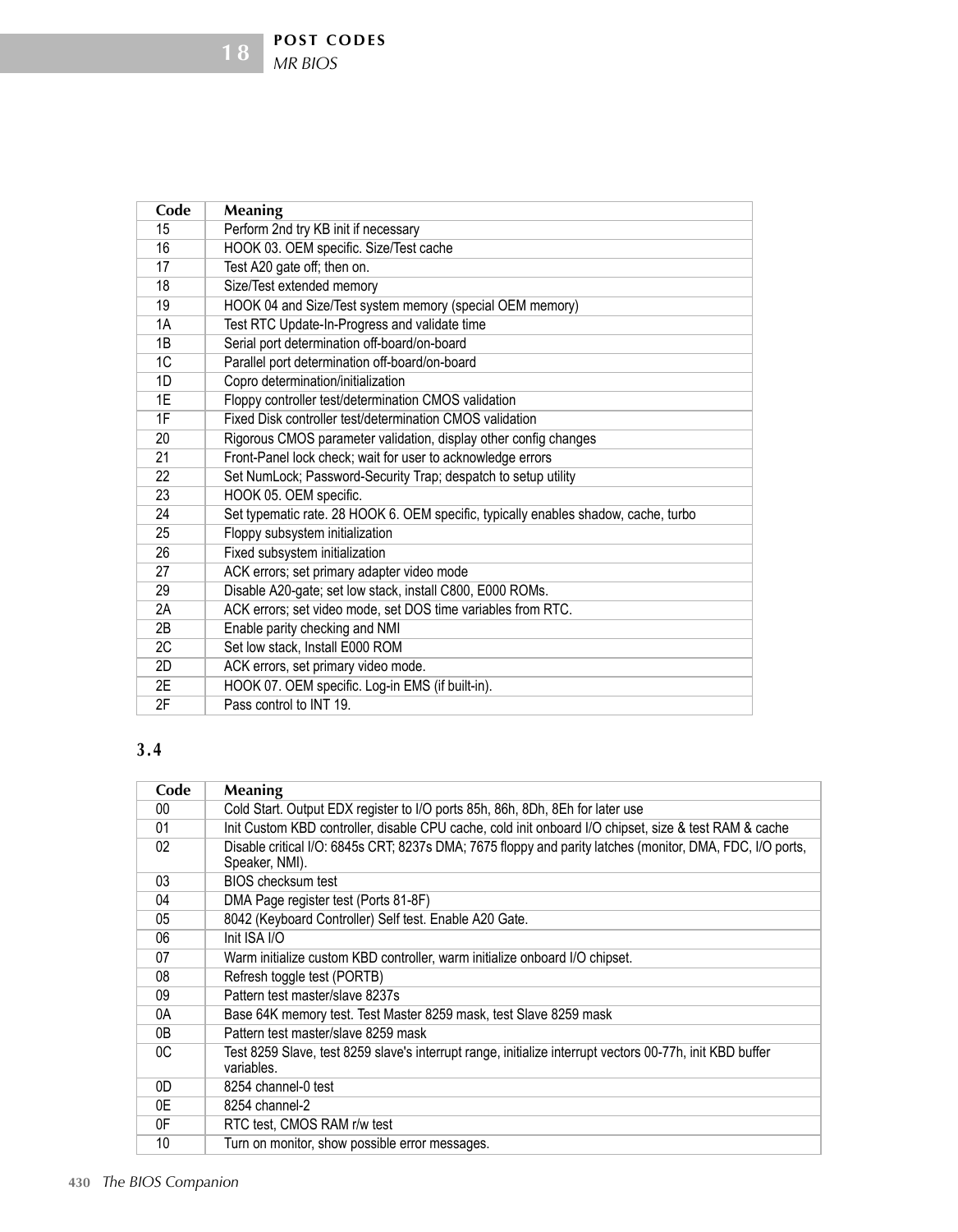$\ddot{\phantom{a}}$ 

. . . . .  $\bullet$ 

| Code            | <b>Meaning</b>                                                                                     |
|-----------------|----------------------------------------------------------------------------------------------------|
| 11              | <b>CMOS Checksum test</b>                                                                          |
| 12              | Call video ROM init routine. Sign-on msg.                                                          |
| 13              | Set 8MHz AT bus                                                                                    |
| 14              | Size/Test base memory, Stuck NMI                                                                   |
| 15              | No KB and power on: Perform 2nd try KB init if necessary                                           |
| 16              | Size/Test cache                                                                                    |
| 17              | Test A20 gate off; then on.                                                                        |
| 18              | Size/Test external memory, Stuck NMI                                                               |
| 19              | Size/Test system memory, Stuck NMI                                                                 |
| 1A              | Test RTC time                                                                                      |
| 1B              | Serial port determination off-board/on-board                                                       |
| 1C              | Parallel port determination off-board/on-board                                                     |
| 1D              | Copro initialization                                                                               |
| 1E              | Floppy controller determination                                                                    |
| 1F              | <b>IDE</b> determination                                                                           |
| 20              | Display CMOS config changes                                                                        |
| 21              | <b>Clear Screens</b>                                                                               |
| 22              | Set NumLock LED; perform security functions                                                        |
| 23              | Final determination of onboard Serial/Parallel ports.                                              |
| 24              | Set typematic rate                                                                                 |
| 25              | Floppy subsystem initialization                                                                    |
| 26              | ATA disks initialization                                                                           |
| 27              | Set primary adapter video mode                                                                     |
| 28              | WB-CPU support, Green PC: purge 8259 slave, relieve trapped IRRs before enabling PwrMgmt, set 8042 |
|                 | pins, Ctrl-Alt-Del possible, Enable CPU Features.                                                  |
| 29              | Disable A20-gate; install C800, E000 ROMs.                                                         |
| 2A              | Clear primary screen, convert RTC to system ticks, set final DOS timer variables.                  |
| 2B              | Enable NMI and latch                                                                               |
| 2C              | Reserved                                                                                           |
| 2D              | Reserved.                                                                                          |
| 2E              | Fast A20: Fix A20.                                                                                 |
| 2F              | Purge 8259 slave; relieve any trapped IRRs before enabling Green-PC. Pass control to INT 19.       |
| 32              | <b>Test CPU Burst</b>                                                                              |
| 33              | Reserved                                                                                           |
| 34              | Determine 8042, Set 8042 Warm-Boot flag STS.2                                                      |
| 35              | Test HMA Wrap, Verify A20 enabled via F000:10 HMA                                                  |
| 36              | Reserved                                                                                           |
| $\overline{37}$ | Validate CPU: CPU Step NZ, CPUID Check. Disable CPU features                                       |
| 38              | Set 8042 pins (Hi-Speed, Cache-off)                                                                |
| 39              | PCI Bus: Load PCI; Processor Vector init'd, BIOS Vector init'd, OEM Vector init'd                  |
| 3A              | Scan PCI Bus                                                                                       |
| 3B              | Initialize PCI Bus with intermediate defaults                                                      |
| ЗC              | Initialize PCI OEM with intermediate defaults, OEM bridge                                          |
| 3D              | PCI Bus or PLUGnPLAY: Initialize AT Slotmap from AT-Bus CDE usage                                  |
| 3E              | Find phantom CDE ROM PCI-cards                                                                     |
| 3F              | PCI Bus: final Fast-Back-to-Back state                                                             |
| 40              | <b>OEM POST Initialization, Hook Audio</b>                                                         |
| 41              | Allocate I/O on PCI-Bus, logs-in PCI-IDE                                                           |
| 42              | Hook PCI-ATA chips                                                                                 |
|                 |                                                                                                    |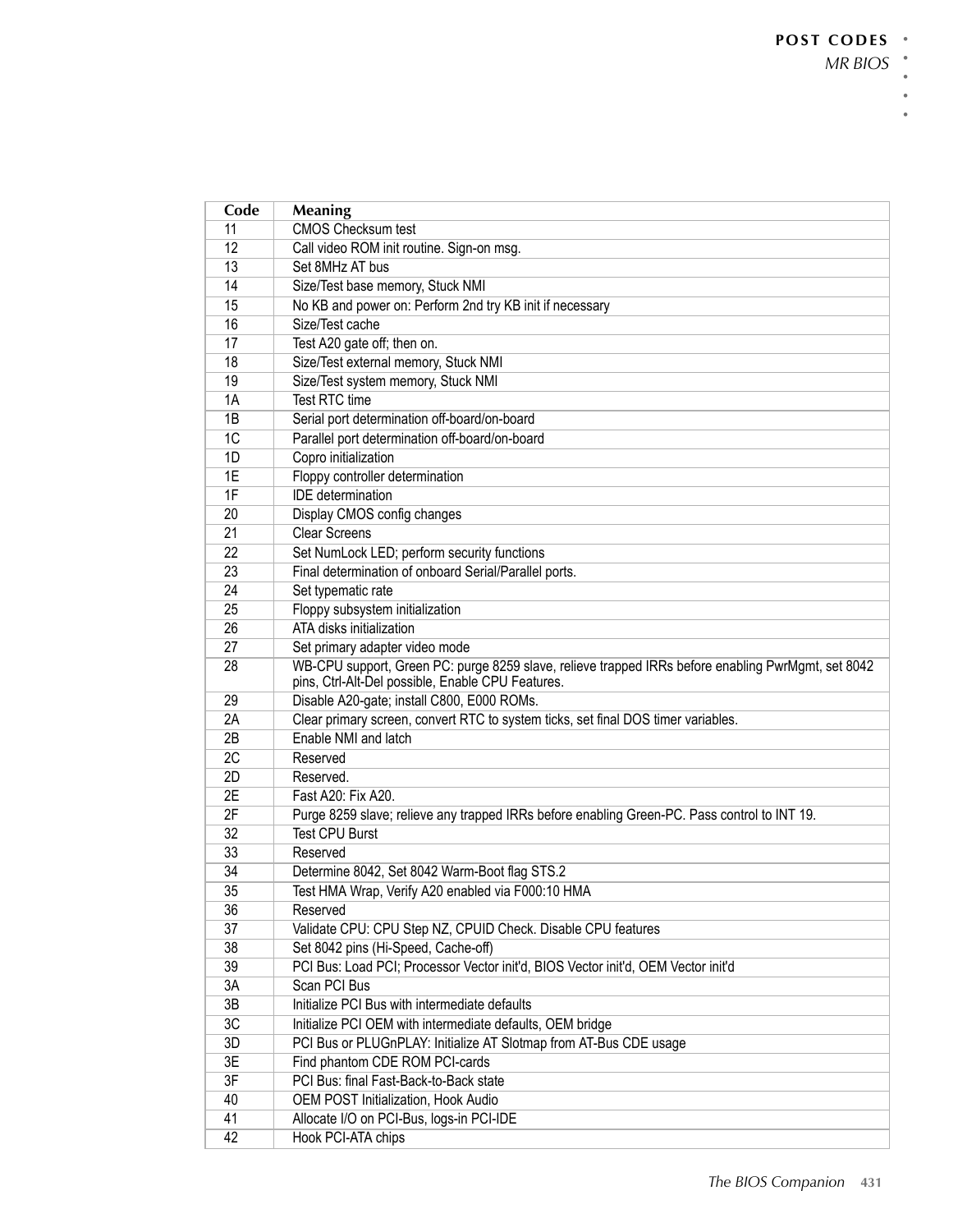**1 8**

*MR BIOS*

| Code      | Meaning                                                                               |
|-----------|---------------------------------------------------------------------------------------|
| 43        | Allocate IRQs on the PCI Bus                                                          |
| 44        | Allocate/enable PCI Memory/ROM space                                                  |
| 45        | Determine PS/2 Mouse                                                                  |
| 46        | Map IRQs to PCI Bus per user CMOS, Enable ATA IRQs.                                   |
| 47        | PCI-ROM install, note user CMOS                                                       |
| 48        | IfSetup conditions: execute setup utility                                             |
| 49        | Test F000 Shadow integrity, Transfer EPROM to Shadow-RAM                              |
| 4A        | Hook VL ATA Chip                                                                      |
| 4B        | Identify and spin-up all drives                                                       |
| 4C        | Detect Sec IRQ, if VL/AT-Bus IDE exists but its IRQ not known yet, then autodetect it |
| 4D        | Detect/log 32-bit I/O ATA devices                                                     |
| 4E        | ATAPI drive M/S bitmap to Shadow-RAM, Set INT13 Vector                                |
| 4F        | Finalize Shadow-RAM variables                                                         |
| 50        | Chain INT 13                                                                          |
| 51        | Load PnP, Processor Vector init'd, BIOS Vector init'd, OEM Vector init'd              |
| 52        | Scan PLUGnPLAY, update PnP Device Count                                               |
| 53        | Supplement IRQ usage-AT IRQs                                                          |
| 54        | Conditionally assign everything PnP wants                                             |
| 58        | Perform OEM Custom boot sequence just prior to INT 19 boot                            |
| 59        | Return from OEM custom boot sequence. Pass control to 1NT 19 boot                     |
| 5A        | Display MR BIOS logo                                                                  |
| 88        | Dead motherboard and/or CPU and/or BIOS ROM.                                          |
| <b>FF</b> | <b>BIOS POST Finished.</b>                                                            |

| Msg            | Low-High | Problem                                        |
|----------------|----------|------------------------------------------------|
| 03             | LH-LLL   | ROM-BIOS Checksum Failure                      |
| 04             | LH-HLL   | DMA Page Register Failure                      |
| 05             | LH-LHL   | Keyboard Controller Selftest Failure           |
| 08             | LH-HHL   | Memory Refresh Circuitry Failure               |
| 09             | LH-LLH   | Master (16 bit) DMA Controller Failure         |
| 09             | LH-HLH   | Slave (8 bit) DMA Controller Failure           |
| 0A             | LH-LLLL  | Base 64K Pattern Test Failure                  |
| 0A             | LH-HLLL  | Base 64K Parity Circuitry Failure              |
| 0A             | LH-LHLL  | Base 64K Parity Error                          |
| 0A             | LH-HHLL  | Base 64K Data Bus Failure                      |
| 0A             | LH-LLHL  | Base 64K Address Bus Failure                   |
| 0A             | LH-HLHL  | Base 64K Block Access Read Failure             |
| 0A             | LH-LHHL  | Base 64K Block Access Read/Write Failure       |
| 0B             | LH-HHHL  | Master 8259 (Port 21) Failure                  |
| 0B             | LH-LLLH  | Slave 8259 (Port A1) Failure                   |
| 0C             | LH-HLLH  | Master 8259 (Port 20) Interrupt Address Error  |
| 0C             | LH-LHLH  | Slave 8259 (Port A0) Interrupt Address Error   |
| 0C             | LH-HHLH  | 8259 (Port 20/A0) Interrupt Address Error      |
| 0C             | LH-LLHH  | Master 8259 (Port 20) Stuck Interrupt Error    |
| 0C             | LH-HLHH  | Slave 8259 (Port A0) Stuck Interrupt Error     |
| 0C             | LH-LHHH  | System Timer 8254 CH0 / IRQ0 Interrupt Failure |
| 0 <sub>D</sub> | LH-HHHH  | 8254 Channel 0 (System Timer) Failure          |
| 0E             | LH-LLLLH | 8254 Channel 2 (Speaker) Failure               |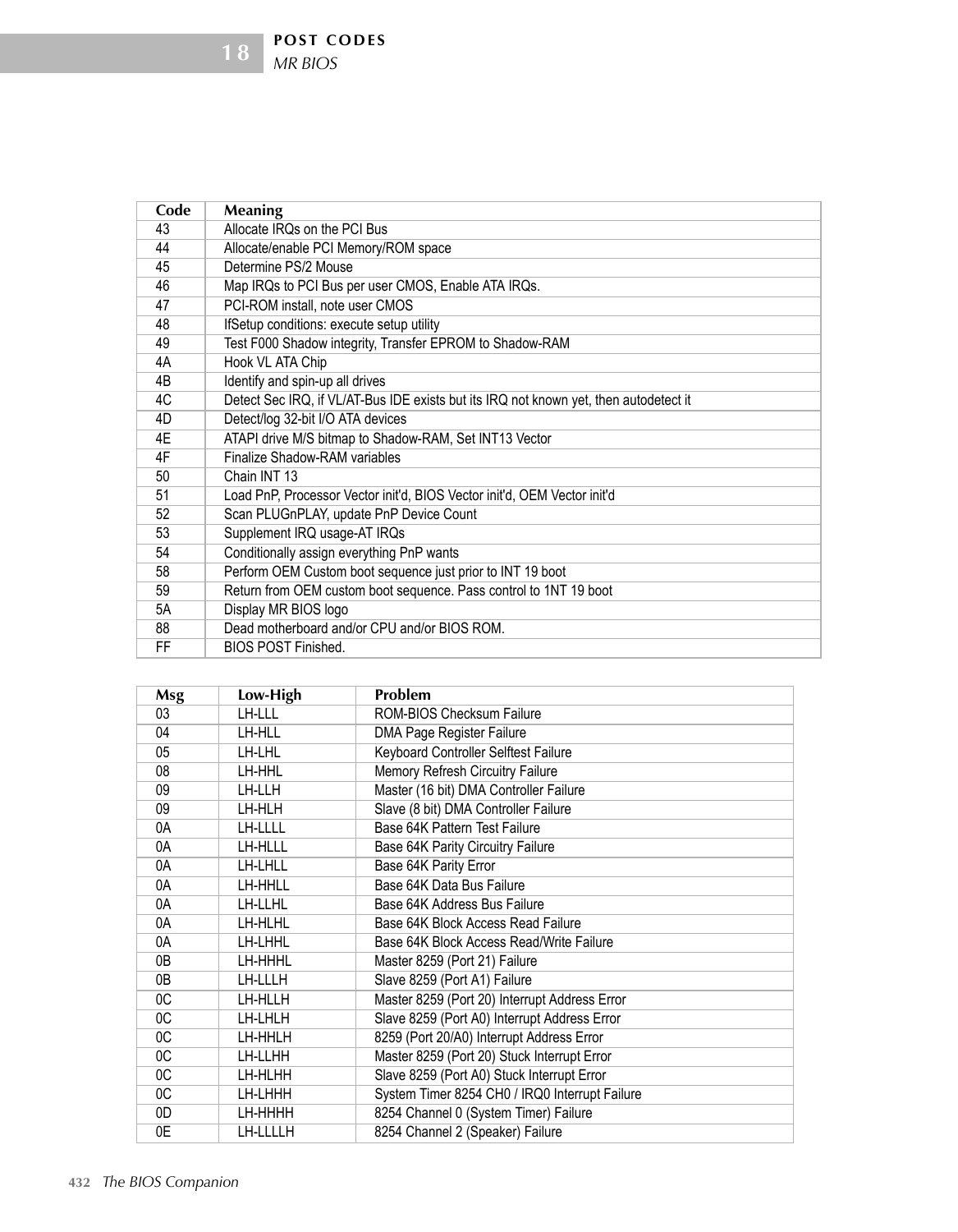. . . . .  $\ddot{\phantom{1}}$ 

| om. |
|-----|
|     |
|     |

| Msg             | Low-High | Problem                                                                                                                                                                                                                                                                                               |  |
|-----------------|----------|-------------------------------------------------------------------------------------------------------------------------------------------------------------------------------------------------------------------------------------------------------------------------------------------------------|--|
| 0E              | LH-HLLLH | 8254 OUT2 (Speaker Detect) Failure                                                                                                                                                                                                                                                                    |  |
| 0F              | LH-LHLLH | <b>CMOS RAM Read/Write Test Failure</b>                                                                                                                                                                                                                                                               |  |
| 0F              | LH-HHLLH | RTC Periodic Interrupt / IRQ8 Failure                                                                                                                                                                                                                                                                 |  |
| 10              | LH-LLHLH | Video ROM Checksum Failure at Address XXXX<br>Mono Card Memory Error at Address XXXX<br>Mono Card Memory Address Line Error at XXXX<br>CGA Card Memory Error at Address XXXX<br>CGA Card Address Line Error at Address XXXX                                                                           |  |
| 11              | (None)   | Real Time Clock (RTC) Battery is Discharged                                                                                                                                                                                                                                                           |  |
| 11              | (None)   | Battery Backed Memory (CMOS) is Corrupt                                                                                                                                                                                                                                                               |  |
| $\overline{12}$ | LH-HLHLH | Keyboard Controller Failure                                                                                                                                                                                                                                                                           |  |
| 14/18/19        | LH-LHHLH | Memory Parity Error                                                                                                                                                                                                                                                                                   |  |
| 14/18/19        | LH-HHHLH | I/O Channel Error                                                                                                                                                                                                                                                                                     |  |
| 14              |          |                                                                                                                                                                                                                                                                                                       |  |
| 18              |          |                                                                                                                                                                                                                                                                                                       |  |
| 19              | (None)   | RAM Pattern Test Failed at XXXX<br>Parity Circuit Failure in Bank XXXX<br>Data Bus Test Failed: Address XXXX<br>Address Line Test Failed at XXXX<br>Block Access Read Failure at Address XXXX<br><b>Block Access Read/Write Failure: Address XXXX</b><br>Banks Decode to Same Location: XXXX and YYYY |  |
| 15              | (None)   | Keyboard Error-Stuck KeyKeyboard Failure or no Keyboard Present                                                                                                                                                                                                                                       |  |
| 17              | LH-LLLHH | A20 Test Failure Due to 8042 Timeout                                                                                                                                                                                                                                                                  |  |
| 17              | LH-HLLHH | A20 Gate Stuck in Disabled State (A20=0)                                                                                                                                                                                                                                                              |  |
| 17              | (None)   | A20 Gate Stuck in Asserted State (A20 Follows CPU)                                                                                                                                                                                                                                                    |  |
| 1A              | LH-LHLHH | Real Time Clock (RTC) is Not Updating                                                                                                                                                                                                                                                                 |  |
| 1A              | (None)   | Real Time Clock (RTC) Settings are Invalid                                                                                                                                                                                                                                                            |  |
| 1E              | (None)   | Diskette CMOS Configuration is Invalid<br>Diskette Controller Failure<br>Diskette Drive A: Failure<br>Diskette Drive B: Failure                                                                                                                                                                       |  |
| 1F              | (None)   | Fixed Disk CMOS Configuration is Invalid<br>Fixed Disk C: (80) Failure<br>Fixed Disk D: (81) Failure<br>Please Wait for Fixed Disk to Spin Up                                                                                                                                                         |  |
| 20              | (None)   | <b>Fixed Disk Configuration Change</b><br>Diskette Configuration Change<br>Serial Port Configuration Change<br>Parallel Port Configuration Change<br>Video Configuration Change<br>Memory Configuration Change<br>Numeric Coprocessor Configuration Change                                            |  |
| 21              | (None)   | System Key in Locked Position-Turn Key to Unlocked Posn                                                                                                                                                                                                                                               |  |
| 29              | (None)   | Adapter ROM Checksum Failure at Address XXXX                                                                                                                                                                                                                                                          |  |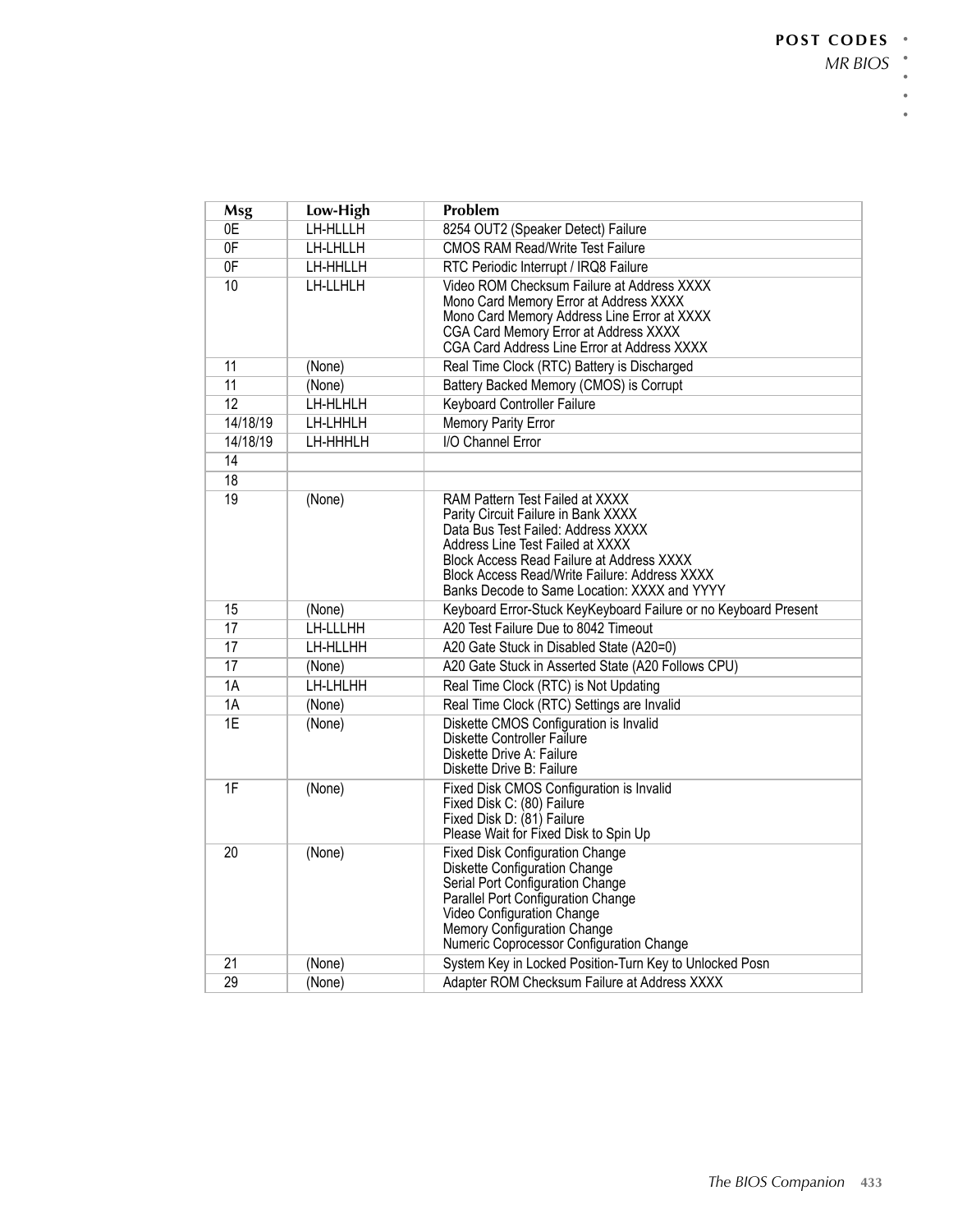**. . . . . . . . . . . . . . . . . . . . . . . . . . . . . . . . . . . . . . . . . . . . . . . . . . . . . . . . . MYLEX/EUROSOFT** Derived from Eurosoft BIOS, mainly for Mylex EISA boards.

#### **4.71**

| Pass           | Fail           | Meaning                                     |  |
|----------------|----------------|---------------------------------------------|--|
| 03             | 04             | DMA page registers test                     |  |
| 05             | 06             | Keyboard reply test                         |  |
| 07             | 08             | Keyboard self-test                          |  |
| 09             | 0A             | 8042 keyboard controller able to read links |  |
| 0 <sub>B</sub> |                | RATMOD/DIAG link                            |  |
| 0C             | 0 <sub>D</sub> | Keyboard acceptance of 60H                  |  |
| 0E             | 0F             | Keyboard acceptance of parameter            |  |
| 10             | 11             | Read keyboard command byte                  |  |
| 12             | 13             | Keyboard command byte came back             |  |
| 14             | 15             | RAM refresh toggle test                     |  |
| 16             | 17             | RAM hit test                                |  |
| 18             | 19             | RAM parity test                             |  |
| 1A             | 1B             | <b>CMOS RAM test</b>                        |  |
| 1C             | 1D             | CMOS RAM battery test                       |  |
| 1E             | 1F             | <b>CMOS RAM checksum test</b>               |  |
|                | 20             | CMOS RAM battery fault bit set              |  |
| 21             | 22             | Master DMA controller test                  |  |
| 21             | 23             | Slave DMA controller 2 test                 |  |
| 24             |                | Protected mode entered safely               |  |
| 25             |                | RAM test completed                          |  |
| 26             | 27             | <b>BIOS ROM checksum test</b>               |  |
| 28             |                | Protected mode exit                         |  |
| 29             | 2A             | Keyboard power-up reply received test       |  |
| 2B             | 2C             | Keyboard disable command acceptance test    |  |
|                | 2D             | Video display presence check                |  |
|                | 2E             | POST Errors were reported                   |  |
|                | 2F             | About to halt                               |  |
| 30             |                | Protected mode entered safely (2)           |  |
| 31             |                | RAM test complete                           |  |
| 33             |                | Master interrupt controller test            |  |
| 34             | 35             | Slave interrupt controller test             |  |
| 36             | 37             | Chipset initialization                      |  |
| 38             | 39             | System BIOS shadowed                        |  |
| 3A             | 3B             | Video BIOS shadowed                         |  |

### **EISA/ISA**

| Code | <b>Meaning</b>                 | Code |                                               |
|------|--------------------------------|------|-----------------------------------------------|
| 01   | Processor test                 | 16   | Initialise output port of keyboard controller |
| 02   | DMA Page Register              | 17   | Keyboard interrupt test                       |
| 03   | 8042 keyboard controller       | 18   | Initialise keyboard                           |
| 04   | <b>BIOS ROM Checksum error</b> | 19   | RTC clock test failure                        |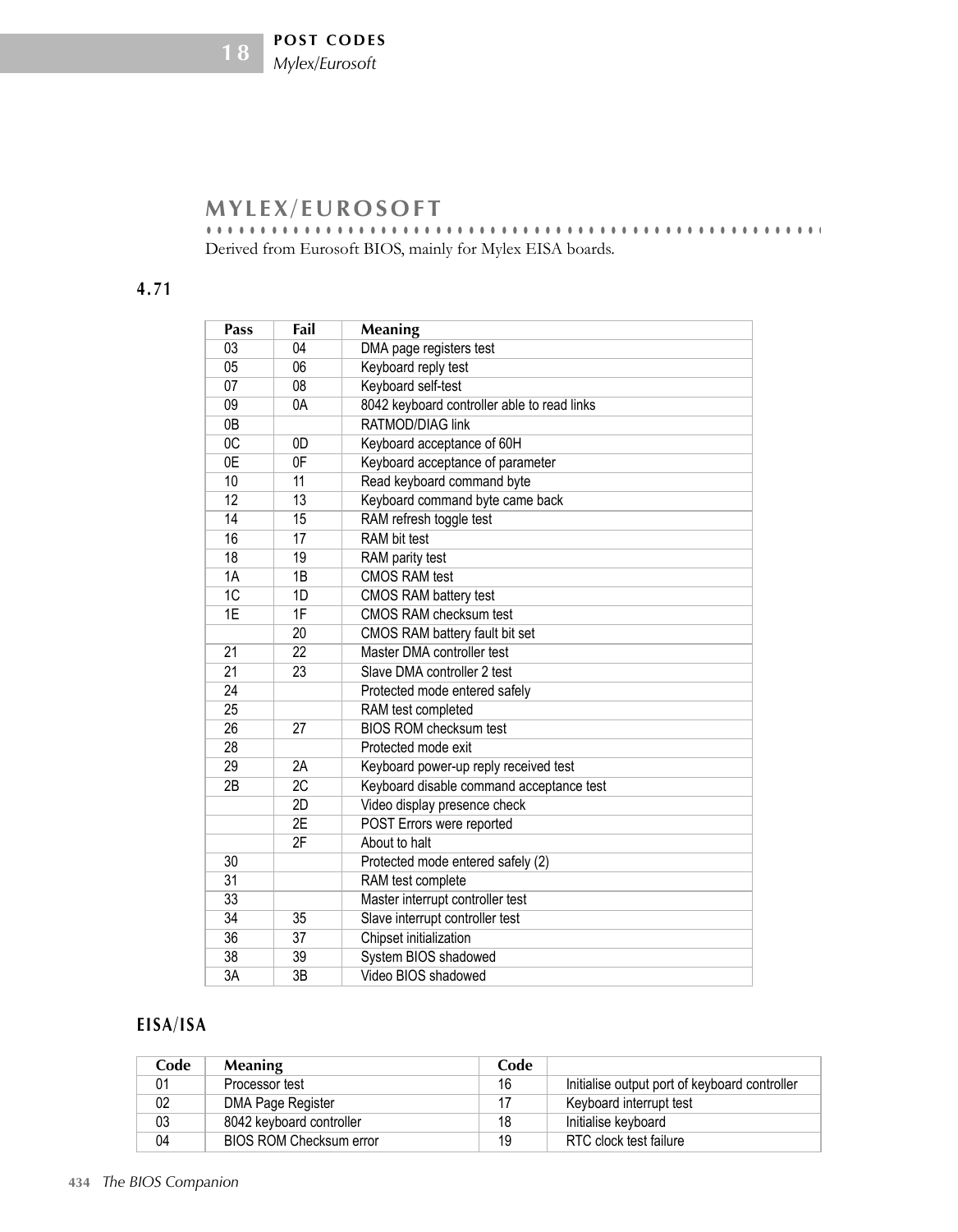| ٠       |
|---------|
| ٠       |
| à.      |
| à.<br>Ŧ |
|         |

| Code           | Meaning                                    | Code |                                        |
|----------------|--------------------------------------------|------|----------------------------------------|
| 05             | Send keyboard command test bad             | 1A   | Maths copro test failure               |
| 06             | <b>CMOS RAM Test</b>                       | 1B   | Reset hard/floppy controller           |
| 07             | <b>RAM Refresh Test</b>                    | 1C   | Initialise floppy drive                |
| 08             | 1st 64K memory test                        | 1D   | Initialise hard drive                  |
| 09             | 8237 DMA controller test                   | 1E   | Initialise ROMs in C000-DFFF           |
| 0A             | Initialise DMA controller                  | 1F   | Initialise serial and parallel ports   |
| 0 <sub>B</sub> | <b>Interrupt Test</b>                      | 20   | Initialise time of day in RTC          |
| 0C             | Determine RAM size                         | 21   | Initialise ROMs in E000-EFFF           |
| 0D             | Initialise video                           | 22   | Look for boot device                   |
| 0E             | EGA/VGA ROM checksum test failed           | 23   | Boot from floppy disk                  |
| 10             | Search for monochrome card                 | 24   | Boot from hard disk                    |
| 11             | Search for colour card                     | 25   | Gate A20 enable/disable failure        |
| 12             | Word splitter and byte shifter test failed | 26   | Parity error occurred                  |
| 13             | <b>Keyboard Test</b>                       | 30   | DDNIL bit scan failure                 |
| 14             | RAM Test failed                            | FF   | Fatal error occurred and system halted |
| 15             | Timer test error                           |      |                                        |

**. . . . . . . . . . . . . . . . . . . . . . . . . . . . . . . . . . . . . . . . . . . . . . . . . . . . . . . . . NCR** Purchased 1991 by AT&T. See AMI pre-0490 for PC386, others below. NCR ones use LPT1.

| Architecture  | <b>Typical PC</b>  | <b>BIOS</b>  | <b>POST Code Port</b>     |
|---------------|--------------------|--------------|---------------------------|
|               | PC6                | <b>NCR</b>   | 378 or 3BC (LPT 1)        |
| AT (ISA)      | 3728, 3204, PC 916 | <b>NCR</b>   | 80 and 378 or 3BC (LPT 1) |
|               | PC386              | AMI Pre-0490 | 80                        |
| Micro Channel | 3421               | Phoenix      | 680 and 3BC               |

# **PC6**

| Code           | <b>Meanings</b>                                                             |
|----------------|-----------------------------------------------------------------------------|
| AA             | 8088 CPU failure                                                            |
| <b>B1</b>      | 2764 EPROM checksum failure                                                 |
| <b>B2</b>      | 8237 DMA controller failure                                                 |
| B <sub>3</sub> | 8253 timer failure                                                          |
| <b>B4</b>      | RAM failure. Halts if error in first 64K, otherwise displays MEMORY ERROR.  |
| <b>B5</b>      | 8259 interrupt controller failure. Displays INTERRUPT FAILURE               |
| B <sub>6</sub> | RAM parity error. Displays ERROR IN BASE MEMORY or ERROR ON EXPANSION CARD. |
| <b>BB</b>      | All tests passed                                                            |

# **3302/3304/3728/PC916SX**

| Code | <b>Meaning</b>                                                                  |
|------|---------------------------------------------------------------------------------|
| 01   | Test CPU registers                                                              |
| 02   | Test system I/0 port-write and read port 61 to confirm will handle RAM refresh. |
| 03   | Test ROM BIOS checksum                                                          |
| 04   | Test DMA page registers                                                         |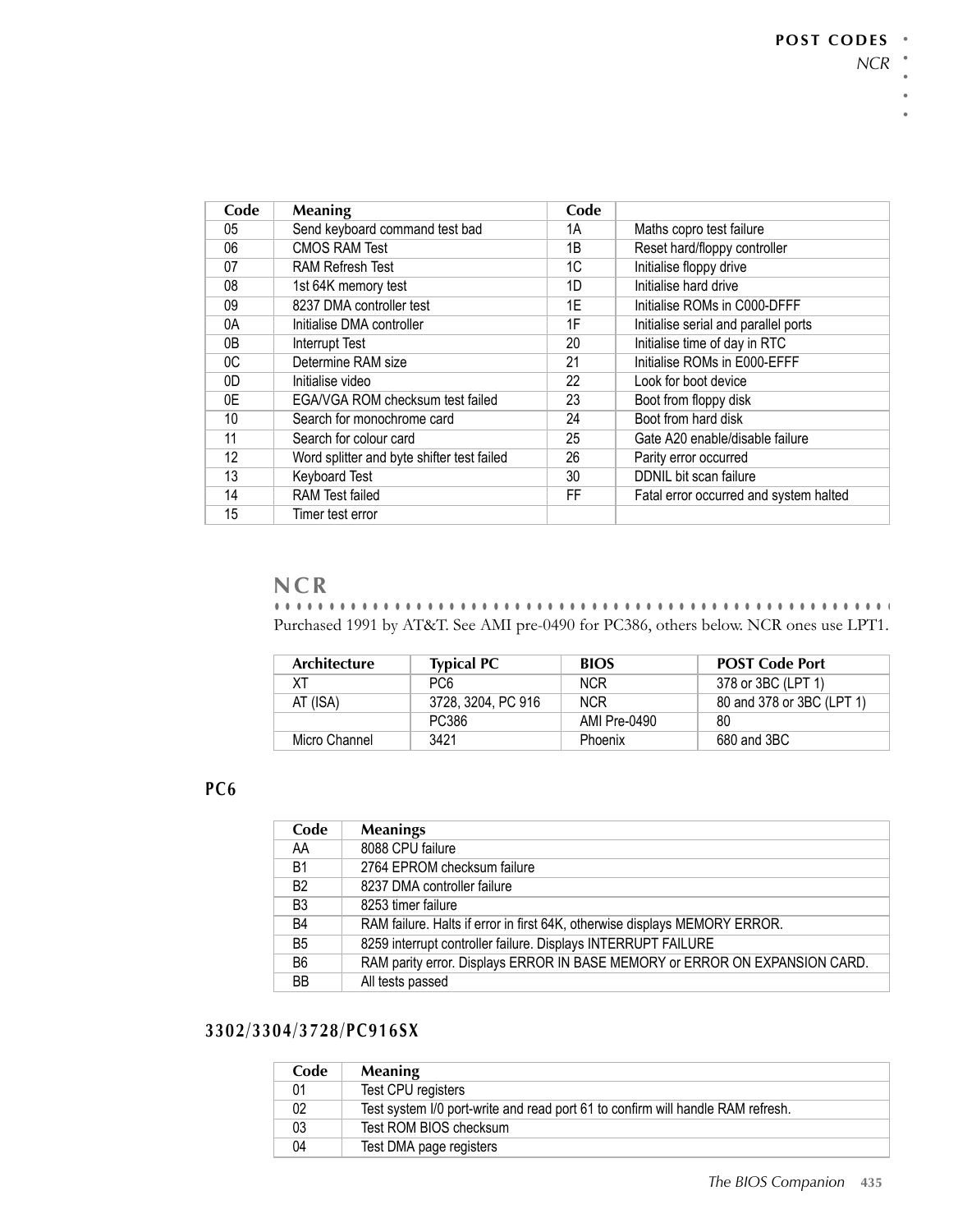*NCR*

**1 8**

| Code            | <b>Meaning</b>                                                                    |
|-----------------|-----------------------------------------------------------------------------------|
| 05              | Test timer channel 1 (refresh)                                                    |
| 06              | Test timer channel 2 (speaker)                                                    |
| 07              | Test RAM refresh logic. Also verifies timer is working.                           |
| 08              | Test base 64K RAM                                                                 |
| 09              | Test 8/16 bit bus conversion                                                      |
| 0A              | Test interrupt controller 1                                                       |
| 0B              | Test interrupt controller 2                                                       |
| 0C              | Test I/O controller                                                               |
| 0D              | Test CMOS RAM read/write                                                          |
| 0E              | Test for battery power low or interrupted since last test                         |
| 0F              | Test CMOS RAM checksum                                                            |
| 10              | Test CPU protected mode                                                           |
| 11              | Test video configuration in CMOS RAM or display switch                            |
| 12              | Test primary video controller                                                     |
| 13              | Test secondary video controller                                                   |
| 20              | Display results of tests to this point                                            |
| 21              | Test DMA controller 1                                                             |
| 22              | Test DMA controller 2                                                             |
| 23              | Test Timer channel 0 (system timer tick)                                          |
| 24              | Initialize interrupt controllers                                                  |
| 25              | <b>Test interrupts</b>                                                            |
| 26              | <b>Test interrupts</b>                                                            |
| 30              | Check base 640K memory size                                                       |
| 31              | Check extended memory size                                                        |
| 32              | Test higher 8 address lines                                                       |
| 33              | Test base memory                                                                  |
| 34              | Test extended memory                                                              |
| 40              | Test keyboard-enable/disable                                                      |
| 41              | Test keyboard-reset                                                               |
| 42              | Test keyboard-clock low                                                           |
| 43              | Test keyboard-for interrupt, enable keyboard, init pointers, write out subcommand |
| 44              | Test 8086 address overrun compatibility (gate A20)                                |
| 50              | Set up hardware interrupt vectors                                                 |
| 51              | Enable interrupt from timer channel 0                                             |
| 52              | Security ROM                                                                      |
| 60              | Test floppy disk controller and drive                                             |
| 61              | Test hard disk controller                                                         |
| 62              | Initialize floppy drives                                                          |
| 63              | Initialize hard drives                                                            |
| 70              | Test real time clock                                                              |
| 71              | Set time of day in real time clock                                                |
| $\overline{72}$ | Check parallel interfaces                                                         |
| 73              | Check serial interfaces                                                           |
| 74              | Check for and execute adapter option ROMs                                         |
| 75              | Check if math coprocessor is installed and enable interrupt                       |
| 76              | Enable keyboard and real time clock interrupts                                    |
| F <sub>0</sub>  | System not configured correctly, or hardware defect                               |
| F1              | Scan for and execute motherboard option ROMs                                      |
| F <sub>2</sub>  | INT 19 to boot operating system-No POST errors.                                   |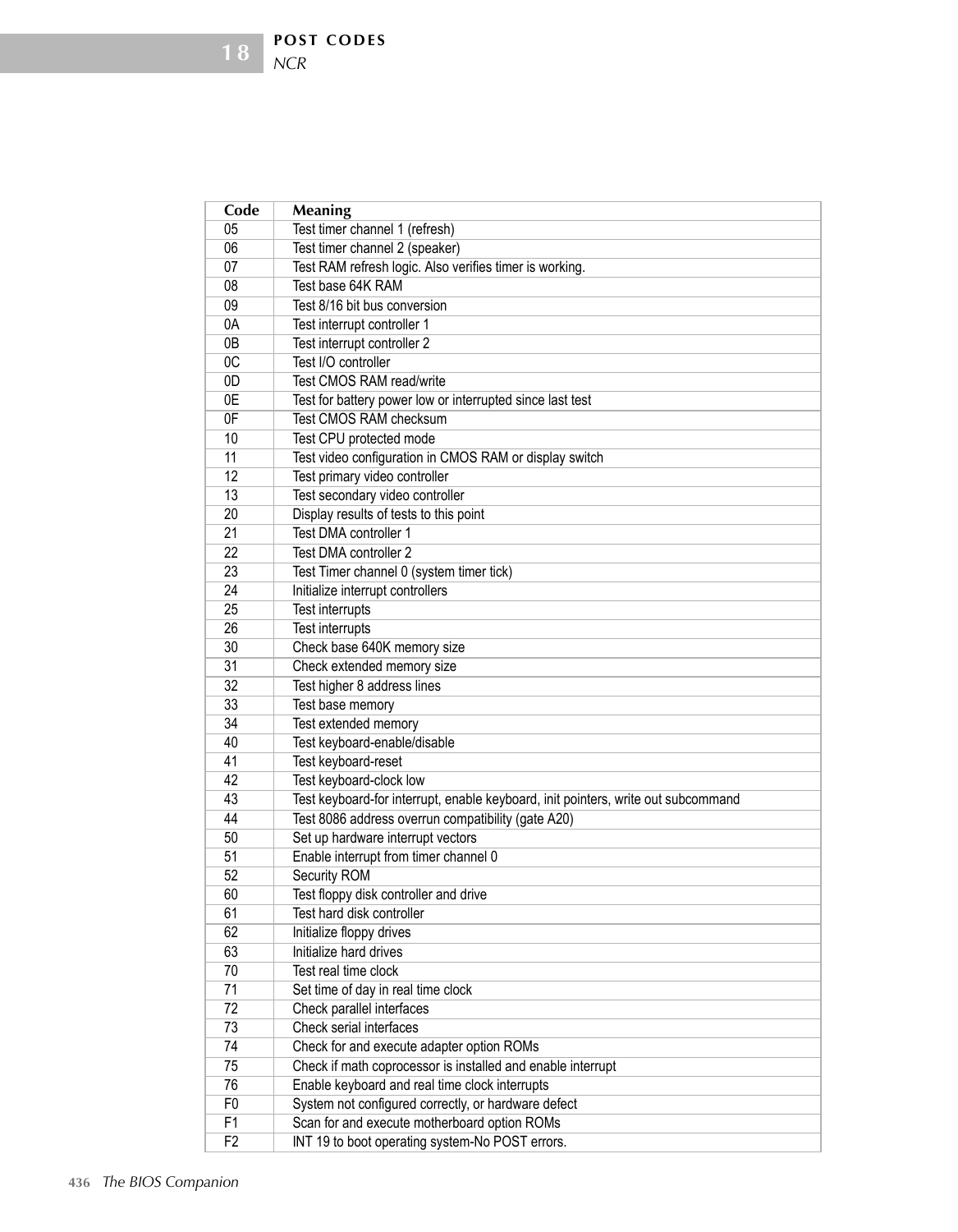. . . . .  $\bullet$ 

#### $\bullet$

# **PC916 5/6**

\*halt on error if loop jumper installed in keyboard connector

| Code            | Meaning                                                                                                                                                                                 |
|-----------------|-----------------------------------------------------------------------------------------------------------------------------------------------------------------------------------------|
| 01              | Test CPU registers, reset video cards, display diagnostic messages                                                                                                                      |
| 02              | Verify port 61, disable non-maskable interrupt, start speaker timer channel 2                                                                                                           |
| 03              | Test ROM BIOS checksum                                                                                                                                                                  |
| 04              | Test DMA page registers                                                                                                                                                                 |
| 05              | Test timer channel 1 (refresh)                                                                                                                                                          |
| 06              | Test timer channel 2 (speaker)                                                                                                                                                          |
| 07              | Test refresh logic by reading port 61 bit 4 every 15 microseconds                                                                                                                       |
| 08              | Test base 64K RAM                                                                                                                                                                       |
| 09              | Test 8/16-bit bus converting logic, initialize both interrupt controllers                                                                                                               |
| 0A              | Test interrupt mask register A                                                                                                                                                          |
| 0 <sub>B</sub>  | Test interrupt mask register B, write temporary interrupt vector table for INT 00-77                                                                                                    |
| 0C              | Test 8042/8742 keyboard controller                                                                                                                                                      |
| 0 <sub>D</sub>  | Test CMOS RAM shutdown byte                                                                                                                                                             |
| $0E*$           | Test CMOS RAM battery power low or interrupted since last test                                                                                                                          |
| $0F*$           | Test CMOS RAM checksum; initialize periodic rate                                                                                                                                        |
| 10              | Test CPU protected mode                                                                                                                                                                 |
| 11              | Test video configuration in CMOS RAM or display switch, look for advanced video card ROM in segment<br>C000, initialize interrupt vectors.                                              |
| 12              | Initialize and test primary video controller                                                                                                                                            |
| 13              | Primary video error, test secondary video controller                                                                                                                                    |
| 14              | Test disabling Speed stretch enable/disable port 69 bit 0=1                                                                                                                             |
| 15              | Start refresh timer 1 counter 1, disable speed switch timer 2, counter 2                                                                                                                |
| 16              | Enable then disable speed stretch enable/disable port 69 bit 0                                                                                                                          |
| 17              | Clear write protect bit                                                                                                                                                                 |
| 18              | Write/verify global/local/interrupt descriptor table registers; copy ROM BIOS to shadow RAM F000                                                                                        |
| 19              | Verify RAM to ROM BIOS copy OK; reinitialize restart vector, check and execute for burn-in ROM D000.<br>Disable real time clock in CMOS status reg B, reset and initialize video cards. |
| IA              | Command 8042 to execute self-test and verify result                                                                                                                                     |
| 1B              | Test 64K Shadow RAM in segment F000                                                                                                                                                     |
| 20              | Display results of tests to this point                                                                                                                                                  |
| 21              | Test DMA controller 1                                                                                                                                                                   |
| $\overline{22}$ | Test DMA controller 2 and initialize all 8 channels                                                                                                                                     |
| 23              | Test timer 1 counter 0 840 ns clock timer for IRQ0 (INT8)                                                                                                                               |
| 24              | Initialize both interrupt controllers                                                                                                                                                   |
| 25              | Check for unexpected (hot) interrupts                                                                                                                                                   |
| 26              | Wait for interrupt                                                                                                                                                                      |
| $27*$           | Test timer 2 counter 0 for NMI (INT02), failsafe                                                                                                                                        |
| $28*$           | Test timer 2 counter 1 (INT72-74)                                                                                                                                                       |
| 30              | Check base 640K memory size                                                                                                                                                             |
| 31              | Check extended memory size (max 256M RAM on 5.2, 6 BIOS)                                                                                                                                |
| 32              | Test higher 8 address lines for mirror addresses (5.x BIOS)                                                                                                                             |
| $33*$           | Test base memory                                                                                                                                                                        |
| $34*$           | Test extended memory (up to 256M)                                                                                                                                                       |
| $35*$           | Test RAM in E000 (v6 BIOS-also test keyboard shutdown command FE-shutdown path 0B)                                                                                                      |
| 40              | Test keyboard-enable/disable                                                                                                                                                            |
| 41              | Test keyboard-reset command FF (halt on error if loop jumper not installed)                                                                                                             |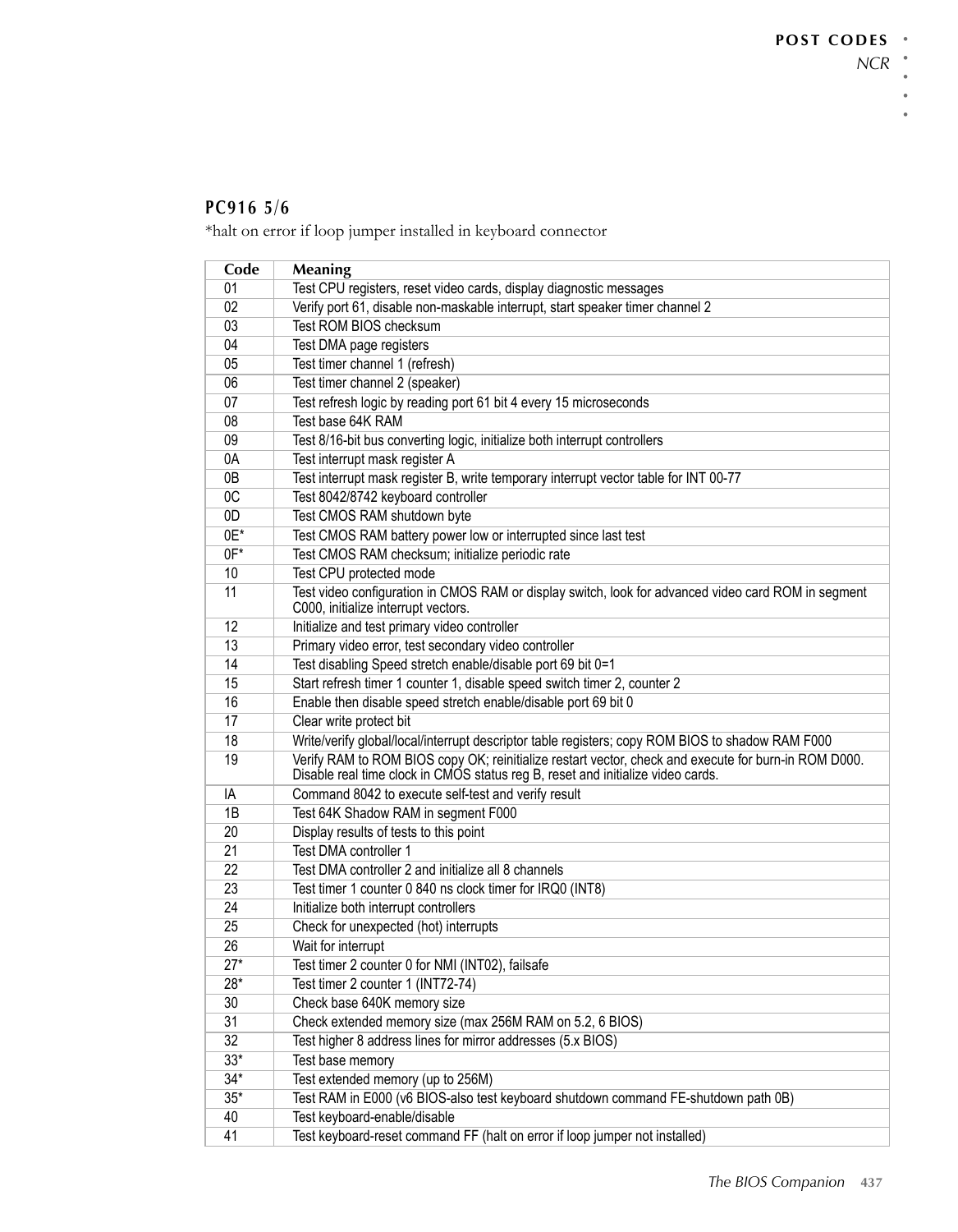**POST CODES**

*Olivetti*

**1 8**

| Code           | Meaning                                                                                                                                                                                                                                                           |
|----------------|-------------------------------------------------------------------------------------------------------------------------------------------------------------------------------------------------------------------------------------------------------------------|
| 42             | Test keyboard-clock low (halt on err if loop jumper not installed)                                                                                                                                                                                                |
| 43             | Test keyboard-check for interrupt, enable keyboard, initialize buffer pointers, verify keyboard unlocked,<br>disable external interrupts mask A=F, turn on write protect for RAM E000-FFFF, write out subcommand<br>(halt on error if loop jumper not installed). |
| 44             | Test address overrun compatibility (turn off gate A20, 8042 P2 bit $1 = 0$ )                                                                                                                                                                                      |
| 45             | v6 BIOS-Init mouse, en IRQ1 (INT09)keyboard (15 IRQs, 1 disabled), disp Press F1 for Setup.                                                                                                                                                                       |
| 50             | Set up hardware interrupt vectors 0-15, 70-77                                                                                                                                                                                                                     |
| 51             | Enable IRQ0 interval interrupt 08 from timer channel 0; enable ext interrupts (STI)                                                                                                                                                                               |
| 60             | Test for floppy/hard disk controller and drive                                                                                                                                                                                                                    |
| 61             | Test cylinder register for disk controller                                                                                                                                                                                                                        |
| 62             | Initialize floppy drives                                                                                                                                                                                                                                          |
| 63             | Initialize hard drives                                                                                                                                                                                                                                            |
| $70*$          | Test real time clock                                                                                                                                                                                                                                              |
| 71             | Set interval timer RAM counts                                                                                                                                                                                                                                     |
| 72             | Configure and test parallel interfaces                                                                                                                                                                                                                            |
| 73             | Configure and test serial interfaces                                                                                                                                                                                                                              |
| 74             | Check for and execute adapter option ROMs C8000-DFFFF                                                                                                                                                                                                             |
| $75*$          | Test math coprocessor if installed, and enable interrupt                                                                                                                                                                                                          |
| 76             | Enable keyboard and real time clock IRQ8 (INT 70) interrupts; enable slave interrupt controller 2 via PIC 1<br>mask bit $2=0$ .                                                                                                                                   |
| F <sub>0</sub> | Display logged errors. Halt if locked; loop if loop jumper installed                                                                                                                                                                                              |
| F <sub>1</sub> | Test system code at segment E000 (v5.x BIOS only); v6 BIOS-copy video ROM BIOS (if present) to<br>shadow RAM if system ROM is absent and switch pack switch 1 is on                                                                                               |
| F <sub>2</sub> | INT 19 to boot operating system-No POST errors                                                                                                                                                                                                                    |
| F <sub>3</sub> | Go to setup if F1 key pressed. v6 BIOS: execute floppy diagnostic if Ctrl-D pressed, enable failsafe NMI<br>port 61 bit 2=0, enable parity error port 61 bit 3=0, enable NMI.                                                                                     |
| F4             | v5.x BIOS only-Display speed setting                                                                                                                                                                                                                              |
| F4             | v6 BIOS-Display speed setting Auto, high, fixed                                                                                                                                                                                                                   |
| F <sub>5</sub> | v5.x BIOS only-initialize counter 2 for speed requested                                                                                                                                                                                                           |
| F <sub>6</sub> | v5.x BIOS only-Test base memory (long test in 5.2 BIOS)                                                                                                                                                                                                           |
| F <sub>6</sub> | v6 BIOS only-Test base memory (long test) if F2 pressed                                                                                                                                                                                                           |
| F7             | v5.x BIOS only-Test extended memory (long test in 5.2 BIOS)                                                                                                                                                                                                       |
| F7             | v6 BIOS only-Long test extended memory if F2 pressed                                                                                                                                                                                                              |

**. . . . . . . . . . . . . . . . . . . . . . . . . . . . . . . . . . . . . . . . . . . . . . . . . . . . . . . . . OLIVETTI** For EISA and PS/2, code is issued after the test has passed, so a stuck code indicates the next test failed. Codes are sent to printer ports 3BC (mono adapter's parallel port), 278, or 378; they will not be printed as no strobe is sent. AT&Ts using the Olivetti motherboard and BIOS (e.g. the AT&T 6300) do the same.

#### **1076/AT&T 6312/WGS 80286**

The first checkpoint, 40, resets and initializes a test monitoring device on the parallel port. When an error occurs, the most recent checkpoint code sent to 378 is exclusive-ored with 3F to complement the lower 6 bits, and then sent to 378, so if the refresh test fails (45), the POST card will show 7B because the most recent code sent before the failure was 44. If an error occurs, the POST tries to run through activities that display a message on the monitor, showing tttt Error: xx, where tttt is the name of the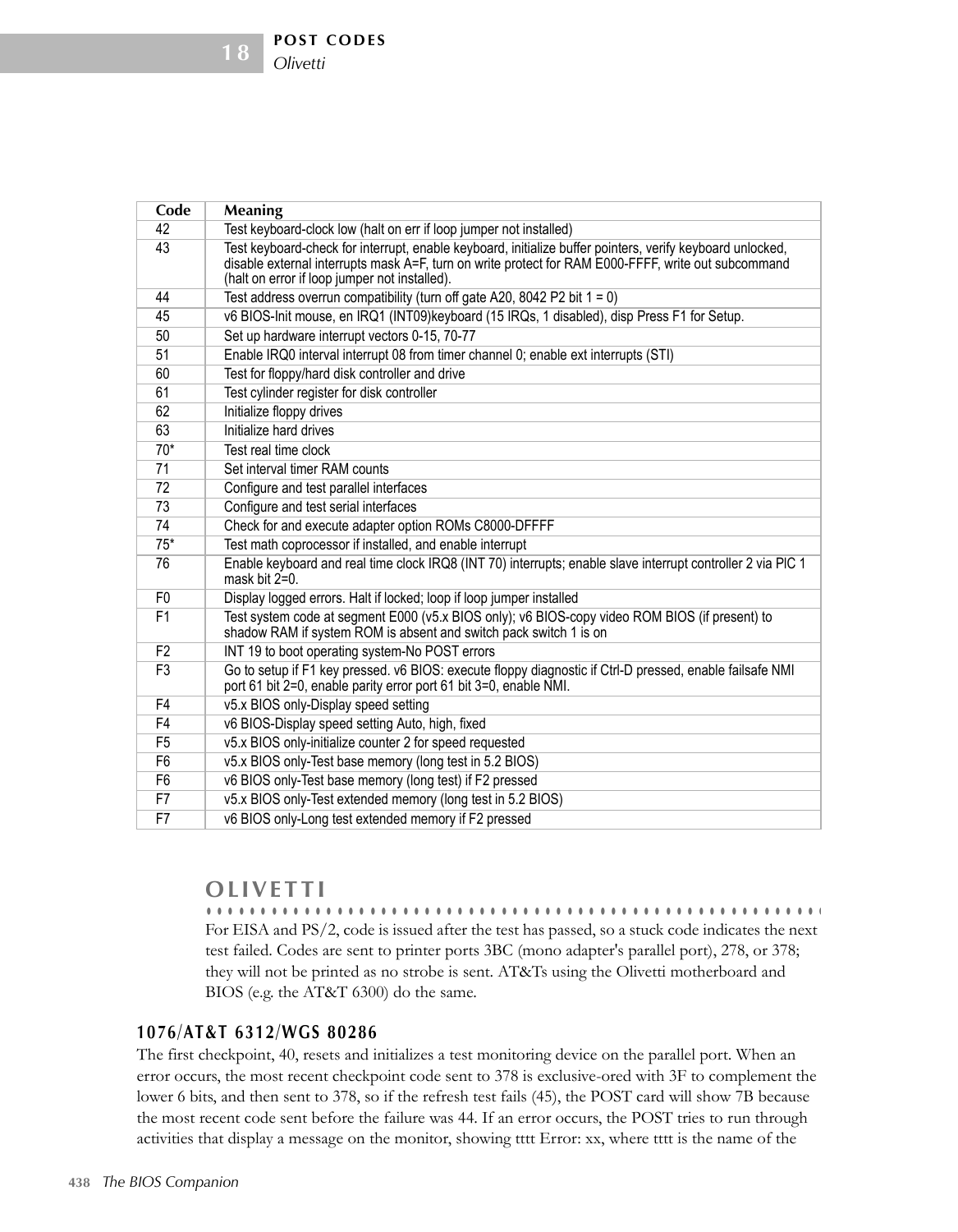$\ddot{\phantom{1}}$ 

. . . . .  $\bullet$ 

failing routine, and xx is a suberror number. If the error is fatal, the display will show *Unrecoverable Power-Up Error*, wait for F1 to be pressed, and return to failing test. If video has failed, there are beep codes.

| Pass | Fail | Meaning                                                                                                                                                                                                                                                                                                                                                                                                                                                                                                                                                                  |
|------|------|--------------------------------------------------------------------------------------------------------------------------------------------------------------------------------------------------------------------------------------------------------------------------------------------------------------------------------------------------------------------------------------------------------------------------------------------------------------------------------------------------------------------------------------------------------------------------|
| 40   |      | Dummy check-reset black box                                                                                                                                                                                                                                                                                                                                                                                                                                                                                                                                              |
| 41   | 7F   | 80286 CPU flags and register test                                                                                                                                                                                                                                                                                                                                                                                                                                                                                                                                        |
| 42   | 7F   | Check and verify shutdown code-read keyboard status from port 64, if shutdown bit is set,<br>read shutdown byte from CMOS (and clear location there), check for illegal shutdown<br>condition, initialize the 8259s unless shutdown is 9 or A, and jump to the correct routine to<br>handle the shutdown: 0= warm boot (go to next test), 1= return to advanced protected mode<br>test, 2= return to memory test above 1 Mb, 3=return to protected mode test 2, 4=INT19,<br>5=send EOI to 8259 and return to user routine, 9=int15 block move, A=return to user routine. |
| 43   | 7D   | Checksum test the BIOS ROMs-verify contents add up to 0.                                                                                                                                                                                                                                                                                                                                                                                                                                                                                                                 |
| 44   | 7C   | Test the 8253 timer-check all 3 timers for not counting, counting too slowly, or counting too<br>fast. Suberror display is the bad timer number 0, 1, or 2.                                                                                                                                                                                                                                                                                                                                                                                                              |
| 45   | 7B   | Start memory refresh and verify it occurs every 15.1 microseconds. Init the manufacturing test<br>byte in RAM.                                                                                                                                                                                                                                                                                                                                                                                                                                                           |
| 46   | 7A   | Command the 8041 keyboard controller to do a self-test. Suberror display is 1 if error return, 2<br>if self-test times out.                                                                                                                                                                                                                                                                                                                                                                                                                                              |
| 47   | 79   | Test the first 8K of RAM in 4 passes: 1) write into each word a data value corresponding to the<br>address; 2) invert all bits written; 3) write an odd parity pattern; 4) write zeros. Only pass 4 is<br>done on a warm boot. Beep once when this test passes. Install dummy interrupt vectors, set<br>up the stack and other memory areas. display power-on banner on screen.                                                                                                                                                                                          |
| 48   | 78   | Test 80286 in protected mode 1-pattern test all IDT and GDT registers, verify LIDT, SIDT,<br>LGDT, and SGDT instructions.                                                                                                                                                                                                                                                                                                                                                                                                                                                |
| 49   | 77   | Test CMOS RAM shutdown byte with a pattern, then clear it.                                                                                                                                                                                                                                                                                                                                                                                                                                                                                                               |
| 4A   | 76   | Test 80286 in protected mode 2-put CPU into protected mode, check it's there, then return to<br>real mode                                                                                                                                                                                                                                                                                                                                                                                                                                                                |
| 4B   | 75   | Test RAM from 8K to 640K (cold boot only)-display progress for each 128K block; write, read,<br>and compare the address and inverted address into each word.                                                                                                                                                                                                                                                                                                                                                                                                             |
| 4C   | 74   | Test RAM above 1 Mb - same as below 1 Mb test. Also verify CPU runs properly in prot mode.                                                                                                                                                                                                                                                                                                                                                                                                                                                                               |
| 4D   | 73   | Test for NMI-installs NMI vector in interrupt table and small service routine. Disables I/O and<br>memory parity errors, then checks for hot NMI.                                                                                                                                                                                                                                                                                                                                                                                                                        |
| 4F   | 72   | Test for RAM parity-turn NMI parity checking back on, and run a pattern test on the parity<br>checking circuit, monitoring for a parity error.                                                                                                                                                                                                                                                                                                                                                                                                                           |
| 50   | 71   | Test 8259 interrupt controller 1-pattern test the mask register, install interrupt vectors for IRQs,<br>mask them all off. look for hot interrupt coming through mask, set timer 0 to issue an interrupt,<br>unmask it, count down, and expect the interrupt. Suberror display is I=no in, 2=timer doesn't<br>count, 3=int occurred when masked, 4=bad mask register.                                                                                                                                                                                                    |
| 51   | 6F   | Test 8259 interrupt controller 2-same as # 1, but no timer test is done. Suberror display is 5=int<br>occurs wen masked, 6=bad mask register. When the test passes, install the interrupt service<br>routine pointer in the vector table, mask off all interrupts, and display PASS message.                                                                                                                                                                                                                                                                             |
| 52   | 6E   | Test DMA page register-marching bit test on all page registers.                                                                                                                                                                                                                                                                                                                                                                                                                                                                                                          |
| 53   | 6D   | Test 8237 DMA controller 1-pattern test all read/write registers. Initialize each channel into the<br>correct mode for BIOS. Suberror 1 display if failure.                                                                                                                                                                                                                                                                                                                                                                                                              |
| 54   | 6C   | Test 8237 DMA controller 2-pattern test all read/write registers. Initialize each channel into the<br>correct mode for BIOS. Suberror 3 display if failure.                                                                                                                                                                                                                                                                                                                                                                                                              |
| 55   | 6B   | Test PIC port-write/read pattern test speaker port 61.                                                                                                                                                                                                                                                                                                                                                                                                                                                                                                                   |
| 56   | 6A   | Test keyboard controller-reset the keyboard and initiate self-test Suberror display is I=bad<br>keyboard self-test completion code. 2=stuck key. 3=no keyboard interrupt Otherwise, display<br>pass message, and set up keyboard id flags and buffer in BIOS RAM area.                                                                                                                                                                                                                                                                                                   |
| 57   | 69   | Test CMOS clock/calendar chip-verify accurate time keeping and display pass message.                                                                                                                                                                                                                                                                                                                                                                                                                                                                                     |
| 59   | 68   | Test 80286 advanced protected mode-tests LDT, SDT, LTR, STR, VERR, VERW, LAR, SLR,<br>ARPL instructions; forces exception ints 13 and 5. Suberror display is 3=instruction error, 4=no<br>exception or protection violation. Otherwise display prot mode pass message.                                                                                                                                                                                                                                                                                                   |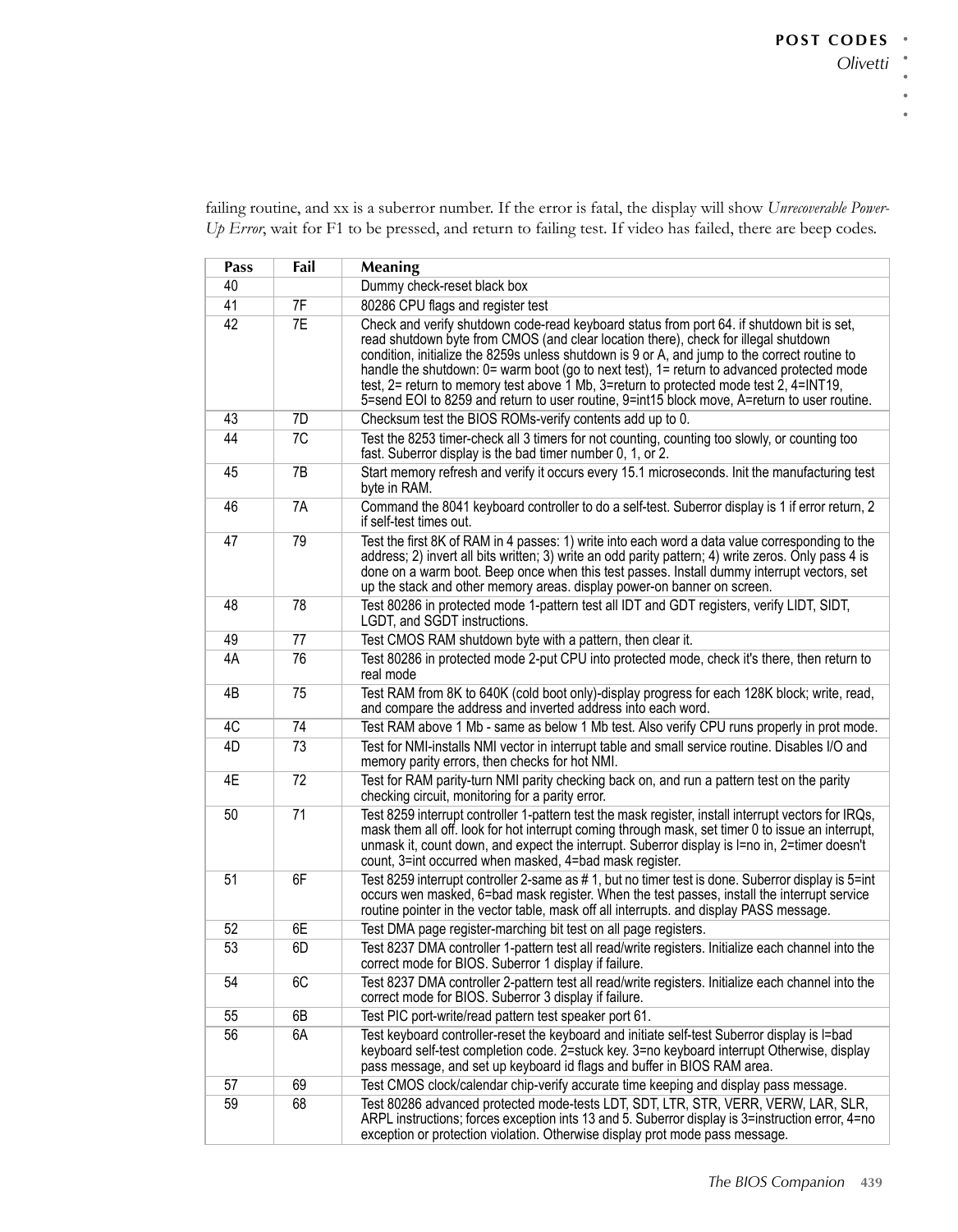**POST CODES**

*Olivetti*

**1 8**

| Pass | Fail | Meaning                                                                                                                                                                                                            |
|------|------|--------------------------------------------------------------------------------------------------------------------------------------------------------------------------------------------------------------------|
| 5A   | 66   | Test CMOS RAM battery and display message if low.                                                                                                                                                                  |
| 5B   | 65   | Test CMOS RAM non-destructively-copy contents to base memory, write/read pattern test<br>CMOS RAM, restore contents, Suberror 2 if failure.                                                                        |
| 5C   | 64   | Verify CMOS RAM checksum.                                                                                                                                                                                          |
| 5D   | 63   | Test parallel port by writing AA to 3BC, 278 and 378, and set config info in BIOS RAM.                                                                                                                             |
| 5E   | 62   | Test serial port configuration-read 3FA and 3FA and assume a UART is present if values not<br>FF. Set up port addresses and timeout values in BIOS RAM area.                                                       |
| 5F   | 61   | Test configuration of memory below 640K-compare memory size stored in CMOS RAM with<br>result of earlier test. Display message to run setup if different.                                                          |
| 60   | 60   | Test configuration of memory above 1M-compare memory size stored in CMOS RAM with<br>result of earlier test. Display message to run setup if different.                                                            |
| 61   | 5F   | Test configuration of 80287 math coprocessor chip -verify math chip same as in CMOS RAM<br>info. Display pass or run setup message.                                                                                |
| 62   | 5E   | Test configuration of game port at 201 and set equipment bit in BIOS RAM data area.                                                                                                                                |
| 62   | 5D   | Test keylock switch and wait till unlocked.                                                                                                                                                                        |
| 63   | 5D   | Test hard drive configuration-initialize controller and drive. Display whether drives are present,<br>and message to run setup if not same as CMOS RAM info.                                                       |
| 64   | 5C   | Configure floppy drives A and B-initialize controller and drive. Display whether drives are<br>present, and message to run setup if not same as CMOS RAM info.                                                     |
| 66   | 5B   | Test option ROMs-look for signature AA5 each 2K beginning at C8000, run checksum and<br>display error if it occurs. Otherwise pass control to the ROM so it can initialize, and display<br>pass message when done. |
|      |      | INT 19-boot the system.                                                                                                                                                                                            |

#### **M20**

Not a true IBM clone, as it had a Zilog Z8001 CPU. Also, a typical POST card will not fit in a slot, so you can only monitor codes from the parallel port. The POST shows a triangle, diamond, or 4 lines on the screen to indicate early POST failure, as shown in the table.

| Code             | Meaning                                                                                                                                                                                                                                                                                                                               |
|------------------|---------------------------------------------------------------------------------------------------------------------------------------------------------------------------------------------------------------------------------------------------------------------------------------------------------------------------------------|
|                  | Program video controller using load, output, and jump relative instructions (need video).                                                                                                                                                                                                                                             |
| Triangle         | Test Z8001 CPU registers and instructions; infinite loop if failure.                                                                                                                                                                                                                                                                  |
| Triangle         | Test RAM module; infinite loop if failure; also send msg to printer: E Mc bb ssss wwww. c =<br>RAM configuration # $(3 = 132K$ memory card); bb = hex 16K bank #<br>(0,4,5,6,9,A=motherboard; 1,7,B=expansion board 1; 2=expansion board 2;<br>$3,11,12$ = expansion board 3); ssss = what data should be; wwww = what data was (hx). |
| 4 vertical lines | Test CPU call and trap instructions; infinite loop if failure.                                                                                                                                                                                                                                                                        |
| Diamond          | Initialize screen and printer drivers.                                                                                                                                                                                                                                                                                                |
|                  | Program UARTs (serial chips) and 8253 baud rate generator for keyboard at 1200 baud and<br>RS232 at 9600. Now test remaining circuits and send codes to display and printer.                                                                                                                                                          |
| EC <sub>0</sub>  | 8255 parallel interface chip test failed                                                                                                                                                                                                                                                                                              |
| EC <sub>1</sub>  | 6845 CRT controller chip test failed                                                                                                                                                                                                                                                                                                  |
| EC <sub>2</sub>  | 1797 floppy disk controller chip test failed                                                                                                                                                                                                                                                                                          |
| EC <sub>3</sub>  | 8253 timer chip test failed                                                                                                                                                                                                                                                                                                           |
| EC4              | 8251 keyboard serial interface chip test failed                                                                                                                                                                                                                                                                                       |
| EC <sub>5</sub>  | 8251 RS232 serial interface chip test failed                                                                                                                                                                                                                                                                                          |
| EC <sub>6</sub>  | 8259 interrupt controller chip test failed                                                                                                                                                                                                                                                                                            |
| EK0              | Keyboard did not respond                                                                                                                                                                                                                                                                                                              |
| EK1              | Keyboard responded, but self-test failed                                                                                                                                                                                                                                                                                              |
| ED <sub>1</sub>  | Disk drive 1 test failed                                                                                                                                                                                                                                                                                                              |
| ED <sub>0</sub>  | Disk drive 0 test failed                                                                                                                                                                                                                                                                                                              |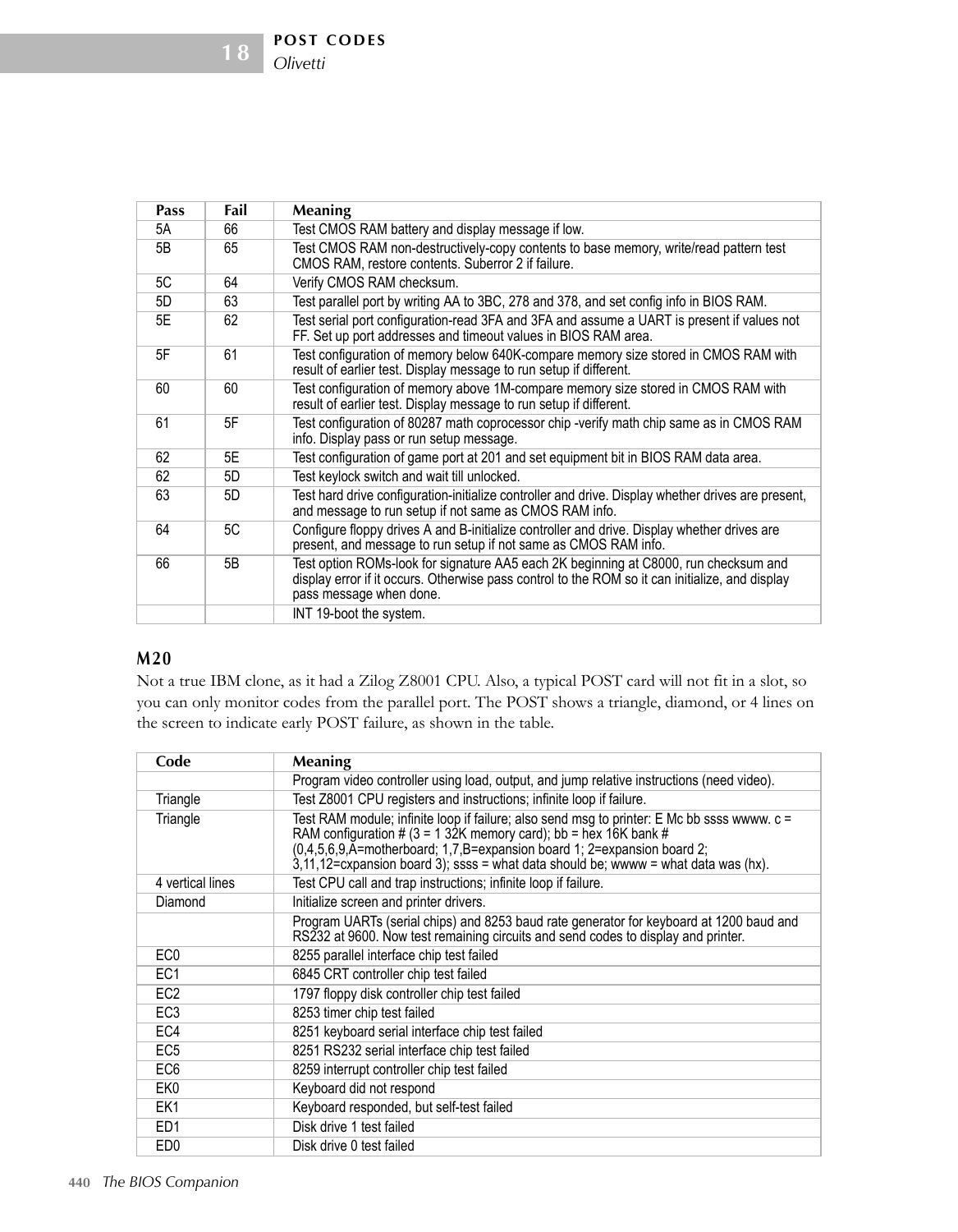. . . . .

| _ode          | Meaning                      |
|---------------|------------------------------|
| EIU           | Non-vectored interrupt error |
| <b>-</b><br>- | Vectored interrupt error     |

# **M21/M24 (AT&T 6300)**

The M24 went to the US as the AT&T 6300. It had an 8086, so was faster than the PC, albeit difficult to work on. codes are sent to 378 (LPT1). If a fatal error occurs, it performs more initialization of DMA and interrupt controller circuits, tries to display an error message, complements the lower 6 bits of the POST code, sends the result to port 378, and halts the CPU, so numbers will flicker on the POST display with bit 6 on and the lower bits running from 0 upward. The codes start at 40 because a black box was used to monitor POST status at the parallel port. Bit 6 was set true (1) to alert the box the POST was starting.

| Code | Meaning                                                                                                                                                                                                                                                                                                                                                                                                                                                                                                                                                                                                                                                               |
|------|-----------------------------------------------------------------------------------------------------------------------------------------------------------------------------------------------------------------------------------------------------------------------------------------------------------------------------------------------------------------------------------------------------------------------------------------------------------------------------------------------------------------------------------------------------------------------------------------------------------------------------------------------------------------------|
| 40   | CPU flags and register test failed (fatal)                                                                                                                                                                                                                                                                                                                                                                                                                                                                                                                                                                                                                            |
| 41   | BIOS ROM checksum test failed (fatal)                                                                                                                                                                                                                                                                                                                                                                                                                                                                                                                                                                                                                                 |
| 42   | Disable pdma controller comd and test 8253 timer channel 1, mode 2, refresh counter (fatal); display sub-<br>error code of 1 if interval is below window, 2 if above, and 3 if timer does not reply.                                                                                                                                                                                                                                                                                                                                                                                                                                                                  |
| 43   | 8237 DMA controller test failed (fatal)-master clear the controller, set the mask register, read the control<br>registers, test all 8 read/writeable channel registers. Test registers 0-3 DMA address and count with FFFF<br>then 0000. Set up channel 0 for 64K RAM address refresh. Set up memory-to-I/O transfer, unmask the<br>RAM refresh, and let refresh begin for the first time. Set up the 8253 for proper refresh count. Test for<br>unexpected DMA request (suberror 3), and init DMA channel 1 (not used), 2 (floppy), 3 (display), and init<br>nibble latches. Check for proper DMA transfer into lowest 64K bank of RAM (suberror 4 if parity error). |
| 44   | 8259 PIC test failed (halt)-init stack to lower 64K RAM area just tested, init and disable 8259A, set up<br>interrupt vectors in RAM, set up software then hardware diagnostic interrupt vectors, test software<br>interrupts, then hardware interrupts. Disable interrupts via 8259 mask register, check for hot interrupts,<br>convert hot mask to IRQ number, save any error code, install interrupt vectors, initialize video, and display<br>error messages $(H:\#,$ where $\#$ is the hot $\overline{RQ\#}$ ).                                                                                                                                                  |
| 45   | Install real interrupt vectors, determine system configuration from switches, and initialize video mono and<br>colour. Set video mode 3, clear screen, and display passing error messages for CPU, ROM, DMA, or PIC.<br>Size and clear RAM at every 64K bank past the lowest 64K, displaying the tested RAM as test progresses.<br>Display errors in form cc:y000:zzz:wwww.rrrr, where cc is the config number, y the failing segment, z the<br>offset, w the written data and r the read data. Test MM58174 clock calendar, and display message if fails<br>Test 8253 real time clock count capability, and tone generator. Display errors, halt if failure.         |
| 48   | Send beep to display and initialize all basic hardware. Init 8041 keyboard controller, determine parallel port<br>configurations and test their registers, determine serial 8250 and 28530 configurations, check for game<br>card, set up interrupt controller, set all 4 Z8530 serial controllers to 9600 baud, no parity, 1 stop and 8 data.<br>Set up interrupt vectors, initialize RAM variables, clear the screen, initialize the hard disk controller, test for<br>and initialize option ROMs, verify ROM checksums okay, initialize floppy disk controller, allow user to<br>select alternate Z8000 processor if installed and perform INT 19 cold boot.       |

### **EISA 2.01**

Port 278, 378, Or 3BC (i.e. printer ports)

| Code | <b>Meaning</b>                            | Code | Meaning                           |
|------|-------------------------------------------|------|-----------------------------------|
| 01   | Test CPU flags, registers. Initialize PIC | 1E   | Test IDTR and GDTR                |
| 02   | Test memory refresh                       | 1F   | Test CMOS shutdown byte           |
| 03   | Test CMOS RTC periodic interrupt          | 20   | Test real/protected mode          |
| 04   | Test gate A20 line                        | 21   | Check system memory configuration |
| 05   | Test mapping memory SRAM                  | 22   | Size memory                       |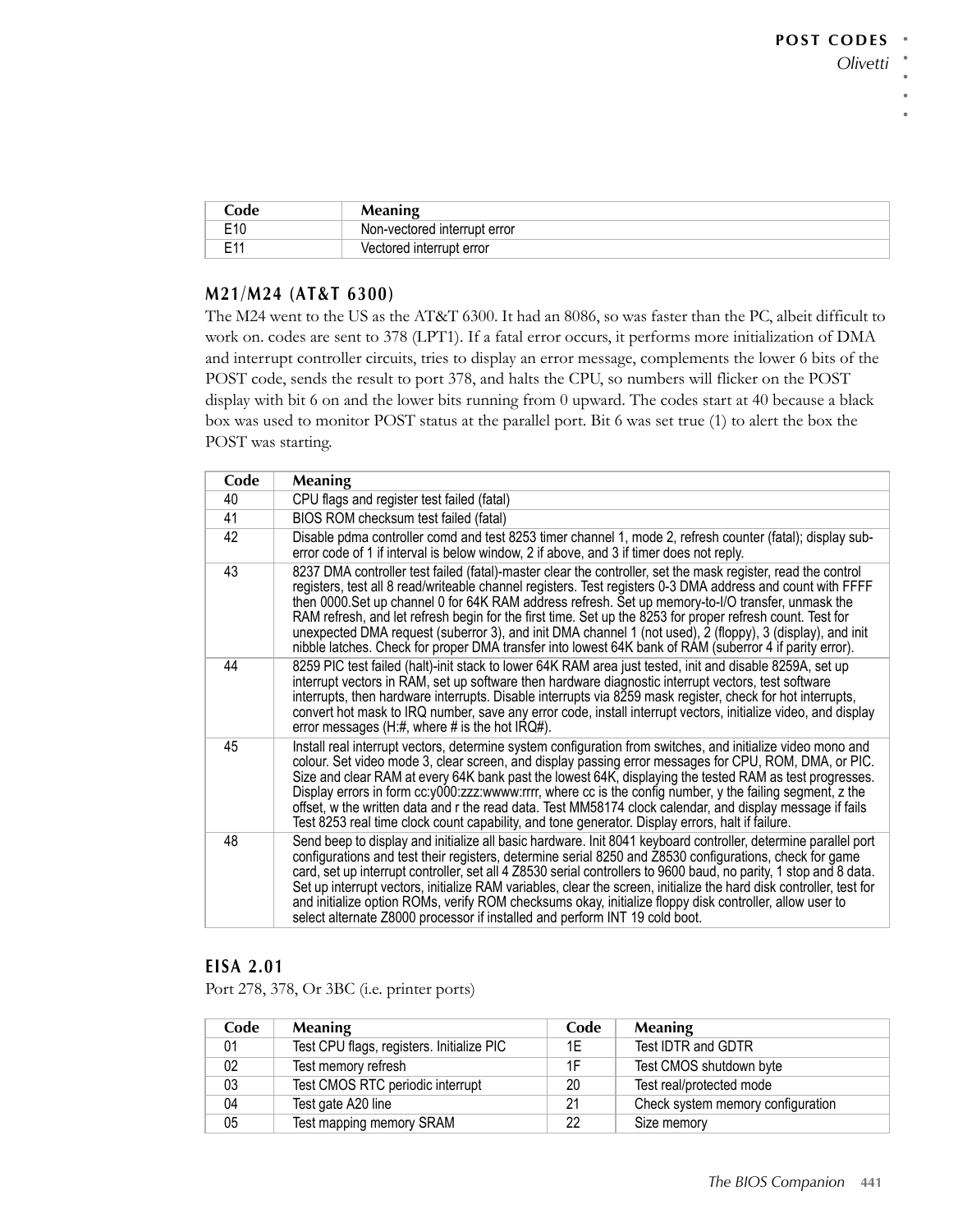*Olivetti*

| Code           | Meaning                                                                         | Code | Meaning                                                                      |  |
|----------------|---------------------------------------------------------------------------------|------|------------------------------------------------------------------------------|--|
| 06             | Test first 128K RAM, Stack has now been<br>established                          | 23   | Test 640K base memory                                                        |  |
| 07             | Test for console presence and initialize                                        | 24   | Verify base memory configuration                                             |  |
| 08             | Verify system BIOS ROM checksum                                                 | 25   | Test extended memory (above 1 Mb)                                            |  |
| 09             | Test 8042 keyboard controller Normal burn-<br>in/manufacturing mode established | 26   | Verify extended memory configuration                                         |  |
| 0A             | Test timer ratio                                                                | 27   | Check for contiguous extended memory                                         |  |
| 0 <sub>B</sub> | <b>Test CMOS RAM battery</b>                                                    | 28   | Test cache memory. Extended BIOS data<br>area created and POST errors logged |  |
| 0 <sup>C</sup> | Verify CMOS RAM checksum                                                        | 29   | Test protected mode instructions                                             |  |
| 0 <sub>D</sub> | Test for unexpected NMI                                                         | 2A   | <b>Test CMOS RAM</b>                                                         |  |
| 0E             | Test interrupt controller #1                                                    | 2B   | Test real time clock                                                         |  |
| 0 <sup>F</sup> | Test interrupt controller #2                                                    | 2C   | Check calendar values                                                        |  |
| 10             | Test timer 1 counter 0                                                          | 2D   | Test keyboard/AUX device fuse                                                |  |
| 11             | Test system control port B                                                      | 2E   | Test keyboard                                                                |  |
| 12             | Test system control port A                                                      | 2F   | Initialize keyboard typematic rate and delay                                 |  |
| 13             | Verify checksum of NVRAM configuration                                          | 30   | Test auxiliary device                                                        |  |
| 14             | Initialize system board                                                         | 31   | Test 80x87 math coprocessor                                                  |  |
| 15             | Initialize adapter                                                              | 32   | Test and initialize Weitek math coprocessor                                  |  |
| 16             | Initialize ESC SCSI adapter                                                     | 33   | Run 1860 CPU basic and advanced<br>diagnostics                               |  |
| 17             | Initialize system video                                                         | 34   | Test and configure serial ports                                              |  |
| 18             | Test and copy shadow RAM. Video init-<br>display banner and non-fatal errors    | 35   | Test and configure parallel ports                                            |  |
| 19             | Test DMA page registers                                                         | 36   | Detect game port                                                             |  |
| 1A             | Test DMA address registers                                                      | 37   | Test and initialize hard drives                                              |  |
| 1B             | <b>Test DMA count registers</b>                                                 | 38   | Test and initialize floppy drives                                            |  |
| 1C             | Test DMA mask registers                                                         | 39   | Scan for and pass control to adapter ROMs                                    |  |
| 1D             | Test DMA stop registers. Initialize DMA<br>controllers                          | 3A   | INT 19 boot-load operating system                                            |  |

# **PS/2 Compatible**

| Code           | <b>Meaning</b>                      | Code | Meaning                                               |
|----------------|-------------------------------------|------|-------------------------------------------------------|
| 01             | 24<br>Processor test                |      | Watchdog timer test                                   |
| 02             | Shutdown                            | 25   | Test RAM from 64K to 640K                             |
| 03             | Interrupt controller initialisation | 26   | Configure memory 640K                                 |
| 04             | Refresh test                        | 27   | Text expansion memory                                 |
| 05             | CMOS periodic interrupt test        | 28   | Init ext BIOS data segment, log errors                |
| 06             | Timer ratio                         | 29   | Configure memory above 1 Mb                           |
| 07             | Test first 64k RAM                  | 2A   | Dummy checkpoint                                      |
| 08             | Test the KBC (8742)<br>2B           |      | <b>Test RAM parity</b>                                |
| 09             | NMI test                            | 2C   | Test DMA page registers                               |
| 0A             | 8254 test                           | 2D   | Test DMA controller base/current address<br>registers |
| 0B             | Port 94h test                       | 2E   | Test DMA transfer count register                      |
| 0 <sup>C</sup> | Port 103h test                      | 2F   | Initialize DMA controller                             |
| 0D             | Port 102h test                      | 30   | Test PIO 61                                           |
| 0E             | Port 96h test                       | 31   | Test keyboard                                         |
| 0F             | Port 107h test                      | 32   | Initialize keyboard typematic rate and delay          |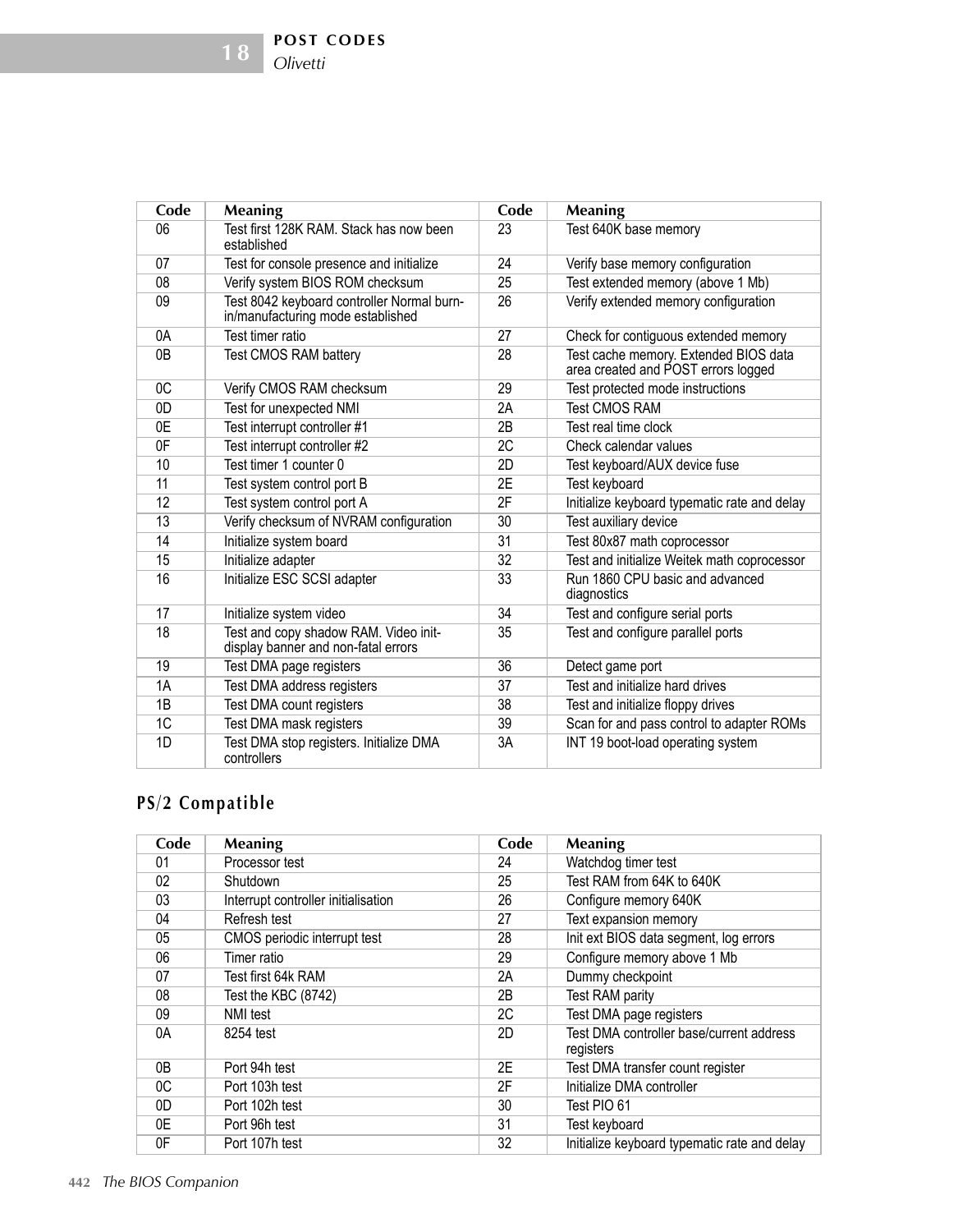| ٠      |
|--------|
| ٠      |
| ٠<br>Ŧ |
| ۰      |

| Code | Meaning                                 | Code      | Meaning                                    |
|------|-----------------------------------------|-----------|--------------------------------------------|
| 10   | Blank the screen                        | 33        | <b>Test AUX device</b>                     |
| 11   | KB/Aux device fuse check                | 34        | Test advanced protected mode               |
| 12   | <b>CMOS battery test</b>                | 35        | Configure parallel ports                   |
| 13   | <b>CMOS RAM checksum test</b>           | 36        | Configure 8250 serial ports                |
| 14   | Extended CMOS checksum 0-8K             | 37        | Configure coprocessor                      |
| 15   | System board and adapter initialisation | 38        | Configure game card                        |
| 16   | RAM test and initialisation             | 39        | Configure and initialize hard disk         |
| 17   | Protected mode register test            | 3A        | Floppy disk configuration                  |
| 18   | CMOS RAM shutdown byte test             | 3B        | Initialize ROM drivers                     |
| 19   | 80286 protected mode test<br>3C         |           | Display total memory and hard drives       |
| 1A   | Video option ROM scan                   | 3D        | Final initialization, Checkpoints complete |
| 1B   | <b>EPROM</b> checksum test              | 3E        | Detect and initialize parallel ports       |
| 1C   | Interrupt controller #1 test            | 3F        | Initialize hard drive and controller       |
| 1D   | Interrupt controller #2 test            | 40        | Detect and initialize math coprocessor     |
| 1E   | Interrupt vector initialisation         | 41        | Reserved                                   |
| 1F   | <b>CMOS RAM test</b>                    | 42        | Initiate adapter ROM scan                  |
| 20   | Extended CMOS r/w test                  | CC        | Unexpected processor exception occurred    |
| 21   | CMOS clock test                         | DD        | Save DDNIL status                          |
| 22   | Clock calendar test                     | EE        | NMI handler shutdown                       |
| 23   | Dummy checkpoint                        | <b>FF</b> | INT 19 boot                                |

# **. . . . . . . . . . . . . . . . . . . . . . . . . . . . . . . . . . . . . . . . . . . . . . . . . . . . . . . . . PACKARD BELL**

See Phoenix.

# **. . . . . . . . . . . . . . . . . . . . . . . . . . . . . . . . . . . . . . . . . . . . . . . . . . . . . . . . . PHILIPS/MAGNAVOX/HEADSTART**

Philips, Magnavox, and HeadStart use motherboards designed by Philips Home Electronics in Montreal. Most use a Philips-designed BIOS, although at least one of their portables uses one from Award Software. The beep pattern consists of a series of long and short beeps that correspond to the binary representation of the POST code where leading zeroes are omitted; a zero means a short and a one means a long beep. The various Philips platforms do not all execute the same POST tests.

| <b>Platform</b> | <b>CPU</b>   | <b>System Model/Name</b>                                                                  |
|-----------------|--------------|-------------------------------------------------------------------------------------------|
| Avenger         | 80286        | Magnavox MaxStation 286, Magnum GL; Headstart Series 300                                  |
| P3212           | 80286        | Magnavox MaxStation 480, Headstart System 380                                             |
| P 3239          | 8028680386SX | Magnavox Headstart/Maxstation/Magnum/Professional 1200, 48CD,<br>1600, 64CD, P160, SR16CD |
| P 3349          | 80386SX-20   | Magnavox Headstart/Maxstation/Magnum/Professional SX20, 80CD                              |
| P3345           | 80386SX      | Magnavox Maxstation 386SX, Magnum SX; Headstart Series 500                                |
| P33711          | 80386DX      | Headstart/Maxstation/Magnum/Professional 3300                                             |

### **Philips Platform Cross Reference**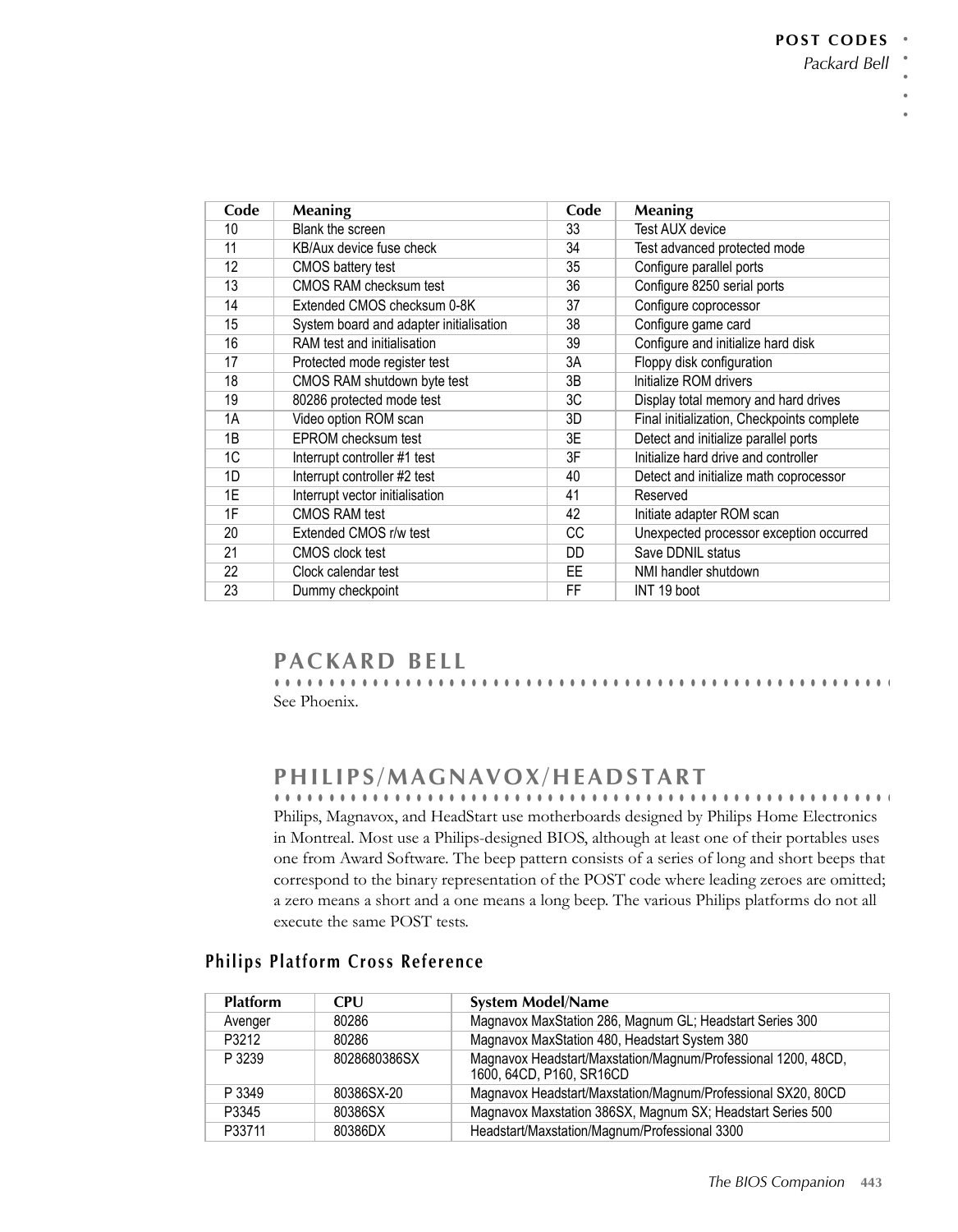*Phoenix*

**1 8**

| Code           | Beeps $0 = sh 1 = ln g$ | <b>Meanings (Port 80)</b>                         |
|----------------|-------------------------|---------------------------------------------------|
| 0A             | 1010                    | DMA page register write/read bad                  |
| 10             | 1 0000                  | CMOS RAM read/write error (only after hard reset) |
| 11             | 1 0001                  | System ROM BIOS checksum error                    |
| 12             | 1 0010                  | Timer A error                                     |
| 13             | 1 0 0 1 1               | DMA controller A error                            |
| 14             | 1 0 1 0 0               | DMA controller B error                            |
| 15             | 10101                   | Memory refresh error                              |
| 16             | 10110                   | Keyboard controller error                         |
| 17             | 1 0 1 1 1               | Keyboard controller error                         |
| 19             | 1 1001                  | Keyboard controller error                         |
| 1C             | 1 1100                  | Base 64K RAM error                                |
| 1 <sub>D</sub> | 1 1 1 0 1               | Base 64K RAM parity error                         |
| 1F             | 1 1 1 1 1               | Orvonton LSI sync missing                         |
| 21             | 10 0001                 | PVAM register error                               |
| 25             | 10 0101                 | System options error                              |
| 2B             | 10 10 11                | Video sync error (incorrect switch or CMOS RAM)   |
| 2C             | 10 1100                 | Video BIOS ROM error                              |
| 2D             | 10 11 01                | Monochrome/colour configuration error             |
| 2E             | 10 1110                 | No video memory                                   |
| 35             | 11 0101                 | Interrupt controller error                        |
| 36             | 11 0110                 | Byte swapper error                                |
| 37             | 11 0111                 | NMI error                                         |
| 38             | 11 1000                 | Timer interrupt                                   |
| 39             | 11 1001                 | <b>LSI timer halted</b>                           |
| 3A             | 11 1010                 | Main memory test error                            |
| 3B             | 11 1011                 | Keyboard error                                    |
| 3C             | 11 1100                 | Keyboard interrupt error (only after hard reset)  |
| 3D             | 11 11 01                | DDNIL scan halted, cache disabled                 |
| 40             | 100 0000                | Diskette error                                    |
| 48             | 100 1000                | Adapter card error                                |
| 4c             | 100 1100                | CMOS battery/checksum error (run SETUP)           |
| 4D             | 100 1101                | System options error (run Setup)                  |
| 52             | 101 0010                | Keyboard controller error                         |
| 6A             | 110 1010                | Failure shadowing BIOS ROM                        |
| 70             | 111 0000                | Memory size configuration error (run SETUP)       |

**. . . . . . . . . . . . . . . . . . . . . . . . . . . . . . . . . . . . . . . . . . . . . . . . . . . . . . . . . PHOENIX** On 4.3 and above, the system will generate a code with four groups of beeps, with 1-4 per group. Micro channel ones send codes to 680.

| Architecture | <b>Typical Computer</b> | <b>POST Port</b> |
|--------------|-------------------------|------------------|
| ISA          | ХT                      | 60               |
|              | AT                      | 80               |
|              | PS/2 25/30              | 90               |
| <b>EISA</b>  | Intel chipset           | 80               |
| <b>MCA</b>   | PS/2 50 up              | 680              |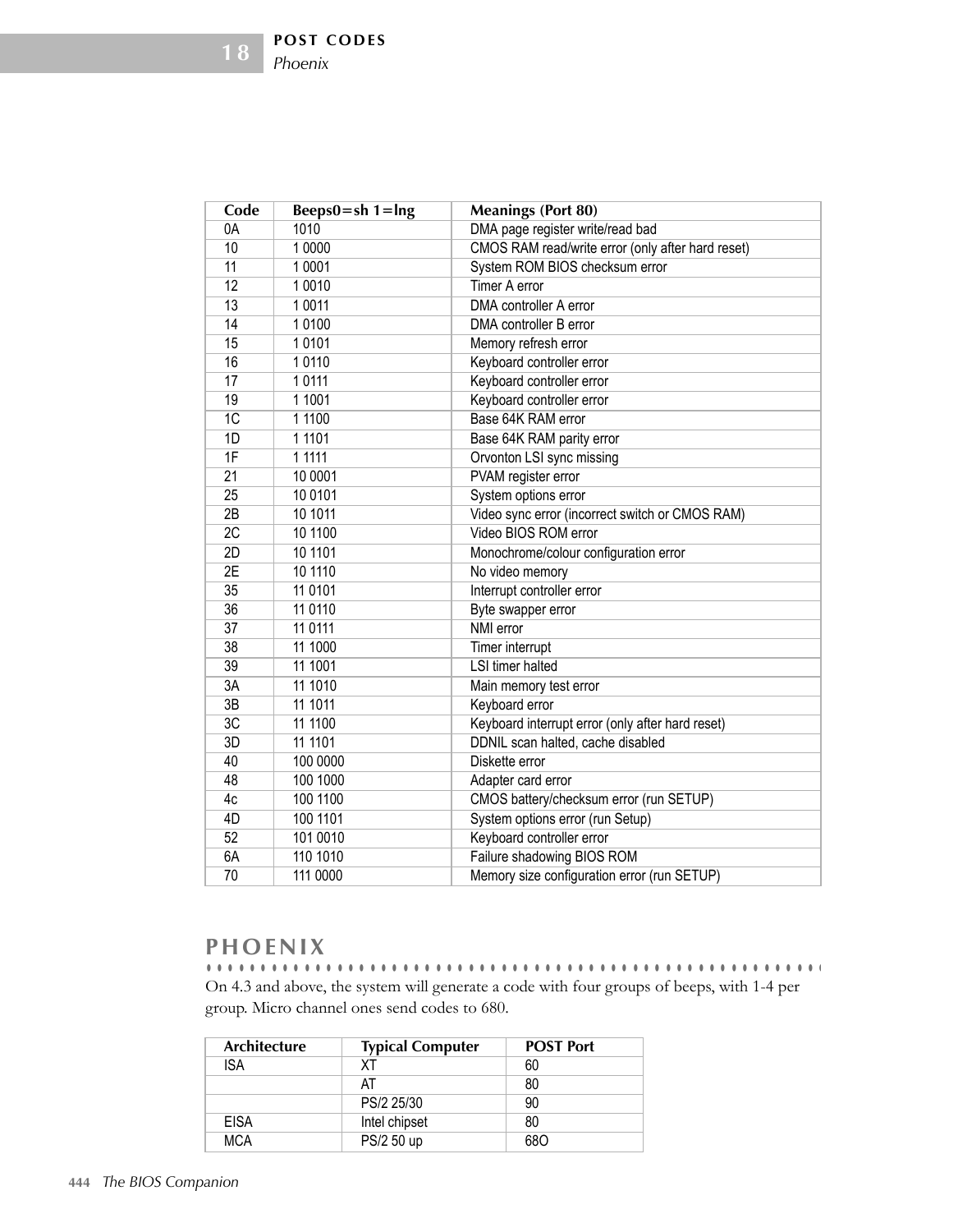# **POST Procedures**

| <b>Procedure</b>            | Meaning                                                                                                                                                                                                                                      |
|-----------------------------|----------------------------------------------------------------------------------------------------------------------------------------------------------------------------------------------------------------------------------------------|
| CPU                         | Check internal operations e.g. ALE/IRQ status; Request; ALU and Memory Read/Write.                                                                                                                                                           |
| <b>CMOS RAM</b>             | Test with walking-bit pattern.                                                                                                                                                                                                               |
| <b>ROM BIOS</b>             | Perform checksum on ROM BIOS where all bits are added and compared to a factory-set<br>total.                                                                                                                                                |
| PIT                         | Check to ensure interrupt requests are properly executed.                                                                                                                                                                                    |
| <b>DMA</b>                  | Check DMA from CPU to memory without BIOS. Also check page registers.                                                                                                                                                                        |
| Base 64K                    | Check first 64K block.                                                                                                                                                                                                                       |
| Serial and Parallel         | I/O data areas for any devices found are assigned; they are not tested.                                                                                                                                                                      |
| PIC                         | Check that proper interrupt request levels are addressed.                                                                                                                                                                                    |
| Keyboard<br>Controller      | Check 8240 for proper operationluding scan code response and Gate A20 which allows<br>CPU operation in protected mode.                                                                                                                       |
| CMOS                        | Check data within CMOS and compare to BIOS information. Failure of the extended area is<br>often due to wrong data setup. Constant failure after resetting CMOS is either battery<br>CMOS chip or RTC.                                       |
| Video Controller            | Test and initialise controller and ROM on the video adapter.                                                                                                                                                                                 |
| <b>RTC</b>                  | Check to ensure proper frequencies are on proper lines for the Video Colour CPU and DMA<br>Frequency. Check RTC/PIT or system crystal.                                                                                                       |
| CPU                         | Return From Protected Mode. CPU is put into protected mode and returns to the POST at<br>the point indicated by the CMOS ROM data area byte 0F. Failure here is normally due to the<br>CPU/keyboard controller/CMOS chip or an address line. |
| PIC                         | Test Counter 2.                                                                                                                                                                                                                              |
| <b>NMI</b>                  | Check the Non-Maskable Interrupt request vector for active status. Failure is normally due<br>to the CMOS but could also be the BIOS IRQ or CPU chips.                                                                                       |
| Keyboard                    | Check for NumLock/Caps and Shift Keys.                                                                                                                                                                                                       |
| Mouse                       | Initialise through the keyboard controller; this is only done if a mouse is present and it is<br>initialised in this way.                                                                                                                    |
| RAM above 64K               | Test in 64K blocks with a walking-bit pattern and parity enabled.                                                                                                                                                                            |
| Fixed/Floppy<br>Controllers | Test for proper response to BIOS calls.                                                                                                                                                                                                      |
| Shadow RAM<br>Areas         | Look in CMOS for settings on which adapter or system ROMs are to be shadowed.                                                                                                                                                                |
| Option ROM                  | Look for ROM signatures of 55AA in extended memory then initialise the ROM and halt<br>testing while internal checks are carried out.                                                                                                        |
| <b>External Cache</b>       | Check controller chip for external cache.                                                                                                                                                                                                    |
| CPU Int Cache               |                                                                                                                                                                                                                                              |
| Hardware<br>Adapters        | Initialise and test video/floppy/hard I/O adapters/serial and parallel.                                                                                                                                                                      |
| Cassette                    | Test internal or external cassette drives.                                                                                                                                                                                                   |
| <b>Boot Code Errors</b>     | Errors occurring after this point are normally a corrupt boot record.                                                                                                                                                                        |

# **2.52 BNP XT**

| Code | Meaning                                    |
|------|--------------------------------------------|
| 01   | Test 8253 timer                            |
| 02   | First 64K RAM failed                       |
| 03   | First 1K parity check failed               |
| 04   | Initialize 8259 interrupt controller       |
| 05   | Second 1K RAM test (BIOS data area) failed |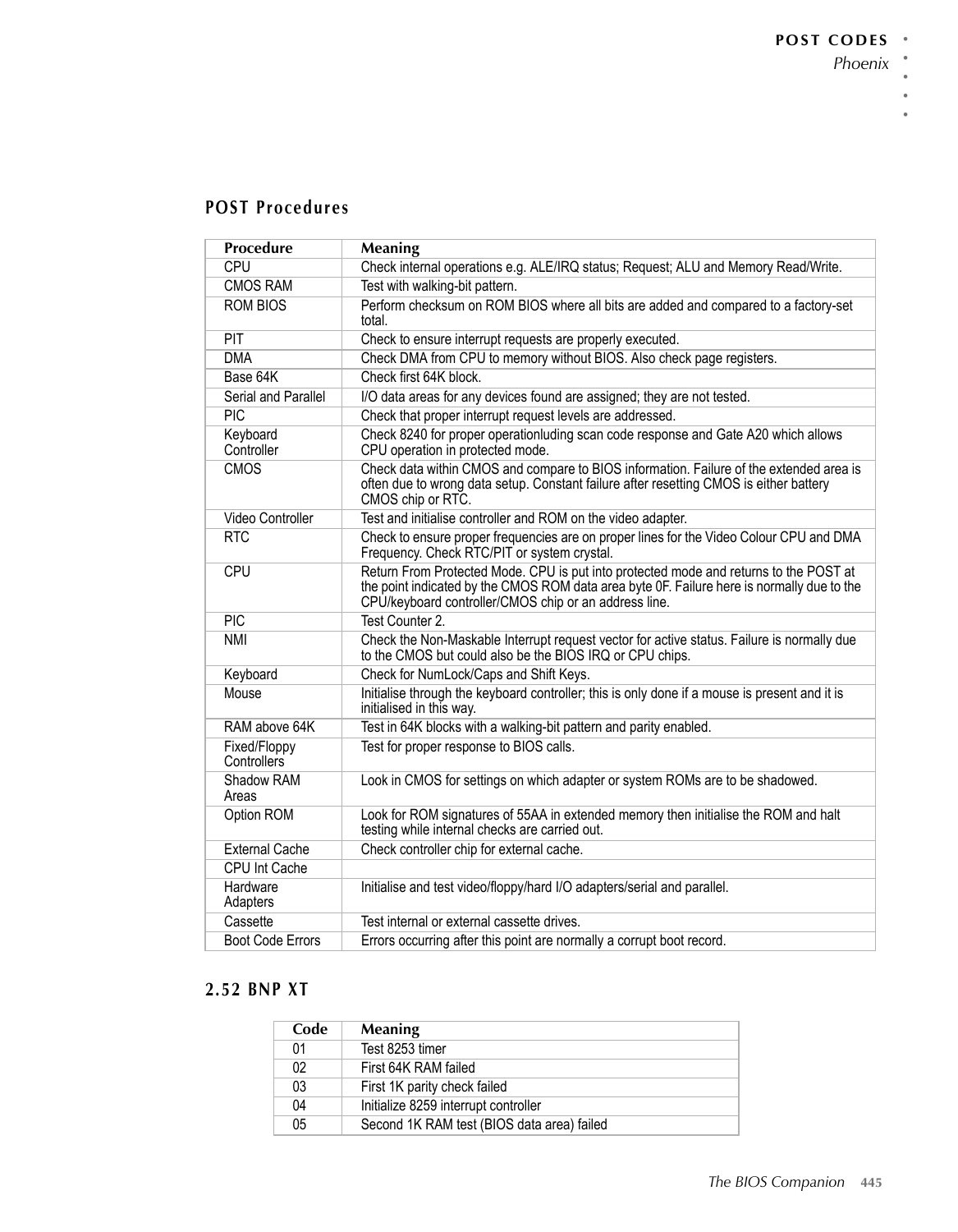# **BIOS Plus or v1.0 POST/Beep Codes**

Only for BIOS PLUS or A286/A386/A486 Version 1.xx on an AT-class (80286 or higher) systems. Codes in the 50h range or beyond are chipset or platform specific, and will vary from system to system.

| Code            | <b>Beeps</b> | <b>Meaning</b>                                               |
|-----------------|--------------|--------------------------------------------------------------|
| 01              | none         | CPU register test in progress.                               |
| 02              | $1 - 1 - 3$  | CMOS write/read failure.                                     |
| 03              | $1 - 1 - 4$  | ROM BIOS Checksum Failure.                                   |
| 04              | $1 - 2 - 1$  | Programmable interval timer failure.                         |
| 05              | $1 - 2 - 2$  | DMA Initialisation failure.                                  |
| 06              | $1 - 2 - 3$  | DMA page register write/read failure.                        |
| 08              | $1 - 3 - 1$  | RAM refresh verification failure.                            |
| 09              | none         | 1st 64K RAM test in progress.                                |
| 0A              | $1 - 3 - 3$  | 1st 64K RAM chip or data line failure multi-bit.             |
| 0B              | $1 - 3 - 4$  | 1st RAM odd/even logic failure.                              |
| 0 <sup>C</sup>  | $1 - 4 - 1$  | Address line failure 1st 64K RAM.                            |
| 0D              | $1 - 4 - 2$  | Parity failure 1st 64K RAM.                                  |
| 10              | $2 - 1 - 1$  | Bit 0 1st 64K RAM failure.                                   |
| $\overline{11}$ | $2 - 1 - 2$  | Bit 1 1st 64K RAM failure.                                   |
| 12              | $2 - 1 - 3$  | Bit 2 1st 64K RAM failure.                                   |
| 13              | $2 - 1 - 4$  | Bit 3 1st 64K RAM failure.                                   |
| 14              | $2 - 2 - 1$  | Bit 4 1st 64K RAM failure.                                   |
| 15              | $2 - 2 - 2$  | Bit 5 1st 64K RAM failure.                                   |
| 16              | $2 - 2 - 3$  | Bit 6 1st 64K RAM failure.                                   |
| 17              | $2 - 2 - 4$  | Bit 7 1st 64K RAM failure.                                   |
| 18              | $2 - 3 - 1$  | Bit 8 1st 64K RAM failure.                                   |
| 19              | $2 - 3 - 2$  | Bit 9 1st 64K RAM failure.                                   |
| 1A              | $2 - 3 - 3$  | Bit A(10) 1st 64K RAM failure.                               |
| 1B              | $2 - 3 - 2$  | Bit B(11) 1st 64K RAM failure.                               |
| 1C              | $2 - 4 - 2$  | Bit C(12) 1st 64K RAM failure.                               |
| 1D              | $2 - 4 - 2$  | Bit D(13) 1st 64K RAM failure.                               |
| 1E              | $2 - 4 - 3$  | Bit E(14) 1st 64K RAM failure.                               |
| 1F              | $2 - 4 - 4$  | Bit F(15) 1st 64K RAM failure.                               |
| $\overline{20}$ | $3 - 1 - 1$  | Slave DMA register failure.                                  |
| $\overline{21}$ | $3 - 1 - 2$  | Master DMA register failure.                                 |
| $\overline{22}$ | $3 - 1 - 3$  | Master interrupt mask register failure.                      |
| $\overline{23}$ | $3 - 1 - 4$  | Slave interrupt mask register failure.                       |
| $\overline{25}$ | none         | Interrupt vector loading in progress.                        |
| 27              | $3 - 2 - 4$  | 8042 keyboard controller test failure.                       |
| 28              | none         | CMOS power failure/checksum calculation in progress.         |
| 29              | none         | CMOS configuration validation in progress.                   |
| 2B              | $3 - 3 - 4$  | Screen memory test failure.                                  |
| 2C              | $3 - 4 - 1$  | Screen initialisation failure.                               |
| 2D              | $3-4-2$      | Screen retrace test failure.                                 |
| 2E              | none         | Search for video ROM in progress.                            |
| 30              | none         | Screen believed running with video ROM.                      |
| 31              | none         | Mono monitor believed operable.                              |
| 32              | none         | Colour monitor (40 col) believed operable.                   |
| $\overline{33}$ | none         | Colour monitor (80 col) believed operable.                   |
| 34              | $4 - 2 - 1$  | Timer tick interrupt test in progress or failed (non-fatal). |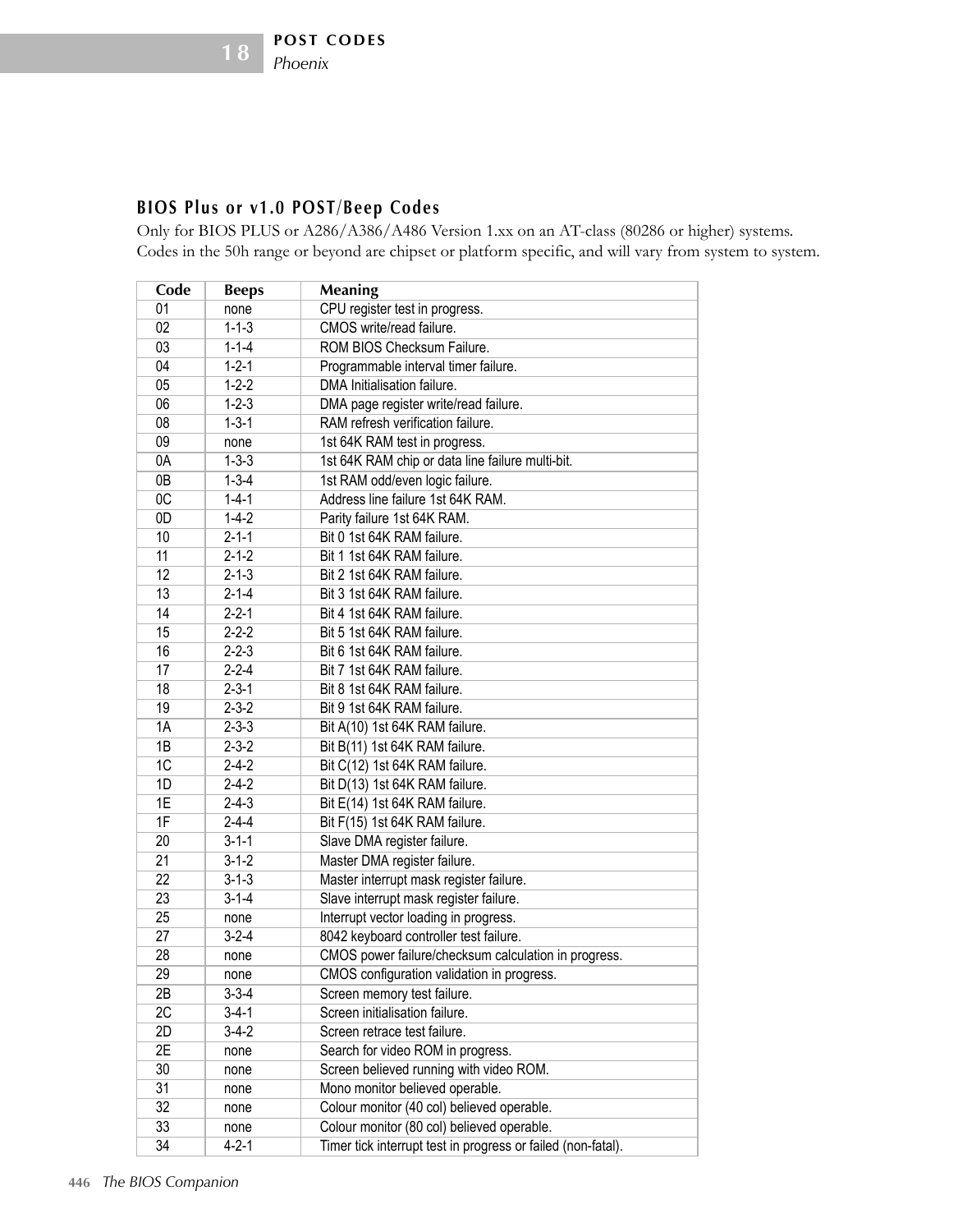. . . . .

 $\bullet$ 

| Code | <b>Beeps</b> | Meaning                                                |
|------|--------------|--------------------------------------------------------|
| 35   | $4 - 2 - 2$  | Shutdown failure (non-fatal).                          |
| 36   | $4 - 2 - 3$  | Gate A20 failure (non-fatal).                          |
| 37   | $4 - 2 - 4$  | Unexpected interrupt in protected mode (non-fatal).    |
| 38   | $4 - 3 - 1$  | Mem high address line fail at 01000-0A000 (non-fatal). |
| 39   | $4 - 3 - 2$  | Mem high addr line fail at 100000-FFFFFF (non-fatal).  |
| 3A   | $4 - 3 - 3$  | Timer chip counter 2 failed (non-fatal).               |
| 3B   | $4 - 3 - 4$  | Time-of-day clock stopped                              |
| 3C   | $4 - 4 - 1$  | Serial port test                                       |
| 3D   | $4 - 4 - 2$  | Parallel port test                                     |
| 3E   | $4 - 4 - 3$  | Maths coprocessor test                                 |
| 41   | low 1-1-2    | System board select bad                                |
| 42   | low $1-1-3$  | Extended CMOS RAM bad                                  |

# **PCI**

| Code     | Meaning                                                                                                                                                                       |  |  |
|----------|-------------------------------------------------------------------------------------------------------------------------------------------------------------------------------|--|--|
| 02       | If the CPU is in protected mode turn on A20 and pulse the reset line; forcing a shutdown 0.                                                                                   |  |  |
| 04       | On a cold boot save the CPU type information value in the CMOS.                                                                                                               |  |  |
| 06       | Reset DMA controllers. Disable videos. Clear pending interrupts from RTC. Setup port B register.                                                                              |  |  |
| 08       | Initialise chipset control registers to power on defaults.                                                                                                                    |  |  |
| 0A       | Set a bit in the CMOS that indicates POST; used to determine if the current configuration causes the<br>BIOS to hang. If so default values will be used on next POST.         |  |  |
| 0C       | Initialise I/O module control registers.                                                                                                                                      |  |  |
| 0E       | External CPU caches are initialised. Cache registers are set to default.                                                                                                      |  |  |
| 10/12/14 | Verify response of 8742.                                                                                                                                                      |  |  |
| 16       | Verify BIOS ROM checksums to zero.                                                                                                                                            |  |  |
| 18       | Initialise all three of 8254 timers.                                                                                                                                          |  |  |
| 1A       | Initialise DMA command register. Initialise 8 DMA channels.                                                                                                                   |  |  |
| 1C       | Initialise 8259 interrupt controller to : ICW4 needed; Cascade and edge-triggered mode.                                                                                       |  |  |
| 20       | Test DRAM refresh by polling refresh bit in PORTB.                                                                                                                            |  |  |
| 22       | Test 8742 keyboard controller. Send self test command to 8742 and await results. Also read the switch<br>inputs from the 8742 and write the keyboard controller command byte. |  |  |
| 24       | Set ES segment register to 4 Gb                                                                                                                                               |  |  |
| 26       | Enable Address Line A20                                                                                                                                                       |  |  |
| 28       | Autosize DRAM                                                                                                                                                                 |  |  |
| 2A       | Clear first 64K of RAM                                                                                                                                                        |  |  |
| 2C       | <b>Test RAM address lines</b>                                                                                                                                                 |  |  |
| 2E       | Test first 64K bank of memory consisting of a chip address line test and a RAM test.                                                                                          |  |  |
| 30/32    | Find true MHz value                                                                                                                                                           |  |  |
| 34       | Clear CMOS diagnostic byte (register E). Check RTC and verify battery has not lost power. Checksum<br>the CMOS and verify it has not been corrupted.                          |  |  |
| 36/38/3A | External cache is autosized and its configuration saved for enabling later in POST.                                                                                           |  |  |
| 3C       | Configure advanced cache features. Configure external cache's configurable parameters.                                                                                        |  |  |
| 3E       | Read hardware configuration from keyboard controller                                                                                                                          |  |  |
| 40       | Set system power-on speed to rate determined by CMOS. If CMOS is invalid use a conservative speed.                                                                            |  |  |
| 42       | Initialise interrupt vectors 0-77h to the BIOS general interrupt handler.                                                                                                     |  |  |
| 44       | Initialise interrupt vectors 0-20h to proper values from the BIOS interrupt table.                                                                                            |  |  |
| 46       | Check copyright message checksum.                                                                                                                                             |  |  |
| 48       | Check video configuration.                                                                                                                                                    |  |  |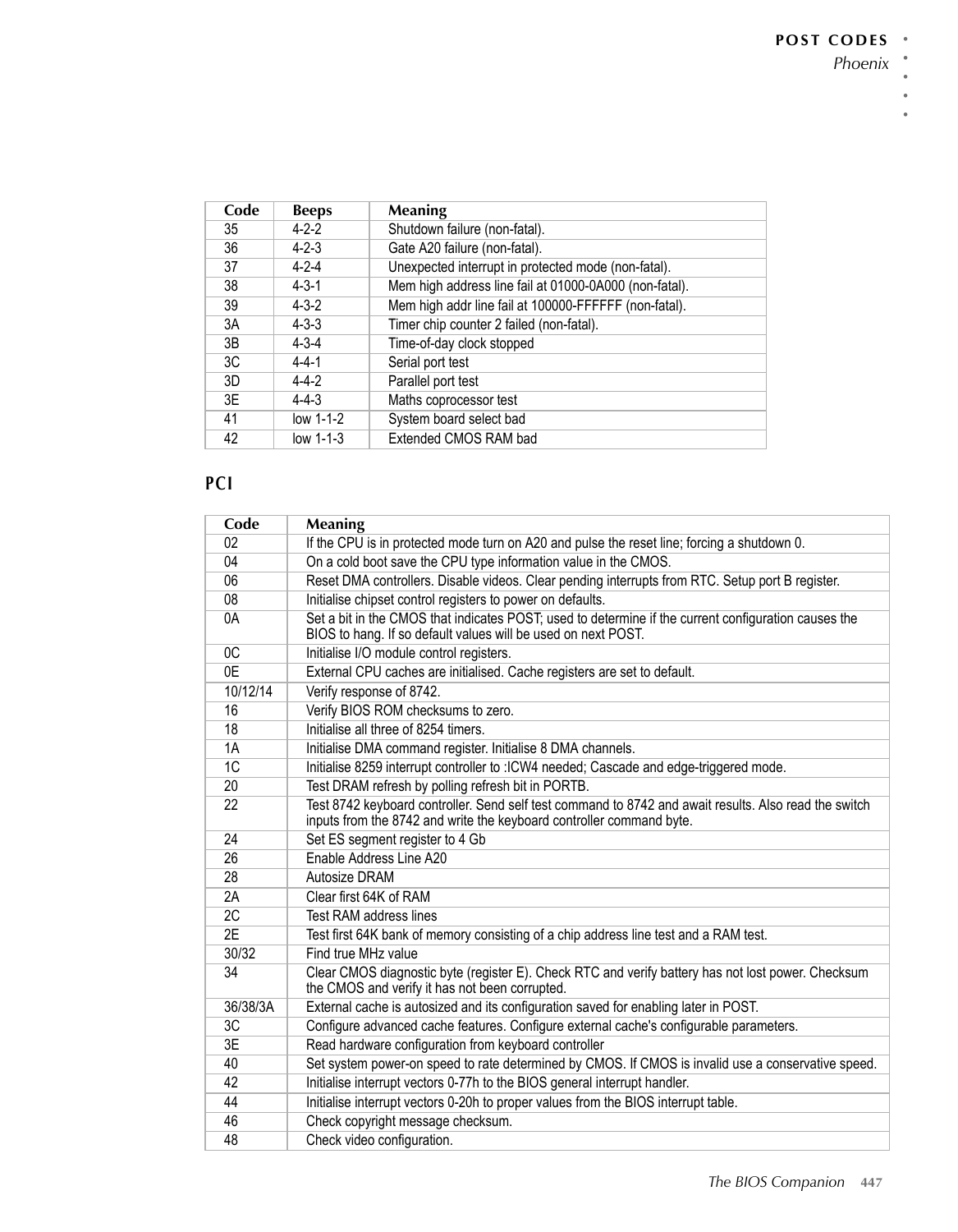**POST CODES**

*Phoenix*

**1 8**

| Code           | Meaning                                                                                                                                                                                                                                                                                 |  |  |
|----------------|-----------------------------------------------------------------------------------------------------------------------------------------------------------------------------------------------------------------------------------------------------------------------------------------|--|--|
| 4A             | Initialise both monochrome and colour graphics video adapters.                                                                                                                                                                                                                          |  |  |
| 4C/4E          | Display Copyright message.                                                                                                                                                                                                                                                              |  |  |
| 50             | Display CPU type and speed                                                                                                                                                                                                                                                              |  |  |
| 52             | Test for the self-test code if a cold start. When powered the keyboard performs a self-test and sends an<br>AA if successful.                                                                                                                                                           |  |  |
| 54             | Initialise keystroke clicker during POST.                                                                                                                                                                                                                                               |  |  |
| 56             | Enable keyboard                                                                                                                                                                                                                                                                         |  |  |
| 58             | Test for unexpected interrupts. First do an STI for hot interrupts; secondly test NMI for unexpected<br>interrupt. Thirdly enable parity checkers and read from memory checking for unexpected interrupt.                                                                               |  |  |
| 5A             | Display prompt Press F2 to Enter Setup                                                                                                                                                                                                                                                  |  |  |
| 5C             | Determine and test the amount of memory available. Save the total memory size in the BIOS variable<br>called bdaMemorySize.                                                                                                                                                             |  |  |
| 5E             | Perform address test on base memory. Following address lines are tested based on the memory size.                                                                                                                                                                                       |  |  |
| 60             | Determine and test the amount of extended memory available. Save the total extended memory size in<br>the CMOS at CMOSExtended.                                                                                                                                                         |  |  |
| 62             | Perform an address line test on A0 to the amount of memory available. This test is dependent on the<br>processor since the test will vary depending on the width of memory (16 or 32 bits). This test will also use A20 as the skew address to prevent corruption of the system memory. |  |  |
| 68             | External and CPU caches if present are enabled. Non-cacheable regions are configured if necessary.                                                                                                                                                                                      |  |  |
| 6A             | Display cache size on screen if non-zero.                                                                                                                                                                                                                                               |  |  |
| 6C             | Display BIOS shadow status.                                                                                                                                                                                                                                                             |  |  |
| 6E             | Display the starting offset of the non-disposable section of the BIOS.                                                                                                                                                                                                                  |  |  |
| 70             | Check flags in CMOS and in the BIOS data area to see if any errors have been detected during POST. If<br>so, display error messages on the screen.                                                                                                                                      |  |  |
| 72             | Check status bits for configuration errors. If so display error messages on the screen.                                                                                                                                                                                                 |  |  |
| 74             | Test RTC if the battery has not lost power. If the RTC is not running or the battery has lost powerset the<br>incorrect time bit in register E of the CMOS.                                                                                                                             |  |  |
| 76             | Check status bits for keyboard errors. If so display error messages on the screen.                                                                                                                                                                                                      |  |  |
| 78             | Check for stuck keys on the keyboard. If so display error messages on the screen.                                                                                                                                                                                                       |  |  |
| 7A             | Enable keylock                                                                                                                                                                                                                                                                          |  |  |
| 7C             | Set up hardware interrupt vectors                                                                                                                                                                                                                                                       |  |  |
| 7E             | Test coprocessor if present                                                                                                                                                                                                                                                             |  |  |
| 80-82          | Detect and install RS232 ports                                                                                                                                                                                                                                                          |  |  |
| 84             | Detect and install parallel ports                                                                                                                                                                                                                                                       |  |  |
| 86-88          | Initialise timeouts/key buffer/soft reset flag.                                                                                                                                                                                                                                         |  |  |
| 8A             | Initialise extended BIOS data area and initialise the mouse.                                                                                                                                                                                                                            |  |  |
| 8C             | Initialise both floppy disks and display an error message if failure was detected. Both drives are checked<br>so the appropriate diskette types are established in the BIOS data area.                                                                                                  |  |  |
| 8E             | Hard disk autotype configuration                                                                                                                                                                                                                                                        |  |  |
| 90             | If the CMOS RAM is valid and intact and fixed disks are defined call the fixed disk init routine to initialise<br>the fixed disk system and take over the appropriate interrupt vectors.                                                                                                |  |  |
| 92-94          | Disable A20 address line                                                                                                                                                                                                                                                                |  |  |
| 96-98-         | Scan for ROM BIOS extensions.                                                                                                                                                                                                                                                           |  |  |
| 9E             | Enable hardware interrupts                                                                                                                                                                                                                                                              |  |  |
| A <sub>0</sub> | Set time of day                                                                                                                                                                                                                                                                         |  |  |
| A2             | Set up NumLock indicator. Display a message if key switch is locked.                                                                                                                                                                                                                    |  |  |
| A4             | Initialise typematic rate.                                                                                                                                                                                                                                                              |  |  |
| A <sub>6</sub> | Initialise hard disk autoparking.                                                                                                                                                                                                                                                       |  |  |
| A8             | Erase F2 prompt.                                                                                                                                                                                                                                                                        |  |  |
| AA             | Scan for F2 key strokes.                                                                                                                                                                                                                                                                |  |  |
| AC             | Check to see if SETUP should be executed.                                                                                                                                                                                                                                               |  |  |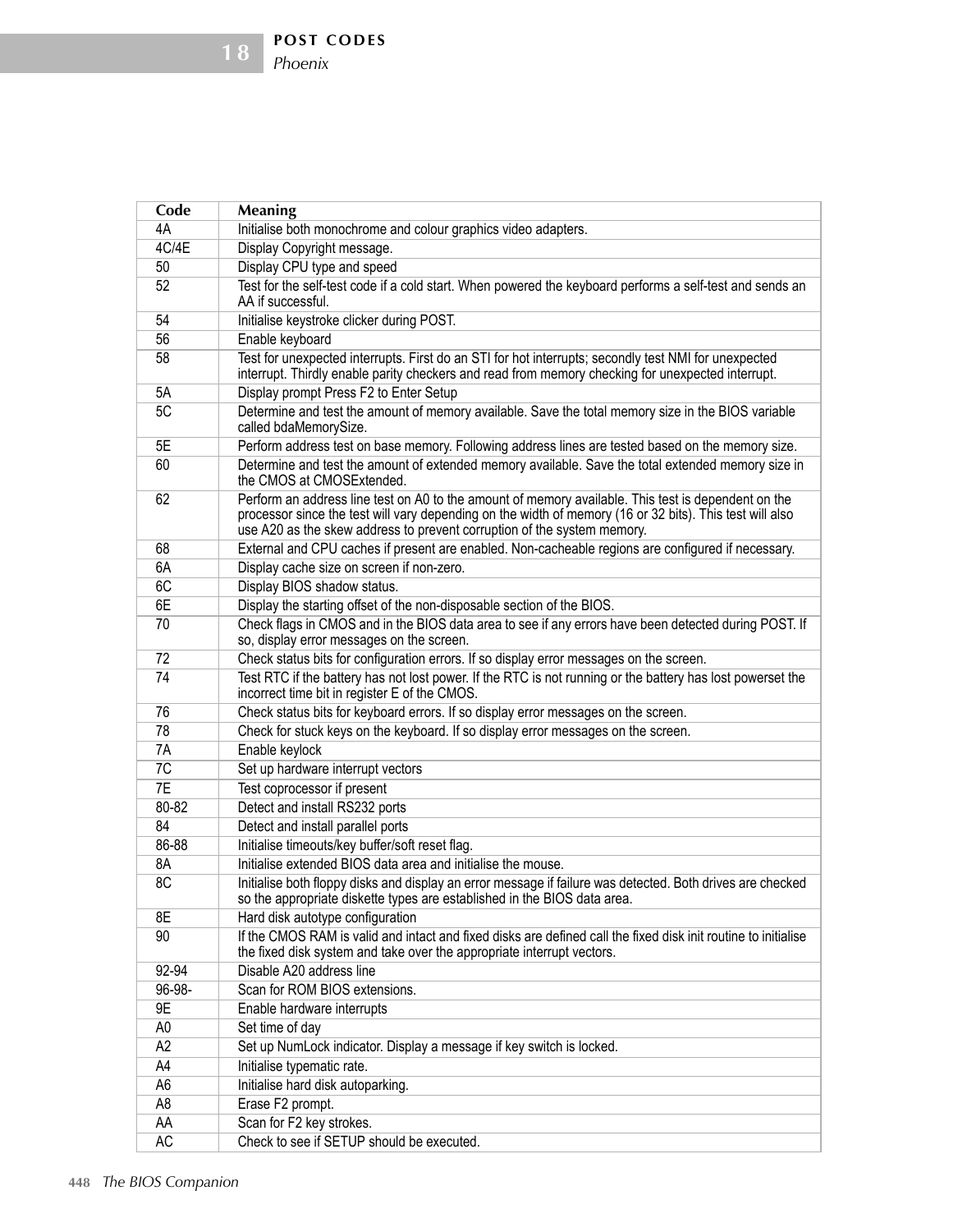$\ddot{\phantom{0}}$ 

|    | ٠       |
|----|---------|
| ł  | ٠       |
|    | ٠       |
| í, | à.<br>Ŧ |
|    | ٠       |

| Code           | Meaning                                                                                                                                                                                                                                                                      |
|----------------|------------------------------------------------------------------------------------------------------------------------------------------------------------------------------------------------------------------------------------------------------------------------------|
| AE             | Clear ConfigFailedBit and InPostBit in CMOS.                                                                                                                                                                                                                                 |
| B <sub>0</sub> | Check for POST errors                                                                                                                                                                                                                                                        |
| <b>B2</b>      | Set/clear status bits to reflect POST complete.                                                                                                                                                                                                                              |
| <b>B4</b>      | One beep.                                                                                                                                                                                                                                                                    |
| B <sub>6</sub> | Check for password before boot.                                                                                                                                                                                                                                              |
| B <sub>8</sub> | Clear global descriptor table (GDT).                                                                                                                                                                                                                                         |
| BA             | Initialise the screen saver.                                                                                                                                                                                                                                                 |
| <b>BC</b>      | Clear parity error latch.                                                                                                                                                                                                                                                    |
| <b>BE</b>      | Clear screen.                                                                                                                                                                                                                                                                |
| C <sub>0</sub> | Try to boot with INT 19                                                                                                                                                                                                                                                      |
| $D0-D2$        | If an interrupt occurs before interrupt vectors have been initialised this interrupt handler will try to see if<br>the interrupt caused was an 8259 interrupt and which one. If unknown, InterruptFlag will be FF.<br>Otherwise it will contain the IRQ number that occurred |
| $\mathsf{D}4$  | Clear pending timer, kbd interrupts, transfer control to double word address at RomCheck.                                                                                                                                                                                    |
| D6-D8-<br>DA   | Return from extended block move                                                                                                                                                                                                                                              |

# **Phoenix v3.07**

see Quadtel.

# **ISA/EISA/MCA BIOS POST/Beep Codes (fatal)**

| Msg            | <b>Beeps</b> | Meaning                                          |
|----------------|--------------|--------------------------------------------------|
| 01             | none         | CPU register test in progress.                   |
| 02             | $1 - 1 - 3$  | CMOS write/read failure.                         |
| 03             | $1 - 1 - 4$  | ROM BIOS Checksum Failure.                       |
| 04             | $1 - 2 - 1$  | Programmable interval timer failure.             |
| 05             | $1 - 2 - 2$  | DMA Initialisation failure.                      |
| 06             | $1 - 2 - 3$  | DMA page register write/read failure.            |
| 08             | $1 - 3 - 1$  | RAM refresh verification failure                 |
| 09             | none         | 1st 64K RAM test in progress.                    |
| 0A             | $1 - 3 - 3$  | 1st 64K RAM chip or data line failure multi-bit. |
| 0 <sub>B</sub> | $1 - 3 - 4$  | 1st RAM odd/even logic failure.                  |
| 0C             | $1 - 4 - 1$  | Address line failure 1st 64K RAM.                |
| 0 <sub>D</sub> | $1 - 4 - 2$  | Parity failure 1st 64K RAM.                      |
| 0E             | $1 - 4 - 3$  | Fail-safe timer failure                          |
| 0F             | $1 - 4 - 4$  | Software NMI port failure.                       |
| 10             | $2 - 1 - 1$  | Bit 0 1st 64K RAM failure                        |
| 11             | $2 - 1 - 2$  | Bit 1 1st 64K RAM failure.                       |
| 12             | $2 - 1 - 3$  | Bit 2 1st 64K RAM failure.                       |
| 13             | $2 - 1 - 4$  | Bit 3 1st 64K RAM failure.                       |
| 14             | $2 - 2 - 1$  | Bit 4 1st 64K RAM failure.                       |
| 15             | $2 - 2 - 2$  | Bit 5 1st 64K RAM failure.                       |
| 16             | $2 - 2 - 3$  | Bit 6 1st 64K RAM failure.                       |
| 17             | $2 - 2 - 4$  | Bit 7 1st 64K RAM failure.                       |
| 18             | $2 - 3 - 1$  | Bit 8 1st 64K RAM failure.                       |
| 19             | $2 - 3 - 2$  | Bit 9 1st 64K RAM failure.                       |
| 1A             | $2 - 3 - 3$  | Bit A 1st 64K RAM failure.                       |
| 1B             | $2 - 3 - 2$  | Bit B 1st 64K RAM failure.                       |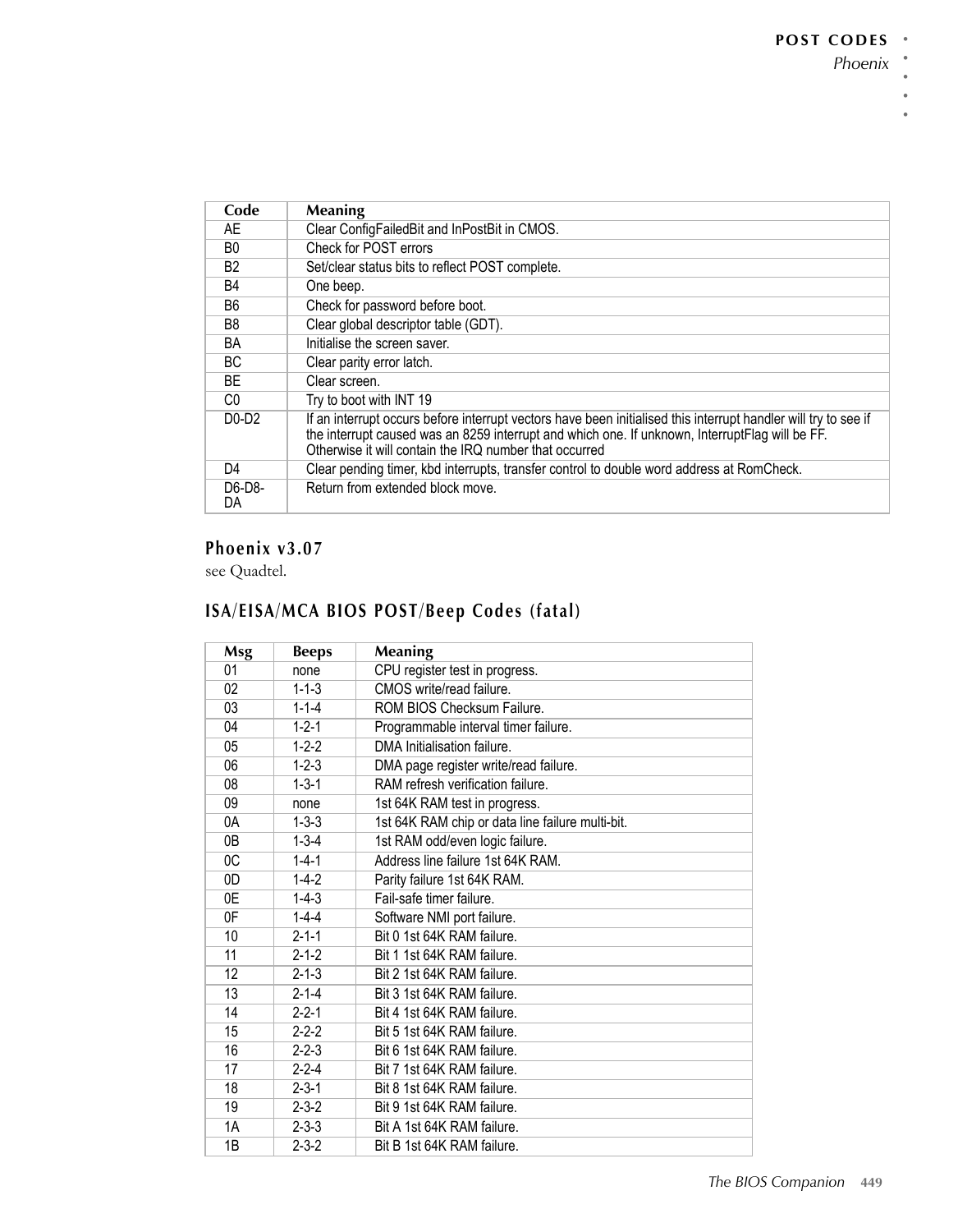**POST CODES**

*Phoenix*

**1 8**

| Msg | Beeps       | Meaning                                             |
|-----|-------------|-----------------------------------------------------|
| 1C  | $2 - 4 - 2$ | Bit C 1st 64K RAM failure.                          |
| 1D  | $2 - 4 - 2$ | Bit D 1st 64K RAM failure.                          |
| 1E  | $2 - 4 - 3$ | Bit E 1st 64K RAM failure.                          |
| 1F  | $2 - 4 - 4$ | Bit F 1st 64K RAM failure.                          |
| 20  | $3 - 1 - 1$ | Slave DMA register failure.                         |
| 21  | $3 - 1 - 2$ | Master DMA register failure.                        |
| 22  | $3 - 1 - 3$ | Master interrupt mask register failure.             |
| 23  | $3 - 1 - 4$ | Slave interrupt mask register failure.              |
| 25  | none        | Interrupt vector loading in progress.               |
| 27  | $3 - 2 - 4$ | Keyboard controller test failure.                   |
| 28  | none        | CMOS pwr failure; checksum calculation in progress. |
| 29  | none        | CMOS RAM configuration validation in progress.      |
| 2B  | $3 - 3 - 4$ | Screen memory test failure.                         |
| 2C  | $3 - 4 - 1$ | Screen initialisation failure.                      |
| 2D  | $3-4-2$     | Screen retrace test failure.                        |
| 2E  | none        | Search for video ROM in progress.                   |
| 30  | none        | Screen believed running with video ROM.             |
| 31  | none        | Mono monitor believed operable.                     |
| 32  | none        | Colour monitor (40 col) believed operable.          |
| 33  | none        | Colour monitor (80 col) believed operable.          |

# **ISA/EISA/MCA BIOS POST/Beep Codes (non-fatal)**

Non-fatal if manufacturing jumper is on.

| Msg | <b>Beeps</b> | Meaning                                                                                              |
|-----|--------------|------------------------------------------------------------------------------------------------------|
| 34  | $4 - 2 - 1$  | No time tick.                                                                                        |
| 35  | $4 - 2 - 2$  | Shutdown test in progress or failure.                                                                |
| 36  | $4 - 2 - 3$  | Gate A20 failure.                                                                                    |
| 37  | $4 - 2 - 4$  | Unexpected interrupt in protected mode.                                                              |
| 38  | $4 - 3 - 1$  | Memory high address line fail at 01000-0A000.<br>Also RÁM test in progress or address failure >FFFH. |
| 39  | $4 - 3 - 2$  | Memory high address line failure at 100000-FFFFFF.                                                   |
| 3A  | $4 - 3 - 3$  | Interval Timer channel 2 test or failure.                                                            |
| 3B  | $4 - 3 - 4$  | Time-of-day clock test or failure.                                                                   |
| 3C  | $4 - 4 - 1$  | Serial port test or failure.                                                                         |
| 3D  | $4 - 4 - 2$  | Parallel port test or failure.                                                                       |
| 3E  | $4 - 4 - 3$  | Maths coprocessor test                                                                               |
| 3F  |              | Cache test (Dell)                                                                                    |
| 41  | lw 1-1-2     | System board select bad (Micro Channel only)                                                         |
| 42  | Low $1-1-3$  | Extended CMOS RAM bad (Micro Channel only)                                                           |

# **PicoBIOS v4.0 R6/UMC Chipset PCI**

| <b>Beeps</b>    | Code | <b>Meaning</b>                                        |
|-----------------|------|-------------------------------------------------------|
| $1 - 1 - 1 - 3$ | 02   | Verify Real Mode                                      |
| $1 - 1 - 2 - 1$ | 04   | Get CPU type                                          |
| $1 - 1 - 2 - 3$ | 06   | Initialize system hardware                            |
| $1 - 1 - 3 - 1$ | 08   | Initialize chipset registers with initial POST values |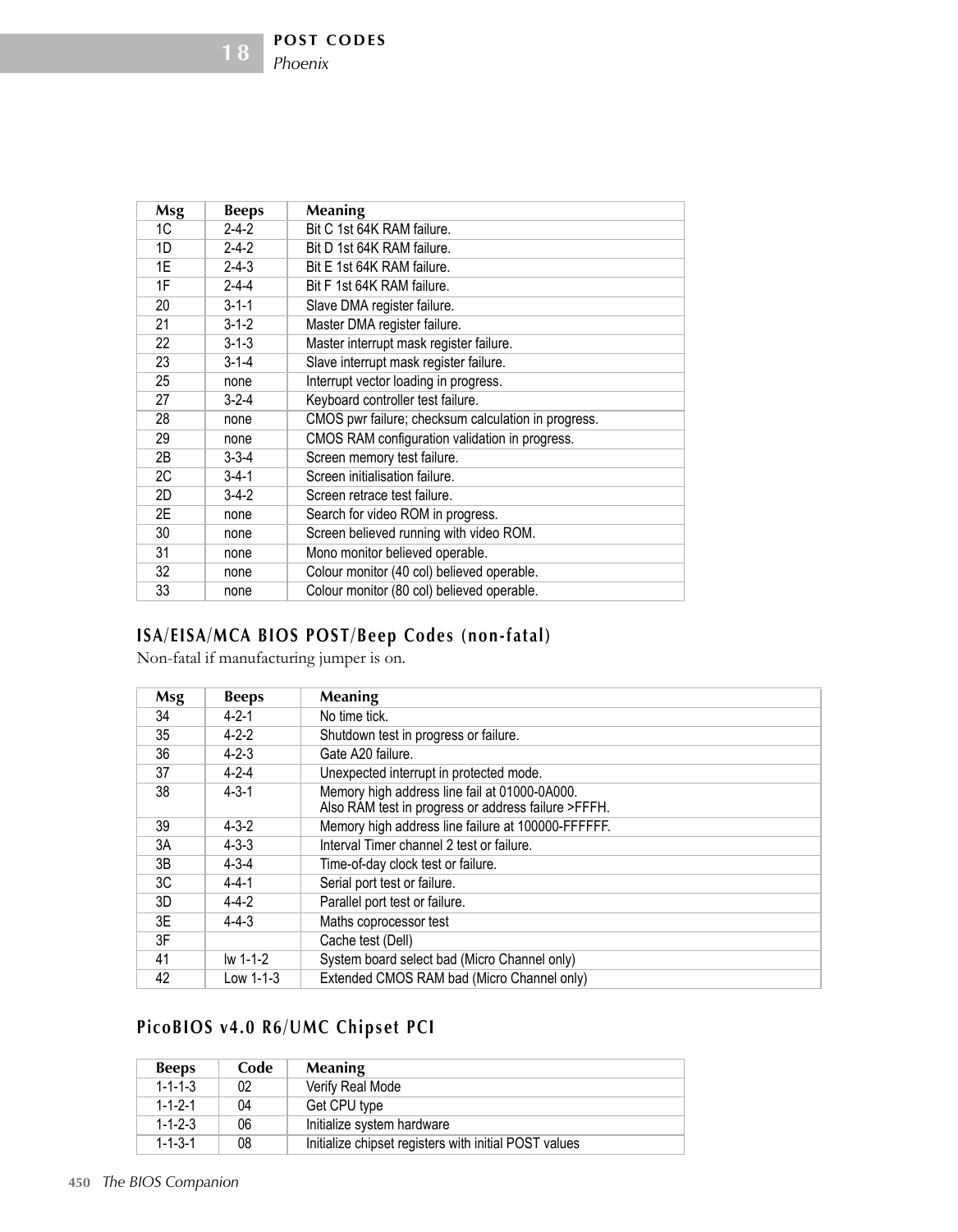$\ddot{\phantom{0}}$ 

. . . . .  $\bullet$ 

| <b>Beeps</b>    | Code            | Meaning                                              |
|-----------------|-----------------|------------------------------------------------------|
| $1 - 1 - 3 - 2$ | 09              | Set in POST flag                                     |
| $1 - 1 - 3 - 3$ | 0A              | Initialize CPU registers                             |
| $1 - 1 - 4 - 1$ | 0C              | Initialize cache to initial POST values              |
| $1 - 1 - 4 - 3$ | 0E              | Initialize I/O                                       |
| $1 - 2 - 1 - 1$ | 10              | Initialize Power Management                          |
| $1 - 2 - 1 - 2$ | 11              | Load alternate registers with initial POST values    |
| $1 - 2 - 1 - 3$ | 12              | Jump to UserPatch0                                   |
| $1 - 2 - 2 - 1$ | 14              | Initialize keyboard controller                       |
| $1 - 2 - 2 - 3$ | 16              | <b>BIOS ROM checksum</b>                             |
| $1 - 2 - 3 - 1$ | 18              | 8254 timer initialization                            |
| $1 - 2 - 3 - 3$ | 1A              | 8237 DMA controller initialization                   |
| $1 - 2 - 4 - 1$ | 1C              | Reset Programmable Interrupt Controller              |
| $1 - 3 - 1 - 1$ | 20              | <b>Test DRAM refresh</b>                             |
| $1 - 3 - 1 - 3$ | 22              | Test 8742 Keyboard Controller                        |
| $1 - 3 - 2 - 1$ | 24              | Set ES segment to register to 4 GB                   |
| $1 - 3 - 3 - 1$ | 28              | Autosize DRAM                                        |
| $1 - 3 - 3 - 3$ | 2A              | Clear 512K base RAM                                  |
| $1 - 3 - 4 - 1$ | 2C              | Test 512 base address lines                          |
| $1 - 3 - 4 - 3$ | 2E              | Test 512K base memory                                |
| $1 - 4 - 1 - 3$ | $\overline{32}$ | Test CPU bus-clock frequency                         |
| $1 - 4 - 2 - 1$ | 34              | CMOS RAM read/write failure (check ISA card seating) |
| $1 - 4 - 2 - 4$ | 37              | Reinitialize the chipset                             |
| $1 - 4 - 3 - 1$ | 38              | Shadow system BIOS ROM                               |
| $1 - 4 - 3 - 2$ | 39              | Reinitialize the cache                               |
| $1 - 4 - 3 - 3$ | 3A              | Autosize cache                                       |
| $1 - 4 - 4 - 1$ | 3C              | Configure advanced chipset registers                 |
| $1 - 4 - 4 - 2$ | 3D              | Load alternate registers with CMOS values            |
| $2 - 1 - 1 - 1$ | 40              | Set Initial CPU speed                                |
| $2 - 1 - 1 - 3$ | 42              | Initialize interrupt vectors                         |
| $2 - 1 - 2 - 1$ | 44              | Initialize BIOS interrupts                           |
| $2 - 1 - 2 - 3$ | 46              | Check ROM copyright notice                           |
| $2 - 1 - 2 - 4$ | 47              | Initialize manager for PCI Options ROMs              |
| $2 - 1 - 3 - 1$ | 48              | Check video configuration against CMOS               |
| $2 - 1 - 3 - 2$ | 49              | Initialize PCI bus and devices                       |
| $2 - 1 - 3 - 3$ | 4A              | Initialize all video adapters in system              |
| $2 - 1 - 4 - 1$ | 4C              | Shadow video BIOS ROM                                |
| $2 - 1 - 4 - 3$ | 4E              | Display copyright notice                             |
| $2 - 2 - 1 - 1$ | 50              | Display CPU type and speed                           |
| $2 - 2 - 1 - 3$ | 52              | <b>Test keyboard</b>                                 |
| $2 - 2 - 2 - 1$ | 54              | Set key click if enabled                             |
| $2 - 2 - 2 - 3$ | 56              | Enable keyboard                                      |
| $2 - 2 - 3 - 1$ | 58              | Test for unexpected interrupts                       |
| $2 - 2 - 3 - 3$ | 5A              | Display prompt Press F2 to enter SETUP               |
| $2 - 2 - 4 - 1$ | 5C              | Test RAM between 512 and 640k                        |
| $2 - 3 - 1 - 1$ | 60              | Test expanded memory                                 |
| $2 - 3 - 1 - 3$ | 62              | Test extended memory address lines                   |
| $2 - 3 - 2 - 1$ | 64              | Jump to UserPatch1                                   |
| $2 - 3 - 2 - 3$ | 66              | Configure advanced cache registers                   |
| $2 - 3 - 3 - 1$ | 68              | Enable external and CPU caches                       |
|                 |                 |                                                      |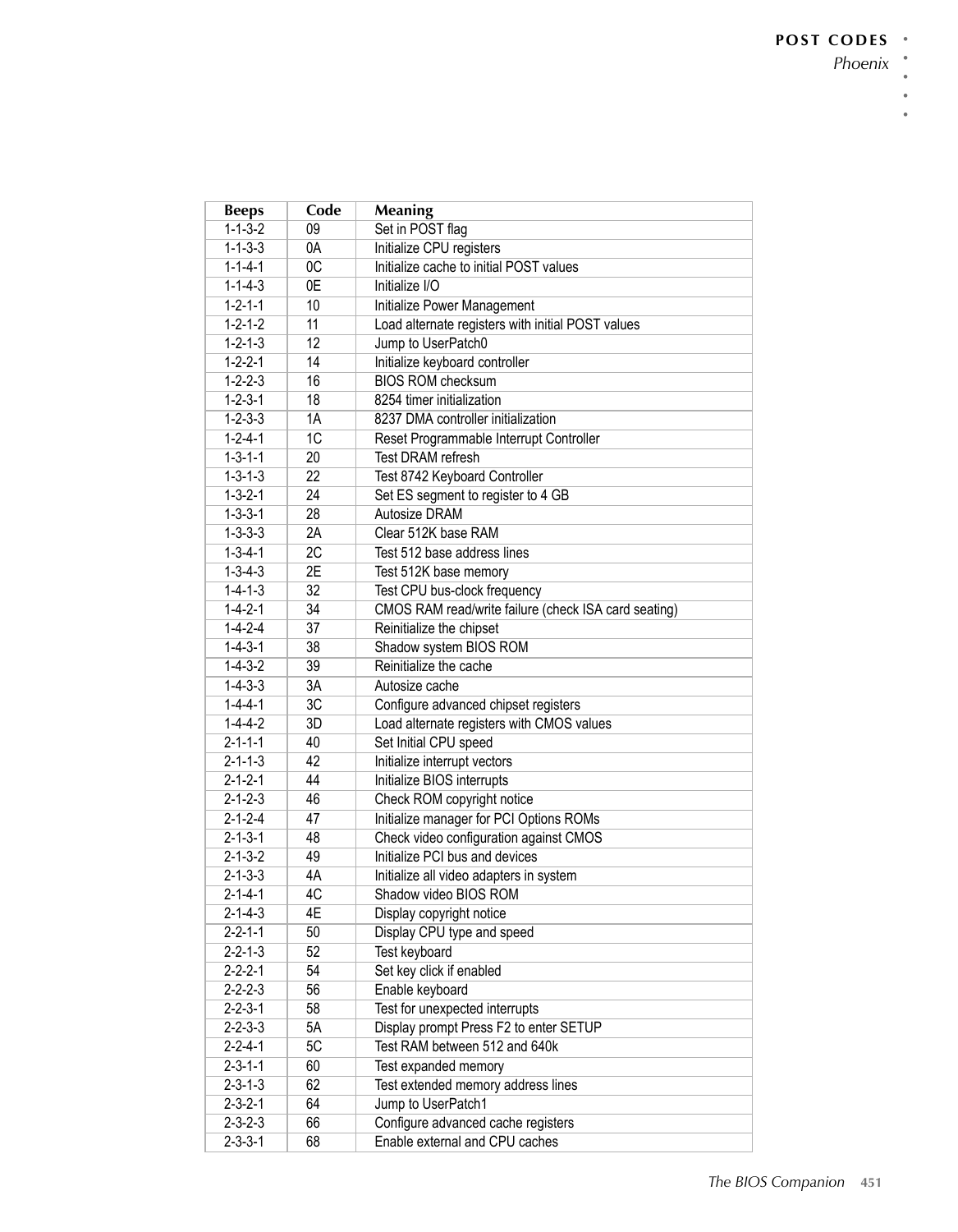**POST CODES 1 8**

*Phoenix*

| <b>Beeps</b>    | Code            | Meaning                                     |
|-----------------|-----------------|---------------------------------------------|
| $2 - 3 - 3 - 2$ | 69              | Initialise SMI handler                      |
| $2 - 3 - 3 - 3$ | 6A              | Display external cache size                 |
| $2 - 3 - 4 - 1$ | 6C              | Display shadow message                      |
| $2 - 3 - 4 - 3$ | 6E              | Display non-disposable segments             |
| $2 - 4 - 1 - 1$ | 70              | Display error messages                      |
| $2 - 4 - 1 - 3$ | 72              | Check for configuration errors              |
| $2 - 4 - 2 - 1$ | 74              | Test real-time clock                        |
| $2 - 4 - 2 - 3$ | 76              | Check for keyboard errors                   |
| $2 - 4 - 4 - 1$ | 7C              | Set up hardware interrupts vectors          |
| $2 - 4 - 4 - 3$ | 7E              | Test coprocessor if present                 |
| $3 - 1 - 1 - 1$ | 80              | Disable onboard I/O ports                   |
| $3 - 1 - 1 - 3$ | 82              | Detect and install external RS232 ports     |
| $3 - 1 - 2 - 1$ | 84              | Detect and install external parallel ports  |
| $3 - 1 - 2 - 3$ | 86              | Re-initialize onboard I/O ports             |
| $3 - 1 - 3 - 1$ | 88              | Initialize BIOS Data Area                   |
| $3 - 1 - 3 - 3$ | 8A              | Initialize Extended BIOS Data Area          |
| $3 - 1 - 4 - 1$ | 8C              | Initialize floppy controller                |
| $3 - 2 - 1 - 1$ | 90              | Initialize hard-disk controller             |
| $3 - 2 - 1 - 2$ | 91              | Initialize local-bus hard-disk controller   |
| $3 - 2 - 1 - 3$ | 92              | Jump to UserPatch2                          |
| $3 - 2 - 2 - 1$ | 94              | Disable A20 address line                    |
| $3 - 2 - 2 - 3$ | 96              | Clear huge ES segment                       |
| $3 - 2 - 3 - 1$ | 98              | Search for option ROMs                      |
| $3 - 2 - 3 - 3$ | <b>9A</b>       | Shadow option ROMs                          |
| $3 - 2 - 4 - 1$ | 9C              | Set up Power Management                     |
| $3 - 2 - 4 - 3$ | 9E              | Enable hardware interrupts                  |
| $3 - 3 - 1 - 1$ | A <sub>0</sub>  | Set time of day                             |
| $3 - 3 - 1 - 3$ | A2              | Check key lock                              |
| $3 - 3 - 3 - 1$ | A8              | Erase F2 prompt                             |
| $3 - 3 - 3 - 3$ | AA              | Scan for F2 key stroke                      |
| $3 - 3 - 4 - 1$ | <b>AC</b>       | Enter SETUP                                 |
| $3 - 3 - 4 - 3$ | <b>AE</b>       | Clear in-POST flag                          |
| $3 - 4 - 1 - 1$ | B <sub>0</sub>  | Check for errors                            |
| $3 - 4 - 1 - 3$ | B <sub>2</sub>  | POST done--prepare to boot operating system |
| $3 - 4 - 2 - 1$ | <b>B4</b>       | One beep                                    |
| $3 - 4 - 2 - 3$ | B <sub>6</sub>  | Check password (optional)                   |
| $3 - 4 - 3 - 1$ | B <sub>8</sub>  | Clear global descriptor table               |
| $3 - 4 - 4 - 1$ | <b>BC</b>       | Clear parity checkers                       |
| $3 - 4 - 4 - 3$ | BE              | Clear screen (optional)                     |
| $3 - 4 - 4 - 4$ | BF              | Check virus and backup reminders            |
| $4 - 1 - 1 - 1$ | C0              | Try to boot with INT 19                     |
| $4 - 2 - 1 - 1$ | D <sub>0</sub>  | Interrupt handler error                     |
| $4 - 2 - 1 - 3$ | D <sub>2</sub>  | Unknown interrupt error                     |
| $4 - 2 - 2 - 1$ | D <sub>4</sub>  | Pending interrupt error                     |
| $4 - 2 - 2 - 3$ | D <sub>6</sub>  | Initialize option ROM error                 |
| $4 - 2 - 3 - 1$ | D <sub>8</sub>  | Shutdown error                              |
| $4 - 2 - 3 - 3$ | DA              | <b>Extended Block Move</b>                  |
| $4 - 2 - 4 - 1$ | $\overline{DC}$ | Shutdown 10 error                           |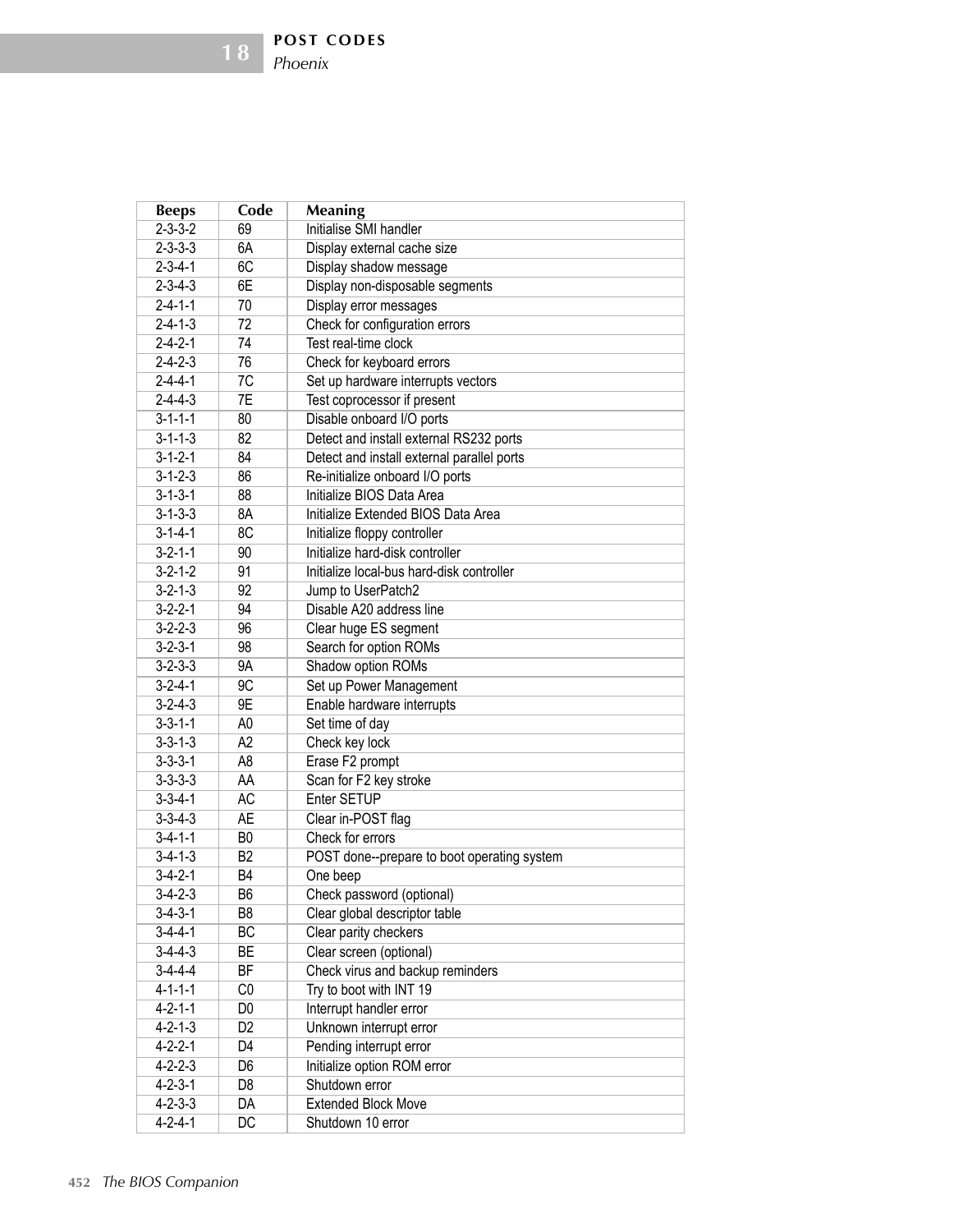$\bullet$ 

#### **FLASH BIOS INTEGRITY TEST**

| $4 - 3 - 1 - 3$ | F2             | Initialize the chipset     |
|-----------------|----------------|----------------------------|
| $4 - 3 - 1 - 4$ | E3             | Initialize refresh counter |
| $4 - 3 - 2 - 1$ | F4             | Check for Forced Flash     |
| $4 - 3 - 2 - 2$ | F <sub>5</sub> | Check HW status of ROM     |
| $4 - 3 - 2 - 3$ | F6.            | <b>BIOS ROM is OK</b>      |
| $4 - 3 - 2 - 4$ | F7             | Do a complete RAM test     |

### **FLASH RECOVERY**

| $4 - 3 - 3 - 1$ | E8  | Do OEM initialization           |
|-----------------|-----|---------------------------------|
| $4 - 3 - 3 - 2$ | E9  | Initialize interrupt controller |
| $4 - 3 - 3 - 3$ | FA  | Read in bootstrap code          |
| $4 - 3 - 3 - 4$ | FB. | Initialize all vectors          |
| $4 - 3 - 4 - 1$ | FC. | Boot the Flash program          |
| $4 - 3 - 4 - 2$ | FD. | Initialize the boot device      |
| $4 - 3 - 4 - 3$ | FF. | Boot code was read OK           |

# **v4.0 R6**

| Code           | <b>Meaning</b>                                       | Code | Meaning                                    |
|----------------|------------------------------------------------------|------|--------------------------------------------|
| 02             | Verify Real Mode                                     | 6B   | Load custom defaults (optional)            |
| 03             | Disable NMI                                          | 6C   | Display shadow area message                |
| 04             | Get CPU type                                         | 6E   | Show possible high address UMB recovery    |
| 06             | Init system hardware                                 | 70   | Display error messages                     |
| 08             | Init chipset registers with initial POST values      | 72   | Check for configuration errors             |
| 09             | Set IN POST flag                                     | 76   | Check for keyboard errors                  |
| 0A             | Init COU registers                                   | 7C   | Set up hardware interrupt vectors          |
| 0 <sub>B</sub> | Enable CPU cache                                     | 7E   | Init copro if present                      |
| 0C             | Init caches to initial POST values                   | 80   | Disable onboard super I/O ports and IRQs   |
| 0E             | Init I/O component                                   | 81   | Late POST device inti                      |
| 0F             | Init local bus IDE                                   | 82   | Detect and install external RS232 ports    |
| 10             | Init power management                                | 83   | Configure non-MCD IDE controllers          |
| 11             | Load alternate registers with initial POST<br>values | 84   | Detect and install external parallel ports |
| 12             | Restore CPU control word during warm boot            | 85   | Init PC-compatible PnP ISA devices         |
| 13             | Init PCI bus mastering devices                       | 86   | Re-initialise onboard I/O ports            |
| 14             | Init keyboard controller                             | 87   | Set motherboard configurable devices       |
| 16             | BIOS ROM checksum (beep 1-2-2-3)                     | 88   | Init BIOS data area                        |
| 17             | Init cache before memory autosize                    | 89   | Enable NMIs                                |
| 18             | 8254 timer init                                      | 8A   | Init BIOS extended data area               |
| 1A             | 8237 DAM controller init                             | 8B   | Test/init PS/2 mouse                       |
| 1C             | Reset programmable interrupt controller              | 8C   | Init floppy controller                     |
| 20             | Test DRAM refresh (beep 1-3-1-1)                     | 8F   | Determine number of ATA drives (optional)  |
| 22             | Test 8742 controller (beep 1-3-1-3)                  | 90   | Init HD controller                         |
| 24             | Set ES segment register to 4 Gb                      | 91   | Init local bus HD controller               |
| 26             | Enable A20 line                                      | 92   | Jump to Userpatch2                         |
| 28             | Autosize DRAM                                        | 93   | Build MPTABLE for multi-processor boards   |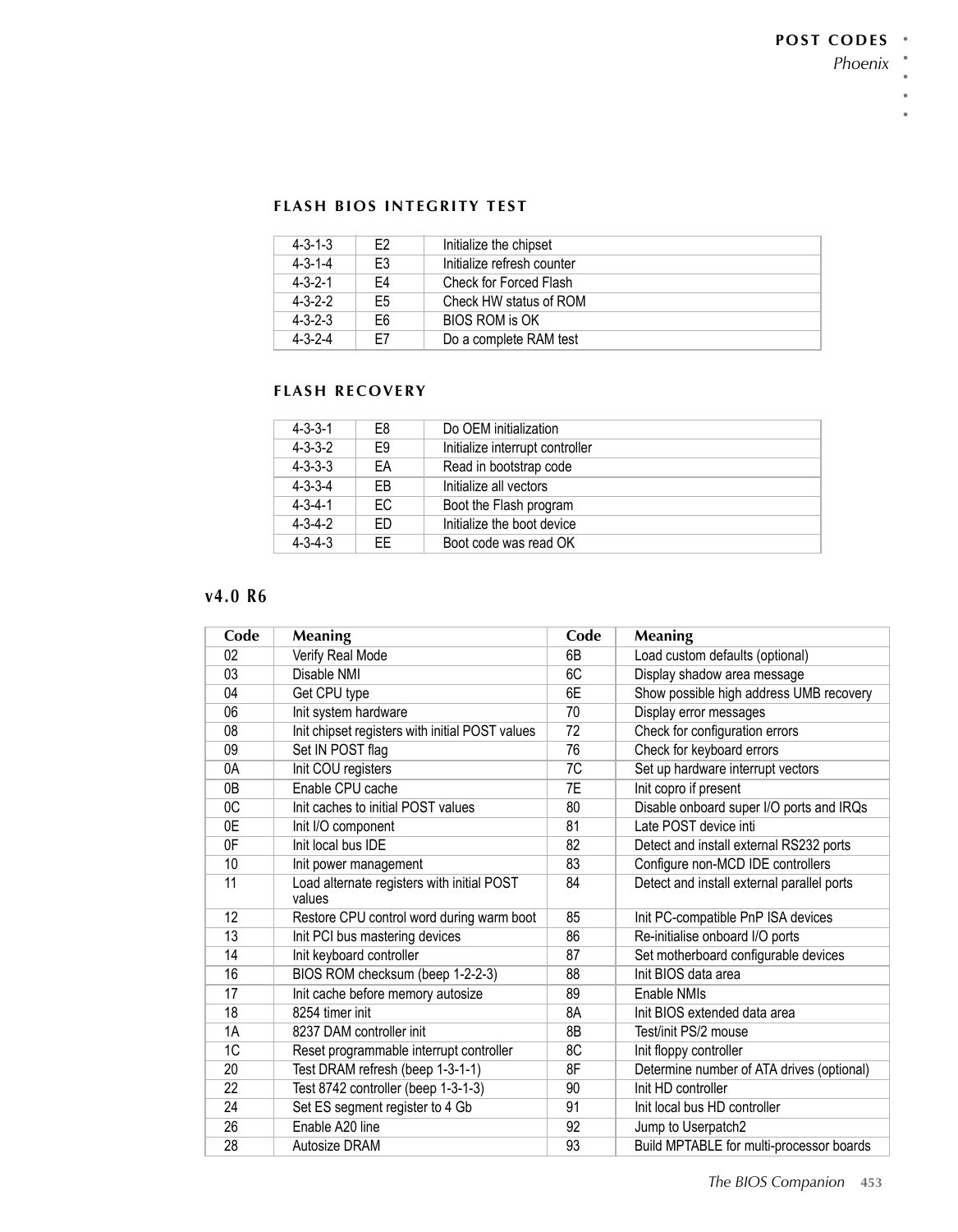*Phoenix*

**1 8**

| Code | Meaning                                                                    | Code            | Meaning                                 |
|------|----------------------------------------------------------------------------|-----------------|-----------------------------------------|
| 29   | Init POST memory manager                                                   | 95              | Install CD ROM for boot                 |
| 2A   | Clear 512K base RAM                                                        | 96              | Clear huge ES segment register          |
| 2C   | RAM failure on line XXXX (beep 1-3-4-1)                                    | 97              | Fix up multiprocessor table             |
| 2E   | RAM failure on data bits xxxx of low byte of<br>memory bus (beep 1-3-4-3)  | 98              | Search for option ROMs (beep 1-2)       |
| 2F   | Enable cache before system BIOS shadow                                     | 99              | Check for SMART Drive (optional)        |
| 30   | RAM failure on data bits xxxx of high byte of<br>memory bus (beep 1-4-1-1) | 9Α              | Shadow Option ROMs                      |
| 32   | Test CPU bus clock frequency                                               | 9C              | Set up power management                 |
| 33   | Init Phoenix Dispatch Manager                                              | 9 <sub>D</sub>  | Init security engine (optional)         |
| 36   | Warm start shut down                                                       | 9E              | Enable hardware interrupts              |
| 38   | Shadow system BIOS ROM                                                     | 9F              | Determine number of ATA and SCSI drives |
| 3A   | Autosize cache                                                             | A <sub>0</sub>  | Set time of day                         |
| 3C   | Advanced conguration of chipset registers                                  | A2              | Check key lock                          |
| 3D   | Load alternate registers with CMOS values                                  | A4              | Init typematic rate                     |
| 42   | Init interrupt vectors                                                     | A <sub>8</sub>  | Erase F2 prompt                         |
| 45   | POST device init                                                           | AA              | Scan for F2 keystroke                   |
| 46   | Check ROM copyright notice (beep 2-1-2-3)                                  | <b>AC</b>       | Enter setup                             |
| 48   | Check video configuration against CMOS                                     | <b>AE</b>       | Clear boot flag                         |
| 49   | Init PCI bus and devices                                                   | B <sub>0</sub>  | Check for errors                        |
| 4A   | Init all video adapters                                                    | B2              | POST done, prepare to boot OS           |
| 4B   | QuietBoot start (optional)                                                 | B4              | One short beep before boot              |
| 4C   | Shadow Video BIOS ROM                                                      | <b>B5</b>       | Terminate Quickboot (optional)          |
| 4E   | Display BIOS copyright notice                                              | B <sub>6</sub>  | Check password (optional)               |
| 50   | Display CPU type and speed                                                 | B <sub>9</sub>  | Prepare Boot                            |
| 51   | Init EISA board                                                            | <b>BA</b>       | Init DMI parameters                     |
| 52   | Test keyboard                                                              | <b>BB</b>       | Init PnP Option ROMs                    |
| 54   | Set key click if enabled                                                   | BC              | Clear parity checkers                   |
| 58   | Test for unexpected interrupts (2-2-3-1)                                   | <b>BD</b>       | Display multiboot menu                  |
| 59   | Init POST display service                                                  | BE              | Clear Screen (optional)                 |
| 5A   | Display prompt "Press F2 to enter setup"                                   | <b>BF</b>       | Check virus and backup reminders        |
| 5B   | Disable CPU cache                                                          | CO              | Try to boot with INT 19                 |
| 5C   | Test RAM between 512K and 640K                                             | C <sub>1</sub>  | Init POSR error message (PEM)           |
| 60   | Test expanded memory                                                       | C <sub>2</sub>  | Init error logging                      |
| 62   | Test extended memory address lines                                         | C <sub>3</sub>  | Init error display function             |
| 64   | Jump to user patch 1                                                       | $\overline{C4}$ | Init system error handler               |
| 66   | Configure advanced cache registers                                         | $\overline{C5}$ | PnPnd dual CMOS (optional)              |
| 67   | Init multi processor APIC                                                  | C <sub>6</sub>  | Init notebook docking (optional)        |
| 68   | Enable external and CPU caches                                             | C <sub>7</sub>  | Init notebook docking late              |
| 69   | Setup SMM area                                                             | C8              | Force Check (optional)                  |
| 6A   | Display external L2 cache size                                             | C <sub>9</sub>  | Extended Checksum (optional)            |

### **FOR BOOT BLOCK IN FLASH ROM**

| Code           | Meaning           | Code           | <b>Meaning</b>        |
|----------------|-------------------|----------------|-----------------------|
| E0             | Init chipset      | EA             | Init OEM special code |
| F <sub>1</sub> | Init bridge       | F <sub>R</sub> | Init PIC and DMA      |
| F2             | Init CPU          | EC.            | Init memory type      |
| E3             | Init system timer | ED             | Init memory size      |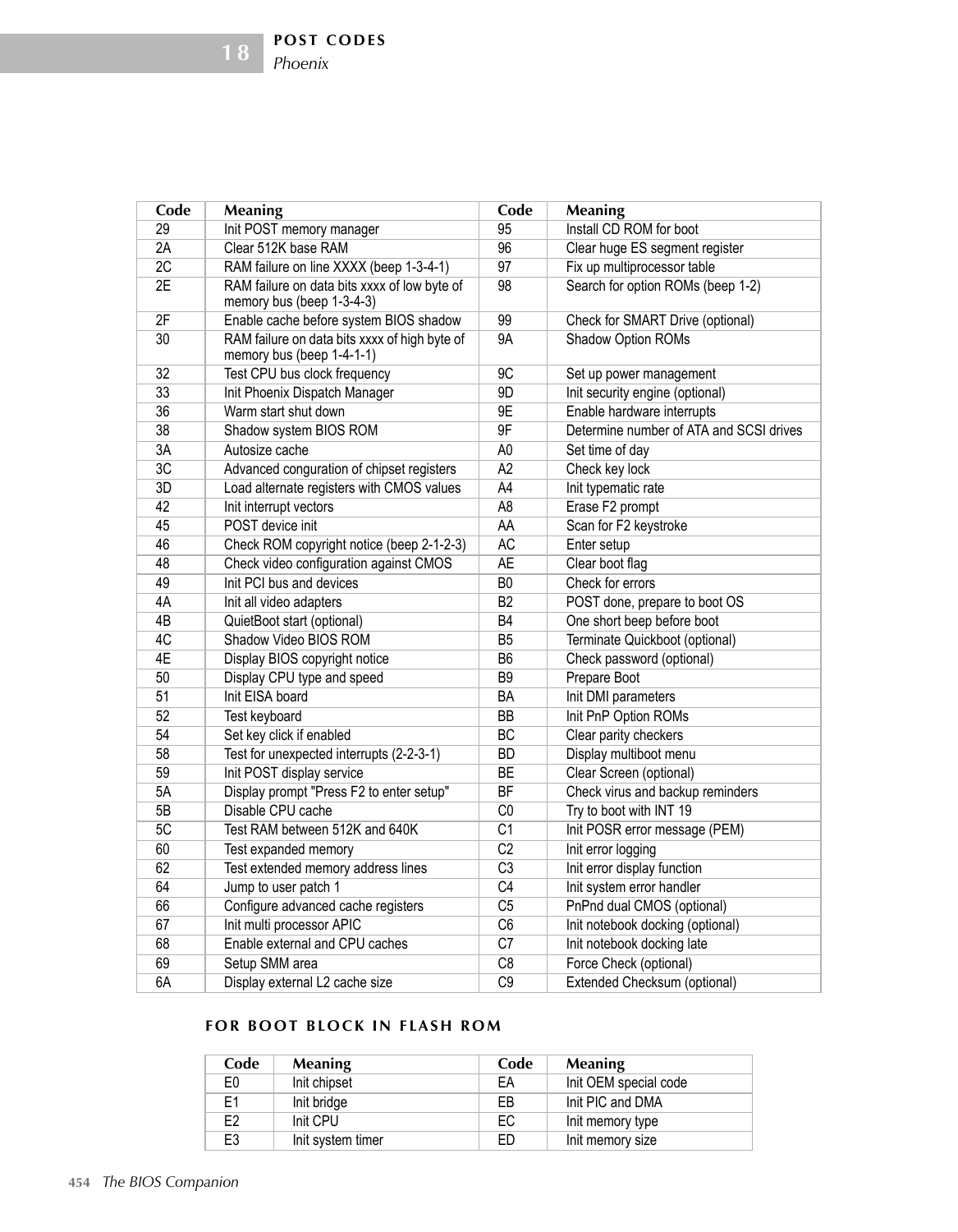ä

. . . . .  $\bullet$ 

| Code           | <b>Meaning</b>            | Code           | <b>Meaning</b>              |
|----------------|---------------------------|----------------|-----------------------------|
| E4             | Init system I/O           | F0             | Init interrupt vectors      |
| E <sub>5</sub> | Check force recovery boot | F1             | Init RTC                    |
| E6             | Checksum BIOS ROM         | F <sub>2</sub> | Init video                  |
| E7             | Go to BIOS                | F <sub>3</sub> | Init system management mode |
| E8             | Set huge segment          | F4             | Out put 1 beep before boot  |
| E9             | Init multi-processor      | F5             | Boot to mini DOS            |
| EE.            | Shadow boot block         | F <sub>6</sub> | Clear Huge Segment          |
| EF             | System memory test        | F7             | Boot to full DOS            |

# **V4 Rel 6**

| Code | Meaning             | Code | <b>Meaning</b>      |
|------|---------------------|------|---------------------|
| 000h | TP NULL             | 045h | TP DEVICE INIT      |
| 001h | TP IPMI INIT        | 046h | TP COPYRIGHT        |
| 002h | TP_VERIFY_REAL      | 047h | TP_I2O_INIT         |
| 003h | TP DISABLE NMI      | 048h | TP_CONFIG           |
| 004h | TP GET CPU TYPE     | 049h | TP PCI INIT         |
| 006h | TP HW INIT          | 04Ah | TP VIDEO            |
| 007h | TP CS BIOS DESHAD   | 04Bh | TP QUIETBOOT START  |
| 008h | TP CS INIT          | 04Ch | TP VID SHADOW       |
| 009h | TP SET IN POST      | 04Eh | TP CR DISPLAY       |
| 00Ah | TP CPU INIT         | 04Fh | TP MULTBOOT INIT    |
| 00Bh | TP_CPU_CACHE_ON     | 050h | TP CPU DISPLAY      |
| 00Ch | TP CACHE INIT       | 051h | TP_EISA_INIT        |
| 00Eh | TP_IO_INIT          | 052h | TP_KB_TEST          |
| 00Fh | TP FDISK INIT       | 054h | TP_KEY_CLICK        |
| 010h | TP PM INIT          | 055h | TP USB INIT         |
| 011h | TP REG INIT         | 056h | TP ENABLE KB        |
| 012h | TP RESTORE CR0      | 057h | <b>TP 1394 INIT</b> |
| 013H | TP PCI BM RESET     | 058h | TP HOT INT          |
| 014h | <b>TP 8742 INIT</b> | 059h | TP PDS INIT         |
| 016h | TP CHECKSUM         | 05Ah | TP DISPLAY F2       |
| 017h | TP PRE SIZE RAM     | 05Bh | TP CPU CACHE OFF    |
| 018h | TP_TIMER_INIT       | 05Ch | TP_MEMORY_TEST      |
| 01Ah | TP DMA INIT         | 05Eh | TP BASE ADDR        |
| 01Ch | TP RESET PIC        | 060h | TP EXT MEMORY       |
| 020h | TP REFRESH          | 062h | TP EXT ADDR         |
| 022h | <b>TP 8742 TEST</b> | 064h | TP USERPATCH1       |
| 024h | TP_SET_HUGE_ES      | 066h | TP_CACHE_ADVNCD     |
| 026h | TP ENABLE A20       | 067h | TP MP INIT MIN      |
| 028h | TP SIZE RAM         | 068h | TP CACHE CONFIG     |
| 029h | TP_PMM_INIT         | 069h | TP_PM_SETUP_SMM     |
| 02Ah | TP ZERO BASE        | 06Ah | TP DISP CACHE       |
| 02Bh | TP ENH CMOS INIT    | 06Bh | TP CUST DFLT        |
| 02Ch | TP_ADDR_TEST        | 06Ch | TP_DISP_SHADOWS     |
| 02Eh | TP BASERAML         | 06Eh | TP_FAST_ZERO        |
| 02Fh | TP_PRE_SYS_SHADOW   | 070h | TP ERROR MSGS       |
| 030h | TP BASERAMH         | 072h | TP TEST CONFIG      |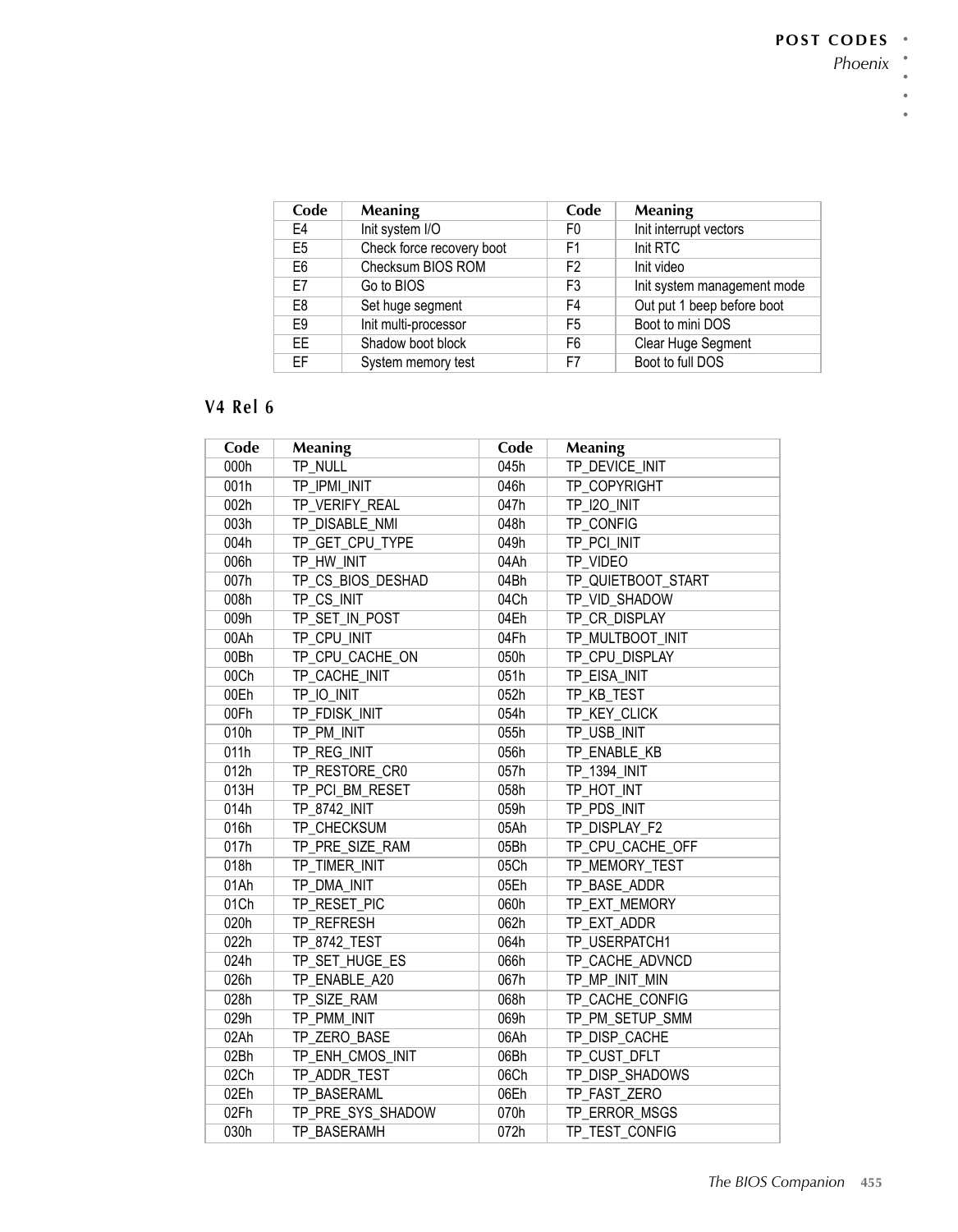*Phoenix* **1 8**

| Code | Meaning               | Code | Meaning                |
|------|-----------------------|------|------------------------|
| 032h | TP_COMPUTE_SPEED      | 074h | TP_RTC_TEST            |
| 033h | TP PDM INIT           | 076h | TP KEYBOARD            |
| 034h | TP CMOS TEST          | 07Ah | TP KEYLOCK             |
| 035h | TP_REG_REINIT         | 07Ch | TP_HW_INTS             |
| 036h | TP CHK SHUTDOWN       | 07Dh | TP ISM INIT            |
| 037h | TP_CS_REINIT          | 07Eh | TP_COPROC              |
| 038h | TP_SYS_SHADOW         | 080h | TP IO BEFORE           |
| 039h | TP CACHE REINIT       | 0BDh | TP_BOOT_MENU           |
| 03Ah | TP_CACHE_AUTO         | 0BEh | TP_CLEAR_SCREEN        |
| 03Bh | TP_DBGSRV_INIT        | 0BFh | TP_CHK_RMDR            |
| 03Ch | TP_ADV_CS_CONFIG      | 0C0h | TP INT19               |
| 03Dh | TP_ADV_REG_CONFIG     | 0C1h | TP_PEM_INIT            |
| 03Eh | TP READ HW            | 0C2h | TP PEM LOG             |
| 03Fh | TP ROMPILOT MEMORY    | 0C3h | TP_PEM_DISPLAY         |
| 040h | TP SPEED              | 0C4h | TP_PEM_SYSER_INIT      |
| 041h | TP_ROMPILOT_INIT      | 0C5h | TP_DUAL_CMOS           |
| 042h | TP VECTOR INIT        | 0C6h | TP DOCK INIT           |
| 044h | TP_SET_BIOS_INT       | 0C7h | TP_DOCK_INIT_LATE      |
| 08Ch | TP FLOPPY             | 0C8h | TP FORCE               |
| 08Eh | TP AUTOTYPE           | 0C9h | TP_EXT_CHECKSUM        |
| 08Fh | TP FDISK FAST PREINIT | 0CAh | TP SERIAL KEY          |
| 090h | TP FDISK              | 081h | TP_LATE_DEVICE_INIT    |
| 091h | TP_FDISK_FAST_INIT    | 082h | <b>TP RS232</b>        |
| 092h | TP_USERPATCH2         | 083h | TP FDISK CFG IDE CTRLR |
| 093h | TP MP INIT            | 084h | TP LPT                 |
| 095h | TP CD                 | 085h | TP PCI PCC             |
| 096h | TP_CLEAR_HUGE_ES      | 086h | TP IO AFTER            |
| 097h | TP MP FIXUP           | 087h | TP_MCD_INIT            |
| 098h | TP ROM SCAN           | 088h | TP_BIOS_INIT           |
| 099h | TP_FDISK_CHECK_SMART  | 089h | TP ENABLE NMI          |
| 09Ah | TP MISC SHADOW        | 08Ah | TP INIT EXT BDA        |
| 09Bh | TP PMCPUSPEED         | 08Bh | TP MOUSE               |
| 09Ch | TP PM SETUP           | 0CDh | TP PCMATA              |
| 09Dh | TP SECURITY INIT      | 0CEh | TP PEN INIT            |
| 09Eh | TP IRQS               | 0CFh | TP XBDA FAIL           |
| 09Fh | TP_FDISK_FAST_INIT2   | 0D1h | TP_BIOS_STACK_INIT     |
| 0A0h | TP TIME OF DAY        | 0D3h | TP SETUP WAD           |
| 0A2h | TP KEYLOCK TEST       | 0D4h | TP CPU GET STRING EQU  |
| 0A4h | TP KEY RATE           | 0D5h | TP SWITCH POST TABLES  |
| 0A8h | TP ERASE F2           | 0C1h | TP CHKBOOTTYPE         |
| 0AAh | TP_SCAN_FOR_F2        | 0C2h | TP_SAVEBOOTTYPE        |
| 0ACh | TP SETUP CHECK        | OC3h | TP CHKREQBOOTTYPE      |
| 0AEh | TP CLEAR BOOT         | 0C4h | TP_HOTKEY_START        |
| 0B0h | TP_ERROR_CHECK        | 0C5h | TP_HOTKEY_END          |
| 0B1h | TP ROMPILOT UNLOAD    | 0C6h | TP CONSOLE INIT        |
| 0B2h | TP POST DONE          | 0C7h | TP_CONSOLE_COMPORT     |
| 0B3h | TP_ENH_CMOS_STORE     | 0C8h | TP_A20_TEST            |
| 0B4h | TP ONE BEEP           | 0C9h | TP_EISA_BEFORE_INIT    |
| 0B5h | TP_QUIETBOOT_END      | 0CAh | TP_EISA_AFTER_INIT     |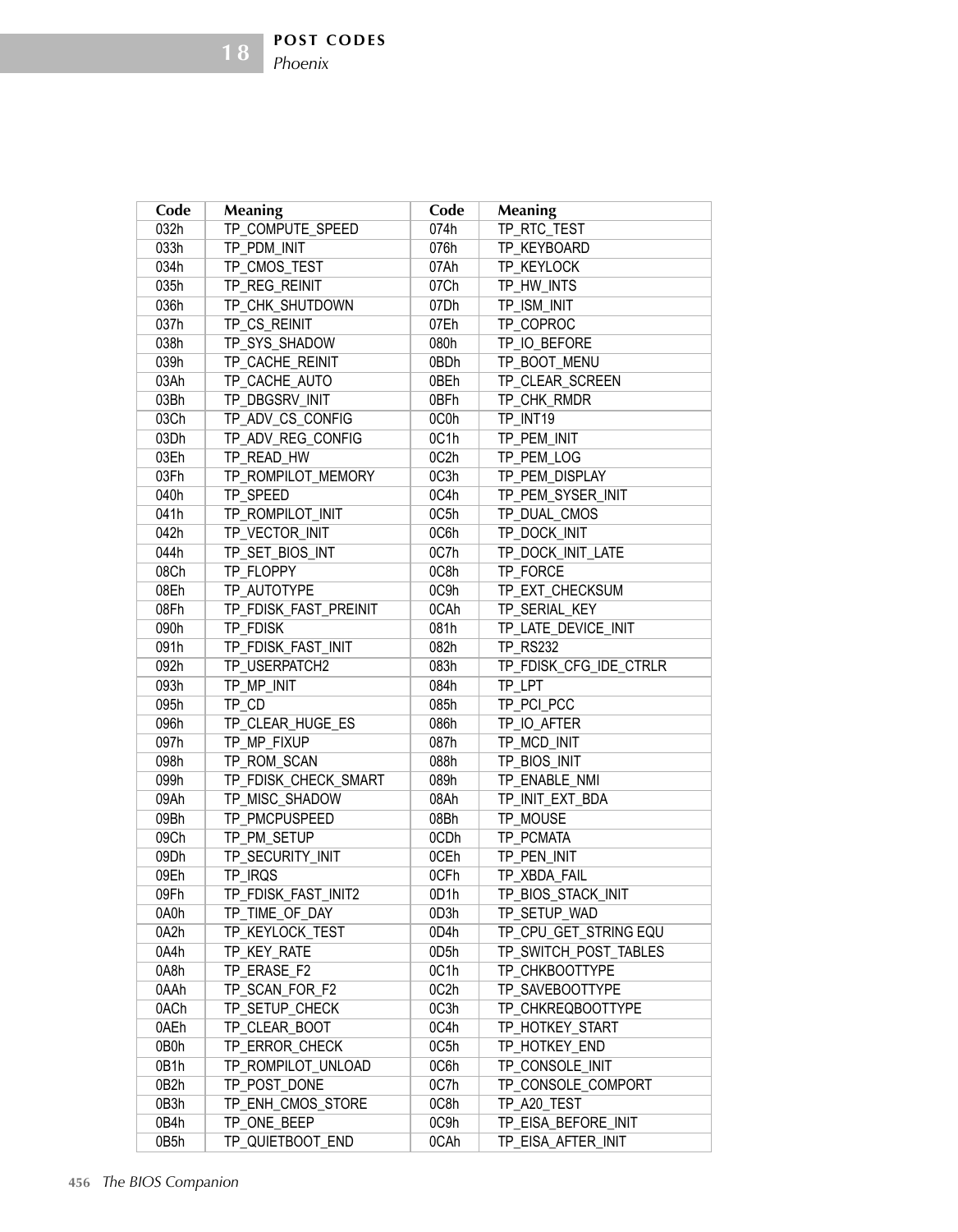| ٠      |
|--------|
| à.     |
| ٠<br>Ŧ |
| ٠      |

| Code | <b>Meaning</b>  | Code             | <b>Meaning</b>        |
|------|-----------------|------------------|-----------------------|
| 0B6h | TP PASSWORD     | 0CBh             | TP SAVE MEMCFG        |
| 0B7h | TP ACPI         | 0CCh             | TP RESTORE MEMCFG EQU |
| 0B8h | TP SYSTEM INIT  | 0CD <sub>h</sub> | TP CONSOLE VECTOR EQU |
| 0B9h | TP PREPARE BOOT | 0CE <sub>h</sub> | TP ERRLOG INIT        |
| 0Bah | TP DMI          | 0CFh             | TP ERRLOG MSG         |
| 0BBh | TP INIT BCVS    | 0CD <sub>h</sub> | TP PCMATA             |
| 0BCh | TP PARITY       |                  |                       |

# **. . . . . . . . . . . . . . . . . . . . . . . . . . . . . . . . . . . . . . . . . . . . . . . . . . . . . . . . . QUADTEL**

# **v3.07 AT BIOS (Phoenix 3.07)**

| Code            | Meaning                                | Code | Meaning                                |
|-----------------|----------------------------------------|------|----------------------------------------|
| 02              | Flag test                              | 4A   | Start second protected mode test       |
| 04              | Register test                          | 4C   | Verify LDT instruction                 |
| 06              | System hardware initialisation         | 4E   | Verify TR instruction                  |
| 08              | Initialise chipset registers           | 50   | Verify LSL instruction                 |
| 0A              | <b>BIOS ROM checksum</b>               | 52   | Verify LAR instruction                 |
| 0C              | DMA page register test                 | 54   | Verify VERR instruction                |
| 0E              | 8254 timer test                        | 56   | Unexpected exception                   |
| 10              | 8254 timer initialisation              | 58   | Address line 20 test                   |
| 12              | 8237 DMA controller test               | 5A   | Keyboard ready test                    |
| 14              | 8237 DMA initialisation                | 5C   | Determine AT or XT keyboard            |
| 16              | Initialise 8259/reset coprocessor      | 5E   | Start third protected mode test        |
| 18              | 8259 interrupt controller test         | 60   | Base memory test                       |
| 1A              | Memory refresh test                    | 62   | Base memory address test               |
| 1C              | Base 64K address test                  | 64   | Shadow memory test                     |
| 1E              | Base 64K memory test                   | 66   | Extended memory test                   |
| 20              | Base 64K test (upper 16 bits) for 386s | 68   | Extended address test                  |
| $\overline{22}$ | 8742 keyboard self test                | 6A   | Determine memory size                  |
| 24              | MC 146818 CMOS test                    | 6C   | Display error messages                 |
| 26              | Start first protected mode test        | 6E   | Copy BIOS to shadow memory             |
| 28              | Memory sizing test                     | 70   | 8254 clock test                        |
| 2A              | Autosize memory chips                  | 72   | <b>MC 146818 RTC test</b>              |
| 2C              | Chip interleave enable test            | 74   | Keyboard stuck key test                |
| 2E              | First protected mode test exit         | 76   | Initialise hardware interrupt vectors  |
| 30              | Unexpected shutdown                    | 78   | Maths coprocessor test                 |
| 31              | DDNIL bit scan failure                 | 7A   | Determine COM ports available          |
| 32              | System board memory size               | 7C   | Determine LPT ports available          |
| 34              | Relocate shadow RAM if configured      | 7E   | Initialise BIOS data area              |
| 36              | Configure EMS system                   | 80   | Determine floppy/fixed disk controller |
| 38              | Configure wait states                  | 82   | Floppy disk test                       |
| 3A              | Retest 64K base RAM                    | 84   | Fixed disk test                        |
| 3C              | CPU speed calculation                  | 86   | External ROM scan                      |
| 3E              | Get switches from 8042                 | 88   | System key lock test                   |
| 40              | Configure CPU speed                    | 8A   | Wait for <f1> key pressed</f1>         |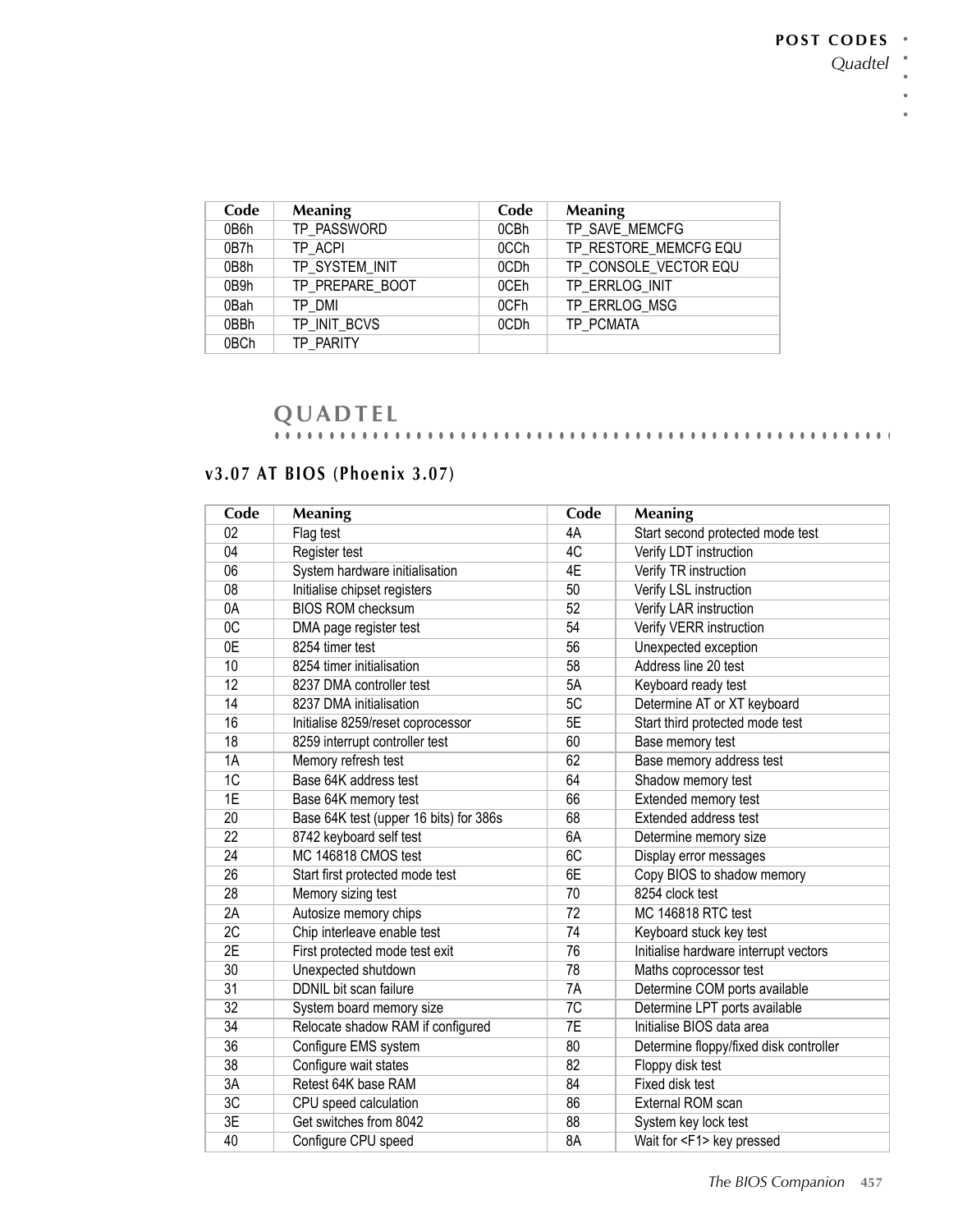*Quadtel*

| Code | <b>Meaning</b>               | Code           | <b>Meaning</b>                             |
|------|------------------------------|----------------|--------------------------------------------|
| 42   | Initialise interrupt vectors | 8C             | Final system initialisation                |
| 44   | Verify video configuration   | 8E             | Interrupt 19 boot loader                   |
| 46   | Initialise video system      | B <sub>0</sub> | Unexpected interrupt before or after boot. |
| 48   | Test unexpected interrupts   |                |                                            |

# **16K XT**

| Code           | Meaning                                                                                       |
|----------------|-----------------------------------------------------------------------------------------------|
| 0.3            | Test flag register                                                                            |
| 06             | <b>Test CPU Register</b>                                                                      |
| 09             | Initialise system hardware                                                                    |
| 0C             | Test BIOS ROM checksum                                                                        |
| 0 <sup>F</sup> | Initialise 8237 DMA page register                                                             |
| 12             | Test 8237 address and count registers                                                         |
| 15             | Initialise 8237 DMA                                                                           |
| 18             | Test 8253 timer                                                                               |
| 1B             | Initialise 8253 timer                                                                         |
| 1E             | Start memory refresh test                                                                     |
| 21             | Test base 64K RAM, Cycling POST display shows code, upper then lower bytes of failing address |
| 24             | Set up common INT temp stack                                                                  |
| 27             | Initialize 8259 interrupt controller                                                          |
| 2A             | Test interrupt mask register                                                                  |
| 2D             | Test for hot (unexpected) interrupt                                                           |
| 30             | Test V40 DMA if present                                                                       |
| 31             | Test for DDNIL bits present                                                                   |
| 33             | Verify system clock interrupt                                                                 |
| 36             | <b>Test keyboard</b>                                                                          |
| 39             | Set up interrupt table                                                                        |
| 3C             | Read system configuration switches                                                            |
| 3F             | Test video                                                                                    |
| 42             | Determine COM ports available                                                                 |
| 45             | Determine LPT ports available                                                                 |
| 48             | Determine if game port available                                                              |
| 4B             | Display copyright message                                                                     |
| 4E             | Calculate CPU speed                                                                           |
| 54             | Test system memory                                                                            |
| 55             | Test floppy drive                                                                             |
| 57             | Initialize system before boot                                                                 |
| 5A             | Call Interrupt 19 boot loader                                                                 |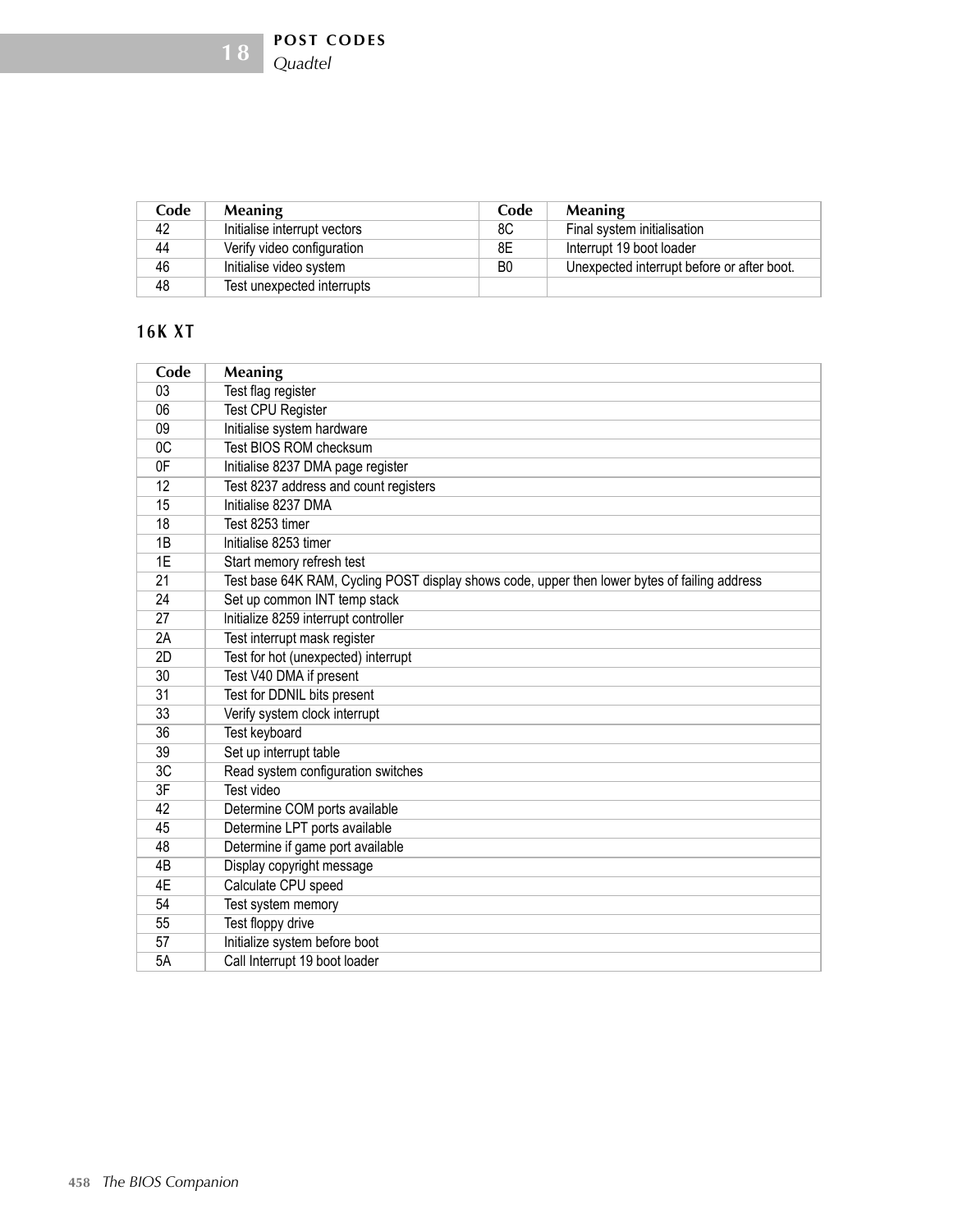. . . . .  $\ddot{\phantom{a}}$ 

# **. . . . . . . . . . . . . . . . . . . . . . . . . . . . . . . . . . . . . . . . . . . . . . . . . . . . . . . . . SUPERSOFT**

# **PC/XT/AT**

|        | <b>XT</b>                       | AT                              |
|--------|---------------------------------|---------------------------------|
| 11     | CPU register or logic error     | CPU register or logic           |
| 12     | ROM POST checksum error         | ROMPOST A checksum error        |
| 13     | 8253 timer channel 0 error      | ROMPOST B checksum error        |
| 14     | 8253 timer channel 1 error      | 8254 timer channel 0 error      |
| 15     | 8253 timer channel 2 error      | 8254 timer channel 1 error      |
| 16     | 8237A DMA controller error      | 8254 timer channel 2 error      |
| 17     | 8255 parity error detected      | 8237A DMA controller 1 err      |
| 18     | 16K critical RAM region error   | 8237A DMA controller 2 err      |
| 19     | Memory refresh error            | DMA page registers error        |
| 1A     |                                 | 8042 parity error detected      |
| 21     | 8259 Interrupt controller error | 16K critical RAM region         |
| 22     | Unexpected interrupt detected   | Memory refresh error            |
| 23     | Interrupt 0 (timer) error       | CPU protected mode error        |
| 24     | Nonmaskable interrupt error     | 8259 Interrupt controller 1 err |
| 25     | MDA video memory error          | 8259 Interrupt controller 2 err |
| 26     | CGA video memory error          | Unexpected interrupt detected   |
| 27     | EGA/VGA memory error            | Interrupt 0 (timer) error       |
| 28     | 8087 math chip error            | CMOS real time clock error      |
| 29     | Keyboard controller error       | Nonmaskable interrupt error     |
| 2A     |                                 | 8Ox87 math chip error           |
| 31     | Keyboard scan lines/stuck key   | Keyboard controller error       |
| 32     | Floppy controller error         | Stuck key or CMOS RAM err       |
| 33     | Floppy disk read error          | Floppy controller error         |
| 34     | Memory error at address x       | Floppy disk read error          |
| 35     | Slow refresh, address x         | MDA video memory error          |
| 36, 37 |                                 | CGA, EGA/VGA RAM error          |
| 38     |                                 | <b>BIOS</b> checksum error      |
| 41     | <b>BIOS</b> checksum error      | Memory error at address x       |
| 42     | <b>BASIC ROM 1 checksum</b>     | Slow refresh, address x         |
| 43-45  | <b>BASIC ROM 2, 3, 4</b>        | Display pass count              |
| 59     | No monitor                      | No monitor                      |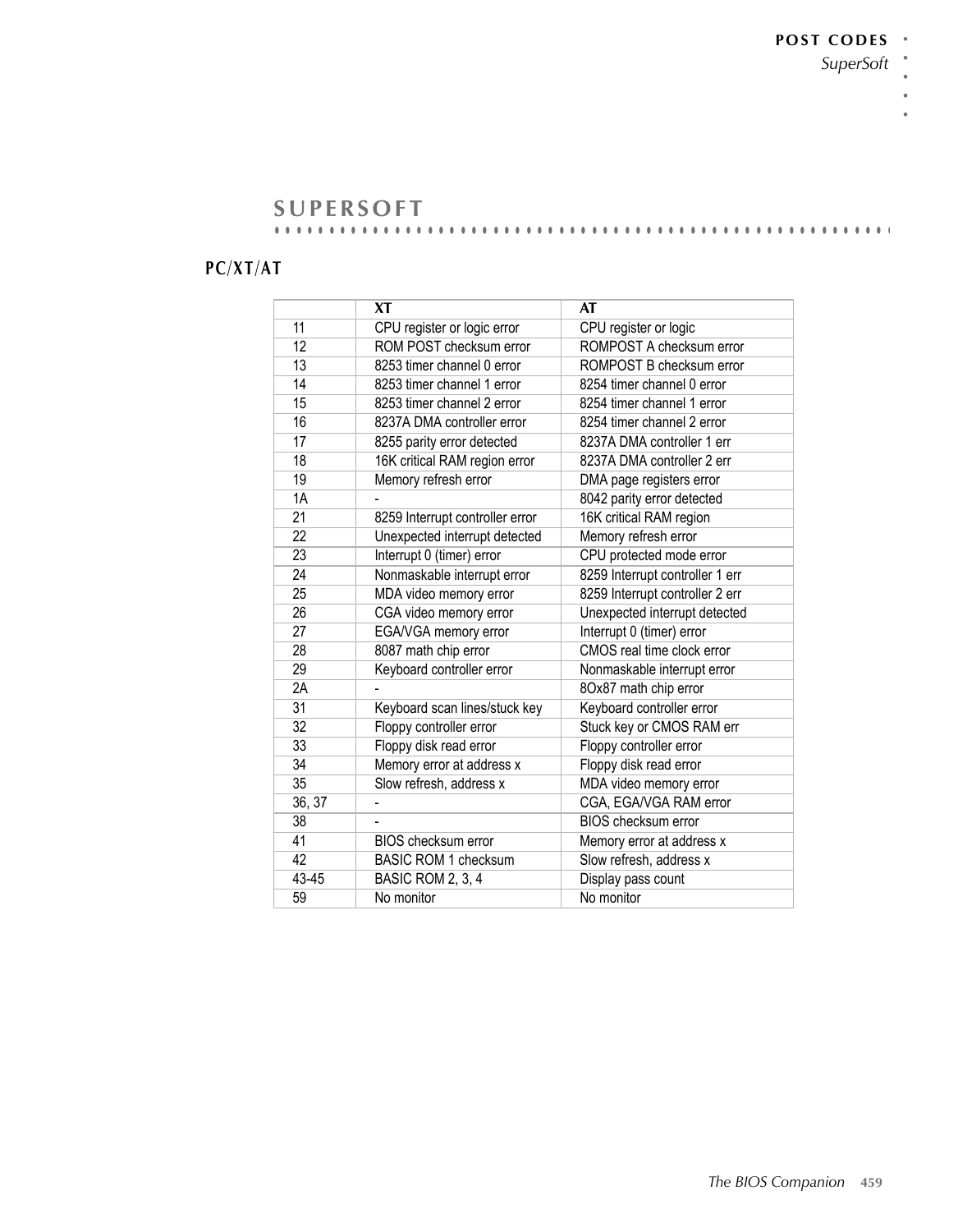

*Tandon*

**. . . . . . . . . . . . . . . . . . . . . . . . . . . . . . . . . . . . . . . . . . . . . . . . . . . . . . . . . TANDON** Slimline 286, 386SX and 486; 486 EISA

# **Type A AT 29 Feb 1988**

| Code | Meaning                                                  |
|------|----------------------------------------------------------|
| 01   | Test 80286 CPU flags and registers                       |
| 02   | Test BIOS ROM checksum                                   |
| 03   | Test MC146818 CMOS RAM battery (RTC)                     |
| 04   | Test 8254 timer                                          |
| 05   | 8254 timer test failed                                   |
| 06   | Initialize RAM refresh                                   |
| 07   | Test first 16K RAM                                       |
| 08   | Initialize cold boot interrupt vectors                   |
| 09   | Test 8259 interrupt controller and interrupt vectors     |
| 0A   | Fill in temporary interrupt vectors                      |
| 0B   | Initialize interrupt vector table 1                      |
| 0C   | Initialize interrupt vector table 2                      |
| 0D   | Initialize fixed disk vector                             |
| 0E   | Interrupt vector test failed                             |
| 0F   | Clear keyboard controller input buffer                   |
| 10   | Keyboard controller input buffer clearing failed         |
| 11   | Run keyboard controller self-test                        |
| 12   | Initialize equipment check data area                     |
| 13   | Determine presence of and install 80287 math coprocessor |
| 14   | Test MC146818 CMOS RAM disk value range                  |
| 15   | Test for and install parallel port                       |
| 16   | Test for and install serial port                         |
| 17   | Invoke INT 19 to boot operating system                   |

# **Type B AT-1992**

| Code           | Meaning                                                                                                                                           |
|----------------|---------------------------------------------------------------------------------------------------------------------------------------------------|
| 01             | Cold boot started                                                                                                                                 |
| 06             | Initialize chipset if any                                                                                                                         |
| 07             | Warm boot entry. About to start 8042 keyboard controller self-test                                                                                |
| 08             | Part of cold boot keyboard initialization passed                                                                                                  |
| 09             | Keyboard self-test finished. Test ROM BIOS checksum.                                                                                              |
| 0A             | Test CMOS RAM battery level                                                                                                                       |
| 0B             | Save CMOS RAM battery condition in CMOS diagnostic/status register                                                                                |
| 0C             | Finished saving CMOS RAM battery condition                                                                                                        |
| 0 <sub>D</sub> | Test 8254 PIT. Disable RAM parity, I/O parity, DMA controllers, and speaker; enable timer channel 2.                                              |
| 0E, AA, xx     | 8245 test failed. xx is the failing channel number.                                                                                               |
| 0F             | Initialize 8254 timer channels (0 to mode 3 for 55 ms square wave, 1 to mode 2 as rate generator for<br>refresh) and conduct memory refresh test. |
| 10             | Refresh test failed                                                                                                                               |
| 11             | Test base 64K RAM and fill with zeros                                                                                                             |
| 12             | 64K RAM test failed. 3 long beeps and halt.                                                                                                       |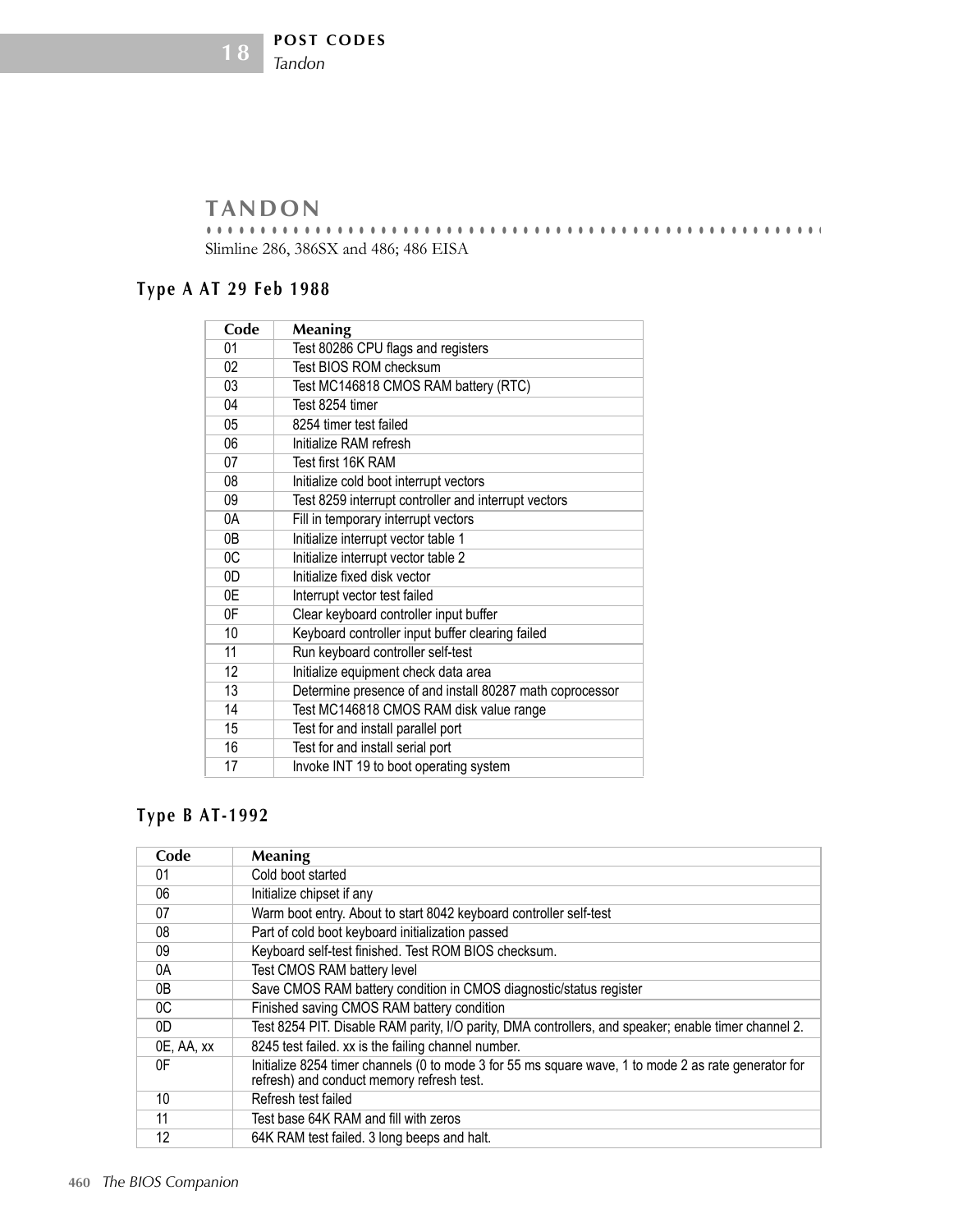. . . . .  $\ddot{\phantom{a}}$  $\bullet$ 

| Code | Meaning                                                                                                                                                                                                   |
|------|-----------------------------------------------------------------------------------------------------------------------------------------------------------------------------------------------------------|
| 13   | RAM test passed                                                                                                                                                                                           |
| 14   | Set up stack, disable mappers for systems that support EMS drivers (warm boot), initialize battery<br>beep flag parameters for notebook, perform read/write test of CMOS, enable error message if failed. |
| 15   | CMOS RAM read/write test complete                                                                                                                                                                         |
| 16   | Calculating CPU speed; may set to low if CMOS RAM failed                                                                                                                                                  |
| 18   | Test and initialize both 8259 interrupt controllers                                                                                                                                                       |
| 1A   | 8259 initialization complete                                                                                                                                                                              |
| 1B   | Install interrupt handler and vector for INT OF to check for unexpected (spurious) interrupts. Halt if<br>spurious interrupt occurs.                                                                      |
| 1C   | Spurious interrupt did not occur (test pass). Test 8254 timer channel 0, IRQ0, and INT8 tests.                                                                                                            |
| 1D   | Error. Timer 0 interrupt did not occur when expected. Halt system.                                                                                                                                        |
| 1E   | Both 8259 interrupt controllers passed the tests                                                                                                                                                          |
| 20   | Set up interrupt vectors 02-1F                                                                                                                                                                            |
| 21   | Set up interrupt vectors 70-77                                                                                                                                                                            |
| 22   | Clear interrupt vectors for 41 and 46 (disk parameter pointers).                                                                                                                                          |
| 23   | Read 8042 self-test result, DMA page reg ch 2 (port 81).                                                                                                                                                  |
| 24   | Test for proper 8042 self-test result (55).                                                                                                                                                               |
| 25   | Error: Keyboard controller self-test failed, display message and halt.                                                                                                                                    |
| 26   | Keyboard controller self-test passed                                                                                                                                                                      |
| 27   | Confirm DMA working; prepare DMA channel 2 for floppy data transfer                                                                                                                                       |
| 28   | Reinitialize video (cold boot)                                                                                                                                                                            |
| 29   | Reinitialize video with cursor off (warm boot)                                                                                                                                                            |
| 2A   | Video parameters are initialized                                                                                                                                                                          |
| 2B   | Enable NMI and I/O channel check, disable 8254 timer channel 2 and speaker                                                                                                                                |
| 2C   | Run RAM test to determine size of RAM                                                                                                                                                                     |
| 2D   | RAM sizing complete                                                                                                                                                                                       |
| 2E   | Send reset command to keyboard controller to initiate a keyboard scan cycle                                                                                                                               |
| 2F   | Keyboard has been initialized. Initialize the CMOS RTC                                                                                                                                                    |
| 30   | CMOS RTC has been initialized. Initialize on-board floppy if any                                                                                                                                          |
| 31   | Install the hard disk controller                                                                                                                                                                          |
| 32   | Disk controller has been installed; prepare DMA channel 2 for floppy transfers                                                                                                                            |
| 33   | Perform equipment check and initialize numeric data processor (math chip)                                                                                                                                 |
| 34   | Install the serial/parallel ports                                                                                                                                                                         |
| 35   | Test CMOS RAM battery level                                                                                                                                                                               |
| 36   | Check for keypress-Esc=Setup, Spacebar=menu; do speed beeps 2=high, I=low                                                                                                                                 |
| 37   | Enable 8254 timer channel 0 for system tick, enable keyboard and slave interrupt controller 8259 #2                                                                                                       |
| 38   | Timer tick, keyboard and 8259 #2 enabled; enable/disable cache per CMOS RAM                                                                                                                               |
| 39   | Enable keyboard interface and interrupts. Go to Setup as necessary; shadow ROMs as appropriate.                                                                                                           |
| 3A   | Setup finished, so clear the screen and display Please Wait message                                                                                                                                       |
| 3B   | Test the fixed and floppy drives                                                                                                                                                                          |
| 3C   | Scan for and invoke the adapter ROMs in C800-E000                                                                                                                                                         |
| 3D   | Turn off Gate A20; restore vectors 3bh-3fh with temporary interrupt service routines.                                                                                                                     |
| 3E   | Gate A20 is turned off                                                                                                                                                                                    |
| 3F   | Invoke INT19 to boot operating system.                                                                                                                                                                    |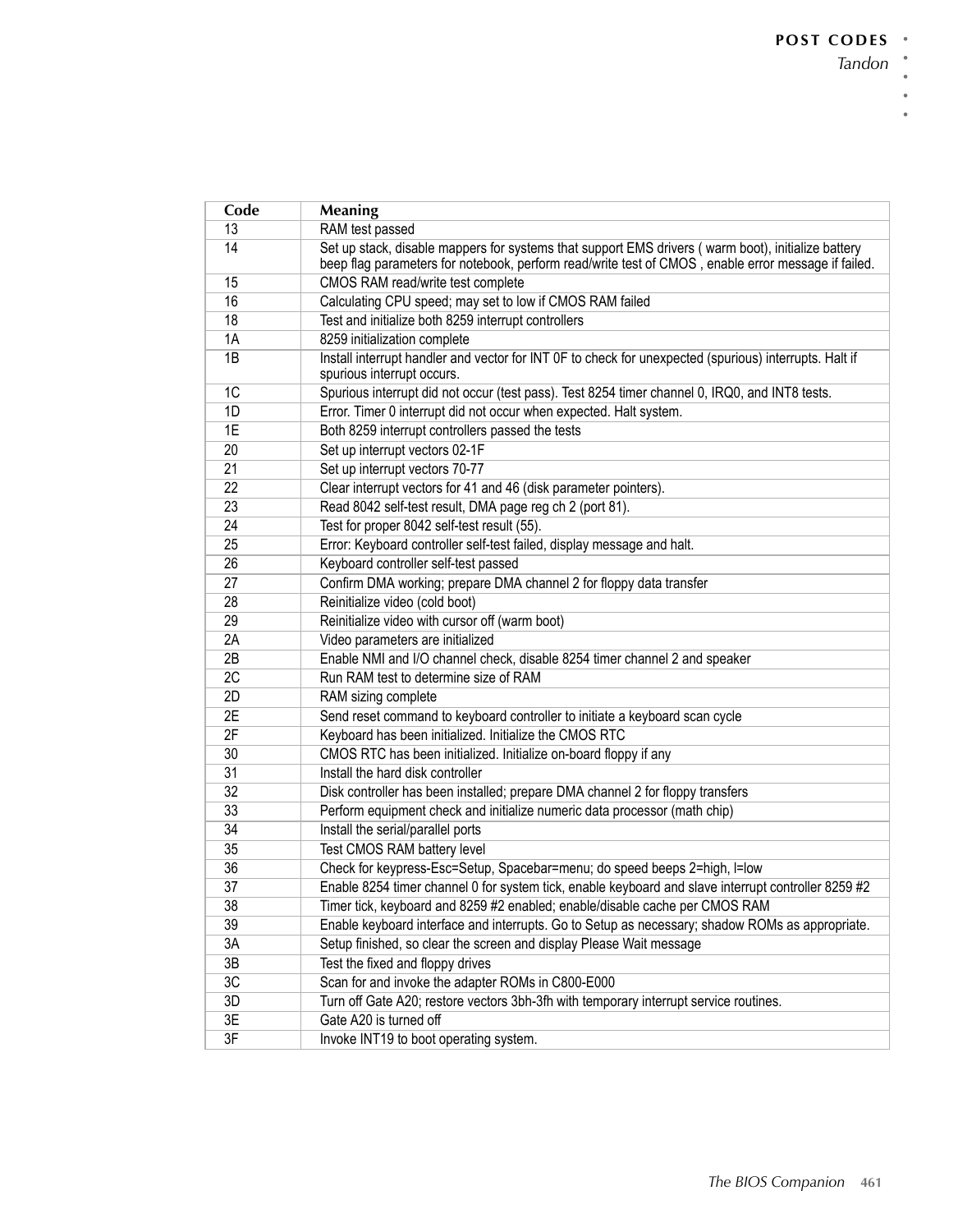

*Tandon*

These accompanied by 5 long beeps:

| Code      | Meaning                                                                                                                                                      |
|-----------|--------------------------------------------------------------------------------------------------------------------------------------------------------------|
| <b>BF</b> | 486-based, 386SX/20c or 386SX/25c processor module boards are used in a system where the WD76C10<br>chipset is not revision F or above.                      |
| СF        | CPU on a 486-based processor module has failed its internal self-test.                                                                                       |
| DF        | 386SX/20c or 386SX/25c module board failed correctly to initialize its on-board cache (bad cache RAM.<br>illegal configuration, etc., or unknown module ID). |
| EF        | Extended CMOS RAM within the WD76C10 chipset failed its self-test                                                                                            |

# **486 EISA-10 Oct 1989**

| Code                           | Meaning                                                                                                                                                                                                                                                       |
|--------------------------------|---------------------------------------------------------------------------------------------------------------------------------------------------------------------------------------------------------------------------------------------------------------|
|                                | Power on or system reset: enable 8042, RTC; disable 82C601 chip serial, parallel, floppy, hard drive,<br>NMI; check 8042 status.                                                                                                                              |
| AA, 01, xx                     | Show 80486 BIST (built-in self-test) result: xx=00 if OK. FF if not.                                                                                                                                                                                          |
| 01                             | Disable cache, enable ROM, high speed on, turn off caches, disable EISA NMIs, set master and slave<br>IRQs to edge-triggered, disable reset chaining. disable 82C601 chip but set it valid.                                                                   |
| 05                             | Initialize address decoder, 640K RAM; set BIOS as cacheable, enable extended memory.                                                                                                                                                                          |
| 06                             | Clear Shutdown Flag.                                                                                                                                                                                                                                          |
| 07                             | 8042 and keyboard test: wait till 8042 buffer empty, disable 8042 command, read 8042 output buffer,<br>set response OK to DMA page reg channel 2.                                                                                                             |
| 08                             | Send 8042 NOP command, self-test command; get 8042 self-test result, send to DMA page reg<br>channel 2.                                                                                                                                                       |
| AA, 01, xx                     | Show 8042 self-test result: xx=55 if OK                                                                                                                                                                                                                       |
| 09                             | Test BIOS ROM checksum; 3 short beeps and halt if bad                                                                                                                                                                                                         |
| 0A                             | Read CMOS registers 3 times to clear pending RTC interrupts, and disable them. Check battery.                                                                                                                                                                 |
| 0 <sub>B</sub>                 | Bad CMOS RAM battery.                                                                                                                                                                                                                                         |
| 0C                             | Send command to port 61 to disable parity and speaker, enable timer; disable DMA.                                                                                                                                                                             |
| 0 <sub>D</sub>                 | Test 8254 counter timer: set all 3 counters to mode 3 (square wave), start them and read the counts.                                                                                                                                                          |
| 0E                             | A counter timer is bad (at least one is 0 and not counting).                                                                                                                                                                                                  |
| AA, 01, xx                     | Show failing counter address (xx = 40, 41, or 42), then beep L-S-L-S and halt.                                                                                                                                                                                |
| 0F                             | Enable and check memory refresh (set timer 1 to mode 2 for 15 microsecond refresh, and turn on DMA<br>to perform it); delay 1 ms and check bit 4 of port 61 for 0-to-1 toggle.                                                                                |
| 10                             | Memory refresh failed (no toggle); beep short-long-short, and halt.                                                                                                                                                                                           |
| 11                             | Check and clear the first 64K of RAM in real mode: disable NMI, clear parity latches, fill 64K with 5555<br>and check it, then AAAA and check it, then 0000.                                                                                                  |
| AA, 06,<br>mmnn,<br>oopp, qqrr | First 64K memory test failed. mmnn=location lsb, msb; oopp= value read lsb, msb; qqrr=value<br>expected lsb, msb.                                                                                                                                             |
| AA, 01, xx                     | Test port 61 for parity error (bits 7, 6=1) and display xx=value read from port 61 if parity error occurred.                                                                                                                                                  |
| 12                             | First 64K memory test failed. Clear parity latches, give 3 long beeps, and halt.                                                                                                                                                                              |
| 13                             | First 64K memory test passed.                                                                                                                                                                                                                                 |
| $\overline{14}$                | Reset warm boot flag (40:72) and test CMOS. Turn off caches, shadow BIOS, set speed high,<br>calculate high speed and initialize GP flag, set speed low and turn off cache if CMOS not good or<br>speed not high, otherwise turn on cache and set speed high. |
| 16                             | Check Shutdown Flag 123x.                                                                                                                                                                                                                                     |
| 17                             | Reset was cold boot. Set 40:e9 bit 7 (disk status).                                                                                                                                                                                                           |
| 18                             | Prepare 8259 interrupt controllers; send FF to mask register and check.                                                                                                                                                                                       |
| 19                             | Interrupt controller initialization failed; initialize video, display the error message, and halt.                                                                                                                                                            |
| 1A                             | Test interrupt controller: set all 256 ints to slipped interrupt vector. If warm boot (40:e9 bit 7), skip to 1E.                                                                                                                                              |
| 1B                             | Set int OF to spurious interrupt vector, check for spurious interrupts.                                                                                                                                                                                       |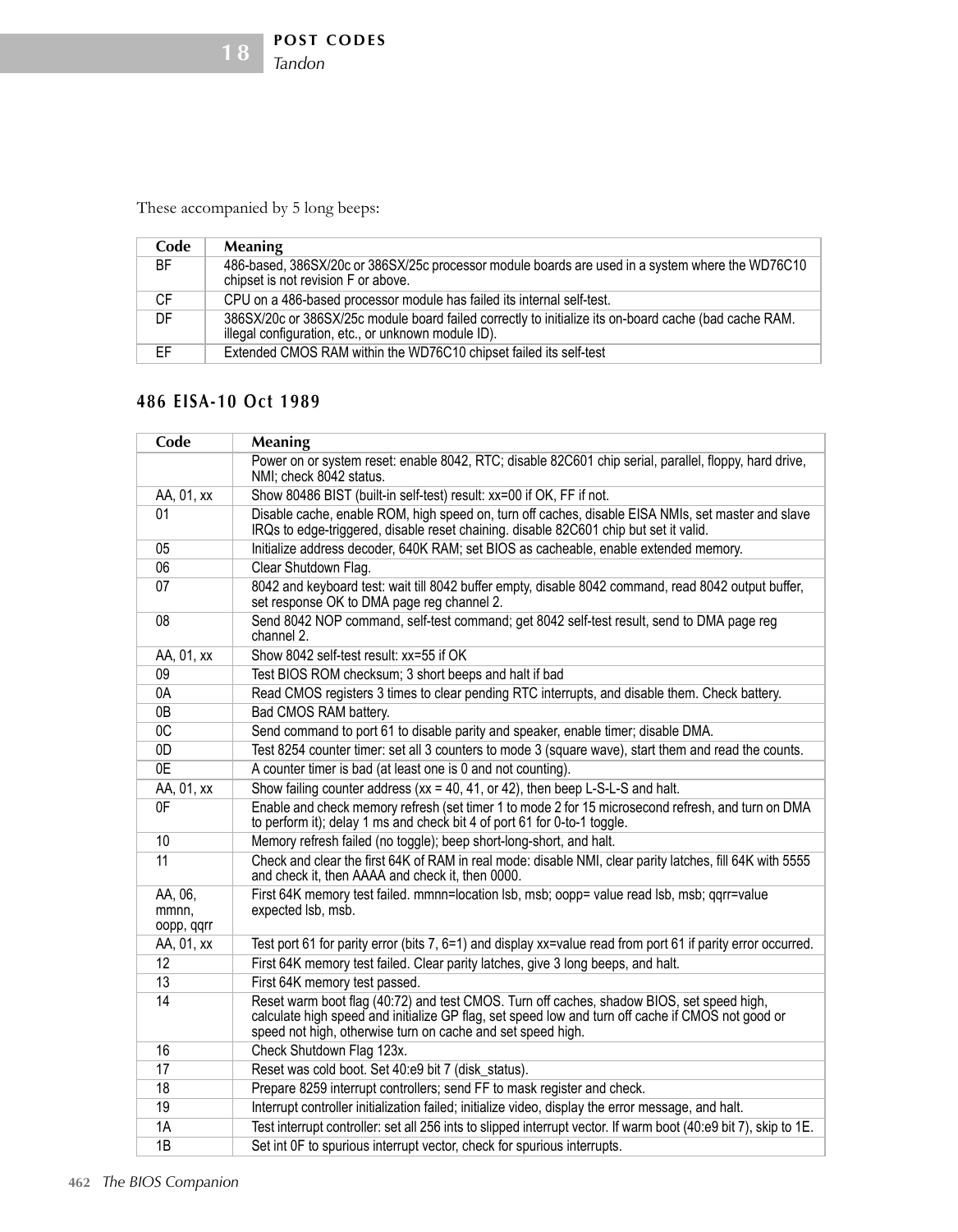$\ddot{\phantom{0}}$ 

. . . . .  $\bullet$ 

| Code | Meaning                                                                                                                                                                                                                           |
|------|-----------------------------------------------------------------------------------------------------------------------------------------------------------------------------------------------------------------------------------|
| 1C   | Set int 08 (timer 0) to timer 0 int vector, enable timer and int, wait for int from timer.                                                                                                                                        |
| 1D   | Timer interrupt did not occur. Init video, display error message and halt.                                                                                                                                                        |
| 1E   | Initialize interrupt vectors.                                                                                                                                                                                                     |
| 1F   | Initialize interrupt vectors 00-6F to temporary interrupt service routine.                                                                                                                                                        |
| 20   | Set vectors for interrupt 02-1F.                                                                                                                                                                                                  |
| 21   | Set interrupt vectors for 70-77, clear vectors 60-67 and 78-FF.                                                                                                                                                                   |
| 22   | Clear interrupt vectors for 41 and 46 (disk parameter pointers).                                                                                                                                                                  |
| 23   | Read 8042 self-test result from DMA page reg ch 2 (port 81).                                                                                                                                                                      |
| 24   | Test for proper 8042 self-test result (55).                                                                                                                                                                                       |
| 25   | 8042 self-test failed. Get keyboard controller status, init video, display error msg, and halt.                                                                                                                                   |
| 26   | Initialize 8042 keyboard controller, transfer 128K mem. exp. bit from 8042 to CMOS RAM (IBM<br>compatible, but not used), read state of security switch and initialize RAM variable.                                              |
| 27   | Check Shutdown Flag = 123x. No= cold boot.                                                                                                                                                                                        |
| 28   | If cold boot or CMOS RAM is bad, install video ROM and establish video, initialize equipment flags<br>according to primary video adapter and CMOS RAM content, initialize POST status, initialize video.                          |
| 29   | If not cold boot and CMOS RAM is OK, install Video ROM and establish video for mono/CGA, initialize<br>equipment flags according to primary video adapter and CMOS RAM contents, initialize video warm<br>boot, initialize video. |
| 2A   | Check for bad CMOS RAM and queue the message if so; command port 61 to clear parity latches,<br>disable the speaker and disable timer channel 2; enable NMI.                                                                      |
| 2B   | Check Shutdown Flag = 123x. if warm boot, use memory sizes from CMOS RAM.                                                                                                                                                         |
| 2C   | If cold boot, turn caches off, test memory for appropriate size, and restore cache status.                                                                                                                                        |
| 2D   | Turn off POST Fail CMOS RAM bit and display any queued error messages; initialize keyboard RAM<br>$(40.17-30) + (40.E0-E7)$ .                                                                                                     |
| 2E   | Initialize 8042 keyboard controller and test keyboard.                                                                                                                                                                            |
| 2F   | Initialize time of day in the real time clock chip.                                                                                                                                                                               |
| 30   | Test for and install floppy controller.                                                                                                                                                                                           |
| 31   | Enable C&T 82C601 chip IDE interface, test for and install hard drive.                                                                                                                                                            |
| 32   | Test 8259 DMA registers with 55 then AA, and initialize them to 0 (ports D2 and D4).                                                                                                                                              |
| 33   | Test for and initialize math coprocessor chip                                                                                                                                                                                     |
| 34   | Test for and initialize parallel and serial ports, on and off board.                                                                                                                                                              |
| 35   | Initialize RAM variables for bad CMOS time, date, checksum, and battery condition.                                                                                                                                                |
| 36   | Wait for user to press Esc, space. Check keyboard lock, clear the keyboard lock override, beep to<br>indicate speed, display any queued messages. Esc=setup, space=boot menu.                                                     |
| 37   | Enable system clock tick (IRQ0), keyboard (IRQ1), and slave interrupt controller (IRQ2)                                                                                                                                           |
| 38   | Initialize RAM variables for Ctrl-Alt-Esc, Ctrl-Alt-Ins                                                                                                                                                                           |
| 39   | Enter setup if user pressed Ctrl-Alt-Esc. If EISA, revert to ISA if tab key pressed.                                                                                                                                              |
| 3A   | Clear screen and update equipment flags according to CMOS contents (may have changed during<br>setup). Shadow any ROMs per setup. Enable/disable cache per CMOS RAM.                                                              |
| 3B   | Initialize floppy and fixed disk drives.                                                                                                                                                                                          |
| 3C   | Set POST Fail bit in CMOS RAM, then scan for and invoke adapter option ROMs.                                                                                                                                                      |
| 3D   | Clear the Shutdown Flag to 0, turn off gate A20 to enable memory wrap in real mode.                                                                                                                                               |
| 3E   | Set vectors for interrupts 3B-3F, clear Post Fail bit in CMOS RAM, home the cursor, display any error<br>messages, clear MSW of 32-bit registers (ISC Unix).                                                                      |
| 3F   | Invoke INT 19 to boot operating system.                                                                                                                                                                                           |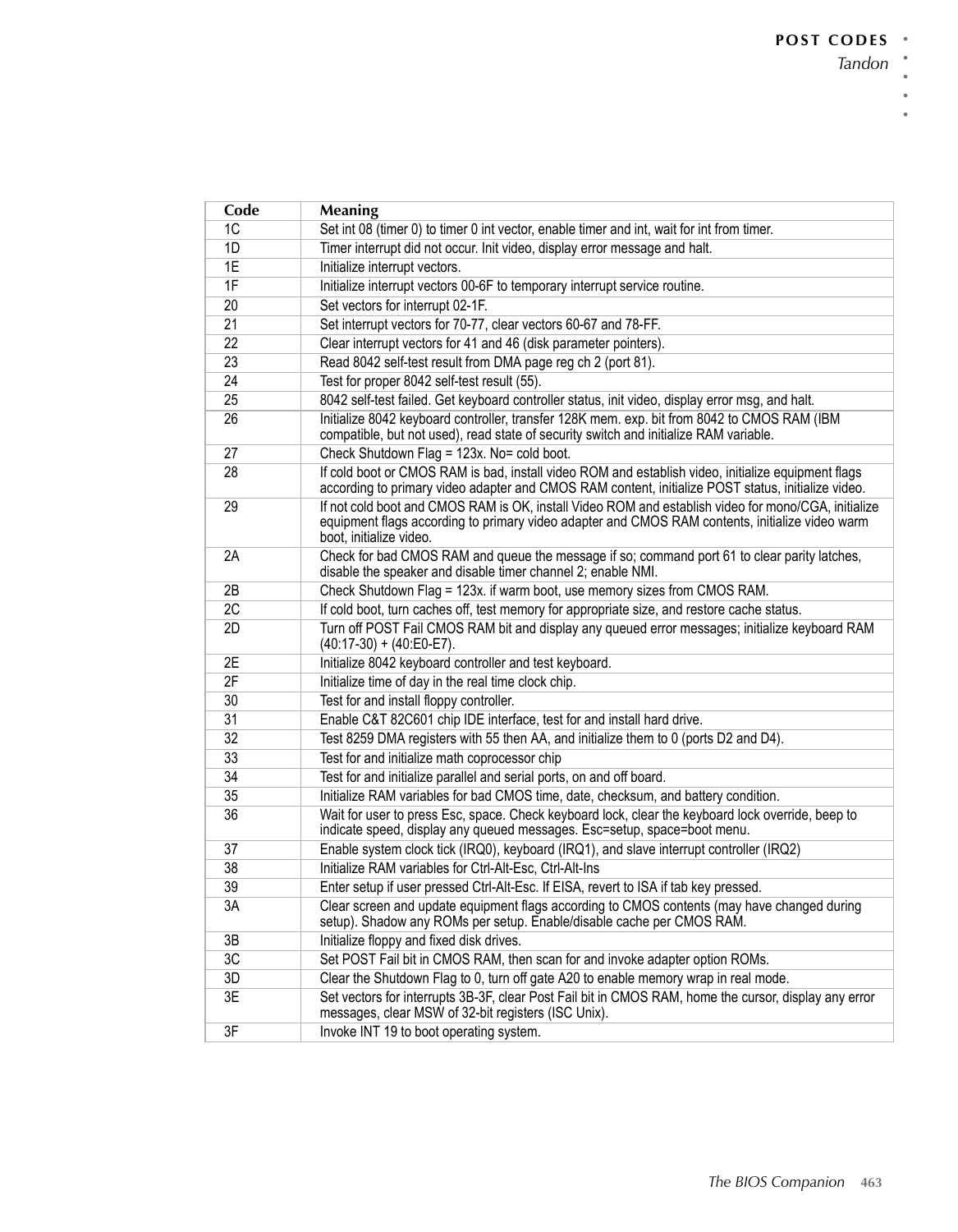

*Tandy*

```
. . . . . . . . . . . . . . . . . . . . . . . . . . . . . . . . . . . . . . . . . . . . . . . . . . . . . . . . . TANDY
Uses OEM version of Phoenix BIOS.
```

| WYSE                              |  |  |  |  |  |  |  |  |  |  |  |  |  |  |  |  |  |  |  |  |  |  |  |  |  |  |
|-----------------------------------|--|--|--|--|--|--|--|--|--|--|--|--|--|--|--|--|--|--|--|--|--|--|--|--|--|--|
|                                   |  |  |  |  |  |  |  |  |  |  |  |  |  |  |  |  |  |  |  |  |  |  |  |  |  |  |
| Uses OEM version of Phoenix BIOS. |  |  |  |  |  |  |  |  |  |  |  |  |  |  |  |  |  |  |  |  |  |  |  |  |  |  |

**. . . . . . . . . . . . . . . . . . . . . . . . . . . . . . . . . . . . . . . . . . . . . . . . . . . . . . . . . ZENITH** LEDs on system board indicate status of various stages of boot-up. All will light up first, then go out in sequence when the test is completed. May also use an AMI (Plus, normally) or a Phoenix BIOS.

### **Post Procedures**

| Procedure             | Meaning                                                                                                                                                                                                                                                         |
|-----------------------|-----------------------------------------------------------------------------------------------------------------------------------------------------------------------------------------------------------------------------------------------------------------|
| CPU                   | Perform read/write test on internal register. Check for defective CPU or clock generator.                                                                                                                                                                       |
| <b>ROM BIOS</b>       | Check ROM CRC value against computed value of this test. Check BIOS & I/O circuitry.                                                                                                                                                                            |
| <b>RAM</b>            | Check first 64K of memory to see if data can be stored in it so the BIOS can use it later.                                                                                                                                                                      |
| <b>DMA</b>            | Test the register functions of the DMA chips.                                                                                                                                                                                                                   |
| PIT/PIC               | Perform tests on main support chips and enable appropriate interrupts. Check AC ripple.                                                                                                                                                                         |
| RTC/CMOS              | Check the validity of the CMOS RAM and compare value in CMOS with appropriate<br>devices. BIOS will use the values from the CMOS to set up appropriate IRQ routines for<br>disk and other I/O access. Check for defective CMOS/battery/adapter or CMOS setting. |
| Video Display         | Attempts will be made to initialise video to a mono screen early on so error messages can be displayed. This test is for initialising upper video modes available with EGA/VGA.                                                                                 |
| Test/Boot to Diskette | Check floppy subsystem and prepare drive for boot if there is a bootable floppy in A                                                                                                                                                                            |
| Boot to Fixed Disk    | Initialise any fixed disks in the CMOS and give control to the first one if a bootable floppy<br>has not been detected previously. Check for corrupt boot code if not a hardware error.                                                                         |

## **POST Codes**

| Code           | Meaning                  | Code | Meaning               |
|----------------|--------------------------|------|-----------------------|
| 01             | VGA check                | 1D   | Testing system board  |
| 02             | <b>MDA</b> initialise    | 1E   | Testing system board  |
| 03             | Initialise video         | 1F   | Bus sizing            |
| 05             | Set hard reset           | 20   | Set BIOS data area    |
| 07             | Check ROM at E000        | 21   | <b>Testing DMA</b>    |
| 08             | Check ROM shadow at F000 | 22   | Checking C800 for ROM |
| 09             | Remap video to E000      | 24   | Testing base memory   |
| 0B             | Keyboard controller test | 25   | 8042 test             |
| 0C             | CMOS/8042 test           | 26   | 8042 test             |
| 0 <sub>D</sub> | DMA test                 | 27   | 8042 test             |
| 0E             | DMA page register        | 28   | Memory parity test    |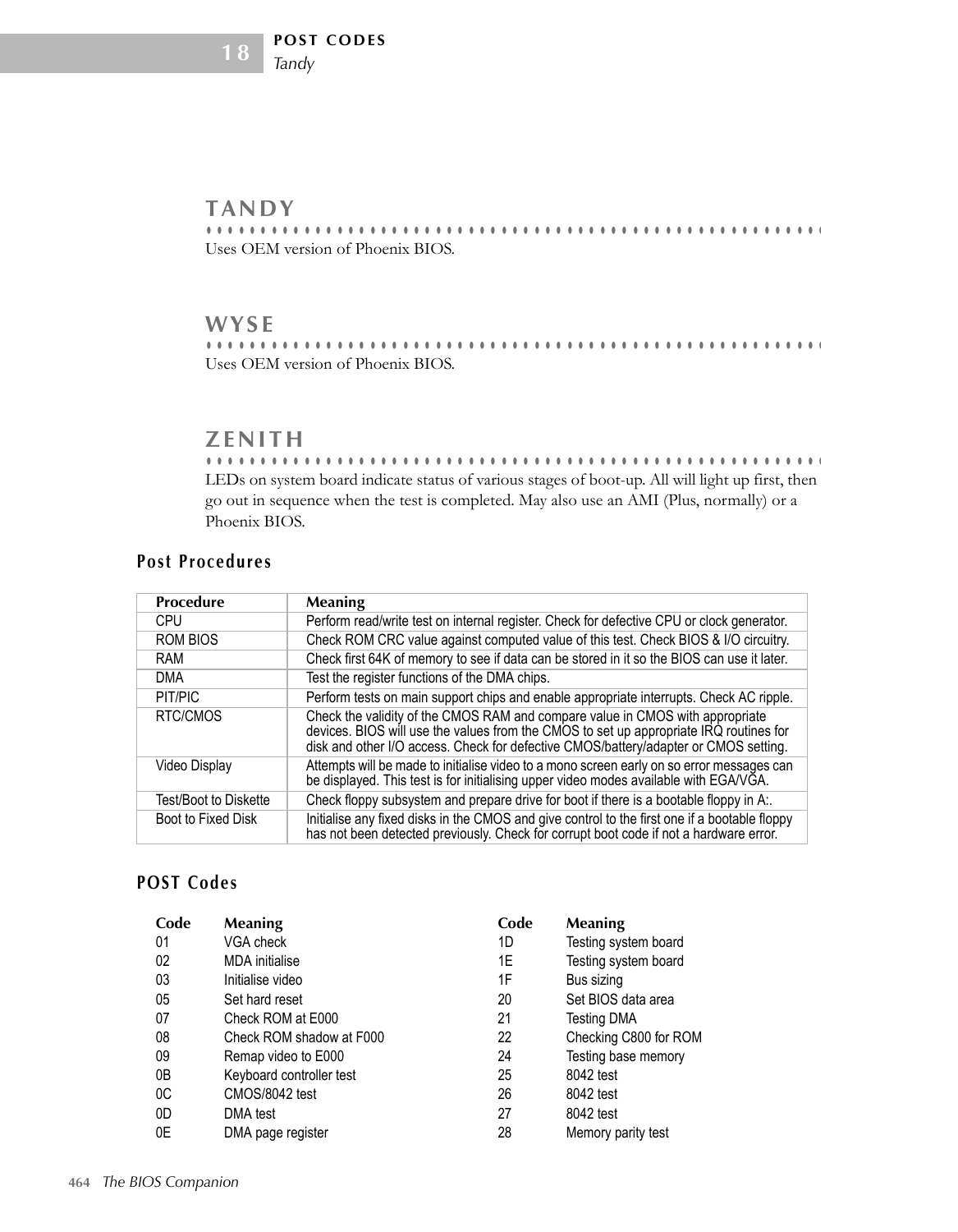. . . . .

 $\bullet$ 

| Code | Meaning                 | Code | Meaning                   |
|------|-------------------------|------|---------------------------|
| 0F   | Test 64K memory         | 29   | PIT test                  |
| 10   | Test base memory        | 2A   | Testing floppy disk       |
| 11   | Second VGA unit         | 2B   | <b>Testing FDC/drives</b> |
| 12   | Mono initialisation     | 2C   | <b>Testing HDC/drives</b> |
| 13   | RTC/CMOS test           | 2D   | Checking CMOS settings    |
| 15   | CPU register test       | 2E   | Soft configuration        |
| 16   | CPU add test            | 30   | Checking adapter ROM      |
| 17   | RTC/8042 test           | 31   | Checking CMOS settings    |
| 18   | Enter protected mode    | 32   | Enabling interrupts       |
| 19   | <b>Testing memory</b>   | 33   | Soft configuration        |
| 1A   | Testing extended memory | 34   | Soft configuration        |
| 1B   | Leaving protected mode  | 35   | Jump to boot code         |
| 1C   | Testing system board    | 00   | Boot to OS                |

## **Orion 4.1E-1992**

00h-1Fh and F0h-FFh are displayed after the indicated function is completed.

| Code           | Meaning                                                         |
|----------------|-----------------------------------------------------------------|
| 02             | Cold Boot, Enter Protected Mode                                 |
| 03             | Do Machine Specific Initialization                              |
| F <sub>0</sub> | Start of Basic HW Initialization for Boot                       |
| F1             | Clear CMOS Pre-Slush Status Location                            |
| F <sub>2</sub> | Starting CLIO Initialization                                    |
| F <sub>3</sub> | Initialize SYSCFG Register                                      |
| F4             | DXPI Initialization for Boot Block                              |
| F <sub>5</sub> | Turning OFF Cache                                               |
| F <sub>6</sub> | Configure CPU Socket Pins                                       |
| F7             | Checking for 387SX                                              |
| F <sub>8</sub> | 82C206 DEFAULT Initialization                                   |
| F <sub>9</sub> | <b>Superior Default Initialization</b>                          |
| FF             | End of Machine-specific Boot Block                              |
| 04             | <b>Check Flash Checksum</b>                                     |
| 0 <sub>5</sub> | Flash OK, jump into Flash (FFFD Flash Code                      |
| 06             | Reset or Power-Up                                               |
| 07             | CLIO Default init command                                       |
| 08             | <b>SYSCFG REG initialised</b>                                   |
| 09             | CMOS Pre-slush error words initialisation                       |
| 10             | <b>SCP</b> initialised                                          |
| 11             | DRAM autosizing complete                                        |
| 12             | Parity check enabled. Enable Memory Parity (EMP) LED turned off |
| 13             | Start of slushware test                                         |
| 14             | Slushware at 000F0000h OK                                       |
| 15             | BIOS ROM copied to slushware                                    |
| 16             | Back in Real Mode                                               |
| 17             | ROM BIOS Slushing is finished. CPU LED Turned off               |
| 18             | Video ROM (C0000 Slushware Test                                 |
| 19             | Internal Video ROM Slushed                                      |
| 1A             | Back in Real Mode                                               |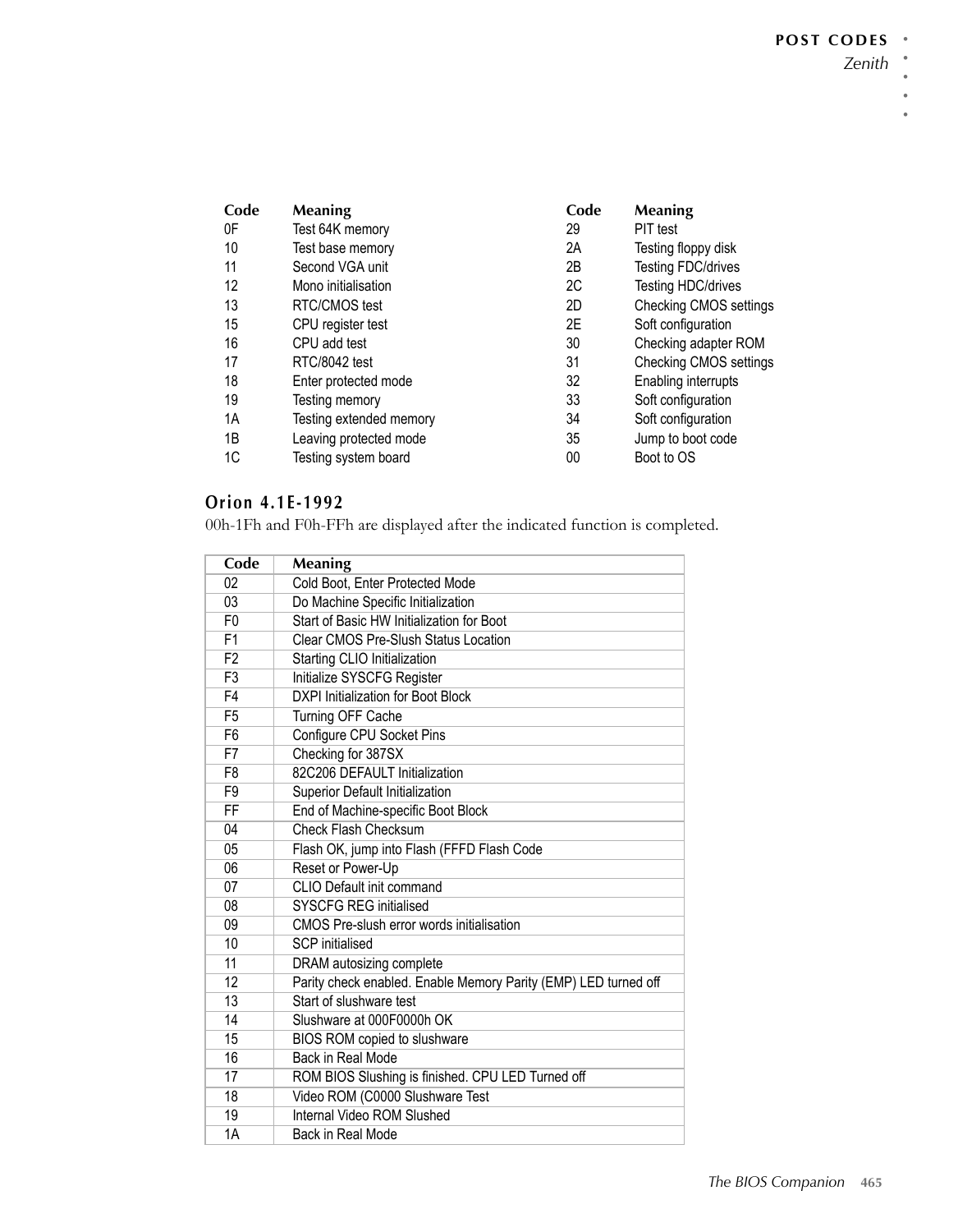**1 8**

**POST CODES**

*Zenith*

| Code | <b>Meaning</b>                   |
|------|----------------------------------|
| 1B   | Internal video hardware enabled. |
|      | CPU clock frequency determined   |
| 1F   | <b>BIOS RAM cleared</b>          |

20-EF displayed before function has been attempted. 20-2A indicate restart after shutdown, usually return to real mode from protected mode. CMOS RAM shutdown byte (0F) has value indicating reason.

| Code            | Meaning                                                      |  |  |  |
|-----------------|--------------------------------------------------------------|--|--|--|
| 20              | RESET (CMOS 0)                                               |  |  |  |
| 21              | Continue after Setting Memory Size (CMOS 0F=1)               |  |  |  |
| 22              | Continue after Memory Test (CMOS 0F=2)                       |  |  |  |
| 23              | Continue after Memory Error (CMOS 0F=3)                      |  |  |  |
| 24              | Continue with Boot Loader Request (CMOS 0F=4)                |  |  |  |
| 25              | Jump to execute User Code (flush) (CMOS 0F=5)                |  |  |  |
| 26              | Continue after Protected Mode Test Passed (CMOS 0F=6)        |  |  |  |
| 27              | Continue after Protected Mode Test Failed (CMOS 0F=7)        |  |  |  |
| 28              | Continue after Extended Protected Mode Test (CMOS 0F=8)      |  |  |  |
| 29              | Continue after Block Move (CMOS 0F=9)                        |  |  |  |
| 2A              | Jump to execute User Code (CMOS 0F=A)                        |  |  |  |
| 2B              | Reserved                                                     |  |  |  |
| 2C              | Reserved                                                     |  |  |  |
| 2D              | Reserved                                                     |  |  |  |
| 2E              | Reserved                                                     |  |  |  |
| 2F              | Reserved                                                     |  |  |  |
| 30              | Exit from Protected Mode                                     |  |  |  |
| 31              | TEST-RESET passed (80386). Warm Boot                         |  |  |  |
| 32              | Check the ROM Checksum. ROM LED Turned Off                   |  |  |  |
| 33              | Clear the Video Screen On                                    |  |  |  |
| 34              | Check System DRAM Config Update CMOS-TOTAL-MEM-SIZE Value    |  |  |  |
| 35              | Pro-load CMOS if CMOS is                                     |  |  |  |
| 36              | Turn Off the UMB RAM                                         |  |  |  |
| 37              | <b>Turn Parity Generation</b>                                |  |  |  |
| 38              | Initialize System Variable                                   |  |  |  |
| 39              | Check for errors in POWER                                    |  |  |  |
| 3A              | Initialize SCP MODE                                          |  |  |  |
| 3B              | Test CMOS Diag. Power Reset                                  |  |  |  |
| 3C              | Test CPU Reset 80386 & Determine State Number                |  |  |  |
| 3D              | Save CPU ID & Processor-T                                    |  |  |  |
| 3E              | Init the Video & Timers                                      |  |  |  |
| 3F              | Init DMA Ports, Clear Page                                   |  |  |  |
| 40              | Set Speed too Fast for Now                                   |  |  |  |
| 41              | <b>Test EEPROM Checksum</b>                                  |  |  |  |
| $\overline{42}$ | Enable/Disable Superior's Parallel, FDC & HDC Per CMOS       |  |  |  |
| 43              | Slush External Video BIOS if on CMOS                         |  |  |  |
| 44              | Turn Cache off for Memory                                    |  |  |  |
| 45              | Test Extended RAM (1-16Mb)                                   |  |  |  |
| 46              | Test BASE RAM (0-64 OK). RAM LED turned off by Base RAM Test |  |  |  |
| 47              | Determine Amount of System                                   |  |  |  |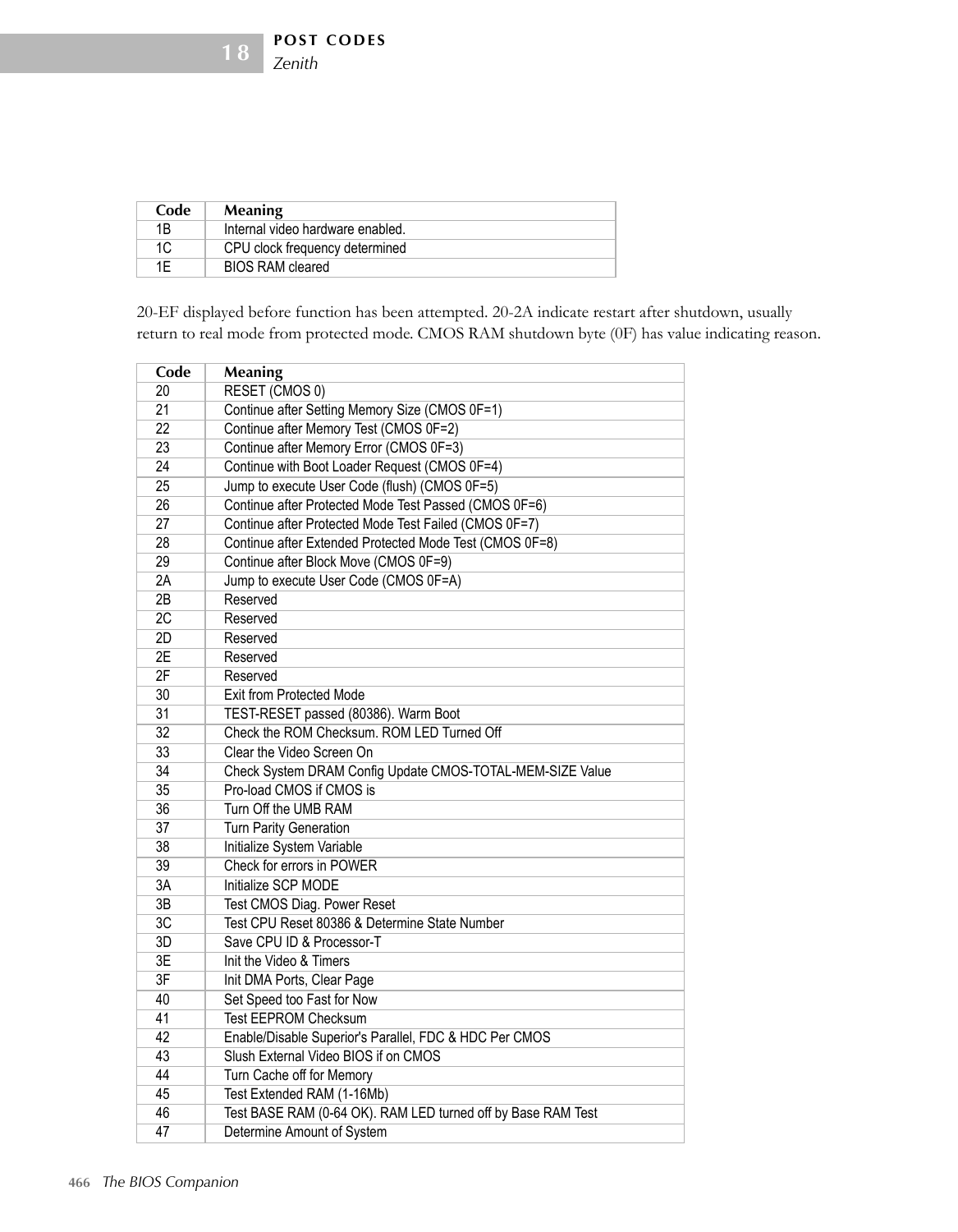*Zenith*  $\bullet$ 

 $\ddot{\phantom{a}}$ 

. . . . .  $\bullet$ 

| Code           | Meaning                                                    |  |  |  |
|----------------|------------------------------------------------------------|--|--|--|
| 48             | Set WARM-BOOT Flag if RES Indicates Cold Boot              |  |  |  |
| 49             | Clear 16K of Base RAM                                      |  |  |  |
| 4A             | Install BIOS Interrupt Vector                              |  |  |  |
| 4B             | Test System Timer. INT LED turned off if CLOCK Test passes |  |  |  |
| 4C             | (Re)Initialize Interrupt                                   |  |  |  |
| 4D             | Enable Default Hardware Initialization                     |  |  |  |
| 4E             | Determine Global I/O Configuration                         |  |  |  |
| 4F             | Initialize Video                                           |  |  |  |
| 50             | Init WD90C30 Scratchpad                                    |  |  |  |
| 51             | Check for Errors before Boot                               |  |  |  |
| 52             | Reserved                                                   |  |  |  |
| 53             | Test (Ext Only) and Initialize                             |  |  |  |
| 54             | Reserved                                                   |  |  |  |
| 55             | Initialize the Keyboard Processor                          |  |  |  |
| 56             | Initialize the PS/2 Mouse                                  |  |  |  |
| 57             | Configure CLIO for Mouse                                   |  |  |  |
| 58             | Configure CLIO for LAN                                     |  |  |  |
| 59             | Configure CLIO for SCSI                                    |  |  |  |
| <b>5A</b>      | Configure CLIO for WAM                                     |  |  |  |
| 5B             | Wait for User to Enter Code                                |  |  |  |
| 5C             | Init System Clock TOD, Enable                              |  |  |  |
| 5D             | Test, Init Floppy Drive Sensor. Disk LED Turned off        |  |  |  |
| 5E             | Check for Z150 Style Disk                                  |  |  |  |
| 5F             | Init Winchester Subsystem                                  |  |  |  |
| 60             | Set Default I/O Device Parameters                          |  |  |  |
| 61             | Get LAN ID Info from LAN                                   |  |  |  |
| 62             | *Install ROMs at 0C8000h                                   |  |  |  |
| 63             | *Install ROMs at 0E000h                                    |  |  |  |
| 64             | Initialize SCSI Interface                                  |  |  |  |
| 65             | Run with A2O off in PC Mode                                |  |  |  |
| 66             | Really turn off the SCP                                    |  |  |  |
| 67             | Set Machine Speed using CMOS                               |  |  |  |
| 68             | Turn on Cache                                              |  |  |  |
| 69             | Calibrate 1ms Constants                                    |  |  |  |
| 6A             | *Enable Non-Maskable Interpreter                           |  |  |  |
| 6B             | Reserved                                                   |  |  |  |
| 6C             | Clear the warm-boot flag                                   |  |  |  |
| 6 <sub>D</sub> | Check for Errors before Boot                               |  |  |  |
| 6E             | <b>Boot</b>                                                |  |  |  |